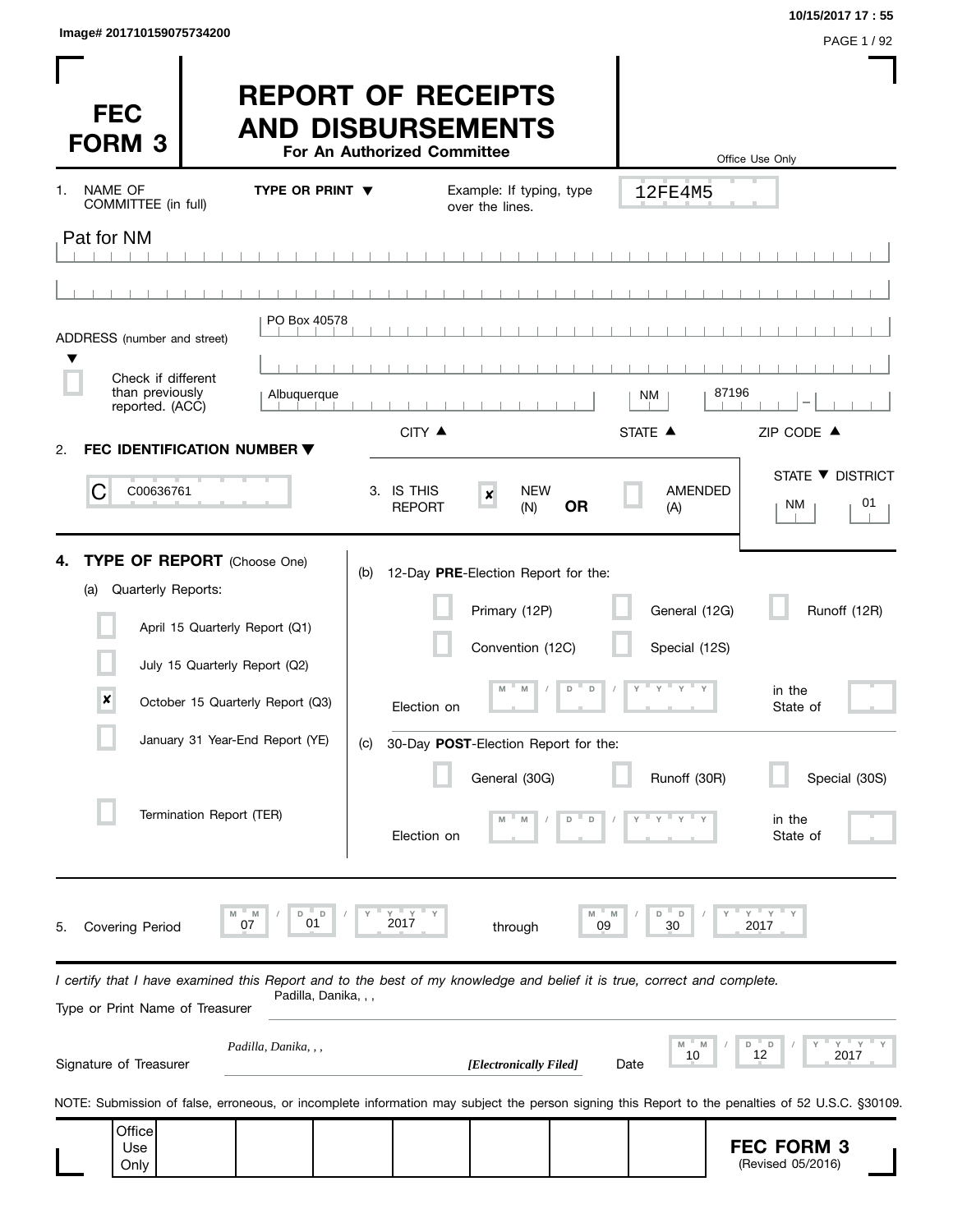|    |     | Image# 201710159075734201                                                                                  |                                                      |                                                  |
|----|-----|------------------------------------------------------------------------------------------------------------|------------------------------------------------------|--------------------------------------------------|
|    |     | FEC Form 3 (Revised 05/2016)                                                                               | <b>SUMMARY PAGE</b><br>of Receipts and Disbursements | PAGE 2 / 92                                      |
|    |     | Write or Type Committee Name<br>Pat for NM                                                                 |                                                      |                                                  |
|    |     | Report Covering the Period:<br>From:                                                                       | $Y = Y$<br>M<br>D<br>2017<br>07<br>01<br>To:         | D<br>M<br>D<br>2017<br>09<br>30                  |
|    |     |                                                                                                            | <b>COLUMN A</b><br><b>This Period</b>                | <b>COLUMN B</b><br><b>Election Cycle-to-Date</b> |
| 6. | (a) | Net Contributions (other than loans)<br><b>Total Contributions</b><br>(other than loans) (from Line 11(e)) | 70338.55                                             | 138550.30                                        |
|    | (b) | <b>Total Contribution Refunds</b>                                                                          | 575.00                                               | 575.00                                           |
|    | (C) | Net Contributions (other than loans)<br>(subtract Line 6(b) from Line 6(a))                                | 69763.55                                             | 137975.30                                        |
| 7. |     | Net Operating Expenditures                                                                                 |                                                      |                                                  |
|    | (a) | <b>Total Operating Expenditures</b>                                                                        | 61504.63                                             | 86123.19                                         |
|    | (b) | Total Offsets to Operating<br>Expenditures (from Line 14)                                                  | 0.00                                                 | 0.00                                             |
|    | (C) | Net Operating Expenditures<br>(subtract Line 7(b) from Line 7(a))                                          | 61504.63                                             | 86123.19                                         |
| 8. |     | Cash on Hand at Close of<br>Reporting Period (from Line 27)                                                | 51852.11                                             |                                                  |
| 9. |     | Debts and Obligations Owed TO<br>the Committee (Itemize all on<br>Schedule C and/or Schedule D)            | 0.00                                                 |                                                  |
|    |     | 10. Debts and Obligations Owed BY<br>the Committee (Itemize all on<br>Schedule C and/or Schedule D)        | 0.00                                                 |                                                  |

## **For further information contact:**

Federal Election Commission 999 E Street, NW Washington, DC 20463

> Toll Free 800-424-9530 Local 202-694-1100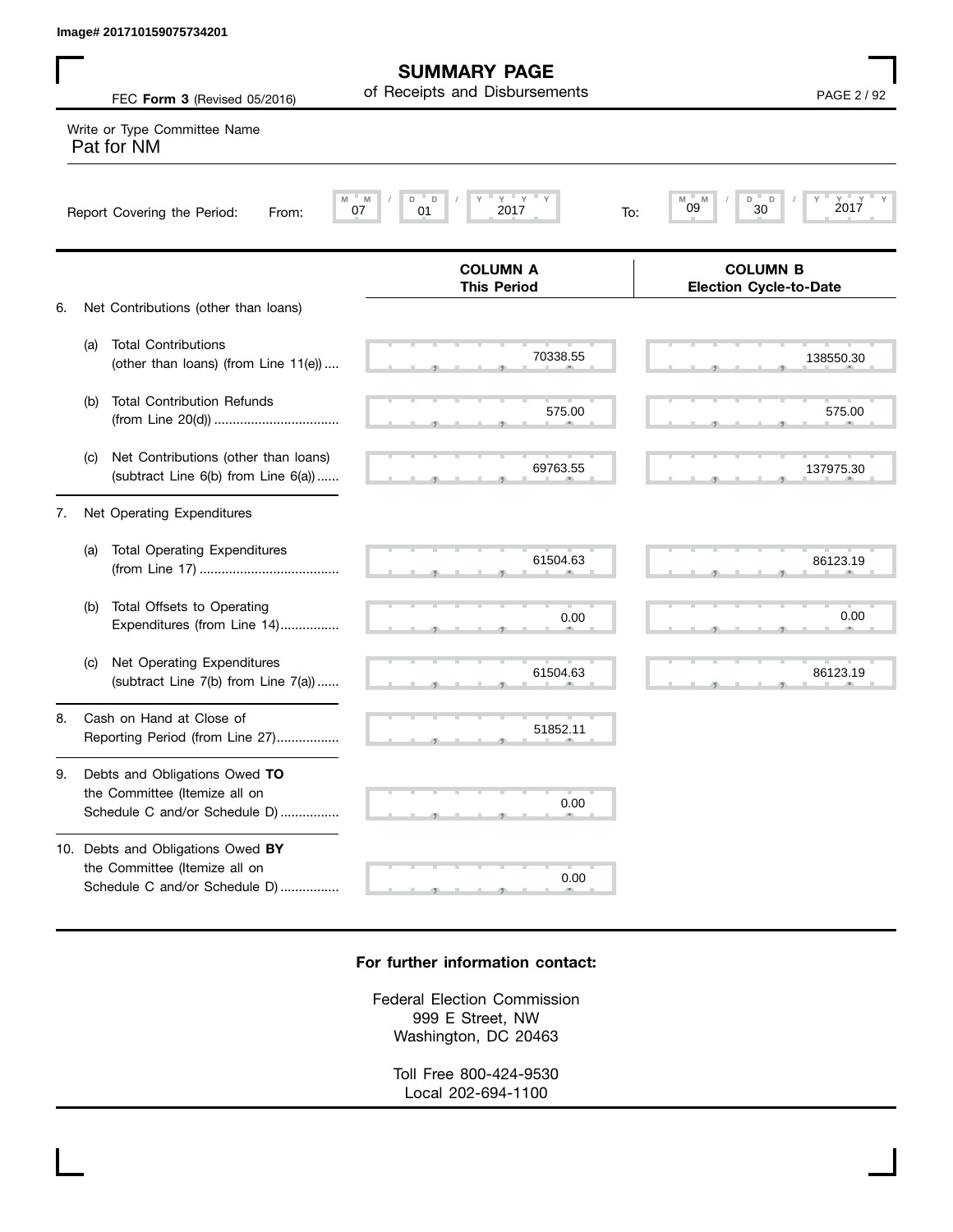| Image# 201710159075734202                                                                          |                                             |                                                  |
|----------------------------------------------------------------------------------------------------|---------------------------------------------|--------------------------------------------------|
|                                                                                                    | <b>DETAILED SUMMARY PAGE</b>                |                                                  |
| FEC Form 3 (Revised 05/2016)                                                                       | of Receipts                                 | PAGE 3/92                                        |
| Write or Type Committee Name                                                                       |                                             |                                                  |
| Pat for NM                                                                                         |                                             |                                                  |
| Report Covering the Period:<br>From:                                                               | $Y'$ $Y'$ $Y$ $Y$<br>D<br>07<br>2017<br>01  | Y<br>M<br>D<br>Y =<br>30<br>2017<br>09<br>To:    |
| <b>I. RECEIPTS</b>                                                                                 | <b>COLUMN A</b><br><b>Total This Period</b> | <b>COLUMN B</b><br><b>Election Cycle-to-Date</b> |
| 11. CONTRIBUTIONS (other than loans) FROM:                                                         |                                             |                                                  |
| Individuals/Persons Other Than<br>(a)<br><b>Political Committees</b>                               |                                             |                                                  |
| Itemized (use Schedule A)<br>(i)                                                                   | 58149.81                                    | 101618.36                                        |
| (ii)<br>(iii) TOTAL of contributions                                                               | 12038.74                                    | 36631.74                                         |
| from individuals                                                                                   | 70188.55                                    | 138250.10                                        |
| Political Party Committees<br>(b)                                                                  | 0.00                                        | 0.00                                             |
| <b>Other Political Committees</b><br>(C)                                                           | 150.00                                      | 300.20                                           |
|                                                                                                    | 0.00                                        | 0.00                                             |
| (d)<br>TOTAL CONTRIBUTIONS<br>(e)                                                                  |                                             |                                                  |
| (other than loans)<br>(add Lines 11(a)(iii), (b), (c), and (d))                                    | 70338.55                                    | 138550.30                                        |
| 12. TRANSFERS FROM OTHER                                                                           |                                             |                                                  |
| AUTHORIZED COMMITTEES                                                                              | 0.00                                        | 0.00                                             |
| 13. LOANS:                                                                                         |                                             |                                                  |
| Made or Guaranteed by the<br>(a)                                                                   | 0.00                                        | 0.00                                             |
|                                                                                                    | 0.00                                        | 0.00                                             |
| (b)<br>TOTAL LOANS<br>(C)                                                                          |                                             |                                                  |
| (add Lines 13(a) and (b))                                                                          | 0.00                                        | 0.00                                             |
| 14. OFFSETS TO OPERATING<br><b>EXPENDITURES</b>                                                    |                                             |                                                  |
| (Refunds, Rebates, etc.)                                                                           | 0.00                                        | 0.00                                             |
| 15. OTHER RECEIPTS                                                                                 |                                             |                                                  |
| (Dividends, Interest, etc.)                                                                        | 0.00                                        | 0.00                                             |
| 16. TOTAL RECEIPTS (add Lines<br>11(e), 12, 13(c), 14, and 15)<br>(Carry Total to Line 24, page 4) | 70338.55                                    | 138550.30                                        |
|                                                                                                    |                                             |                                                  |

 $\mathbf I$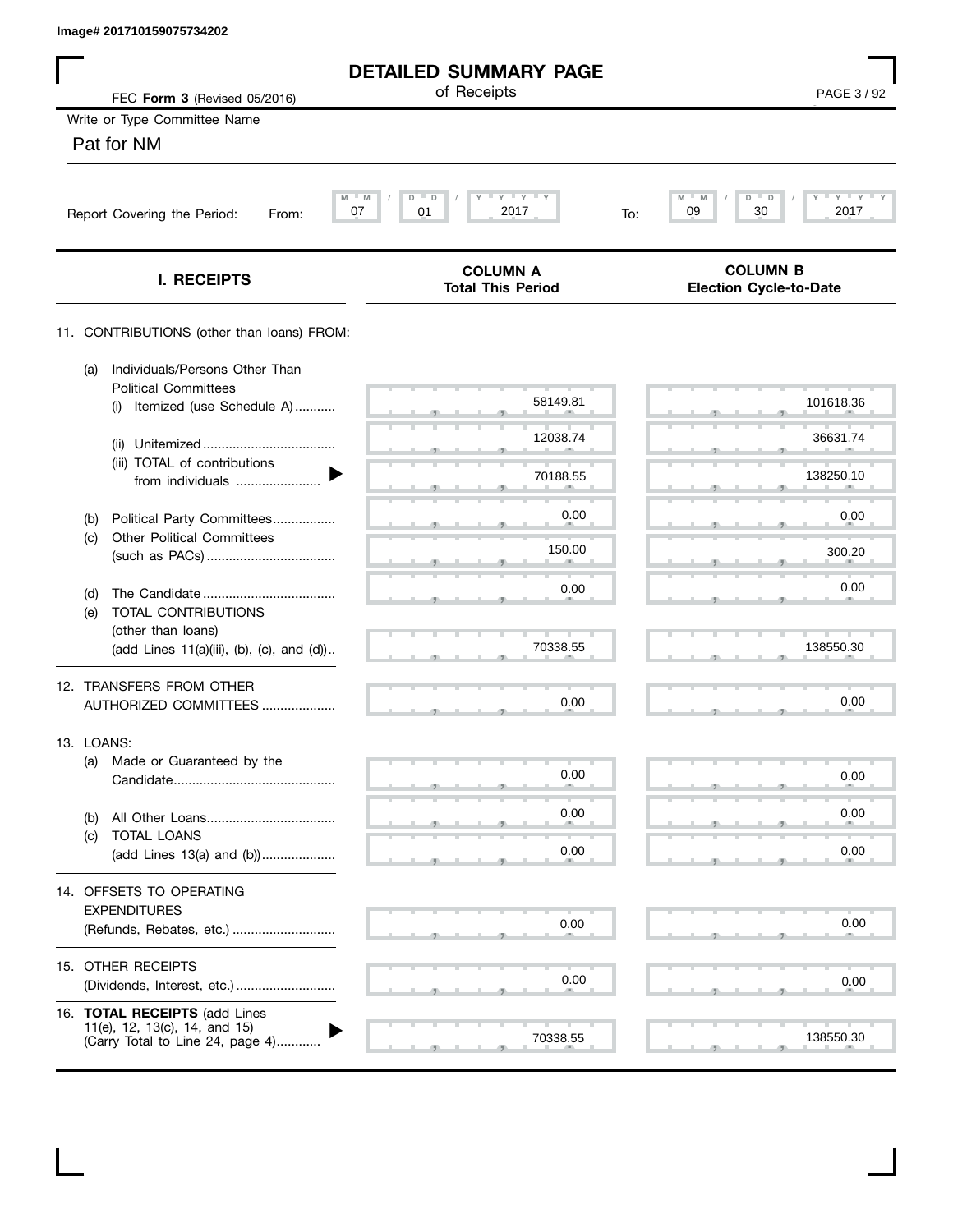**Image# 201710159075734203**

 $\mathbf{L}$ 

| FEC Form 3 (Revised 05/2016)                                                                      | of Disbursements                            | PAGE 4 / 92                                      |
|---------------------------------------------------------------------------------------------------|---------------------------------------------|--------------------------------------------------|
| <b>II. DISBURSEMENTS</b>                                                                          | <b>COLUMN A</b><br><b>Total This Period</b> | <b>COLUMN B</b><br><b>Election Cycle-to-Date</b> |
| 17. OPERATING EXPENDITURES                                                                        | 61504.63                                    | 86123.19                                         |
| 18. TRANSFERS TO OTHER<br>AUTHORIZED COMMITTEES                                                   | 0.00                                        | 0.00                                             |
| 19. LOAN REPAYMENTS:<br>(a) Of Loans Made or Guaranteed<br>by the Candidate                       | 0.00                                        | 0.00                                             |
| (b)<br>TOTAL LOAN REPAYMENTS<br>(c)<br>(add Lines 19(a) and (b))                                  | 0.00<br>0.00                                | 0.00<br>0.00                                     |
| 20. REFUNDS OF CONTRIBUTIONS TO:<br>Individuals/Persons Other<br>(a)<br>Than Political Committees | 575.00                                      | 575.00                                           |
| Political Party Committees<br>(b)<br><b>Other Political Committees</b><br>(c)                     | 0.00<br>0.00                                | 0.00<br>0.00                                     |
| TOTAL CONTRIBUTION REFUNDS<br>(d)<br>(add Lines 20(a), (b), and (c))                              | 575.00                                      | 575.00                                           |
| OTHER DISBURSEMENTS<br>21.                                                                        | 0.00                                        | 0.00                                             |
| 22. TOTAL DISBURSEMENTS<br>(add Lines 17, 18, 19(c), 20(d), and 21)                               | 62079.63                                    | 86698.19                                         |

## **III. CASH SUMMARY**

|                                               |  |  |  | 43593.19  |
|-----------------------------------------------|--|--|--|-----------|
|                                               |  |  |  | 70338.55  |
|                                               |  |  |  | 113931.74 |
|                                               |  |  |  | 62079.63  |
| 27. CASH ON HAND AT CLOSE OF REPORTING PERIOD |  |  |  | 51852.11  |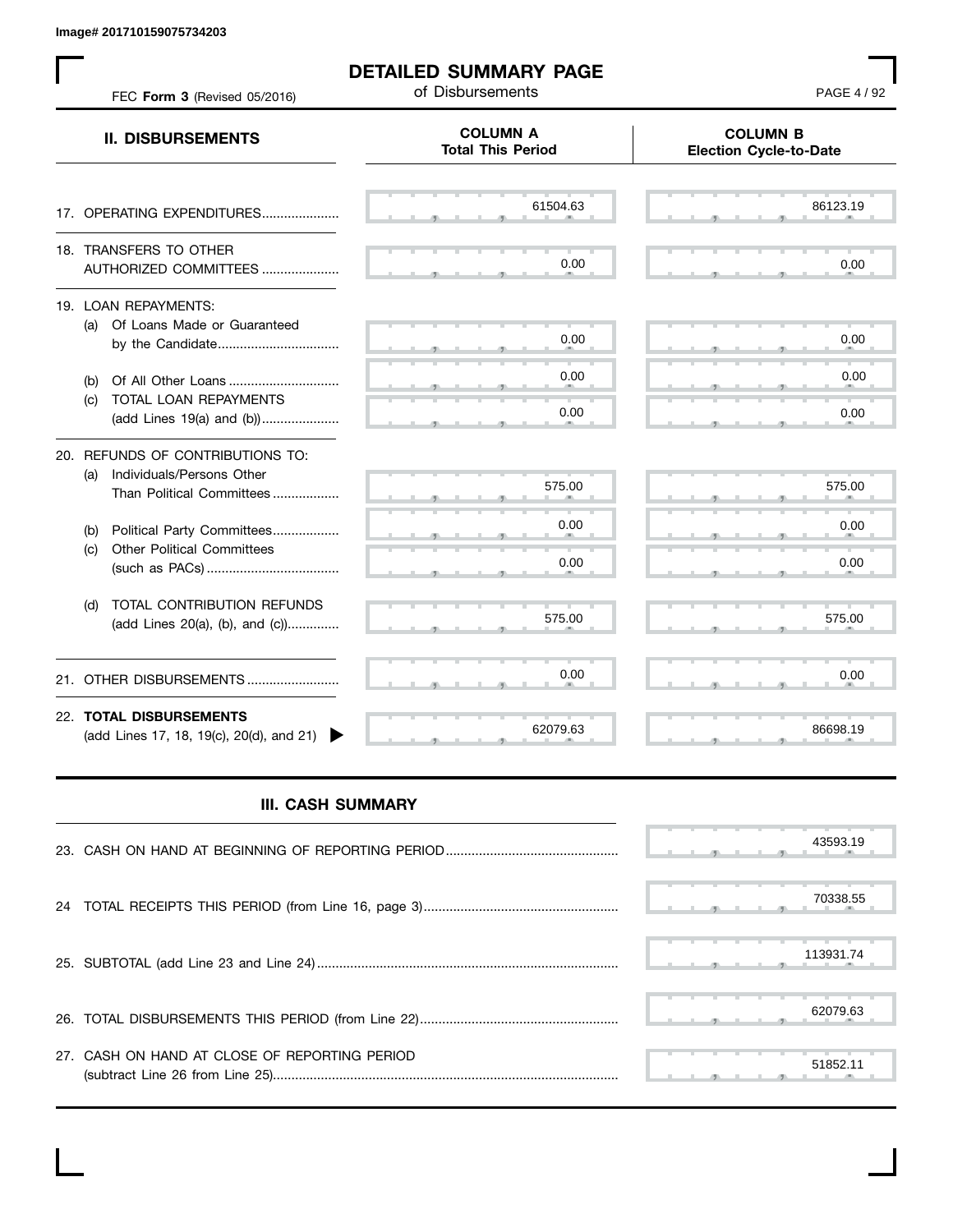| <b>SCHEDULE A (FEC Form 3)</b> |                                                                  | Use separate schedule(s)                                           | 5<br><b>PAGE</b><br>OF<br>FOR LINE NUMBER:<br>92<br>(check only one) |                                                                                                                                                                                                                                                                                         |  |  |  |  |
|--------------------------------|------------------------------------------------------------------|--------------------------------------------------------------------|----------------------------------------------------------------------|-----------------------------------------------------------------------------------------------------------------------------------------------------------------------------------------------------------------------------------------------------------------------------------------|--|--|--|--|
|                                |                                                                  |                                                                    | for each category of the                                             |                                                                                                                                                                                                                                                                                         |  |  |  |  |
|                                | <b>ITEMIZED RECEIPTS</b>                                         |                                                                    | Detailed Summary Page                                                | $x _{11a}$<br>11 <sub>b</sub><br>11c<br>11d                                                                                                                                                                                                                                             |  |  |  |  |
|                                |                                                                  |                                                                    |                                                                      | 12<br>13a<br>13 <sub>b</sub><br>14<br>15                                                                                                                                                                                                                                                |  |  |  |  |
|                                |                                                                  |                                                                    |                                                                      | Any information copied from such Reports and Statements may not be sold or used by any person for the purpose of soliciting contributions<br>or for commercial purposes, other than using the name and address of any political committee to solicit contributions from such committee. |  |  |  |  |
|                                |                                                                  |                                                                    |                                                                      |                                                                                                                                                                                                                                                                                         |  |  |  |  |
|                                | NAME OF COMMITTEE (In Full)<br>Pat for NM                        |                                                                    |                                                                      |                                                                                                                                                                                                                                                                                         |  |  |  |  |
|                                | Full Name (Last, First, Middle Initial)<br>Siegel, David, , , MD |                                                                    |                                                                      |                                                                                                                                                                                                                                                                                         |  |  |  |  |
| А.                             | Mailing Address 7014 Guadalupe Trl NW                            |                                                                    |                                                                      | Date of Receipt<br>$M - M$<br>$D$ $D$<br>Y I Y I Y I Y                                                                                                                                                                                                                                  |  |  |  |  |
|                                |                                                                  |                                                                    |                                                                      | 07<br>2017<br>12                                                                                                                                                                                                                                                                        |  |  |  |  |
|                                | City                                                             | State                                                              | Zip Code                                                             | <b>Transaction ID: VTEEPM0FDJ6</b>                                                                                                                                                                                                                                                      |  |  |  |  |
|                                | Los Ranchos                                                      | <b>NM</b>                                                          | 87107-6608                                                           |                                                                                                                                                                                                                                                                                         |  |  |  |  |
|                                | FEC ID number of contributing<br>federal political committee.    | С                                                                  |                                                                      | Amount of Each Receipt this Period                                                                                                                                                                                                                                                      |  |  |  |  |
|                                | Name of Employer                                                 | Occupation                                                         |                                                                      | 250.00                                                                                                                                                                                                                                                                                  |  |  |  |  |
|                                | <b>UNM School of Medicine</b>                                    | Physician                                                          |                                                                      |                                                                                                                                                                                                                                                                                         |  |  |  |  |
|                                | Receipt For: 2018                                                |                                                                    |                                                                      | Memo Item                                                                                                                                                                                                                                                                               |  |  |  |  |
|                                | Primary<br>General<br>×                                          |                                                                    | Election Cycle-to-Date                                               |                                                                                                                                                                                                                                                                                         |  |  |  |  |
|                                | Other (specify) $\blacktriangledown$                             |                                                                    | 250.00                                                               |                                                                                                                                                                                                                                                                                         |  |  |  |  |
|                                | Full Name (Last, First, Middle Initial)                          |                                                                    |                                                                      |                                                                                                                                                                                                                                                                                         |  |  |  |  |
| В.                             | Buffett, Sandy, , ,                                              | Date of Receipt                                                    |                                                                      |                                                                                                                                                                                                                                                                                         |  |  |  |  |
|                                | Mailing Address 402 15th St SW                                   | Y LY LY<br>$M - M$<br>$\overline{D}$<br>$\Box$<br>07<br>13<br>2017 |                                                                      |                                                                                                                                                                                                                                                                                         |  |  |  |  |
|                                | City                                                             | State                                                              | Zip Code                                                             | <b>Transaction ID: VTEEPM0FDK3</b>                                                                                                                                                                                                                                                      |  |  |  |  |
|                                | Albuquerque                                                      | <b>NM</b>                                                          | 87104-1002                                                           |                                                                                                                                                                                                                                                                                         |  |  |  |  |
|                                | FEC ID number of contributing                                    |                                                                    |                                                                      |                                                                                                                                                                                                                                                                                         |  |  |  |  |
|                                | federal political committee.                                     | С                                                                  |                                                                      | Amount of Each Receipt this Period<br>150.00                                                                                                                                                                                                                                            |  |  |  |  |
|                                |                                                                  |                                                                    |                                                                      |                                                                                                                                                                                                                                                                                         |  |  |  |  |
|                                | Name of Employer                                                 | Occupation                                                         |                                                                      |                                                                                                                                                                                                                                                                                         |  |  |  |  |
|                                | <b>SELF EMPLOYED</b>                                             | <b>Business Owner</b>                                              |                                                                      | Memo Item                                                                                                                                                                                                                                                                               |  |  |  |  |
|                                | Receipt For: 2018                                                |                                                                    | Election Cycle-to-Date                                               |                                                                                                                                                                                                                                                                                         |  |  |  |  |
|                                | Primary<br>General<br>x                                          |                                                                    | 600.00                                                               |                                                                                                                                                                                                                                                                                         |  |  |  |  |
|                                | Other (specify) $\blacktriangledown$                             |                                                                    |                                                                      |                                                                                                                                                                                                                                                                                         |  |  |  |  |
|                                | Full Name (Last, First, Middle Initial)<br>Phillis, Carri, , ,   |                                                                    |                                                                      | Date of Receipt                                                                                                                                                                                                                                                                         |  |  |  |  |
| C.                             | Mailing Address 5417 Colleens Way NE                             |                                                                    |                                                                      | $M - M$<br>$Y \perp Y \perp Y$<br>$D$ $D$                                                                                                                                                                                                                                               |  |  |  |  |
|                                |                                                                  |                                                                    |                                                                      | 07<br>2017<br>14                                                                                                                                                                                                                                                                        |  |  |  |  |
|                                | City                                                             | State                                                              | Zip Code                                                             | <b>Transaction ID: VTEEPM0FDM1</b>                                                                                                                                                                                                                                                      |  |  |  |  |
|                                | Albuquerque                                                      | NM                                                                 | 87111-6330                                                           |                                                                                                                                                                                                                                                                                         |  |  |  |  |
|                                | FEC ID number of contributing<br>federal political committee.    | С                                                                  |                                                                      | Amount of Each Receipt this Period                                                                                                                                                                                                                                                      |  |  |  |  |
|                                |                                                                  |                                                                    |                                                                      |                                                                                                                                                                                                                                                                                         |  |  |  |  |
|                                | Name of Employer                                                 | Occupation                                                         |                                                                      | 250.00                                                                                                                                                                                                                                                                                  |  |  |  |  |
|                                | <b>Effex Nightclub</b>                                           | Owner                                                              |                                                                      |                                                                                                                                                                                                                                                                                         |  |  |  |  |
|                                | Receipt For: 2018                                                |                                                                    | Election Cycle-to-Date                                               | Memo Item                                                                                                                                                                                                                                                                               |  |  |  |  |
|                                | Primary<br>General<br>$\boldsymbol{x}$                           |                                                                    |                                                                      |                                                                                                                                                                                                                                                                                         |  |  |  |  |
|                                | Other (specify) $\blacktriangledown$                             |                                                                    | 250.00                                                               |                                                                                                                                                                                                                                                                                         |  |  |  |  |
|                                |                                                                  |                                                                    |                                                                      |                                                                                                                                                                                                                                                                                         |  |  |  |  |
|                                |                                                                  |                                                                    |                                                                      | 650.00                                                                                                                                                                                                                                                                                  |  |  |  |  |
|                                |                                                                  |                                                                    |                                                                      |                                                                                                                                                                                                                                                                                         |  |  |  |  |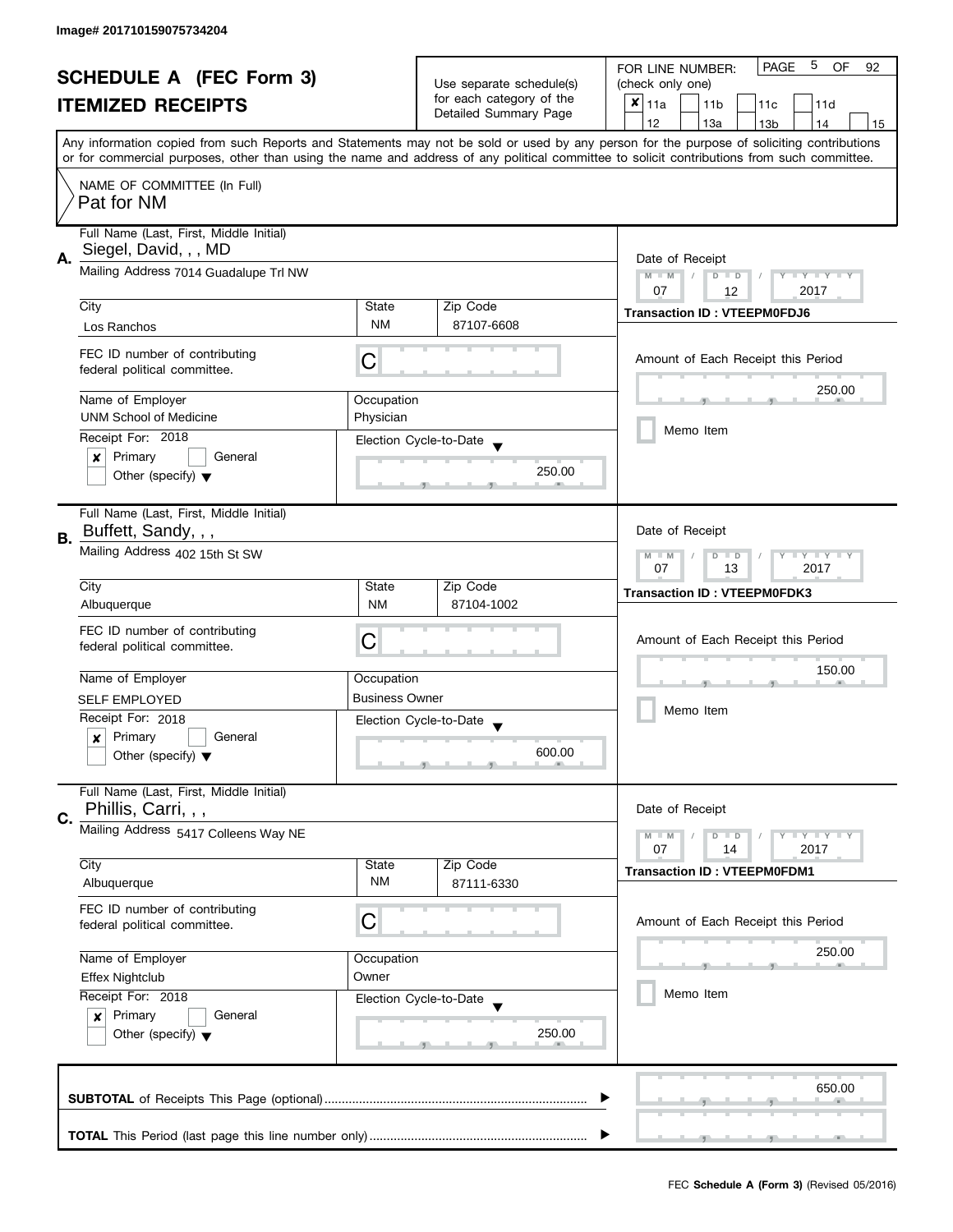| <b>SCHEDULE A (FEC Form 3)</b> |                                         |                                                | 6<br><b>PAGE</b><br><b>OF</b><br>FOR LINE NUMBER:<br>92 |                                                                                                                                            |  |  |  |  |  |
|--------------------------------|-----------------------------------------|------------------------------------------------|---------------------------------------------------------|--------------------------------------------------------------------------------------------------------------------------------------------|--|--|--|--|--|
|                                |                                         |                                                | Use separate schedule(s)                                | (check only one)                                                                                                                           |  |  |  |  |  |
|                                | <b>ITEMIZED RECEIPTS</b>                |                                                | for each category of the<br>Detailed Summary Page       | $x _{11a}$<br>11 <sub>b</sub><br>11c<br>11d                                                                                                |  |  |  |  |  |
|                                |                                         |                                                |                                                         | 12<br>13a<br>13 <sub>b</sub><br>14<br>15                                                                                                   |  |  |  |  |  |
|                                |                                         |                                                |                                                         | Any information copied from such Reports and Statements may not be sold or used by any person for the purpose of soliciting contributions  |  |  |  |  |  |
|                                |                                         |                                                |                                                         | or for commercial purposes, other than using the name and address of any political committee to solicit contributions from such committee. |  |  |  |  |  |
|                                | NAME OF COMMITTEE (In Full)             |                                                |                                                         |                                                                                                                                            |  |  |  |  |  |
|                                | Pat for NM                              |                                                |                                                         |                                                                                                                                            |  |  |  |  |  |
|                                |                                         |                                                |                                                         |                                                                                                                                            |  |  |  |  |  |
|                                | Full Name (Last, First, Middle Initial) |                                                |                                                         |                                                                                                                                            |  |  |  |  |  |
| А.                             | McCune, Chuck, , ,                      | Date of Receipt                                |                                                         |                                                                                                                                            |  |  |  |  |  |
|                                | Mailing Address PO Box 12302            | $M - M$<br>$\sqrt{ }$<br>$D$ $D$<br>Y FY FY FY |                                                         |                                                                                                                                            |  |  |  |  |  |
|                                |                                         |                                                |                                                         | 07<br>2017<br>15                                                                                                                           |  |  |  |  |  |
|                                | City                                    | State                                          | Zip Code                                                | <b>Transaction ID: VTEEPM0FD94</b>                                                                                                         |  |  |  |  |  |
|                                | Albuquerque                             | <b>NM</b>                                      | 87195-0302                                              |                                                                                                                                            |  |  |  |  |  |
|                                | FEC ID number of contributing           |                                                |                                                         |                                                                                                                                            |  |  |  |  |  |
|                                | federal political committee.            | С                                              |                                                         | Amount of Each Receipt this Period                                                                                                         |  |  |  |  |  |
|                                |                                         |                                                |                                                         | 10.00                                                                                                                                      |  |  |  |  |  |
|                                | Name of Employer                        | Occupation                                     |                                                         |                                                                                                                                            |  |  |  |  |  |
|                                | mccune works inc.                       | ceo                                            |                                                         |                                                                                                                                            |  |  |  |  |  |
|                                | Receipt For: 2018                       |                                                | Election Cycle-to-Date                                  | Memo Item                                                                                                                                  |  |  |  |  |  |
|                                | Primary<br>General<br>×                 |                                                |                                                         |                                                                                                                                            |  |  |  |  |  |
|                                | Other (specify) $\blacktriangledown$    |                                                | 179.00                                                  |                                                                                                                                            |  |  |  |  |  |
|                                |                                         |                                                |                                                         |                                                                                                                                            |  |  |  |  |  |
|                                | Full Name (Last, First, Middle Initial) |                                                |                                                         |                                                                                                                                            |  |  |  |  |  |
| В.                             | Kass, William, J.,,                     | Date of Receipt                                |                                                         |                                                                                                                                            |  |  |  |  |  |
|                                | Mailing Address 5114 Royene Ave NE      | $Y = Y + Y$<br>$M - M$<br>D<br>$\Box$          |                                                         |                                                                                                                                            |  |  |  |  |  |
|                                |                                         | 2017<br>07<br>16                               |                                                         |                                                                                                                                            |  |  |  |  |  |
|                                | City                                    | State                                          | Zip Code                                                | <b>Transaction ID: VTEEPM0FDS1</b>                                                                                                         |  |  |  |  |  |
|                                | Albuquerque                             | <b>NM</b>                                      | 87110-5842                                              |                                                                                                                                            |  |  |  |  |  |
|                                | FEC ID number of contributing           |                                                |                                                         |                                                                                                                                            |  |  |  |  |  |
|                                | federal political committee.            | С                                              |                                                         | Amount of Each Receipt this Period                                                                                                         |  |  |  |  |  |
|                                |                                         |                                                |                                                         | 500.00                                                                                                                                     |  |  |  |  |  |
|                                | Name of Employer                        | Occupation                                     |                                                         |                                                                                                                                            |  |  |  |  |  |
|                                | <b>RETIRED</b>                          | Retired                                        |                                                         | Memo Item                                                                                                                                  |  |  |  |  |  |
|                                | Receipt For: 2018                       |                                                | Election Cycle-to-Date                                  |                                                                                                                                            |  |  |  |  |  |
|                                | Primary<br>General<br>x                 |                                                |                                                         |                                                                                                                                            |  |  |  |  |  |
|                                | Other (specify) $\blacktriangledown$    |                                                | 500.00                                                  |                                                                                                                                            |  |  |  |  |  |
|                                |                                         |                                                |                                                         |                                                                                                                                            |  |  |  |  |  |
|                                | Full Name (Last, First, Middle Initial) |                                                |                                                         |                                                                                                                                            |  |  |  |  |  |
| C.                             | Umland, Bert, , ,                       |                                                |                                                         | Date of Receipt                                                                                                                            |  |  |  |  |  |
|                                | Mailing Address 737 Valverde Dr SE      |                                                |                                                         | $M - M$<br>$\bot$ $\gamma$ $\bot$ $\gamma$ $\bot$ $\gamma$<br>D<br>$\blacksquare$                                                          |  |  |  |  |  |
|                                |                                         |                                                |                                                         | 07<br>2017<br>18                                                                                                                           |  |  |  |  |  |
|                                | City                                    | State<br>NM                                    | Zip Code                                                | <b>Transaction ID: VTEEPM1KQX4</b>                                                                                                         |  |  |  |  |  |
|                                | Albuquerque                             |                                                | 87108-3467                                              |                                                                                                                                            |  |  |  |  |  |
|                                | FEC ID number of contributing           |                                                |                                                         |                                                                                                                                            |  |  |  |  |  |
|                                | federal political committee.            | C                                              |                                                         | Amount of Each Receipt this Period                                                                                                         |  |  |  |  |  |
|                                | Name of Employer                        |                                                |                                                         | 25.00                                                                                                                                      |  |  |  |  |  |
|                                | Not employed                            | Occupation<br>Not employed                     |                                                         |                                                                                                                                            |  |  |  |  |  |
|                                | Receipt For: 2018                       |                                                |                                                         | Memo Item                                                                                                                                  |  |  |  |  |  |
|                                | Primary                                 |                                                | Election Cycle-to-Date                                  |                                                                                                                                            |  |  |  |  |  |
|                                | $\boldsymbol{x}$<br>General             |                                                | 232.00                                                  |                                                                                                                                            |  |  |  |  |  |
|                                | Other (specify) $\blacktriangledown$    |                                                |                                                         |                                                                                                                                            |  |  |  |  |  |
|                                |                                         |                                                |                                                         |                                                                                                                                            |  |  |  |  |  |
|                                |                                         |                                                |                                                         | 535.00                                                                                                                                     |  |  |  |  |  |
|                                |                                         |                                                |                                                         |                                                                                                                                            |  |  |  |  |  |
|                                |                                         |                                                |                                                         |                                                                                                                                            |  |  |  |  |  |
|                                |                                         |                                                |                                                         |                                                                                                                                            |  |  |  |  |  |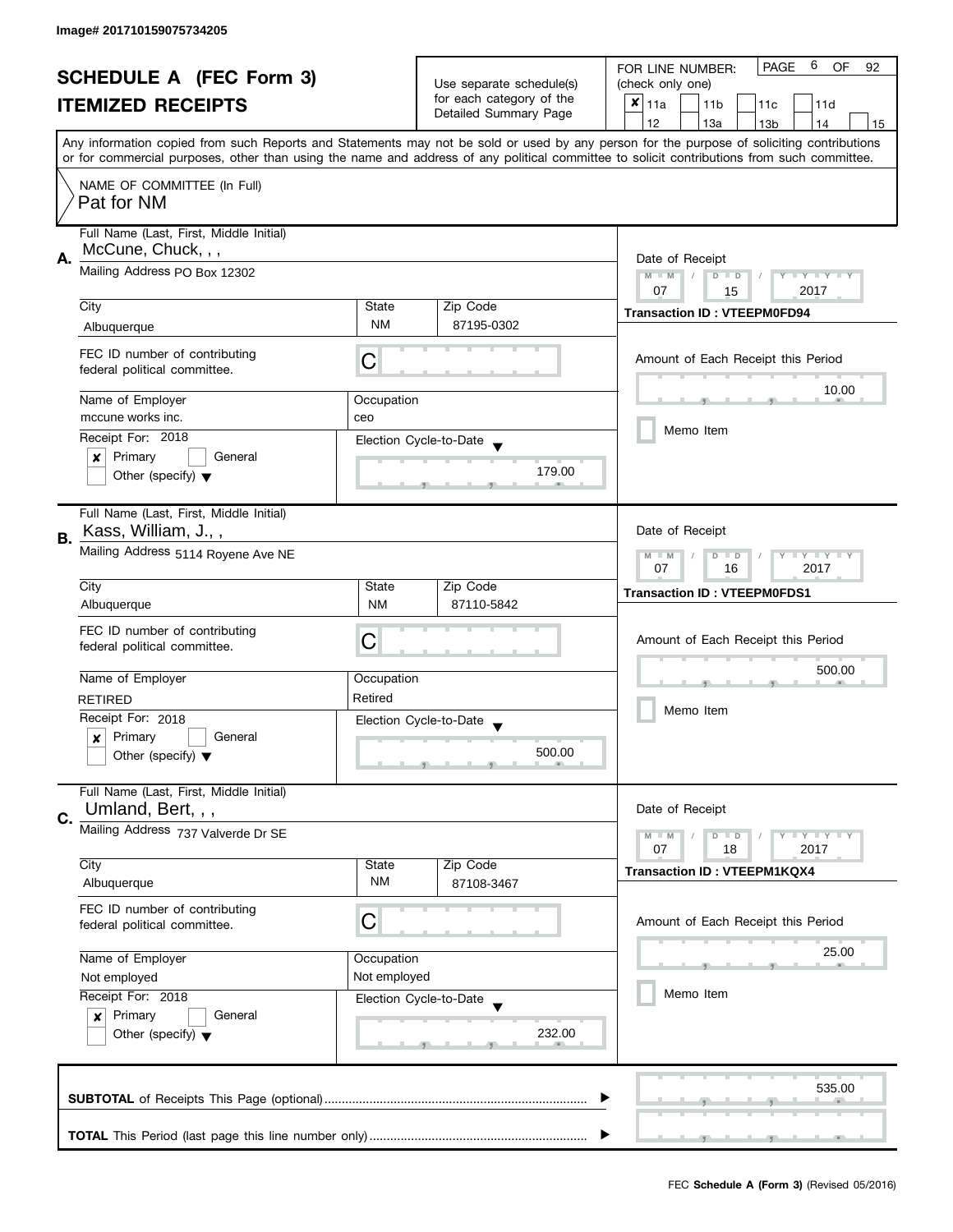| <b>SCHEDULE A (FEC Form 3)</b> |                                                                | Use separate schedule(s)              | <b>PAGE</b><br>7<br><b>OF</b><br>92<br>FOR LINE NUMBER:<br>(check only one)           |                                                                                                                                                                                                                                                                                         |  |  |  |  |  |
|--------------------------------|----------------------------------------------------------------|---------------------------------------|---------------------------------------------------------------------------------------|-----------------------------------------------------------------------------------------------------------------------------------------------------------------------------------------------------------------------------------------------------------------------------------------|--|--|--|--|--|
|                                |                                                                |                                       | for each category of the                                                              |                                                                                                                                                                                                                                                                                         |  |  |  |  |  |
|                                | <b>ITEMIZED RECEIPTS</b>                                       |                                       | Detailed Summary Page                                                                 | $x _{11a}$<br>11 <sub>b</sub><br>11c<br>11d                                                                                                                                                                                                                                             |  |  |  |  |  |
|                                |                                                                |                                       |                                                                                       | 12<br>13a<br>13 <sub>b</sub><br>14<br>15                                                                                                                                                                                                                                                |  |  |  |  |  |
|                                |                                                                |                                       |                                                                                       | Any information copied from such Reports and Statements may not be sold or used by any person for the purpose of soliciting contributions<br>or for commercial purposes, other than using the name and address of any political committee to solicit contributions from such committee. |  |  |  |  |  |
|                                |                                                                |                                       |                                                                                       |                                                                                                                                                                                                                                                                                         |  |  |  |  |  |
|                                | NAME OF COMMITTEE (In Full)<br>Pat for NM                      |                                       |                                                                                       |                                                                                                                                                                                                                                                                                         |  |  |  |  |  |
|                                | Full Name (Last, First, Middle Initial)<br>Krehbiel, Paul, , , |                                       |                                                                                       |                                                                                                                                                                                                                                                                                         |  |  |  |  |  |
| А.                             | Mailing Address 705 Fitch St                                   |                                       | Date of Receipt<br>$M - M$<br>$\sqrt{ }$<br>$D$ $D$<br>Y FY FY FY<br>07<br>2017<br>19 |                                                                                                                                                                                                                                                                                         |  |  |  |  |  |
|                                | City                                                           | State                                 | Zip Code                                                                              |                                                                                                                                                                                                                                                                                         |  |  |  |  |  |
|                                | Socorro                                                        | <b>NM</b>                             | 87801-4617                                                                            | <b>Transaction ID: VTEEPM1KQK8</b>                                                                                                                                                                                                                                                      |  |  |  |  |  |
|                                |                                                                |                                       |                                                                                       |                                                                                                                                                                                                                                                                                         |  |  |  |  |  |
|                                | FEC ID number of contributing<br>federal political committee.  | С                                     |                                                                                       | Amount of Each Receipt this Period                                                                                                                                                                                                                                                      |  |  |  |  |  |
|                                | Name of Employer                                               | Occupation                            |                                                                                       | 27.00                                                                                                                                                                                                                                                                                   |  |  |  |  |  |
|                                | New Mexico Tech                                                | Professor                             |                                                                                       |                                                                                                                                                                                                                                                                                         |  |  |  |  |  |
|                                | Receipt For: 2018                                              |                                       |                                                                                       | Memo Item                                                                                                                                                                                                                                                                               |  |  |  |  |  |
|                                | Primary<br>General<br>×                                        |                                       | Election Cycle-to-Date                                                                |                                                                                                                                                                                                                                                                                         |  |  |  |  |  |
|                                | Other (specify) $\blacktriangledown$                           |                                       | 277.00                                                                                |                                                                                                                                                                                                                                                                                         |  |  |  |  |  |
|                                | Full Name (Last, First, Middle Initial)                        |                                       |                                                                                       |                                                                                                                                                                                                                                                                                         |  |  |  |  |  |
| В.                             | Lancaster, Jane, B,,                                           |                                       |                                                                                       | Date of Receipt                                                                                                                                                                                                                                                                         |  |  |  |  |  |
|                                | Mailing Address UNM                                            | $Y = Y + Y$<br>$M - M$<br>D<br>$\Box$ |                                                                                       |                                                                                                                                                                                                                                                                                         |  |  |  |  |  |
|                                | Unm                                                            | 19<br>2017<br>07                      |                                                                                       |                                                                                                                                                                                                                                                                                         |  |  |  |  |  |
|                                | City                                                           | State                                 | Zip Code                                                                              | <b>Transaction ID: VTEEPM1KR57</b>                                                                                                                                                                                                                                                      |  |  |  |  |  |
|                                | Albuquerque                                                    | <b>NM</b>                             | 87131-0001                                                                            |                                                                                                                                                                                                                                                                                         |  |  |  |  |  |
|                                | FEC ID number of contributing                                  |                                       |                                                                                       |                                                                                                                                                                                                                                                                                         |  |  |  |  |  |
|                                | federal political committee.                                   | С                                     |                                                                                       | Amount of Each Receipt this Period                                                                                                                                                                                                                                                      |  |  |  |  |  |
|                                |                                                                |                                       |                                                                                       |                                                                                                                                                                                                                                                                                         |  |  |  |  |  |
|                                | Name of Employer                                               | Occupation                            |                                                                                       | 100.00                                                                                                                                                                                                                                                                                  |  |  |  |  |  |
|                                | <b>UNM</b>                                                     | Teacher/Education                     |                                                                                       |                                                                                                                                                                                                                                                                                         |  |  |  |  |  |
|                                | Receipt For: 2018                                              |                                       | Election Cycle-to-Date                                                                | Memo Item                                                                                                                                                                                                                                                                               |  |  |  |  |  |
|                                | Primary<br>General<br>x                                        |                                       |                                                                                       |                                                                                                                                                                                                                                                                                         |  |  |  |  |  |
|                                | Other (specify) $\blacktriangledown$                           |                                       | 400.00                                                                                |                                                                                                                                                                                                                                                                                         |  |  |  |  |  |
|                                |                                                                |                                       |                                                                                       |                                                                                                                                                                                                                                                                                         |  |  |  |  |  |
|                                | Full Name (Last, First, Middle Initial)                        |                                       |                                                                                       |                                                                                                                                                                                                                                                                                         |  |  |  |  |  |
| C.                             | Ossorio, Peter, M.,,                                           |                                       |                                                                                       | Date of Receipt                                                                                                                                                                                                                                                                         |  |  |  |  |  |
|                                | Mailing Address 5758 Lost Padre Mine Rd                        |                                       |                                                                                       | $M - M$<br>$\Box$ $\Upsilon$ $\Box$ $\Upsilon$ $\Box$ $\Upsilon$<br>D<br>$\blacksquare$                                                                                                                                                                                                 |  |  |  |  |  |
|                                | City                                                           | State                                 | Zip Code                                                                              | 07<br>19<br>2017                                                                                                                                                                                                                                                                        |  |  |  |  |  |
|                                | Las Cruces                                                     | NM                                    | 88011-9382                                                                            | <b>Transaction ID: VTEEPM1KRD0</b>                                                                                                                                                                                                                                                      |  |  |  |  |  |
|                                |                                                                |                                       |                                                                                       |                                                                                                                                                                                                                                                                                         |  |  |  |  |  |
|                                | FEC ID number of contributing<br>federal political committee.  | C                                     |                                                                                       | Amount of Each Receipt this Period                                                                                                                                                                                                                                                      |  |  |  |  |  |
|                                |                                                                |                                       |                                                                                       |                                                                                                                                                                                                                                                                                         |  |  |  |  |  |
|                                | Name of Employer                                               | Occupation                            |                                                                                       | 27.00                                                                                                                                                                                                                                                                                   |  |  |  |  |  |
|                                | Not Employed                                                   | Not Employed                          |                                                                                       |                                                                                                                                                                                                                                                                                         |  |  |  |  |  |
|                                | Receipt For: 2018                                              |                                       |                                                                                       | Memo Item                                                                                                                                                                                                                                                                               |  |  |  |  |  |
|                                | Primary<br>General                                             |                                       | Election Cycle-to-Date                                                                |                                                                                                                                                                                                                                                                                         |  |  |  |  |  |
|                                | $\boldsymbol{x}$                                               |                                       |                                                                                       |                                                                                                                                                                                                                                                                                         |  |  |  |  |  |
|                                | Other (specify) $\blacktriangledown$                           |                                       | 404.00                                                                                |                                                                                                                                                                                                                                                                                         |  |  |  |  |  |
|                                |                                                                |                                       |                                                                                       |                                                                                                                                                                                                                                                                                         |  |  |  |  |  |
|                                |                                                                |                                       |                                                                                       | 154.00                                                                                                                                                                                                                                                                                  |  |  |  |  |  |
|                                |                                                                |                                       |                                                                                       |                                                                                                                                                                                                                                                                                         |  |  |  |  |  |
|                                |                                                                |                                       |                                                                                       |                                                                                                                                                                                                                                                                                         |  |  |  |  |  |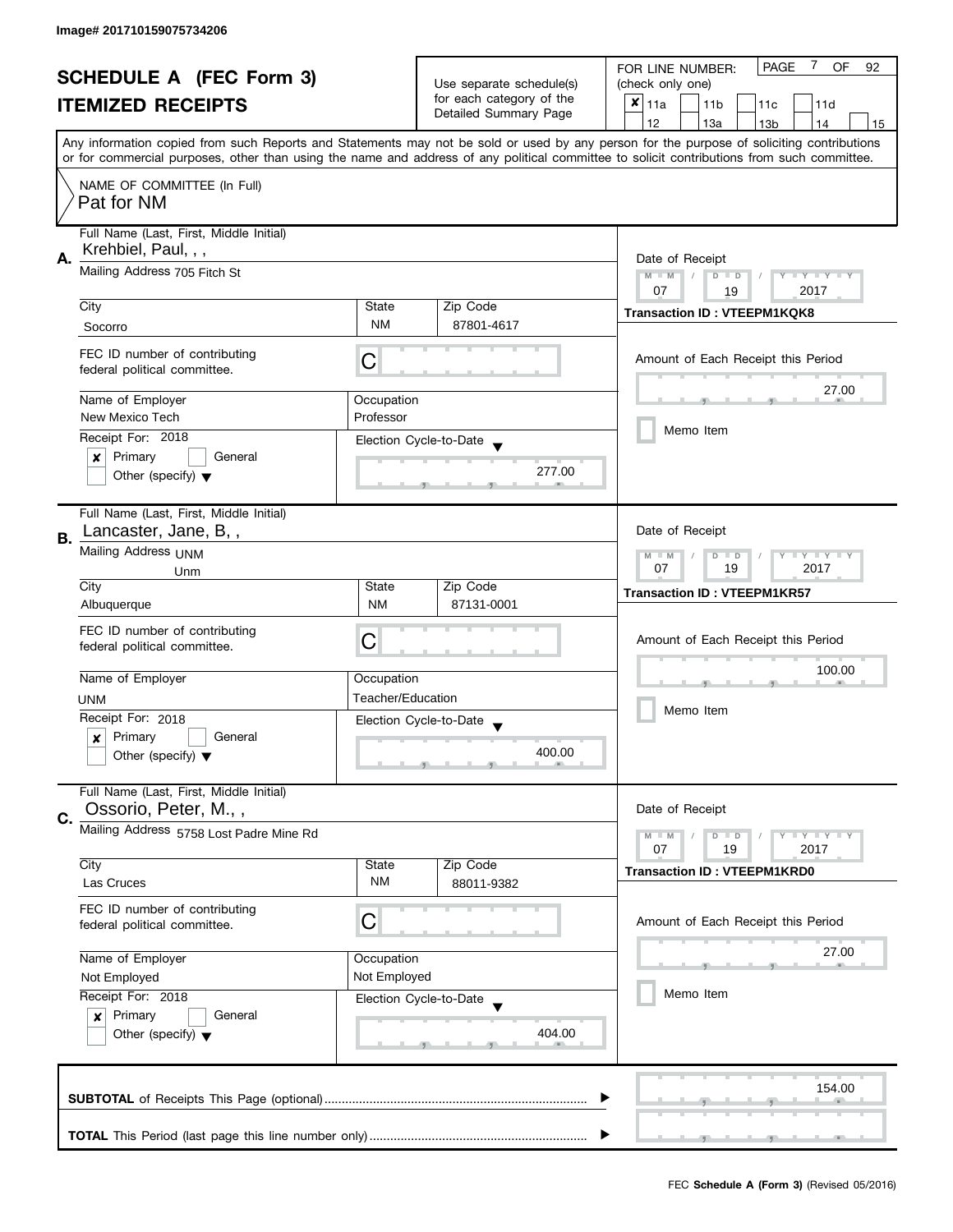| <b>SCHEDULE A (FEC Form 3)</b> |                                                               |                                                                                          | Use separate schedule(s) | 8<br><b>PAGE</b><br>OF<br>FOR LINE NUMBER:<br>92<br>(check only one)                                                                                                                                                                                                                    |  |  |  |  |  |
|--------------------------------|---------------------------------------------------------------|------------------------------------------------------------------------------------------|--------------------------|-----------------------------------------------------------------------------------------------------------------------------------------------------------------------------------------------------------------------------------------------------------------------------------------|--|--|--|--|--|
|                                |                                                               |                                                                                          | for each category of the |                                                                                                                                                                                                                                                                                         |  |  |  |  |  |
|                                | <b>ITEMIZED RECEIPTS</b>                                      |                                                                                          | Detailed Summary Page    | $x _{11a}$<br>11 <sub>b</sub><br>11c<br>11d                                                                                                                                                                                                                                             |  |  |  |  |  |
|                                |                                                               |                                                                                          |                          | 12<br>13a<br>13 <sub>b</sub><br>14<br>15                                                                                                                                                                                                                                                |  |  |  |  |  |
|                                |                                                               |                                                                                          |                          | Any information copied from such Reports and Statements may not be sold or used by any person for the purpose of soliciting contributions<br>or for commercial purposes, other than using the name and address of any political committee to solicit contributions from such committee. |  |  |  |  |  |
|                                | NAME OF COMMITTEE (In Full)                                   |                                                                                          |                          |                                                                                                                                                                                                                                                                                         |  |  |  |  |  |
|                                | Pat for NM                                                    |                                                                                          |                          |                                                                                                                                                                                                                                                                                         |  |  |  |  |  |
|                                | Full Name (Last, First, Middle Initial)<br>Lang, David, , ,   |                                                                                          |                          |                                                                                                                                                                                                                                                                                         |  |  |  |  |  |
| А.                             | Mailing Address 1208 Los Arboles Ave NW                       | Date of Receipt<br>$M - M$<br>$D$ $D$<br>Y I Y I Y I Y<br>$\sqrt{2}$<br>07<br>2017<br>20 |                          |                                                                                                                                                                                                                                                                                         |  |  |  |  |  |
|                                | City                                                          | State                                                                                    | Zip Code                 |                                                                                                                                                                                                                                                                                         |  |  |  |  |  |
|                                | Albuquerque                                                   | <b>NM</b>                                                                                | 87107-1012               | <b>Transaction ID: VTEEPM1KRC3</b>                                                                                                                                                                                                                                                      |  |  |  |  |  |
|                                |                                                               |                                                                                          |                          |                                                                                                                                                                                                                                                                                         |  |  |  |  |  |
|                                | FEC ID number of contributing<br>federal political committee. | С                                                                                        |                          | Amount of Each Receipt this Period                                                                                                                                                                                                                                                      |  |  |  |  |  |
|                                | Name of Employer                                              | Occupation                                                                               |                          | 500.00                                                                                                                                                                                                                                                                                  |  |  |  |  |  |
|                                | Independent Vehicle Service                                   | <b>Business</b>                                                                          |                          | Memo Item                                                                                                                                                                                                                                                                               |  |  |  |  |  |
|                                | Receipt For: 2018<br>Primary<br>General<br>×                  |                                                                                          | Election Cycle-to-Date   |                                                                                                                                                                                                                                                                                         |  |  |  |  |  |
|                                | Other (specify) $\blacktriangledown$                          |                                                                                          | 500.00                   |                                                                                                                                                                                                                                                                                         |  |  |  |  |  |
|                                | Full Name (Last, First, Middle Initial)                       |                                                                                          |                          |                                                                                                                                                                                                                                                                                         |  |  |  |  |  |
| В.                             | Dyer, Gene, , ,                                               | Date of Receipt                                                                          |                          |                                                                                                                                                                                                                                                                                         |  |  |  |  |  |
|                                | Mailing Address 157 Desert Willow Corrales                    | Y LY LY<br>$M - M$<br>$D$ $D$<br>07<br>21<br>2017                                        |                          |                                                                                                                                                                                                                                                                                         |  |  |  |  |  |
|                                | City                                                          | State                                                                                    | Zip Code                 | <b>Transaction ID: VTEEPM1KQR5</b>                                                                                                                                                                                                                                                      |  |  |  |  |  |
|                                | Albuquerque                                                   | <b>NM</b>                                                                                | 87110                    |                                                                                                                                                                                                                                                                                         |  |  |  |  |  |
|                                | FEC ID number of contributing                                 |                                                                                          |                          |                                                                                                                                                                                                                                                                                         |  |  |  |  |  |
|                                | federal political committee.                                  | С                                                                                        |                          | Amount of Each Receipt this Period                                                                                                                                                                                                                                                      |  |  |  |  |  |
|                                |                                                               |                                                                                          |                          | 50.00                                                                                                                                                                                                                                                                                   |  |  |  |  |  |
|                                | Name of Employer                                              | Occupation                                                                               |                          |                                                                                                                                                                                                                                                                                         |  |  |  |  |  |
|                                | DYER&DYER architecture urbandesign                            | Architect                                                                                |                          | Memo Item                                                                                                                                                                                                                                                                               |  |  |  |  |  |
|                                | Receipt For: 2018                                             |                                                                                          | Election Cycle-to-Date   |                                                                                                                                                                                                                                                                                         |  |  |  |  |  |
|                                | Primary<br>General<br>x                                       |                                                                                          |                          |                                                                                                                                                                                                                                                                                         |  |  |  |  |  |
|                                | Other (specify) $\blacktriangledown$                          |                                                                                          | 721.00                   |                                                                                                                                                                                                                                                                                         |  |  |  |  |  |
|                                | Full Name (Last, First, Middle Initial)                       |                                                                                          |                          |                                                                                                                                                                                                                                                                                         |  |  |  |  |  |
| C.                             | Isaac, Claudia, B,,                                           |                                                                                          |                          | Date of Receipt                                                                                                                                                                                                                                                                         |  |  |  |  |  |
|                                | Mailing Address 1 University Of New Mexico                    |                                                                                          |                          | $M - M$<br>$Y \perp Y \perp Y$<br>$D$ $D$<br>07<br>21<br>2017                                                                                                                                                                                                                           |  |  |  |  |  |
|                                | City                                                          | State                                                                                    | Zip Code                 |                                                                                                                                                                                                                                                                                         |  |  |  |  |  |
|                                | Albuquerque                                                   | NM                                                                                       | 87131-0001               | <b>Transaction ID: VTEEPM1KRH2</b>                                                                                                                                                                                                                                                      |  |  |  |  |  |
|                                | FEC ID number of contributing                                 |                                                                                          |                          |                                                                                                                                                                                                                                                                                         |  |  |  |  |  |
|                                | federal political committee.                                  | С                                                                                        |                          | Amount of Each Receipt this Period                                                                                                                                                                                                                                                      |  |  |  |  |  |
|                                | Name of Employer                                              | Occupation                                                                               |                          | 100.00                                                                                                                                                                                                                                                                                  |  |  |  |  |  |
|                                | <b>UNM</b>                                                    | Teacher/Education                                                                        |                          |                                                                                                                                                                                                                                                                                         |  |  |  |  |  |
|                                | Receipt For: 2018                                             |                                                                                          | Election Cycle-to-Date   | Memo Item                                                                                                                                                                                                                                                                               |  |  |  |  |  |
|                                | Primary<br>General<br>$\boldsymbol{x}$                        |                                                                                          |                          |                                                                                                                                                                                                                                                                                         |  |  |  |  |  |
|                                | Other (specify) $\blacktriangledown$                          |                                                                                          | 210.00                   |                                                                                                                                                                                                                                                                                         |  |  |  |  |  |
|                                |                                                               |                                                                                          |                          |                                                                                                                                                                                                                                                                                         |  |  |  |  |  |
|                                |                                                               |                                                                                          |                          | 650.00                                                                                                                                                                                                                                                                                  |  |  |  |  |  |
|                                |                                                               |                                                                                          |                          |                                                                                                                                                                                                                                                                                         |  |  |  |  |  |
|                                |                                                               |                                                                                          |                          |                                                                                                                                                                                                                                                                                         |  |  |  |  |  |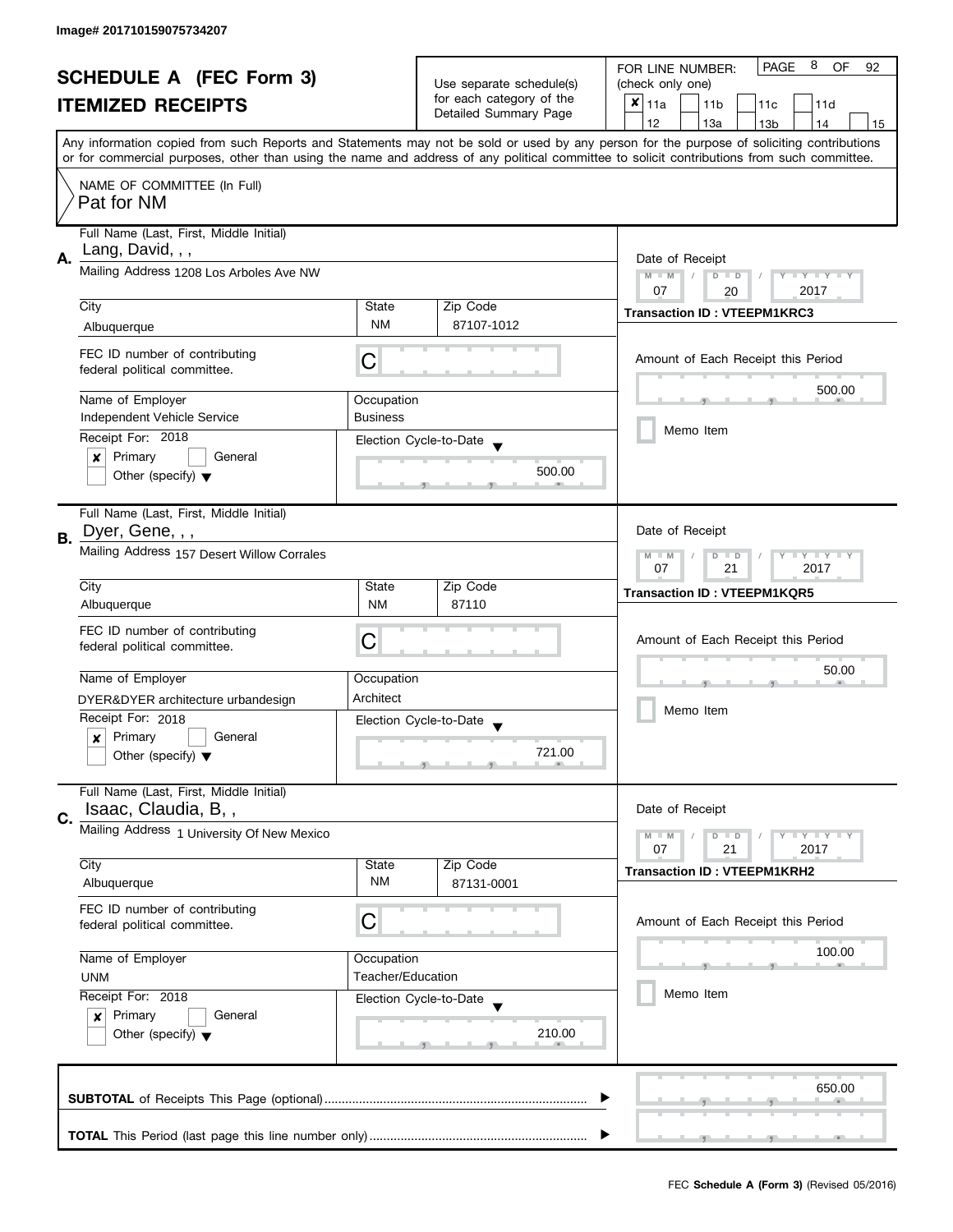| <b>SCHEDULE A (FEC Form 3)</b> |                                                                 |                                                             | 9<br><b>PAGE</b><br>OF<br>FOR LINE NUMBER:<br>92  |                                                                                                                                                                                                                                                                                         |  |  |  |  |  |
|--------------------------------|-----------------------------------------------------------------|-------------------------------------------------------------|---------------------------------------------------|-----------------------------------------------------------------------------------------------------------------------------------------------------------------------------------------------------------------------------------------------------------------------------------------|--|--|--|--|--|
|                                |                                                                 |                                                             | Use separate schedule(s)                          | (check only one)                                                                                                                                                                                                                                                                        |  |  |  |  |  |
|                                | <b>ITEMIZED RECEIPTS</b>                                        |                                                             | for each category of the<br>Detailed Summary Page | $x _{11a}$<br>11 <sub>b</sub><br>11c<br>11d                                                                                                                                                                                                                                             |  |  |  |  |  |
|                                |                                                                 |                                                             |                                                   | 12<br>13a<br>13 <sub>b</sub><br>14<br>15                                                                                                                                                                                                                                                |  |  |  |  |  |
|                                |                                                                 |                                                             |                                                   | Any information copied from such Reports and Statements may not be sold or used by any person for the purpose of soliciting contributions<br>or for commercial purposes, other than using the name and address of any political committee to solicit contributions from such committee. |  |  |  |  |  |
|                                |                                                                 |                                                             |                                                   |                                                                                                                                                                                                                                                                                         |  |  |  |  |  |
|                                | NAME OF COMMITTEE (In Full)<br>Pat for NM                       |                                                             |                                                   |                                                                                                                                                                                                                                                                                         |  |  |  |  |  |
|                                | Full Name (Last, First, Middle Initial)<br>Khalsa, Kulwant, , , |                                                             |                                                   |                                                                                                                                                                                                                                                                                         |  |  |  |  |  |
| А.                             | Mailing Address PO Box 1043                                     | Date of Receipt<br>$M - M$<br>$D$ $D$<br>Y I Y I Y I Y      |                                                   |                                                                                                                                                                                                                                                                                         |  |  |  |  |  |
|                                | City                                                            | State                                                       | Zip Code                                          | 07<br>2017<br>21                                                                                                                                                                                                                                                                        |  |  |  |  |  |
|                                | Santa Cruz                                                      | <b>NM</b>                                                   | 87567-1043                                        | <b>Transaction ID: VTEEPM1KR24</b>                                                                                                                                                                                                                                                      |  |  |  |  |  |
|                                |                                                                 |                                                             |                                                   |                                                                                                                                                                                                                                                                                         |  |  |  |  |  |
|                                | FEC ID number of contributing<br>federal political committee.   | С                                                           |                                                   | Amount of Each Receipt this Period                                                                                                                                                                                                                                                      |  |  |  |  |  |
|                                | Name of Employer                                                | Occupation                                                  |                                                   | 108.00                                                                                                                                                                                                                                                                                  |  |  |  |  |  |
|                                | Not employed                                                    | Not Employed                                                |                                                   |                                                                                                                                                                                                                                                                                         |  |  |  |  |  |
|                                | Receipt For: 2018                                               |                                                             | Election Cycle-to-Date                            | Memo Item                                                                                                                                                                                                                                                                               |  |  |  |  |  |
|                                | Primary<br>General<br>×                                         |                                                             |                                                   |                                                                                                                                                                                                                                                                                         |  |  |  |  |  |
|                                | Other (specify) $\blacktriangledown$                            |                                                             | 208.00                                            |                                                                                                                                                                                                                                                                                         |  |  |  |  |  |
|                                | Full Name (Last, First, Middle Initial)<br>McCune, Chuck, , ,   | Date of Receipt                                             |                                                   |                                                                                                                                                                                                                                                                                         |  |  |  |  |  |
| <b>B.</b>                      | Mailing Address PO Box 12302                                    | $\mathbf{y}$ $\mathbf{y}$<br>$M - M$<br>$\overline{D}$<br>Y |                                                   |                                                                                                                                                                                                                                                                                         |  |  |  |  |  |
|                                |                                                                 | $\Box$<br>07<br>21<br>2017                                  |                                                   |                                                                                                                                                                                                                                                                                         |  |  |  |  |  |
|                                | City                                                            | State                                                       | Zip Code                                          | <b>Transaction ID: VTEEPM1KQZ0</b>                                                                                                                                                                                                                                                      |  |  |  |  |  |
|                                | Albuquerque                                                     | <b>NM</b>                                                   | 87195-0302                                        |                                                                                                                                                                                                                                                                                         |  |  |  |  |  |
|                                | FEC ID number of contributing                                   |                                                             |                                                   |                                                                                                                                                                                                                                                                                         |  |  |  |  |  |
|                                | federal political committee.                                    | С                                                           |                                                   | Amount of Each Receipt this Period                                                                                                                                                                                                                                                      |  |  |  |  |  |
|                                |                                                                 |                                                             |                                                   | 17.00                                                                                                                                                                                                                                                                                   |  |  |  |  |  |
|                                | Name of Employer                                                | Occupation                                                  |                                                   |                                                                                                                                                                                                                                                                                         |  |  |  |  |  |
|                                | mccune works inc.                                               | ceo                                                         |                                                   |                                                                                                                                                                                                                                                                                         |  |  |  |  |  |
|                                | Receipt For: 2018                                               |                                                             | Election Cycle-to-Date                            | Memo Item                                                                                                                                                                                                                                                                               |  |  |  |  |  |
|                                | Primary<br>General<br>x                                         |                                                             |                                                   |                                                                                                                                                                                                                                                                                         |  |  |  |  |  |
|                                | Other (specify) $\blacktriangledown$                            |                                                             | 196.00                                            |                                                                                                                                                                                                                                                                                         |  |  |  |  |  |
|                                | Full Name (Last, First, Middle Initial)<br>Davis, Patrick, M.,, |                                                             |                                                   | Date of Receipt                                                                                                                                                                                                                                                                         |  |  |  |  |  |
| C.                             |                                                                 |                                                             |                                                   |                                                                                                                                                                                                                                                                                         |  |  |  |  |  |
|                                | Mailing Address 3926 Simms Ave SE                               |                                                             |                                                   | $M - M$<br>$Y \perp Y \perp Y$<br>$D$ $D$<br>07<br>24<br>2017                                                                                                                                                                                                                           |  |  |  |  |  |
|                                | City                                                            | State                                                       | Zip Code                                          |                                                                                                                                                                                                                                                                                         |  |  |  |  |  |
|                                | Albuquerque                                                     | NM                                                          | 87108-4338                                        | <b>Transaction ID: VTEEPMPTDD1</b>                                                                                                                                                                                                                                                      |  |  |  |  |  |
|                                | FEC ID number of contributing                                   |                                                             |                                                   |                                                                                                                                                                                                                                                                                         |  |  |  |  |  |
|                                | federal political committee.                                    | С                                                           |                                                   | Amount of Each Receipt this Period                                                                                                                                                                                                                                                      |  |  |  |  |  |
|                                |                                                                 |                                                             |                                                   | 220.00                                                                                                                                                                                                                                                                                  |  |  |  |  |  |
|                                | Name of Employer<br>Occupation                                  |                                                             |                                                   |                                                                                                                                                                                                                                                                                         |  |  |  |  |  |
|                                | ProgressNow NM                                                  | <b>Executive Director</b>                                   |                                                   |                                                                                                                                                                                                                                                                                         |  |  |  |  |  |
|                                | Receipt For: 2018                                               |                                                             | Election Cycle-to-Date                            | Memo Item                                                                                                                                                                                                                                                                               |  |  |  |  |  |
|                                | Primary<br>General<br>$\boldsymbol{x}$                          |                                                             |                                                   |                                                                                                                                                                                                                                                                                         |  |  |  |  |  |
|                                | Other (specify) $\blacktriangledown$                            |                                                             | 321.00                                            | * In-Kind: MailChimp                                                                                                                                                                                                                                                                    |  |  |  |  |  |
|                                |                                                                 |                                                             |                                                   |                                                                                                                                                                                                                                                                                         |  |  |  |  |  |
|                                |                                                                 |                                                             |                                                   | 345.00                                                                                                                                                                                                                                                                                  |  |  |  |  |  |
|                                |                                                                 |                                                             |                                                   |                                                                                                                                                                                                                                                                                         |  |  |  |  |  |
|                                |                                                                 |                                                             |                                                   |                                                                                                                                                                                                                                                                                         |  |  |  |  |  |
|                                |                                                                 |                                                             |                                                   |                                                                                                                                                                                                                                                                                         |  |  |  |  |  |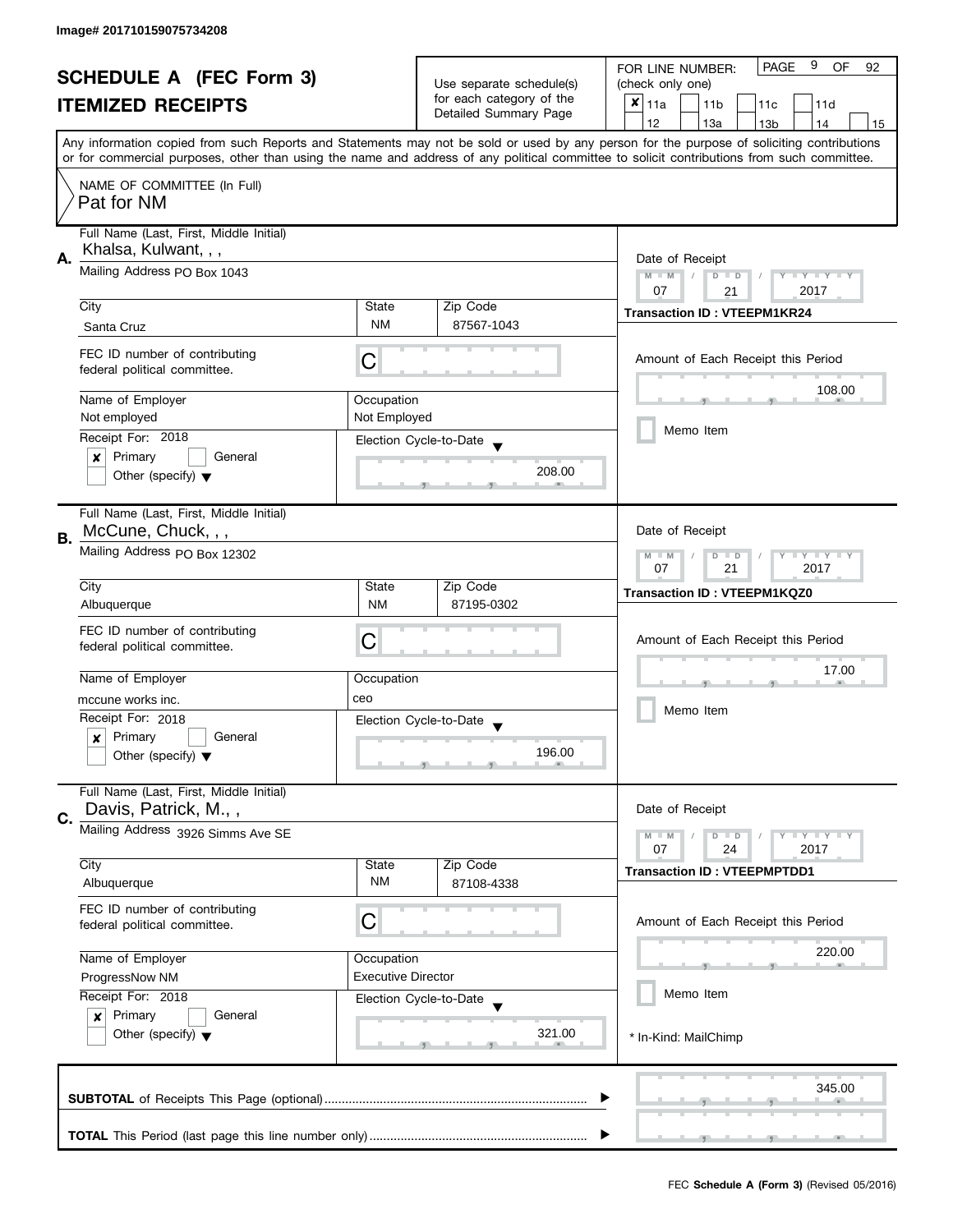| <b>SCHEDULE A (FEC Form 3)</b> |                                                                 | Use separate schedule(s)                                          | PAGE 10 OF<br>FOR LINE NUMBER:<br>92<br>(check only one) |                                                                                                                                                                                                                                                                                         |  |  |  |  |  |
|--------------------------------|-----------------------------------------------------------------|-------------------------------------------------------------------|----------------------------------------------------------|-----------------------------------------------------------------------------------------------------------------------------------------------------------------------------------------------------------------------------------------------------------------------------------------|--|--|--|--|--|
|                                |                                                                 |                                                                   | for each category of the                                 |                                                                                                                                                                                                                                                                                         |  |  |  |  |  |
|                                | <b>ITEMIZED RECEIPTS</b>                                        |                                                                   | Detailed Summary Page                                    | $x _{11a}$<br>11 <sub>b</sub><br>11c<br>11d                                                                                                                                                                                                                                             |  |  |  |  |  |
|                                |                                                                 |                                                                   |                                                          | 12<br>13a<br>13 <sub>b</sub><br>14<br>15                                                                                                                                                                                                                                                |  |  |  |  |  |
|                                |                                                                 |                                                                   |                                                          | Any information copied from such Reports and Statements may not be sold or used by any person for the purpose of soliciting contributions<br>or for commercial purposes, other than using the name and address of any political committee to solicit contributions from such committee. |  |  |  |  |  |
|                                |                                                                 |                                                                   |                                                          |                                                                                                                                                                                                                                                                                         |  |  |  |  |  |
|                                | NAME OF COMMITTEE (In Full)<br>Pat for NM                       |                                                                   |                                                          |                                                                                                                                                                                                                                                                                         |  |  |  |  |  |
|                                | Full Name (Last, First, Middle Initial)<br>Gagne, Jane, , ,     |                                                                   |                                                          |                                                                                                                                                                                                                                                                                         |  |  |  |  |  |
| А.                             | Mailing Address 1007 Ridgecrest Dr SE                           | Date of Receipt<br>$M - M$<br>$\sqrt{2}$<br>$D$ $D$<br>Y FY FY FY |                                                          |                                                                                                                                                                                                                                                                                         |  |  |  |  |  |
|                                |                                                                 |                                                                   |                                                          | 07<br>2017<br>25                                                                                                                                                                                                                                                                        |  |  |  |  |  |
|                                | City                                                            | State                                                             | Zip Code                                                 | <b>Transaction ID: VTEEPM63825</b>                                                                                                                                                                                                                                                      |  |  |  |  |  |
|                                | Albuquerque                                                     | <b>NM</b>                                                         | 87108-3372                                               |                                                                                                                                                                                                                                                                                         |  |  |  |  |  |
|                                | FEC ID number of contributing<br>federal political committee.   | С                                                                 |                                                          | Amount of Each Receipt this Period                                                                                                                                                                                                                                                      |  |  |  |  |  |
|                                | Name of Employer                                                | Occupation                                                        |                                                          | 250.00                                                                                                                                                                                                                                                                                  |  |  |  |  |  |
|                                | Self<br>Receipt For: 2018                                       | Attorney                                                          | Election Cycle-to-Date                                   | Memo Item                                                                                                                                                                                                                                                                               |  |  |  |  |  |
|                                | Primary<br>General<br>×                                         |                                                                   |                                                          |                                                                                                                                                                                                                                                                                         |  |  |  |  |  |
|                                | Other (specify) $\blacktriangledown$                            |                                                                   | 250.00                                                   |                                                                                                                                                                                                                                                                                         |  |  |  |  |  |
| В.                             | Full Name (Last, First, Middle Initial)<br>Lancaster, Jane, B,, | Date of Receipt                                                   |                                                          |                                                                                                                                                                                                                                                                                         |  |  |  |  |  |
|                                | Mailing Address UNM<br>Unm                                      | $Y = Y + Y$<br>$M - M$<br>D<br>$\Box$<br>25<br>2017<br>07         |                                                          |                                                                                                                                                                                                                                                                                         |  |  |  |  |  |
|                                | City                                                            | State                                                             | Zip Code                                                 | <b>Transaction ID: VTEEPM63833</b>                                                                                                                                                                                                                                                      |  |  |  |  |  |
|                                | Albuquerque                                                     | <b>NM</b>                                                         | 87131-0001                                               |                                                                                                                                                                                                                                                                                         |  |  |  |  |  |
|                                | FEC ID number of contributing                                   |                                                                   |                                                          |                                                                                                                                                                                                                                                                                         |  |  |  |  |  |
|                                | federal political committee.                                    | С                                                                 |                                                          | Amount of Each Receipt this Period                                                                                                                                                                                                                                                      |  |  |  |  |  |
|                                |                                                                 |                                                                   |                                                          |                                                                                                                                                                                                                                                                                         |  |  |  |  |  |
|                                | Name of Employer                                                | Occupation                                                        |                                                          | 100.00                                                                                                                                                                                                                                                                                  |  |  |  |  |  |
|                                | <b>UNM</b>                                                      | Teacher/Education                                                 |                                                          |                                                                                                                                                                                                                                                                                         |  |  |  |  |  |
|                                | Receipt For: 2018                                               |                                                                   | Election Cycle-to-Date                                   | Memo Item                                                                                                                                                                                                                                                                               |  |  |  |  |  |
|                                | Primary<br>General<br>x                                         |                                                                   |                                                          |                                                                                                                                                                                                                                                                                         |  |  |  |  |  |
|                                | Other (specify) $\blacktriangledown$                            |                                                                   | 500.00                                                   |                                                                                                                                                                                                                                                                                         |  |  |  |  |  |
|                                |                                                                 |                                                                   |                                                          |                                                                                                                                                                                                                                                                                         |  |  |  |  |  |
|                                | Full Name (Last, First, Middle Initial)                         |                                                                   |                                                          |                                                                                                                                                                                                                                                                                         |  |  |  |  |  |
| C.                             | Smith, Jordan, , ,                                              |                                                                   |                                                          | Date of Receipt                                                                                                                                                                                                                                                                         |  |  |  |  |  |
|                                | Mailing Address 705 Camino Ocaso Del Sol                        |                                                                   |                                                          | $M - M$<br>$\bot$ $\gamma$ $\bot$ $\gamma$ $\bot$ $\gamma$<br>$D$ $D$<br>07<br>25<br>2017                                                                                                                                                                                               |  |  |  |  |  |
|                                | City                                                            | State                                                             | Zip Code                                                 |                                                                                                                                                                                                                                                                                         |  |  |  |  |  |
|                                | Santa Fe                                                        | NM                                                                | 87505-6605                                               | <b>Transaction ID: VTEEPM63841</b>                                                                                                                                                                                                                                                      |  |  |  |  |  |
|                                | FEC ID number of contributing                                   |                                                                   |                                                          |                                                                                                                                                                                                                                                                                         |  |  |  |  |  |
|                                | federal political committee.                                    | C                                                                 |                                                          | Amount of Each Receipt this Period                                                                                                                                                                                                                                                      |  |  |  |  |  |
|                                |                                                                 |                                                                   |                                                          |                                                                                                                                                                                                                                                                                         |  |  |  |  |  |
|                                | Name of Employer                                                | Occupation                                                        |                                                          | 250.00                                                                                                                                                                                                                                                                                  |  |  |  |  |  |
|                                | Not Employed                                                    | Not Employed                                                      |                                                          |                                                                                                                                                                                                                                                                                         |  |  |  |  |  |
|                                | Receipt For: 2018                                               |                                                                   | Election Cycle-to-Date                                   | Memo Item                                                                                                                                                                                                                                                                               |  |  |  |  |  |
|                                | Primary<br>$\boldsymbol{x}$<br>General                          |                                                                   |                                                          |                                                                                                                                                                                                                                                                                         |  |  |  |  |  |
|                                | Other (specify) $\blacktriangledown$                            |                                                                   | 250.00                                                   |                                                                                                                                                                                                                                                                                         |  |  |  |  |  |
|                                |                                                                 |                                                                   |                                                          |                                                                                                                                                                                                                                                                                         |  |  |  |  |  |
|                                |                                                                 |                                                                   |                                                          |                                                                                                                                                                                                                                                                                         |  |  |  |  |  |
|                                |                                                                 |                                                                   |                                                          | 600.00                                                                                                                                                                                                                                                                                  |  |  |  |  |  |
|                                |                                                                 |                                                                   |                                                          |                                                                                                                                                                                                                                                                                         |  |  |  |  |  |
|                                |                                                                 |                                                                   |                                                          |                                                                                                                                                                                                                                                                                         |  |  |  |  |  |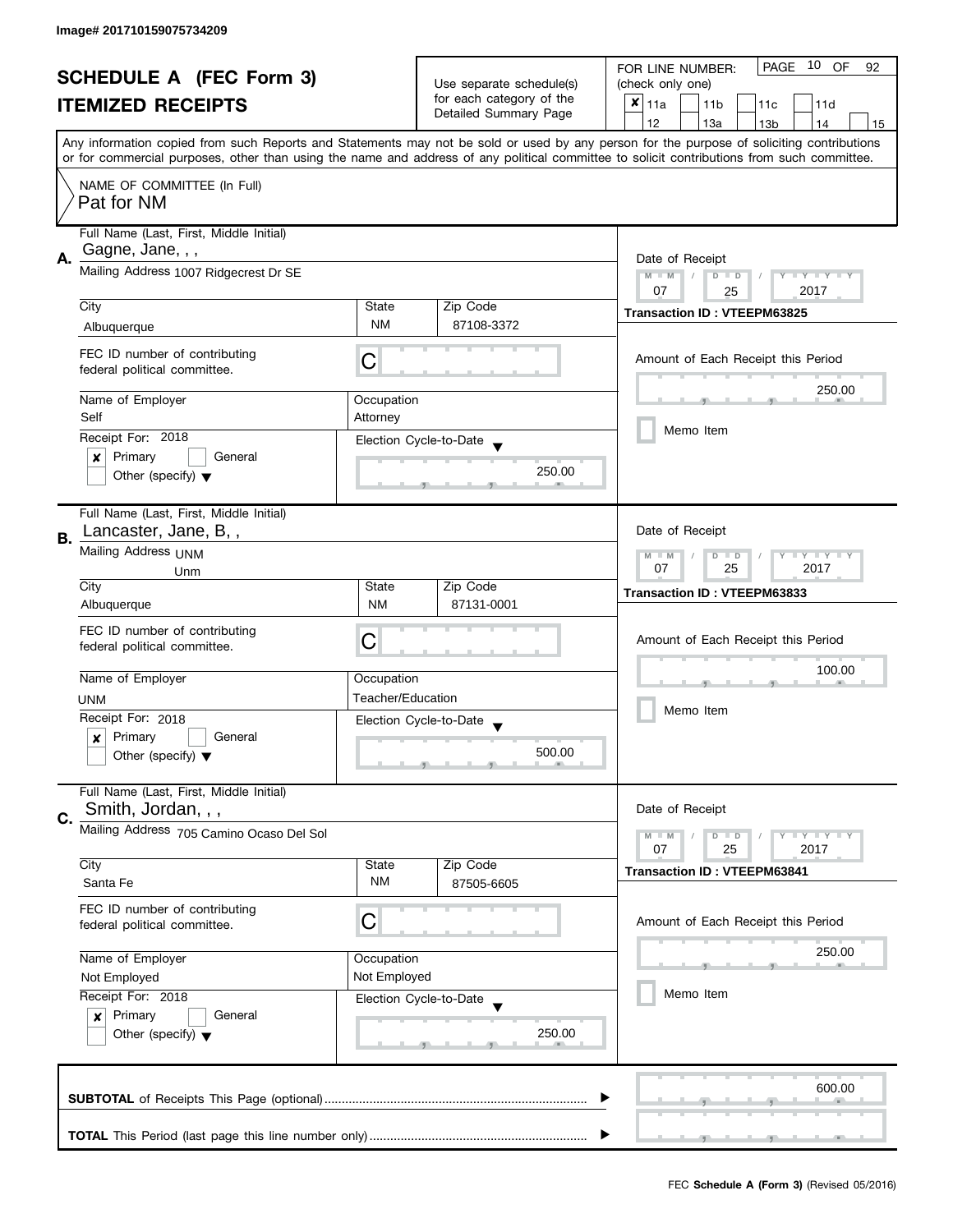| <b>SCHEDULE A (FEC Form 3)</b> |                                                                                                                                                                                                                                                                                         |                        |                                                                                       |                                                   |  | PAGE 11 OF<br>FOR LINE NUMBER:<br>92 |                 |                 |                                    |                                    |       |
|--------------------------------|-----------------------------------------------------------------------------------------------------------------------------------------------------------------------------------------------------------------------------------------------------------------------------------------|------------------------|---------------------------------------------------------------------------------------|---------------------------------------------------|--|--------------------------------------|-----------------|-----------------|------------------------------------|------------------------------------|-------|
| <b>ITEMIZED RECEIPTS</b>       |                                                                                                                                                                                                                                                                                         |                        | Use separate schedule(s)                                                              |                                                   |  | (check only one)                     |                 |                 |                                    |                                    |       |
|                                |                                                                                                                                                                                                                                                                                         |                        |                                                                                       | for each category of the<br>Detailed Summary Page |  | ×<br>11a                             |                 | 11 <sub>b</sub> | 11c                                | 11d                                |       |
|                                |                                                                                                                                                                                                                                                                                         |                        |                                                                                       |                                                   |  | 12                                   |                 | 13a             | 13 <sub>b</sub>                    | 14                                 | 15    |
|                                | Any information copied from such Reports and Statements may not be sold or used by any person for the purpose of soliciting contributions<br>or for commercial purposes, other than using the name and address of any political committee to solicit contributions from such committee. |                        |                                                                                       |                                                   |  |                                      |                 |                 |                                    |                                    |       |
|                                | NAME OF COMMITTEE (In Full)                                                                                                                                                                                                                                                             |                        |                                                                                       |                                                   |  |                                      |                 |                 |                                    |                                    |       |
|                                | Pat for NM                                                                                                                                                                                                                                                                              |                        |                                                                                       |                                                   |  |                                      |                 |                 |                                    |                                    |       |
|                                | Full Name (Last, First, Middle Initial)                                                                                                                                                                                                                                                 |                        |                                                                                       |                                                   |  |                                      |                 |                 |                                    |                                    |       |
| А.                             | Coltharp, Bob, , ,                                                                                                                                                                                                                                                                      |                        |                                                                                       |                                                   |  | Date of Receipt                      |                 |                 |                                    |                                    |       |
|                                | Mailing Address 2723 Topley Ave                                                                                                                                                                                                                                                         |                        |                                                                                       |                                                   |  |                                      | $M - M$         | $D$ $D$         |                                    | Y TY TY TY                         |       |
|                                |                                                                                                                                                                                                                                                                                         |                        |                                                                                       |                                                   |  | 07                                   |                 | 27              |                                    | 2017                               |       |
|                                | City                                                                                                                                                                                                                                                                                    | State                  |                                                                                       | Zip Code                                          |  |                                      |                 |                 | <b>Transaction ID: VTEEPM638B6</b> |                                    |       |
|                                | Las Cruces                                                                                                                                                                                                                                                                              | <b>NM</b>              |                                                                                       | 88005-1331                                        |  |                                      |                 |                 |                                    |                                    |       |
|                                | FEC ID number of contributing                                                                                                                                                                                                                                                           | C                      |                                                                                       |                                                   |  |                                      |                 |                 |                                    | Amount of Each Receipt this Period |       |
|                                | federal political committee.                                                                                                                                                                                                                                                            |                        |                                                                                       |                                                   |  |                                      |                 |                 |                                    |                                    |       |
|                                | Name of Employer                                                                                                                                                                                                                                                                        | Occupation             |                                                                                       |                                                   |  |                                      |                 |                 |                                    |                                    | 50.00 |
|                                | Not Employed                                                                                                                                                                                                                                                                            | Not Employed           |                                                                                       |                                                   |  |                                      |                 |                 |                                    |                                    |       |
|                                | Receipt For: 2018                                                                                                                                                                                                                                                                       | Election Cycle-to-Date |                                                                                       |                                                   |  |                                      | Memo Item       |                 |                                    |                                    |       |
|                                | Primary<br>General<br>×                                                                                                                                                                                                                                                                 |                        |                                                                                       |                                                   |  |                                      |                 |                 |                                    |                                    |       |
|                                | Other (specify) $\blacktriangledown$                                                                                                                                                                                                                                                    |                        |                                                                                       | 100.00                                            |  |                                      |                 |                 |                                    |                                    |       |
|                                | Full Name (Last, First, Middle Initial)                                                                                                                                                                                                                                                 |                        |                                                                                       |                                                   |  |                                      |                 |                 |                                    |                                    |       |
|                                | Lancaster, Jane, B,,                                                                                                                                                                                                                                                                    |                        |                                                                                       |                                                   |  |                                      | Date of Receipt |                 |                                    |                                    |       |
| В.                             | Mailing Address UNM                                                                                                                                                                                                                                                                     |                        |                                                                                       |                                                   |  |                                      | $M - M$         | $D$ $D$         |                                    | Y I Y I Y I Y                      |       |
|                                | Unm                                                                                                                                                                                                                                                                                     |                        |                                                                                       |                                                   |  |                                      | 07              | 27              |                                    | 2017                               |       |
|                                | City                                                                                                                                                                                                                                                                                    | State                  |                                                                                       | Zip Code                                          |  |                                      |                 |                 | <b>Transaction ID: VTEEPM638D2</b> |                                    |       |
|                                | Albuquerque                                                                                                                                                                                                                                                                             | <b>NM</b>              |                                                                                       | 87131-0001                                        |  |                                      |                 |                 |                                    |                                    |       |
|                                | FEC ID number of contributing                                                                                                                                                                                                                                                           |                        |                                                                                       |                                                   |  |                                      |                 |                 |                                    | Amount of Each Receipt this Period |       |
|                                | federal political committee.                                                                                                                                                                                                                                                            | С                      |                                                                                       |                                                   |  |                                      |                 |                 |                                    |                                    |       |
|                                | Name of Employer                                                                                                                                                                                                                                                                        |                        | Occupation<br>Teacher/Education<br>Election Cycle-to-Date<br>$\overline{\phantom{a}}$ |                                                   |  |                                      |                 |                 |                                    | 100.00                             |       |
|                                | <b>UNM</b>                                                                                                                                                                                                                                                                              |                        |                                                                                       |                                                   |  | Memo Item                            |                 |                 |                                    |                                    |       |
|                                | Receipt For: 2018                                                                                                                                                                                                                                                                       |                        |                                                                                       |                                                   |  |                                      |                 |                 |                                    |                                    |       |
|                                | Primary<br>General<br>$\pmb{\times}$                                                                                                                                                                                                                                                    |                        |                                                                                       |                                                   |  |                                      |                 |                 |                                    |                                    |       |
|                                | Other (specify) $\blacktriangledown$                                                                                                                                                                                                                                                    |                        |                                                                                       | 600.00                                            |  |                                      |                 |                 |                                    |                                    |       |
|                                | Full Name (Last, First, Middle Initial)                                                                                                                                                                                                                                                 |                        |                                                                                       |                                                   |  |                                      |                 |                 |                                    |                                    |       |
|                                | Coltharp, Bob, , ,                                                                                                                                                                                                                                                                      |                        |                                                                                       |                                                   |  |                                      | Date of Receipt |                 |                                    |                                    |       |
| C.                             | Mailing Address 2723 Topley Ave                                                                                                                                                                                                                                                         |                        |                                                                                       |                                                   |  |                                      |                 |                 |                                    |                                    |       |
|                                |                                                                                                                                                                                                                                                                                         |                        |                                                                                       |                                                   |  | $M - M$<br>07                        |                 | $D$ $D$<br>28   |                                    | Y I Y I Y I Y<br>2017              |       |
|                                | City                                                                                                                                                                                                                                                                                    | State                  |                                                                                       | Zip Code                                          |  |                                      |                 |                 | <b>Transaction ID: VTEEPM638H4</b> |                                    |       |
|                                | Las Cruces                                                                                                                                                                                                                                                                              | <b>NM</b>              |                                                                                       | 88005-1331                                        |  |                                      |                 |                 |                                    |                                    |       |
|                                | FEC ID number of contributing                                                                                                                                                                                                                                                           |                        |                                                                                       |                                                   |  |                                      |                 |                 |                                    |                                    |       |
|                                | federal political committee.                                                                                                                                                                                                                                                            | C                      |                                                                                       |                                                   |  |                                      |                 |                 |                                    | Amount of Each Receipt this Period |       |
|                                | Name of Employer                                                                                                                                                                                                                                                                        | Occupation             |                                                                                       |                                                   |  |                                      |                 |                 |                                    | 27.00                              |       |
|                                | Not Employed                                                                                                                                                                                                                                                                            | Not Employed           |                                                                                       |                                                   |  |                                      |                 |                 |                                    |                                    |       |
|                                | Receipt For: 2018                                                                                                                                                                                                                                                                       | Election Cycle-to-Date |                                                                                       |                                                   |  |                                      | Memo Item       |                 |                                    |                                    |       |
|                                | Primary<br>General<br>$\boldsymbol{x}$                                                                                                                                                                                                                                                  |                        |                                                                                       |                                                   |  |                                      |                 |                 |                                    |                                    |       |
|                                | Other (specify) $\blacktriangledown$                                                                                                                                                                                                                                                    |                        |                                                                                       | 127.00                                            |  |                                      |                 |                 |                                    |                                    |       |
|                                |                                                                                                                                                                                                                                                                                         |                        |                                                                                       |                                                   |  |                                      |                 |                 |                                    |                                    |       |
|                                |                                                                                                                                                                                                                                                                                         |                        |                                                                                       |                                                   |  |                                      |                 |                 |                                    | 177.00                             |       |
|                                |                                                                                                                                                                                                                                                                                         |                        |                                                                                       |                                                   |  |                                      |                 |                 |                                    |                                    |       |
|                                |                                                                                                                                                                                                                                                                                         |                        |                                                                                       |                                                   |  |                                      |                 |                 |                                    |                                    |       |
|                                |                                                                                                                                                                                                                                                                                         |                        |                                                                                       |                                                   |  |                                      |                 |                 |                                    |                                    |       |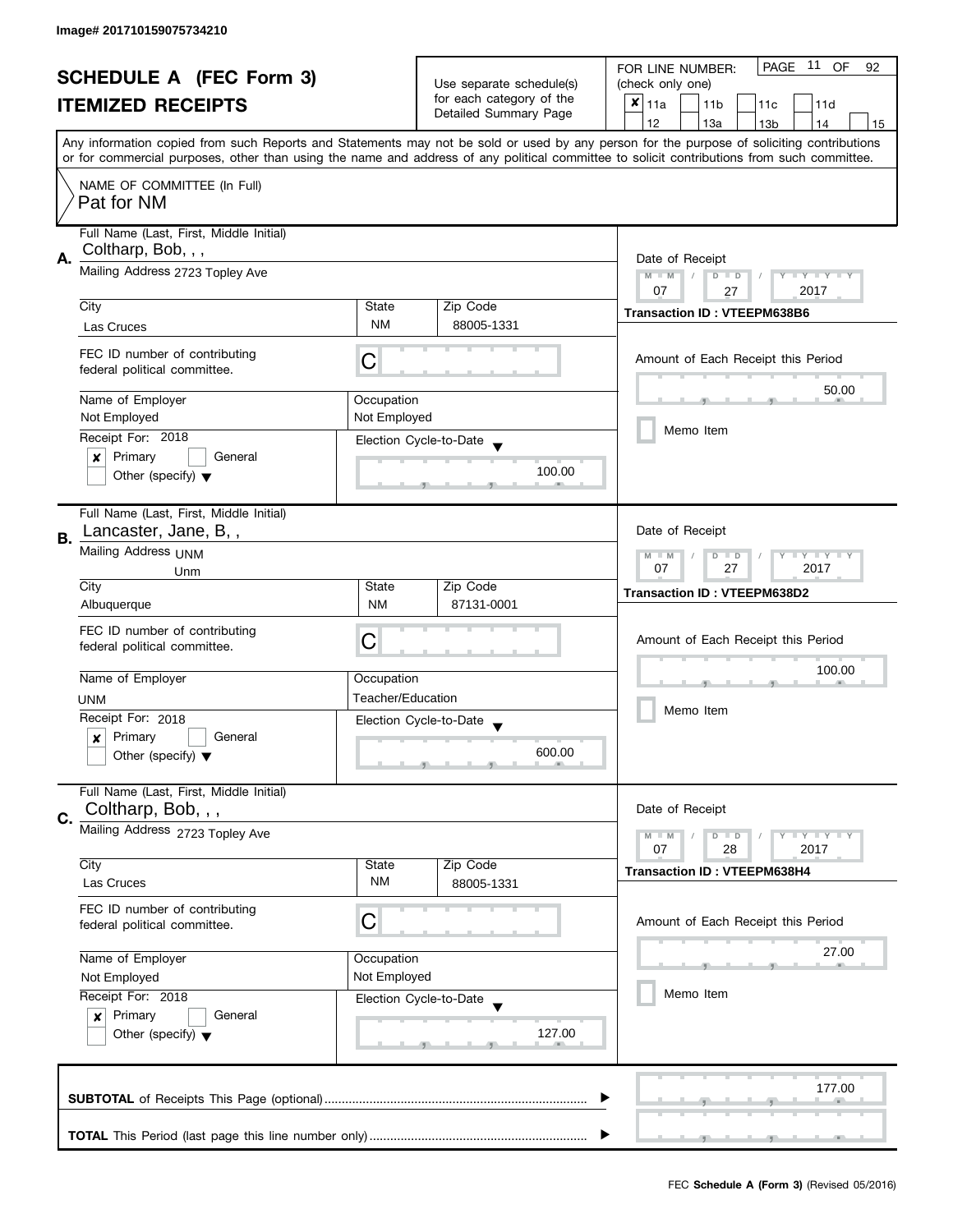| <b>SCHEDULE A (FEC Form 3)</b> |                                                                                                                                            |                  | Use separate schedule(s) | PAGE<br>12 OF<br>FOR LINE NUMBER:<br>92<br>(check only one)                                                                               |  |  |  |  |
|--------------------------------|--------------------------------------------------------------------------------------------------------------------------------------------|------------------|--------------------------|-------------------------------------------------------------------------------------------------------------------------------------------|--|--|--|--|
| <b>ITEMIZED RECEIPTS</b>       |                                                                                                                                            |                  | for each category of the | ×                                                                                                                                         |  |  |  |  |
|                                |                                                                                                                                            |                  | Detailed Summary Page    | 11a<br>11 <sub>b</sub><br>11c<br>11d<br>12                                                                                                |  |  |  |  |
|                                |                                                                                                                                            |                  |                          | 13a<br>14<br>13 <sub>b</sub><br>15                                                                                                        |  |  |  |  |
|                                | or for commercial purposes, other than using the name and address of any political committee to solicit contributions from such committee. |                  |                          | Any information copied from such Reports and Statements may not be sold or used by any person for the purpose of soliciting contributions |  |  |  |  |
|                                | NAME OF COMMITTEE (In Full)                                                                                                                |                  |                          |                                                                                                                                           |  |  |  |  |
|                                | Pat for NM                                                                                                                                 |                  |                          |                                                                                                                                           |  |  |  |  |
|                                | Full Name (Last, First, Middle Initial)                                                                                                    |                  |                          |                                                                                                                                           |  |  |  |  |
| А.                             | Gibson, Diane, Gail,,                                                                                                                      |                  |                          | Date of Receipt                                                                                                                           |  |  |  |  |
|                                | Mailing Address 401 Marquette Ave NE                                                                                                       |                  |                          | $M - M$<br>$D$ $D$<br>$T + Y = Y + Y$                                                                                                     |  |  |  |  |
|                                | City                                                                                                                                       | State            | Zip Code                 | 07<br>2017<br>28                                                                                                                          |  |  |  |  |
|                                |                                                                                                                                            | <b>NM</b>        | 87102-2518               | <b>Transaction ID: VTEEPM638M7</b>                                                                                                        |  |  |  |  |
|                                | Albuquerque                                                                                                                                |                  |                          |                                                                                                                                           |  |  |  |  |
|                                | FEC ID number of contributing                                                                                                              | C                |                          | Amount of Each Receipt this Period                                                                                                        |  |  |  |  |
|                                | federal political committee.                                                                                                               |                  |                          |                                                                                                                                           |  |  |  |  |
|                                | Name of Employer                                                                                                                           | Occupation       |                          | 100.00                                                                                                                                    |  |  |  |  |
|                                | City of Albuquerque                                                                                                                        | Government/Civil |                          |                                                                                                                                           |  |  |  |  |
|                                | Receipt For: 2018                                                                                                                          |                  | Election Cycle-to-Date   | Memo Item                                                                                                                                 |  |  |  |  |
|                                | $\pmb{\times}$<br>Primary<br>General                                                                                                       |                  |                          |                                                                                                                                           |  |  |  |  |
|                                | Other (specify) $\blacktriangledown$                                                                                                       |                  | 203.00                   |                                                                                                                                           |  |  |  |  |
|                                |                                                                                                                                            |                  |                          |                                                                                                                                           |  |  |  |  |
|                                | Full Name (Last, First, Middle Initial)<br>Khalsa, Kulwant, , ,                                                                            |                  |                          | Date of Receipt                                                                                                                           |  |  |  |  |
| В.                             | Mailing Address PO Box 1043                                                                                                                |                  |                          |                                                                                                                                           |  |  |  |  |
|                                |                                                                                                                                            |                  |                          | $Y$ $Y$<br>D<br>$\Box$<br>$-M$<br>07<br>28<br>2017                                                                                        |  |  |  |  |
|                                | City                                                                                                                                       | State            | Zip Code                 | Transaction ID: VTEEPM638Q1                                                                                                               |  |  |  |  |
|                                | Santa Cruz                                                                                                                                 | <b>NM</b>        | 87567-1043               |                                                                                                                                           |  |  |  |  |
|                                | FEC ID number of contributing                                                                                                              |                  |                          |                                                                                                                                           |  |  |  |  |
|                                | federal political committee.                                                                                                               | C                |                          | Amount of Each Receipt this Period                                                                                                        |  |  |  |  |
|                                |                                                                                                                                            |                  |                          | 50.00                                                                                                                                     |  |  |  |  |
|                                | Name of Employer                                                                                                                           | Occupation       |                          |                                                                                                                                           |  |  |  |  |
|                                | Not employed<br>Receipt For: 2018                                                                                                          | Not Employed     |                          | Memo Item                                                                                                                                 |  |  |  |  |
|                                | Primary<br>General<br>$\boldsymbol{x}$                                                                                                     |                  | Election Cycle-to-Date   |                                                                                                                                           |  |  |  |  |
|                                | Other (specify) $\blacktriangledown$                                                                                                       |                  | 258.00                   |                                                                                                                                           |  |  |  |  |
|                                |                                                                                                                                            |                  |                          |                                                                                                                                           |  |  |  |  |
|                                | Full Name (Last, First, Middle Initial)                                                                                                    |                  |                          |                                                                                                                                           |  |  |  |  |
| C.                             | Ricker, Susan, , ,                                                                                                                         |                  |                          | Date of Receipt                                                                                                                           |  |  |  |  |
|                                | Mailing Address 635 Isleta Blvd SW                                                                                                         |                  |                          | $M - M$<br>$D$ $D$<br>$\bot$ Y $\bot$ Y $\bot$ Y                                                                                          |  |  |  |  |
|                                | City                                                                                                                                       | State            | Zip Code                 | 07<br>28<br>2017                                                                                                                          |  |  |  |  |
|                                | Albuquerque                                                                                                                                | ΝM               | 87105-3827               | <b>Transaction ID: VTEEPM638S7</b>                                                                                                        |  |  |  |  |
|                                |                                                                                                                                            |                  |                          |                                                                                                                                           |  |  |  |  |
|                                | FEC ID number of contributing<br>federal political committee.                                                                              | C                |                          | Amount of Each Receipt this Period                                                                                                        |  |  |  |  |
|                                |                                                                                                                                            |                  |                          |                                                                                                                                           |  |  |  |  |
|                                | Name of Employer                                                                                                                           | Occupation       |                          | 100.00                                                                                                                                    |  |  |  |  |
|                                | retail owner<br>Off Broadway<br>Receipt For: 2018                                                                                          |                  |                          |                                                                                                                                           |  |  |  |  |
|                                |                                                                                                                                            |                  | Election Cycle-to-Date   | Memo Item                                                                                                                                 |  |  |  |  |
|                                | Primary<br>General<br>$\boldsymbol{x}$                                                                                                     |                  |                          |                                                                                                                                           |  |  |  |  |
|                                | Other (specify) $\blacktriangledown$                                                                                                       |                  | 450.00                   |                                                                                                                                           |  |  |  |  |
|                                |                                                                                                                                            |                  |                          |                                                                                                                                           |  |  |  |  |
|                                |                                                                                                                                            |                  |                          | 250.00                                                                                                                                    |  |  |  |  |
|                                |                                                                                                                                            |                  |                          |                                                                                                                                           |  |  |  |  |
|                                |                                                                                                                                            |                  |                          |                                                                                                                                           |  |  |  |  |
|                                |                                                                                                                                            |                  |                          |                                                                                                                                           |  |  |  |  |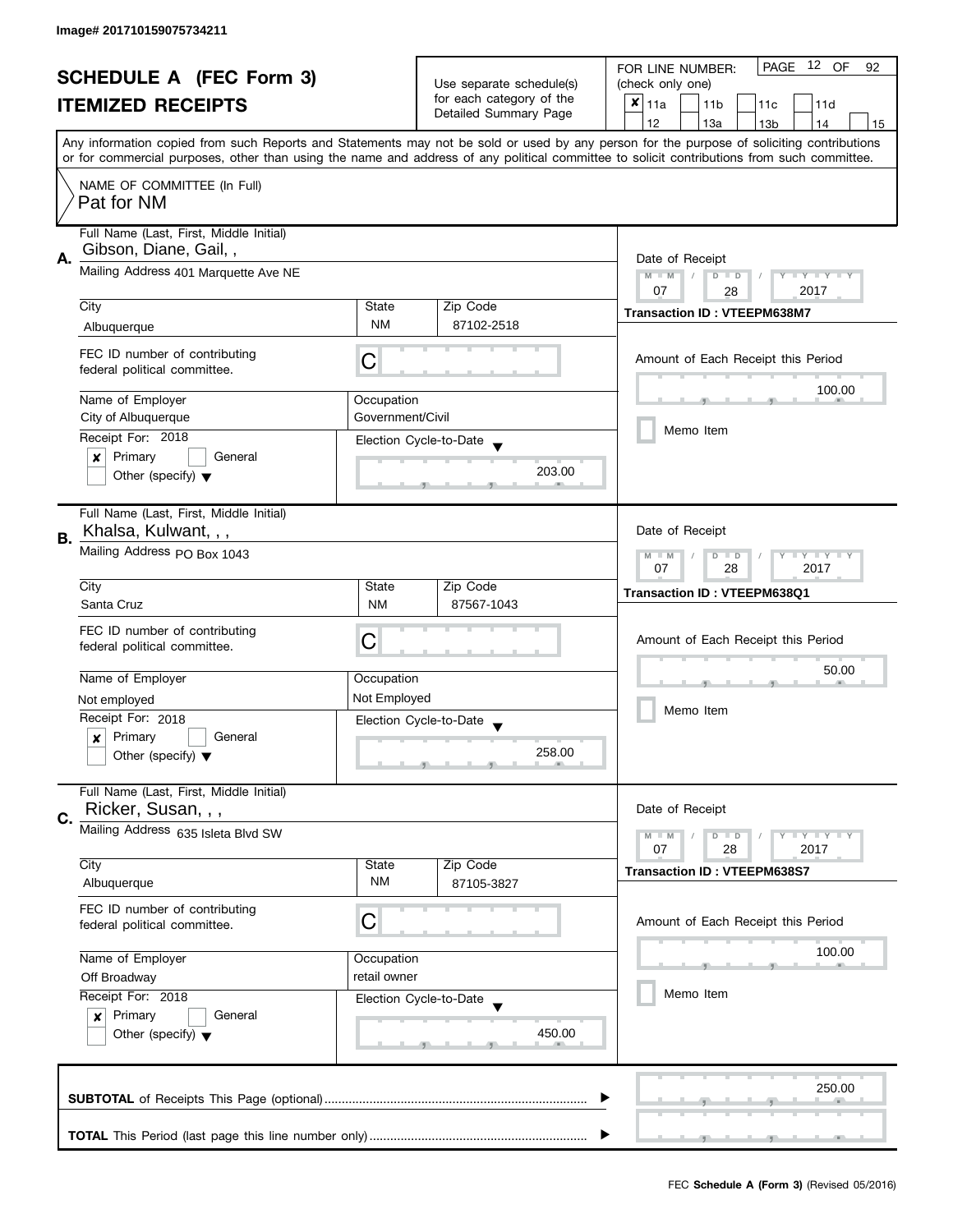| <b>SCHEDULE A (FEC Form 3)</b> |                                                                    |                           | PAGE<br>13 OF<br>FOR LINE NUMBER:<br>92     |                                                                                                                                            |  |  |  |
|--------------------------------|--------------------------------------------------------------------|---------------------------|---------------------------------------------|--------------------------------------------------------------------------------------------------------------------------------------------|--|--|--|
| <b>ITEMIZED RECEIPTS</b>       |                                                                    | Use separate schedule(s)  | (check only one)                            |                                                                                                                                            |  |  |  |
|                                |                                                                    | for each category of the  | $x _{11a}$<br>11 <sub>b</sub><br>11c<br>11d |                                                                                                                                            |  |  |  |
|                                |                                                                    | Detailed Summary Page     | 12<br>13a<br>14<br>13 <sub>b</sub><br>15    |                                                                                                                                            |  |  |  |
|                                |                                                                    |                           |                                             | Any information copied from such Reports and Statements may not be sold or used by any person for the purpose of soliciting contributions  |  |  |  |
|                                |                                                                    |                           |                                             | or for commercial purposes, other than using the name and address of any political committee to solicit contributions from such committee. |  |  |  |
|                                | NAME OF COMMITTEE (In Full)                                        |                           |                                             |                                                                                                                                            |  |  |  |
|                                | Pat for NM                                                         |                           |                                             |                                                                                                                                            |  |  |  |
|                                |                                                                    |                           |                                             |                                                                                                                                            |  |  |  |
|                                | Full Name (Last, First, Middle Initial)                            |                           |                                             |                                                                                                                                            |  |  |  |
| А.                             | Printz-Feddersen, Virginia, , ,                                    |                           |                                             | Date of Receipt                                                                                                                            |  |  |  |
|                                | Mailing Address 4401 Royene Ave NE                                 |                           |                                             | $M - M$<br>Y I Y I Y I Y<br>$D$ $D$                                                                                                        |  |  |  |
|                                |                                                                    |                           |                                             | 07<br>2017<br>29                                                                                                                           |  |  |  |
|                                | City                                                               | State                     | Zip Code                                    | <b>Transaction ID: VTEEPM638X8</b>                                                                                                         |  |  |  |
|                                | Albuquerque                                                        | <b>NM</b>                 | 87110-5729                                  |                                                                                                                                            |  |  |  |
|                                |                                                                    |                           |                                             |                                                                                                                                            |  |  |  |
|                                | FEC ID number of contributing                                      | С                         |                                             | Amount of Each Receipt this Period                                                                                                         |  |  |  |
|                                | federal political committee.                                       |                           |                                             |                                                                                                                                            |  |  |  |
|                                | Name of Employer                                                   | Occupation                |                                             | 27.00                                                                                                                                      |  |  |  |
|                                | <b>NOT EMPLOYED</b>                                                | <b>RETIRED</b>            |                                             |                                                                                                                                            |  |  |  |
|                                | Receipt For: 2018                                                  |                           |                                             | Memo Item                                                                                                                                  |  |  |  |
|                                | Primary<br>General                                                 |                           | Election Cycle-to-Date                      |                                                                                                                                            |  |  |  |
|                                | ×                                                                  |                           | 529.00                                      |                                                                                                                                            |  |  |  |
|                                | Other (specify) $\blacktriangledown$                               |                           |                                             |                                                                                                                                            |  |  |  |
|                                |                                                                    |                           |                                             |                                                                                                                                            |  |  |  |
|                                | Full Name (Last, First, Middle Initial)<br>Blencowe, Nicholas, , , |                           |                                             | Date of Receipt                                                                                                                            |  |  |  |
| В.                             |                                                                    |                           |                                             |                                                                                                                                            |  |  |  |
|                                | Mailing Address 1319 Irving St NW                                  |                           |                                             | Y LY LY<br>$M - M$<br>$D$ $D$                                                                                                              |  |  |  |
|                                |                                                                    |                           |                                             | 30<br>2017<br>07                                                                                                                           |  |  |  |
|                                | City                                                               | State                     | Zip Code                                    | <b>Transaction ID: VTEEPM638Z4</b>                                                                                                         |  |  |  |
|                                | Washington                                                         | DC                        | 20010-2394                                  |                                                                                                                                            |  |  |  |
|                                | FEC ID number of contributing                                      |                           |                                             |                                                                                                                                            |  |  |  |
|                                | federal political committee.                                       | C                         |                                             | Amount of Each Receipt this Period                                                                                                         |  |  |  |
|                                |                                                                    |                           |                                             | 50.00                                                                                                                                      |  |  |  |
|                                | Name of Employer                                                   | Occupation                |                                             |                                                                                                                                            |  |  |  |
|                                | American Nurses Foundation                                         |                           | Corporate & Foundation Relations Manag      | Memo Item                                                                                                                                  |  |  |  |
|                                | Receipt For: 2018                                                  |                           | Election Cycle-to-Date                      |                                                                                                                                            |  |  |  |
|                                | Primary<br>General<br>$\boldsymbol{x}$                             |                           |                                             |                                                                                                                                            |  |  |  |
|                                | Other (specify) $\blacktriangledown$                               |                           | 150.00                                      |                                                                                                                                            |  |  |  |
|                                |                                                                    |                           |                                             |                                                                                                                                            |  |  |  |
|                                | Full Name (Last, First, Middle Initial)                            |                           |                                             |                                                                                                                                            |  |  |  |
| C.                             | Davis, Patrick, M.,,                                               |                           |                                             | Date of Receipt                                                                                                                            |  |  |  |
|                                | Mailing Address 3926 Simms Ave SE                                  |                           |                                             | <b>LYLY LY</b><br>$M - M$<br>$D$ $D$                                                                                                       |  |  |  |
|                                |                                                                    |                           |                                             | 07<br>31<br>2017                                                                                                                           |  |  |  |
|                                | City                                                               | State                     | Zip Code                                    | <b>Transaction ID: VTEEPMPTCR5</b>                                                                                                         |  |  |  |
|                                | Albuquerque                                                        | ΝM                        | 87108-4338                                  |                                                                                                                                            |  |  |  |
|                                | FEC ID number of contributing                                      |                           |                                             |                                                                                                                                            |  |  |  |
|                                | federal political committee.                                       | С                         |                                             | Amount of Each Receipt this Period                                                                                                         |  |  |  |
|                                |                                                                    |                           |                                             | 148.12                                                                                                                                     |  |  |  |
|                                | Name of Employer                                                   | Occupation                |                                             |                                                                                                                                            |  |  |  |
|                                | ProgressNow NM                                                     | <b>Executive Director</b> |                                             |                                                                                                                                            |  |  |  |
|                                | Receipt For: 2018                                                  |                           | Election Cycle-to-Date                      | Memo Item                                                                                                                                  |  |  |  |
|                                | Primary<br>General<br>$\mathbf{x}$                                 |                           |                                             |                                                                                                                                            |  |  |  |
|                                | Other (specify) $\blacktriangledown$                               |                           | 478.65                                      | * In-Kind: Facebook Ads                                                                                                                    |  |  |  |
|                                |                                                                    |                           |                                             |                                                                                                                                            |  |  |  |
|                                |                                                                    |                           |                                             |                                                                                                                                            |  |  |  |
|                                |                                                                    | 225.12                    |                                             |                                                                                                                                            |  |  |  |
|                                |                                                                    |                           |                                             |                                                                                                                                            |  |  |  |
|                                |                                                                    |                           |                                             |                                                                                                                                            |  |  |  |
|                                |                                                                    |                           |                                             |                                                                                                                                            |  |  |  |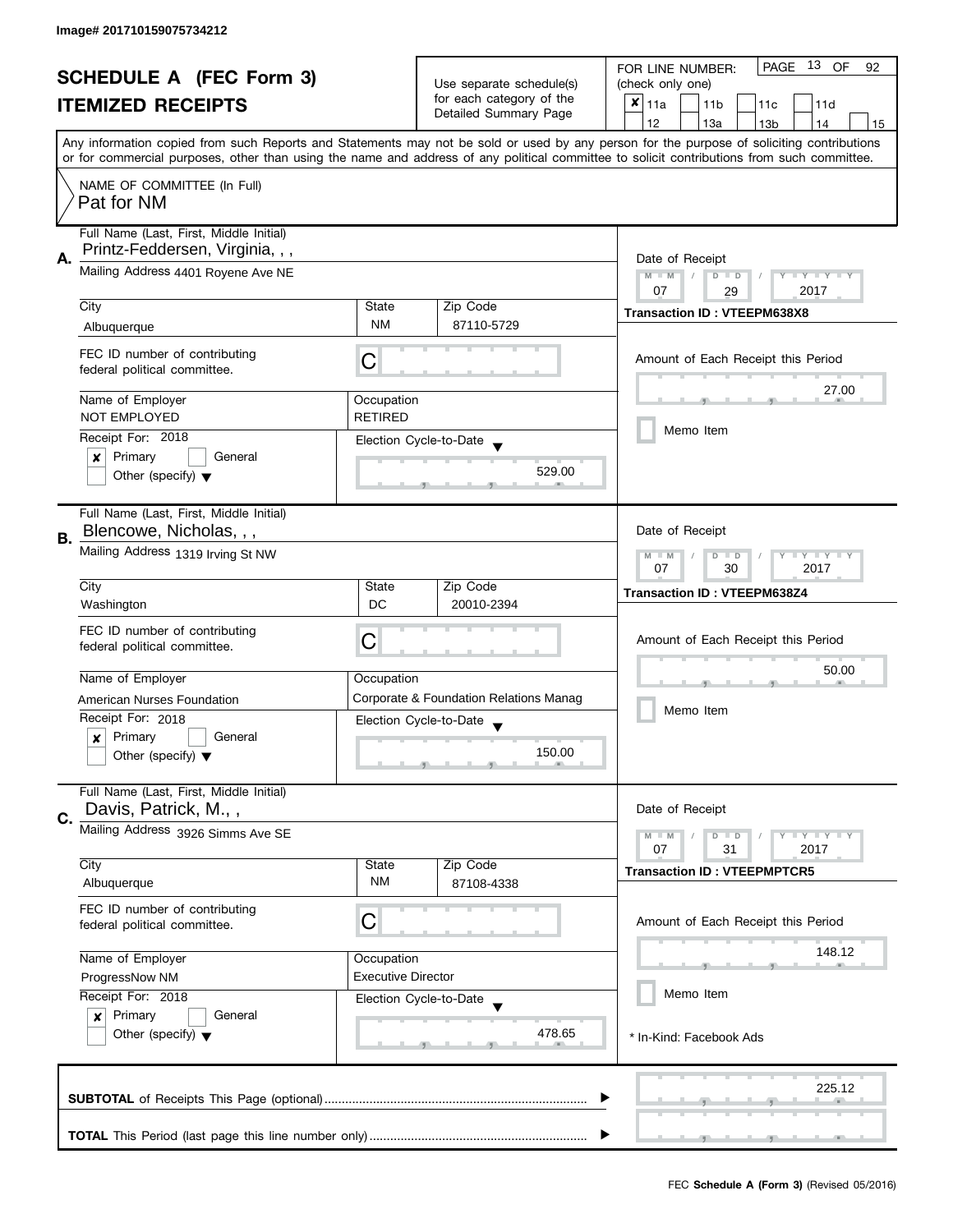|                                                            |                                                                                |                           |                                             | 14 OF<br>PAGE<br>FOR LINE NUMBER:<br>92                                                                                                    |  |  |
|------------------------------------------------------------|--------------------------------------------------------------------------------|---------------------------|---------------------------------------------|--------------------------------------------------------------------------------------------------------------------------------------------|--|--|
| <b>SCHEDULE A (FEC Form 3)</b><br><b>ITEMIZED RECEIPTS</b> |                                                                                | Use separate schedule(s)  | (check only one)                            |                                                                                                                                            |  |  |
|                                                            |                                                                                | for each category of the  | $x _{11a}$<br>11 <sub>b</sub><br>11c<br>11d |                                                                                                                                            |  |  |
|                                                            |                                                                                | Detailed Summary Page     | 12<br>13a<br>13 <sub>b</sub><br>14<br>15    |                                                                                                                                            |  |  |
|                                                            |                                                                                |                           |                                             | Any information copied from such Reports and Statements may not be sold or used by any person for the purpose of soliciting contributions  |  |  |
|                                                            |                                                                                |                           |                                             | or for commercial purposes, other than using the name and address of any political committee to solicit contributions from such committee. |  |  |
|                                                            | NAME OF COMMITTEE (In Full)                                                    |                           |                                             |                                                                                                                                            |  |  |
|                                                            | Pat for NM                                                                     |                           |                                             |                                                                                                                                            |  |  |
|                                                            | Full Name (Last, First, Middle Initial)                                        |                           |                                             |                                                                                                                                            |  |  |
|                                                            | Davis, Patrick, M.,,                                                           |                           |                                             |                                                                                                                                            |  |  |
| А.                                                         | Mailing Address 3926 Simms Ave SE                                              |                           |                                             | Date of Receipt<br>$M - M$<br>$\sqrt{2}$<br>Y I Y I Y I<br>$D$ $D$                                                                         |  |  |
|                                                            |                                                                                |                           |                                             | 07<br>2017<br>31                                                                                                                           |  |  |
|                                                            | City                                                                           | State                     | Zip Code                                    | <b>Transaction ID: VTEEPMPTD74</b>                                                                                                         |  |  |
|                                                            | Albuquerque                                                                    | <b>NM</b>                 | 87108-4338                                  |                                                                                                                                            |  |  |
|                                                            | FEC ID number of contributing                                                  |                           |                                             | Amount of Each Receipt this Period                                                                                                         |  |  |
|                                                            | federal political committee.                                                   | С                         |                                             |                                                                                                                                            |  |  |
|                                                            | Name of Employer                                                               | Occupation                |                                             | 9.53                                                                                                                                       |  |  |
|                                                            | ProgressNow NM                                                                 | <b>Executive Director</b> |                                             |                                                                                                                                            |  |  |
|                                                            | Receipt For: 2018                                                              |                           | Election Cycle-to-Date                      | Memo Item                                                                                                                                  |  |  |
|                                                            | $\pmb{\times}$<br>Primary<br>General                                           |                           |                                             |                                                                                                                                            |  |  |
|                                                            | Other (specify) $\blacktriangledown$                                           |                           | 478.65                                      | * In-Kind: Instagram Ads                                                                                                                   |  |  |
|                                                            |                                                                                |                           |                                             |                                                                                                                                            |  |  |
|                                                            | Full Name (Last, First, Middle Initial)                                        |                           |                                             |                                                                                                                                            |  |  |
| В.                                                         | Dawson, Douglas, , ,                                                           |                           |                                             | Date of Receipt                                                                                                                            |  |  |
|                                                            | Mailing Address 14059 Claywood Ave                                             |                           |                                             | $Y = Y = Y$<br>D<br>$\Box$<br>$-M$                                                                                                         |  |  |
|                                                            | City                                                                           | State                     | Zip Code                                    | 07<br>31<br>2017                                                                                                                           |  |  |
|                                                            | Sylmar                                                                         | <b>CA</b>                 | 91342-1840                                  | <b>Transaction ID: VTEEPM63952</b>                                                                                                         |  |  |
|                                                            | FEC ID number of contributing                                                  |                           |                                             |                                                                                                                                            |  |  |
|                                                            | federal political committee.                                                   | C                         |                                             | Amount of Each Receipt this Period                                                                                                         |  |  |
|                                                            |                                                                                |                           |                                             | 50.00                                                                                                                                      |  |  |
|                                                            | Name of Employer                                                               | Occupation                |                                             |                                                                                                                                            |  |  |
|                                                            | JPL                                                                            | Engineer                  |                                             | Memo Item                                                                                                                                  |  |  |
|                                                            | Receipt For: 2018                                                              |                           | Election Cycle-to-Date                      |                                                                                                                                            |  |  |
|                                                            | Primary<br>General<br>$\boldsymbol{x}$<br>Other (specify) $\blacktriangledown$ |                           | 550.00                                      |                                                                                                                                            |  |  |
|                                                            |                                                                                |                           |                                             |                                                                                                                                            |  |  |
|                                                            | Full Name (Last, First, Middle Initial)                                        |                           |                                             |                                                                                                                                            |  |  |
| C.                                                         | Mauer, Joanna, , ,                                                             |                           |                                             | Date of Receipt                                                                                                                            |  |  |
|                                                            | Mailing Address 321 Dartmouth Dr SE                                            |                           |                                             | $Y \perp Y \perp Y$<br>$M - M$<br>$D$ $D$                                                                                                  |  |  |
|                                                            | City                                                                           | State                     | Zip Code                                    | 07<br>31<br>2017                                                                                                                           |  |  |
|                                                            | Albuquerque                                                                    | ΝM                        | 87106-2221                                  | <b>Transaction ID: VTEEPM63985</b>                                                                                                         |  |  |
|                                                            |                                                                                |                           |                                             |                                                                                                                                            |  |  |
|                                                            | FEC ID number of contributing<br>federal political committee.                  | С                         |                                             | Amount of Each Receipt this Period                                                                                                         |  |  |
|                                                            |                                                                                |                           |                                             |                                                                                                                                            |  |  |
|                                                            | Name of Employer                                                               | Occupation                |                                             | 27.00                                                                                                                                      |  |  |
|                                                            | American Council for an Energy-Efficie                                         | Engineer                  |                                             |                                                                                                                                            |  |  |
|                                                            | Receipt For: 2018                                                              |                           | Election Cycle-to-Date                      | Memo Item                                                                                                                                  |  |  |
|                                                            | Primary<br>General<br>$\boldsymbol{x}$                                         |                           |                                             |                                                                                                                                            |  |  |
|                                                            | Other (specify) $\blacktriangledown$                                           |                           | 87.00                                       |                                                                                                                                            |  |  |
|                                                            |                                                                                |                           |                                             |                                                                                                                                            |  |  |
|                                                            |                                                                                |                           |                                             | 86.53                                                                                                                                      |  |  |
|                                                            |                                                                                |                           |                                             |                                                                                                                                            |  |  |
|                                                            |                                                                                |                           |                                             |                                                                                                                                            |  |  |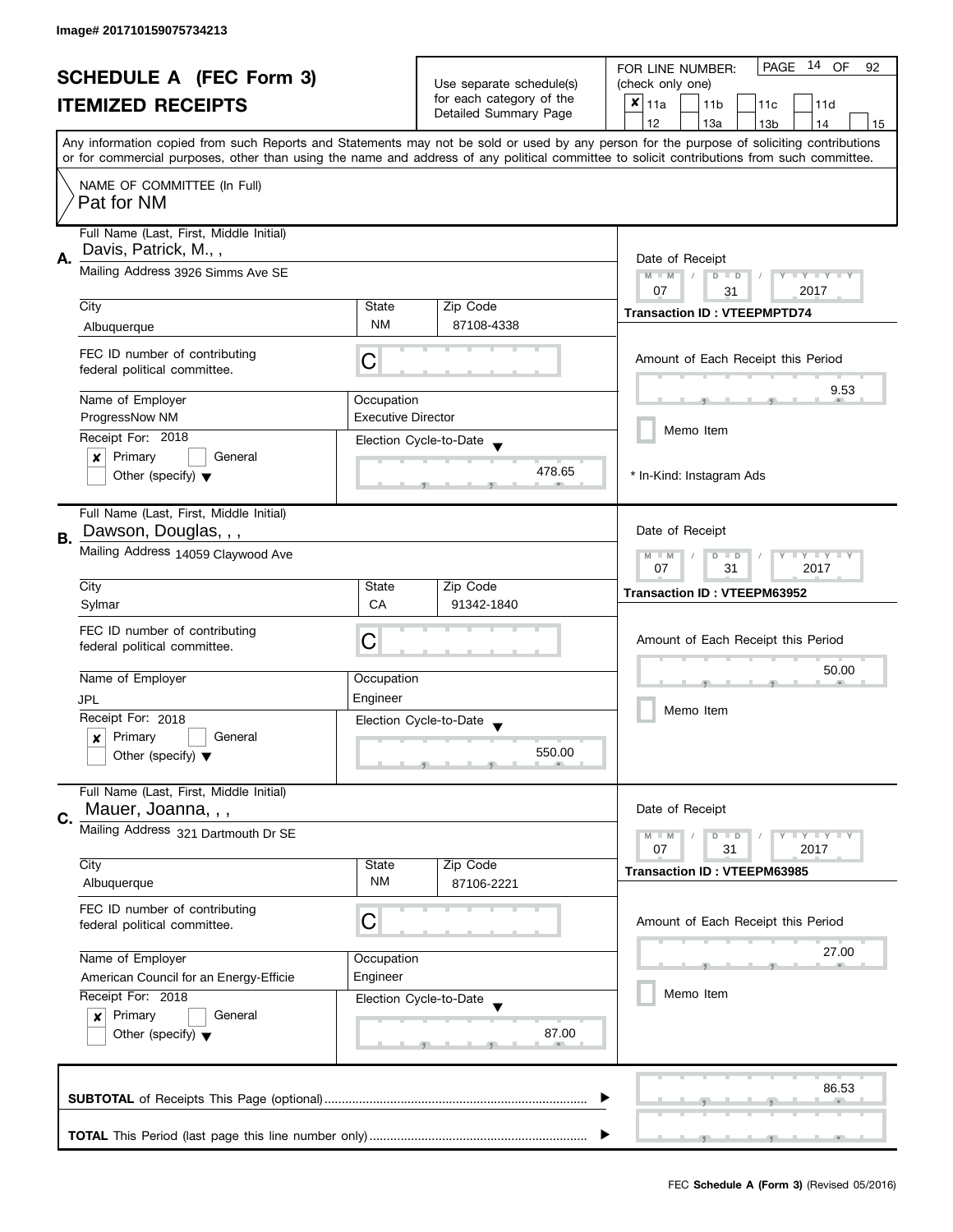| <b>SCHEDULE A (FEC Form 3)</b><br><b>ITEMIZED RECEIPTS</b> |                                                                  |                                                   | PAGE<br>15 OF<br>FOR LINE NUMBER:<br>92     |                                                                                                                                            |  |  |  |
|------------------------------------------------------------|------------------------------------------------------------------|---------------------------------------------------|---------------------------------------------|--------------------------------------------------------------------------------------------------------------------------------------------|--|--|--|
|                                                            |                                                                  | Use separate schedule(s)                          | (check only one)                            |                                                                                                                                            |  |  |  |
|                                                            |                                                                  | for each category of the<br>Detailed Summary Page | $x _{11a}$<br>11 <sub>b</sub><br>11c<br>11d |                                                                                                                                            |  |  |  |
|                                                            |                                                                  |                                                   |                                             | 12<br>13a<br>14<br>13 <sub>b</sub><br>15                                                                                                   |  |  |  |
|                                                            |                                                                  |                                                   |                                             | Any information copied from such Reports and Statements may not be sold or used by any person for the purpose of soliciting contributions  |  |  |  |
|                                                            |                                                                  |                                                   |                                             | or for commercial purposes, other than using the name and address of any political committee to solicit contributions from such committee. |  |  |  |
|                                                            | NAME OF COMMITTEE (In Full)                                      |                                                   |                                             |                                                                                                                                            |  |  |  |
|                                                            | Pat for NM                                                       |                                                   |                                             |                                                                                                                                            |  |  |  |
|                                                            |                                                                  |                                                   |                                             |                                                                                                                                            |  |  |  |
|                                                            | Full Name (Last, First, Middle Initial)                          |                                                   |                                             |                                                                                                                                            |  |  |  |
| Α.                                                         | Ness, Scott, , ,                                                 |                                                   |                                             | Date of Receipt                                                                                                                            |  |  |  |
|                                                            | Mailing Address 13213 Manitoba Dr NE                             |                                                   |                                             | $M - M$<br>$D$ $D$<br>Y I Y I Y I Y                                                                                                        |  |  |  |
|                                                            |                                                                  |                                                   |                                             | 07<br>2017<br>31                                                                                                                           |  |  |  |
|                                                            | City                                                             | State                                             | Zip Code                                    | <b>Transaction ID: VTEEPM639A1</b>                                                                                                         |  |  |  |
|                                                            | Albuquerque                                                      | <b>NM</b>                                         | 87111-2954                                  |                                                                                                                                            |  |  |  |
|                                                            |                                                                  |                                                   |                                             |                                                                                                                                            |  |  |  |
|                                                            | FEC ID number of contributing                                    | С                                                 |                                             | Amount of Each Receipt this Period                                                                                                         |  |  |  |
|                                                            | federal political committee.                                     |                                                   |                                             |                                                                                                                                            |  |  |  |
|                                                            | Name of Employer                                                 | Occupation                                        |                                             | 50.00                                                                                                                                      |  |  |  |
|                                                            | Univ of NM                                                       | Professor                                         |                                             |                                                                                                                                            |  |  |  |
|                                                            |                                                                  |                                                   |                                             | Memo Item                                                                                                                                  |  |  |  |
|                                                            | Receipt For: 2018                                                |                                                   | Election Cycle-to-Date                      |                                                                                                                                            |  |  |  |
|                                                            | Primary<br>General<br>×                                          |                                                   | 300.00                                      |                                                                                                                                            |  |  |  |
|                                                            | Other (specify) $\blacktriangledown$                             |                                                   |                                             |                                                                                                                                            |  |  |  |
|                                                            |                                                                  |                                                   |                                             |                                                                                                                                            |  |  |  |
|                                                            | Full Name (Last, First, Middle Initial)                          |                                                   |                                             |                                                                                                                                            |  |  |  |
| В.                                                         | Rohwein, LaRene, L.,,                                            |                                                   |                                             | Date of Receipt                                                                                                                            |  |  |  |
|                                                            | Mailing Address 9209 Evangeline Ave NE                           |                                                   |                                             | <b>LY LY LY</b><br>$M - M$<br>$D$ $D$                                                                                                      |  |  |  |
|                                                            |                                                                  |                                                   |                                             | 31<br>2017<br>07                                                                                                                           |  |  |  |
|                                                            | City                                                             | State                                             | Zip Code                                    | <b>Transaction ID: VTEEPM639B9</b>                                                                                                         |  |  |  |
|                                                            | Albuquerque                                                      | <b>NM</b>                                         | 87111-2454                                  |                                                                                                                                            |  |  |  |
|                                                            | FEC ID number of contributing                                    |                                                   |                                             |                                                                                                                                            |  |  |  |
|                                                            | federal political committee.                                     | C                                                 |                                             | Amount of Each Receipt this Period                                                                                                         |  |  |  |
|                                                            |                                                                  |                                                   |                                             | 1000.00                                                                                                                                    |  |  |  |
|                                                            | Name of Employer                                                 | Occupation                                        |                                             |                                                                                                                                            |  |  |  |
|                                                            | Retired                                                          | Retired                                           |                                             |                                                                                                                                            |  |  |  |
|                                                            | Receipt For: 2018                                                |                                                   | Election Cycle-to-Date                      | Memo Item                                                                                                                                  |  |  |  |
|                                                            | Primary<br>General<br>$\boldsymbol{x}$                           |                                                   |                                             |                                                                                                                                            |  |  |  |
|                                                            | Other (specify) $\blacktriangledown$                             |                                                   | 1000.00                                     |                                                                                                                                            |  |  |  |
|                                                            |                                                                  |                                                   |                                             |                                                                                                                                            |  |  |  |
|                                                            | Full Name (Last, First, Middle Initial)                          |                                                   |                                             |                                                                                                                                            |  |  |  |
| C.                                                         | Davis, Patrick, M.,,                                             |                                                   |                                             | Date of Receipt                                                                                                                            |  |  |  |
|                                                            | Mailing Address 3926 Simms Ave SE                                |                                                   |                                             | <b>LYLYLY</b><br>$M - M$<br>$D$ $D$                                                                                                        |  |  |  |
|                                                            |                                                                  |                                                   |                                             | 08<br>06<br>2017                                                                                                                           |  |  |  |
|                                                            | City                                                             | State                                             | Zip Code                                    | <b>Transaction ID: VTEEPMPTDF7</b>                                                                                                         |  |  |  |
|                                                            | Albuquerque                                                      | ΝM                                                | 87108-4338                                  |                                                                                                                                            |  |  |  |
|                                                            | FEC ID number of contributing                                    |                                                   |                                             |                                                                                                                                            |  |  |  |
|                                                            | federal political committee.                                     | С                                                 |                                             | Amount of Each Receipt this Period                                                                                                         |  |  |  |
|                                                            |                                                                  |                                                   |                                             |                                                                                                                                            |  |  |  |
|                                                            | Name of Employer                                                 | Occupation                                        |                                             | 154.68                                                                                                                                     |  |  |  |
|                                                            | <b>Executive Director</b><br>ProgressNow NM<br>Receipt For: 2018 |                                                   |                                             |                                                                                                                                            |  |  |  |
|                                                            |                                                                  |                                                   | Election Cycle-to-Date                      | Memo Item                                                                                                                                  |  |  |  |
|                                                            | Primary<br>General<br>$\mathbf{x}$                               |                                                   |                                             |                                                                                                                                            |  |  |  |
|                                                            | Other (specify) $\blacktriangledown$                             |                                                   | 633.33                                      | * In-Kind: Website Hosting                                                                                                                 |  |  |  |
|                                                            |                                                                  |                                                   |                                             |                                                                                                                                            |  |  |  |
|                                                            |                                                                  |                                                   |                                             |                                                                                                                                            |  |  |  |
|                                                            |                                                                  |                                                   |                                             | 1204.68                                                                                                                                    |  |  |  |
|                                                            |                                                                  |                                                   |                                             |                                                                                                                                            |  |  |  |
|                                                            |                                                                  |                                                   |                                             |                                                                                                                                            |  |  |  |
|                                                            |                                                                  |                                                   |                                             |                                                                                                                                            |  |  |  |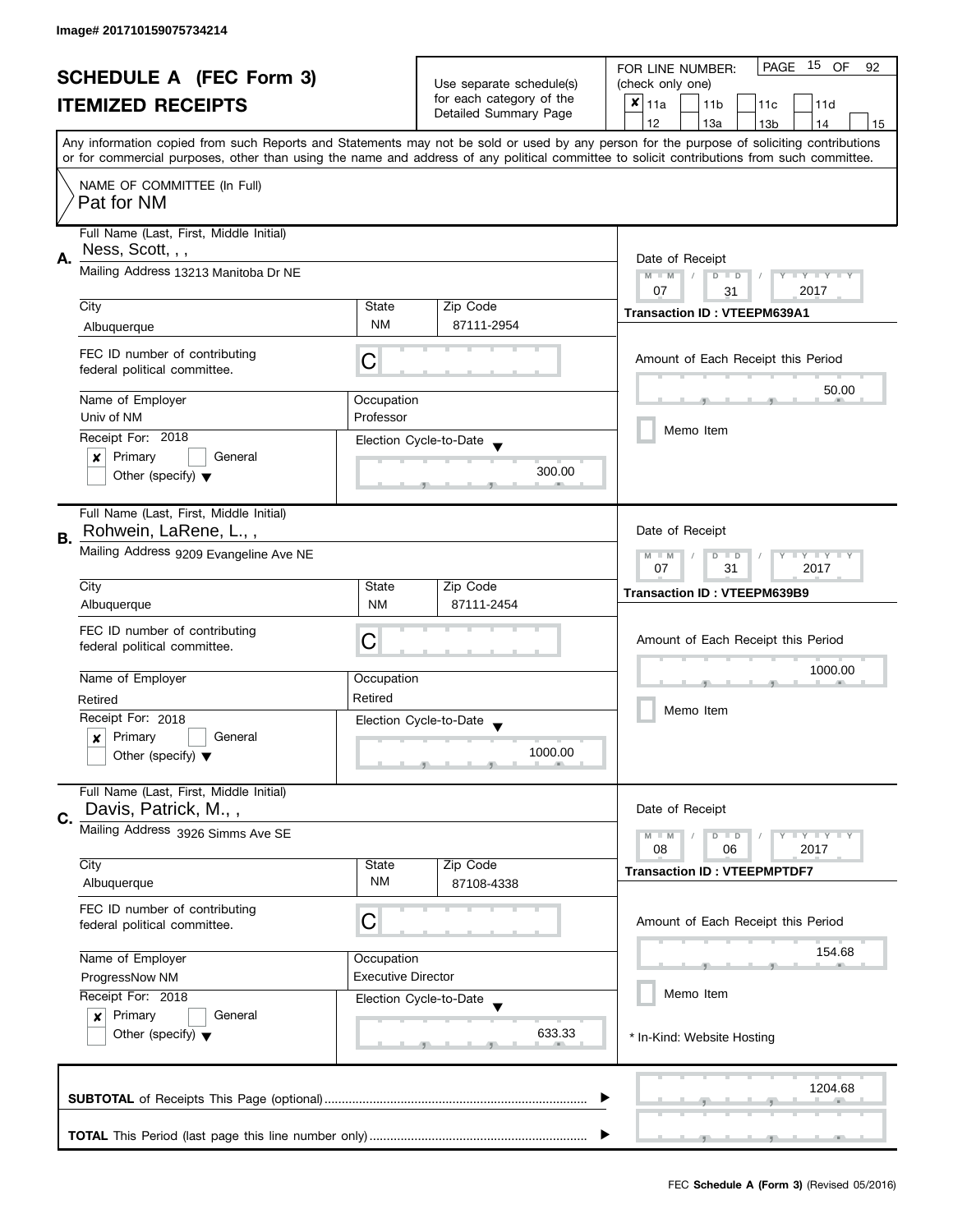| <b>SCHEDULE A (FEC Form 3)</b><br><b>ITEMIZED RECEIPTS</b> |                                                                                                                                                            |                                                      | PAGE 16 OF<br>FOR LINE NUMBER:<br>92<br>(check only one) |                                                                                                                                            |  |  |
|------------------------------------------------------------|------------------------------------------------------------------------------------------------------------------------------------------------------------|------------------------------------------------------|----------------------------------------------------------|--------------------------------------------------------------------------------------------------------------------------------------------|--|--|
|                                                            |                                                                                                                                                            | Use separate schedule(s)<br>for each category of the |                                                          |                                                                                                                                            |  |  |
|                                                            |                                                                                                                                                            | Detailed Summary Page                                | $x _{11a}$<br>11 <sub>b</sub><br>11c<br>11d              |                                                                                                                                            |  |  |
|                                                            |                                                                                                                                                            |                                                      | 12<br>13a<br>13 <sub>b</sub><br>14<br>15                 |                                                                                                                                            |  |  |
|                                                            |                                                                                                                                                            |                                                      |                                                          | Any information copied from such Reports and Statements may not be sold or used by any person for the purpose of soliciting contributions  |  |  |
|                                                            |                                                                                                                                                            |                                                      |                                                          | or for commercial purposes, other than using the name and address of any political committee to solicit contributions from such committee. |  |  |
|                                                            | NAME OF COMMITTEE (In Full)                                                                                                                                |                                                      |                                                          |                                                                                                                                            |  |  |
|                                                            | Pat for NM                                                                                                                                                 |                                                      |                                                          |                                                                                                                                            |  |  |
|                                                            | Full Name (Last, First, Middle Initial)                                                                                                                    |                                                      |                                                          |                                                                                                                                            |  |  |
| А.                                                         | Ellis, William, , ,                                                                                                                                        | Date of Receipt                                      |                                                          |                                                                                                                                            |  |  |
|                                                            | Mailing Address 56 Apache Trl                                                                                                                              |                                                      |                                                          | $M - M$<br>$\sqrt{ }$<br>$D$ $D$<br>Y FY FY FY                                                                                             |  |  |
|                                                            |                                                                                                                                                            |                                                      |                                                          | 08<br>2017<br>06                                                                                                                           |  |  |
|                                                            | City                                                                                                                                                       | State<br><b>TN</b>                                   | Zip Code                                                 | <b>Transaction ID: VTEEPM639K9</b>                                                                                                         |  |  |
|                                                            | Jasper                                                                                                                                                     |                                                      | 37347-5423                                               |                                                                                                                                            |  |  |
|                                                            | FEC ID number of contributing                                                                                                                              | С                                                    |                                                          | Amount of Each Receipt this Period                                                                                                         |  |  |
|                                                            | federal political committee.                                                                                                                               |                                                      |                                                          |                                                                                                                                            |  |  |
|                                                            | Name of Employer                                                                                                                                           | Occupation                                           |                                                          | 100.00                                                                                                                                     |  |  |
|                                                            | Hospice of Chattanooga                                                                                                                                     | Medical social worker                                |                                                          |                                                                                                                                            |  |  |
|                                                            | Receipt For: 2018                                                                                                                                          |                                                      | Election Cycle-to-Date                                   | Memo Item                                                                                                                                  |  |  |
|                                                            | Primary<br>$\pmb{\times}$<br>General                                                                                                                       |                                                      |                                                          |                                                                                                                                            |  |  |
|                                                            | Other (specify) $\blacktriangledown$                                                                                                                       |                                                      | 600.00                                                   |                                                                                                                                            |  |  |
|                                                            | Full Name (Last, First, Middle Initial)                                                                                                                    |                                                      |                                                          |                                                                                                                                            |  |  |
|                                                            | Helwig, Bill, , ,                                                                                                                                          |                                                      |                                                          | Date of Receipt                                                                                                                            |  |  |
| В.                                                         | Mailing Address 10801 Lagrima De Oro Rd NE                                                                                                                 |                                                      |                                                          | $Y = Y + Y$<br>$M - M$<br>D<br>$\Box$                                                                                                      |  |  |
|                                                            | Apt 876                                                                                                                                                    |                                                      |                                                          | 07<br>2017<br>08                                                                                                                           |  |  |
|                                                            | City                                                                                                                                                       | State                                                | Zip Code                                                 | <b>Transaction ID: VTEEPM88TY7</b>                                                                                                         |  |  |
|                                                            | Albuquerque                                                                                                                                                | <b>NM</b>                                            | 87111-8506                                               |                                                                                                                                            |  |  |
|                                                            | FEC ID number of contributing                                                                                                                              | С                                                    |                                                          | Amount of Each Receipt this Period                                                                                                         |  |  |
|                                                            | federal political committee.                                                                                                                               |                                                      |                                                          |                                                                                                                                            |  |  |
|                                                            | Name of Employer                                                                                                                                           | Occupation                                           |                                                          | 100.00                                                                                                                                     |  |  |
|                                                            | <b>RETIRED</b>                                                                                                                                             | Retired                                              |                                                          |                                                                                                                                            |  |  |
|                                                            | Receipt For: 2018                                                                                                                                          |                                                      | Election Cycle-to-Date                                   | Memo Item                                                                                                                                  |  |  |
|                                                            | Primary<br>General<br>x                                                                                                                                    |                                                      |                                                          |                                                                                                                                            |  |  |
|                                                            | Other (specify) $\blacktriangledown$                                                                                                                       |                                                      | 500.00                                                   |                                                                                                                                            |  |  |
|                                                            | Full Name (Last, First, Middle Initial)                                                                                                                    |                                                      |                                                          |                                                                                                                                            |  |  |
|                                                            | Lancaster, Jane, B,,                                                                                                                                       |                                                      |                                                          | Date of Receipt                                                                                                                            |  |  |
| C.                                                         | Mailing Address <sub>UNM</sub>                                                                                                                             |                                                      |                                                          | $M - M$<br>$\Box$ $\Upsilon$ $\Box$ $\Upsilon$ $\Box$                                                                                      |  |  |
|                                                            | Unm                                                                                                                                                        |                                                      |                                                          | D<br>$\blacksquare$<br>08<br>07<br>2017                                                                                                    |  |  |
|                                                            | City                                                                                                                                                       | State                                                | Zip Code                                                 | <b>Transaction ID: VTEEPM88WD8</b>                                                                                                         |  |  |
|                                                            | Albuquerque                                                                                                                                                | NM                                                   | 87131-0001                                               |                                                                                                                                            |  |  |
|                                                            | FEC ID number of contributing                                                                                                                              | C                                                    |                                                          | Amount of Each Receipt this Period                                                                                                         |  |  |
|                                                            | federal political committee.                                                                                                                               |                                                      |                                                          |                                                                                                                                            |  |  |
|                                                            | Name of Employer<br>Occupation<br>Teacher/Education<br><b>UNM</b><br>Receipt For: 2018<br>Election Cycle-to-Date<br>Primary<br>$\boldsymbol{x}$<br>General |                                                      |                                                          | 100.00                                                                                                                                     |  |  |
|                                                            |                                                                                                                                                            |                                                      |                                                          |                                                                                                                                            |  |  |
|                                                            |                                                                                                                                                            |                                                      |                                                          | Memo Item                                                                                                                                  |  |  |
|                                                            |                                                                                                                                                            |                                                      |                                                          |                                                                                                                                            |  |  |
|                                                            | Other (specify) $\blacktriangledown$                                                                                                                       |                                                      | 700.00                                                   |                                                                                                                                            |  |  |
|                                                            |                                                                                                                                                            |                                                      |                                                          |                                                                                                                                            |  |  |
|                                                            |                                                                                                                                                            |                                                      |                                                          | 300.00                                                                                                                                     |  |  |
|                                                            |                                                                                                                                                            |                                                      |                                                          |                                                                                                                                            |  |  |
|                                                            |                                                                                                                                                            |                                                      |                                                          |                                                                                                                                            |  |  |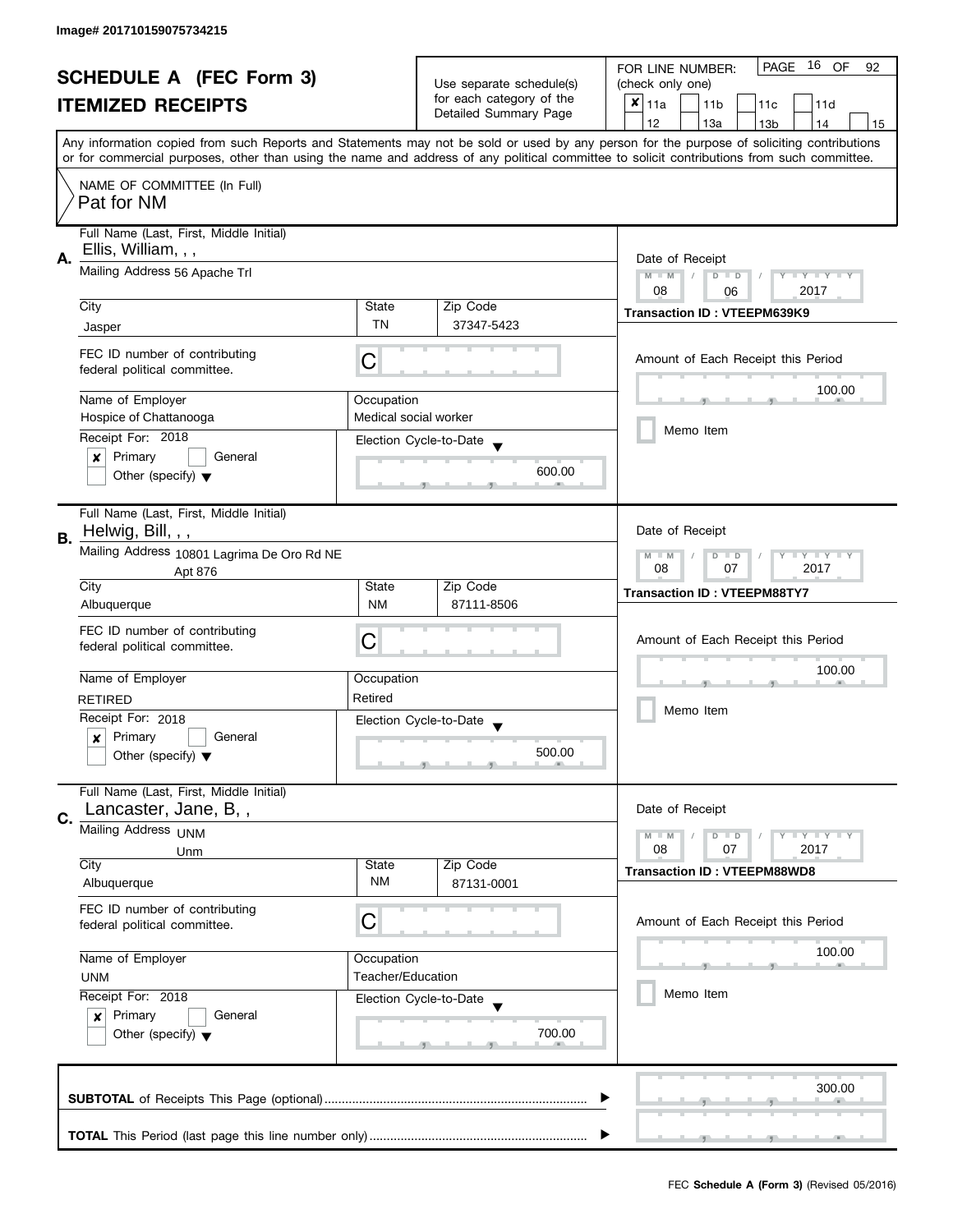| <b>SCHEDULE A (FEC Form 3)</b><br><b>ITEMIZED RECEIPTS</b> |                                                                                |                            | Use separate schedule(s)<br>for each category of the<br>Detailed Summary Page | PAGE 17 OF<br>FOR LINE NUMBER:<br>92<br>(check only one)<br>$\boldsymbol{x}$<br>11a<br>11 <sub>b</sub><br>11c<br>11d                                                                                                                                                                                                                |  |  |
|------------------------------------------------------------|--------------------------------------------------------------------------------|----------------------------|-------------------------------------------------------------------------------|-------------------------------------------------------------------------------------------------------------------------------------------------------------------------------------------------------------------------------------------------------------------------------------------------------------------------------------|--|--|
|                                                            |                                                                                |                            |                                                                               | 12<br>13a<br>13 <sub>b</sub><br>14<br>15<br>Any information copied from such Reports and Statements may not be sold or used by any person for the purpose of soliciting contributions<br>or for commercial purposes, other than using the name and address of any political committee to solicit contributions from such committee. |  |  |
|                                                            | NAME OF COMMITTEE (In Full)<br>Pat for NM                                      |                            |                                                                               |                                                                                                                                                                                                                                                                                                                                     |  |  |
| А.                                                         | Full Name (Last, First, Middle Initial)<br>McCune, Chuck, , ,                  |                            |                                                                               |                                                                                                                                                                                                                                                                                                                                     |  |  |
|                                                            | Mailing Address PO Box 12302                                                   |                            |                                                                               | $M - M$<br>Y FY FY FY<br>$D$ $D$                                                                                                                                                                                                                                                                                                    |  |  |
|                                                            | City                                                                           | State                      | Zip Code                                                                      | 08<br>2017<br>07<br><b>Transaction ID: VTEEPM88TW1</b>                                                                                                                                                                                                                                                                              |  |  |
|                                                            | Albuquerque                                                                    | <b>NM</b>                  | 87195-0302                                                                    |                                                                                                                                                                                                                                                                                                                                     |  |  |
|                                                            | FEC ID number of contributing<br>federal political committee.                  | С                          |                                                                               | Amount of Each Receipt this Period                                                                                                                                                                                                                                                                                                  |  |  |
|                                                            | Name of Employer                                                               | Occupation                 |                                                                               | 25.00                                                                                                                                                                                                                                                                                                                               |  |  |
|                                                            | mccune works inc.                                                              | ceo                        |                                                                               | Memo Item                                                                                                                                                                                                                                                                                                                           |  |  |
|                                                            | Receipt For: 2018                                                              |                            | Election Cycle-to-Date                                                        |                                                                                                                                                                                                                                                                                                                                     |  |  |
|                                                            | Primary<br>General<br>×<br>Other (specify) $\blacktriangledown$                |                            | 221.00                                                                        |                                                                                                                                                                                                                                                                                                                                     |  |  |
| <b>B.</b>                                                  | Full Name (Last, First, Middle Initial)<br>Michelsohn, Dave, , ,               |                            |                                                                               | Date of Receipt                                                                                                                                                                                                                                                                                                                     |  |  |
|                                                            | Mailing Address 8016 Constitution PI NE                                        |                            |                                                                               |                                                                                                                                                                                                                                                                                                                                     |  |  |
|                                                            | City                                                                           | State                      | Zip Code                                                                      | <b>Transaction ID: VTEEPM88TZ5</b>                                                                                                                                                                                                                                                                                                  |  |  |
|                                                            | Albuquerque                                                                    | <b>NM</b>                  | 87110-7628                                                                    |                                                                                                                                                                                                                                                                                                                                     |  |  |
|                                                            | FEC ID number of contributing<br>federal political committee.                  | C                          |                                                                               | Amount of Each Receipt this Period<br>50.00                                                                                                                                                                                                                                                                                         |  |  |
|                                                            | Name of Employer                                                               | Occupation                 |                                                                               |                                                                                                                                                                                                                                                                                                                                     |  |  |
|                                                            | Self                                                                           | Advertising                |                                                                               | Memo Item                                                                                                                                                                                                                                                                                                                           |  |  |
|                                                            | Receipt For: 2018<br>Primary<br>General                                        |                            | Election Cycle-to-Date<br>$\overline{\mathbf{v}}$                             |                                                                                                                                                                                                                                                                                                                                     |  |  |
|                                                            | x<br>Other (specify) $\blacktriangledown$                                      |                            | 650.00                                                                        |                                                                                                                                                                                                                                                                                                                                     |  |  |
| C.                                                         | Full Name (Last, First, Middle Initial)<br>Zimmerman, Ralph, , ,               |                            |                                                                               | Date of Receipt                                                                                                                                                                                                                                                                                                                     |  |  |
|                                                            | Mailing Address 4 Shadow View Ct                                               |                            |                                                                               | $M - M$<br>$D$ $D$<br><b>LY LY LY</b><br>08<br>09<br>2017                                                                                                                                                                                                                                                                           |  |  |
|                                                            | City<br>Los Lunas                                                              | State<br><b>NM</b>         | Zip Code<br>87031-7636                                                        | <b>Transaction ID: VTEEPMJA8A9</b>                                                                                                                                                                                                                                                                                                  |  |  |
|                                                            | FEC ID number of contributing<br>federal political committee.                  | C                          |                                                                               | Amount of Each Receipt this Period                                                                                                                                                                                                                                                                                                  |  |  |
|                                                            | Name of Employer<br><b>NMLB</b>                                                | Occupation<br>Veterinarian |                                                                               | 100.00                                                                                                                                                                                                                                                                                                                              |  |  |
|                                                            | Receipt For: 2018                                                              |                            | Election Cycle-to-Date                                                        | Memo Item                                                                                                                                                                                                                                                                                                                           |  |  |
|                                                            | Primary<br>General<br>$\boldsymbol{x}$<br>Other (specify) $\blacktriangledown$ |                            | 200.00                                                                        |                                                                                                                                                                                                                                                                                                                                     |  |  |
|                                                            |                                                                                |                            |                                                                               | 175.00                                                                                                                                                                                                                                                                                                                              |  |  |
|                                                            |                                                                                |                            |                                                                               |                                                                                                                                                                                                                                                                                                                                     |  |  |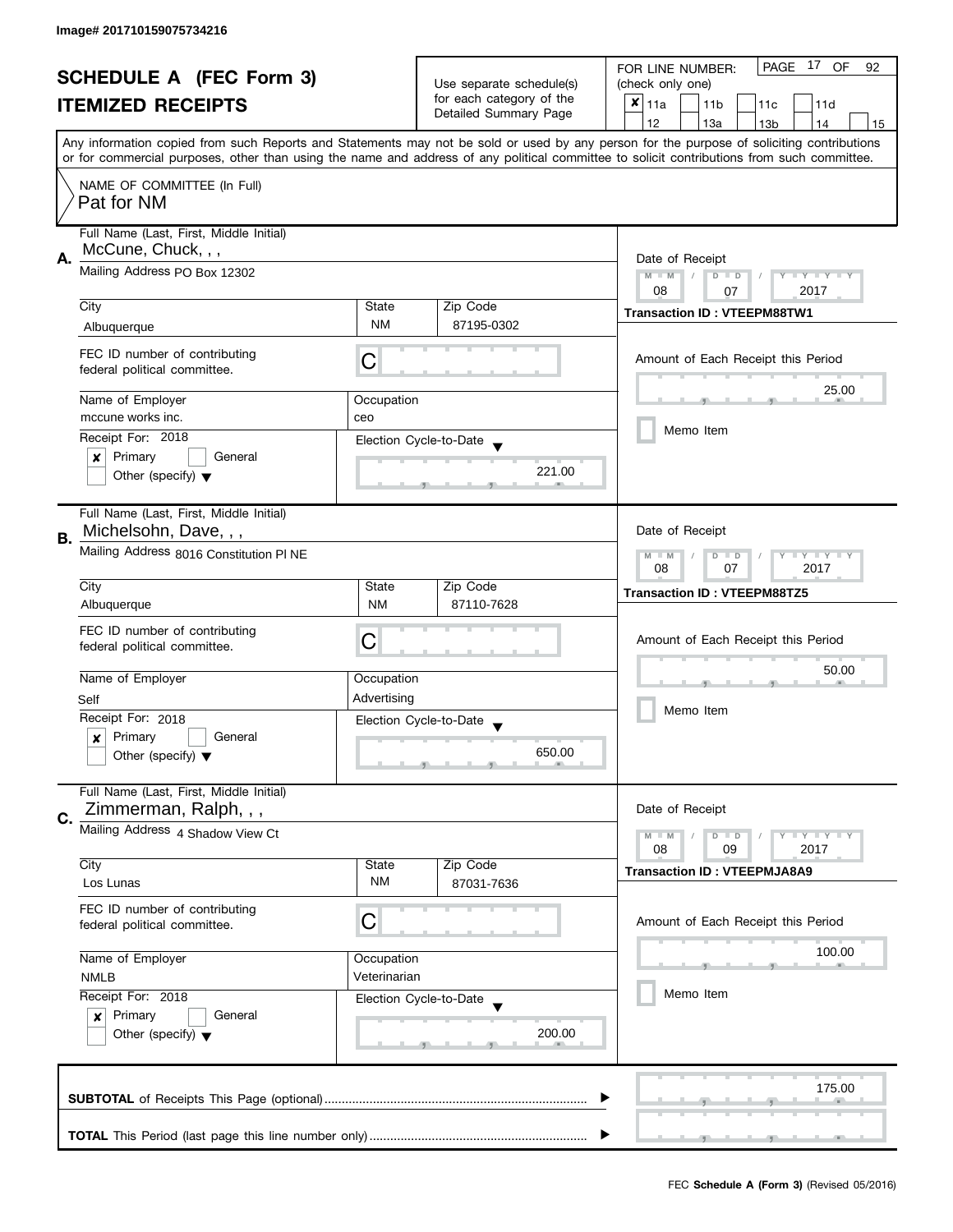| <b>SCHEDULE A (FEC Form 3)</b><br><b>ITEMIZED RECEIPTS</b> |                                                      |                                                   | 18 OF<br>PAGE<br>FOR LINE NUMBER:<br>92            |                                                                                                                                            |  |  |
|------------------------------------------------------------|------------------------------------------------------|---------------------------------------------------|----------------------------------------------------|--------------------------------------------------------------------------------------------------------------------------------------------|--|--|
|                                                            |                                                      | Use separate schedule(s)                          | (check only one)                                   |                                                                                                                                            |  |  |
|                                                            |                                                      | for each category of the<br>Detailed Summary Page | $x _{11a}$<br>11 <sub>b</sub><br>11c<br>11d        |                                                                                                                                            |  |  |
|                                                            |                                                      |                                                   |                                                    | 12<br>13a<br>13 <sub>b</sub><br>14<br>15                                                                                                   |  |  |
|                                                            |                                                      |                                                   |                                                    | Any information copied from such Reports and Statements may not be sold or used by any person for the purpose of soliciting contributions  |  |  |
|                                                            |                                                      |                                                   |                                                    | or for commercial purposes, other than using the name and address of any political committee to solicit contributions from such committee. |  |  |
|                                                            | NAME OF COMMITTEE (In Full)                          |                                                   |                                                    |                                                                                                                                            |  |  |
|                                                            | Pat for NM                                           |                                                   |                                                    |                                                                                                                                            |  |  |
|                                                            |                                                      |                                                   |                                                    |                                                                                                                                            |  |  |
|                                                            | Full Name (Last, First, Middle Initial)              |                                                   |                                                    |                                                                                                                                            |  |  |
| А.                                                         | Ortiz, Bryan, , ,                                    |                                                   |                                                    | Date of Receipt                                                                                                                            |  |  |
|                                                            | Mailing Address 2610 Silver Ave SE                   |                                                   |                                                    | $M - M$<br>Y I Y I Y I Y<br>$D$ $D$                                                                                                        |  |  |
|                                                            |                                                      |                                                   |                                                    | 08<br>2017<br>10                                                                                                                           |  |  |
|                                                            | City                                                 | State                                             | Zip Code                                           | <b>Transaction ID: VTEEPM639N5</b>                                                                                                         |  |  |
|                                                            | Albuquerque                                          | <b>NM</b>                                         | 87106-3624                                         |                                                                                                                                            |  |  |
|                                                            | FEC ID number of contributing                        |                                                   |                                                    |                                                                                                                                            |  |  |
|                                                            | federal political committee.                         | С                                                 |                                                    | Amount of Each Receipt this Period                                                                                                         |  |  |
|                                                            |                                                      |                                                   |                                                    | 1000.00                                                                                                                                    |  |  |
|                                                            | Name of Employer                                     | Occupation                                        |                                                    |                                                                                                                                            |  |  |
|                                                            | Self                                                 | Consultant                                        |                                                    |                                                                                                                                            |  |  |
|                                                            | Receipt For: 2018                                    |                                                   | Election Cycle-to-Date                             | Memo Item                                                                                                                                  |  |  |
|                                                            | Primary<br>General<br>×                              |                                                   |                                                    |                                                                                                                                            |  |  |
|                                                            | Other (specify) $\blacktriangledown$                 |                                                   | 2045.78                                            |                                                                                                                                            |  |  |
|                                                            |                                                      |                                                   |                                                    |                                                                                                                                            |  |  |
|                                                            | Full Name (Last, First, Middle Initial)              |                                                   |                                                    |                                                                                                                                            |  |  |
| В.                                                         | Davis, Robert, J.,,                                  |                                                   |                                                    | Date of Receipt                                                                                                                            |  |  |
|                                                            | Mailing Address 248 Green St                         |                                                   |                                                    | Y I Y I Y I Y<br>$M - M$<br>$D$ $D$                                                                                                        |  |  |
|                                                            | Apt 3                                                |                                                   |                                                    | 2017<br>08<br>11                                                                                                                           |  |  |
|                                                            | City                                                 | State                                             | Zip Code                                           | <b>Transaction ID: VTEEPM88W63</b>                                                                                                         |  |  |
|                                                            | Schenectady                                          | <b>NY</b>                                         | 12305-1402                                         |                                                                                                                                            |  |  |
|                                                            | FEC ID number of contributing                        |                                                   |                                                    |                                                                                                                                            |  |  |
|                                                            | federal political committee.                         | С                                                 |                                                    | Amount of Each Receipt this Period                                                                                                         |  |  |
|                                                            |                                                      |                                                   |                                                    | 500.00                                                                                                                                     |  |  |
|                                                            | Name of Employer                                     | Occupation                                        |                                                    |                                                                                                                                            |  |  |
|                                                            | <b>General Electric</b>                              | Scientist                                         |                                                    | Memo Item                                                                                                                                  |  |  |
|                                                            | Receipt For: 2018                                    |                                                   | Election Cycle-to-Date<br>$\overline{\phantom{a}}$ |                                                                                                                                            |  |  |
|                                                            | Primary<br>General<br>x                              |                                                   |                                                    |                                                                                                                                            |  |  |
|                                                            | Other (specify) $\blacktriangledown$                 |                                                   | 1500.00                                            |                                                                                                                                            |  |  |
|                                                            |                                                      |                                                   |                                                    |                                                                                                                                            |  |  |
|                                                            | Full Name (Last, First, Middle Initial)              |                                                   |                                                    |                                                                                                                                            |  |  |
| C.                                                         | Rinker, Ronald, , ,                                  |                                                   |                                                    | Date of Receipt                                                                                                                            |  |  |
|                                                            | Mailing Address 539 Hillside Ave                     |                                                   |                                                    | <b>LYLYLY</b><br>$M - M$<br>$D$ $D$                                                                                                        |  |  |
|                                                            | Apt C                                                |                                                   |                                                    | 08<br>12<br>2017                                                                                                                           |  |  |
|                                                            | City<br>Santa Fe                                     | State<br><b>NM</b>                                | Zip Code                                           | <b>Transaction ID: VTEEPM88W71</b>                                                                                                         |  |  |
|                                                            |                                                      |                                                   | 87501-2906                                         |                                                                                                                                            |  |  |
|                                                            | FEC ID number of contributing                        |                                                   |                                                    |                                                                                                                                            |  |  |
|                                                            | federal political committee.                         | С                                                 |                                                    | Amount of Each Receipt this Period                                                                                                         |  |  |
|                                                            | Name of Employer                                     | Occupation                                        |                                                    | 200.00                                                                                                                                     |  |  |
|                                                            | retired<br>Not Employed                              |                                                   |                                                    |                                                                                                                                            |  |  |
|                                                            | Receipt For: 2018                                    |                                                   |                                                    | Memo Item                                                                                                                                  |  |  |
|                                                            | Primary<br>General                                   |                                                   | Election Cycle-to-Date                             |                                                                                                                                            |  |  |
|                                                            | $\mathbf{x}$<br>Other (specify) $\blacktriangledown$ |                                                   | 439.00                                             |                                                                                                                                            |  |  |
|                                                            |                                                      |                                                   |                                                    |                                                                                                                                            |  |  |
|                                                            |                                                      |                                                   |                                                    |                                                                                                                                            |  |  |
|                                                            |                                                      | 1700.00                                           |                                                    |                                                                                                                                            |  |  |
|                                                            |                                                      |                                                   |                                                    |                                                                                                                                            |  |  |
|                                                            |                                                      |                                                   |                                                    |                                                                                                                                            |  |  |
|                                                            |                                                      |                                                   |                                                    |                                                                                                                                            |  |  |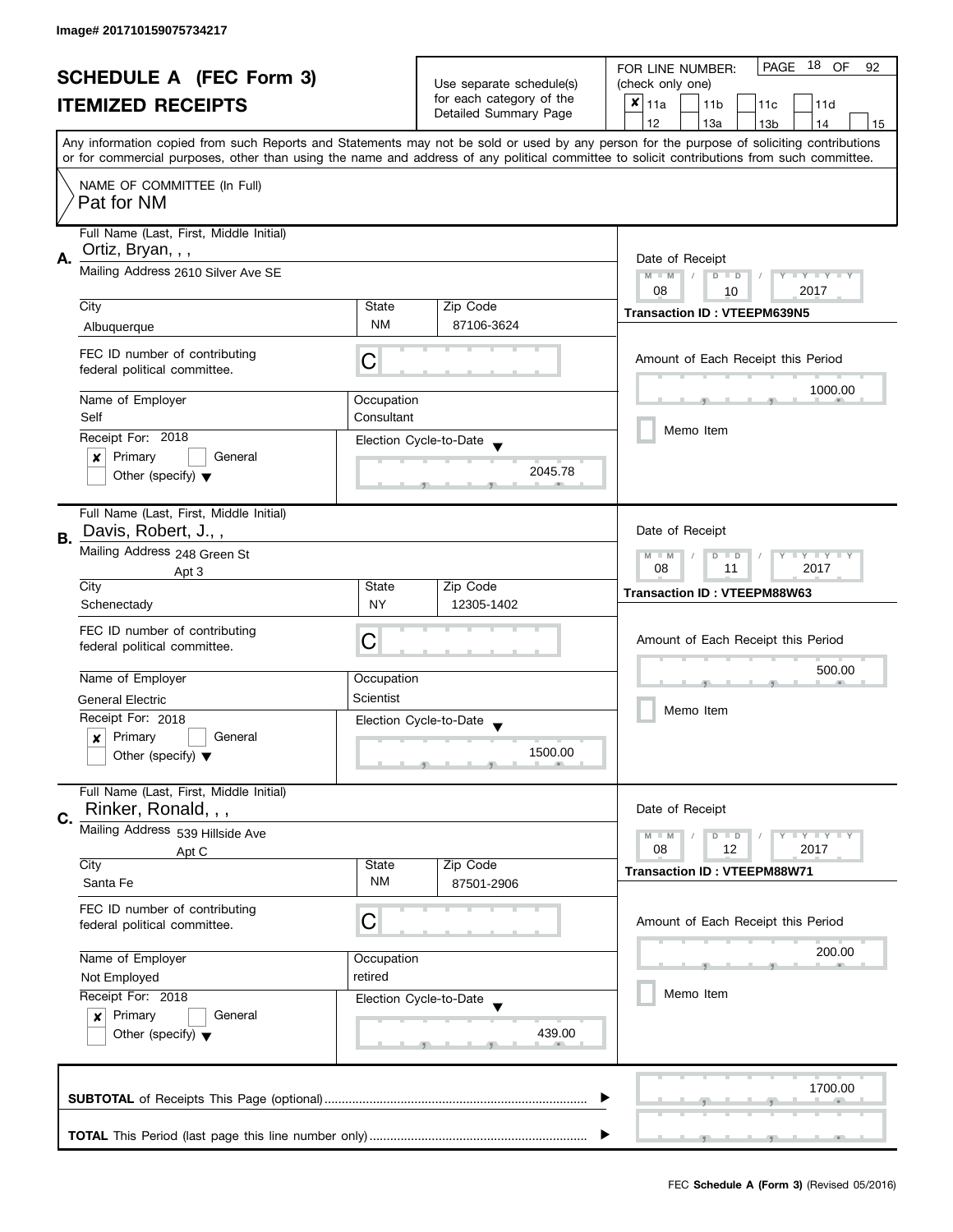| <b>SCHEDULE A (FEC Form 3)</b><br><b>ITEMIZED RECEIPTS</b> |                                                               |                          | PAGE 19 OF<br>FOR LINE NUMBER:<br>92        |                                                                                                                                            |  |  |
|------------------------------------------------------------|---------------------------------------------------------------|--------------------------|---------------------------------------------|--------------------------------------------------------------------------------------------------------------------------------------------|--|--|
|                                                            |                                                               | Use separate schedule(s) | (check only one)                            |                                                                                                                                            |  |  |
|                                                            |                                                               | for each category of the | $x _{11a}$<br>11 <sub>b</sub><br>11c<br>11d |                                                                                                                                            |  |  |
|                                                            |                                                               |                          | Detailed Summary Page                       | 12<br>13a<br>13 <sub>b</sub><br>14<br>15                                                                                                   |  |  |
|                                                            |                                                               |                          |                                             | Any information copied from such Reports and Statements may not be sold or used by any person for the purpose of soliciting contributions  |  |  |
|                                                            |                                                               |                          |                                             | or for commercial purposes, other than using the name and address of any political committee to solicit contributions from such committee. |  |  |
|                                                            | NAME OF COMMITTEE (In Full)                                   |                          |                                             |                                                                                                                                            |  |  |
|                                                            | Pat for NM                                                    |                          |                                             |                                                                                                                                            |  |  |
|                                                            |                                                               |                          |                                             |                                                                                                                                            |  |  |
|                                                            | Full Name (Last, First, Middle Initial)                       |                          |                                             |                                                                                                                                            |  |  |
| А.                                                         | Buffett, Sandy, , ,                                           |                          |                                             | Date of Receipt                                                                                                                            |  |  |
|                                                            | Mailing Address 402 15th St SW                                |                          |                                             | $M - M$<br>$D$ $D$<br>Y I Y I Y I Y                                                                                                        |  |  |
|                                                            |                                                               |                          |                                             | 08<br>2017<br>13                                                                                                                           |  |  |
|                                                            | City                                                          | State                    | Zip Code                                    |                                                                                                                                            |  |  |
|                                                            | Albuquerque                                                   | <b>NM</b>                | 87104-1002                                  | <b>Transaction ID: VTEEPM88W89</b>                                                                                                         |  |  |
|                                                            |                                                               |                          |                                             |                                                                                                                                            |  |  |
|                                                            | FEC ID number of contributing                                 | С                        |                                             | Amount of Each Receipt this Period                                                                                                         |  |  |
|                                                            | federal political committee.                                  |                          |                                             |                                                                                                                                            |  |  |
|                                                            | Name of Employer                                              | Occupation               |                                             | 150.00                                                                                                                                     |  |  |
|                                                            | <b>SELF EMPLOYED</b>                                          | <b>Business Owner</b>    |                                             |                                                                                                                                            |  |  |
|                                                            | Receipt For: 2018                                             |                          |                                             | Memo Item                                                                                                                                  |  |  |
|                                                            | Primary<br>General<br>$\boldsymbol{x}$                        |                          | Election Cycle-to-Date                      |                                                                                                                                            |  |  |
|                                                            | Other (specify) $\blacktriangledown$                          |                          | 750.00                                      |                                                                                                                                            |  |  |
|                                                            |                                                               |                          |                                             |                                                                                                                                            |  |  |
|                                                            | Full Name (Last, First, Middle Initial)                       |                          |                                             |                                                                                                                                            |  |  |
|                                                            | Landy, Ray, , ,                                               |                          |                                             | Date of Receipt                                                                                                                            |  |  |
| <b>B.</b>                                                  |                                                               |                          |                                             |                                                                                                                                            |  |  |
|                                                            | Mailing Address 320 Kearney Ave                               |                          |                                             | Y LY LY<br>$M - M$<br>$D$ $D$<br>08<br>15<br>2017                                                                                          |  |  |
|                                                            | City                                                          | State                    | Zip Code                                    |                                                                                                                                            |  |  |
|                                                            | Santa Fe                                                      | <b>NM</b>                | 87501-1900                                  | <b>Transaction ID: VTEEPM88V11</b>                                                                                                         |  |  |
|                                                            |                                                               |                          |                                             |                                                                                                                                            |  |  |
|                                                            | FEC ID number of contributing                                 | C                        |                                             | Amount of Each Receipt this Period                                                                                                         |  |  |
|                                                            | federal political committee.                                  |                          |                                             |                                                                                                                                            |  |  |
|                                                            | Name of Employer                                              | Occupation               |                                             | 1000.00                                                                                                                                    |  |  |
|                                                            | Not Employed                                                  | Architect                |                                             |                                                                                                                                            |  |  |
|                                                            | Receipt For: 2018                                             |                          |                                             | Memo Item                                                                                                                                  |  |  |
|                                                            | Primary<br>General<br>x                                       |                          | Election Cycle-to-Date                      |                                                                                                                                            |  |  |
|                                                            | Other (specify) $\blacktriangledown$                          |                          | 1000.00                                     |                                                                                                                                            |  |  |
|                                                            |                                                               |                          |                                             |                                                                                                                                            |  |  |
|                                                            | Full Name (Last, First, Middle Initial)                       |                          |                                             |                                                                                                                                            |  |  |
|                                                            | Relkin, Harry, , ,                                            |                          |                                             | Date of Receipt                                                                                                                            |  |  |
| C.                                                         | Mailing Address PO Box 11594                                  |                          |                                             | $M - M$<br>$Y \perp Y \perp Y$<br>$D$ $D$                                                                                                  |  |  |
|                                                            |                                                               |                          |                                             | 08<br>2017<br>15                                                                                                                           |  |  |
|                                                            | City                                                          | State                    | Zip Code                                    | <b>Transaction ID: VTEEPM88V29</b>                                                                                                         |  |  |
|                                                            | Albuquerque                                                   | ΝM                       | 87192-0594                                  |                                                                                                                                            |  |  |
|                                                            | FEC ID number of contributing                                 |                          |                                             |                                                                                                                                            |  |  |
|                                                            | federal political committee.                                  | С                        |                                             | Amount of Each Receipt this Period                                                                                                         |  |  |
|                                                            | Name of Employer<br>Occupation<br>attorney/consultant<br>self |                          |                                             | 250.00                                                                                                                                     |  |  |
|                                                            |                                                               |                          |                                             |                                                                                                                                            |  |  |
|                                                            |                                                               |                          |                                             |                                                                                                                                            |  |  |
|                                                            | Receipt For: 2018                                             |                          | Election Cycle-to-Date                      | Memo Item                                                                                                                                  |  |  |
|                                                            | Primary<br>General<br>x                                       |                          |                                             |                                                                                                                                            |  |  |
|                                                            | Other (specify) $\blacktriangledown$                          |                          | 250.00                                      |                                                                                                                                            |  |  |
|                                                            |                                                               |                          |                                             |                                                                                                                                            |  |  |
|                                                            |                                                               |                          |                                             | 1400.00                                                                                                                                    |  |  |
|                                                            |                                                               |                          |                                             |                                                                                                                                            |  |  |
|                                                            |                                                               |                          |                                             |                                                                                                                                            |  |  |
|                                                            |                                                               |                          |                                             |                                                                                                                                            |  |  |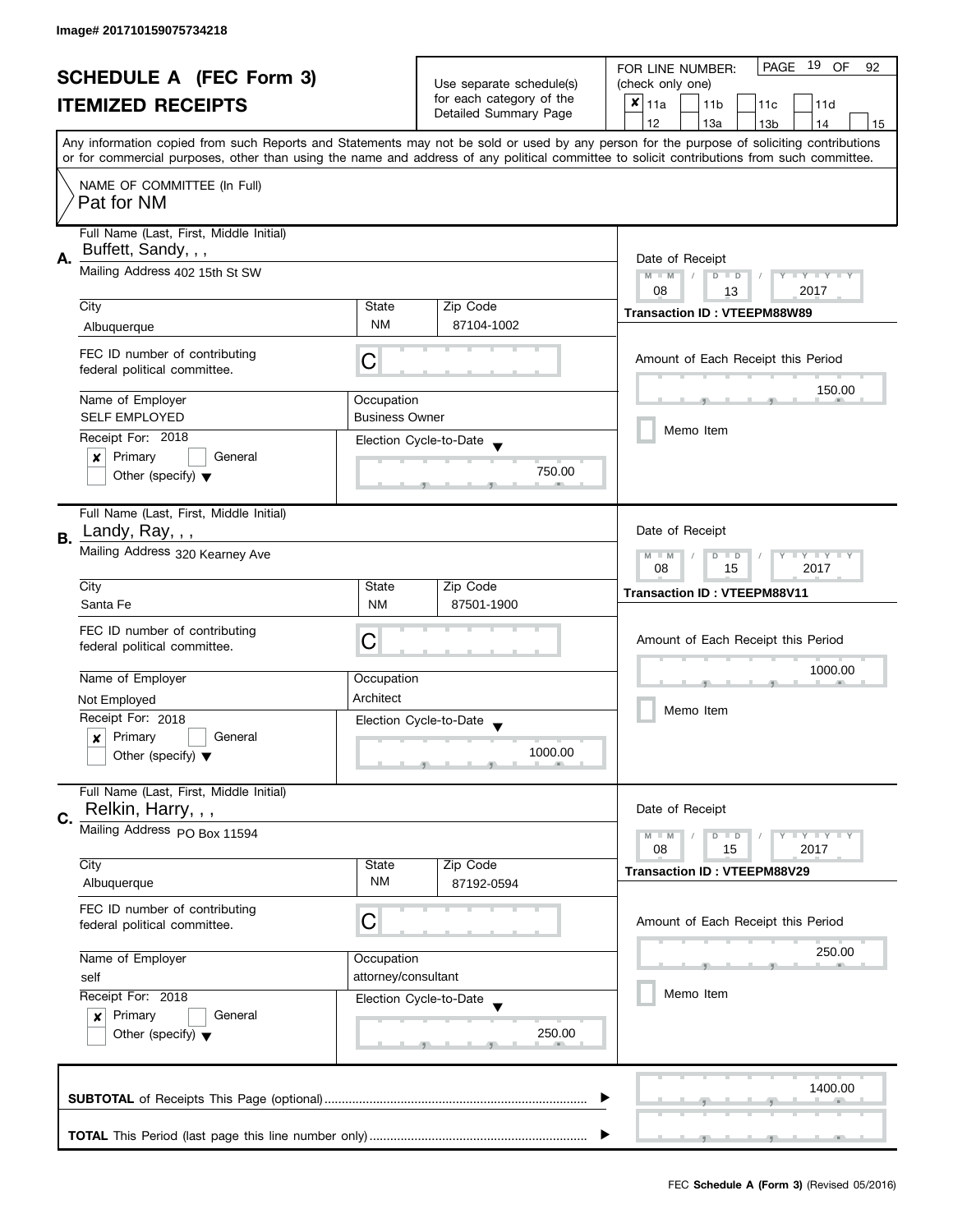| <b>SCHEDULE A (FEC Form 3)</b><br><b>ITEMIZED RECEIPTS</b> |                                                               |                                                                                               | PAGE 20 OF<br>FOR LINE NUMBER:<br>92        |                                                                                                                                            |  |  |
|------------------------------------------------------------|---------------------------------------------------------------|-----------------------------------------------------------------------------------------------|---------------------------------------------|--------------------------------------------------------------------------------------------------------------------------------------------|--|--|
|                                                            |                                                               | Use separate schedule(s)                                                                      | (check only one)                            |                                                                                                                                            |  |  |
|                                                            |                                                               | for each category of the<br>Detailed Summary Page                                             | $x _{11a}$<br>11 <sub>b</sub><br>11c<br>11d |                                                                                                                                            |  |  |
|                                                            |                                                               |                                                                                               |                                             | 12<br>13a<br>13 <sub>b</sub><br>14<br>15                                                                                                   |  |  |
|                                                            |                                                               |                                                                                               |                                             | Any information copied from such Reports and Statements may not be sold or used by any person for the purpose of soliciting contributions  |  |  |
|                                                            |                                                               |                                                                                               |                                             | or for commercial purposes, other than using the name and address of any political committee to solicit contributions from such committee. |  |  |
|                                                            | NAME OF COMMITTEE (In Full)                                   |                                                                                               |                                             |                                                                                                                                            |  |  |
|                                                            | Pat for NM                                                    |                                                                                               |                                             |                                                                                                                                            |  |  |
|                                                            | Full Name (Last, First, Middle Initial)                       |                                                                                               |                                             |                                                                                                                                            |  |  |
|                                                            | Coltharp, Bob, , ,                                            |                                                                                               |                                             |                                                                                                                                            |  |  |
| Α.                                                         | Mailing Address 2723 Topley Ave                               |                                                                                               |                                             | Date of Receipt<br>$M - M$<br>$\sqrt{ }$<br>$D$ $D$<br>Y I Y I Y I Y                                                                       |  |  |
|                                                            |                                                               |                                                                                               |                                             | 08<br>2017<br>16                                                                                                                           |  |  |
|                                                            | City                                                          | State                                                                                         | Zip Code                                    | <b>Transaction ID: VTEEPM88VV6</b>                                                                                                         |  |  |
|                                                            | Las Cruces                                                    | <b>NM</b>                                                                                     | 88005-1331                                  |                                                                                                                                            |  |  |
|                                                            |                                                               |                                                                                               |                                             |                                                                                                                                            |  |  |
|                                                            | FEC ID number of contributing<br>federal political committee. | C                                                                                             |                                             | Amount of Each Receipt this Period                                                                                                         |  |  |
|                                                            |                                                               |                                                                                               |                                             | 50.00                                                                                                                                      |  |  |
|                                                            | Name of Employer                                              | Occupation                                                                                    |                                             |                                                                                                                                            |  |  |
|                                                            | Not Employed                                                  | Not Employed                                                                                  |                                             | Memo Item                                                                                                                                  |  |  |
|                                                            | Receipt For: 2018                                             |                                                                                               | Election Cycle-to-Date                      |                                                                                                                                            |  |  |
|                                                            | Primary<br>General<br>×                                       |                                                                                               | 177.00                                      |                                                                                                                                            |  |  |
|                                                            | Other (specify) $\blacktriangledown$                          |                                                                                               |                                             |                                                                                                                                            |  |  |
|                                                            |                                                               |                                                                                               |                                             |                                                                                                                                            |  |  |
|                                                            | Full Name (Last, First, Middle Initial)<br>Horning, John, , , |                                                                                               |                                             | Date of Receipt                                                                                                                            |  |  |
| В.                                                         |                                                               |                                                                                               |                                             |                                                                                                                                            |  |  |
|                                                            | Mailing Address 112B Arroyo Hondo Rd                          | $\bot$ $\gamma$ $\bot$ $\gamma$ $\bot$ $\gamma$<br>$M - M$<br>D<br>$\Box$<br>17<br>2017<br>08 |                                             |                                                                                                                                            |  |  |
|                                                            | City                                                          | State                                                                                         | Zip Code                                    |                                                                                                                                            |  |  |
|                                                            | Santa Fe                                                      | <b>NM</b>                                                                                     | 87508-9426                                  | <b>Transaction ID: VTEEPM88VW4</b>                                                                                                         |  |  |
|                                                            | FEC ID number of contributing                                 |                                                                                               |                                             |                                                                                                                                            |  |  |
|                                                            | federal political committee.                                  | C                                                                                             |                                             | Amount of Each Receipt this Period                                                                                                         |  |  |
|                                                            |                                                               |                                                                                               |                                             | 1000.00                                                                                                                                    |  |  |
|                                                            | Name of Employer                                              | Occupation                                                                                    |                                             |                                                                                                                                            |  |  |
|                                                            | <b>Wild Earth Guardians</b>                                   | <b>Environmental Activist</b>                                                                 |                                             | Memo Item                                                                                                                                  |  |  |
|                                                            | Receipt For: 2018                                             |                                                                                               | Election Cycle-to-Date                      |                                                                                                                                            |  |  |
|                                                            | Primary<br>General<br>x                                       |                                                                                               | 1000.00                                     |                                                                                                                                            |  |  |
|                                                            | Other (specify) $\blacktriangledown$                          |                                                                                               |                                             |                                                                                                                                            |  |  |
|                                                            | Full Name (Last, First, Middle Initial)                       |                                                                                               |                                             |                                                                                                                                            |  |  |
|                                                            | Printz-Feddersen, Virginia, , ,                               |                                                                                               |                                             | Date of Receipt                                                                                                                            |  |  |
| C.                                                         | Mailing Address 4401 Royene Ave NE                            |                                                                                               |                                             |                                                                                                                                            |  |  |
|                                                            |                                                               |                                                                                               |                                             | $M - M$<br>$\bot$ $\gamma$ $\bot$ $\gamma$ $\bot$ $\gamma$<br>D<br>$\blacksquare$<br>08<br>2017<br>18                                      |  |  |
|                                                            | City                                                          | State                                                                                         | Zip Code                                    | <b>Transaction ID: VTEEPM88VC8</b>                                                                                                         |  |  |
|                                                            | Albuquerque                                                   | <b>NM</b>                                                                                     | 87110-5729                                  |                                                                                                                                            |  |  |
|                                                            | FEC ID number of contributing                                 |                                                                                               |                                             |                                                                                                                                            |  |  |
|                                                            | federal political committee.                                  | C                                                                                             |                                             | Amount of Each Receipt this Period                                                                                                         |  |  |
|                                                            |                                                               |                                                                                               |                                             | 27.00                                                                                                                                      |  |  |
| Name of Employer<br>Occupation                             |                                                               |                                                                                               |                                             |                                                                                                                                            |  |  |
|                                                            | <b>RETIRED</b><br><b>NOT EMPLOYED</b>                         |                                                                                               |                                             | Memo Item                                                                                                                                  |  |  |
|                                                            | Receipt For: 2018<br>Primary<br>General                       |                                                                                               | Election Cycle-to-Date                      |                                                                                                                                            |  |  |
|                                                            | $\boldsymbol{x}$<br>Other (specify) $\blacktriangledown$      |                                                                                               | 556.00                                      |                                                                                                                                            |  |  |
|                                                            |                                                               |                                                                                               |                                             |                                                                                                                                            |  |  |
|                                                            |                                                               |                                                                                               |                                             |                                                                                                                                            |  |  |
|                                                            |                                                               |                                                                                               |                                             | 1077.00                                                                                                                                    |  |  |
|                                                            |                                                               |                                                                                               |                                             |                                                                                                                                            |  |  |
|                                                            |                                                               |                                                                                               |                                             |                                                                                                                                            |  |  |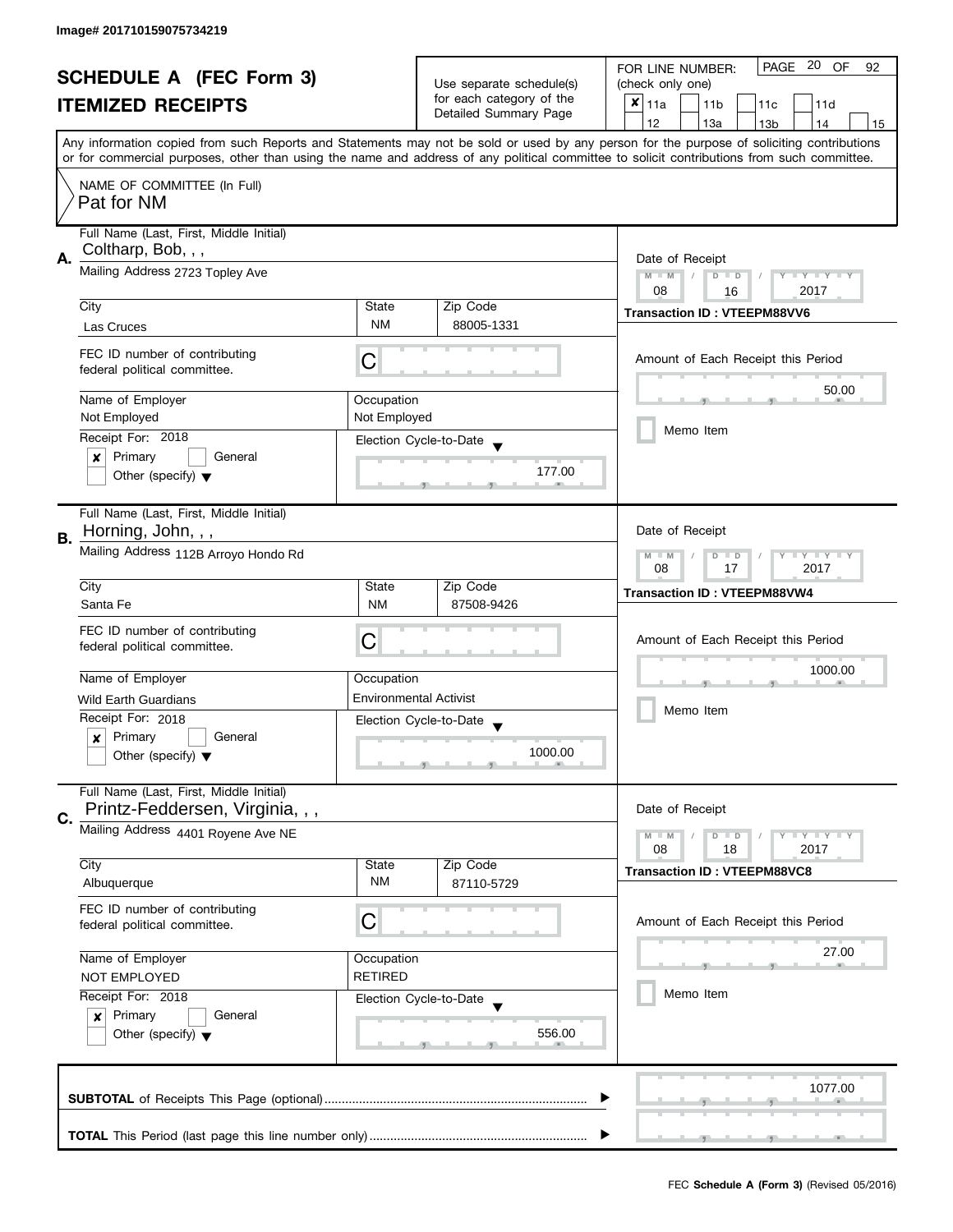| <b>SCHEDULE A (FEC Form 3)</b><br><b>ITEMIZED RECEIPTS</b> |                                                               |                          | PAGE 21 OF<br>FOR LINE NUMBER:<br>92        |                                                                                                                                            |  |  |
|------------------------------------------------------------|---------------------------------------------------------------|--------------------------|---------------------------------------------|--------------------------------------------------------------------------------------------------------------------------------------------|--|--|
|                                                            |                                                               | Use separate schedule(s) | (check only one)                            |                                                                                                                                            |  |  |
|                                                            |                                                               | for each category of the | $x _{11a}$<br>11 <sub>b</sub><br>11c<br>11d |                                                                                                                                            |  |  |
|                                                            |                                                               |                          | Detailed Summary Page                       | 12<br>13a<br>13 <sub>b</sub><br>14<br>15                                                                                                   |  |  |
|                                                            |                                                               |                          |                                             | Any information copied from such Reports and Statements may not be sold or used by any person for the purpose of soliciting contributions  |  |  |
|                                                            |                                                               |                          |                                             | or for commercial purposes, other than using the name and address of any political committee to solicit contributions from such committee. |  |  |
|                                                            | NAME OF COMMITTEE (In Full)                                   |                          |                                             |                                                                                                                                            |  |  |
|                                                            | Pat for NM                                                    |                          |                                             |                                                                                                                                            |  |  |
|                                                            |                                                               |                          |                                             |                                                                                                                                            |  |  |
|                                                            | Full Name (Last, First, Middle Initial)                       |                          |                                             |                                                                                                                                            |  |  |
| Α.                                                         | Umland, Bert, , ,                                             |                          |                                             | Date of Receipt                                                                                                                            |  |  |
|                                                            | Mailing Address 737 Valverde Dr SE                            |                          |                                             | $M - M$<br>Ÿ<br><b>LY LY LY</b><br>$\overline{D}$<br>$\Box$                                                                                |  |  |
|                                                            |                                                               |                          |                                             | 08<br>2017<br>18                                                                                                                           |  |  |
|                                                            | City                                                          | State                    | Zip Code                                    | <b>Transaction ID: VTEEPM88W39</b>                                                                                                         |  |  |
|                                                            | Albuquerque                                                   | <b>NM</b>                | 87108-3467                                  |                                                                                                                                            |  |  |
|                                                            |                                                               |                          |                                             |                                                                                                                                            |  |  |
|                                                            | FEC ID number of contributing                                 | C                        |                                             | Amount of Each Receipt this Period                                                                                                         |  |  |
|                                                            | federal political committee.                                  |                          |                                             |                                                                                                                                            |  |  |
|                                                            | Name of Employer                                              | Occupation               |                                             | 25.00                                                                                                                                      |  |  |
|                                                            | Not employed                                                  | Not employed             |                                             |                                                                                                                                            |  |  |
|                                                            | Receipt For: 2018                                             |                          | Election Cycle-to-Date                      | Memo Item                                                                                                                                  |  |  |
|                                                            | Primary<br>General<br>$\boldsymbol{x}$                        |                          |                                             |                                                                                                                                            |  |  |
|                                                            | Other (specify) $\blacktriangledown$                          |                          | 257.00                                      |                                                                                                                                            |  |  |
|                                                            |                                                               |                          |                                             |                                                                                                                                            |  |  |
|                                                            | Full Name (Last, First, Middle Initial)                       |                          |                                             |                                                                                                                                            |  |  |
|                                                            | McCune, Chuck, , ,                                            |                          |                                             | Date of Receipt                                                                                                                            |  |  |
| В.                                                         | Mailing Address PO Box 12302                                  |                          |                                             |                                                                                                                                            |  |  |
|                                                            |                                                               |                          |                                             | $\mathbf{y}$ $\mathbf{y}$<br>$M - M$<br>$\overline{D}$<br>Y<br>$\Box$<br>08<br>21<br>2017                                                  |  |  |
|                                                            | City                                                          | State                    | Zip Code                                    |                                                                                                                                            |  |  |
|                                                            | Albuquerque                                                   | <b>NM</b>                | 87195-0302                                  | <b>Transaction ID: VTEEPM9W0J8</b>                                                                                                         |  |  |
|                                                            |                                                               |                          |                                             |                                                                                                                                            |  |  |
|                                                            | FEC ID number of contributing<br>federal political committee. | C                        |                                             | Amount of Each Receipt this Period                                                                                                         |  |  |
|                                                            |                                                               |                          |                                             |                                                                                                                                            |  |  |
|                                                            | Name of Employer                                              | Occupation               |                                             | 17.00                                                                                                                                      |  |  |
|                                                            | mccune works inc.                                             | ceo                      |                                             |                                                                                                                                            |  |  |
|                                                            | Receipt For: 2018                                             |                          | Election Cycle-to-Date                      | Memo Item                                                                                                                                  |  |  |
|                                                            | Primary<br>General<br>x                                       |                          |                                             |                                                                                                                                            |  |  |
|                                                            | Other (specify) $\blacktriangledown$                          |                          | 238.00                                      |                                                                                                                                            |  |  |
|                                                            |                                                               |                          |                                             |                                                                                                                                            |  |  |
|                                                            | Full Name (Last, First, Middle Initial)                       |                          |                                             |                                                                                                                                            |  |  |
|                                                            | Prescott, Suzanne, , , Queen                                  |                          |                                             | Date of Receipt                                                                                                                            |  |  |
| C.                                                         | Mailing Address PO Box 7092                                   |                          |                                             | $M - M$<br>$Y \perp Y \perp Y$<br>$D$ $D$                                                                                                  |  |  |
|                                                            |                                                               |                          |                                             | 22<br>08<br>2017                                                                                                                           |  |  |
|                                                            | City                                                          | State                    | Zip Code                                    | <b>Transaction ID: VTEEPM9W0N1</b>                                                                                                         |  |  |
|                                                            | Albuquerque                                                   | <b>NM</b>                | 87194-7092                                  |                                                                                                                                            |  |  |
|                                                            | FEC ID number of contributing                                 |                          |                                             |                                                                                                                                            |  |  |
|                                                            | federal political committee.                                  | С                        |                                             | Amount of Each Receipt this Period                                                                                                         |  |  |
|                                                            |                                                               |                          |                                             |                                                                                                                                            |  |  |
|                                                            | Name of Employer<br>Occupation<br>not employed<br>none        |                          |                                             | 100.00                                                                                                                                     |  |  |
|                                                            |                                                               |                          |                                             |                                                                                                                                            |  |  |
|                                                            | Receipt For: 2018                                             |                          | Election Cycle-to-Date                      | Memo Item                                                                                                                                  |  |  |
|                                                            | Primary<br>General<br>x                                       |                          |                                             |                                                                                                                                            |  |  |
|                                                            | Other (specify) $\blacktriangledown$                          |                          | 600.00                                      |                                                                                                                                            |  |  |
|                                                            |                                                               |                          |                                             |                                                                                                                                            |  |  |
|                                                            |                                                               |                          |                                             |                                                                                                                                            |  |  |
|                                                            |                                                               | 142.00                   |                                             |                                                                                                                                            |  |  |
|                                                            |                                                               |                          |                                             |                                                                                                                                            |  |  |
|                                                            |                                                               |                          |                                             |                                                                                                                                            |  |  |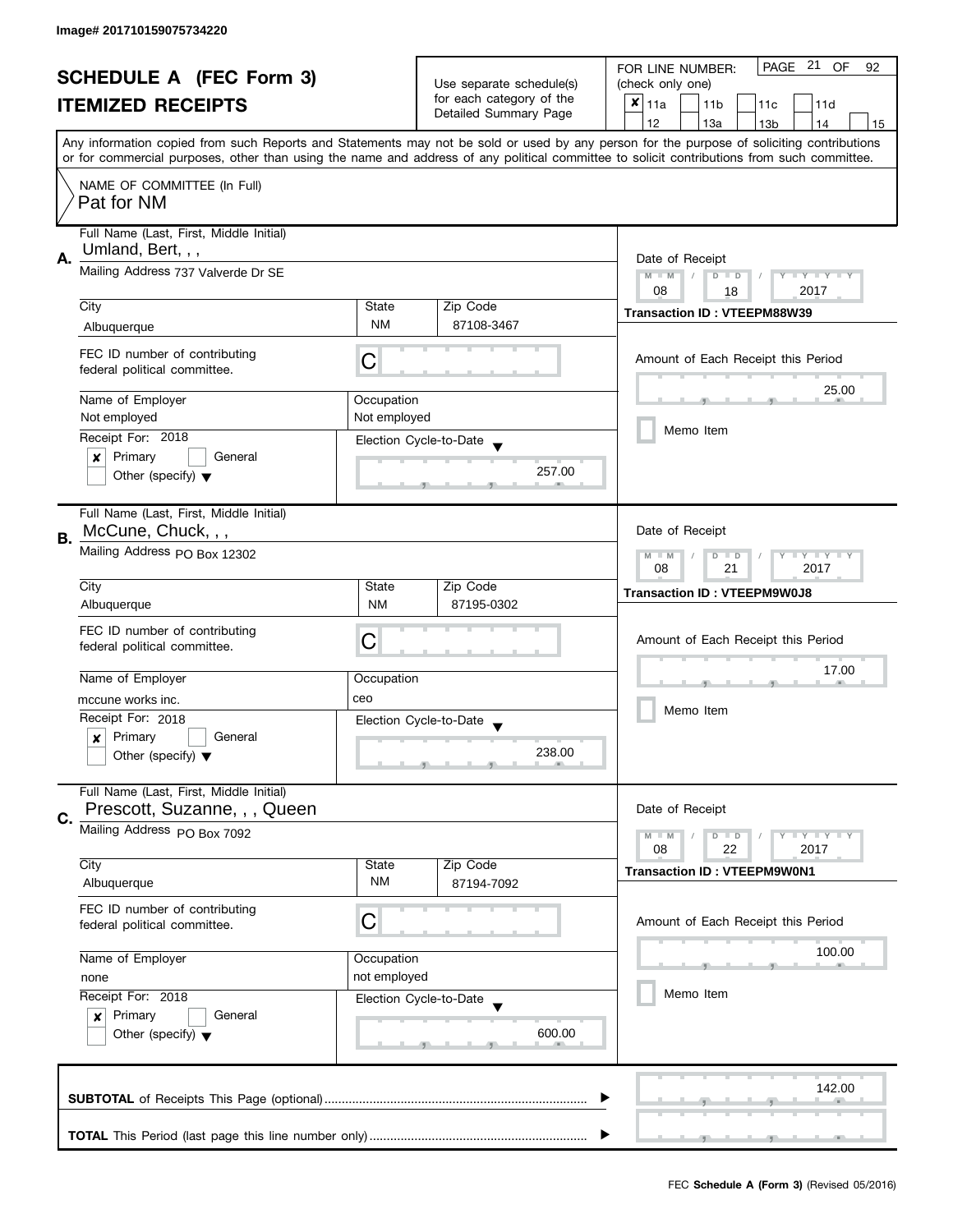| <b>SCHEDULE A (FEC Form 3)</b> |                                                                                            | Use separate schedule(s) | PAGE 22 OF<br>FOR LINE NUMBER:<br>92<br>(check only one) |                                                                                                                                                                                                                                                                                         |  |  |
|--------------------------------|--------------------------------------------------------------------------------------------|--------------------------|----------------------------------------------------------|-----------------------------------------------------------------------------------------------------------------------------------------------------------------------------------------------------------------------------------------------------------------------------------------|--|--|
| <b>ITEMIZED RECEIPTS</b>       |                                                                                            | for each category of the | ×<br>11a<br>11 <sub>b</sub><br>11c<br>11d                |                                                                                                                                                                                                                                                                                         |  |  |
|                                |                                                                                            |                          | Detailed Summary Page                                    | 12<br>13a<br>14<br>13 <sub>b</sub><br>15                                                                                                                                                                                                                                                |  |  |
|                                |                                                                                            |                          |                                                          | Any information copied from such Reports and Statements may not be sold or used by any person for the purpose of soliciting contributions<br>or for commercial purposes, other than using the name and address of any political committee to solicit contributions from such committee. |  |  |
|                                |                                                                                            |                          |                                                          |                                                                                                                                                                                                                                                                                         |  |  |
|                                | NAME OF COMMITTEE (In Full)<br>Pat for NM                                                  |                          |                                                          |                                                                                                                                                                                                                                                                                         |  |  |
|                                | Full Name (Last, First, Middle Initial)<br>Prescott, Suzanne, , , Queen                    |                          |                                                          |                                                                                                                                                                                                                                                                                         |  |  |
| А.                             | Mailing Address PO Box 7092                                                                |                          |                                                          | Date of Receipt<br>$M - M$<br>$D$ $D$<br>$T - Y = Y - T$<br>08<br>2017<br>22                                                                                                                                                                                                            |  |  |
|                                | City                                                                                       | State                    | Zip Code                                                 | <b>Transaction ID: VTEEPM9W0P9</b>                                                                                                                                                                                                                                                      |  |  |
|                                | Albuquerque                                                                                | <b>NM</b>                | 87194-7092                                               |                                                                                                                                                                                                                                                                                         |  |  |
|                                | FEC ID number of contributing<br>federal political committee.                              | C                        |                                                          | Amount of Each Receipt this Period                                                                                                                                                                                                                                                      |  |  |
|                                | Name of Employer                                                                           | Occupation               |                                                          | 250.00                                                                                                                                                                                                                                                                                  |  |  |
|                                | none                                                                                       | not employed             |                                                          |                                                                                                                                                                                                                                                                                         |  |  |
|                                | Receipt For: 2018                                                                          |                          | Election Cycle-to-Date                                   | Memo Item                                                                                                                                                                                                                                                                               |  |  |
|                                | Primary<br>General<br>x                                                                    |                          |                                                          |                                                                                                                                                                                                                                                                                         |  |  |
|                                | Other (specify) $\blacktriangledown$                                                       |                          | 600.00                                                   |                                                                                                                                                                                                                                                                                         |  |  |
| <b>B.</b>                      | Full Name (Last, First, Middle Initial)<br>Chavez, Steven, , ,                             |                          |                                                          | Date of Receipt                                                                                                                                                                                                                                                                         |  |  |
|                                | Mailing Address 4020 Vassar Dr NE<br>Ste H                                                 |                          |                                                          | $Y + Y$<br>D<br>$\Box$<br>$-M$<br>08<br>24<br>2017                                                                                                                                                                                                                                      |  |  |
|                                | City                                                                                       | State                    | Zip Code                                                 | <b>Transaction ID: VTEEPM9W0G2</b>                                                                                                                                                                                                                                                      |  |  |
|                                | Albuquerque                                                                                | <b>NM</b>                | 87107-2058                                               |                                                                                                                                                                                                                                                                                         |  |  |
|                                | FEC ID number of contributing                                                              |                          |                                                          | Amount of Each Receipt this Period                                                                                                                                                                                                                                                      |  |  |
|                                | federal political committee.                                                               | C                        |                                                          |                                                                                                                                                                                                                                                                                         |  |  |
|                                | Name of Employer                                                                           | Occupation               |                                                          | 2700.00                                                                                                                                                                                                                                                                                 |  |  |
|                                | <b>Integrated Controls</b>                                                                 | President                |                                                          |                                                                                                                                                                                                                                                                                         |  |  |
|                                | Receipt For: 2018                                                                          |                          | Election Cycle-to-Date                                   | Memo Item                                                                                                                                                                                                                                                                               |  |  |
|                                | Primary<br>General<br>$\boldsymbol{x}$                                                     |                          |                                                          |                                                                                                                                                                                                                                                                                         |  |  |
|                                | Other (specify) $\blacktriangledown$                                                       |                          | 2700.00                                                  |                                                                                                                                                                                                                                                                                         |  |  |
| C.                             | Full Name (Last, First, Middle Initial)<br>Davis, Patrick, M.,,                            |                          |                                                          | Date of Receipt                                                                                                                                                                                                                                                                         |  |  |
|                                | Mailing Address 3926 Simms Ave SE                                                          |                          |                                                          | $M - M$<br>$\bot$ Y $\bot$ Y $\bot$ Y<br>$D$ $D$<br>08<br>24<br>2017                                                                                                                                                                                                                    |  |  |
|                                | City<br>Albuquerque                                                                        | State<br>ΝM              | Zip Code<br>87108-4338                                   | <b>Transaction ID: VTEEPMPTCT1</b>                                                                                                                                                                                                                                                      |  |  |
|                                | FEC ID number of contributing                                                              |                          |                                                          |                                                                                                                                                                                                                                                                                         |  |  |
|                                | federal political committee.                                                               | C                        |                                                          | Amount of Each Receipt this Period                                                                                                                                                                                                                                                      |  |  |
|                                | Name of Employer                                                                           | Occupation               |                                                          | 220.00                                                                                                                                                                                                                                                                                  |  |  |
|                                | <b>Executive Director</b><br>ProgressNow NM<br>Receipt For: 2018<br>Election Cycle-to-Date |                          |                                                          |                                                                                                                                                                                                                                                                                         |  |  |
|                                |                                                                                            |                          |                                                          | Memo Item                                                                                                                                                                                                                                                                               |  |  |
|                                | Primary<br>General<br>$\boldsymbol{x}$<br>Other (specify) $\blacktriangledown$             |                          | 853.33                                                   | * In-Kind: MailChimp                                                                                                                                                                                                                                                                    |  |  |
|                                |                                                                                            |                          |                                                          | 3170.00                                                                                                                                                                                                                                                                                 |  |  |
|                                |                                                                                            |                          |                                                          |                                                                                                                                                                                                                                                                                         |  |  |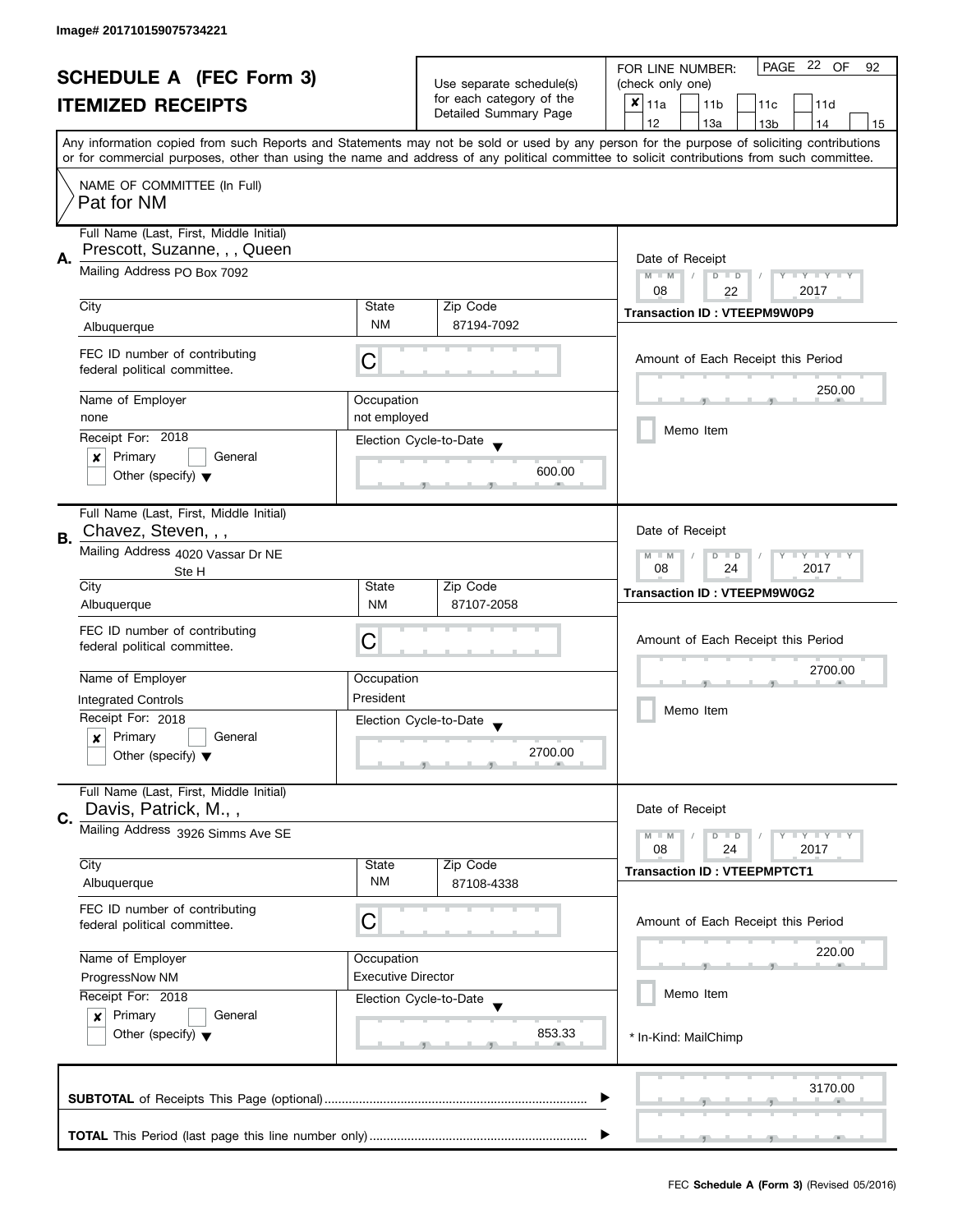|                       | <b>SCHEDULE A (FEC Form 3)</b>                                |                                                                            | Use separate schedule(s)                          | PAGE 23 OF<br>FOR LINE NUMBER:<br>92                                                                                                                                                                                                                                                    |  |  |
|-----------------------|---------------------------------------------------------------|----------------------------------------------------------------------------|---------------------------------------------------|-----------------------------------------------------------------------------------------------------------------------------------------------------------------------------------------------------------------------------------------------------------------------------------------|--|--|
|                       |                                                               |                                                                            |                                                   | (check only one)                                                                                                                                                                                                                                                                        |  |  |
|                       | <b>ITEMIZED RECEIPTS</b>                                      |                                                                            | for each category of the<br>Detailed Summary Page | $x _{11a}$<br>11 <sub>b</sub><br>11c<br>11d                                                                                                                                                                                                                                             |  |  |
|                       |                                                               |                                                                            |                                                   | 12<br>13a<br>13 <sub>b</sub><br>14<br>15                                                                                                                                                                                                                                                |  |  |
|                       |                                                               |                                                                            |                                                   | Any information copied from such Reports and Statements may not be sold or used by any person for the purpose of soliciting contributions<br>or for commercial purposes, other than using the name and address of any political committee to solicit contributions from such committee. |  |  |
|                       | NAME OF COMMITTEE (In Full)<br>Pat for NM                     |                                                                            |                                                   |                                                                                                                                                                                                                                                                                         |  |  |
|                       |                                                               |                                                                            |                                                   |                                                                                                                                                                                                                                                                                         |  |  |
|                       | Full Name (Last, First, Middle Initial)<br>Coltharp, Bob, , , |                                                                            |                                                   |                                                                                                                                                                                                                                                                                         |  |  |
| А.                    | Mailing Address 2723 Topley Ave                               | Date of Receipt<br>$M - M$<br>$D$ $D$<br>Y I Y I Y I Y<br>$\sqrt{ }$<br>08 |                                                   |                                                                                                                                                                                                                                                                                         |  |  |
|                       | City                                                          | State                                                                      | Zip Code                                          | 2017<br>28                                                                                                                                                                                                                                                                              |  |  |
|                       | Las Cruces                                                    | <b>NM</b>                                                                  | 88005-1331                                        | <b>Transaction ID: VTEEPMBE8C3</b>                                                                                                                                                                                                                                                      |  |  |
|                       |                                                               |                                                                            |                                                   |                                                                                                                                                                                                                                                                                         |  |  |
|                       | FEC ID number of contributing<br>federal political committee. | С                                                                          |                                                   | Amount of Each Receipt this Period                                                                                                                                                                                                                                                      |  |  |
|                       | Name of Employer                                              | Occupation                                                                 |                                                   | 27.00                                                                                                                                                                                                                                                                                   |  |  |
|                       | Not Employed                                                  | Not Employed                                                               |                                                   |                                                                                                                                                                                                                                                                                         |  |  |
|                       | Receipt For: 2018                                             |                                                                            | Election Cycle-to-Date                            | Memo Item                                                                                                                                                                                                                                                                               |  |  |
|                       | Primary<br>General<br>$\boldsymbol{x}$                        |                                                                            |                                                   |                                                                                                                                                                                                                                                                                         |  |  |
|                       | Other (specify) $\blacktriangledown$                          |                                                                            | 204.00                                            |                                                                                                                                                                                                                                                                                         |  |  |
|                       | Full Name (Last, First, Middle Initial)                       |                                                                            |                                                   |                                                                                                                                                                                                                                                                                         |  |  |
| В.                    | Storer, Elizabeth, , ,                                        |                                                                            |                                                   | Date of Receipt                                                                                                                                                                                                                                                                         |  |  |
|                       | Mailing Address PO Box 7974                                   | Y LY LY<br>$M - M$<br>$D$ $D$<br>28<br>2017<br>08                          |                                                   |                                                                                                                                                                                                                                                                                         |  |  |
|                       | City                                                          | State                                                                      | Zip Code                                          | <b>Transaction ID: VTEEPMBE8A7</b>                                                                                                                                                                                                                                                      |  |  |
|                       | Jackson                                                       | <b>WY</b>                                                                  | 83002-7974                                        |                                                                                                                                                                                                                                                                                         |  |  |
|                       | FEC ID number of contributing                                 |                                                                            |                                                   |                                                                                                                                                                                                                                                                                         |  |  |
|                       | federal political committee.                                  | C                                                                          |                                                   | Amount of Each Receipt this Period                                                                                                                                                                                                                                                      |  |  |
|                       |                                                               |                                                                            |                                                   | 500.00                                                                                                                                                                                                                                                                                  |  |  |
|                       | Name of Employer                                              | Occupation<br>President & CEO                                              |                                                   |                                                                                                                                                                                                                                                                                         |  |  |
|                       | George B. Storer Foundation                                   |                                                                            |                                                   | Memo Item                                                                                                                                                                                                                                                                               |  |  |
|                       | Receipt For: 2018<br>Primary<br>General                       |                                                                            | Election Cycle-to-Date                            |                                                                                                                                                                                                                                                                                         |  |  |
|                       | x<br>Other (specify) $\blacktriangledown$                     |                                                                            | 500.00                                            |                                                                                                                                                                                                                                                                                         |  |  |
|                       |                                                               |                                                                            |                                                   |                                                                                                                                                                                                                                                                                         |  |  |
|                       | Full Name (Last, First, Middle Initial)                       |                                                                            |                                                   |                                                                                                                                                                                                                                                                                         |  |  |
|                       | Crocket Carpenter, Frances, , ,                               |                                                                            |                                                   | Date of Receipt                                                                                                                                                                                                                                                                         |  |  |
| C.                    | Mailing Address 9705 Guadalupe Trl NW                         |                                                                            |                                                   | $Y = Y + Y$<br>$M - M$<br>$D$ $D$                                                                                                                                                                                                                                                       |  |  |
|                       |                                                               |                                                                            |                                                   | 08<br>29<br>2017                                                                                                                                                                                                                                                                        |  |  |
|                       | City                                                          | State                                                                      | Zip Code                                          | <b>Transaction ID: VTEEPMBECE6</b>                                                                                                                                                                                                                                                      |  |  |
|                       | Albuquerque                                                   | <b>NM</b>                                                                  | 87114-2006                                        |                                                                                                                                                                                                                                                                                         |  |  |
|                       | FEC ID number of contributing<br>federal political committee. | C                                                                          |                                                   | Amount of Each Receipt this Period                                                                                                                                                                                                                                                      |  |  |
|                       |                                                               |                                                                            |                                                   | 250.00                                                                                                                                                                                                                                                                                  |  |  |
|                       | Name of Employer                                              | Occupation                                                                 |                                                   |                                                                                                                                                                                                                                                                                         |  |  |
| FRANCES CARPENTER LAW |                                                               | Attorney                                                                   |                                                   | Memo Item                                                                                                                                                                                                                                                                               |  |  |
|                       | Receipt For: 2018                                             |                                                                            | Election Cycle-to-Date                            |                                                                                                                                                                                                                                                                                         |  |  |
|                       | Primary<br>General<br>x                                       |                                                                            | 250.00                                            |                                                                                                                                                                                                                                                                                         |  |  |
|                       | Other (specify) $\blacktriangledown$                          |                                                                            |                                                   |                                                                                                                                                                                                                                                                                         |  |  |
|                       |                                                               |                                                                            |                                                   | 777.00                                                                                                                                                                                                                                                                                  |  |  |
|                       |                                                               |                                                                            |                                                   |                                                                                                                                                                                                                                                                                         |  |  |
|                       |                                                               |                                                                            |                                                   |                                                                                                                                                                                                                                                                                         |  |  |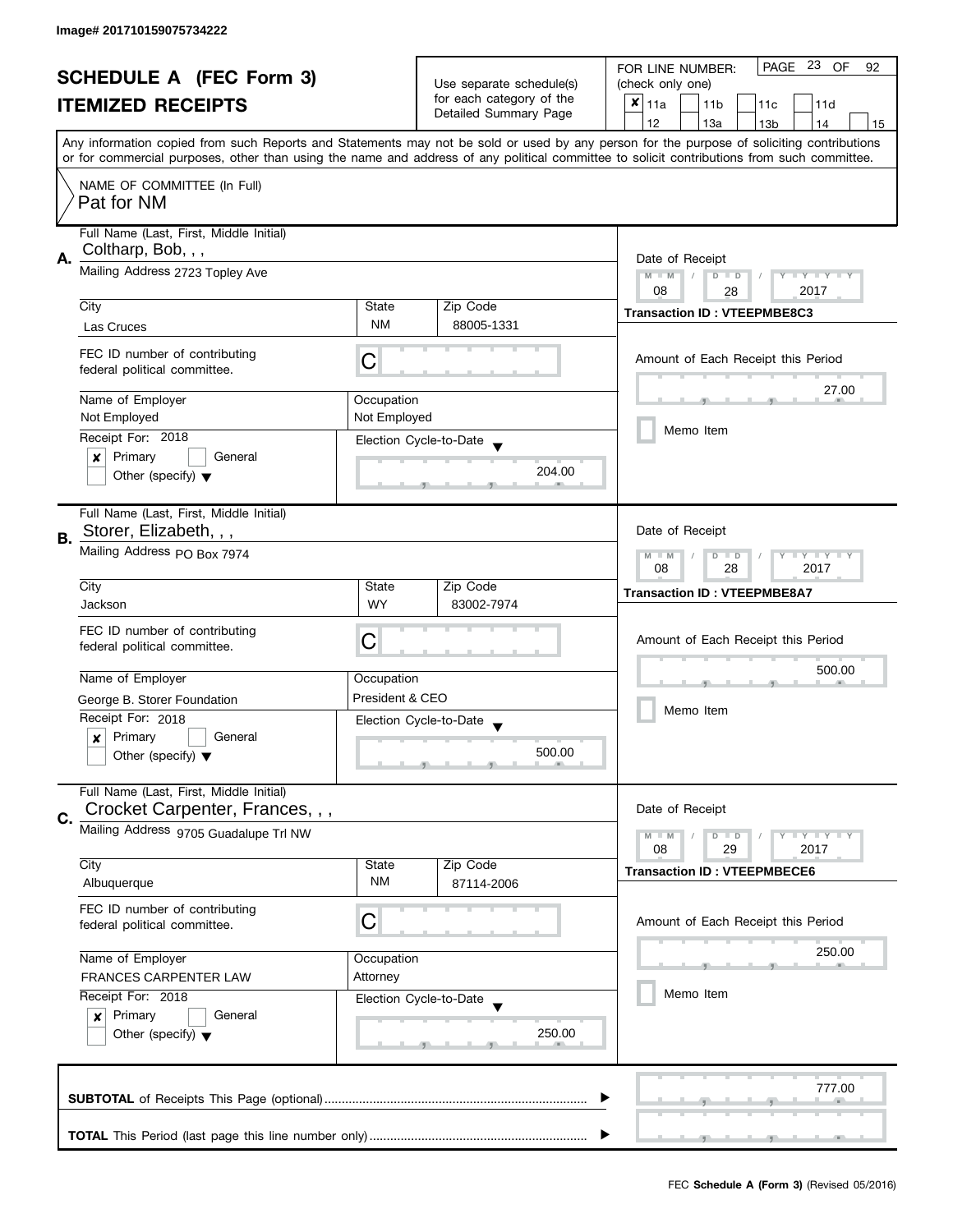| <b>SCHEDULE A (FEC Form 3)</b> |                                         |                  | PAGE 24 OF<br>FOR LINE NUMBER:<br>92 |                                                                                                                                            |  |
|--------------------------------|-----------------------------------------|------------------|--------------------------------------|--------------------------------------------------------------------------------------------------------------------------------------------|--|
|                                |                                         |                  | Use separate schedule(s)             | (check only one)                                                                                                                           |  |
|                                | <b>ITEMIZED RECEIPTS</b>                |                  | for each category of the             | $x _{11a}$<br>11 <sub>b</sub><br>11c<br>11d                                                                                                |  |
|                                |                                         |                  | Detailed Summary Page                | 12<br>13a<br>13 <sub>b</sub><br>14<br>15                                                                                                   |  |
|                                |                                         |                  |                                      | Any information copied from such Reports and Statements may not be sold or used by any person for the purpose of soliciting contributions  |  |
|                                |                                         |                  |                                      | or for commercial purposes, other than using the name and address of any political committee to solicit contributions from such committee. |  |
|                                | NAME OF COMMITTEE (In Full)             |                  |                                      |                                                                                                                                            |  |
|                                | Pat for NM                              |                  |                                      |                                                                                                                                            |  |
|                                |                                         |                  |                                      |                                                                                                                                            |  |
|                                | Full Name (Last, First, Middle Initial) |                  |                                      |                                                                                                                                            |  |
| Α.                             | Ferguson, William, , ,                  | Date of Receipt  |                                      |                                                                                                                                            |  |
|                                | Mailing Address 27 Juniper Hill Loop NE |                  |                                      | $M - M$<br>$D$ $D$<br>Ÿ<br><b>LY LY LY</b>                                                                                                 |  |
|                                |                                         |                  |                                      | 08<br>2017<br>29                                                                                                                           |  |
|                                | City                                    | State            | Zip Code                             | <b>Transaction ID: VTEEPMBE899</b>                                                                                                         |  |
|                                | Albuquerque                             | <b>NM</b>        | 87122-2004                           |                                                                                                                                            |  |
|                                | FEC ID number of contributing           |                  |                                      |                                                                                                                                            |  |
|                                | federal political committee.            | C                |                                      | Amount of Each Receipt this Period                                                                                                         |  |
|                                |                                         |                  |                                      | 2700.00                                                                                                                                    |  |
|                                | Name of Employer                        | Occupation       |                                      |                                                                                                                                            |  |
|                                | Will Ferguson & Associates              | Attorney         |                                      |                                                                                                                                            |  |
|                                | Receipt For: 2018                       |                  | Election Cycle-to-Date               | Memo Item                                                                                                                                  |  |
|                                | Primary<br>General<br>$\boldsymbol{x}$  |                  |                                      |                                                                                                                                            |  |
|                                | Other (specify) $\blacktriangledown$    |                  | 2700.00                              |                                                                                                                                            |  |
|                                |                                         |                  |                                      |                                                                                                                                            |  |
|                                | Full Name (Last, First, Middle Initial) |                  |                                      |                                                                                                                                            |  |
|                                | Horan, Lawrence, J.,,                   |                  |                                      | Date of Receipt                                                                                                                            |  |
| В.                             | Mailing Address 14419 Oakwood PI NE     |                  |                                      | Y LY LY<br>$M - M$<br>$\overline{D}$<br>$\Box$                                                                                             |  |
|                                |                                         | 08<br>29<br>2017 |                                      |                                                                                                                                            |  |
|                                | City                                    | State            | Zip Code                             | <b>Transaction ID: VTEEPMBE9H3</b>                                                                                                         |  |
|                                | Albuquerque                             | <b>NM</b>        | 87123-2415                           |                                                                                                                                            |  |
|                                | FEC ID number of contributing           |                  |                                      |                                                                                                                                            |  |
|                                | federal political committee.            | C                |                                      | Amount of Each Receipt this Period                                                                                                         |  |
|                                |                                         |                  |                                      |                                                                                                                                            |  |
|                                | Name of Employer                        | Occupation       |                                      | 250.00                                                                                                                                     |  |
|                                | Self-Employed                           | Lobbyist         |                                      |                                                                                                                                            |  |
|                                | Receipt For: 2018                       |                  | Election Cycle-to-Date               | Memo Item                                                                                                                                  |  |
|                                | Primary<br>General<br>x                 |                  |                                      |                                                                                                                                            |  |
|                                | Other (specify) $\blacktriangledown$    |                  | 250.00                               |                                                                                                                                            |  |
|                                |                                         |                  |                                      |                                                                                                                                            |  |
|                                | Full Name (Last, First, Middle Initial) |                  |                                      |                                                                                                                                            |  |
| C.                             | Printz-Feddersen, Virginia, , ,         |                  |                                      | Date of Receipt                                                                                                                            |  |
|                                | Mailing Address 4401 Royene Ave NE      |                  |                                      | $M - M$<br>$Y \perp Y \perp Y$<br>$D$ $D$                                                                                                  |  |
|                                |                                         |                  |                                      | 08<br>29<br>2017                                                                                                                           |  |
|                                | City                                    | State            | Zip Code                             | <b>Transaction ID: VTEEPMBE873</b>                                                                                                         |  |
|                                | Albuquerque                             | <b>NM</b>        | 87110-5729                           |                                                                                                                                            |  |
|                                | FEC ID number of contributing           |                  |                                      |                                                                                                                                            |  |
|                                | federal political committee.            | С                |                                      | Amount of Each Receipt this Period                                                                                                         |  |
|                                |                                         |                  |                                      | 27.00                                                                                                                                      |  |
|                                | Name of Employer                        | Occupation       |                                      |                                                                                                                                            |  |
|                                | <b>NOT EMPLOYED</b>                     | <b>RETIRED</b>   |                                      |                                                                                                                                            |  |
|                                | Receipt For: 2018                       |                  | Election Cycle-to-Date               | Memo Item                                                                                                                                  |  |
|                                | Primary<br>General<br>$\boldsymbol{x}$  |                  |                                      |                                                                                                                                            |  |
|                                | Other (specify) $\blacktriangledown$    |                  | 583.00                               |                                                                                                                                            |  |
|                                |                                         |                  |                                      |                                                                                                                                            |  |
|                                |                                         |                  |                                      |                                                                                                                                            |  |
|                                |                                         |                  |                                      | 2977.00                                                                                                                                    |  |
|                                |                                         |                  |                                      |                                                                                                                                            |  |
|                                |                                         |                  |                                      |                                                                                                                                            |  |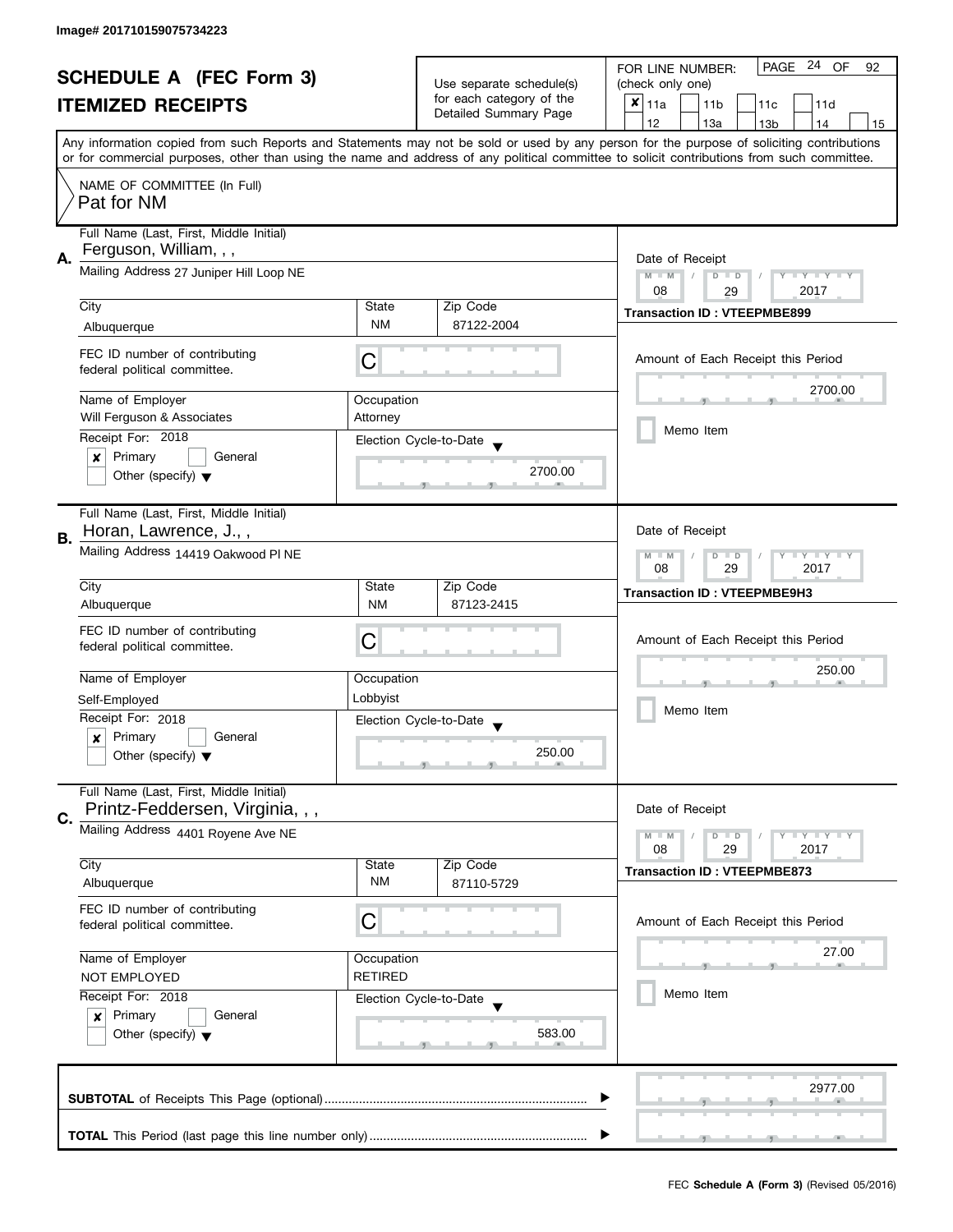| <b>SCHEDULE A (FEC Form 3)</b> |                                                                                |                                                               | PAGE 25 OF<br>FOR LINE NUMBER:<br>92                 |                                                                                                                                            |  |
|--------------------------------|--------------------------------------------------------------------------------|---------------------------------------------------------------|------------------------------------------------------|--------------------------------------------------------------------------------------------------------------------------------------------|--|
|                                |                                                                                |                                                               | Use separate schedule(s)<br>for each category of the | (check only one)                                                                                                                           |  |
|                                | <b>ITEMIZED RECEIPTS</b>                                                       |                                                               |                                                      | $x _{11a}$<br>11 <sub>b</sub><br>11c<br>11d                                                                                                |  |
|                                |                                                                                |                                                               | Detailed Summary Page                                | 12<br>13a<br>13 <sub>b</sub><br>14<br>15                                                                                                   |  |
|                                |                                                                                |                                                               |                                                      | Any information copied from such Reports and Statements may not be sold or used by any person for the purpose of soliciting contributions  |  |
|                                |                                                                                |                                                               |                                                      | or for commercial purposes, other than using the name and address of any political committee to solicit contributions from such committee. |  |
|                                | NAME OF COMMITTEE (In Full)                                                    |                                                               |                                                      |                                                                                                                                            |  |
|                                | Pat for NM                                                                     |                                                               |                                                      |                                                                                                                                            |  |
|                                | Full Name (Last, First, Middle Initial)                                        |                                                               |                                                      |                                                                                                                                            |  |
|                                | Sabatini, Bill, Q,,                                                            |                                                               |                                                      |                                                                                                                                            |  |
| Α.                             | Mailing Address 2904 Arno St NE                                                | Date of Receipt<br>$M - M$<br>$D$ $D$<br>Ÿ<br><b>LY LY LY</b> |                                                      |                                                                                                                                            |  |
|                                |                                                                                |                                                               |                                                      | 08<br>2017<br>29                                                                                                                           |  |
|                                | City                                                                           | State                                                         | Zip Code                                             | <b>Transaction ID: VTEEPMBE865</b>                                                                                                         |  |
|                                | Albuquerque                                                                    | <b>NM</b>                                                     | 87107-1502                                           |                                                                                                                                            |  |
|                                | FEC ID number of contributing                                                  |                                                               |                                                      |                                                                                                                                            |  |
|                                | federal political committee.                                                   | C                                                             |                                                      | Amount of Each Receipt this Period                                                                                                         |  |
|                                |                                                                                |                                                               |                                                      | 250.00                                                                                                                                     |  |
|                                | Name of Employer                                                               | Occupation                                                    |                                                      |                                                                                                                                            |  |
|                                | Dekker, Perich, Sabatini, Ltd.                                                 | Architect                                                     |                                                      | Memo Item                                                                                                                                  |  |
|                                | Receipt For: 2018                                                              |                                                               | Election Cycle-to-Date                               |                                                                                                                                            |  |
|                                | Primary<br>General<br>$\boldsymbol{x}$<br>Other (specify) $\blacktriangledown$ |                                                               | 250.00                                               |                                                                                                                                            |  |
|                                |                                                                                |                                                               |                                                      |                                                                                                                                            |  |
|                                | Full Name (Last, First, Middle Initial)                                        |                                                               |                                                      |                                                                                                                                            |  |
| В.                             | Blencowe, Nicholas, , ,                                                        |                                                               |                                                      | Date of Receipt                                                                                                                            |  |
|                                | Mailing Address 1319 Irving St NW                                              | Y LY LY<br>$M - M$<br>$\overline{D}$<br>$\Box$                |                                                      |                                                                                                                                            |  |
|                                |                                                                                | 08<br>30<br>2017                                              |                                                      |                                                                                                                                            |  |
|                                | City                                                                           | State                                                         | Zip Code                                             | <b>Transaction ID: VTEEPMBE9K9</b>                                                                                                         |  |
|                                | Washington                                                                     | <b>DC</b>                                                     | 20010-2394                                           |                                                                                                                                            |  |
|                                | FEC ID number of contributing                                                  | C                                                             |                                                      | Amount of Each Receipt this Period                                                                                                         |  |
|                                | federal political committee.                                                   |                                                               |                                                      |                                                                                                                                            |  |
|                                | Name of Employer                                                               | Occupation                                                    |                                                      | 50.00                                                                                                                                      |  |
|                                | American Nurses Foundation                                                     |                                                               | Corporate & Foundation Relations Manag               |                                                                                                                                            |  |
|                                | Receipt For: 2018                                                              |                                                               | Election Cycle-to-Date                               | Memo Item                                                                                                                                  |  |
|                                | Primary<br>General<br>x                                                        |                                                               |                                                      |                                                                                                                                            |  |
|                                | Other (specify) $\blacktriangledown$                                           |                                                               | 200.00                                               |                                                                                                                                            |  |
|                                |                                                                                |                                                               |                                                      |                                                                                                                                            |  |
|                                | Full Name (Last, First, Middle Initial)                                        |                                                               |                                                      |                                                                                                                                            |  |
| C.                             | Kloke, Daniel, H.,,                                                            |                                                               |                                                      | Date of Receipt                                                                                                                            |  |
|                                | Mailing Address 3804 Copper Ave NE                                             |                                                               |                                                      | $M - M$<br>$Y \perp Y \perp Y$<br>$D$ $D$<br>08                                                                                            |  |
|                                | Apt 1<br>City                                                                  | State                                                         | Zip Code                                             | 30<br>2017                                                                                                                                 |  |
|                                | Albuquerque                                                                    | ΝM                                                            | 87108-1049                                           | <b>Transaction ID: VTEEPMBE8R8</b>                                                                                                         |  |
|                                | FEC ID number of contributing                                                  |                                                               |                                                      |                                                                                                                                            |  |
|                                | federal political committee.                                                   | С                                                             |                                                      | Amount of Each Receipt this Period                                                                                                         |  |
|                                |                                                                                |                                                               |                                                      | 50.00                                                                                                                                      |  |
|                                | Name of Employer                                                               | Occupation                                                    |                                                      |                                                                                                                                            |  |
|                                | self                                                                           | consultant                                                    |                                                      | Memo Item                                                                                                                                  |  |
|                                | Receipt For: 2018                                                              |                                                               | Election Cycle-to-Date                               |                                                                                                                                            |  |
|                                | Primary<br>General<br>x                                                        |                                                               | 700.00                                               |                                                                                                                                            |  |
|                                | Other (specify) $\blacktriangledown$                                           |                                                               |                                                      |                                                                                                                                            |  |
|                                |                                                                                |                                                               |                                                      |                                                                                                                                            |  |
|                                |                                                                                |                                                               |                                                      | 350.00                                                                                                                                     |  |
|                                |                                                                                |                                                               |                                                      |                                                                                                                                            |  |
|                                |                                                                                |                                                               |                                                      |                                                                                                                                            |  |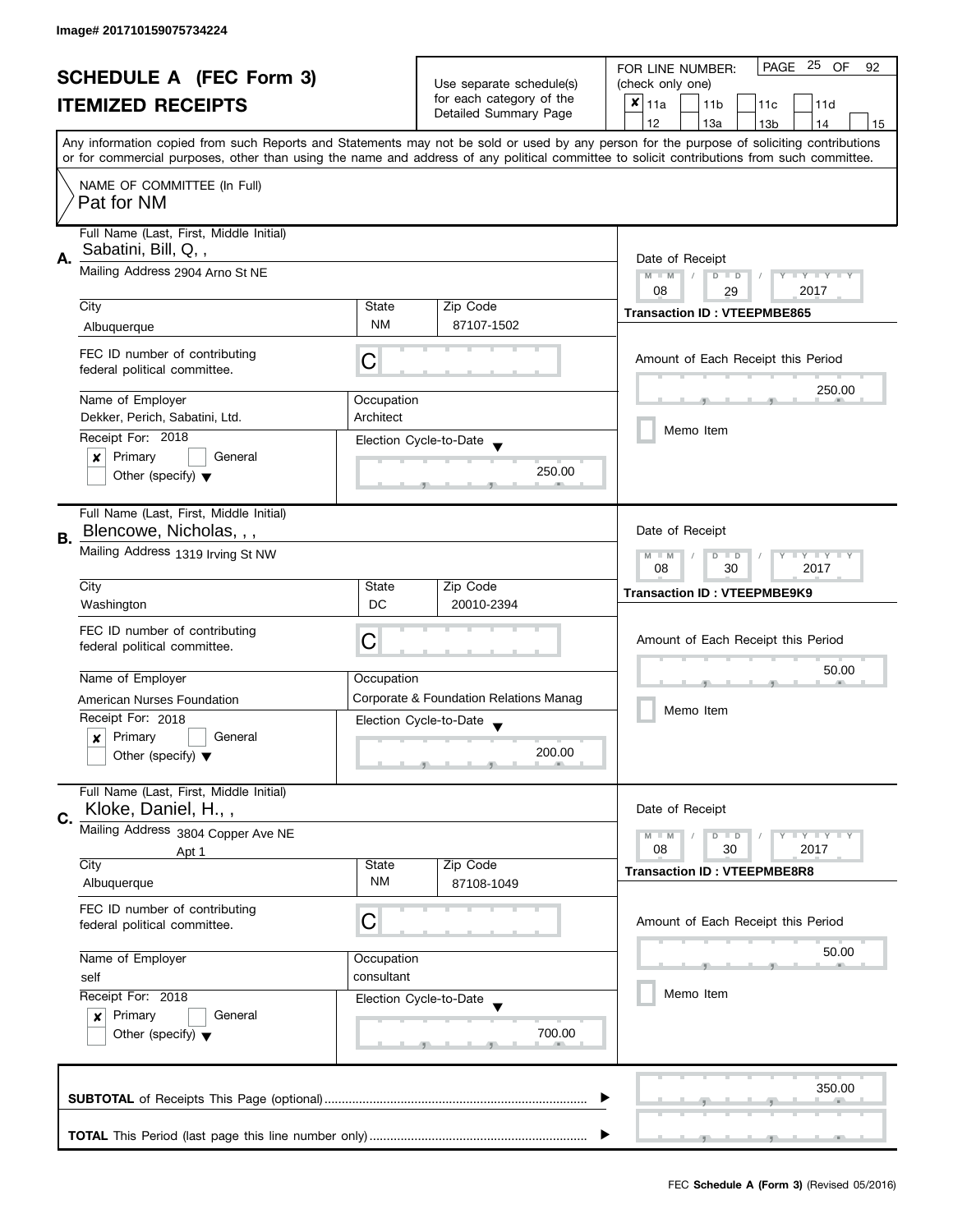| <b>SCHEDULE A (FEC Form 3)</b> |                                                                 |                                                |                                                                               | PAGE 26 OF<br>FOR LINE NUMBER:<br>92                                                                                                       |  |  |  |
|--------------------------------|-----------------------------------------------------------------|------------------------------------------------|-------------------------------------------------------------------------------|--------------------------------------------------------------------------------------------------------------------------------------------|--|--|--|
|                                |                                                                 |                                                | Use separate schedule(s)<br>for each category of the<br>Detailed Summary Page | (check only one)                                                                                                                           |  |  |  |
|                                | <b>ITEMIZED RECEIPTS</b>                                        |                                                |                                                                               | $x _{11a}$<br>11 <sub>b</sub><br>11c<br>11d                                                                                                |  |  |  |
|                                |                                                                 |                                                |                                                                               | 12<br>13a<br>13 <sub>b</sub><br>14<br>15                                                                                                   |  |  |  |
|                                |                                                                 |                                                |                                                                               | Any information copied from such Reports and Statements may not be sold or used by any person for the purpose of soliciting contributions  |  |  |  |
|                                |                                                                 |                                                |                                                                               | or for commercial purposes, other than using the name and address of any political committee to solicit contributions from such committee. |  |  |  |
|                                | NAME OF COMMITTEE (In Full)                                     |                                                |                                                                               |                                                                                                                                            |  |  |  |
|                                | Pat for NM                                                      |                                                |                                                                               |                                                                                                                                            |  |  |  |
|                                |                                                                 |                                                |                                                                               |                                                                                                                                            |  |  |  |
|                                | Full Name (Last, First, Middle Initial)                         |                                                |                                                                               |                                                                                                                                            |  |  |  |
| Α.                             |                                                                 | Nanasi, Mariel, , ,                            |                                                                               |                                                                                                                                            |  |  |  |
|                                | Mailing Address 1433 Seville Rd                                 |                                                |                                                                               | $M - M$<br>$D$ $D$<br>Y I Y I Y I Y                                                                                                        |  |  |  |
|                                |                                                                 |                                                |                                                                               | 08<br>2017<br>30                                                                                                                           |  |  |  |
|                                | City                                                            | State                                          | Zip Code                                                                      | <b>Transaction ID: VTEEPMBEA27</b>                                                                                                         |  |  |  |
|                                | Santa Fe                                                        | <b>NM</b>                                      | 87505-4647                                                                    |                                                                                                                                            |  |  |  |
|                                | FEC ID number of contributing                                   |                                                |                                                                               | Amount of Each Receipt this Period                                                                                                         |  |  |  |
|                                | federal political committee.                                    | C                                              |                                                                               |                                                                                                                                            |  |  |  |
|                                |                                                                 |                                                |                                                                               | 50.00                                                                                                                                      |  |  |  |
|                                | Name of Employer                                                | Occupation                                     |                                                                               |                                                                                                                                            |  |  |  |
|                                | Law Office of Nanasi & Haas                                     | Attorney                                       |                                                                               | Memo Item                                                                                                                                  |  |  |  |
|                                | Receipt For: 2018                                               |                                                | Election Cycle-to-Date                                                        |                                                                                                                                            |  |  |  |
|                                | Primary<br>General<br>$\boldsymbol{x}$                          |                                                |                                                                               |                                                                                                                                            |  |  |  |
|                                | Other (specify) $\blacktriangledown$                            |                                                | 350.00                                                                        |                                                                                                                                            |  |  |  |
|                                |                                                                 |                                                |                                                                               |                                                                                                                                            |  |  |  |
|                                | Full Name (Last, First, Middle Initial)                         |                                                |                                                                               |                                                                                                                                            |  |  |  |
| В.                             | Coltharp, Bob, , ,                                              |                                                |                                                                               | Date of Receipt                                                                                                                            |  |  |  |
|                                | Mailing Address 2723 Topley Ave                                 | Y LY LY<br>$M - M$<br>$\overline{D}$<br>$\Box$ |                                                                               |                                                                                                                                            |  |  |  |
|                                |                                                                 | 08<br>31<br>2017                               |                                                                               |                                                                                                                                            |  |  |  |
|                                | City                                                            | State                                          | Zip Code                                                                      | <b>Transaction ID: VTEEPMBE8F6</b>                                                                                                         |  |  |  |
|                                | Las Cruces                                                      | <b>NM</b>                                      | 88005-1331                                                                    |                                                                                                                                            |  |  |  |
|                                | FEC ID number of contributing                                   |                                                |                                                                               |                                                                                                                                            |  |  |  |
|                                | federal political committee.                                    | C                                              |                                                                               | Amount of Each Receipt this Period                                                                                                         |  |  |  |
|                                |                                                                 |                                                |                                                                               | 10.00                                                                                                                                      |  |  |  |
|                                | Name of Employer                                                | Occupation                                     |                                                                               |                                                                                                                                            |  |  |  |
|                                | Not Employed                                                    | Not Employed                                   |                                                                               | Memo Item                                                                                                                                  |  |  |  |
|                                | Receipt For: 2018                                               |                                                | Election Cycle-to-Date                                                        |                                                                                                                                            |  |  |  |
|                                | Primary<br>General<br>x                                         |                                                |                                                                               |                                                                                                                                            |  |  |  |
|                                | Other (specify) $\blacktriangledown$                            |                                                | 214.00                                                                        |                                                                                                                                            |  |  |  |
|                                |                                                                 |                                                |                                                                               |                                                                                                                                            |  |  |  |
|                                | Full Name (Last, First, Middle Initial)<br>Davis, Patrick, M.,, |                                                |                                                                               | Date of Receipt                                                                                                                            |  |  |  |
| C.                             |                                                                 |                                                |                                                                               |                                                                                                                                            |  |  |  |
|                                | Mailing Address 3926 Simms Ave SE                               |                                                |                                                                               | $M - M$<br>$Y \perp Y \perp Y$<br>$D$ $D$                                                                                                  |  |  |  |
|                                | City                                                            | State                                          | Zip Code                                                                      | 08<br>31<br>2017                                                                                                                           |  |  |  |
|                                | Albuquerque                                                     | ΝM                                             | 87108-4338                                                                    | <b>Transaction ID: VTEEPMPTD58</b>                                                                                                         |  |  |  |
|                                |                                                                 |                                                |                                                                               |                                                                                                                                            |  |  |  |
|                                | FEC ID number of contributing                                   | С                                              |                                                                               | Amount of Each Receipt this Period                                                                                                         |  |  |  |
|                                | federal political committee.                                    |                                                |                                                                               |                                                                                                                                            |  |  |  |
|                                | Name of Employer                                                | Occupation                                     |                                                                               | 33.34                                                                                                                                      |  |  |  |
|                                | ProgressNow NM                                                  | <b>Executive Director</b>                      |                                                                               |                                                                                                                                            |  |  |  |
|                                | Receipt For: 2018                                               |                                                |                                                                               | Memo Item                                                                                                                                  |  |  |  |
|                                | Primary<br>General                                              |                                                | Election Cycle-to-Date                                                        |                                                                                                                                            |  |  |  |
|                                | $\boldsymbol{x}$<br>Other (specify) $\blacktriangledown$        |                                                | 1164.72                                                                       |                                                                                                                                            |  |  |  |
|                                |                                                                 |                                                |                                                                               | * In-Kind: Instagram Ads                                                                                                                   |  |  |  |
|                                |                                                                 |                                                |                                                                               |                                                                                                                                            |  |  |  |
|                                |                                                                 |                                                |                                                                               | 93.34                                                                                                                                      |  |  |  |
|                                |                                                                 |                                                |                                                                               |                                                                                                                                            |  |  |  |
|                                |                                                                 |                                                |                                                                               |                                                                                                                                            |  |  |  |
|                                |                                                                 |                                                |                                                                               |                                                                                                                                            |  |  |  |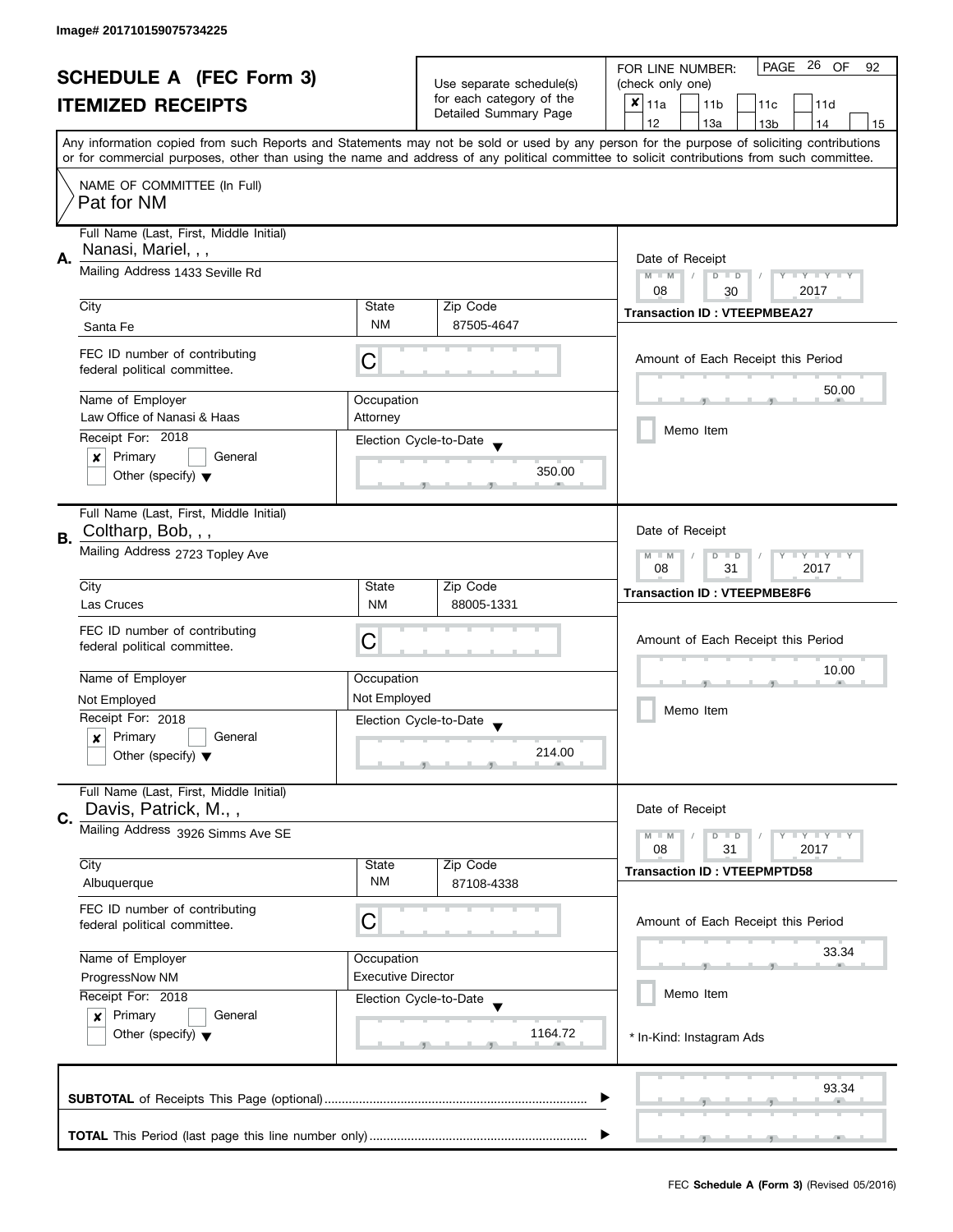| <b>SCHEDULE A (FEC Form 3)</b> |                                         |                                                      | PAGE 27<br><b>OF</b><br>FOR LINE NUMBER:<br>92 |                                                                                                                                            |  |
|--------------------------------|-----------------------------------------|------------------------------------------------------|------------------------------------------------|--------------------------------------------------------------------------------------------------------------------------------------------|--|
|                                |                                         | Use separate schedule(s)<br>for each category of the | (check only one)                               |                                                                                                                                            |  |
|                                | <b>ITEMIZED RECEIPTS</b>                |                                                      | Detailed Summary Page                          | $x _{11a}$<br>11 <sub>b</sub><br>11c<br>11d                                                                                                |  |
|                                |                                         |                                                      |                                                | 12<br>13a<br>14<br>13 <sub>b</sub><br>15                                                                                                   |  |
|                                |                                         |                                                      |                                                | Any information copied from such Reports and Statements may not be sold or used by any person for the purpose of soliciting contributions  |  |
|                                |                                         |                                                      |                                                | or for commercial purposes, other than using the name and address of any political committee to solicit contributions from such committee. |  |
|                                | NAME OF COMMITTEE (In Full)             |                                                      |                                                |                                                                                                                                            |  |
|                                | Pat for NM                              |                                                      |                                                |                                                                                                                                            |  |
|                                |                                         |                                                      |                                                |                                                                                                                                            |  |
|                                | Full Name (Last, First, Middle Initial) |                                                      |                                                |                                                                                                                                            |  |
| А.                             | Davis, Patrick, M.,,                    |                                                      |                                                | Date of Receipt                                                                                                                            |  |
|                                | Mailing Address 3926 Simms Ave SE       | $M - M$<br>$\sqrt{2}$<br>$D$ $D$<br>Y I Y I Y I      |                                                |                                                                                                                                            |  |
|                                |                                         | 08<br>2017<br>31                                     |                                                |                                                                                                                                            |  |
|                                | City                                    | State                                                | Zip Code                                       | <b>Transaction ID: VTEEPMPTD66</b>                                                                                                         |  |
|                                | Albuquerque                             | <b>NM</b>                                            | 87108-4338                                     |                                                                                                                                            |  |
|                                |                                         |                                                      |                                                |                                                                                                                                            |  |
|                                | FEC ID number of contributing           | С                                                    |                                                | Amount of Each Receipt this Period                                                                                                         |  |
|                                | federal political committee.            |                                                      |                                                |                                                                                                                                            |  |
|                                | Name of Employer                        | Occupation                                           |                                                | 278.05                                                                                                                                     |  |
|                                | ProgressNow NM                          | <b>Executive Director</b>                            |                                                |                                                                                                                                            |  |
|                                |                                         |                                                      |                                                | Memo Item                                                                                                                                  |  |
|                                | Receipt For: 2018                       |                                                      | Election Cycle-to-Date                         |                                                                                                                                            |  |
|                                | Primary<br>General<br>×                 |                                                      | 1164.72                                        |                                                                                                                                            |  |
|                                | Other (specify) $\blacktriangledown$    |                                                      |                                                | * In-Kind: Facebook Ads                                                                                                                    |  |
|                                |                                         |                                                      |                                                |                                                                                                                                            |  |
|                                | Full Name (Last, First, Middle Initial) |                                                      |                                                | Date of Receipt                                                                                                                            |  |
| В.                             |                                         | Dawson, Douglas, , ,                                 |                                                |                                                                                                                                            |  |
|                                | Mailing Address 14059 Claywood Ave      | $Y - Y - Y$<br>$M - M$<br>D<br>$\Box$                |                                                |                                                                                                                                            |  |
|                                |                                         |                                                      | 08<br>31<br>2017                               |                                                                                                                                            |  |
|                                | City                                    | State                                                | Zip Code                                       | <b>Transaction ID: VTEEPMBE8X7</b>                                                                                                         |  |
|                                | Sylmar                                  | CA                                                   | 91342-1840                                     |                                                                                                                                            |  |
|                                | FEC ID number of contributing           |                                                      |                                                |                                                                                                                                            |  |
|                                | federal political committee.            | C                                                    |                                                | Amount of Each Receipt this Period                                                                                                         |  |
|                                |                                         |                                                      |                                                | 50.00                                                                                                                                      |  |
|                                | Name of Employer                        | Occupation                                           |                                                |                                                                                                                                            |  |
|                                | JPL                                     | Engineer                                             |                                                |                                                                                                                                            |  |
|                                | Receipt For: 2018                       |                                                      | Election Cycle-to-Date                         | Memo Item                                                                                                                                  |  |
|                                | Primary<br>General<br>x                 |                                                      |                                                |                                                                                                                                            |  |
|                                | Other (specify) $\blacktriangledown$    |                                                      | 600.00                                         |                                                                                                                                            |  |
|                                |                                         |                                                      |                                                |                                                                                                                                            |  |
|                                | Full Name (Last, First, Middle Initial) |                                                      |                                                |                                                                                                                                            |  |
| C.                             | Ellis, William, , ,                     |                                                      |                                                | Date of Receipt                                                                                                                            |  |
|                                | Mailing Address 56 Apache Trl           |                                                      |                                                | Y LY LY<br>$M - M$<br>$D$ $D$                                                                                                              |  |
|                                |                                         |                                                      |                                                | 08<br>31<br>2017                                                                                                                           |  |
|                                | City                                    | State                                                | Zip Code                                       | <b>Transaction ID: VTEEPMBE8M6</b>                                                                                                         |  |
|                                | Jasper                                  | TN                                                   | 37347-5423                                     |                                                                                                                                            |  |
|                                | FEC ID number of contributing           |                                                      |                                                |                                                                                                                                            |  |
|                                | federal political committee.            | C                                                    |                                                | Amount of Each Receipt this Period                                                                                                         |  |
|                                |                                         |                                                      |                                                |                                                                                                                                            |  |
|                                | Name of Employer                        | Occupation                                           |                                                | 10.00                                                                                                                                      |  |
|                                | Hospice of Chattanooga                  | Medical social worker                                |                                                |                                                                                                                                            |  |
|                                | Receipt For: 2018                       |                                                      | Election Cycle-to-Date                         | Memo Item                                                                                                                                  |  |
|                                | Primary<br>General<br>$\boldsymbol{x}$  |                                                      |                                                |                                                                                                                                            |  |
|                                | Other (specify) $\blacktriangledown$    |                                                      | 610.00                                         |                                                                                                                                            |  |
|                                |                                         |                                                      |                                                |                                                                                                                                            |  |
|                                |                                         |                                                      |                                                |                                                                                                                                            |  |
|                                |                                         |                                                      |                                                | 338.05                                                                                                                                     |  |
|                                |                                         |                                                      |                                                |                                                                                                                                            |  |
|                                |                                         |                                                      |                                                |                                                                                                                                            |  |
|                                |                                         |                                                      |                                                |                                                                                                                                            |  |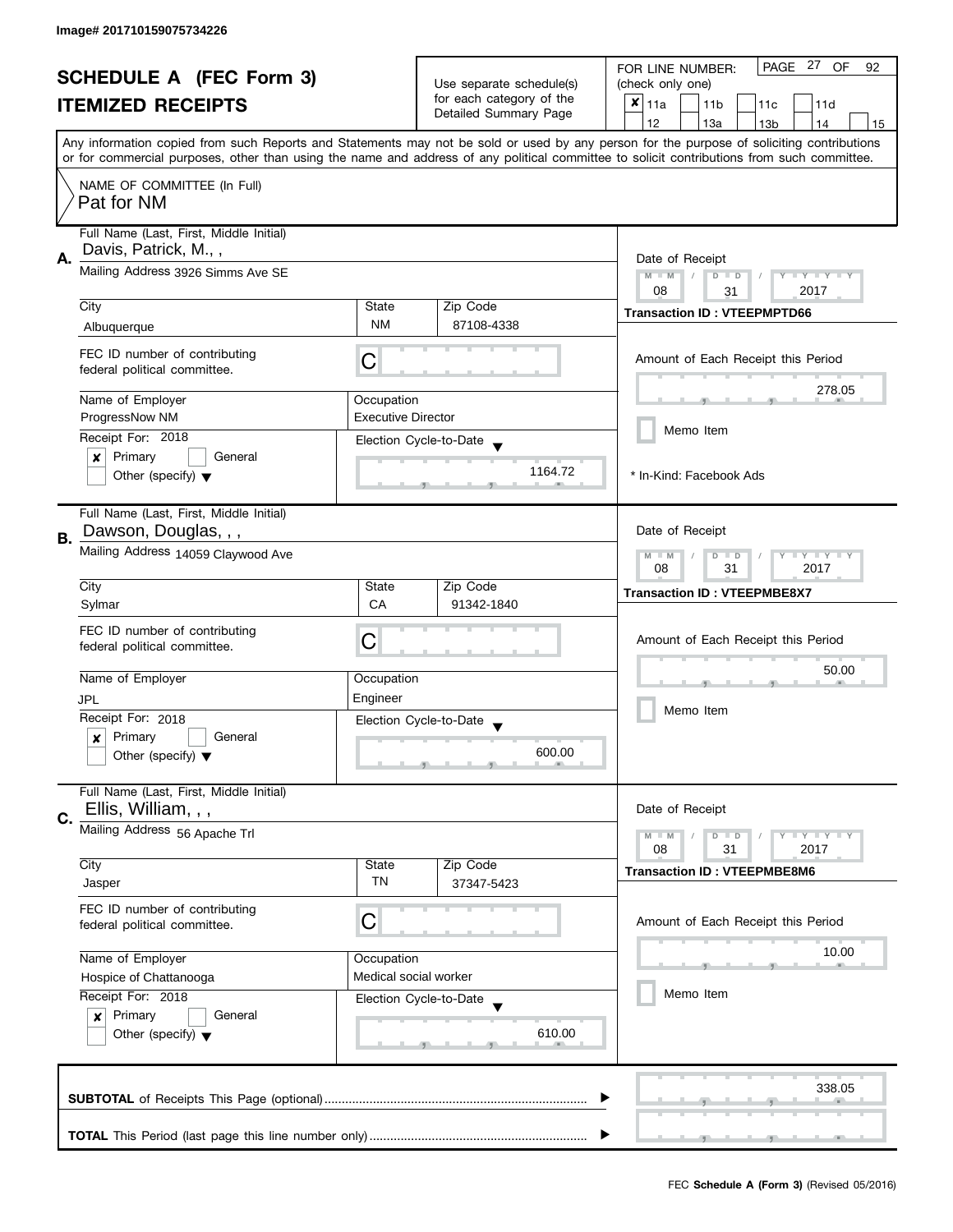| <b>SCHEDULE A (FEC Form 3)</b> |                                           |                                                                    |                                                      | PAGE 28 OF<br>FOR LINE NUMBER:<br>92                                                                                                                                                                                                                                                    |  |  |
|--------------------------------|-------------------------------------------|--------------------------------------------------------------------|------------------------------------------------------|-----------------------------------------------------------------------------------------------------------------------------------------------------------------------------------------------------------------------------------------------------------------------------------------|--|--|
|                                |                                           |                                                                    | Use separate schedule(s)<br>for each category of the | (check only one)                                                                                                                                                                                                                                                                        |  |  |
|                                | <b>ITEMIZED RECEIPTS</b>                  |                                                                    | Detailed Summary Page                                | $x _{11a}$<br>11 <sub>b</sub><br>11c<br>11d                                                                                                                                                                                                                                             |  |  |
|                                |                                           |                                                                    |                                                      | 12<br>13a<br>13 <sub>b</sub><br>14<br>15                                                                                                                                                                                                                                                |  |  |
|                                |                                           |                                                                    |                                                      | Any information copied from such Reports and Statements may not be sold or used by any person for the purpose of soliciting contributions<br>or for commercial purposes, other than using the name and address of any political committee to solicit contributions from such committee. |  |  |
|                                |                                           |                                                                    |                                                      |                                                                                                                                                                                                                                                                                         |  |  |
|                                | NAME OF COMMITTEE (In Full)<br>Pat for NM |                                                                    |                                                      |                                                                                                                                                                                                                                                                                         |  |  |
|                                | Full Name (Last, First, Middle Initial)   |                                                                    |                                                      |                                                                                                                                                                                                                                                                                         |  |  |
| А.                             | Mauer, Joanna, , ,                        | Date of Receipt                                                    |                                                      |                                                                                                                                                                                                                                                                                         |  |  |
|                                | Mailing Address 321 Dartmouth Dr SE       | $M - M$<br>$\sqrt{2}$<br>$D$ $D$<br>Y FY FY FY<br>08<br>2017<br>31 |                                                      |                                                                                                                                                                                                                                                                                         |  |  |
|                                | City                                      | State                                                              | Zip Code                                             | <b>Transaction ID: VTEEPMBEA35</b>                                                                                                                                                                                                                                                      |  |  |
|                                | Albuquerque                               | <b>NM</b>                                                          | 87106-2221                                           |                                                                                                                                                                                                                                                                                         |  |  |
|                                | FEC ID number of contributing             |                                                                    |                                                      | Amount of Each Receipt this Period                                                                                                                                                                                                                                                      |  |  |
|                                | federal political committee.              | C                                                                  |                                                      |                                                                                                                                                                                                                                                                                         |  |  |
|                                | Name of Employer                          | Occupation                                                         |                                                      | 27.00                                                                                                                                                                                                                                                                                   |  |  |
|                                | American Council for an Energy-Efficie    | Engineer                                                           |                                                      |                                                                                                                                                                                                                                                                                         |  |  |
|                                | Receipt For: 2018                         |                                                                    | Election Cycle-to-Date                               | Memo Item                                                                                                                                                                                                                                                                               |  |  |
|                                | Primary<br>General<br>x                   |                                                                    | 114.00                                               |                                                                                                                                                                                                                                                                                         |  |  |
|                                | Other (specify) $\blacktriangledown$      |                                                                    |                                                      |                                                                                                                                                                                                                                                                                         |  |  |
|                                | Full Name (Last, First, Middle Initial)   |                                                                    |                                                      |                                                                                                                                                                                                                                                                                         |  |  |
| В.                             | Michelsohn, Dave, , ,                     |                                                                    |                                                      | Date of Receipt                                                                                                                                                                                                                                                                         |  |  |
|                                | Mailing Address 8016 Constitution PI NE   | $Y = Y + Y$<br>$M - M$<br>$D$ $D$<br>08<br>31<br>2017              |                                                      |                                                                                                                                                                                                                                                                                         |  |  |
|                                | City                                      | State                                                              | Zip Code                                             | <b>Transaction ID: VTEEPMBE9S6</b>                                                                                                                                                                                                                                                      |  |  |
|                                | Albuquerque                               | <b>NM</b>                                                          | 87110-7628                                           |                                                                                                                                                                                                                                                                                         |  |  |
|                                | FEC ID number of contributing             | С                                                                  |                                                      | Amount of Each Receipt this Period                                                                                                                                                                                                                                                      |  |  |
|                                | federal political committee.              |                                                                    |                                                      |                                                                                                                                                                                                                                                                                         |  |  |
|                                | Name of Employer                          | Occupation                                                         |                                                      | 27.00                                                                                                                                                                                                                                                                                   |  |  |
|                                | Self                                      | Advertising                                                        |                                                      |                                                                                                                                                                                                                                                                                         |  |  |
|                                | Receipt For: 2018                         |                                                                    | Election Cycle-to-Date                               | Memo Item                                                                                                                                                                                                                                                                               |  |  |
|                                | Primary<br>General<br>x                   |                                                                    |                                                      |                                                                                                                                                                                                                                                                                         |  |  |
|                                | Other (specify) $\blacktriangledown$      |                                                                    | 677.00                                               |                                                                                                                                                                                                                                                                                         |  |  |
|                                | Full Name (Last, First, Middle Initial)   |                                                                    |                                                      |                                                                                                                                                                                                                                                                                         |  |  |
| C.                             | Ossorio, Peter, M.,,                      |                                                                    |                                                      | Date of Receipt                                                                                                                                                                                                                                                                         |  |  |
|                                | Mailing Address 5758 Lost Padre Mine Rd   |                                                                    |                                                      | $M - M$<br>$Y \perp Y \perp Y$<br>$D$ $D$<br>08<br>31                                                                                                                                                                                                                                   |  |  |
|                                | City                                      | State                                                              | Zip Code                                             | 2017                                                                                                                                                                                                                                                                                    |  |  |
|                                | Las Cruces                                | <b>NM</b>                                                          | 88011-9382                                           | <b>Transaction ID: VTEEPMBE9F7</b>                                                                                                                                                                                                                                                      |  |  |
|                                | FEC ID number of contributing             |                                                                    |                                                      |                                                                                                                                                                                                                                                                                         |  |  |
|                                | federal political committee.              | С                                                                  |                                                      | Amount of Each Receipt this Period                                                                                                                                                                                                                                                      |  |  |
|                                | Name of Employer                          | Occupation                                                         |                                                      | 27.00                                                                                                                                                                                                                                                                                   |  |  |
|                                | Not Employed                              | Not Employed                                                       |                                                      |                                                                                                                                                                                                                                                                                         |  |  |
|                                | Receipt For: 2018                         |                                                                    | Election Cycle-to-Date                               | Memo Item                                                                                                                                                                                                                                                                               |  |  |
|                                | Primary<br>General<br>$\boldsymbol{x}$    |                                                                    |                                                      |                                                                                                                                                                                                                                                                                         |  |  |
|                                | Other (specify) $\blacktriangledown$      |                                                                    | 431.00                                               |                                                                                                                                                                                                                                                                                         |  |  |
|                                |                                           |                                                                    |                                                      |                                                                                                                                                                                                                                                                                         |  |  |
|                                |                                           |                                                                    |                                                      | 81.00                                                                                                                                                                                                                                                                                   |  |  |
|                                |                                           |                                                                    |                                                      |                                                                                                                                                                                                                                                                                         |  |  |
|                                |                                           |                                                                    |                                                      |                                                                                                                                                                                                                                                                                         |  |  |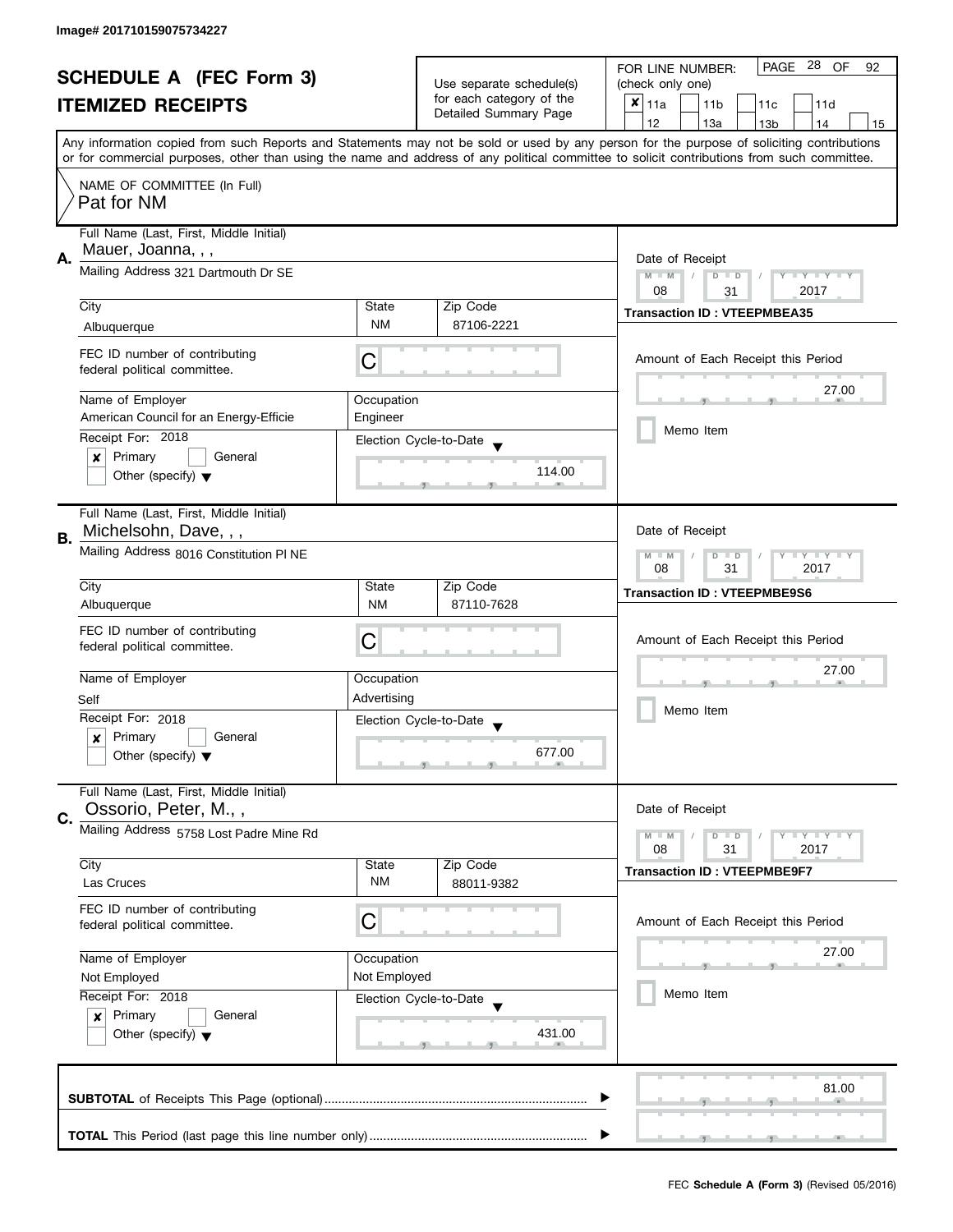| <b>SCHEDULE A (FEC Form 3)</b> |                                            |                     | PAGE 29 OF<br>FOR LINE NUMBER:<br>92 |                                                                                                                                            |  |
|--------------------------------|--------------------------------------------|---------------------|--------------------------------------|--------------------------------------------------------------------------------------------------------------------------------------------|--|
|                                |                                            |                     | Use separate schedule(s)             | (check only one)                                                                                                                           |  |
|                                | <b>ITEMIZED RECEIPTS</b>                   |                     | for each category of the             | $x _{11a}$<br>11 <sub>b</sub><br>11c<br>11d                                                                                                |  |
|                                |                                            |                     | Detailed Summary Page                | 12<br>13a<br>13 <sub>b</sub><br>14<br>15                                                                                                   |  |
|                                |                                            |                     |                                      | Any information copied from such Reports and Statements may not be sold or used by any person for the purpose of soliciting contributions  |  |
|                                |                                            |                     |                                      | or for commercial purposes, other than using the name and address of any political committee to solicit contributions from such committee. |  |
|                                | NAME OF COMMITTEE (In Full)                |                     |                                      |                                                                                                                                            |  |
|                                | Pat for NM                                 |                     |                                      |                                                                                                                                            |  |
|                                |                                            |                     |                                      |                                                                                                                                            |  |
|                                | Full Name (Last, First, Middle Initial)    |                     |                                      |                                                                                                                                            |  |
|                                | Relkin, Harry, , ,                         |                     |                                      |                                                                                                                                            |  |
| Α.                             | Mailing Address PO Box 11594               |                     |                                      | Date of Receipt<br>$M - M$<br>$D$ $D$<br>Y I Y I Y I Y                                                                                     |  |
|                                |                                            |                     |                                      | 08<br>2017<br>31                                                                                                                           |  |
|                                | City                                       | State               | Zip Code                             |                                                                                                                                            |  |
|                                |                                            | <b>NM</b>           | 87192-0594                           | <b>Transaction ID: VTEEPMBE8D1</b>                                                                                                         |  |
|                                | Albuquerque                                |                     |                                      |                                                                                                                                            |  |
|                                | FEC ID number of contributing              | C                   |                                      | Amount of Each Receipt this Period                                                                                                         |  |
|                                | federal political committee.               |                     |                                      |                                                                                                                                            |  |
|                                |                                            |                     |                                      | 250.00                                                                                                                                     |  |
|                                | Name of Employer                           | Occupation          |                                      |                                                                                                                                            |  |
|                                | self                                       | attorney/consultant |                                      | Memo Item                                                                                                                                  |  |
|                                | Receipt For: 2018                          |                     | Election Cycle-to-Date               |                                                                                                                                            |  |
|                                | Primary<br>General<br>×                    |                     |                                      |                                                                                                                                            |  |
|                                | Other (specify) $\blacktriangledown$       |                     | 500.00                               |                                                                                                                                            |  |
|                                |                                            |                     |                                      |                                                                                                                                            |  |
|                                | Full Name (Last, First, Middle Initial)    |                     |                                      |                                                                                                                                            |  |
| В.                             | Mitchell, Timothy, , ,                     |                     |                                      | Date of Receipt                                                                                                                            |  |
|                                | Mailing Address 709 Gonzales Rd            |                     |                                      | $Y - Y - Y$<br>$M - M$<br>$\overline{D}$<br>$\Box$                                                                                         |  |
|                                |                                            | 09<br>2017<br>01    |                                      |                                                                                                                                            |  |
|                                | City                                       | State               | Zip Code                             | <b>Transaction ID: VTEEPMBE832</b>                                                                                                         |  |
|                                | Santa Fe                                   | <b>NM</b>           | 87501-8922                           |                                                                                                                                            |  |
|                                | FEC ID number of contributing              |                     |                                      |                                                                                                                                            |  |
|                                | federal political committee.               | C                   |                                      | Amount of Each Receipt this Period                                                                                                         |  |
|                                |                                            |                     |                                      |                                                                                                                                            |  |
|                                | Name of Employer                           | Occupation          |                                      | 25.00                                                                                                                                      |  |
|                                | Not Employed                               | Retired             |                                      |                                                                                                                                            |  |
|                                | Receipt For: 2018                          |                     | Election Cycle-to-Date               | Memo Item                                                                                                                                  |  |
|                                | Primary<br>General<br>x                    |                     |                                      |                                                                                                                                            |  |
|                                | Other (specify) $\blacktriangledown$       |                     | 275.00                               |                                                                                                                                            |  |
|                                |                                            |                     |                                      |                                                                                                                                            |  |
|                                | Full Name (Last, First, Middle Initial)    |                     |                                      |                                                                                                                                            |  |
| C.                             | Helwig, Bill, , ,                          |                     |                                      | Date of Receipt                                                                                                                            |  |
|                                | Mailing Address 10801 Lagrima De Oro Rd NE |                     |                                      | $M - M$<br>$\bot$ $\gamma$ $\bot$ $\gamma$ $\bot$ $\gamma$<br>$D$ $D$                                                                      |  |
|                                | Apt 876                                    |                     |                                      | 09<br>05<br>2017                                                                                                                           |  |
|                                | City                                       | State               | Zip Code                             | <b>Transaction ID: VTEEPMDF671</b>                                                                                                         |  |
|                                | Albuquerque                                | <b>NM</b>           | 87111-8506                           |                                                                                                                                            |  |
|                                | FEC ID number of contributing              |                     |                                      |                                                                                                                                            |  |
|                                | federal political committee.               | С                   |                                      | Amount of Each Receipt this Period                                                                                                         |  |
|                                |                                            |                     |                                      |                                                                                                                                            |  |
|                                | Name of Employer                           | Occupation          |                                      | 100.00                                                                                                                                     |  |
|                                | <b>RETIRED</b>                             | Retired             |                                      |                                                                                                                                            |  |
|                                | Receipt For: 2018                          |                     | Election Cycle-to-Date               | Memo Item                                                                                                                                  |  |
|                                | Primary<br>General<br>$\mathbf{x}$         |                     |                                      |                                                                                                                                            |  |
|                                | Other (specify) $\blacktriangledown$       |                     | 600.00                               |                                                                                                                                            |  |
|                                |                                            |                     |                                      |                                                                                                                                            |  |
|                                |                                            |                     |                                      |                                                                                                                                            |  |
|                                |                                            |                     |                                      | 375.00                                                                                                                                     |  |
|                                |                                            |                     |                                      |                                                                                                                                            |  |
|                                |                                            |                     |                                      |                                                                                                                                            |  |
|                                |                                            |                     |                                      |                                                                                                                                            |  |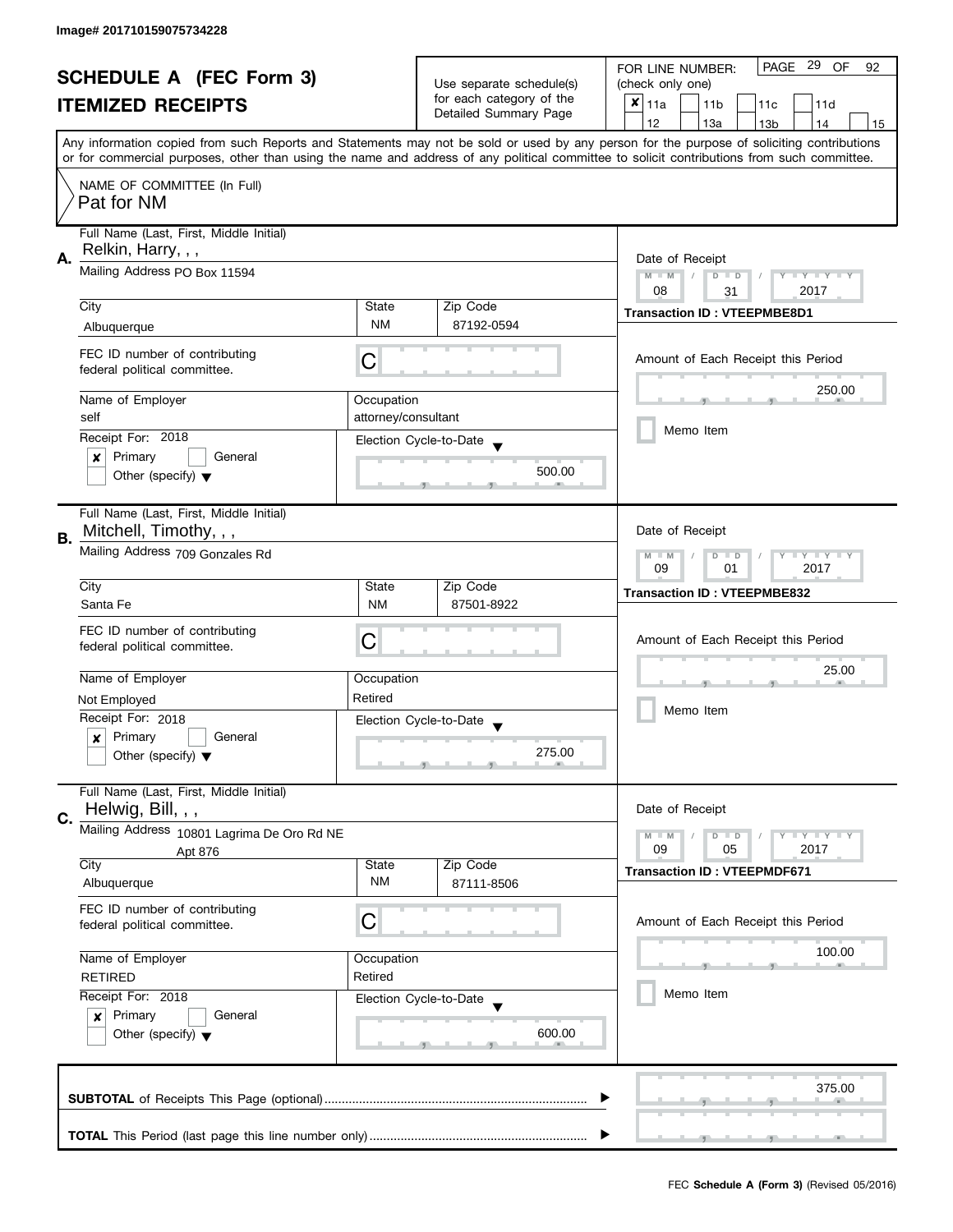| <b>SCHEDULE A (FEC Form 3)</b> |                                                                 |                                                                    | PAGE 30 OF<br>FOR LINE NUMBER:<br>92 |                                                                                                                                            |  |
|--------------------------------|-----------------------------------------------------------------|--------------------------------------------------------------------|--------------------------------------|--------------------------------------------------------------------------------------------------------------------------------------------|--|
|                                |                                                                 |                                                                    | Use separate schedule(s)             | (check only one)                                                                                                                           |  |
|                                | <b>ITEMIZED RECEIPTS</b>                                        |                                                                    | for each category of the             | $x _{11a}$<br>11 <sub>b</sub><br>11c<br>11d                                                                                                |  |
|                                |                                                                 |                                                                    | Detailed Summary Page                | 12<br>13a<br>13 <sub>b</sub><br>14<br>15                                                                                                   |  |
|                                |                                                                 |                                                                    |                                      | Any information copied from such Reports and Statements may not be sold or used by any person for the purpose of soliciting contributions  |  |
|                                |                                                                 |                                                                    |                                      | or for commercial purposes, other than using the name and address of any political committee to solicit contributions from such committee. |  |
|                                | NAME OF COMMITTEE (In Full)                                     |                                                                    |                                      |                                                                                                                                            |  |
|                                | Pat for NM                                                      |                                                                    |                                      |                                                                                                                                            |  |
|                                |                                                                 |                                                                    |                                      |                                                                                                                                            |  |
|                                | Full Name (Last, First, Middle Initial)<br>Ness, Scott, , ,     |                                                                    |                                      |                                                                                                                                            |  |
| Α.                             |                                                                 | Date of Receipt                                                    |                                      |                                                                                                                                            |  |
|                                | Mailing Address 13213 Manitoba Dr NE                            |                                                                    |                                      | $M - M$<br>$D$ $D$<br>Y I Y I Y I Y                                                                                                        |  |
|                                | City                                                            | State                                                              | Zip Code                             | 09<br>2017<br>06                                                                                                                           |  |
|                                | Albuquerque                                                     | <b>NM</b>                                                          | 87111-2954                           | <b>Transaction ID: VTEEPMDF6R5</b>                                                                                                         |  |
|                                |                                                                 |                                                                    |                                      |                                                                                                                                            |  |
|                                | FEC ID number of contributing                                   | C                                                                  |                                      | Amount of Each Receipt this Period                                                                                                         |  |
|                                | federal political committee.                                    |                                                                    |                                      |                                                                                                                                            |  |
|                                | Name of Employer                                                | Occupation                                                         |                                      | 50.00                                                                                                                                      |  |
|                                | Univ of NM                                                      | Professor                                                          |                                      |                                                                                                                                            |  |
|                                | Receipt For: 2018                                               |                                                                    | Election Cycle-to-Date               | Memo Item                                                                                                                                  |  |
|                                | Primary<br>General<br>×                                         |                                                                    |                                      |                                                                                                                                            |  |
|                                | Other (specify) $\blacktriangledown$                            |                                                                    | 350.00                               |                                                                                                                                            |  |
|                                |                                                                 |                                                                    |                                      |                                                                                                                                            |  |
|                                | Full Name (Last, First, Middle Initial)<br>Davis, Patrick, M.,, |                                                                    |                                      | Date of Receipt                                                                                                                            |  |
| В.                             |                                                                 |                                                                    |                                      |                                                                                                                                            |  |
|                                | Mailing Address 3926 Simms Ave SE                               | Y LY LY<br>$M - M$<br>$\overline{D}$<br>$\Box$<br>09<br>07<br>2017 |                                      |                                                                                                                                            |  |
|                                | City                                                            | State                                                              | Zip Code                             |                                                                                                                                            |  |
|                                | Albuquerque                                                     | <b>NM</b>                                                          | 87108-4338                           | <b>Transaction ID: VTEEPMPTCV9</b>                                                                                                         |  |
|                                | FEC ID number of contributing                                   |                                                                    |                                      |                                                                                                                                            |  |
|                                | federal political committee.                                    | C                                                                  |                                      | Amount of Each Receipt this Period                                                                                                         |  |
|                                |                                                                 |                                                                    |                                      | 455.46                                                                                                                                     |  |
|                                | Name of Employer                                                | Occupation                                                         |                                      |                                                                                                                                            |  |
|                                | ProgressNow NM                                                  | <b>Executive Director</b>                                          |                                      | Memo Item                                                                                                                                  |  |
|                                | Receipt For: 2018                                               |                                                                    | Election Cycle-to-Date               |                                                                                                                                            |  |
|                                | Primary<br>General<br>x                                         |                                                                    | 1620.18                              | * In-Kind: Airfare                                                                                                                         |  |
|                                | Other (specify) $\blacktriangledown$                            |                                                                    |                                      |                                                                                                                                            |  |
|                                | Full Name (Last, First, Middle Initial)                         |                                                                    |                                      |                                                                                                                                            |  |
| C.                             | Guay, Richard, , ,                                              |                                                                    |                                      | Date of Receipt                                                                                                                            |  |
|                                | Mailing Address 4405 Los Valles Dr NW                           |                                                                    |                                      | $\bot$ Y $\bot$ Y $\bot$ Y<br>$M - M$<br>$D$ $D$                                                                                           |  |
|                                |                                                                 |                                                                    |                                      | 07<br>2017<br>09                                                                                                                           |  |
|                                | City<br>Albuquerque                                             | State<br>ΝM                                                        | Zip Code<br>87120-8804               | <b>Transaction ID: VTEEPMDF7D9</b>                                                                                                         |  |
|                                |                                                                 |                                                                    |                                      |                                                                                                                                            |  |
|                                | FEC ID number of contributing<br>federal political committee.   | С                                                                  |                                      | Amount of Each Receipt this Period                                                                                                         |  |
|                                |                                                                 |                                                                    |                                      |                                                                                                                                            |  |
|                                | Name of Employer                                                | Occupation                                                         |                                      | 200.00                                                                                                                                     |  |
|                                | President<br><b>RG Strategies</b><br>Receipt For: 2018          |                                                                    |                                      |                                                                                                                                            |  |
|                                |                                                                 |                                                                    | Election Cycle-to-Date               | Memo Item                                                                                                                                  |  |
|                                | Primary<br>General<br>$\boldsymbol{x}$                          |                                                                    |                                      |                                                                                                                                            |  |
|                                | Other (specify) $\blacktriangledown$                            |                                                                    | 350.00                               |                                                                                                                                            |  |
|                                |                                                                 |                                                                    |                                      |                                                                                                                                            |  |
|                                |                                                                 |                                                                    |                                      | 705.46                                                                                                                                     |  |
|                                |                                                                 |                                                                    |                                      |                                                                                                                                            |  |
|                                |                                                                 |                                                                    |                                      |                                                                                                                                            |  |
|                                |                                                                 |                                                                    |                                      |                                                                                                                                            |  |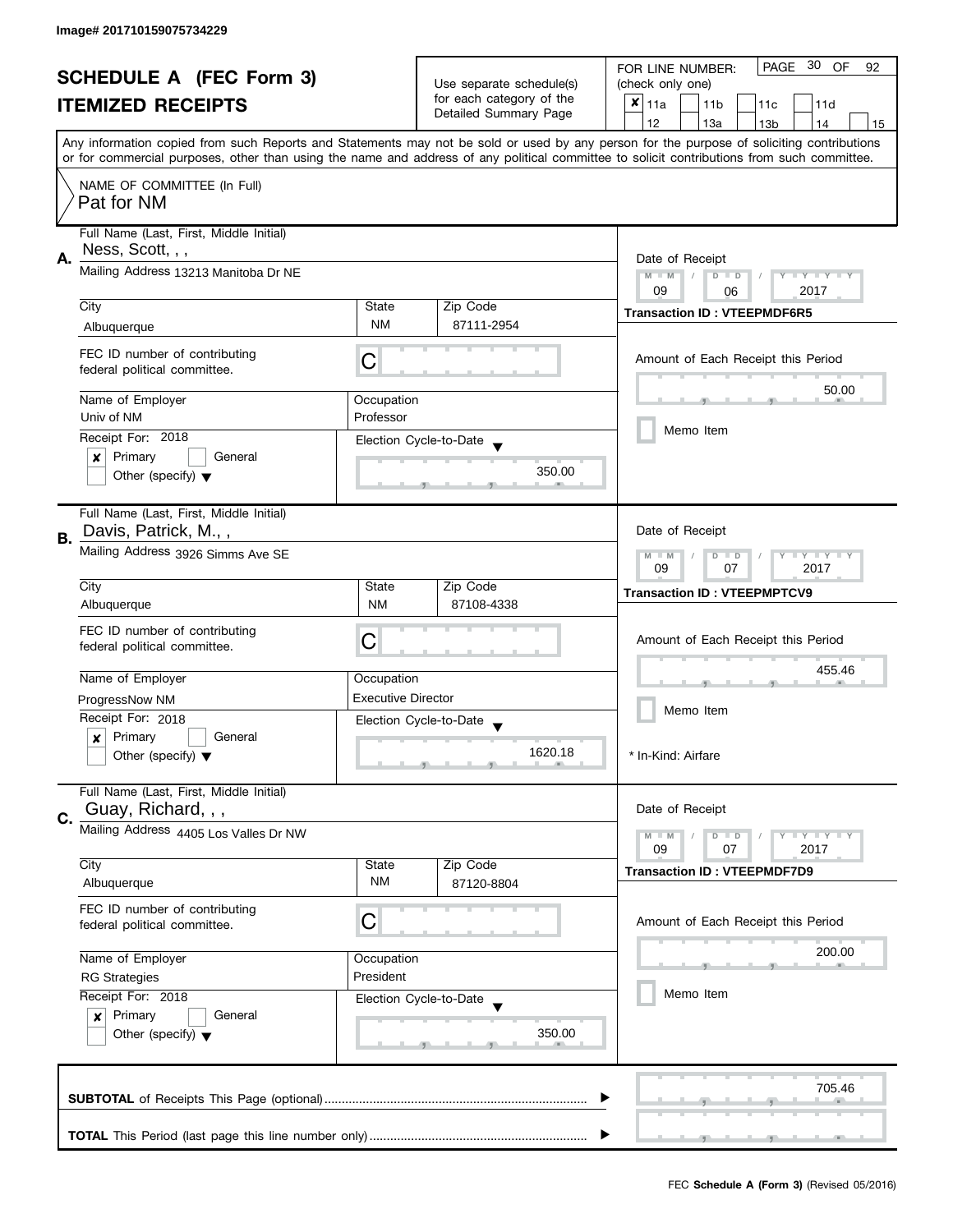| <b>SCHEDULE A (FEC Form 3)</b> |                                                                       |                                                                                                            |                                                      | PAGE 31 OF<br>FOR LINE NUMBER:<br>92                                                                                                                                                                                                                                                    |  |  |
|--------------------------------|-----------------------------------------------------------------------|------------------------------------------------------------------------------------------------------------|------------------------------------------------------|-----------------------------------------------------------------------------------------------------------------------------------------------------------------------------------------------------------------------------------------------------------------------------------------|--|--|
|                                |                                                                       |                                                                                                            | Use separate schedule(s)<br>for each category of the | (check only one)                                                                                                                                                                                                                                                                        |  |  |
|                                | <b>ITEMIZED RECEIPTS</b>                                              |                                                                                                            | Detailed Summary Page                                | $x _{11a}$<br>11 <sub>b</sub><br>11 <sub>c</sub><br>11d                                                                                                                                                                                                                                 |  |  |
|                                |                                                                       |                                                                                                            |                                                      | 12<br>13a<br>13 <sub>b</sub><br>14<br>15                                                                                                                                                                                                                                                |  |  |
|                                |                                                                       |                                                                                                            |                                                      | Any information copied from such Reports and Statements may not be sold or used by any person for the purpose of soliciting contributions<br>or for commercial purposes, other than using the name and address of any political committee to solicit contributions from such committee. |  |  |
|                                |                                                                       |                                                                                                            |                                                      |                                                                                                                                                                                                                                                                                         |  |  |
|                                | NAME OF COMMITTEE (In Full)                                           |                                                                                                            |                                                      |                                                                                                                                                                                                                                                                                         |  |  |
|                                | Pat for NM                                                            |                                                                                                            |                                                      |                                                                                                                                                                                                                                                                                         |  |  |
|                                | Full Name (Last, First, Middle Initial)                               |                                                                                                            |                                                      |                                                                                                                                                                                                                                                                                         |  |  |
|                                | Hoadley, William, F.,,                                                |                                                                                                            |                                                      |                                                                                                                                                                                                                                                                                         |  |  |
| А.                             | Mailing Address 118 E Coronado Rd                                     | Date of Receipt                                                                                            |                                                      |                                                                                                                                                                                                                                                                                         |  |  |
|                                |                                                                       | $M - M$<br>$D$ $D$<br>$T - Y = Y + Y$<br>09<br>2017<br>07                                                  |                                                      |                                                                                                                                                                                                                                                                                         |  |  |
|                                | City                                                                  | State                                                                                                      | Zip Code                                             |                                                                                                                                                                                                                                                                                         |  |  |
|                                | Santa Fe                                                              | <b>NM</b>                                                                                                  | 87505-2602                                           | <b>Transaction ID: VTEEPMDF7E7</b>                                                                                                                                                                                                                                                      |  |  |
|                                |                                                                       |                                                                                                            |                                                      |                                                                                                                                                                                                                                                                                         |  |  |
|                                | FEC ID number of contributing<br>federal political committee.         | C                                                                                                          |                                                      | Amount of Each Receipt this Period                                                                                                                                                                                                                                                      |  |  |
|                                |                                                                       |                                                                                                            |                                                      |                                                                                                                                                                                                                                                                                         |  |  |
|                                | Name of Employer                                                      | Occupation                                                                                                 |                                                      | 100.00                                                                                                                                                                                                                                                                                  |  |  |
|                                | Not employed                                                          | Not employed                                                                                               |                                                      | Memo Item                                                                                                                                                                                                                                                                               |  |  |
|                                | Receipt For: 2018                                                     |                                                                                                            | Election Cycle-to-Date                               |                                                                                                                                                                                                                                                                                         |  |  |
|                                | Primary<br>General<br>×                                               |                                                                                                            |                                                      |                                                                                                                                                                                                                                                                                         |  |  |
|                                | Other (specify) $\blacktriangledown$                                  |                                                                                                            | 300.00                                               |                                                                                                                                                                                                                                                                                         |  |  |
|                                |                                                                       |                                                                                                            |                                                      |                                                                                                                                                                                                                                                                                         |  |  |
|                                | Full Name (Last, First, Middle Initial)                               |                                                                                                            |                                                      |                                                                                                                                                                                                                                                                                         |  |  |
| В.                             | Lerner, Grace, , ,                                                    |                                                                                                            |                                                      | Date of Receipt                                                                                                                                                                                                                                                                         |  |  |
|                                | Mailing Address 1215 3rd St SW                                        | $\bot$ $\gamma$ $\bot$ $\gamma$ $\bot$ $\gamma$<br>$M - M$<br>$\overline{D}$<br>$\Box$<br>09<br>07<br>2017 |                                                      |                                                                                                                                                                                                                                                                                         |  |  |
|                                | Apt A<br>City                                                         | State                                                                                                      | Zip Code                                             |                                                                                                                                                                                                                                                                                         |  |  |
|                                | Albuquerque                                                           | NM                                                                                                         | 87102-4492                                           | <b>Transaction ID: VTEEPMPTCY3</b>                                                                                                                                                                                                                                                      |  |  |
|                                |                                                                       |                                                                                                            |                                                      |                                                                                                                                                                                                                                                                                         |  |  |
|                                | FEC ID number of contributing<br>federal political committee.         | С                                                                                                          |                                                      | Amount of Each Receipt this Period                                                                                                                                                                                                                                                      |  |  |
|                                |                                                                       |                                                                                                            |                                                      |                                                                                                                                                                                                                                                                                         |  |  |
|                                | Name of Employer                                                      | Occupation                                                                                                 |                                                      | 626.95                                                                                                                                                                                                                                                                                  |  |  |
|                                | Accion                                                                | <b>HR Manager</b>                                                                                          |                                                      |                                                                                                                                                                                                                                                                                         |  |  |
|                                | Receipt For: 2018                                                     |                                                                                                            | Election Cycle-to-Date                               | Memo Item                                                                                                                                                                                                                                                                               |  |  |
|                                | Primary<br>General<br>x                                               |                                                                                                            |                                                      |                                                                                                                                                                                                                                                                                         |  |  |
|                                | Other (specify) $\blacktriangledown$                                  |                                                                                                            | 653.95                                               | * In-Kind: Food and Beverages                                                                                                                                                                                                                                                           |  |  |
|                                |                                                                       |                                                                                                            |                                                      |                                                                                                                                                                                                                                                                                         |  |  |
|                                | Full Name (Last, First, Middle Initial)<br>MacQueen, Christopher, , , |                                                                                                            |                                                      | Date of Receipt                                                                                                                                                                                                                                                                         |  |  |
| C.                             |                                                                       |                                                                                                            |                                                      |                                                                                                                                                                                                                                                                                         |  |  |
|                                | Mailing Address 3926 Simms Ave SE                                     |                                                                                                            |                                                      | $Y \perp Y \perp Y$<br>$M - M$<br>$D$ $D$<br>09<br>07<br>2017                                                                                                                                                                                                                           |  |  |
|                                | City                                                                  | State                                                                                                      | Zip Code                                             |                                                                                                                                                                                                                                                                                         |  |  |
|                                | Albuquerque                                                           | <b>NM</b>                                                                                                  | 87108-4338                                           | <b>Transaction ID: VTEEPMDF732</b>                                                                                                                                                                                                                                                      |  |  |
|                                | FEC ID number of contributing                                         |                                                                                                            |                                                      |                                                                                                                                                                                                                                                                                         |  |  |
|                                | federal political committee.                                          | С                                                                                                          |                                                      | Amount of Each Receipt this Period                                                                                                                                                                                                                                                      |  |  |
|                                |                                                                       |                                                                                                            |                                                      |                                                                                                                                                                                                                                                                                         |  |  |
|                                | Name of Employer                                                      | Occupation                                                                                                 |                                                      | 50.00                                                                                                                                                                                                                                                                                   |  |  |
|                                | VSA N4th Art Center                                                   |                                                                                                            | Program Manager Teacher                              |                                                                                                                                                                                                                                                                                         |  |  |
|                                | Receipt For: 2018                                                     |                                                                                                            | Election Cycle-to-Date                               | Memo Item                                                                                                                                                                                                                                                                               |  |  |
|                                | Primary<br>General<br>$\boldsymbol{x}$                                |                                                                                                            |                                                      |                                                                                                                                                                                                                                                                                         |  |  |
|                                | Other (specify) $\blacktriangledown$                                  |                                                                                                            | 550.00                                               |                                                                                                                                                                                                                                                                                         |  |  |
|                                |                                                                       |                                                                                                            |                                                      |                                                                                                                                                                                                                                                                                         |  |  |
|                                |                                                                       |                                                                                                            |                                                      | 776.95                                                                                                                                                                                                                                                                                  |  |  |
|                                |                                                                       |                                                                                                            |                                                      |                                                                                                                                                                                                                                                                                         |  |  |
|                                |                                                                       |                                                                                                            |                                                      |                                                                                                                                                                                                                                                                                         |  |  |
|                                |                                                                       |                                                                                                            |                                                      |                                                                                                                                                                                                                                                                                         |  |  |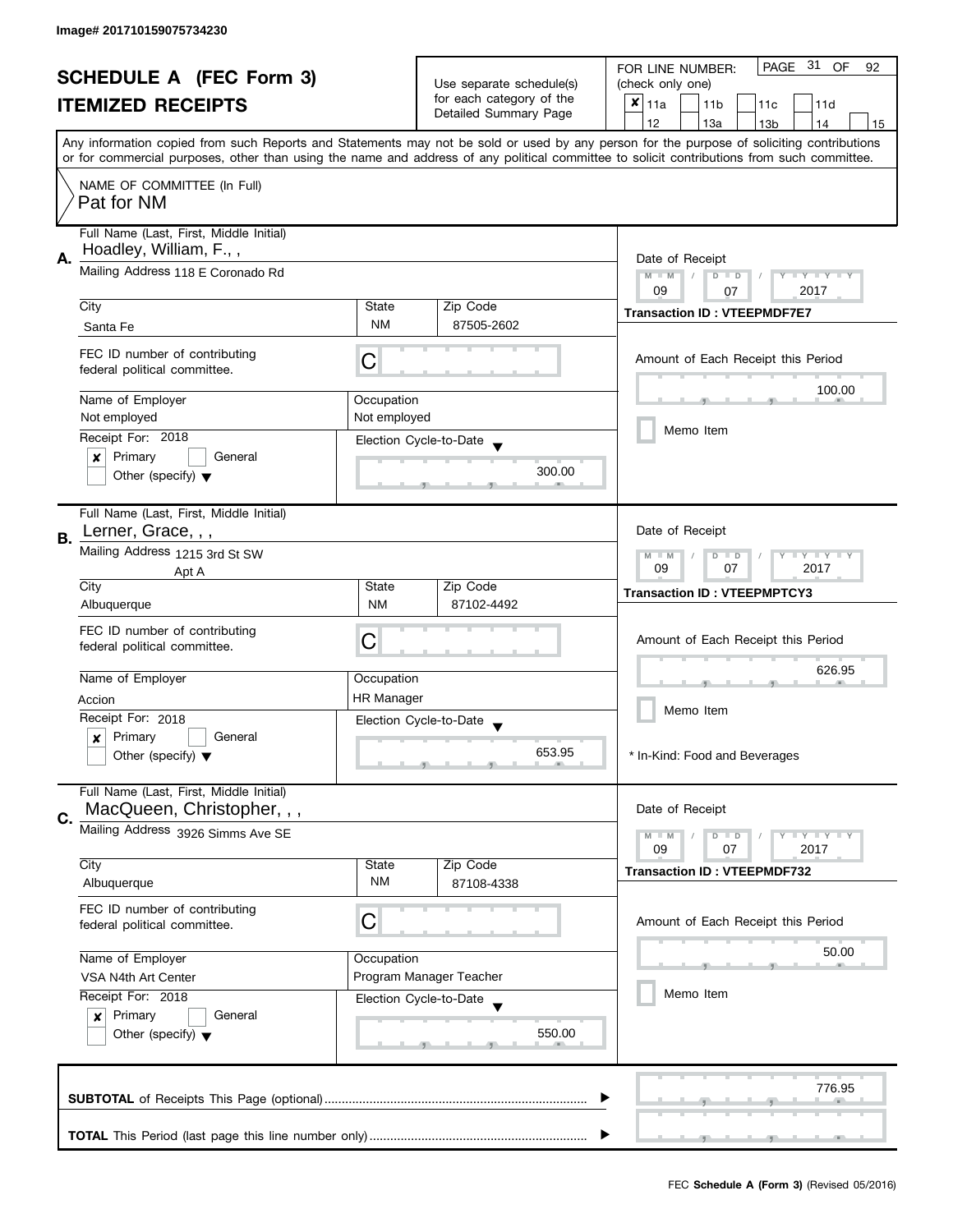| <b>SCHEDULE A (FEC Form 3)</b> |                                                                              |                                                           | PAGE 32 OF<br>FOR LINE NUMBER:<br>92                 |                                                                                                                                                                                                                                                                                         |  |
|--------------------------------|------------------------------------------------------------------------------|-----------------------------------------------------------|------------------------------------------------------|-----------------------------------------------------------------------------------------------------------------------------------------------------------------------------------------------------------------------------------------------------------------------------------------|--|
|                                |                                                                              |                                                           | Use separate schedule(s)<br>for each category of the | (check only one)                                                                                                                                                                                                                                                                        |  |
|                                | <b>ITEMIZED RECEIPTS</b>                                                     |                                                           | Detailed Summary Page                                | ×<br>11a<br>11 <sub>b</sub><br>11c<br>11d                                                                                                                                                                                                                                               |  |
|                                |                                                                              |                                                           |                                                      | 12<br>13a<br>13 <sub>b</sub><br>14<br>15                                                                                                                                                                                                                                                |  |
|                                |                                                                              |                                                           |                                                      | Any information copied from such Reports and Statements may not be sold or used by any person for the purpose of soliciting contributions<br>or for commercial purposes, other than using the name and address of any political committee to solicit contributions from such committee. |  |
|                                | NAME OF COMMITTEE (In Full)                                                  |                                                           |                                                      |                                                                                                                                                                                                                                                                                         |  |
|                                | Pat for NM                                                                   |                                                           |                                                      |                                                                                                                                                                                                                                                                                         |  |
|                                | Full Name (Last, First, Middle Initial)                                      |                                                           |                                                      |                                                                                                                                                                                                                                                                                         |  |
| А.                             | MacQueen, Meghann, , ,                                                       | Date of Receipt                                           |                                                      |                                                                                                                                                                                                                                                                                         |  |
|                                | Mailing Address 1317 Vassar Dr NE                                            | $M - M$<br>Y FY FY FY<br>$D$ $D$                          |                                                      |                                                                                                                                                                                                                                                                                         |  |
|                                |                                                                              |                                                           |                                                      | 2017<br>09<br>07                                                                                                                                                                                                                                                                        |  |
|                                | City                                                                         | State                                                     | Zip Code                                             | <b>Transaction ID: VTEEPMDF6B2</b>                                                                                                                                                                                                                                                      |  |
|                                | Albuquerque                                                                  | <b>NM</b>                                                 | 87106-2624                                           |                                                                                                                                                                                                                                                                                         |  |
|                                | FEC ID number of contributing                                                |                                                           |                                                      |                                                                                                                                                                                                                                                                                         |  |
|                                | federal political committee.                                                 | С                                                         |                                                      | Amount of Each Receipt this Period                                                                                                                                                                                                                                                      |  |
|                                |                                                                              |                                                           |                                                      | 1000.00                                                                                                                                                                                                                                                                                 |  |
|                                | Name of Employer                                                             | Occupation                                                |                                                      |                                                                                                                                                                                                                                                                                         |  |
|                                | Sandhill Child Development Center                                            |                                                           | Director of Operations                               | Memo Item                                                                                                                                                                                                                                                                               |  |
|                                | Receipt For: 2018                                                            |                                                           | Election Cycle-to-Date                               |                                                                                                                                                                                                                                                                                         |  |
|                                | Primary<br>General<br>×                                                      |                                                           | 2000.00                                              |                                                                                                                                                                                                                                                                                         |  |
|                                | Other (specify) $\blacktriangledown$                                         |                                                           |                                                      |                                                                                                                                                                                                                                                                                         |  |
|                                | Full Name (Last, First, Middle Initial)                                      |                                                           |                                                      |                                                                                                                                                                                                                                                                                         |  |
|                                | Ricker, Susan, , ,                                                           |                                                           |                                                      | Date of Receipt                                                                                                                                                                                                                                                                         |  |
| В.                             | Mailing Address 635 Isleta Blvd SW                                           |                                                           |                                                      |                                                                                                                                                                                                                                                                                         |  |
|                                |                                                                              | <b>LY LY LY</b><br>$M - M$<br>$D$ $D$<br>2017<br>09<br>07 |                                                      |                                                                                                                                                                                                                                                                                         |  |
|                                | City                                                                         | State                                                     | Zip Code                                             | <b>Transaction ID: VTEEPMDF6E6</b>                                                                                                                                                                                                                                                      |  |
|                                | Albuquerque                                                                  | <b>NM</b>                                                 | 87105-3827                                           |                                                                                                                                                                                                                                                                                         |  |
|                                | FEC ID number of contributing                                                |                                                           |                                                      |                                                                                                                                                                                                                                                                                         |  |
|                                | federal political committee.                                                 | C                                                         |                                                      | Amount of Each Receipt this Period                                                                                                                                                                                                                                                      |  |
|                                |                                                                              |                                                           |                                                      | 300.00                                                                                                                                                                                                                                                                                  |  |
|                                | Name of Employer                                                             | Occupation                                                |                                                      |                                                                                                                                                                                                                                                                                         |  |
|                                | Off Broadway                                                                 | retail owner                                              |                                                      | Memo Item                                                                                                                                                                                                                                                                               |  |
|                                | Receipt For: 2018                                                            |                                                           | Election Cycle-to-Date<br>$\overline{\mathbf{v}}$    |                                                                                                                                                                                                                                                                                         |  |
|                                | Primary<br>General<br>$\boldsymbol{x}$                                       |                                                           |                                                      |                                                                                                                                                                                                                                                                                         |  |
|                                | Other (specify) $\blacktriangledown$                                         |                                                           | 750.00                                               |                                                                                                                                                                                                                                                                                         |  |
|                                | Full Name (Last, First, Middle Initial)                                      |                                                           |                                                      |                                                                                                                                                                                                                                                                                         |  |
|                                | Zimmerman, Linda, L,,                                                        |                                                           |                                                      | Date of Receipt                                                                                                                                                                                                                                                                         |  |
| C.                             | Mailing Address 4 Shadow View Ct                                             |                                                           |                                                      |                                                                                                                                                                                                                                                                                         |  |
|                                |                                                                              |                                                           |                                                      | $\blacksquare$<br>$M - M$<br>$D$ $D$<br>09<br>07<br>2017                                                                                                                                                                                                                                |  |
|                                | City                                                                         | State                                                     | Zip Code                                             | <b>Transaction ID: VTEEPMDF7B5</b>                                                                                                                                                                                                                                                      |  |
|                                | Los Lunas                                                                    | <b>NM</b>                                                 | 87031-7636                                           |                                                                                                                                                                                                                                                                                         |  |
|                                | FEC ID number of contributing                                                |                                                           |                                                      |                                                                                                                                                                                                                                                                                         |  |
|                                | federal political committee.                                                 | C                                                         |                                                      | Amount of Each Receipt this Period                                                                                                                                                                                                                                                      |  |
|                                |                                                                              |                                                           |                                                      | 1600.00                                                                                                                                                                                                                                                                                 |  |
|                                | Name of Employer<br>Occupation<br>Therapist/CEO<br>Zimmerman Consulting Inc. |                                                           |                                                      |                                                                                                                                                                                                                                                                                         |  |
|                                |                                                                              |                                                           |                                                      | Memo Item                                                                                                                                                                                                                                                                               |  |
|                                | Receipt For: 2018                                                            |                                                           | Election Cycle-to-Date                               |                                                                                                                                                                                                                                                                                         |  |
|                                | Primary<br>General<br>$\boldsymbol{x}$                                       |                                                           | 2700.00                                              |                                                                                                                                                                                                                                                                                         |  |
|                                | Other (specify) $\blacktriangledown$                                         |                                                           |                                                      |                                                                                                                                                                                                                                                                                         |  |
|                                |                                                                              |                                                           |                                                      |                                                                                                                                                                                                                                                                                         |  |
|                                |                                                                              |                                                           |                                                      | 2900.00                                                                                                                                                                                                                                                                                 |  |
|                                |                                                                              |                                                           |                                                      |                                                                                                                                                                                                                                                                                         |  |
|                                |                                                                              |                                                           |                                                      |                                                                                                                                                                                                                                                                                         |  |
|                                |                                                                              |                                                           |                                                      |                                                                                                                                                                                                                                                                                         |  |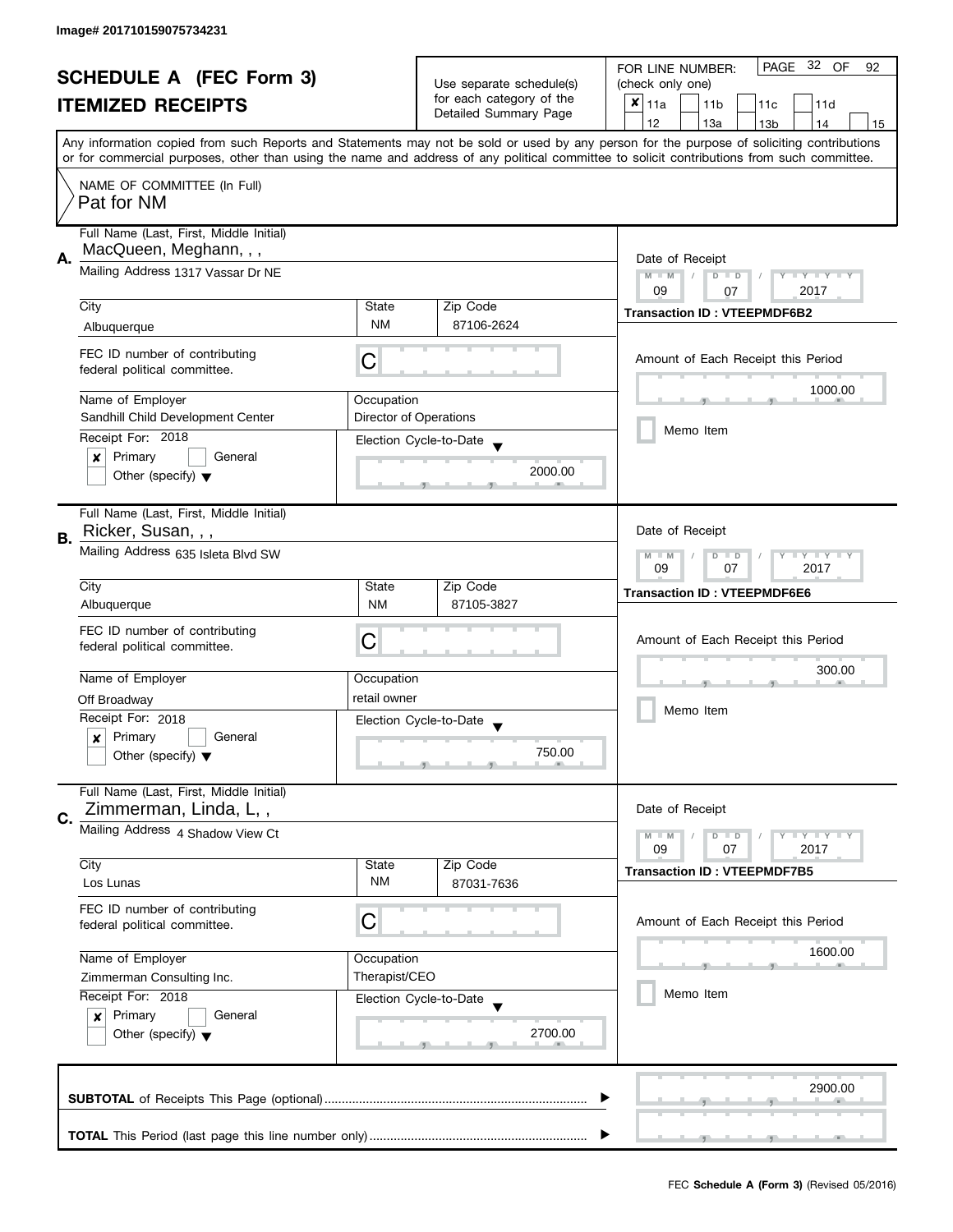| <b>SCHEDULE A (FEC Form 3)</b> |                                                                  |                                                                            |                                                   | PAGE 33 OF<br>FOR LINE NUMBER:<br>92                                                                                                                                                                                                                                                    |  |  |
|--------------------------------|------------------------------------------------------------------|----------------------------------------------------------------------------|---------------------------------------------------|-----------------------------------------------------------------------------------------------------------------------------------------------------------------------------------------------------------------------------------------------------------------------------------------|--|--|
|                                |                                                                  |                                                                            | Use separate schedule(s)                          | (check only one)                                                                                                                                                                                                                                                                        |  |  |
|                                | <b>ITEMIZED RECEIPTS</b>                                         |                                                                            | for each category of the<br>Detailed Summary Page | $x _{11a}$<br>11 <sub>b</sub><br>11c<br>11d                                                                                                                                                                                                                                             |  |  |
|                                |                                                                  |                                                                            |                                                   | 12<br>13a<br>13 <sub>b</sub><br>14<br>15                                                                                                                                                                                                                                                |  |  |
|                                |                                                                  |                                                                            |                                                   | Any information copied from such Reports and Statements may not be sold or used by any person for the purpose of soliciting contributions<br>or for commercial purposes, other than using the name and address of any political committee to solicit contributions from such committee. |  |  |
|                                |                                                                  |                                                                            |                                                   |                                                                                                                                                                                                                                                                                         |  |  |
|                                | NAME OF COMMITTEE (In Full)<br>Pat for NM                        |                                                                            |                                                   |                                                                                                                                                                                                                                                                                         |  |  |
|                                | Full Name (Last, First, Middle Initial)<br>Zimmerman, Ralph, , , |                                                                            |                                                   |                                                                                                                                                                                                                                                                                         |  |  |
| А.                             | Mailing Address 4 Shadow View Ct                                 | Date of Receipt<br>$M - M$<br>$D$ $D$<br>Y I Y I Y I Y<br>09<br>2017<br>07 |                                                   |                                                                                                                                                                                                                                                                                         |  |  |
|                                | City                                                             | State                                                                      | Zip Code                                          |                                                                                                                                                                                                                                                                                         |  |  |
|                                | Los Lunas                                                        | <b>NM</b>                                                                  | 87031-7636                                        | <b>Transaction ID: VTEEPMDF6D8</b>                                                                                                                                                                                                                                                      |  |  |
|                                |                                                                  |                                                                            |                                                   |                                                                                                                                                                                                                                                                                         |  |  |
|                                | FEC ID number of contributing<br>federal political committee.    | С                                                                          |                                                   | Amount of Each Receipt this Period                                                                                                                                                                                                                                                      |  |  |
|                                | Name of Employer                                                 | Occupation                                                                 |                                                   | 500.00                                                                                                                                                                                                                                                                                  |  |  |
|                                | <b>NMLB</b>                                                      | Veterinarian                                                               |                                                   |                                                                                                                                                                                                                                                                                         |  |  |
|                                | Receipt For: 2018                                                |                                                                            |                                                   | Memo Item                                                                                                                                                                                                                                                                               |  |  |
|                                | Primary<br>General<br>×                                          |                                                                            | Election Cycle-to-Date                            |                                                                                                                                                                                                                                                                                         |  |  |
|                                | Other (specify) $\blacktriangledown$                             |                                                                            | 700.00                                            |                                                                                                                                                                                                                                                                                         |  |  |
|                                | Full Name (Last, First, Middle Initial)                          |                                                                            |                                                   |                                                                                                                                                                                                                                                                                         |  |  |
|                                | Seligman, Noah, , ,                                              |                                                                            |                                                   | Date of Receipt                                                                                                                                                                                                                                                                         |  |  |
| В.                             |                                                                  |                                                                            |                                                   |                                                                                                                                                                                                                                                                                         |  |  |
|                                | Mailing Address 7135 Eagle Canyon Rd NE                          |                                                                            |                                                   | $\mathbf{y}$ $\mathbf{y}$<br>$M - M$<br>$\overline{D}$<br>Y<br>$\Box$<br>09<br>08<br>2017                                                                                                                                                                                               |  |  |
|                                | City                                                             | Zip Code<br>State                                                          |                                                   |                                                                                                                                                                                                                                                                                         |  |  |
|                                | Albuquerque                                                      | <b>NM</b>                                                                  | 87113-1196                                        | <b>Transaction ID: VTEEPMDF6V9</b>                                                                                                                                                                                                                                                      |  |  |
|                                |                                                                  |                                                                            |                                                   |                                                                                                                                                                                                                                                                                         |  |  |
|                                | FEC ID number of contributing                                    | С                                                                          |                                                   | Amount of Each Receipt this Period                                                                                                                                                                                                                                                      |  |  |
|                                | federal political committee.                                     |                                                                            |                                                   |                                                                                                                                                                                                                                                                                         |  |  |
|                                | Name of Employer                                                 | Occupation                                                                 |                                                   | 250.00                                                                                                                                                                                                                                                                                  |  |  |
|                                | <b>Cloverleaf Solutions</b>                                      | Contractor                                                                 |                                                   |                                                                                                                                                                                                                                                                                         |  |  |
|                                | Receipt For: 2018                                                |                                                                            |                                                   | Memo Item                                                                                                                                                                                                                                                                               |  |  |
|                                | Primary                                                          |                                                                            | Election Cycle-to-Date                            |                                                                                                                                                                                                                                                                                         |  |  |
|                                | General<br>x                                                     |                                                                            | 325.00                                            |                                                                                                                                                                                                                                                                                         |  |  |
|                                | Other (specify) $\blacktriangledown$                             |                                                                            |                                                   |                                                                                                                                                                                                                                                                                         |  |  |
|                                | Full Name (Last, First, Middle Initial)                          |                                                                            |                                                   |                                                                                                                                                                                                                                                                                         |  |  |
| C.                             | Keating, Janis, , ,                                              |                                                                            |                                                   | Date of Receipt                                                                                                                                                                                                                                                                         |  |  |
|                                | Mailing Address 10 W Walnut St                                   |                                                                            |                                                   | $M - M$<br>$Y \perp Y \perp Y$<br>$D$ $D$                                                                                                                                                                                                                                               |  |  |
|                                |                                                                  |                                                                            |                                                   | 09<br>09<br>2017                                                                                                                                                                                                                                                                        |  |  |
|                                | City                                                             | State<br>VA                                                                | Zip Code                                          | <b>Transaction ID: VTEEPMDF6W7</b>                                                                                                                                                                                                                                                      |  |  |
|                                | Alexandria                                                       |                                                                            | 22301-2530                                        |                                                                                                                                                                                                                                                                                         |  |  |
|                                | FEC ID number of contributing                                    |                                                                            |                                                   |                                                                                                                                                                                                                                                                                         |  |  |
|                                | federal political committee.                                     | C                                                                          |                                                   | Amount of Each Receipt this Period                                                                                                                                                                                                                                                      |  |  |
|                                |                                                                  |                                                                            |                                                   | 250.00                                                                                                                                                                                                                                                                                  |  |  |
|                                | Name of Employer                                                 | Occupation                                                                 |                                                   |                                                                                                                                                                                                                                                                                         |  |  |
|                                | Self                                                             | Self-employed                                                              |                                                   |                                                                                                                                                                                                                                                                                         |  |  |
|                                | Receipt For: 2018                                                |                                                                            | Election Cycle-to-Date                            | Memo Item                                                                                                                                                                                                                                                                               |  |  |
|                                | Primary<br>General<br>$\boldsymbol{x}$                           |                                                                            |                                                   |                                                                                                                                                                                                                                                                                         |  |  |
|                                | Other (specify) $\blacktriangledown$                             |                                                                            | 250.00                                            |                                                                                                                                                                                                                                                                                         |  |  |
|                                |                                                                  |                                                                            |                                                   |                                                                                                                                                                                                                                                                                         |  |  |
|                                |                                                                  |                                                                            |                                                   |                                                                                                                                                                                                                                                                                         |  |  |
|                                |                                                                  |                                                                            |                                                   | 1000.00                                                                                                                                                                                                                                                                                 |  |  |
|                                |                                                                  |                                                                            |                                                   |                                                                                                                                                                                                                                                                                         |  |  |
|                                |                                                                  |                                                                            |                                                   |                                                                                                                                                                                                                                                                                         |  |  |
|                                |                                                                  |                                                                            |                                                   |                                                                                                                                                                                                                                                                                         |  |  |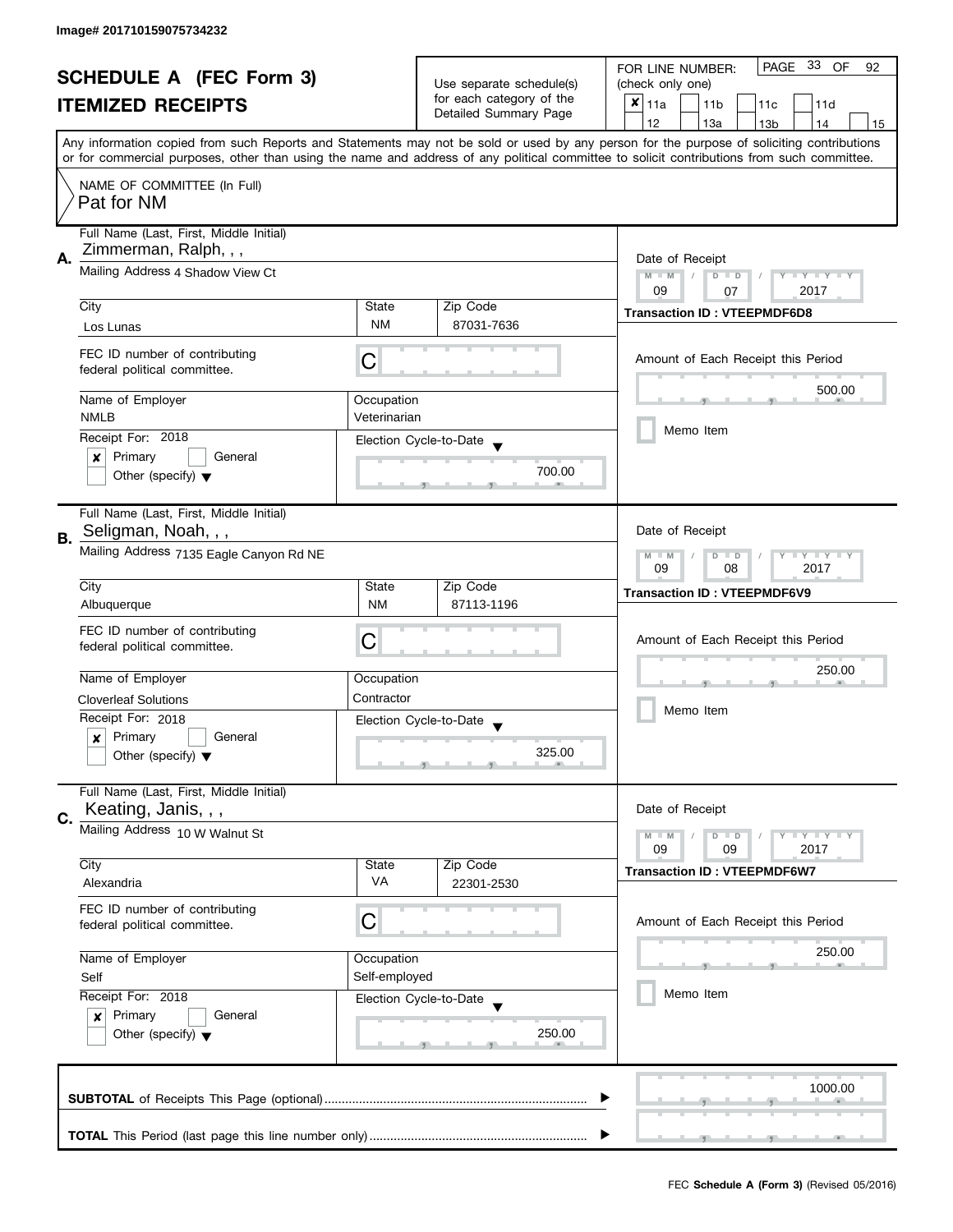| <b>SCHEDULE A (FEC Form 3)</b> |                                                                    | Use separate schedule(s)                                                              | PAGE 34 OF<br>FOR LINE NUMBER:<br>92              |                                                                                                                                            |  |
|--------------------------------|--------------------------------------------------------------------|---------------------------------------------------------------------------------------|---------------------------------------------------|--------------------------------------------------------------------------------------------------------------------------------------------|--|
|                                |                                                                    |                                                                                       | (check only one)                                  |                                                                                                                                            |  |
|                                | <b>ITEMIZED RECEIPTS</b>                                           |                                                                                       | for each category of the<br>Detailed Summary Page | $x _{11a}$<br>11 <sub>b</sub><br>11c<br>11d                                                                                                |  |
|                                |                                                                    |                                                                                       |                                                   | 12<br>13a<br>13 <sub>b</sub><br>14<br>15                                                                                                   |  |
|                                |                                                                    |                                                                                       |                                                   | Any information copied from such Reports and Statements may not be sold or used by any person for the purpose of soliciting contributions  |  |
|                                |                                                                    |                                                                                       |                                                   | or for commercial purposes, other than using the name and address of any political committee to solicit contributions from such committee. |  |
|                                | NAME OF COMMITTEE (In Full)<br>Pat for NM                          |                                                                                       |                                                   |                                                                                                                                            |  |
|                                | Full Name (Last, First, Middle Initial)<br>Bullington, James, D.,, |                                                                                       |                                                   |                                                                                                                                            |  |
| А.                             | Mailing Address PO Box 9534                                        | Date of Receipt<br>$M - M$<br>$\sqrt{ }$<br>$D$ $D$<br>Y FY FY FY<br>09<br>2017<br>10 |                                                   |                                                                                                                                            |  |
|                                | City                                                               | State                                                                                 | Zip Code                                          |                                                                                                                                            |  |
|                                | Santa Fe                                                           | <b>NM</b>                                                                             | 87504-9534                                        | <b>Transaction ID: VTEEPMDF781</b>                                                                                                         |  |
|                                | FEC ID number of contributing<br>federal political committee.      | С                                                                                     |                                                   | Amount of Each Receipt this Period                                                                                                         |  |
|                                | Name of Employer                                                   | Occupation                                                                            |                                                   | 500.00                                                                                                                                     |  |
|                                | Self-Employed                                                      | <b>Government Relations</b>                                                           |                                                   |                                                                                                                                            |  |
|                                | Receipt For: 2018                                                  |                                                                                       | Election Cycle-to-Date                            | Memo Item                                                                                                                                  |  |
|                                | Primary<br>$\pmb{\times}$<br>General                               |                                                                                       | 500.00                                            |                                                                                                                                            |  |
|                                | Other (specify) $\blacktriangledown$                               |                                                                                       |                                                   |                                                                                                                                            |  |
|                                | Full Name (Last, First, Middle Initial)                            |                                                                                       |                                                   |                                                                                                                                            |  |
| В.                             | Eaton, Kathryn, , ,                                                |                                                                                       |                                                   | Date of Receipt                                                                                                                            |  |
|                                | Mailing Address 8639 Rio Grande Blvd NW                            |                                                                                       |                                                   | $Y = Y + Y$<br>$M - M$<br>D<br>$\Box$<br>2017<br>09<br>12                                                                                  |  |
|                                | City                                                               | State                                                                                 | Zip Code                                          | <b>Transaction ID: VTEEPMJ7HH2</b>                                                                                                         |  |
|                                | Los Ranchos                                                        | <b>NM</b>                                                                             | 87114-1301                                        |                                                                                                                                            |  |
|                                | FEC ID number of contributing                                      | С                                                                                     |                                                   |                                                                                                                                            |  |
|                                | federal political committee.                                       |                                                                                       |                                                   | Amount of Each Receipt this Period                                                                                                         |  |
|                                | Name of Employer                                                   | Occupation                                                                            |                                                   | 500.00                                                                                                                                     |  |
|                                | Eaton & Eaton Law, PC                                              | Attorney                                                                              |                                                   |                                                                                                                                            |  |
|                                | Receipt For: 2018                                                  |                                                                                       | Election Cycle-to-Date                            | Memo Item                                                                                                                                  |  |
|                                | Primary<br>General<br>x                                            |                                                                                       |                                                   |                                                                                                                                            |  |
|                                | Other (specify) $\blacktriangledown$                               |                                                                                       | 500.00                                            |                                                                                                                                            |  |
|                                | Full Name (Last, First, Middle Initial)                            |                                                                                       |                                                   |                                                                                                                                            |  |
| C.                             | Erway, Jeffrey, , ,                                                |                                                                                       |                                                   | Date of Receipt                                                                                                                            |  |
|                                | Mailing Address 3313 Girard Blvd NE                                |                                                                                       |                                                   | $M - M$<br>$\bot$ $\gamma$ $\bot$ $\gamma$ $\bot$ $\gamma$<br>D<br>$\blacksquare$<br>09<br>12<br>2017                                      |  |
|                                | City                                                               | State                                                                                 | Zip Code                                          | <b>Transaction ID: VTEEPMDF7F5</b>                                                                                                         |  |
|                                | Albuquerque                                                        | NM                                                                                    | 87107-1930                                        |                                                                                                                                            |  |
|                                | FEC ID number of contributing<br>federal political committee.      | C                                                                                     |                                                   | Amount of Each Receipt this Period                                                                                                         |  |
|                                |                                                                    |                                                                                       |                                                   | 250.00                                                                                                                                     |  |
|                                | Name of Employer                                                   | Occupation<br>President                                                               |                                                   |                                                                                                                                            |  |
|                                | La Cumbre Brewing Co.<br>Receipt For: 2018                         |                                                                                       |                                                   | Memo Item                                                                                                                                  |  |
|                                | Primary<br>General<br>$\boldsymbol{x}$                             |                                                                                       | Election Cycle-to-Date                            |                                                                                                                                            |  |
|                                | Other (specify) $\blacktriangledown$                               |                                                                                       | 250.00                                            |                                                                                                                                            |  |
|                                |                                                                    |                                                                                       |                                                   |                                                                                                                                            |  |
|                                |                                                                    |                                                                                       |                                                   | 1250.00                                                                                                                                    |  |
|                                |                                                                    |                                                                                       |                                                   |                                                                                                                                            |  |
|                                |                                                                    |                                                                                       |                                                   |                                                                                                                                            |  |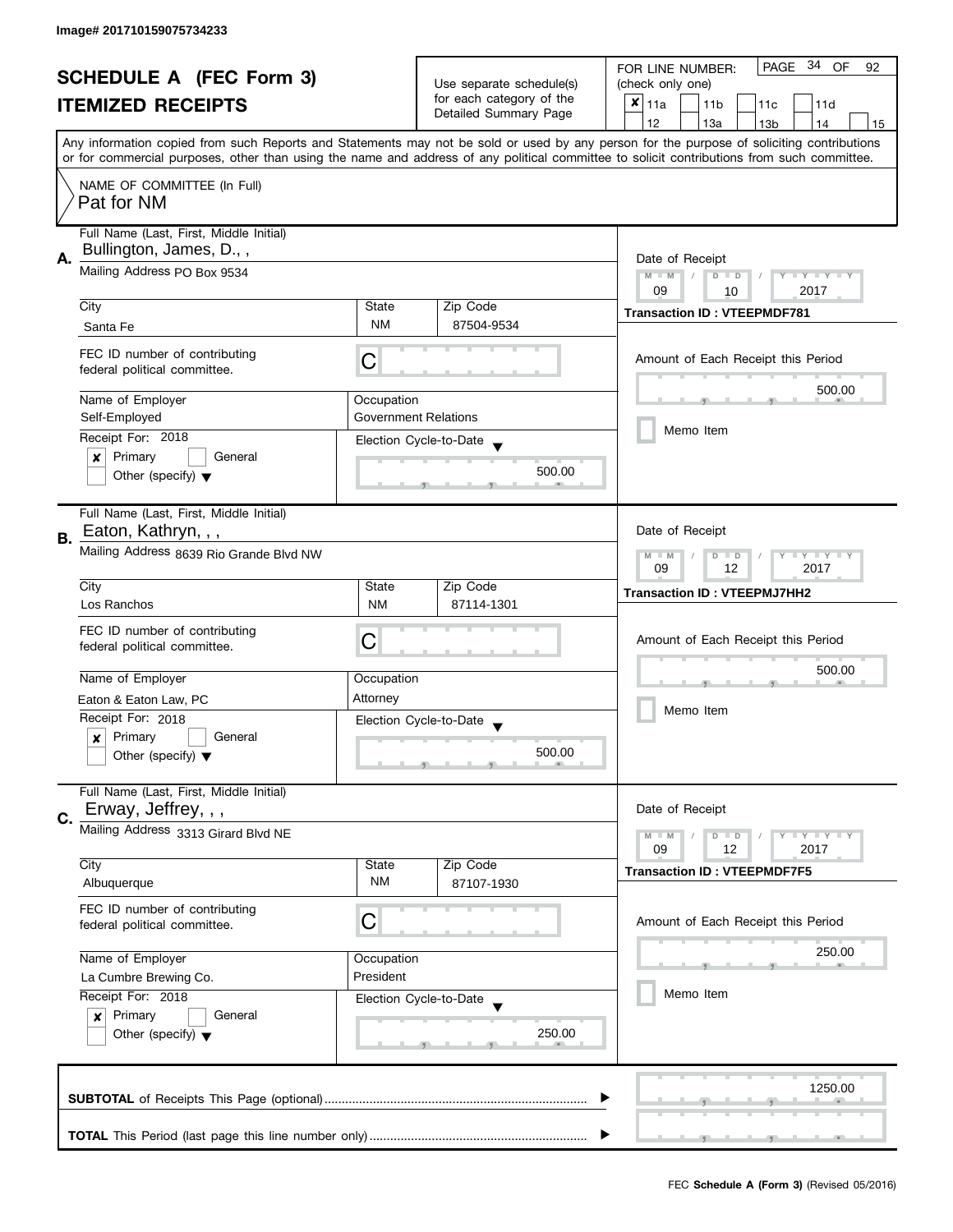| <b>SCHEDULE A (FEC Form 3)</b>                                                                                                             |                                                                                                                                                                                                     |            | Use separate schedule(s) | PAGE 35 OF<br>FOR LINE NUMBER:<br>92                                                                                                      |  |  |  |
|--------------------------------------------------------------------------------------------------------------------------------------------|-----------------------------------------------------------------------------------------------------------------------------------------------------------------------------------------------------|------------|--------------------------|-------------------------------------------------------------------------------------------------------------------------------------------|--|--|--|
|                                                                                                                                            |                                                                                                                                                                                                     |            |                          | (check only one)                                                                                                                          |  |  |  |
|                                                                                                                                            | <b>ITEMIZED RECEIPTS</b>                                                                                                                                                                            |            | for each category of the | $x _{11a}$<br>11 <sub>b</sub><br>11c<br>11d                                                                                               |  |  |  |
|                                                                                                                                            |                                                                                                                                                                                                     |            | Detailed Summary Page    | 12<br>13a<br>14<br>13 <sub>b</sub><br>15                                                                                                  |  |  |  |
|                                                                                                                                            |                                                                                                                                                                                                     |            |                          | Any information copied from such Reports and Statements may not be sold or used by any person for the purpose of soliciting contributions |  |  |  |
| or for commercial purposes, other than using the name and address of any political committee to solicit contributions from such committee. |                                                                                                                                                                                                     |            |                          |                                                                                                                                           |  |  |  |
|                                                                                                                                            | NAME OF COMMITTEE (In Full)                                                                                                                                                                         |            |                          |                                                                                                                                           |  |  |  |
|                                                                                                                                            | Pat for NM                                                                                                                                                                                          |            |                          |                                                                                                                                           |  |  |  |
|                                                                                                                                            |                                                                                                                                                                                                     |            |                          |                                                                                                                                           |  |  |  |
|                                                                                                                                            | Full Name (Last, First, Middle Initial)                                                                                                                                                             |            |                          |                                                                                                                                           |  |  |  |
|                                                                                                                                            | Dubon, Hugo, , ,                                                                                                                                                                                    |            |                          |                                                                                                                                           |  |  |  |
| А.                                                                                                                                         | Mailing Address 801 Jefferson St NW                                                                                                                                                                 |            |                          | Date of Receipt                                                                                                                           |  |  |  |
|                                                                                                                                            |                                                                                                                                                                                                     |            |                          | $M - M$<br>Y I Y I Y I Y<br>$D$ $D$<br>09<br>2017<br>13                                                                                   |  |  |  |
|                                                                                                                                            | City                                                                                                                                                                                                | State      | Zip Code                 |                                                                                                                                           |  |  |  |
|                                                                                                                                            | Washington                                                                                                                                                                                          | <b>DC</b>  | 20011-2911               | <b>Transaction ID: VTEEPMJ7HD0</b>                                                                                                        |  |  |  |
|                                                                                                                                            |                                                                                                                                                                                                     |            |                          |                                                                                                                                           |  |  |  |
|                                                                                                                                            | FEC ID number of contributing                                                                                                                                                                       | С          |                          | Amount of Each Receipt this Period                                                                                                        |  |  |  |
|                                                                                                                                            | federal political committee.                                                                                                                                                                        |            |                          |                                                                                                                                           |  |  |  |
|                                                                                                                                            |                                                                                                                                                                                                     |            |                          | 250.00                                                                                                                                    |  |  |  |
|                                                                                                                                            | Name of Employer                                                                                                                                                                                    | Occupation |                          |                                                                                                                                           |  |  |  |
|                                                                                                                                            | <b>CNMC</b><br>Nurse<br>Receipt For: 2018                                                                                                                                                           |            |                          | Memo Item                                                                                                                                 |  |  |  |
|                                                                                                                                            |                                                                                                                                                                                                     |            | Election Cycle-to-Date   |                                                                                                                                           |  |  |  |
|                                                                                                                                            | Primary<br>General<br>×                                                                                                                                                                             |            |                          |                                                                                                                                           |  |  |  |
|                                                                                                                                            | Other (specify) $\blacktriangledown$                                                                                                                                                                |            | 250.00                   |                                                                                                                                           |  |  |  |
|                                                                                                                                            |                                                                                                                                                                                                     |            |                          |                                                                                                                                           |  |  |  |
|                                                                                                                                            | Full Name (Last, First, Middle Initial)                                                                                                                                                             |            |                          |                                                                                                                                           |  |  |  |
| В.                                                                                                                                         | Jones, Trudy, , ,                                                                                                                                                                                   |            |                          | Date of Receipt                                                                                                                           |  |  |  |
|                                                                                                                                            | Mailing Address 10416 Royal Troon NE                                                                                                                                                                |            |                          | <b>LY LY LY</b><br>$M - M$<br>$D$ $D$                                                                                                     |  |  |  |
|                                                                                                                                            |                                                                                                                                                                                                     |            |                          | 09<br>13<br>2017                                                                                                                          |  |  |  |
|                                                                                                                                            | City                                                                                                                                                                                                | State      | Zip Code                 | <b>Transaction ID: VTEEPMDF7G3</b>                                                                                                        |  |  |  |
|                                                                                                                                            | Albuquerque                                                                                                                                                                                         | <b>NM</b>  | 87111-6573               |                                                                                                                                           |  |  |  |
|                                                                                                                                            | FEC ID number of contributing                                                                                                                                                                       |            |                          |                                                                                                                                           |  |  |  |
|                                                                                                                                            | federal political committee.                                                                                                                                                                        | C          |                          | Amount of Each Receipt this Period                                                                                                        |  |  |  |
|                                                                                                                                            |                                                                                                                                                                                                     |            |                          |                                                                                                                                           |  |  |  |
|                                                                                                                                            | Name of Employer<br>Occupation<br><b>City Councilor</b><br>Retired<br>Receipt For: 2018<br>Election Cycle-to-Date<br>Primary<br>General<br>$\boldsymbol{x}$<br>Other (specify) $\blacktriangledown$ |            |                          | 300.00                                                                                                                                    |  |  |  |
|                                                                                                                                            |                                                                                                                                                                                                     |            |                          |                                                                                                                                           |  |  |  |
|                                                                                                                                            |                                                                                                                                                                                                     |            |                          | Memo Item                                                                                                                                 |  |  |  |
|                                                                                                                                            |                                                                                                                                                                                                     |            |                          |                                                                                                                                           |  |  |  |
|                                                                                                                                            |                                                                                                                                                                                                     |            | 300.00                   |                                                                                                                                           |  |  |  |
|                                                                                                                                            |                                                                                                                                                                                                     |            |                          |                                                                                                                                           |  |  |  |
|                                                                                                                                            | Full Name (Last, First, Middle Initial)                                                                                                                                                             |            |                          |                                                                                                                                           |  |  |  |
|                                                                                                                                            | Mitchell, Timothy, , ,                                                                                                                                                                              |            |                          | Date of Receipt                                                                                                                           |  |  |  |
| C.                                                                                                                                         | Mailing Address 709 Gonzales Rd                                                                                                                                                                     |            | <b>LYLYLY</b>            |                                                                                                                                           |  |  |  |
|                                                                                                                                            |                                                                                                                                                                                                     |            |                          | $M - M$<br>$D$ $D$<br>09<br>13<br>2017                                                                                                    |  |  |  |
|                                                                                                                                            | City<br>State                                                                                                                                                                                       |            | Zip Code                 | <b>Transaction ID: VTEEPMJ7HE8</b>                                                                                                        |  |  |  |
|                                                                                                                                            | Santa Fe                                                                                                                                                                                            | ΝM         | 87501-8922               |                                                                                                                                           |  |  |  |
|                                                                                                                                            | FEC ID number of contributing                                                                                                                                                                       |            |                          |                                                                                                                                           |  |  |  |
|                                                                                                                                            | federal political committee.                                                                                                                                                                        | С          |                          | Amount of Each Receipt this Period                                                                                                        |  |  |  |
|                                                                                                                                            |                                                                                                                                                                                                     |            |                          |                                                                                                                                           |  |  |  |
|                                                                                                                                            | Name of Employer<br>Occupation                                                                                                                                                                      |            |                          | 25.00                                                                                                                                     |  |  |  |
|                                                                                                                                            | Retired<br>Not Employed<br>Receipt For: 2018<br>Election Cycle-to-Date<br>Primary<br>General<br>$\boldsymbol{x}$<br>Other (specify) $\blacktriangledown$                                            |            |                          |                                                                                                                                           |  |  |  |
|                                                                                                                                            |                                                                                                                                                                                                     |            |                          | Memo Item                                                                                                                                 |  |  |  |
|                                                                                                                                            |                                                                                                                                                                                                     |            |                          |                                                                                                                                           |  |  |  |
|                                                                                                                                            |                                                                                                                                                                                                     |            | 300.00                   |                                                                                                                                           |  |  |  |
|                                                                                                                                            |                                                                                                                                                                                                     |            |                          |                                                                                                                                           |  |  |  |
|                                                                                                                                            |                                                                                                                                                                                                     |            |                          |                                                                                                                                           |  |  |  |
|                                                                                                                                            |                                                                                                                                                                                                     |            |                          |                                                                                                                                           |  |  |  |
| 575.00                                                                                                                                     |                                                                                                                                                                                                     |            |                          |                                                                                                                                           |  |  |  |
|                                                                                                                                            |                                                                                                                                                                                                     |            |                          |                                                                                                                                           |  |  |  |
|                                                                                                                                            |                                                                                                                                                                                                     |            |                          |                                                                                                                                           |  |  |  |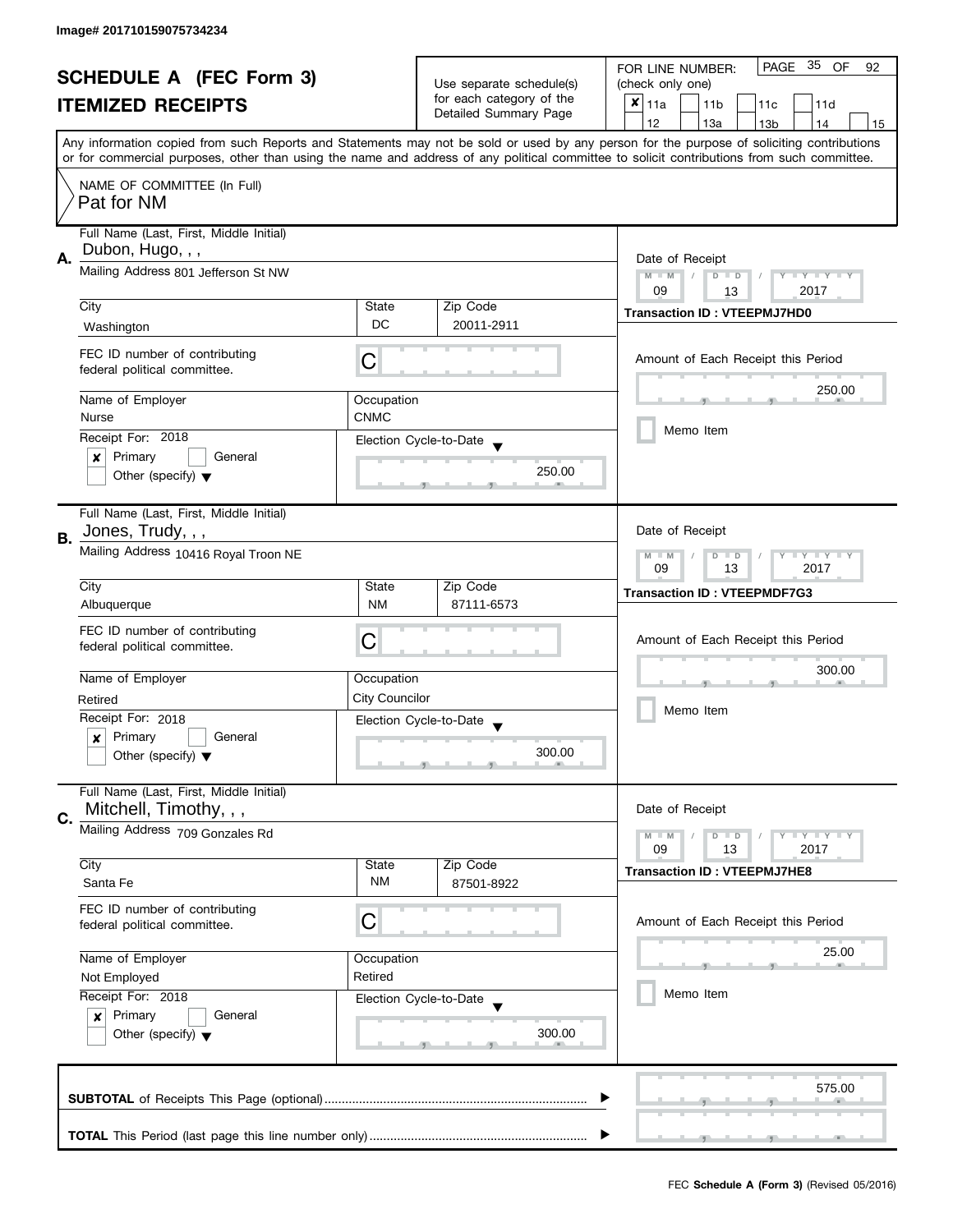| <b>SCHEDULE A (FEC Form 3)</b> |                                                                                                                                              |            | Use separate schedule(s)                          | PAGE 36 OF<br>FOR LINE NUMBER:<br>92                                                                                                                                                                                                                                                    |  |  |  |
|--------------------------------|----------------------------------------------------------------------------------------------------------------------------------------------|------------|---------------------------------------------------|-----------------------------------------------------------------------------------------------------------------------------------------------------------------------------------------------------------------------------------------------------------------------------------------|--|--|--|
|                                |                                                                                                                                              |            |                                                   | (check only one)                                                                                                                                                                                                                                                                        |  |  |  |
|                                | <b>ITEMIZED RECEIPTS</b>                                                                                                                     |            | for each category of the<br>Detailed Summary Page | $x _{11a}$<br>11 <sub>b</sub><br>11c<br>11d                                                                                                                                                                                                                                             |  |  |  |
|                                |                                                                                                                                              |            |                                                   | 12<br>13a<br>13 <sub>b</sub><br>14<br>15                                                                                                                                                                                                                                                |  |  |  |
|                                |                                                                                                                                              |            |                                                   | Any information copied from such Reports and Statements may not be sold or used by any person for the purpose of soliciting contributions<br>or for commercial purposes, other than using the name and address of any political committee to solicit contributions from such committee. |  |  |  |
|                                |                                                                                                                                              |            |                                                   |                                                                                                                                                                                                                                                                                         |  |  |  |
|                                | NAME OF COMMITTEE (In Full)<br>Pat for NM                                                                                                    |            |                                                   |                                                                                                                                                                                                                                                                                         |  |  |  |
|                                | Full Name (Last, First, Middle Initial)<br>Vierk, Glen, , ,                                                                                  |            |                                                   |                                                                                                                                                                                                                                                                                         |  |  |  |
| А.                             | Mailing Address 900 N Stafford St                                                                                                            |            |                                                   | Date of Receipt<br>$M - M$<br>$\sqrt{2}$<br>$D$ $D$<br>Y I Y I Y I Y<br>09<br>2017<br>13                                                                                                                                                                                                |  |  |  |
|                                | City                                                                                                                                         | State      | Zip Code                                          |                                                                                                                                                                                                                                                                                         |  |  |  |
|                                | Arlington                                                                                                                                    | <b>VA</b>  | 22203-1842                                        | <b>Transaction ID: VTEEPMJ7HC2</b>                                                                                                                                                                                                                                                      |  |  |  |
|                                |                                                                                                                                              |            |                                                   |                                                                                                                                                                                                                                                                                         |  |  |  |
|                                | FEC ID number of contributing<br>federal political committee.                                                                                | С          |                                                   | Amount of Each Receipt this Period                                                                                                                                                                                                                                                      |  |  |  |
|                                | Name of Employer                                                                                                                             | Occupation |                                                   | 250.00                                                                                                                                                                                                                                                                                  |  |  |  |
|                                | <b>Federal Government</b><br>Analyst<br>Receipt For: 2018                                                                                    |            |                                                   |                                                                                                                                                                                                                                                                                         |  |  |  |
|                                |                                                                                                                                              |            | Election Cycle-to-Date                            | Memo Item                                                                                                                                                                                                                                                                               |  |  |  |
|                                | Primary<br>General<br>×                                                                                                                      |            | 250.00                                            |                                                                                                                                                                                                                                                                                         |  |  |  |
|                                | Other (specify) $\blacktriangledown$                                                                                                         |            |                                                   |                                                                                                                                                                                                                                                                                         |  |  |  |
|                                | Full Name (Last, First, Middle Initial)                                                                                                      |            |                                                   |                                                                                                                                                                                                                                                                                         |  |  |  |
| В.                             | Davis, Patrick, M.,,                                                                                                                         |            |                                                   | Date of Receipt                                                                                                                                                                                                                                                                         |  |  |  |
|                                | Mailing Address 3926 Simms Ave SE                                                                                                            |            |                                                   | $Y = Y + Y$<br>$M - M$<br>D<br>$\Box$<br>2017<br>09<br>14                                                                                                                                                                                                                               |  |  |  |
|                                | City                                                                                                                                         | State      | Zip Code                                          | <b>Transaction ID: VTEEPMPTDE9</b>                                                                                                                                                                                                                                                      |  |  |  |
|                                | Albuquerque                                                                                                                                  | <b>NM</b>  | 87108-4338                                        |                                                                                                                                                                                                                                                                                         |  |  |  |
|                                | FEC ID number of contributing                                                                                                                | C          |                                                   | Amount of Each Receipt this Period                                                                                                                                                                                                                                                      |  |  |  |
|                                | federal political committee.                                                                                                                 |            |                                                   |                                                                                                                                                                                                                                                                                         |  |  |  |
|                                | Name of Employer<br>Occupation<br><b>Executive Director</b><br>ProgressNow NM<br>Receipt For: 2018<br>Primary<br>General<br>$\boldsymbol{x}$ |            |                                                   | 127.41                                                                                                                                                                                                                                                                                  |  |  |  |
|                                |                                                                                                                                              |            |                                                   |                                                                                                                                                                                                                                                                                         |  |  |  |
|                                |                                                                                                                                              |            | Election Cycle-to-Date                            | Memo Item                                                                                                                                                                                                                                                                               |  |  |  |
|                                |                                                                                                                                              |            |                                                   |                                                                                                                                                                                                                                                                                         |  |  |  |
|                                | Other (specify) $\blacktriangledown$                                                                                                         |            |                                                   | * In-Kind:                                                                                                                                                                                                                                                                              |  |  |  |
|                                | Full Name (Last, First, Middle Initial)<br>Hendry, John, Banks,,                                                                             |            |                                                   | Date of Receipt                                                                                                                                                                                                                                                                         |  |  |  |
| C.                             | Mailing Address PO Box 5351                                                                                                                  |            |                                                   | $M - M$<br>$\bot$ $\gamma$ $\bot$ $\gamma$ $\bot$ $\gamma$                                                                                                                                                                                                                              |  |  |  |
|                                |                                                                                                                                              |            |                                                   | D<br>$\blacksquare$<br>09<br>2017<br>14                                                                                                                                                                                                                                                 |  |  |  |
|                                | City<br>State                                                                                                                                |            | Zip Code                                          | <b>Transaction ID: VTEEPMJ7H98</b>                                                                                                                                                                                                                                                      |  |  |  |
|                                | Santa Fe                                                                                                                                     | <b>NM</b>  | 87502-5351                                        |                                                                                                                                                                                                                                                                                         |  |  |  |
|                                | FEC ID number of contributing<br>C<br>federal political committee.                                                                           |            |                                                   | Amount of Each Receipt this Period                                                                                                                                                                                                                                                      |  |  |  |
|                                |                                                                                                                                              |            |                                                   |                                                                                                                                                                                                                                                                                         |  |  |  |
|                                | Name of Employer<br>Occupation                                                                                                               |            |                                                   | 50.00                                                                                                                                                                                                                                                                                   |  |  |  |
|                                | <b>Union Official</b><br>IATSE Local 480<br>Receipt For: 2018                                                                                |            |                                                   |                                                                                                                                                                                                                                                                                         |  |  |  |
|                                |                                                                                                                                              |            | Election Cycle-to-Date                            | Memo Item                                                                                                                                                                                                                                                                               |  |  |  |
|                                | Primary<br>General<br>$\mathsf{x}$                                                                                                           |            |                                                   |                                                                                                                                                                                                                                                                                         |  |  |  |
|                                | Other (specify) $\blacktriangledown$                                                                                                         |            | 50.00                                             |                                                                                                                                                                                                                                                                                         |  |  |  |
|                                |                                                                                                                                              |            |                                                   |                                                                                                                                                                                                                                                                                         |  |  |  |
|                                |                                                                                                                                              |            |                                                   | 427.41                                                                                                                                                                                                                                                                                  |  |  |  |
|                                |                                                                                                                                              |            |                                                   |                                                                                                                                                                                                                                                                                         |  |  |  |
|                                |                                                                                                                                              |            |                                                   |                                                                                                                                                                                                                                                                                         |  |  |  |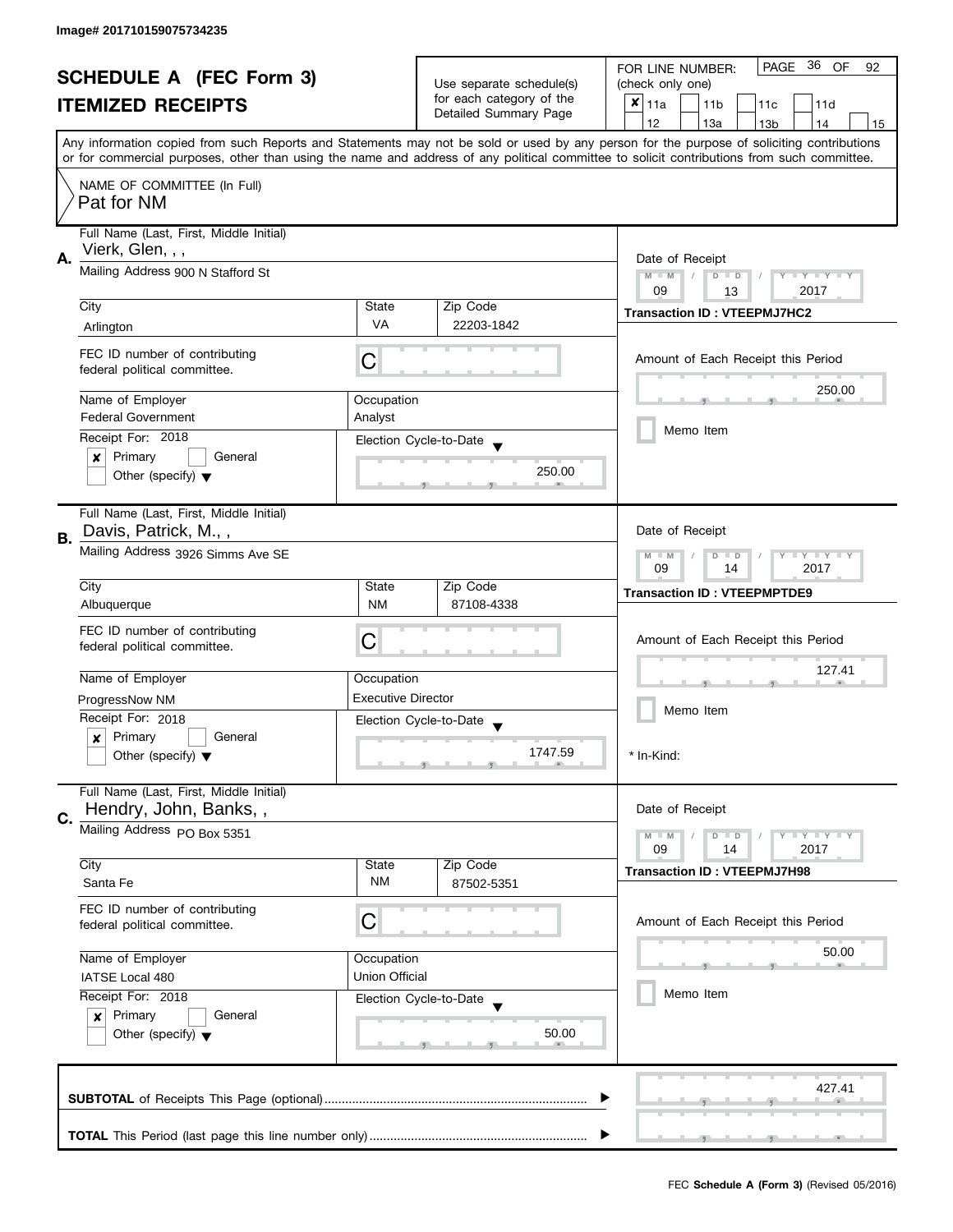| <b>SCHEDULE A (FEC Form 3)</b> |                                           | Use separate schedule(s)                                              | PAGE 37 OF<br>FOR LINE NUMBER:<br>92<br>(check only one) |                                                                                                                                                                                                                                                                                         |  |
|--------------------------------|-------------------------------------------|-----------------------------------------------------------------------|----------------------------------------------------------|-----------------------------------------------------------------------------------------------------------------------------------------------------------------------------------------------------------------------------------------------------------------------------------------|--|
|                                |                                           |                                                                       | for each category of the                                 |                                                                                                                                                                                                                                                                                         |  |
|                                | <b>ITEMIZED RECEIPTS</b>                  |                                                                       | Detailed Summary Page                                    | $x _{11a}$<br>11 <sub>b</sub><br>11c<br>11d                                                                                                                                                                                                                                             |  |
|                                |                                           |                                                                       |                                                          | 12<br>13a<br>13 <sub>b</sub><br>14<br>15                                                                                                                                                                                                                                                |  |
|                                |                                           |                                                                       |                                                          | Any information copied from such Reports and Statements may not be sold or used by any person for the purpose of soliciting contributions<br>or for commercial purposes, other than using the name and address of any political committee to solicit contributions from such committee. |  |
|                                |                                           |                                                                       |                                                          |                                                                                                                                                                                                                                                                                         |  |
|                                | NAME OF COMMITTEE (In Full)<br>Pat for NM |                                                                       |                                                          |                                                                                                                                                                                                                                                                                         |  |
|                                | Full Name (Last, First, Middle Initial)   |                                                                       |                                                          |                                                                                                                                                                                                                                                                                         |  |
| Α.                             | Rivera, Nani, , ,                         |                                                                       |                                                          | Date of Receipt                                                                                                                                                                                                                                                                         |  |
|                                | Mailing Address 1420 Cerrillos Rd         | $M - M$<br>$\sqrt{2}$<br>$D$ $D$<br>Y I Y I Y I Y<br>09<br>2017<br>14 |                                                          |                                                                                                                                                                                                                                                                                         |  |
|                                | City                                      | State                                                                 | Zip Code                                                 |                                                                                                                                                                                                                                                                                         |  |
|                                | Santa Fe                                  | <b>NM</b>                                                             | 87505-3548                                               | <b>Transaction ID: VTEEPMJ7H81</b>                                                                                                                                                                                                                                                      |  |
|                                | FEC ID number of contributing             |                                                                       |                                                          |                                                                                                                                                                                                                                                                                         |  |
|                                | federal political committee.              | C                                                                     |                                                          | Amount of Each Receipt this Period                                                                                                                                                                                                                                                      |  |
|                                | Name of Employer                          | Occupation                                                            |                                                          | 50.00                                                                                                                                                                                                                                                                                   |  |
|                                | IATSE Local 480                           | <b>Director</b>                                                       |                                                          | Memo Item                                                                                                                                                                                                                                                                               |  |
|                                | Receipt For: 2018                         |                                                                       | Election Cycle-to-Date                                   |                                                                                                                                                                                                                                                                                         |  |
|                                | Primary<br>General<br>×                   |                                                                       | 50.00                                                    |                                                                                                                                                                                                                                                                                         |  |
|                                | Other (specify) $\blacktriangledown$      |                                                                       |                                                          |                                                                                                                                                                                                                                                                                         |  |
|                                | Full Name (Last, First, Middle Initial)   |                                                                       |                                                          |                                                                                                                                                                                                                                                                                         |  |
| В.                             | Daskalos, Jason, , ,                      |                                                                       |                                                          | Date of Receipt                                                                                                                                                                                                                                                                         |  |
|                                | Mailing Address 5318 Menaul Blvd NE       |                                                                       |                                                          | $Y = Y + Y$<br>$M - M$<br>D<br>$\Box$<br>2017<br>09<br>15                                                                                                                                                                                                                               |  |
|                                | City                                      | State                                                                 | Zip Code                                                 | <b>Transaction ID: VTEEPMDF708</b>                                                                                                                                                                                                                                                      |  |
|                                | Albuquerque                               | <b>NM</b>                                                             | 87110-3114                                               |                                                                                                                                                                                                                                                                                         |  |
|                                | FEC ID number of contributing             |                                                                       |                                                          |                                                                                                                                                                                                                                                                                         |  |
|                                | federal political committee.              | C                                                                     |                                                          | Amount of Each Receipt this Period                                                                                                                                                                                                                                                      |  |
|                                | Name of Employer                          | Occupation                                                            |                                                          | 1000.00                                                                                                                                                                                                                                                                                 |  |
|                                | Daskalos Development & Investments        |                                                                       | Partner & General Contractor                             |                                                                                                                                                                                                                                                                                         |  |
|                                | Receipt For: 2018                         |                                                                       | Election Cycle-to-Date                                   | Memo Item                                                                                                                                                                                                                                                                               |  |
|                                | Primary<br>General<br>x                   |                                                                       |                                                          |                                                                                                                                                                                                                                                                                         |  |
|                                | Other (specify) $\blacktriangledown$      |                                                                       | 1000.00                                                  |                                                                                                                                                                                                                                                                                         |  |
|                                | Full Name (Last, First, Middle Initial)   |                                                                       |                                                          |                                                                                                                                                                                                                                                                                         |  |
| C.                             | Daskalos, Peter, , ,                      |                                                                       |                                                          | Date of Receipt                                                                                                                                                                                                                                                                         |  |
|                                | Mailing Address 5319 Menaul Blvd NE       |                                                                       |                                                          | $M - M$<br>$\bot$ $\gamma$ $\bot$ $\gamma$ $\bot$ $\gamma$<br>D<br>$\blacksquare$                                                                                                                                                                                                       |  |
|                                | City                                      | State                                                                 | Zip Code                                                 | 09<br>2017<br>15                                                                                                                                                                                                                                                                        |  |
|                                | Albuquerque                               | <b>NM</b>                                                             | 87110-3113                                               | <b>Transaction ID: VTEEPMDF716</b>                                                                                                                                                                                                                                                      |  |
|                                | FEC ID number of contributing             |                                                                       |                                                          |                                                                                                                                                                                                                                                                                         |  |
|                                | federal political committee.              | C                                                                     |                                                          | Amount of Each Receipt this Period                                                                                                                                                                                                                                                      |  |
|                                | Name of Employer                          | Occupation                                                            |                                                          | 1000.00                                                                                                                                                                                                                                                                                 |  |
|                                | <b>Silver Leaf Ventures LLC</b>           | Partner                                                               |                                                          |                                                                                                                                                                                                                                                                                         |  |
|                                | Receipt For: 2018                         |                                                                       | Election Cycle-to-Date                                   | Memo Item                                                                                                                                                                                                                                                                               |  |
|                                | Primary<br>General<br>$\boldsymbol{x}$    |                                                                       |                                                          |                                                                                                                                                                                                                                                                                         |  |
|                                | Other (specify) $\blacktriangledown$      |                                                                       | 1000.00                                                  |                                                                                                                                                                                                                                                                                         |  |
|                                |                                           |                                                                       |                                                          |                                                                                                                                                                                                                                                                                         |  |
|                                |                                           |                                                                       |                                                          | 2050.00                                                                                                                                                                                                                                                                                 |  |
|                                |                                           |                                                                       |                                                          |                                                                                                                                                                                                                                                                                         |  |
|                                |                                           |                                                                       |                                                          |                                                                                                                                                                                                                                                                                         |  |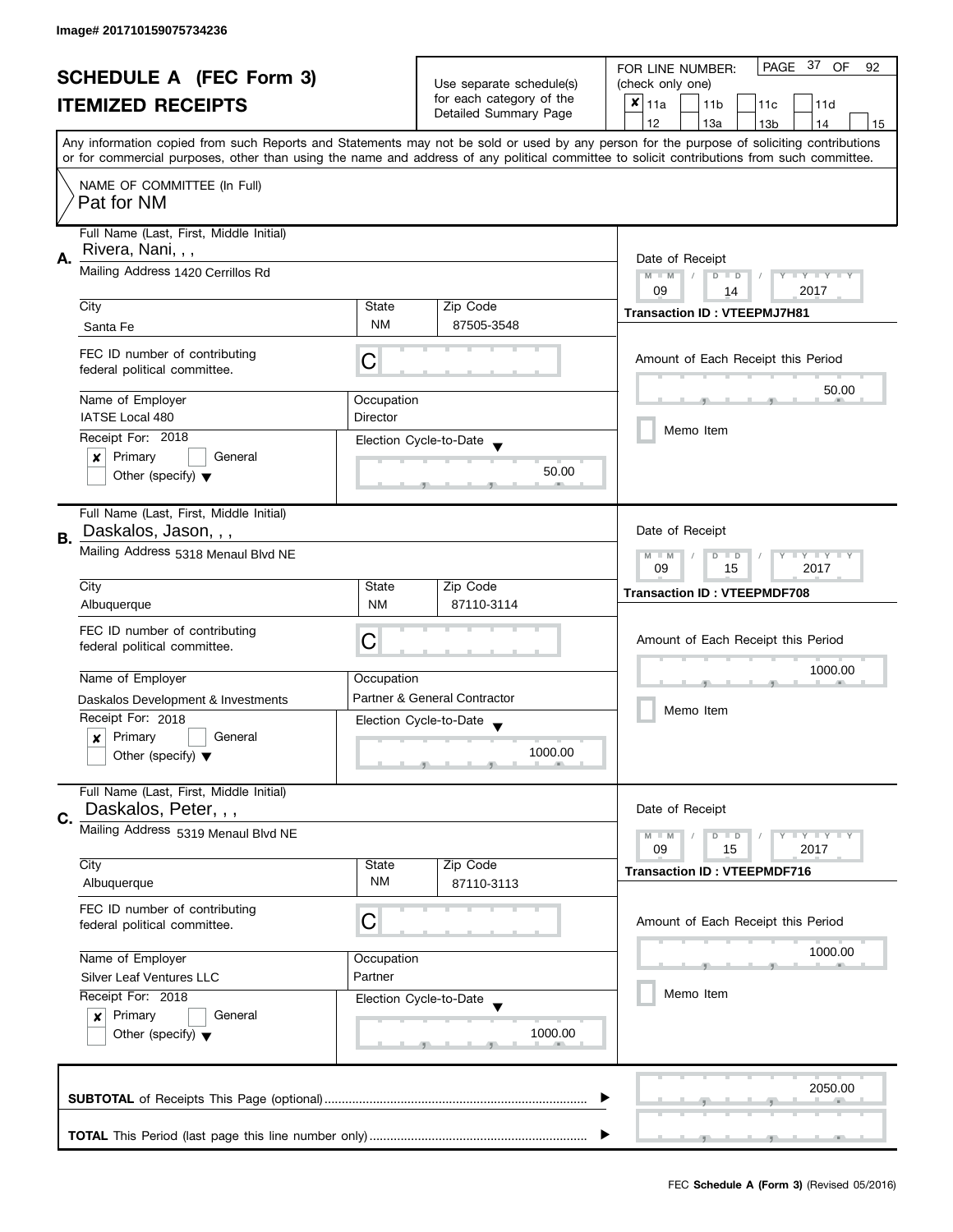| <b>SCHEDULE A (FEC Form 3)</b> |                                                                  |                                                                         |                                                    | PAGE 38 OF<br>FOR LINE NUMBER:<br>92                                                                                                                                                                                                                                                    |  |  |
|--------------------------------|------------------------------------------------------------------|-------------------------------------------------------------------------|----------------------------------------------------|-----------------------------------------------------------------------------------------------------------------------------------------------------------------------------------------------------------------------------------------------------------------------------------------|--|--|
|                                |                                                                  |                                                                         | Use separate schedule(s)                           | (check only one)                                                                                                                                                                                                                                                                        |  |  |
|                                | <b>ITEMIZED RECEIPTS</b>                                         |                                                                         | for each category of the<br>Detailed Summary Page  | $\boldsymbol{x}$<br>11a<br>11 <sub>b</sub><br>11c<br>11d                                                                                                                                                                                                                                |  |  |
|                                |                                                                  |                                                                         |                                                    | 12<br>13a<br>13 <sub>b</sub><br>14<br>15                                                                                                                                                                                                                                                |  |  |
|                                |                                                                  |                                                                         |                                                    | Any information copied from such Reports and Statements may not be sold or used by any person for the purpose of soliciting contributions<br>or for commercial purposes, other than using the name and address of any political committee to solicit contributions from such committee. |  |  |
|                                | NAME OF COMMITTEE (In Full)<br>Pat for NM                        |                                                                         |                                                    |                                                                                                                                                                                                                                                                                         |  |  |
|                                | Full Name (Last, First, Middle Initial)<br>Gibson, Diane, Gail,, |                                                                         |                                                    |                                                                                                                                                                                                                                                                                         |  |  |
| А.                             | Mailing Address 401 Marquette Ave NE                             | Date of Receipt<br>$M - M$<br>$D$ $D$<br>Y FY FY FY<br>2017<br>09<br>15 |                                                    |                                                                                                                                                                                                                                                                                         |  |  |
|                                | City                                                             | State                                                                   | Zip Code                                           |                                                                                                                                                                                                                                                                                         |  |  |
|                                | Albuquerque                                                      | <b>NM</b>                                                               | 87102-2518                                         | <b>Transaction ID: VTEEPMJ7H57</b>                                                                                                                                                                                                                                                      |  |  |
|                                | FEC ID number of contributing<br>federal political committee.    | C                                                                       |                                                    | Amount of Each Receipt this Period                                                                                                                                                                                                                                                      |  |  |
|                                | Name of Employer                                                 | Occupation                                                              |                                                    | 100.00                                                                                                                                                                                                                                                                                  |  |  |
|                                | City of Albuquerque                                              | Government/Civil                                                        |                                                    |                                                                                                                                                                                                                                                                                         |  |  |
|                                | Receipt For: 2018                                                |                                                                         | Election Cycle-to-Date                             | Memo Item                                                                                                                                                                                                                                                                               |  |  |
|                                | x<br>Primary<br>General                                          |                                                                         |                                                    |                                                                                                                                                                                                                                                                                         |  |  |
|                                | Other (specify) $\blacktriangledown$                             |                                                                         | 303.00                                             |                                                                                                                                                                                                                                                                                         |  |  |
| В.                             | Full Name (Last, First, Middle Initial)<br>Lancaster, Jane, B,,  |                                                                         |                                                    | Date of Receipt                                                                                                                                                                                                                                                                         |  |  |
|                                | Mailing Address UNM                                              |                                                                         |                                                    | <b>LY LY LY</b><br>$M - M$<br>$D$ $D$                                                                                                                                                                                                                                                   |  |  |
|                                | Unm                                                              |                                                                         |                                                    | 09<br>15<br>2017                                                                                                                                                                                                                                                                        |  |  |
|                                | City                                                             | State                                                                   | Zip Code                                           | <b>Transaction ID: VTEEPMJ7HQ9</b>                                                                                                                                                                                                                                                      |  |  |
|                                | Albuquerque                                                      | <b>NM</b>                                                               | 87131-0001                                         |                                                                                                                                                                                                                                                                                         |  |  |
|                                | FEC ID number of contributing                                    |                                                                         |                                                    |                                                                                                                                                                                                                                                                                         |  |  |
|                                | federal political committee.                                     | С                                                                       |                                                    | Amount of Each Receipt this Period                                                                                                                                                                                                                                                      |  |  |
|                                |                                                                  |                                                                         |                                                    | 100.00                                                                                                                                                                                                                                                                                  |  |  |
|                                | Name of Employer                                                 | Occupation                                                              |                                                    |                                                                                                                                                                                                                                                                                         |  |  |
|                                | <b>UNM</b>                                                       | Teacher/Education                                                       |                                                    |                                                                                                                                                                                                                                                                                         |  |  |
|                                | Receipt For: 2018                                                |                                                                         | Election Cycle-to-Date<br>$\overline{\phantom{a}}$ | Memo Item                                                                                                                                                                                                                                                                               |  |  |
|                                | Primary<br>General<br>x                                          |                                                                         |                                                    |                                                                                                                                                                                                                                                                                         |  |  |
|                                | Other (specify) $\blacktriangledown$                             |                                                                         | 800.00                                             |                                                                                                                                                                                                                                                                                         |  |  |
| C.                             | Full Name (Last, First, Middle Initial)<br>Lee, Eli, , ,         |                                                                         |                                                    | Date of Receipt                                                                                                                                                                                                                                                                         |  |  |
|                                | Mailing Address 1523 Mountain Rd NW                              |                                                                         |                                                    | <b>LEY LEY LEY</b><br>$M - M$<br>$D$ $D$<br>09<br>15<br>2017                                                                                                                                                                                                                            |  |  |
|                                | City                                                             | State                                                                   | Zip Code                                           | <b>Transaction ID: VTEEPMJ7J42</b>                                                                                                                                                                                                                                                      |  |  |
|                                | Albuquerque                                                      | <b>NM</b>                                                               | 87104-1368                                         |                                                                                                                                                                                                                                                                                         |  |  |
|                                | FEC ID number of contributing<br>federal political committee.    | С                                                                       |                                                    | Amount of Each Receipt this Period                                                                                                                                                                                                                                                      |  |  |
|                                | Name of Employer                                                 | Occupation                                                              |                                                    | 250.00                                                                                                                                                                                                                                                                                  |  |  |
|                                | SWEL                                                             | Consultant                                                              |                                                    |                                                                                                                                                                                                                                                                                         |  |  |
|                                | Receipt For: 2018                                                |                                                                         | Election Cycle-to-Date                             | Memo Item                                                                                                                                                                                                                                                                               |  |  |
|                                | Primary<br>General<br>$\boldsymbol{x}$                           |                                                                         |                                                    |                                                                                                                                                                                                                                                                                         |  |  |
|                                | Other (specify) $\blacktriangledown$                             |                                                                         | 250.00                                             |                                                                                                                                                                                                                                                                                         |  |  |
|                                |                                                                  |                                                                         |                                                    | 450.00                                                                                                                                                                                                                                                                                  |  |  |
|                                |                                                                  |                                                                         |                                                    |                                                                                                                                                                                                                                                                                         |  |  |
|                                |                                                                  |                                                                         |                                                    |                                                                                                                                                                                                                                                                                         |  |  |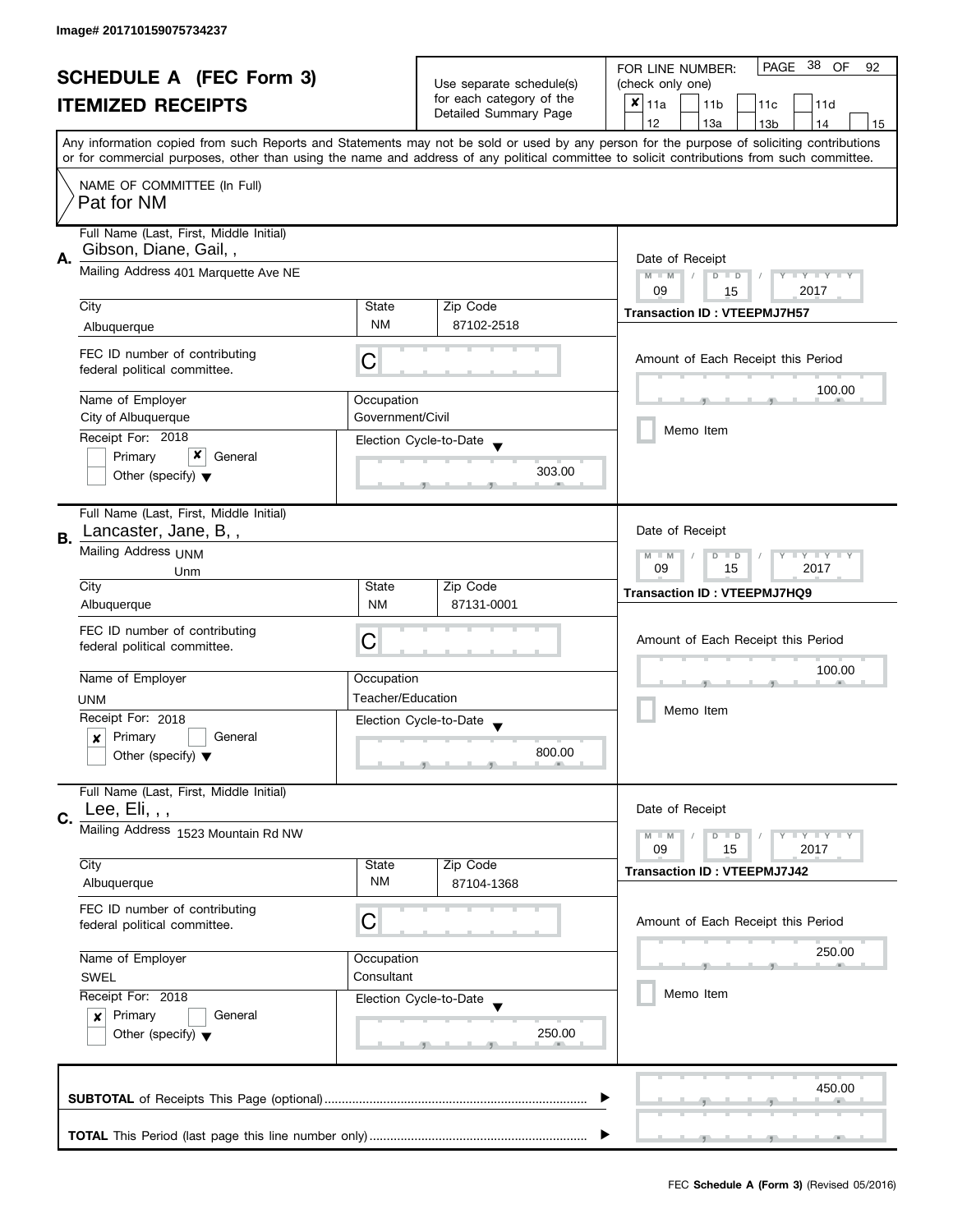| <b>SCHEDULE A (FEC Form 3)</b> |                                                                                                                                           | Use separate schedule(s)                                           | PAGE 39 OF<br>FOR LINE NUMBER:<br>92              |                                                                                                                                            |
|--------------------------------|-------------------------------------------------------------------------------------------------------------------------------------------|--------------------------------------------------------------------|---------------------------------------------------|--------------------------------------------------------------------------------------------------------------------------------------------|
|                                |                                                                                                                                           |                                                                    | (check only one)                                  |                                                                                                                                            |
|                                | <b>ITEMIZED RECEIPTS</b>                                                                                                                  |                                                                    | for each category of the<br>Detailed Summary Page | $x _{11a}$<br>11 <sub>b</sub><br>11c<br>11d                                                                                                |
|                                |                                                                                                                                           |                                                                    |                                                   | 12<br>13a<br>13 <sub>b</sub><br>14<br>15                                                                                                   |
|                                | Any information copied from such Reports and Statements may not be sold or used by any person for the purpose of soliciting contributions |                                                                    |                                                   |                                                                                                                                            |
|                                |                                                                                                                                           |                                                                    |                                                   | or for commercial purposes, other than using the name and address of any political committee to solicit contributions from such committee. |
|                                | NAME OF COMMITTEE (In Full)                                                                                                               |                                                                    |                                                   |                                                                                                                                            |
|                                | Pat for NM                                                                                                                                |                                                                    |                                                   |                                                                                                                                            |
|                                | Full Name (Last, First, Middle Initial)                                                                                                   |                                                                    |                                                   |                                                                                                                                            |
|                                | Mauer, Joanna, , ,                                                                                                                        |                                                                    |                                                   |                                                                                                                                            |
| А.                             | Mailing Address 321 Dartmouth Dr SE                                                                                                       | Date of Receipt                                                    |                                                   |                                                                                                                                            |
|                                |                                                                                                                                           | $M - M$<br>$\sqrt{2}$<br>$D$ $D$<br>Y FY FY FY<br>09<br>2017<br>15 |                                                   |                                                                                                                                            |
|                                | City                                                                                                                                      | State                                                              | Zip Code                                          |                                                                                                                                            |
|                                | Albuquerque                                                                                                                               | <b>NM</b>                                                          | 87106-2221                                        | <b>Transaction ID: VTEEPMJ7HR7</b>                                                                                                         |
|                                |                                                                                                                                           |                                                                    |                                                   |                                                                                                                                            |
|                                | FEC ID number of contributing<br>federal political committee.                                                                             | С                                                                  |                                                   | Amount of Each Receipt this Period                                                                                                         |
|                                |                                                                                                                                           |                                                                    |                                                   | 100.00                                                                                                                                     |
|                                | Name of Employer                                                                                                                          | Occupation                                                         |                                                   |                                                                                                                                            |
|                                | American Council for an Energy-Efficie                                                                                                    | Engineer                                                           |                                                   |                                                                                                                                            |
|                                | Receipt For: 2018                                                                                                                         |                                                                    | Election Cycle-to-Date                            | Memo Item                                                                                                                                  |
|                                | Primary<br>$\pmb{\times}$<br>General                                                                                                      |                                                                    |                                                   |                                                                                                                                            |
|                                | Other (specify) $\blacktriangledown$                                                                                                      |                                                                    | 214.00                                            |                                                                                                                                            |
|                                |                                                                                                                                           |                                                                    |                                                   |                                                                                                                                            |
|                                | Full Name (Last, First, Middle Initial)                                                                                                   |                                                                    |                                                   |                                                                                                                                            |
| В.                             | Umland, Bert, , ,                                                                                                                         |                                                                    |                                                   | Date of Receipt                                                                                                                            |
|                                | Mailing Address 737 Valverde Dr SE                                                                                                        | $Y = Y + Y$<br>$M - M$<br>D<br>$\Box$                              |                                                   |                                                                                                                                            |
|                                | City                                                                                                                                      | State                                                              | Zip Code                                          | 2017<br>09<br>18                                                                                                                           |
|                                | Albuquerque                                                                                                                               | <b>NM</b>                                                          | 87108-3467                                        | <b>Transaction ID: VTEEPMJ7JP2</b>                                                                                                         |
|                                |                                                                                                                                           |                                                                    |                                                   |                                                                                                                                            |
|                                | FEC ID number of contributing                                                                                                             | С                                                                  |                                                   | Amount of Each Receipt this Period                                                                                                         |
|                                | federal political committee.                                                                                                              |                                                                    |                                                   |                                                                                                                                            |
|                                | Name of Employer                                                                                                                          | Occupation                                                         |                                                   | 25.00                                                                                                                                      |
|                                | Not employed                                                                                                                              | Not employed                                                       |                                                   |                                                                                                                                            |
|                                | Receipt For: 2018                                                                                                                         |                                                                    | Election Cycle-to-Date                            | Memo Item                                                                                                                                  |
|                                | Primary<br>General<br>x                                                                                                                   |                                                                    |                                                   |                                                                                                                                            |
|                                | Other (specify) $\blacktriangledown$                                                                                                      |                                                                    | 282.00                                            |                                                                                                                                            |
|                                |                                                                                                                                           |                                                                    |                                                   |                                                                                                                                            |
|                                | Full Name (Last, First, Middle Initial)                                                                                                   |                                                                    |                                                   |                                                                                                                                            |
| C.                             | Byers, Maggie, , ,                                                                                                                        |                                                                    |                                                   | Date of Receipt                                                                                                                            |
|                                | Mailing Address 11112 Bellamah Ave NE                                                                                                     |                                                                    |                                                   | $M - M$<br>$\bot$ $\gamma$ $\bot$ $\gamma$ $\bot$ $\gamma$<br>D<br>$\blacksquare$                                                          |
|                                |                                                                                                                                           |                                                                    |                                                   | 09<br>19<br>2017                                                                                                                           |
|                                | City<br>Albuquerque                                                                                                                       | State<br>NM                                                        | Zip Code<br>87112-4304                            | <b>Transaction ID: VTEEPMQWGE2</b>                                                                                                         |
|                                |                                                                                                                                           |                                                                    |                                                   |                                                                                                                                            |
|                                | FEC ID number of contributing<br>federal political committee.                                                                             | C                                                                  |                                                   | Amount of Each Receipt this Period                                                                                                         |
|                                |                                                                                                                                           |                                                                    |                                                   |                                                                                                                                            |
|                                | Name of Employer                                                                                                                          | Occupation                                                         |                                                   | 24.00                                                                                                                                      |
|                                | photographer                                                                                                                              | self                                                               |                                                   |                                                                                                                                            |
|                                | Receipt For: 2018                                                                                                                         |                                                                    | Election Cycle-to-Date                            | Memo Item                                                                                                                                  |
|                                | Primary<br>$\boldsymbol{x}$<br>General                                                                                                    |                                                                    |                                                   |                                                                                                                                            |
|                                | Other (specify) $\blacktriangledown$                                                                                                      |                                                                    | 69.00                                             | * In-Kind: New Mexico Chile for Event                                                                                                      |
|                                |                                                                                                                                           |                                                                    |                                                   |                                                                                                                                            |
|                                |                                                                                                                                           |                                                                    |                                                   |                                                                                                                                            |
|                                |                                                                                                                                           |                                                                    |                                                   | 149.00                                                                                                                                     |
|                                |                                                                                                                                           |                                                                    |                                                   |                                                                                                                                            |
|                                |                                                                                                                                           |                                                                    |                                                   |                                                                                                                                            |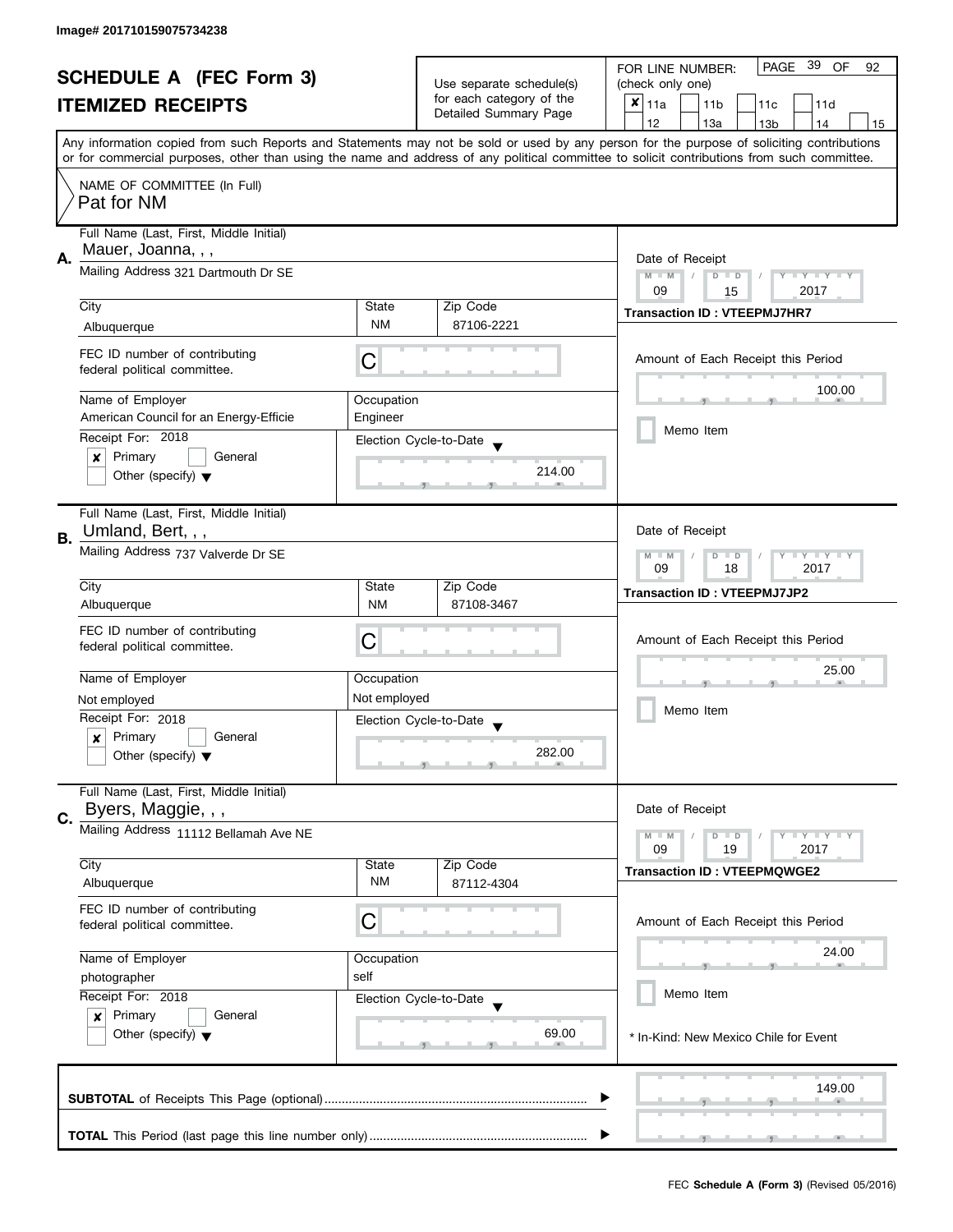| <b>SCHEDULE A (FEC Form 3)</b> |                                         |                                                      | 40<br>PAGE<br><b>OF</b><br>FOR LINE NUMBER:<br>92 |                                                                                                                                            |  |
|--------------------------------|-----------------------------------------|------------------------------------------------------|---------------------------------------------------|--------------------------------------------------------------------------------------------------------------------------------------------|--|
|                                |                                         | Use separate schedule(s)<br>for each category of the | (check only one)                                  |                                                                                                                                            |  |
|                                | <b>ITEMIZED RECEIPTS</b>                |                                                      | Detailed Summary Page                             | $x _{11a}$<br>11 <sub>b</sub><br>11c<br>11d                                                                                                |  |
|                                |                                         |                                                      |                                                   | 12<br>13a<br>13 <sub>b</sub><br>14<br>15                                                                                                   |  |
|                                |                                         |                                                      |                                                   | Any information copied from such Reports and Statements may not be sold or used by any person for the purpose of soliciting contributions  |  |
|                                |                                         |                                                      |                                                   | or for commercial purposes, other than using the name and address of any political committee to solicit contributions from such committee. |  |
|                                | NAME OF COMMITTEE (In Full)             |                                                      |                                                   |                                                                                                                                            |  |
|                                | Pat for NM                              |                                                      |                                                   |                                                                                                                                            |  |
|                                |                                         |                                                      |                                                   |                                                                                                                                            |  |
|                                | Full Name (Last, First, Middle Initial) |                                                      |                                                   |                                                                                                                                            |  |
| А.                             | Byers, Maggie, , ,                      |                                                      |                                                   | Date of Receipt                                                                                                                            |  |
|                                | Mailing Address 11112 Bellamah Ave NE   |                                                      |                                                   | $M - M$<br>$\sqrt{2}$<br>Y FY FY FY<br>$D$ $D$                                                                                             |  |
|                                |                                         |                                                      |                                                   | 09<br>2017<br>19                                                                                                                           |  |
|                                | City                                    | State                                                | Zip Code                                          | <b>Transaction ID: VTEEPMQWGG8</b>                                                                                                         |  |
|                                | Albuquerque                             | <b>NM</b>                                            | 87112-4304                                        |                                                                                                                                            |  |
|                                | FEC ID number of contributing           |                                                      |                                                   | Amount of Each Receipt this Period                                                                                                         |  |
|                                | federal political committee.            | С                                                    |                                                   |                                                                                                                                            |  |
|                                |                                         |                                                      |                                                   | 25.00                                                                                                                                      |  |
|                                | Name of Employer                        | Occupation                                           |                                                   |                                                                                                                                            |  |
|                                | photographer                            | self                                                 |                                                   | Memo Item                                                                                                                                  |  |
|                                | Receipt For: 2018                       |                                                      | Election Cycle-to-Date                            |                                                                                                                                            |  |
|                                | Primary<br>General<br>×                 |                                                      |                                                   |                                                                                                                                            |  |
|                                | Other (specify) $\blacktriangledown$    |                                                      | 69.00                                             | * In-Kind: Event Supplies                                                                                                                  |  |
|                                |                                         |                                                      |                                                   |                                                                                                                                            |  |
|                                | Full Name (Last, First, Middle Initial) |                                                      |                                                   |                                                                                                                                            |  |
| В.                             | Maddox, Jim, H,,                        |                                                      |                                                   | Date of Receipt                                                                                                                            |  |
|                                | Mailing Address PO Box 4247             |                                                      |                                                   | <b>LY LY LY</b><br>$M - M$<br>$D$ $D$                                                                                                      |  |
|                                |                                         |                                                      |                                                   |                                                                                                                                            |  |
|                                | City                                    | State                                                | Zip Code                                          | <b>Transaction ID: VTEEPMJ7H49</b>                                                                                                         |  |
|                                | Albuquerque                             | <b>NM</b>                                            | 87196-4247                                        |                                                                                                                                            |  |
|                                | FEC ID number of contributing           |                                                      |                                                   |                                                                                                                                            |  |
|                                | federal political committee.            | С                                                    |                                                   | Amount of Each Receipt this Period                                                                                                         |  |
|                                |                                         |                                                      |                                                   | 250.00                                                                                                                                     |  |
|                                | Name of Employer                        | Occupation                                           |                                                   |                                                                                                                                            |  |
|                                | Maddox & Co./Realtors                   | <b>Real Estate Broker</b>                            |                                                   | Memo Item                                                                                                                                  |  |
|                                | Receipt For: 2018                       |                                                      | Election Cycle-to-Date<br>$\overline{\mathbf{v}}$ |                                                                                                                                            |  |
|                                | Primary<br>General<br>$\boldsymbol{x}$  |                                                      |                                                   |                                                                                                                                            |  |
|                                | Other (specify) $\blacktriangledown$    |                                                      | 250.00                                            |                                                                                                                                            |  |
|                                |                                         |                                                      |                                                   |                                                                                                                                            |  |
|                                | Full Name (Last, First, Middle Initial) |                                                      |                                                   |                                                                                                                                            |  |
| C.                             | Relkin, Harry, , ,                      |                                                      |                                                   | Date of Receipt                                                                                                                            |  |
|                                | Mailing Address PO Box 11594            |                                                      |                                                   | $M - M$<br>$D$ $D$                                                                                                                         |  |
|                                |                                         |                                                      |                                                   | 09<br>19<br>2017                                                                                                                           |  |
|                                | City                                    | State                                                | Zip Code                                          | <b>Transaction ID: VTEEPMJ7JW9</b>                                                                                                         |  |
|                                | Albuquerque                             | <b>NM</b>                                            | 87192-0594                                        |                                                                                                                                            |  |
|                                | FEC ID number of contributing           |                                                      |                                                   |                                                                                                                                            |  |
|                                | federal political committee.            | C                                                    |                                                   | Amount of Each Receipt this Period                                                                                                         |  |
|                                |                                         |                                                      |                                                   | 250.00                                                                                                                                     |  |
|                                | Name of Employer                        | Occupation                                           |                                                   |                                                                                                                                            |  |
|                                | self                                    | attorney/consultant                                  |                                                   |                                                                                                                                            |  |
|                                | Receipt For: 2018                       |                                                      | Election Cycle-to-Date                            | Memo Item                                                                                                                                  |  |
|                                | Primary<br>General<br>$\boldsymbol{x}$  |                                                      |                                                   |                                                                                                                                            |  |
|                                | Other (specify) $\blacktriangledown$    |                                                      | 750.00                                            |                                                                                                                                            |  |
|                                |                                         |                                                      |                                                   |                                                                                                                                            |  |
|                                |                                         |                                                      |                                                   |                                                                                                                                            |  |
|                                |                                         |                                                      |                                                   | 525.00                                                                                                                                     |  |
|                                |                                         |                                                      |                                                   |                                                                                                                                            |  |
|                                |                                         |                                                      |                                                   |                                                                                                                                            |  |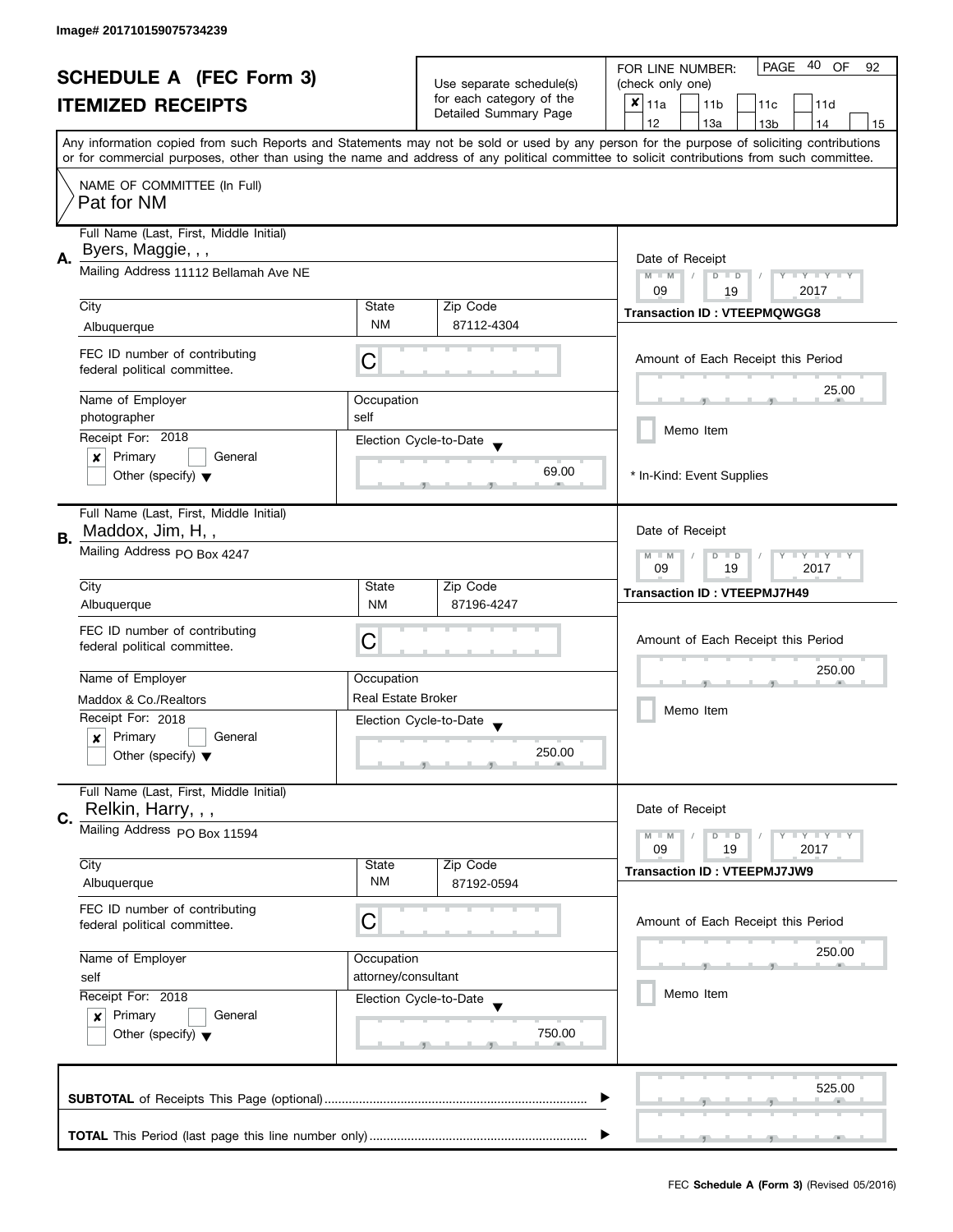| <b>SCHEDULE A (FEC Form 3)</b> |                                                               |                |                                                   | 41<br><b>PAGE</b><br><b>OF</b><br>FOR LINE NUMBER:<br>92                                                                                                                                                                                                                                |  |  |
|--------------------------------|---------------------------------------------------------------|----------------|---------------------------------------------------|-----------------------------------------------------------------------------------------------------------------------------------------------------------------------------------------------------------------------------------------------------------------------------------------|--|--|
|                                |                                                               |                | Use separate schedule(s)                          | (check only one)                                                                                                                                                                                                                                                                        |  |  |
|                                | <b>ITEMIZED RECEIPTS</b>                                      |                | for each category of the<br>Detailed Summary Page | $x _{11a}$<br>11 <sub>b</sub><br>11c<br>11d                                                                                                                                                                                                                                             |  |  |
|                                |                                                               |                |                                                   | 12<br>13a<br>13 <sub>b</sub><br>14<br>15                                                                                                                                                                                                                                                |  |  |
|                                |                                                               |                |                                                   | Any information copied from such Reports and Statements may not be sold or used by any person for the purpose of soliciting contributions<br>or for commercial purposes, other than using the name and address of any political committee to solicit contributions from such committee. |  |  |
|                                |                                                               |                |                                                   |                                                                                                                                                                                                                                                                                         |  |  |
|                                | NAME OF COMMITTEE (In Full)<br>Pat for NM                     |                |                                                   |                                                                                                                                                                                                                                                                                         |  |  |
|                                | Full Name (Last, First, Middle Initial)                       |                |                                                   |                                                                                                                                                                                                                                                                                         |  |  |
| Α.                             | Byers, Maggie, , ,                                            |                |                                                   | Date of Receipt                                                                                                                                                                                                                                                                         |  |  |
|                                | Mailing Address 11112 Bellamah Ave NE                         |                |                                                   | $M - M$<br>$D$ $D$<br>Y I Y I Y I Y<br>09<br>2017<br>20                                                                                                                                                                                                                                 |  |  |
|                                | City                                                          | State          | Zip Code                                          |                                                                                                                                                                                                                                                                                         |  |  |
|                                | Albuquerque                                                   | <b>NM</b>      | 87112-4304                                        | <b>Transaction ID: VTEEPMQWGD4</b>                                                                                                                                                                                                                                                      |  |  |
|                                |                                                               |                |                                                   |                                                                                                                                                                                                                                                                                         |  |  |
|                                | FEC ID number of contributing<br>federal political committee. | С              |                                                   | Amount of Each Receipt this Period                                                                                                                                                                                                                                                      |  |  |
|                                | Name of Employer                                              | Occupation     |                                                   | 65.00                                                                                                                                                                                                                                                                                   |  |  |
|                                | photographer                                                  | self           |                                                   |                                                                                                                                                                                                                                                                                         |  |  |
|                                | Receipt For: 2018                                             |                | Election Cycle-to-Date                            | Memo Item                                                                                                                                                                                                                                                                               |  |  |
|                                | Primary<br>General<br>×                                       |                |                                                   |                                                                                                                                                                                                                                                                                         |  |  |
|                                | Other (specify) $\blacktriangledown$                          |                | 134.00                                            | * In-Kind: Event Food                                                                                                                                                                                                                                                                   |  |  |
|                                | Full Name (Last, First, Middle Initial)                       |                |                                                   |                                                                                                                                                                                                                                                                                         |  |  |
|                                | McConnell, Stephen, , ,                                       |                |                                                   | Date of Receipt                                                                                                                                                                                                                                                                         |  |  |
| В.                             | Mailing Address 900 C St SE                                   |                |                                                   | <b>LYLYLY</b><br>$M - M$<br>D<br>$\Box$                                                                                                                                                                                                                                                 |  |  |
|                                |                                                               |                |                                                   | 09<br>20<br>2017                                                                                                                                                                                                                                                                        |  |  |
|                                | City                                                          | State          | Zip Code                                          | <b>Transaction ID: VTEEPMJ7JY5</b>                                                                                                                                                                                                                                                      |  |  |
|                                | Washington                                                    | DC             | 20003-2122                                        |                                                                                                                                                                                                                                                                                         |  |  |
|                                | FEC ID number of contributing                                 |                |                                                   |                                                                                                                                                                                                                                                                                         |  |  |
|                                | federal political committee.                                  | С              |                                                   | Amount of Each Receipt this Period                                                                                                                                                                                                                                                      |  |  |
|                                |                                                               |                |                                                   | 250.00                                                                                                                                                                                                                                                                                  |  |  |
|                                | Name of Employer                                              | Occupation     |                                                   |                                                                                                                                                                                                                                                                                         |  |  |
|                                | President                                                     |                | Civic Participation Action Fund                   | Memo Item                                                                                                                                                                                                                                                                               |  |  |
|                                | Receipt For: 2018                                             |                | Election Cycle-to-Date                            |                                                                                                                                                                                                                                                                                         |  |  |
|                                | Primary<br>General<br>$\boldsymbol{x}$                        |                | 250.00                                            |                                                                                                                                                                                                                                                                                         |  |  |
|                                | Other (specify) $\blacktriangledown$                          |                |                                                   |                                                                                                                                                                                                                                                                                         |  |  |
|                                | Full Name (Last, First, Middle Initial)                       |                |                                                   |                                                                                                                                                                                                                                                                                         |  |  |
| C.                             | Hart, Nicholas, , ,                                           |                |                                                   | Date of Receipt                                                                                                                                                                                                                                                                         |  |  |
|                                | Mailing Address 20 First Plaza Ctr NW                         |                |                                                   | $Y = Y = Y$<br>$M - M$<br>$D$ $D$                                                                                                                                                                                                                                                       |  |  |
|                                | <b>Ste 700</b><br>City                                        | State          | Zip Code                                          | 09<br>21<br>2017                                                                                                                                                                                                                                                                        |  |  |
|                                | Albuquerque                                                   | ΝM             | 87102-5802                                        | <b>Transaction ID: VTEEPMJ7JX7</b>                                                                                                                                                                                                                                                      |  |  |
|                                | FEC ID number of contributing                                 |                |                                                   |                                                                                                                                                                                                                                                                                         |  |  |
|                                | federal political committee.                                  | C              |                                                   | Amount of Each Receipt this Period                                                                                                                                                                                                                                                      |  |  |
|                                |                                                               |                |                                                   | 500.00                                                                                                                                                                                                                                                                                  |  |  |
|                                | Name of Employer                                              | Occupation     |                                                   |                                                                                                                                                                                                                                                                                         |  |  |
|                                | Freedman Boyd Hollander Goldberg Urias                        | Attorney/Legal |                                                   | Memo Item                                                                                                                                                                                                                                                                               |  |  |
|                                | Receipt For: 2018                                             |                | Election Cycle-to-Date                            |                                                                                                                                                                                                                                                                                         |  |  |
|                                | Primary<br>General<br>x                                       |                | 500.00                                            |                                                                                                                                                                                                                                                                                         |  |  |
|                                | Other (specify) $\blacktriangledown$                          |                |                                                   |                                                                                                                                                                                                                                                                                         |  |  |
|                                |                                                               |                |                                                   |                                                                                                                                                                                                                                                                                         |  |  |
|                                |                                                               |                |                                                   | 815.00                                                                                                                                                                                                                                                                                  |  |  |
|                                |                                                               |                |                                                   |                                                                                                                                                                                                                                                                                         |  |  |
|                                |                                                               |                |                                                   |                                                                                                                                                                                                                                                                                         |  |  |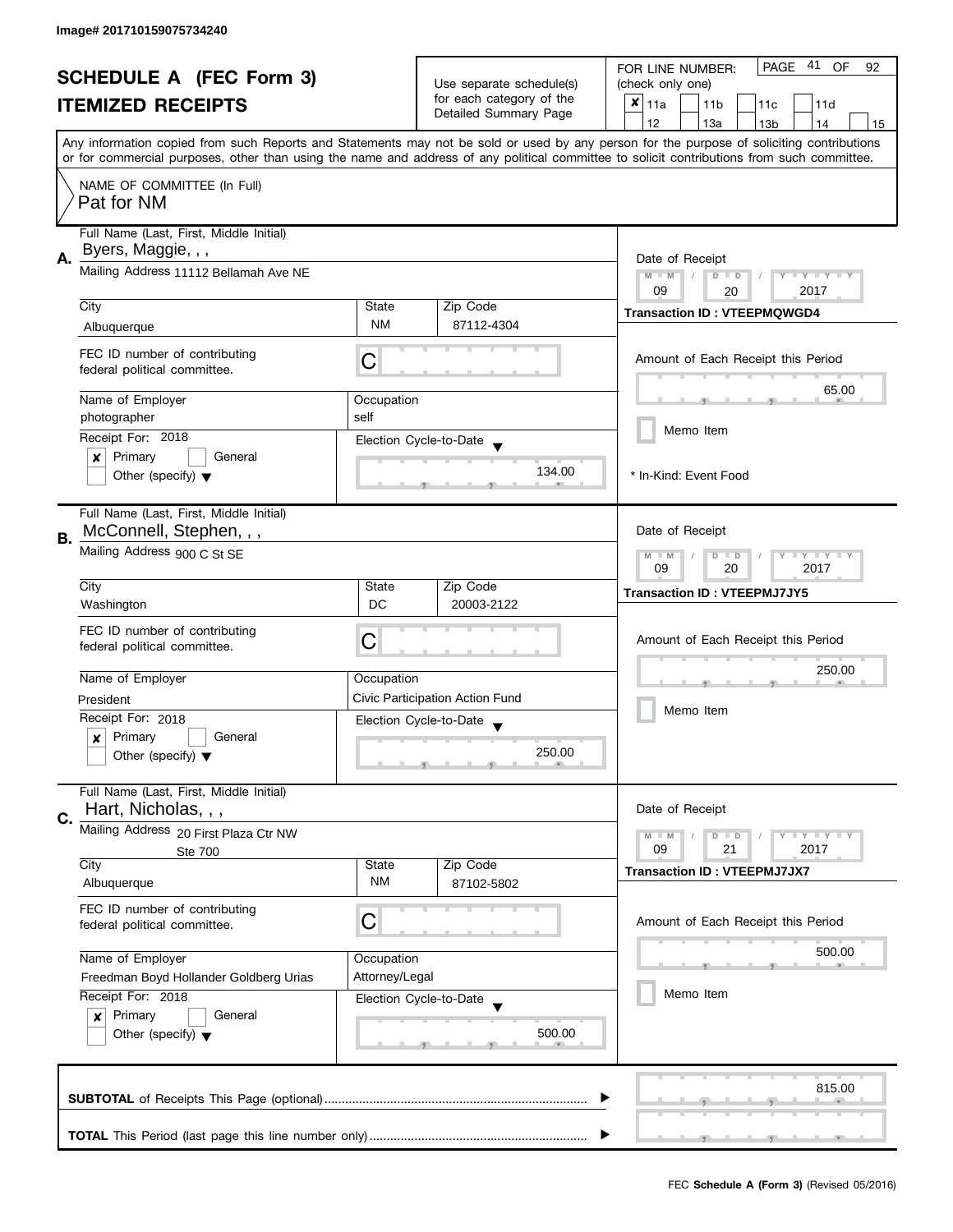| <b>SCHEDULE A (FEC Form 3)</b><br><b>ITEMIZED RECEIPTS</b> |                                                               |                                                   | 42 OF<br>PAGE<br>FOR LINE NUMBER:<br>92            |                                                                                                                                            |  |
|------------------------------------------------------------|---------------------------------------------------------------|---------------------------------------------------|----------------------------------------------------|--------------------------------------------------------------------------------------------------------------------------------------------|--|
|                                                            |                                                               | Use separate schedule(s)                          | (check only one)                                   |                                                                                                                                            |  |
|                                                            |                                                               | for each category of the<br>Detailed Summary Page | $x _{11a}$<br>11 <sub>b</sub><br>11c<br>11d        |                                                                                                                                            |  |
|                                                            |                                                               |                                                   |                                                    | 12<br>13a<br>13 <sub>b</sub><br>14<br>15                                                                                                   |  |
|                                                            |                                                               |                                                   |                                                    | Any information copied from such Reports and Statements may not be sold or used by any person for the purpose of soliciting contributions  |  |
|                                                            |                                                               |                                                   |                                                    | or for commercial purposes, other than using the name and address of any political committee to solicit contributions from such committee. |  |
|                                                            | NAME OF COMMITTEE (In Full)                                   |                                                   |                                                    |                                                                                                                                            |  |
|                                                            | Pat for NM                                                    |                                                   |                                                    |                                                                                                                                            |  |
|                                                            |                                                               |                                                   |                                                    |                                                                                                                                            |  |
|                                                            | Full Name (Last, First, Middle Initial)                       |                                                   |                                                    |                                                                                                                                            |  |
| А.                                                         | Isaac, Claudia, B,,                                           | Date of Receipt                                   |                                                    |                                                                                                                                            |  |
|                                                            | Mailing Address 1 University Of New Mexico                    | $M - M$<br>Y I Y I Y I Y<br>$D$ $D$               |                                                    |                                                                                                                                            |  |
|                                                            |                                                               |                                                   |                                                    | 2017<br>09<br>21                                                                                                                           |  |
|                                                            | City                                                          | State                                             | Zip Code                                           | <b>Transaction ID: VTEEPMJ7JS6</b>                                                                                                         |  |
|                                                            | Albuquerque                                                   | <b>NM</b>                                         | 87131-0001                                         |                                                                                                                                            |  |
|                                                            | FEC ID number of contributing                                 |                                                   |                                                    |                                                                                                                                            |  |
|                                                            | federal political committee.                                  | С                                                 |                                                    | Amount of Each Receipt this Period                                                                                                         |  |
|                                                            |                                                               |                                                   |                                                    | 100.00                                                                                                                                     |  |
|                                                            | Name of Employer                                              | Occupation                                        |                                                    |                                                                                                                                            |  |
|                                                            | <b>UNM</b>                                                    | Teacher/Education                                 |                                                    | Memo Item                                                                                                                                  |  |
|                                                            | Receipt For: 2018                                             |                                                   | Election Cycle-to-Date                             |                                                                                                                                            |  |
|                                                            | Primary<br>General<br>×                                       |                                                   |                                                    |                                                                                                                                            |  |
|                                                            | Other (specify) $\blacktriangledown$                          |                                                   | 310.00                                             |                                                                                                                                            |  |
|                                                            |                                                               |                                                   |                                                    |                                                                                                                                            |  |
|                                                            | Full Name (Last, First, Middle Initial)                       |                                                   |                                                    |                                                                                                                                            |  |
| В.                                                         | McCune, Chuck, , ,                                            |                                                   |                                                    | Date of Receipt                                                                                                                            |  |
|                                                            | Mailing Address PO Box 12302                                  |                                                   |                                                    | <b>LYLYLY</b><br>$M - M$<br>$D$ $D$                                                                                                        |  |
|                                                            |                                                               |                                                   |                                                    | 21<br>2017<br>09                                                                                                                           |  |
|                                                            | City                                                          | State                                             | Zip Code                                           | <b>Transaction ID: VTEEPMJ7JR8</b>                                                                                                         |  |
|                                                            | Albuquerque                                                   | <b>NM</b>                                         | 87195-0302                                         |                                                                                                                                            |  |
|                                                            | FEC ID number of contributing                                 |                                                   |                                                    |                                                                                                                                            |  |
|                                                            | federal political committee.                                  | С                                                 |                                                    | Amount of Each Receipt this Period                                                                                                         |  |
|                                                            |                                                               |                                                   |                                                    | 17.00                                                                                                                                      |  |
|                                                            | Name of Employer                                              | Occupation                                        |                                                    |                                                                                                                                            |  |
|                                                            | mccune works inc.                                             | ceo                                               |                                                    | Memo Item                                                                                                                                  |  |
|                                                            | Receipt For: 2018                                             |                                                   | Election Cycle-to-Date<br>$\overline{\phantom{a}}$ |                                                                                                                                            |  |
|                                                            | Primary<br>General<br>x                                       |                                                   | 255.00                                             |                                                                                                                                            |  |
|                                                            | Other (specify) $\blacktriangledown$                          |                                                   |                                                    |                                                                                                                                            |  |
|                                                            | Full Name (Last, First, Middle Initial)                       |                                                   |                                                    |                                                                                                                                            |  |
|                                                            | Van't Hof, Jonathan 'JP', , ,                                 |                                                   |                                                    | Date of Receipt                                                                                                                            |  |
| C.                                                         | Mailing Address 1421 Ames PI NE                               |                                                   |                                                    |                                                                                                                                            |  |
|                                                            |                                                               |                                                   |                                                    | <b>LYLYLY</b><br>$M - M$<br>$D$ $D$<br>09<br>21<br>2017                                                                                    |  |
|                                                            | City                                                          | State                                             | Zip Code                                           |                                                                                                                                            |  |
|                                                            | Washington                                                    | DC                                                | 20002-6415                                         | <b>Transaction ID: VTEEPMJ7K01</b>                                                                                                         |  |
|                                                            |                                                               |                                                   |                                                    |                                                                                                                                            |  |
|                                                            | FEC ID number of contributing<br>federal political committee. | С                                                 |                                                    | Amount of Each Receipt this Period                                                                                                         |  |
|                                                            |                                                               |                                                   |                                                    |                                                                                                                                            |  |
|                                                            | Name of Employer                                              | Occupation                                        |                                                    | 500.00                                                                                                                                     |  |
|                                                            | Zeta Associates                                               | Researcher                                        |                                                    |                                                                                                                                            |  |
|                                                            | Receipt For: 2018                                             |                                                   | Election Cycle-to-Date                             | Memo Item                                                                                                                                  |  |
|                                                            | Primary<br>General<br>$\mathbf{x}$                            |                                                   |                                                    |                                                                                                                                            |  |
|                                                            | Other (specify) $\blacktriangledown$                          |                                                   | 500.00                                             |                                                                                                                                            |  |
|                                                            |                                                               |                                                   |                                                    |                                                                                                                                            |  |
|                                                            |                                                               |                                                   |                                                    |                                                                                                                                            |  |
|                                                            |                                                               |                                                   |                                                    | 617.00                                                                                                                                     |  |
|                                                            |                                                               |                                                   |                                                    |                                                                                                                                            |  |
|                                                            |                                                               |                                                   |                                                    |                                                                                                                                            |  |
|                                                            |                                                               |                                                   |                                                    |                                                                                                                                            |  |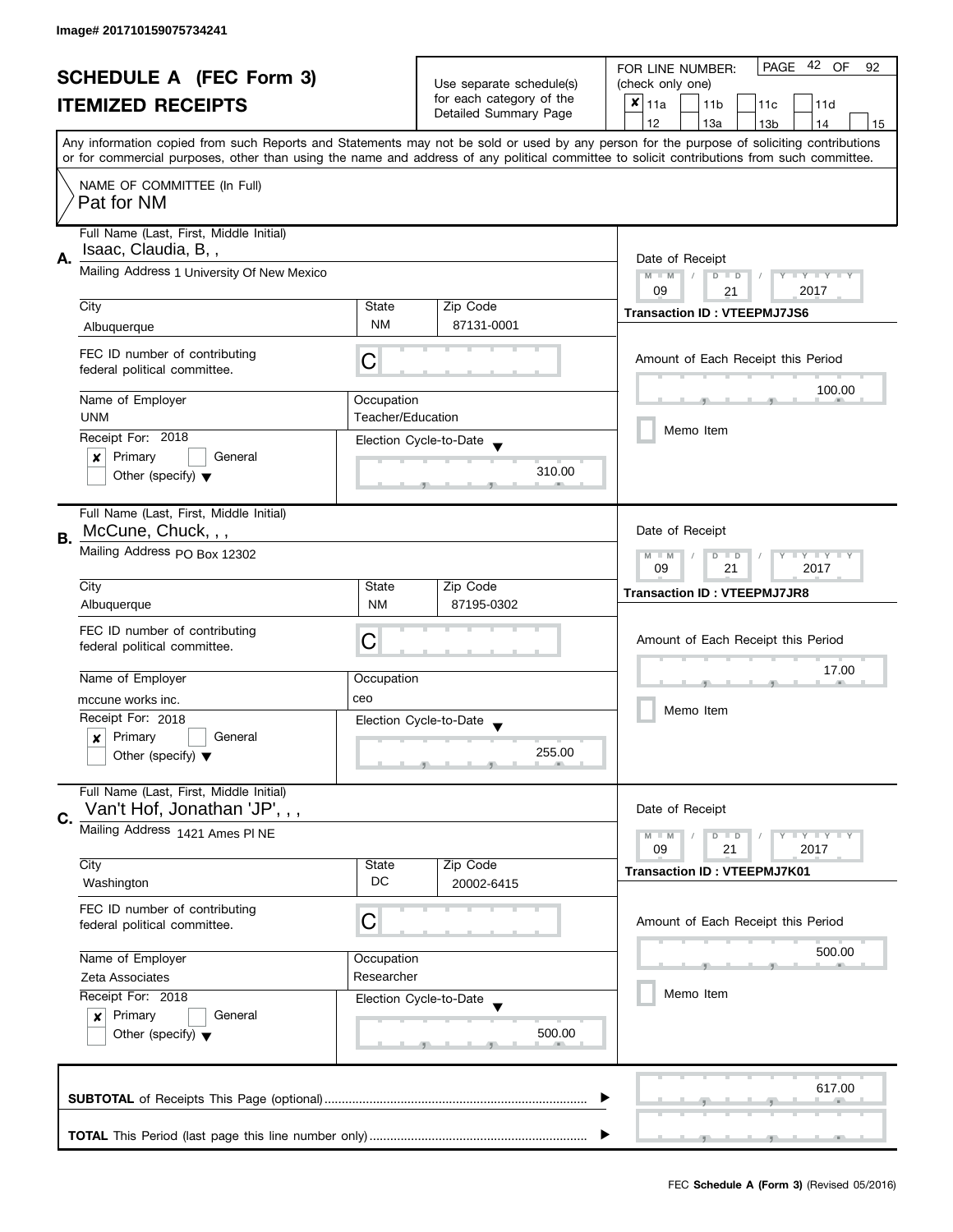| <b>SCHEDULE A (FEC Form 3)</b> |                                                               | Use separate schedule(s)                       | PAGE 43 OF<br>FOR LINE NUMBER:<br>92              |                                                                                                                                            |  |
|--------------------------------|---------------------------------------------------------------|------------------------------------------------|---------------------------------------------------|--------------------------------------------------------------------------------------------------------------------------------------------|--|
|                                |                                                               |                                                | (check only one)                                  |                                                                                                                                            |  |
|                                | <b>ITEMIZED RECEIPTS</b>                                      |                                                | for each category of the<br>Detailed Summary Page | $x _{11a}$<br>11 <sub>b</sub><br>11c<br>11d                                                                                                |  |
|                                |                                                               |                                                |                                                   | 12<br>13a<br>13 <sub>b</sub><br>14<br>15                                                                                                   |  |
|                                |                                                               |                                                |                                                   | Any information copied from such Reports and Statements may not be sold or used by any person for the purpose of soliciting contributions  |  |
|                                |                                                               |                                                |                                                   | or for commercial purposes, other than using the name and address of any political committee to solicit contributions from such committee. |  |
|                                | NAME OF COMMITTEE (In Full)                                   |                                                |                                                   |                                                                                                                                            |  |
|                                | Pat for NM                                                    |                                                |                                                   |                                                                                                                                            |  |
|                                |                                                               |                                                |                                                   |                                                                                                                                            |  |
|                                | Full Name (Last, First, Middle Initial)                       |                                                |                                                   |                                                                                                                                            |  |
| А.                             | Cook, Chadwick, , ,                                           | Date of Receipt                                |                                                   |                                                                                                                                            |  |
|                                | Mailing Address 1117 10th St NW                               | $M - M$<br>$\sqrt{2}$<br>$D$ $D$<br>Y FY FY FY |                                                   |                                                                                                                                            |  |
|                                |                                                               |                                                |                                                   | 09<br>2017<br>22                                                                                                                           |  |
|                                | City                                                          | State                                          | Zip Code                                          | <b>Transaction ID: VTEEPMJ7K19</b>                                                                                                         |  |
|                                | Washington                                                    | DC                                             | 20001-4311                                        |                                                                                                                                            |  |
|                                |                                                               |                                                |                                                   |                                                                                                                                            |  |
|                                | FEC ID number of contributing<br>federal political committee. | С                                              |                                                   | Amount of Each Receipt this Period                                                                                                         |  |
|                                |                                                               |                                                |                                                   |                                                                                                                                            |  |
|                                | Name of Employer                                              | Occupation                                     |                                                   | 250.00                                                                                                                                     |  |
|                                | Director                                                      | <b>CPB</b>                                     |                                                   |                                                                                                                                            |  |
|                                | Receipt For: 2018                                             |                                                | Election Cycle-to-Date                            | Memo Item                                                                                                                                  |  |
|                                | Primary<br>$\pmb{\times}$<br>General                          |                                                |                                                   |                                                                                                                                            |  |
|                                | Other (specify) $\blacktriangledown$                          |                                                | 500.00                                            |                                                                                                                                            |  |
|                                |                                                               |                                                |                                                   |                                                                                                                                            |  |
|                                | Full Name (Last, First, Middle Initial)                       |                                                |                                                   |                                                                                                                                            |  |
| В.                             | Flick, Jason, , ,                                             |                                                |                                                   | Date of Receipt                                                                                                                            |  |
|                                | Mailing Address 1322 Quincy St NW                             |                                                |                                                   | $Y = Y + Y$<br>$M - M$<br>D<br>$\Box$                                                                                                      |  |
|                                |                                                               |                                                |                                                   | 22<br>2017<br>09                                                                                                                           |  |
|                                | City                                                          | State                                          | Zip Code                                          | <b>Transaction ID: VTEEPMJ7K27</b>                                                                                                         |  |
|                                | Washington                                                    | <b>DC</b>                                      | 20011-5526                                        |                                                                                                                                            |  |
|                                | FEC ID number of contributing                                 |                                                |                                                   |                                                                                                                                            |  |
|                                | federal political committee.                                  | С                                              |                                                   | Amount of Each Receipt this Period                                                                                                         |  |
|                                |                                                               |                                                |                                                   | 250.00                                                                                                                                     |  |
|                                | Name of Employer                                              | Occupation                                     |                                                   |                                                                                                                                            |  |
|                                | <b>USPTO</b>                                                  | <b>Patent Examiner</b>                         |                                                   |                                                                                                                                            |  |
|                                | Receipt For: 2018                                             |                                                | Election Cycle-to-Date                            | Memo Item                                                                                                                                  |  |
|                                | Primary<br>General<br>x                                       |                                                |                                                   |                                                                                                                                            |  |
|                                | Other (specify) $\blacktriangledown$                          |                                                | 250.00                                            |                                                                                                                                            |  |
|                                |                                                               |                                                |                                                   |                                                                                                                                            |  |
|                                | Full Name (Last, First, Middle Initial)                       |                                                |                                                   |                                                                                                                                            |  |
| C.                             | Griffin, James, A,,                                           |                                                |                                                   | Date of Receipt                                                                                                                            |  |
|                                | Mailing Address 1035 Cottonwood Dr NW                         |                                                |                                                   | $M - M$<br>$\bot$ $\gamma$ $\bot$ $\gamma$ $\bot$ $\gamma$<br>$\blacksquare$                                                               |  |
|                                |                                                               |                                                |                                                   | 09<br>22<br>2017                                                                                                                           |  |
|                                | City                                                          | State                                          | Zip Code                                          | <b>Transaction ID: VTEEPMJ7K84</b>                                                                                                         |  |
|                                | Los Ranchos                                                   | NM                                             | 87107-6751                                        |                                                                                                                                            |  |
|                                | FEC ID number of contributing                                 |                                                |                                                   |                                                                                                                                            |  |
|                                | federal political committee.                                  | C                                              |                                                   | Amount of Each Receipt this Period                                                                                                         |  |
|                                | Name of Employer                                              |                                                |                                                   | 300.00                                                                                                                                     |  |
|                                | Aspen Masonry                                                 | Occupation                                     | Owner/General Manager                             |                                                                                                                                            |  |
|                                | Receipt For: 2018                                             |                                                |                                                   | Memo Item                                                                                                                                  |  |
|                                | Primary<br>General                                            |                                                | Election Cycle-to-Date                            |                                                                                                                                            |  |
|                                | $\boldsymbol{x}$<br>Other (specify) $\blacktriangledown$      |                                                | 1300.00                                           |                                                                                                                                            |  |
|                                |                                                               |                                                |                                                   |                                                                                                                                            |  |
|                                |                                                               |                                                |                                                   |                                                                                                                                            |  |
|                                |                                                               |                                                |                                                   | 800.00                                                                                                                                     |  |
|                                |                                                               |                                                |                                                   |                                                                                                                                            |  |
|                                |                                                               |                                                |                                                   |                                                                                                                                            |  |
|                                |                                                               |                                                |                                                   |                                                                                                                                            |  |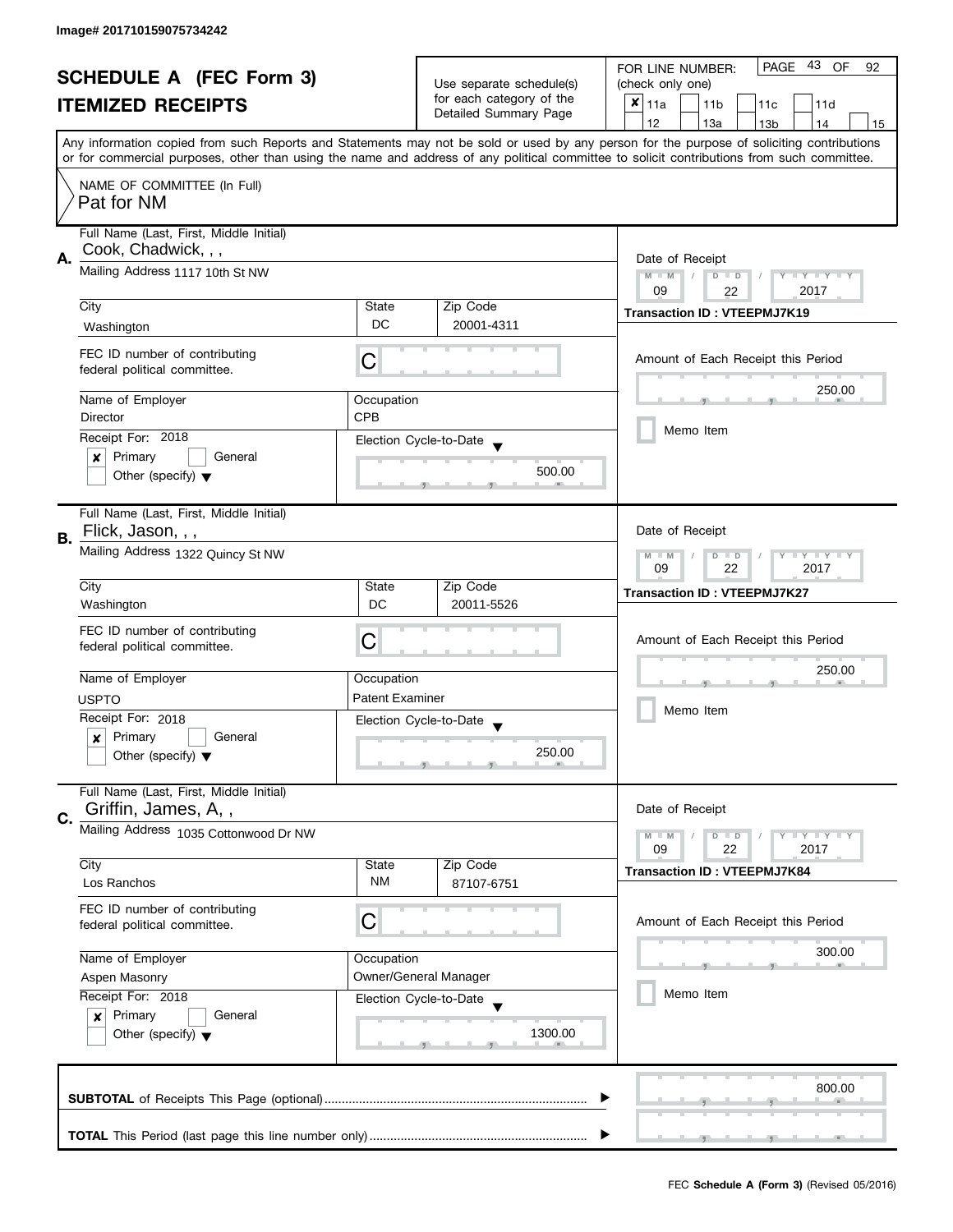| <b>SCHEDULE A (FEC Form 3)</b> |                                         | Use separate schedule(s)                  | 44 OF<br><b>PAGE</b><br>FOR LINE NUMBER:<br>92    |                                                                                                                                            |  |
|--------------------------------|-----------------------------------------|-------------------------------------------|---------------------------------------------------|--------------------------------------------------------------------------------------------------------------------------------------------|--|
|                                |                                         |                                           | (check only one)                                  |                                                                                                                                            |  |
|                                | <b>ITEMIZED RECEIPTS</b>                |                                           | for each category of the<br>Detailed Summary Page | $x _{11a}$<br>11 <sub>b</sub><br>11c<br>11d                                                                                                |  |
|                                |                                         |                                           |                                                   | 12<br>13a<br>13 <sub>b</sub><br>14<br>15                                                                                                   |  |
|                                |                                         |                                           |                                                   | Any information copied from such Reports and Statements may not be sold or used by any person for the purpose of soliciting contributions  |  |
|                                |                                         |                                           |                                                   | or for commercial purposes, other than using the name and address of any political committee to solicit contributions from such committee. |  |
|                                | NAME OF COMMITTEE (In Full)             |                                           |                                                   |                                                                                                                                            |  |
|                                | Pat for NM                              |                                           |                                                   |                                                                                                                                            |  |
|                                | Full Name (Last, First, Middle Initial) |                                           |                                                   |                                                                                                                                            |  |
| Α.                             | Michelsohn, Dave, , ,                   |                                           |                                                   | Date of Receipt                                                                                                                            |  |
|                                | Mailing Address 8016 Constitution PI NE | $M - M$<br>$D$ $D$<br>Ÿ<br>$\blacksquare$ |                                                   |                                                                                                                                            |  |
|                                |                                         |                                           |                                                   | 09<br>2017<br>22                                                                                                                           |  |
|                                | City                                    | State                                     | Zip Code                                          | <b>Transaction ID: VTEEPMJ7KM9</b>                                                                                                         |  |
|                                | Albuquerque                             | <b>NM</b>                                 | 87110-7628                                        |                                                                                                                                            |  |
|                                | FEC ID number of contributing           | C                                         |                                                   | Amount of Each Receipt this Period                                                                                                         |  |
|                                | federal political committee.            |                                           |                                                   |                                                                                                                                            |  |
|                                | Name of Employer                        | Occupation                                |                                                   | 27.00                                                                                                                                      |  |
|                                | Self                                    | Advertising                               |                                                   |                                                                                                                                            |  |
|                                | Receipt For: 2018                       |                                           | Election Cycle-to-Date                            | Memo Item                                                                                                                                  |  |
|                                | Primary<br>General<br>×                 |                                           |                                                   |                                                                                                                                            |  |
|                                | Other (specify) $\blacktriangledown$    |                                           | 704.00                                            |                                                                                                                                            |  |
|                                |                                         |                                           |                                                   |                                                                                                                                            |  |
|                                | Full Name (Last, First, Middle Initial) |                                           |                                                   |                                                                                                                                            |  |
| В.                             | Munro, Robert, , ,                      |                                           |                                                   |                                                                                                                                            |  |
|                                | Mailing Address 4638 Inspiration Dr SE  |                                           |                                                   | Y LY LY<br>$M - M$<br>$\overline{D}$<br>$\Box$                                                                                             |  |
|                                |                                         |                                           |                                                   | 09<br>22<br>2017                                                                                                                           |  |
|                                | City                                    | State<br><b>NM</b>                        | Zip Code                                          | <b>Transaction ID: VTEEPMJ7K68</b>                                                                                                         |  |
|                                | Albuquerque                             |                                           | 87108-3454                                        |                                                                                                                                            |  |
|                                | FEC ID number of contributing           | C                                         |                                                   | Amount of Each Receipt this Period                                                                                                         |  |
|                                | federal political committee.            |                                           |                                                   |                                                                                                                                            |  |
|                                | Name of Employer                        | Occupation                                |                                                   | 1000.00                                                                                                                                    |  |
|                                | Self-employed                           | Owner                                     |                                                   |                                                                                                                                            |  |
|                                | Receipt For: 2018                       |                                           | Election Cycle-to-Date                            | Memo Item                                                                                                                                  |  |
|                                | Primary<br>General<br>x                 |                                           |                                                   |                                                                                                                                            |  |
|                                | Other (specify) $\blacktriangledown$    |                                           | 1000.00                                           |                                                                                                                                            |  |
|                                |                                         |                                           |                                                   |                                                                                                                                            |  |
|                                | Full Name (Last, First, Middle Initial) |                                           |                                                   |                                                                                                                                            |  |
| C.                             | Printz-Feddersen, Virginia, , ,         |                                           |                                                   | Date of Receipt                                                                                                                            |  |
|                                | Mailing Address 4401 Royene Ave NE      |                                           |                                                   | $M - M$<br>$Y \perp Y \perp Y$<br>$D$ $D$<br>22<br>09<br>2017                                                                              |  |
|                                | City                                    | State                                     | Zip Code                                          |                                                                                                                                            |  |
|                                | Albuquerque                             | <b>NM</b>                                 | 87110-5729                                        | <b>Transaction ID: VTEEPMJ7J75</b>                                                                                                         |  |
|                                | FEC ID number of contributing           |                                           |                                                   |                                                                                                                                            |  |
|                                | federal political committee.            | С                                         |                                                   | Amount of Each Receipt this Period                                                                                                         |  |
|                                |                                         |                                           |                                                   | 25.00                                                                                                                                      |  |
|                                | Name of Employer                        | Occupation                                |                                                   |                                                                                                                                            |  |
|                                | <b>RETIRED</b><br><b>NOT EMPLOYED</b>   |                                           |                                                   |                                                                                                                                            |  |
|                                | Receipt For: 2018                       |                                           | Election Cycle-to-Date                            | Memo Item                                                                                                                                  |  |
|                                | Primary<br>General<br>$\boldsymbol{x}$  |                                           | 608.00                                            |                                                                                                                                            |  |
|                                | Other (specify) $\blacktriangledown$    |                                           |                                                   |                                                                                                                                            |  |
|                                |                                         |                                           |                                                   |                                                                                                                                            |  |
|                                |                                         |                                           |                                                   | 1052.00                                                                                                                                    |  |
|                                |                                         |                                           |                                                   |                                                                                                                                            |  |
|                                |                                         |                                           |                                                   |                                                                                                                                            |  |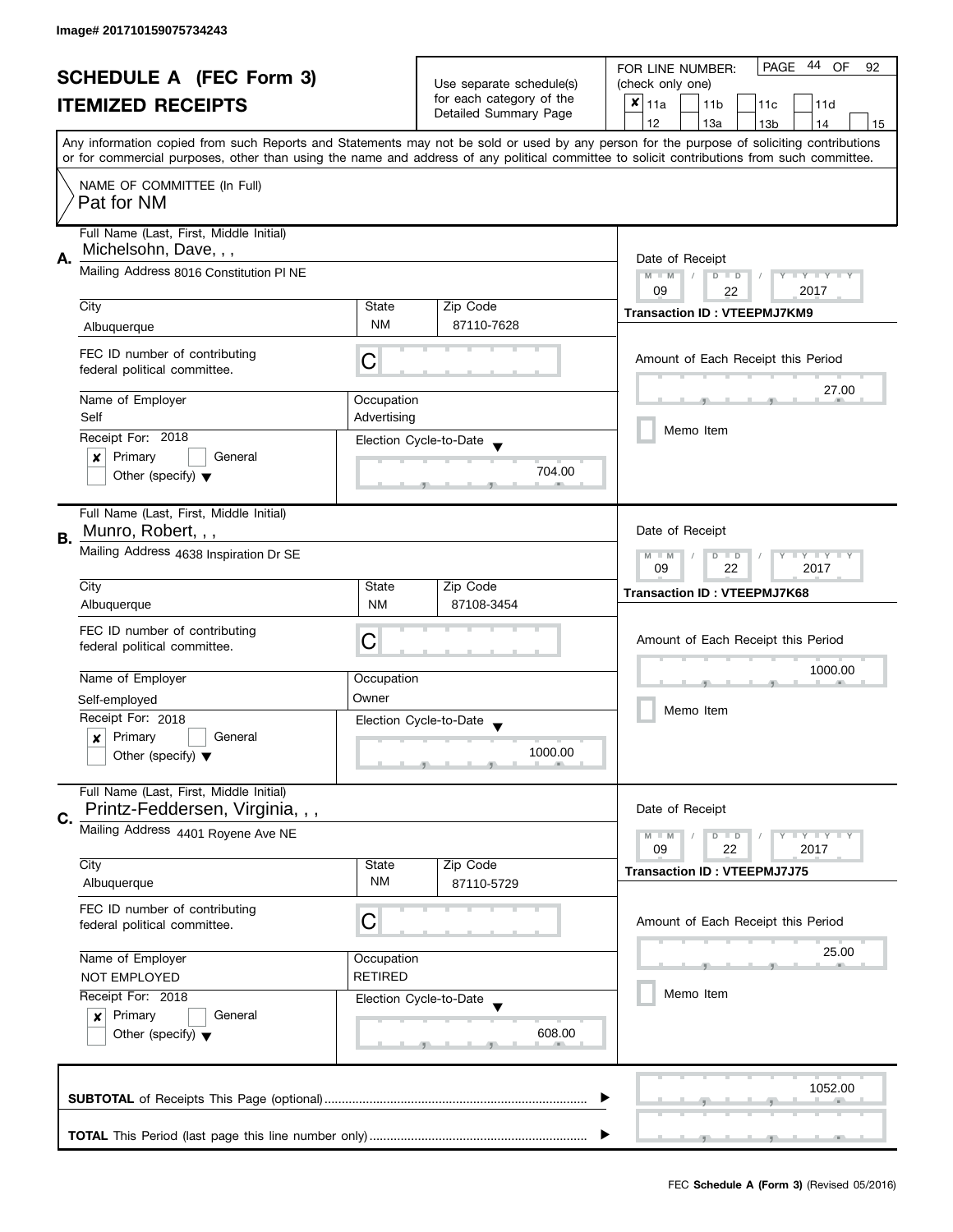| <b>SCHEDULE A (FEC Form 3)</b> |                                                                     |                                                              | Use separate schedule(s)<br>for each category of the | PAGE 45 OF<br>FOR LINE NUMBER:<br>92<br>(check only one)                                                                                                                                                                                                                                |  |
|--------------------------------|---------------------------------------------------------------------|--------------------------------------------------------------|------------------------------------------------------|-----------------------------------------------------------------------------------------------------------------------------------------------------------------------------------------------------------------------------------------------------------------------------------------|--|
|                                |                                                                     |                                                              |                                                      |                                                                                                                                                                                                                                                                                         |  |
|                                | <b>ITEMIZED RECEIPTS</b>                                            |                                                              | Detailed Summary Page                                | $x _{11a}$<br>11 <sub>b</sub><br>11c<br>11d                                                                                                                                                                                                                                             |  |
|                                |                                                                     |                                                              |                                                      | 12<br>13a<br>13 <sub>b</sub><br>14<br>15                                                                                                                                                                                                                                                |  |
|                                |                                                                     |                                                              |                                                      | Any information copied from such Reports and Statements may not be sold or used by any person for the purpose of soliciting contributions<br>or for commercial purposes, other than using the name and address of any political committee to solicit contributions from such committee. |  |
|                                | NAME OF COMMITTEE (In Full)                                         |                                                              |                                                      |                                                                                                                                                                                                                                                                                         |  |
|                                | Pat for NM                                                          |                                                              |                                                      |                                                                                                                                                                                                                                                                                         |  |
|                                | Full Name (Last, First, Middle Initial)<br>Rodriguez, Duke, , ,     |                                                              |                                                      |                                                                                                                                                                                                                                                                                         |  |
| А.                             | Mailing Address 16624 N 90th St                                     | Date of Receipt<br>$M - M$<br>$D$ $D$<br>Y I Y I Y I Y<br>09 |                                                      |                                                                                                                                                                                                                                                                                         |  |
|                                | City                                                                | State                                                        | Zip Code                                             | 2017<br>22                                                                                                                                                                                                                                                                              |  |
|                                | Scottsdale                                                          | <b>AZ</b>                                                    | 85260-1544                                           | <b>Transaction ID: VTEEPMJ7H23</b>                                                                                                                                                                                                                                                      |  |
|                                |                                                                     |                                                              |                                                      |                                                                                                                                                                                                                                                                                         |  |
|                                | FEC ID number of contributing<br>federal political committee.       | C                                                            |                                                      | Amount of Each Receipt this Period                                                                                                                                                                                                                                                      |  |
|                                | Name of Employer                                                    | Occupation                                                   |                                                      | 250.00                                                                                                                                                                                                                                                                                  |  |
|                                | Ultra Health LLC                                                    | CEO                                                          |                                                      |                                                                                                                                                                                                                                                                                         |  |
|                                | Receipt For: 2018                                                   |                                                              |                                                      | Memo Item                                                                                                                                                                                                                                                                               |  |
|                                | Primary<br>General<br>×                                             |                                                              | Election Cycle-to-Date                               |                                                                                                                                                                                                                                                                                         |  |
|                                | Other (specify) $\blacktriangledown$                                |                                                              | 500.00                                               |                                                                                                                                                                                                                                                                                         |  |
|                                | Full Name (Last, First, Middle Initial)                             |                                                              |                                                      |                                                                                                                                                                                                                                                                                         |  |
| В.                             | Speegle, Eric, , ,                                                  |                                                              |                                                      | Date of Receipt                                                                                                                                                                                                                                                                         |  |
|                                | Mailing Address 11112 Woodmar Ln NE                                 |                                                              |                                                      | Y LY LY<br>$M - M$<br>$D$ $D$<br>09<br>22<br>2017                                                                                                                                                                                                                                       |  |
|                                | City                                                                | State                                                        | Zip Code                                             | <b>Transaction ID: VTEEPMJ7HT3</b>                                                                                                                                                                                                                                                      |  |
|                                | Albuquerque                                                         | <b>NM</b>                                                    | 87111-6530                                           |                                                                                                                                                                                                                                                                                         |  |
|                                | FEC ID number of contributing                                       |                                                              |                                                      |                                                                                                                                                                                                                                                                                         |  |
|                                | federal political committee.                                        | С                                                            |                                                      | Amount of Each Receipt this Period                                                                                                                                                                                                                                                      |  |
|                                |                                                                     |                                                              |                                                      |                                                                                                                                                                                                                                                                                         |  |
|                                | Name of Employer                                                    | Occupation                                                   |                                                      | 1000.00                                                                                                                                                                                                                                                                                 |  |
|                                | <b>Verdes Foundation</b>                                            | <b>Executive Director</b>                                    |                                                      |                                                                                                                                                                                                                                                                                         |  |
|                                | Receipt For: 2018                                                   |                                                              | Election Cycle-to-Date                               | Memo Item                                                                                                                                                                                                                                                                               |  |
|                                | Primary<br>General<br>x                                             |                                                              |                                                      |                                                                                                                                                                                                                                                                                         |  |
|                                | Other (specify) $\blacktriangledown$                                |                                                              | 1000.00                                              |                                                                                                                                                                                                                                                                                         |  |
|                                | Full Name (Last, First, Middle Initial)<br>Van Armergen, Henry, , , |                                                              |                                                      | Date of Receipt                                                                                                                                                                                                                                                                         |  |
| C.                             | Mailing Address 37 W 12th St                                        |                                                              |                                                      |                                                                                                                                                                                                                                                                                         |  |
|                                |                                                                     |                                                              |                                                      | $M - M$<br>$Y \perp Y \perp Y$<br>$D$ $D$<br>22<br>09<br>2017                                                                                                                                                                                                                           |  |
|                                | City                                                                | State                                                        | Zip Code                                             | <b>Transaction ID: VTEEPMMK721</b>                                                                                                                                                                                                                                                      |  |
|                                | New York                                                            | NY                                                           | 10011-8502                                           |                                                                                                                                                                                                                                                                                         |  |
|                                | FEC ID number of contributing<br>federal political committee.       | С                                                            |                                                      | Amount of Each Receipt this Period                                                                                                                                                                                                                                                      |  |
|                                |                                                                     |                                                              |                                                      |                                                                                                                                                                                                                                                                                         |  |
|                                | Name of Employer                                                    | Occupation                                                   |                                                      | 1000.00                                                                                                                                                                                                                                                                                 |  |
|                                | Retired                                                             | Retired                                                      |                                                      |                                                                                                                                                                                                                                                                                         |  |
|                                | Receipt For: 2018                                                   |                                                              | Election Cycle-to-Date                               | Memo Item                                                                                                                                                                                                                                                                               |  |
|                                | Primary<br>General<br>$\boldsymbol{x}$                              |                                                              |                                                      |                                                                                                                                                                                                                                                                                         |  |
|                                | Other (specify) $\blacktriangledown$                                |                                                              | 1000.00                                              |                                                                                                                                                                                                                                                                                         |  |
|                                |                                                                     |                                                              |                                                      |                                                                                                                                                                                                                                                                                         |  |
|                                |                                                                     |                                                              |                                                      | 2250.00                                                                                                                                                                                                                                                                                 |  |
|                                |                                                                     |                                                              |                                                      |                                                                                                                                                                                                                                                                                         |  |
|                                |                                                                     |                                                              |                                                      |                                                                                                                                                                                                                                                                                         |  |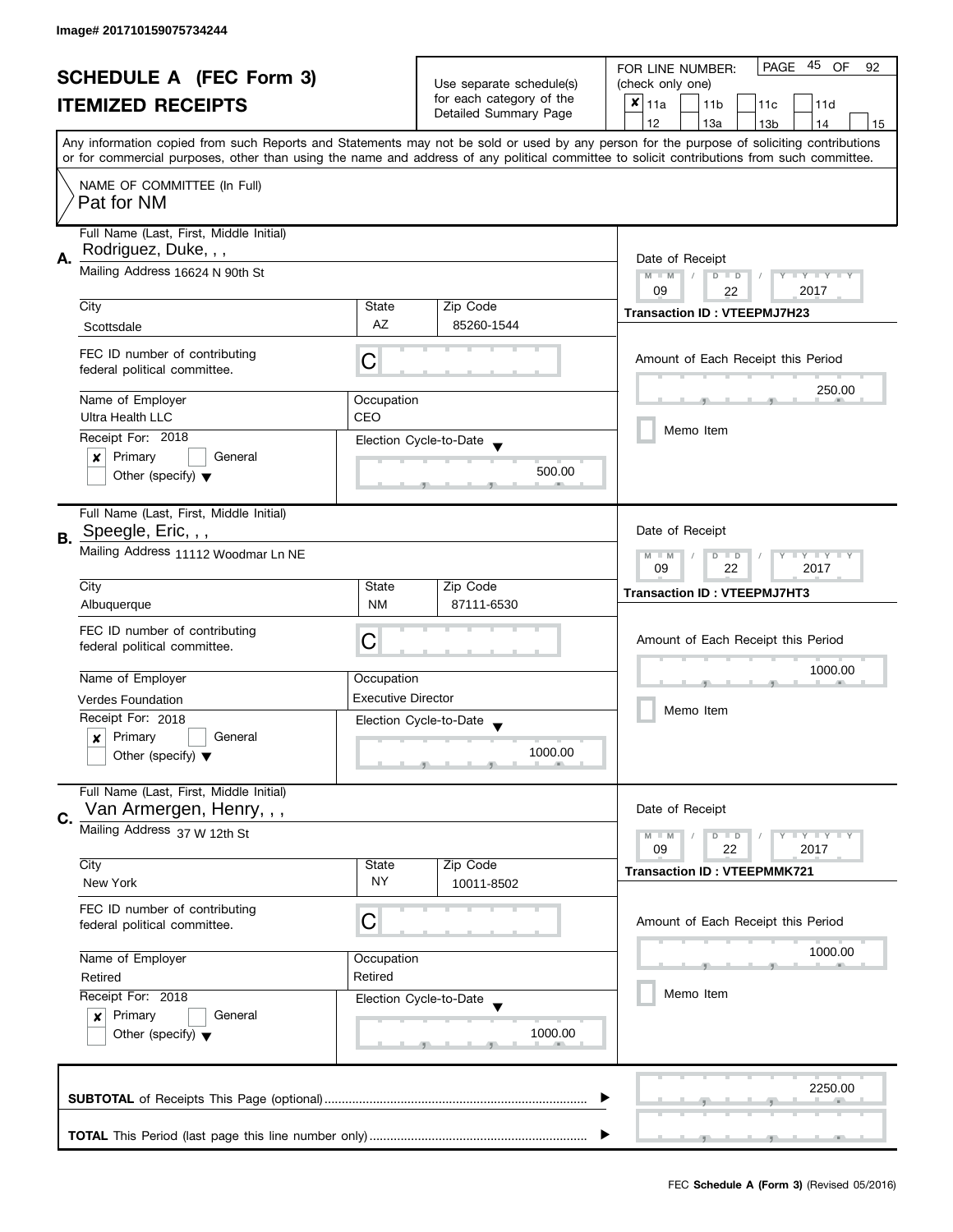| <b>SCHEDULE A (FEC Form 3)</b> |                                                                   |                                                                            |                                                                               | 46<br><b>PAGE</b><br>OF<br>FOR LINE NUMBER:<br>92                                                                                                                                                                                                                                       |  |
|--------------------------------|-------------------------------------------------------------------|----------------------------------------------------------------------------|-------------------------------------------------------------------------------|-----------------------------------------------------------------------------------------------------------------------------------------------------------------------------------------------------------------------------------------------------------------------------------------|--|
|                                |                                                                   |                                                                            | Use separate schedule(s)<br>for each category of the<br>Detailed Summary Page | (check only one)                                                                                                                                                                                                                                                                        |  |
|                                | <b>ITEMIZED RECEIPTS</b>                                          |                                                                            |                                                                               | $x _{11a}$<br>11 <sub>b</sub><br>11c<br>11d                                                                                                                                                                                                                                             |  |
|                                |                                                                   |                                                                            |                                                                               | 12<br>13a<br>13 <sub>b</sub><br>14<br>15                                                                                                                                                                                                                                                |  |
|                                |                                                                   |                                                                            |                                                                               | Any information copied from such Reports and Statements may not be sold or used by any person for the purpose of soliciting contributions<br>or for commercial purposes, other than using the name and address of any political committee to solicit contributions from such committee. |  |
|                                |                                                                   |                                                                            |                                                                               |                                                                                                                                                                                                                                                                                         |  |
|                                | NAME OF COMMITTEE (In Full)<br>Pat for NM                         |                                                                            |                                                                               |                                                                                                                                                                                                                                                                                         |  |
|                                | Full Name (Last, First, Middle Initial)<br>White, Jacob, , ,      |                                                                            |                                                                               |                                                                                                                                                                                                                                                                                         |  |
| А.                             | Mailing Address 6441 Cathy Ave NE                                 | Date of Receipt<br>$M - M$<br>$D$ $D$<br>Y I Y I Y I Y<br>09<br>2017<br>22 |                                                                               |                                                                                                                                                                                                                                                                                         |  |
|                                | City                                                              | State                                                                      | Zip Code                                                                      |                                                                                                                                                                                                                                                                                         |  |
|                                | Albuquerque                                                       | <b>NM</b>                                                                  | 87109-3641                                                                    | <b>Transaction ID: VTEEPMJ7HV1</b>                                                                                                                                                                                                                                                      |  |
|                                |                                                                   |                                                                            |                                                                               |                                                                                                                                                                                                                                                                                         |  |
|                                | FEC ID number of contributing<br>federal political committee.     | С                                                                          |                                                                               | Amount of Each Receipt this Period                                                                                                                                                                                                                                                      |  |
|                                | Name of Employer                                                  | Occupation                                                                 |                                                                               | 250.00                                                                                                                                                                                                                                                                                  |  |
|                                | Reynold Greenleaf and Associates                                  | <b>Head of Cultivation</b>                                                 |                                                                               |                                                                                                                                                                                                                                                                                         |  |
|                                | Receipt For: 2018                                                 |                                                                            | Election Cycle-to-Date                                                        | Memo Item                                                                                                                                                                                                                                                                               |  |
|                                | Primary<br>General<br>×                                           |                                                                            |                                                                               |                                                                                                                                                                                                                                                                                         |  |
|                                | Other (specify) $\blacktriangledown$                              |                                                                            | 250.00                                                                        |                                                                                                                                                                                                                                                                                         |  |
|                                | Full Name (Last, First, Middle Initial)                           |                                                                            |                                                                               |                                                                                                                                                                                                                                                                                         |  |
| В.                             | Byers, Maggie, , ,                                                |                                                                            |                                                                               | Date of Receipt                                                                                                                                                                                                                                                                         |  |
|                                | Mailing Address 11112 Bellamah Ave NE                             |                                                                            |                                                                               | $\mathbf{I}$ $\mathbf{Y}$ $\mathbf{I}$ $\mathbf{Y}$<br>$M - M$<br>$\overline{D}$<br>Y<br>$\Box$<br>09<br>23<br>2017                                                                                                                                                                     |  |
|                                | City                                                              | State                                                                      | Zip Code                                                                      | <b>Transaction ID: VTEEPMJ7KA0</b>                                                                                                                                                                                                                                                      |  |
|                                | Albuquerque                                                       | <b>NM</b>                                                                  | 87112-4304                                                                    |                                                                                                                                                                                                                                                                                         |  |
|                                | FEC ID number of contributing                                     |                                                                            |                                                                               |                                                                                                                                                                                                                                                                                         |  |
|                                | federal political committee.                                      | С                                                                          |                                                                               | Amount of Each Receipt this Period                                                                                                                                                                                                                                                      |  |
|                                |                                                                   |                                                                            |                                                                               | 250.00                                                                                                                                                                                                                                                                                  |  |
|                                | Name of Employer                                                  | Occupation                                                                 |                                                                               |                                                                                                                                                                                                                                                                                         |  |
|                                | photographer                                                      | self                                                                       |                                                                               | Memo Item                                                                                                                                                                                                                                                                               |  |
|                                | Receipt For: 2018                                                 |                                                                            | Election Cycle-to-Date                                                        |                                                                                                                                                                                                                                                                                         |  |
|                                | Primary<br>General<br>x                                           |                                                                            | 384.00                                                                        |                                                                                                                                                                                                                                                                                         |  |
|                                | Other (specify) $\blacktriangledown$                              |                                                                            |                                                                               |                                                                                                                                                                                                                                                                                         |  |
|                                | Full Name (Last, First, Middle Initial)<br>Chakerian, Stefan, , , |                                                                            |                                                                               | Date of Receipt                                                                                                                                                                                                                                                                         |  |
| C.                             | Mailing Address 23 Asher Ln                                       |                                                                            |                                                                               | $M - M$<br>$Y \perp Y \perp Y$<br>$D$ $D$                                                                                                                                                                                                                                               |  |
|                                |                                                                   |                                                                            |                                                                               | 09<br>23<br>2017                                                                                                                                                                                                                                                                        |  |
|                                | City                                                              | State                                                                      | Zip Code                                                                      | <b>Transaction ID: VTEEPMPTCK6</b>                                                                                                                                                                                                                                                      |  |
|                                | Tijeras                                                           | NM                                                                         | 87059-7848                                                                    |                                                                                                                                                                                                                                                                                         |  |
|                                | FEC ID number of contributing                                     |                                                                            |                                                                               |                                                                                                                                                                                                                                                                                         |  |
|                                | federal political committee.                                      | C                                                                          |                                                                               | Amount of Each Receipt this Period                                                                                                                                                                                                                                                      |  |
|                                | Name of Employer                                                  | Occupation                                                                 |                                                                               | 750.00                                                                                                                                                                                                                                                                                  |  |
|                                | Sound Mixer<br>Self Employed<br>Receipt For: 2018                 |                                                                            |                                                                               |                                                                                                                                                                                                                                                                                         |  |
|                                |                                                                   |                                                                            | Election Cycle-to-Date                                                        | Memo Item                                                                                                                                                                                                                                                                               |  |
|                                | Primary<br>General<br>$\boldsymbol{x}$                            |                                                                            |                                                                               |                                                                                                                                                                                                                                                                                         |  |
|                                | Other (specify) $\blacktriangledown$                              |                                                                            | 750.00                                                                        | * In-Kind: Video Production                                                                                                                                                                                                                                                             |  |
|                                |                                                                   |                                                                            |                                                                               |                                                                                                                                                                                                                                                                                         |  |
|                                |                                                                   |                                                                            |                                                                               |                                                                                                                                                                                                                                                                                         |  |
|                                |                                                                   |                                                                            |                                                                               | 1250.00                                                                                                                                                                                                                                                                                 |  |
|                                |                                                                   |                                                                            |                                                                               |                                                                                                                                                                                                                                                                                         |  |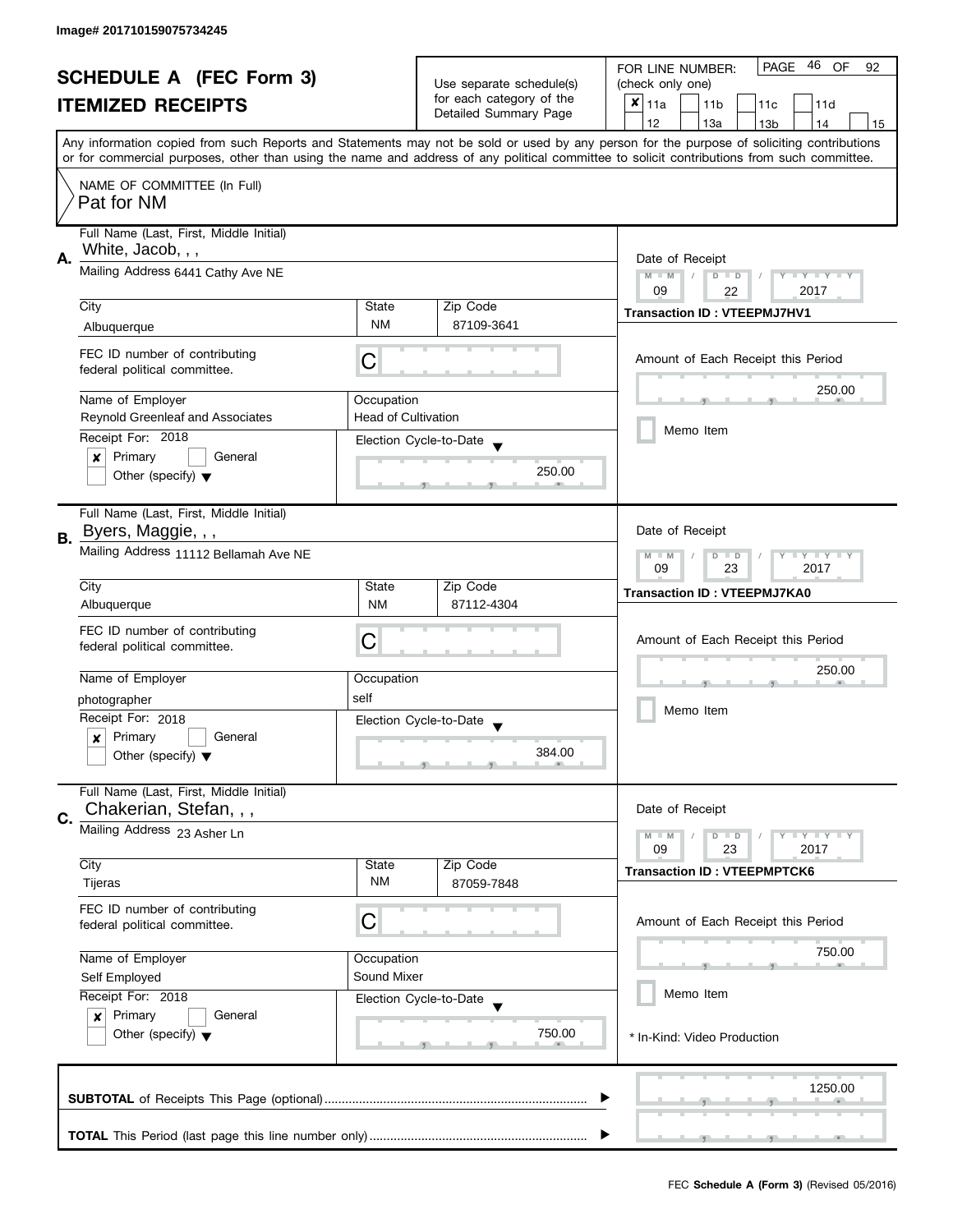| <b>SCHEDULE A (FEC Form 3)</b> |                                                               | Use separate schedule(s) | 47<br>PAGE<br>OF<br>FOR LINE NUMBER:<br>92         |                                                                                                                                                                                                                                                                                         |
|--------------------------------|---------------------------------------------------------------|--------------------------|----------------------------------------------------|-----------------------------------------------------------------------------------------------------------------------------------------------------------------------------------------------------------------------------------------------------------------------------------------|
|                                |                                                               |                          | (check only one)                                   |                                                                                                                                                                                                                                                                                         |
|                                | <b>ITEMIZED RECEIPTS</b>                                      |                          | for each category of the<br>Detailed Summary Page  | $x _{11a}$<br>11 <sub>b</sub><br>11c<br>11d                                                                                                                                                                                                                                             |
|                                |                                                               |                          |                                                    | 12<br>13a<br>13 <sub>b</sub><br>14<br>15                                                                                                                                                                                                                                                |
|                                |                                                               |                          |                                                    | Any information copied from such Reports and Statements may not be sold or used by any person for the purpose of soliciting contributions<br>or for commercial purposes, other than using the name and address of any political committee to solicit contributions from such committee. |
|                                | NAME OF COMMITTEE (In Full)                                   |                          |                                                    |                                                                                                                                                                                                                                                                                         |
|                                | Pat for NM                                                    |                          |                                                    |                                                                                                                                                                                                                                                                                         |
|                                | Full Name (Last, First, Middle Initial)<br>Galpert, Evan, , , |                          |                                                    |                                                                                                                                                                                                                                                                                         |
| Α.                             | Mailing Address 714 Baca St                                   | Date of Receipt          |                                                    |                                                                                                                                                                                                                                                                                         |
|                                |                                                               |                          |                                                    | $M - M$<br>Y I Y I Y I Y<br>$D$ $D$<br>2017<br>09<br>23                                                                                                                                                                                                                                 |
|                                | City                                                          | State                    | Zip Code                                           | <b>Transaction ID: VTEEPMPTCN1</b>                                                                                                                                                                                                                                                      |
|                                | Santa Fe                                                      | <b>NM</b>                | 87505-0918                                         |                                                                                                                                                                                                                                                                                         |
|                                |                                                               |                          |                                                    |                                                                                                                                                                                                                                                                                         |
|                                | FEC ID number of contributing<br>federal political committee. | С                        |                                                    | Amount of Each Receipt this Period                                                                                                                                                                                                                                                      |
|                                |                                                               |                          |                                                    | 750.00                                                                                                                                                                                                                                                                                  |
|                                | Name of Employer                                              | Occupation               |                                                    |                                                                                                                                                                                                                                                                                         |
|                                | <b>Information Requested</b>                                  | Film Technician          |                                                    |                                                                                                                                                                                                                                                                                         |
|                                | Receipt For: 2018                                             |                          | Election Cycle-to-Date                             | Memo Item                                                                                                                                                                                                                                                                               |
|                                | Primary<br>General<br>×                                       |                          |                                                    |                                                                                                                                                                                                                                                                                         |
|                                | Other (specify) $\blacktriangledown$                          |                          | 750.00                                             | * In-Kind: Video Production                                                                                                                                                                                                                                                             |
|                                | Full Name (Last, First, Middle Initial)                       |                          |                                                    |                                                                                                                                                                                                                                                                                         |
|                                | Hendry, John, Banks,,                                         |                          |                                                    | Date of Receipt                                                                                                                                                                                                                                                                         |
| В.                             | Mailing Address PO Box 5351                                   |                          |                                                    |                                                                                                                                                                                                                                                                                         |
|                                |                                                               |                          |                                                    | <b>LY LY LY</b><br>$M - M$<br>$D$ $D$<br>23<br>2017<br>09                                                                                                                                                                                                                               |
|                                | City                                                          | State                    | Zip Code                                           | <b>Transaction ID: VTEEPMPTD99</b>                                                                                                                                                                                                                                                      |
|                                | Santa Fe                                                      | <b>NM</b>                | 87502-5351                                         |                                                                                                                                                                                                                                                                                         |
|                                | FEC ID number of contributing                                 |                          |                                                    |                                                                                                                                                                                                                                                                                         |
|                                | federal political committee.                                  | С                        |                                                    | Amount of Each Receipt this Period                                                                                                                                                                                                                                                      |
|                                |                                                               |                          |                                                    | 2000.00                                                                                                                                                                                                                                                                                 |
|                                | Name of Employer                                              | Occupation               |                                                    |                                                                                                                                                                                                                                                                                         |
|                                | IATSE Local 480                                               | Union Official           |                                                    |                                                                                                                                                                                                                                                                                         |
|                                | Receipt For: 2018                                             |                          | Election Cycle-to-Date<br>$\overline{\phantom{a}}$ | Memo Item                                                                                                                                                                                                                                                                               |
|                                | Primary<br>General<br>x                                       |                          |                                                    |                                                                                                                                                                                                                                                                                         |
|                                | Other (specify) $\blacktriangledown$                          |                          | 2050.00                                            | * In-Kind: Video Production                                                                                                                                                                                                                                                             |
|                                |                                                               |                          |                                                    |                                                                                                                                                                                                                                                                                         |
|                                | Full Name (Last, First, Middle Initial)                       |                          |                                                    |                                                                                                                                                                                                                                                                                         |
| C.                             | Longo, Richard, , ,                                           |                          |                                                    | Date of Receipt                                                                                                                                                                                                                                                                         |
|                                | Mailing Address 601 W San Mateo Rd                            |                          |                                                    | <b>LEY LEY LEY</b><br>$M - M$<br>$D$ $D$                                                                                                                                                                                                                                                |
|                                | Apt 91<br>City                                                | State                    | Zip Code                                           | 09<br>23<br>2017                                                                                                                                                                                                                                                                        |
|                                | Santa Fe                                                      | ΝM                       | 87505-3951                                         | <b>Transaction ID: VTEEPMPTCM4</b>                                                                                                                                                                                                                                                      |
|                                | FEC ID number of contributing                                 |                          |                                                    |                                                                                                                                                                                                                                                                                         |
|                                | federal political committee.                                  | С                        |                                                    | Amount of Each Receipt this Period                                                                                                                                                                                                                                                      |
|                                |                                                               |                          |                                                    |                                                                                                                                                                                                                                                                                         |
|                                | Name of Employer                                              | Occupation               |                                                    | 2000.00                                                                                                                                                                                                                                                                                 |
|                                | IATSE Local 480                                               | Labor Union Staff        |                                                    |                                                                                                                                                                                                                                                                                         |
|                                | Receipt For: 2018                                             |                          | Election Cycle-to-Date                             | Memo Item                                                                                                                                                                                                                                                                               |
|                                | Primary<br>General<br>$\mathbf{x}$                            |                          |                                                    |                                                                                                                                                                                                                                                                                         |
|                                | Other (specify) $\blacktriangledown$                          |                          | 2000.00                                            | * In-Kind: Video Production                                                                                                                                                                                                                                                             |
|                                |                                                               |                          |                                                    |                                                                                                                                                                                                                                                                                         |
|                                |                                                               |                          |                                                    |                                                                                                                                                                                                                                                                                         |
|                                |                                                               |                          |                                                    | 4750.00                                                                                                                                                                                                                                                                                 |
|                                |                                                               |                          |                                                    |                                                                                                                                                                                                                                                                                         |
|                                |                                                               |                          |                                                    |                                                                                                                                                                                                                                                                                         |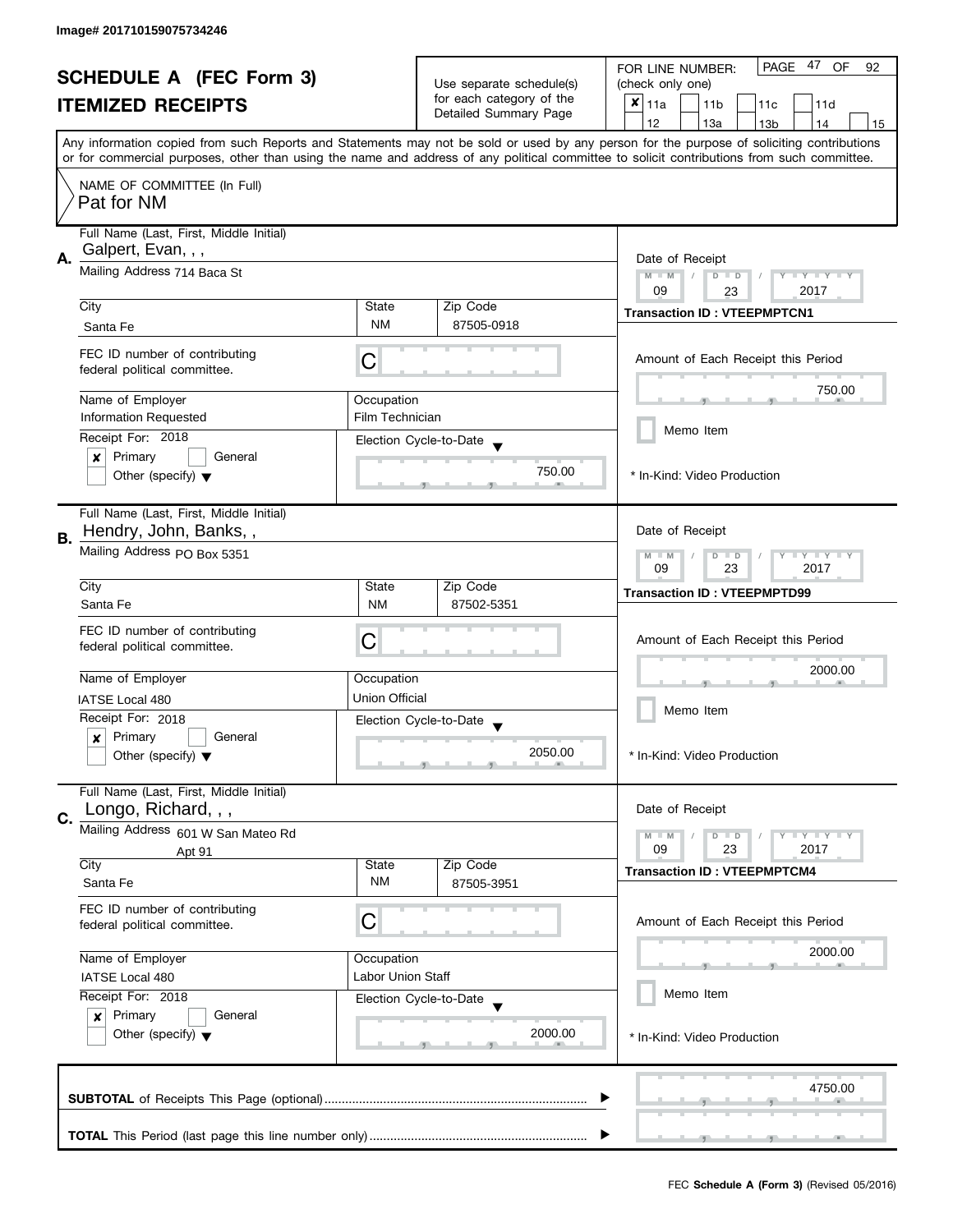| <b>SCHEDULE A (FEC Form 3)</b> |                                                                 |                                                                               | 48 OF<br>PAGE<br>FOR LINE NUMBER:<br>92   |                                                                                                                                                                                                                                                                                         |  |
|--------------------------------|-----------------------------------------------------------------|-------------------------------------------------------------------------------|-------------------------------------------|-----------------------------------------------------------------------------------------------------------------------------------------------------------------------------------------------------------------------------------------------------------------------------------------|--|
| <b>ITEMIZED RECEIPTS</b>       |                                                                 | Use separate schedule(s)<br>for each category of the<br>Detailed Summary Page | (check only one)                          |                                                                                                                                                                                                                                                                                         |  |
|                                |                                                                 |                                                                               | ×<br>11a<br>11 <sub>b</sub><br>11c<br>11d |                                                                                                                                                                                                                                                                                         |  |
|                                |                                                                 |                                                                               |                                           | 12<br>13a<br>13 <sub>b</sub><br>14<br>15                                                                                                                                                                                                                                                |  |
|                                |                                                                 |                                                                               |                                           | Any information copied from such Reports and Statements may not be sold or used by any person for the purpose of soliciting contributions<br>or for commercial purposes, other than using the name and address of any political committee to solicit contributions from such committee. |  |
|                                | NAME OF COMMITTEE (In Full)<br>Pat for NM                       |                                                                               |                                           |                                                                                                                                                                                                                                                                                         |  |
|                                |                                                                 |                                                                               |                                           |                                                                                                                                                                                                                                                                                         |  |
|                                | Full Name (Last, First, Middle Initial)<br>Montoya, Damian, , , |                                                                               |                                           |                                                                                                                                                                                                                                                                                         |  |
| А.                             |                                                                 | Date of Receipt                                                               |                                           |                                                                                                                                                                                                                                                                                         |  |
|                                | Mailing Address 715 Esperanza Dr                                |                                                                               |                                           | $M - M$<br>Y FY FY FY<br>$D$ $D$                                                                                                                                                                                                                                                        |  |
|                                | City                                                            | State                                                                         | Zip Code                                  | 2017<br>09<br>23                                                                                                                                                                                                                                                                        |  |
|                                |                                                                 | <b>NM</b>                                                                     | 87068-9732                                | <b>Transaction ID: VTEEPMPTCQ7</b>                                                                                                                                                                                                                                                      |  |
|                                | <b>Bosque Farms</b>                                             |                                                                               |                                           |                                                                                                                                                                                                                                                                                         |  |
|                                | FEC ID number of contributing<br>federal political committee.   | С                                                                             |                                           | Amount of Each Receipt this Period                                                                                                                                                                                                                                                      |  |
|                                | Name of Employer                                                | Occupation                                                                    |                                           | 1500.00                                                                                                                                                                                                                                                                                 |  |
|                                | <b>Information Requested</b>                                    | Film Technician                                                               |                                           |                                                                                                                                                                                                                                                                                         |  |
|                                | Receipt For: 2018                                               |                                                                               |                                           | Memo Item                                                                                                                                                                                                                                                                               |  |
|                                | Primary<br>General<br>×                                         |                                                                               | Election Cycle-to-Date                    |                                                                                                                                                                                                                                                                                         |  |
|                                | Other (specify) $\blacktriangledown$                            |                                                                               | 1500.00                                   | * In-Kind: Video Production                                                                                                                                                                                                                                                             |  |
|                                | Full Name (Last, First, Middle Initial)<br>O'Neal, Josiah, , ,  |                                                                               |                                           | Date of Receipt                                                                                                                                                                                                                                                                         |  |
| В.                             | Mailing Address 1204 Chama St NE                                |                                                                               |                                           |                                                                                                                                                                                                                                                                                         |  |
|                                |                                                                 |                                                                               |                                           | <b>LYLYLY</b><br>$M - M$<br>$D$ $D$<br>23<br>2017<br>09                                                                                                                                                                                                                                 |  |
|                                | City                                                            | State                                                                         | Zip Code                                  |                                                                                                                                                                                                                                                                                         |  |
|                                | Albuquerque                                                     | <b>NM</b>                                                                     | 87110-7118                                | <b>Transaction ID: VTEEPMPTDA7</b>                                                                                                                                                                                                                                                      |  |
|                                |                                                                 |                                                                               |                                           |                                                                                                                                                                                                                                                                                         |  |
|                                | FEC ID number of contributing<br>federal political committee.   | С                                                                             |                                           | Amount of Each Receipt this Period                                                                                                                                                                                                                                                      |  |
|                                |                                                                 |                                                                               |                                           |                                                                                                                                                                                                                                                                                         |  |
|                                | Name of Employer                                                | Occupation                                                                    |                                           | 750.00                                                                                                                                                                                                                                                                                  |  |
|                                | <b>Information Requested</b>                                    | Film Technician                                                               |                                           |                                                                                                                                                                                                                                                                                         |  |
|                                | Receipt For: 2018                                               |                                                                               | Election Cycle-to-Date                    | Memo Item                                                                                                                                                                                                                                                                               |  |
|                                | Primary<br>General<br>$\boldsymbol{x}$                          |                                                                               | $\overline{\mathbf{v}}$                   |                                                                                                                                                                                                                                                                                         |  |
|                                | Other (specify) $\blacktriangledown$                            |                                                                               | 750.00                                    | * In-Kind: Video Production                                                                                                                                                                                                                                                             |  |
|                                | Full Name (Last, First, Middle Initial)                         |                                                                               |                                           |                                                                                                                                                                                                                                                                                         |  |
| C.                             | Pelton, Nick, , ,                                               |                                                                               |                                           | Date of Receipt                                                                                                                                                                                                                                                                         |  |
|                                | Mailing Address 714 Baca St                                     |                                                                               |                                           | <b>LEY LEY LEY</b><br>$M - M$<br>$D$ $D$                                                                                                                                                                                                                                                |  |
|                                | City                                                            | State                                                                         | Zip Code                                  | 09<br>23<br>2017                                                                                                                                                                                                                                                                        |  |
|                                | Santa Fe                                                        | ΝM                                                                            | 87505-0918                                | <b>Transaction ID: VTEEPMPTD32</b>                                                                                                                                                                                                                                                      |  |
|                                | FEC ID number of contributing                                   |                                                                               |                                           |                                                                                                                                                                                                                                                                                         |  |
|                                | federal political committee.                                    | C                                                                             |                                           | Amount of Each Receipt this Period                                                                                                                                                                                                                                                      |  |
|                                |                                                                 |                                                                               |                                           |                                                                                                                                                                                                                                                                                         |  |
|                                | Name of Employer                                                | Occupation                                                                    |                                           | 750.00                                                                                                                                                                                                                                                                                  |  |
|                                | Information Requested                                           | Film Technician                                                               |                                           |                                                                                                                                                                                                                                                                                         |  |
|                                | Receipt For: 2018                                               |                                                                               | Election Cycle-to-Date                    | Memo Item                                                                                                                                                                                                                                                                               |  |
|                                | Primary<br>General<br>$\boldsymbol{x}$                          |                                                                               |                                           |                                                                                                                                                                                                                                                                                         |  |
|                                | Other (specify) $\blacktriangledown$                            |                                                                               | 750.00                                    | * In-Kind: Video Production                                                                                                                                                                                                                                                             |  |
|                                |                                                                 |                                                                               |                                           |                                                                                                                                                                                                                                                                                         |  |
|                                |                                                                 |                                                                               |                                           | 3000.00                                                                                                                                                                                                                                                                                 |  |
|                                |                                                                 |                                                                               |                                           |                                                                                                                                                                                                                                                                                         |  |
|                                |                                                                 |                                                                               |                                           |                                                                                                                                                                                                                                                                                         |  |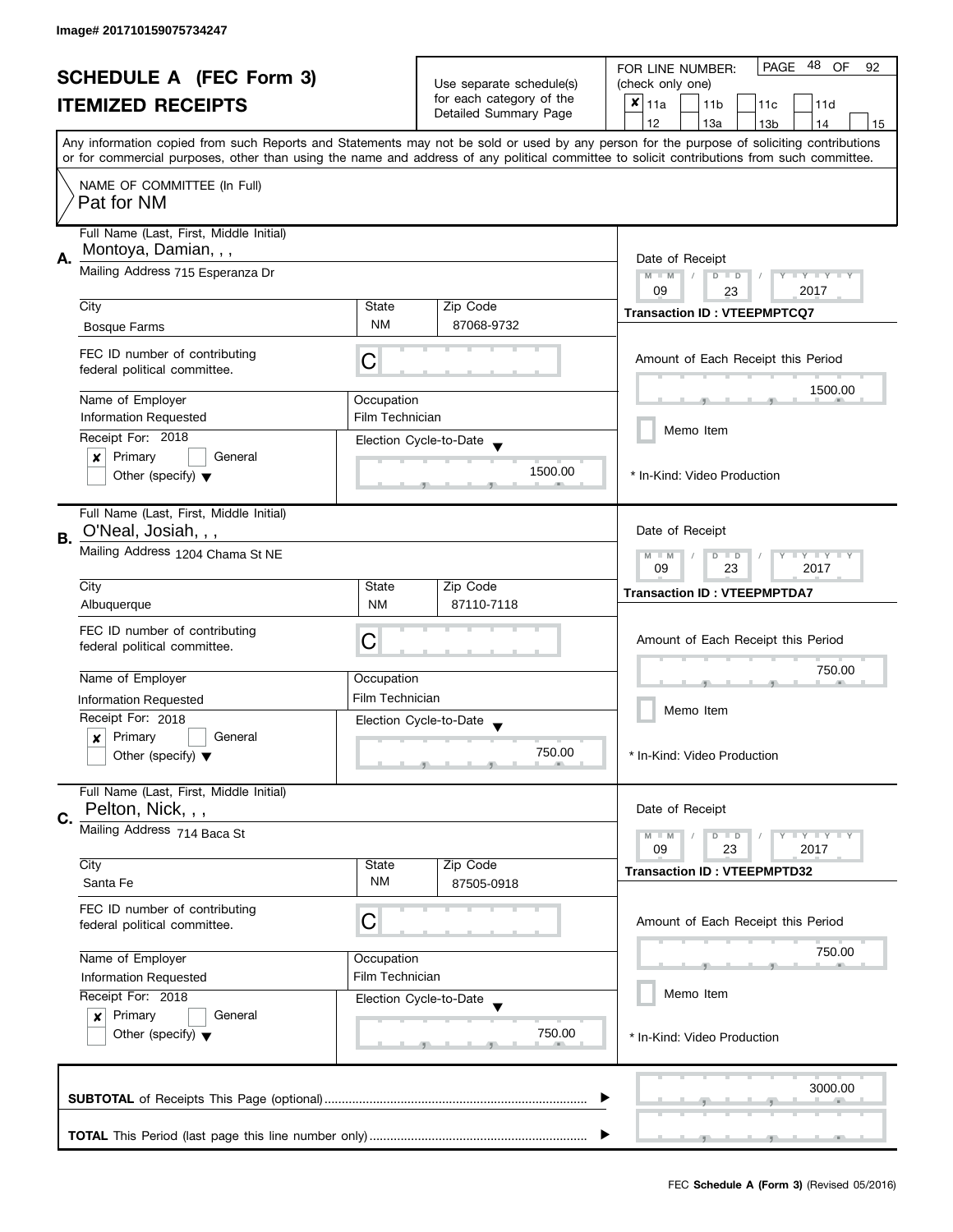| <b>SCHEDULE A (FEC Form 3)</b> |                                                                    |                                                                    | PAGE 49<br>OF<br>FOR LINE NUMBER:<br>92 |                                                                                                                                            |  |
|--------------------------------|--------------------------------------------------------------------|--------------------------------------------------------------------|-----------------------------------------|--------------------------------------------------------------------------------------------------------------------------------------------|--|
|                                |                                                                    |                                                                    | Use separate schedule(s)                | (check only one)                                                                                                                           |  |
|                                | <b>ITEMIZED RECEIPTS</b>                                           |                                                                    | for each category of the                | $x _{11a}$<br>11 <sub>b</sub><br>11c<br>11d                                                                                                |  |
|                                |                                                                    |                                                                    | Detailed Summary Page                   | 12<br>13a<br>13 <sub>b</sub><br>14<br>15                                                                                                   |  |
|                                |                                                                    |                                                                    |                                         | Any information copied from such Reports and Statements may not be sold or used by any person for the purpose of soliciting contributions  |  |
|                                |                                                                    |                                                                    |                                         | or for commercial purposes, other than using the name and address of any political committee to solicit contributions from such committee. |  |
|                                | NAME OF COMMITTEE (In Full)                                        |                                                                    |                                         |                                                                                                                                            |  |
|                                | Pat for NM                                                         |                                                                    |                                         |                                                                                                                                            |  |
|                                |                                                                    |                                                                    |                                         |                                                                                                                                            |  |
|                                | Full Name (Last, First, Middle Initial)                            |                                                                    |                                         |                                                                                                                                            |  |
| А.                             | Printz-Feddersen, Virginia, , ,                                    | Date of Receipt                                                    |                                         |                                                                                                                                            |  |
|                                | Mailing Address 4401 Royene Ave NE                                 |                                                                    |                                         | $M - M$<br>$D$ $D$<br>Y I Y I Y I Y                                                                                                        |  |
|                                |                                                                    |                                                                    |                                         | 09<br>2017<br>23                                                                                                                           |  |
|                                | City                                                               | State                                                              | Zip Code                                | <b>Transaction ID: VTEEPMJ7K43</b>                                                                                                         |  |
|                                | Albuquerque                                                        | <b>NM</b>                                                          | 87110-5729                              |                                                                                                                                            |  |
|                                |                                                                    |                                                                    |                                         |                                                                                                                                            |  |
|                                | FEC ID number of contributing<br>federal political committee.      | C                                                                  |                                         | Amount of Each Receipt this Period                                                                                                         |  |
|                                |                                                                    |                                                                    |                                         |                                                                                                                                            |  |
|                                | Name of Employer                                                   | Occupation                                                         |                                         | 275.00                                                                                                                                     |  |
|                                | <b>NOT EMPLOYED</b>                                                | <b>RETIRED</b>                                                     |                                         |                                                                                                                                            |  |
|                                | Receipt For: 2018                                                  |                                                                    | Election Cycle-to-Date                  | Memo Item                                                                                                                                  |  |
|                                | Primary<br>General<br>$\boldsymbol{x}$                             |                                                                    |                                         |                                                                                                                                            |  |
|                                | Other (specify) $\blacktriangledown$                               |                                                                    | 883.00                                  |                                                                                                                                            |  |
|                                |                                                                    |                                                                    |                                         |                                                                                                                                            |  |
|                                | Full Name (Last, First, Middle Initial)                            |                                                                    |                                         |                                                                                                                                            |  |
|                                | Rivera, Nani, , ,                                                  |                                                                    |                                         | Date of Receipt                                                                                                                            |  |
| В.                             | Mailing Address 1420 Cerrillos Rd                                  |                                                                    |                                         |                                                                                                                                            |  |
|                                |                                                                    | Y LY LY<br>$M - M$<br>$\overline{D}$<br>$\Box$<br>09<br>23<br>2017 |                                         |                                                                                                                                            |  |
|                                | City                                                               | Zip Code<br>State                                                  |                                         |                                                                                                                                            |  |
|                                | Santa Fe                                                           | <b>NM</b>                                                          | 87505-3548                              | <b>Transaction ID: VTEEPMPTD24</b>                                                                                                         |  |
|                                |                                                                    |                                                                    |                                         |                                                                                                                                            |  |
|                                | FEC ID number of contributing                                      | C                                                                  |                                         | Amount of Each Receipt this Period                                                                                                         |  |
|                                | federal political committee.                                       |                                                                    |                                         |                                                                                                                                            |  |
|                                | Name of Employer                                                   | Occupation                                                         |                                         | 2000.00                                                                                                                                    |  |
|                                | IATSE Local 480                                                    | Director                                                           |                                         |                                                                                                                                            |  |
|                                | Receipt For: 2018                                                  |                                                                    |                                         | Memo Item                                                                                                                                  |  |
|                                | Primary<br>General<br>x                                            |                                                                    | Election Cycle-to-Date                  |                                                                                                                                            |  |
|                                | Other (specify) $\blacktriangledown$                               |                                                                    | 2050.00                                 | * In-Kind: Video Production                                                                                                                |  |
|                                |                                                                    |                                                                    |                                         |                                                                                                                                            |  |
|                                | Full Name (Last, First, Middle Initial)                            |                                                                    |                                         |                                                                                                                                            |  |
| C.                             | Bui, Taylor, , ,                                                   |                                                                    |                                         | Date of Receipt                                                                                                                            |  |
|                                | Mailing Address 1353 Vassar Dr NE                                  |                                                                    |                                         | $M - M$<br>$Y - Y - Y$<br>$D$ $D$                                                                                                          |  |
|                                |                                                                    |                                                                    |                                         | 24<br>2017<br>09                                                                                                                           |  |
|                                | City                                                               | State                                                              | Zip Code                                | <b>Transaction ID: VTEEPMJ7H31</b>                                                                                                         |  |
|                                | Albuquerque                                                        | ΝM                                                                 | 87106-2624                              |                                                                                                                                            |  |
|                                | FEC ID number of contributing                                      |                                                                    |                                         |                                                                                                                                            |  |
|                                | federal political committee.                                       | С                                                                  |                                         | Amount of Each Receipt this Period                                                                                                         |  |
|                                |                                                                    |                                                                    |                                         |                                                                                                                                            |  |
|                                | Name of Employer<br>Occupation<br><b>STUDENT</b><br><b>STUDENT</b> |                                                                    |                                         | 250.00                                                                                                                                     |  |
|                                |                                                                    |                                                                    |                                         |                                                                                                                                            |  |
|                                | Receipt For: 2018                                                  |                                                                    | Election Cycle-to-Date                  | Memo Item                                                                                                                                  |  |
|                                | Primary<br>General<br>$\mathbf{x}$                                 |                                                                    |                                         |                                                                                                                                            |  |
|                                | Other (specify) $\blacktriangledown$                               |                                                                    | 250.00                                  |                                                                                                                                            |  |
|                                |                                                                    |                                                                    |                                         |                                                                                                                                            |  |
|                                |                                                                    |                                                                    |                                         |                                                                                                                                            |  |
|                                |                                                                    |                                                                    |                                         | 2525.00                                                                                                                                    |  |
|                                |                                                                    |                                                                    |                                         |                                                                                                                                            |  |
|                                |                                                                    |                                                                    |                                         |                                                                                                                                            |  |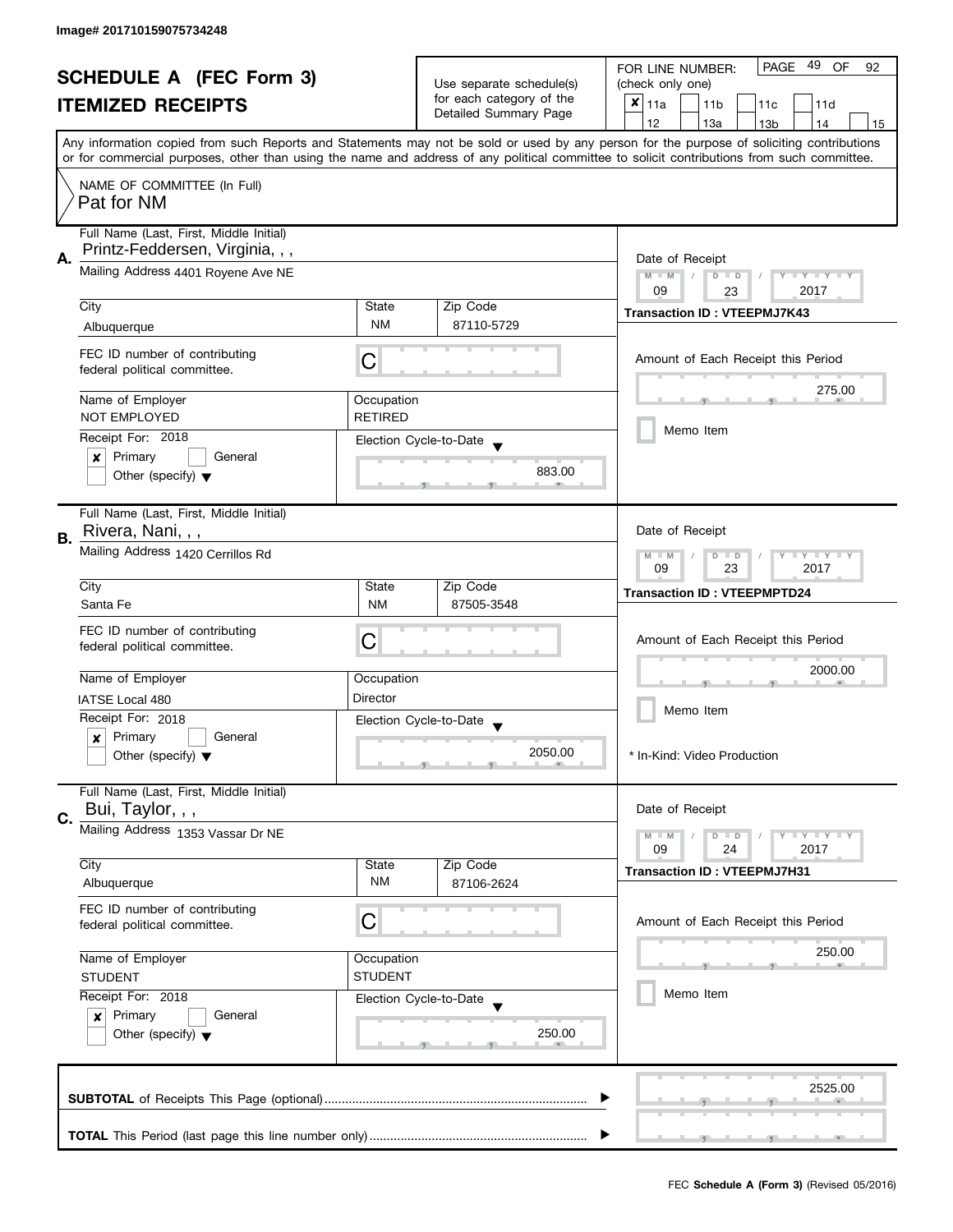|                                                            |                                                                                                                               |                                                                                          |                          | PAGE 50<br><b>OF</b><br>FOR LINE NUMBER:<br>92                                                                                                                                                                                                                                          |
|------------------------------------------------------------|-------------------------------------------------------------------------------------------------------------------------------|------------------------------------------------------------------------------------------|--------------------------|-----------------------------------------------------------------------------------------------------------------------------------------------------------------------------------------------------------------------------------------------------------------------------------------|
| <b>SCHEDULE A (FEC Form 3)</b><br><b>ITEMIZED RECEIPTS</b> |                                                                                                                               |                                                                                          | Use separate schedule(s) | (check only one)                                                                                                                                                                                                                                                                        |
|                                                            |                                                                                                                               |                                                                                          | for each category of the | $x _{11a}$<br>11 <sub>b</sub><br>11c<br>11d                                                                                                                                                                                                                                             |
|                                                            |                                                                                                                               |                                                                                          | Detailed Summary Page    | 12<br>13a<br>13 <sub>b</sub><br>14<br>15                                                                                                                                                                                                                                                |
|                                                            |                                                                                                                               |                                                                                          |                          | Any information copied from such Reports and Statements may not be sold or used by any person for the purpose of soliciting contributions<br>or for commercial purposes, other than using the name and address of any political committee to solicit contributions from such committee. |
|                                                            |                                                                                                                               |                                                                                          |                          |                                                                                                                                                                                                                                                                                         |
|                                                            | NAME OF COMMITTEE (In Full)<br>Pat for NM                                                                                     |                                                                                          |                          |                                                                                                                                                                                                                                                                                         |
|                                                            | Full Name (Last, First, Middle Initial)<br>Davis, Patrick, M.,,                                                               |                                                                                          |                          |                                                                                                                                                                                                                                                                                         |
| Α.                                                         | Mailing Address 3926 Simms Ave SE                                                                                             | Date of Receipt<br>$M - M$<br>Y I Y I Y I Y<br>$\sqrt{2}$<br>$D$ $D$<br>09<br>2017<br>24 |                          |                                                                                                                                                                                                                                                                                         |
|                                                            | City                                                                                                                          | State                                                                                    | Zip Code                 |                                                                                                                                                                                                                                                                                         |
|                                                            | Albuquerque                                                                                                                   | <b>NM</b>                                                                                | 87108-4338               | <b>Transaction ID: VTEEPMPTCS3</b>                                                                                                                                                                                                                                                      |
|                                                            | FEC ID number of contributing<br>federal political committee.                                                                 | С                                                                                        |                          | Amount of Each Receipt this Period                                                                                                                                                                                                                                                      |
|                                                            | Name of Employer                                                                                                              | Occupation                                                                               |                          | 220.00                                                                                                                                                                                                                                                                                  |
|                                                            | ProgressNow NM                                                                                                                | <b>Executive Director</b>                                                                |                          |                                                                                                                                                                                                                                                                                         |
|                                                            | Receipt For: 2018                                                                                                             |                                                                                          | Election Cycle-to-Date   | Memo Item                                                                                                                                                                                                                                                                               |
|                                                            | Primary<br>General<br>$\boldsymbol{x}$                                                                                        |                                                                                          |                          |                                                                                                                                                                                                                                                                                         |
|                                                            | Other (specify) $\blacktriangledown$                                                                                          |                                                                                          | 1967.59                  | * In-Kind: MailChimp                                                                                                                                                                                                                                                                    |
| В.                                                         | Full Name (Last, First, Middle Initial)<br>Hill, Everette, , ,                                                                |                                                                                          |                          | Date of Receipt                                                                                                                                                                                                                                                                         |
|                                                            | Mailing Address 924 Park Ave SW                                                                                               |                                                                                          |                          | $Y = Y + Y$<br>$M - M$<br>D<br>$\Box$<br>09<br>2017<br>25                                                                                                                                                                                                                               |
|                                                            | City                                                                                                                          | State                                                                                    | Zip Code                 | <b>Transaction ID: VTEEPMJYB62</b>                                                                                                                                                                                                                                                      |
|                                                            | Albuquerque                                                                                                                   | <b>NM</b>                                                                                | 87102-3021               |                                                                                                                                                                                                                                                                                         |
|                                                            | FEC ID number of contributing                                                                                                 | C                                                                                        |                          | Amount of Each Receipt this Period                                                                                                                                                                                                                                                      |
|                                                            | federal political committee.                                                                                                  |                                                                                          |                          |                                                                                                                                                                                                                                                                                         |
|                                                            | Name of Employer                                                                                                              | Occupation                                                                               |                          | 250.00                                                                                                                                                                                                                                                                                  |
|                                                            | Self-Employed                                                                                                                 | Consultant                                                                               |                          |                                                                                                                                                                                                                                                                                         |
|                                                            | Receipt For: 2018                                                                                                             |                                                                                          | Election Cycle-to-Date   | Memo Item                                                                                                                                                                                                                                                                               |
|                                                            | Primary<br>General<br>x                                                                                                       |                                                                                          |                          |                                                                                                                                                                                                                                                                                         |
|                                                            | Other (specify) $\blacktriangledown$                                                                                          |                                                                                          | 250.00                   |                                                                                                                                                                                                                                                                                         |
|                                                            | Full Name (Last, First, Middle Initial)<br>McElroy, Joseph, Todd,,                                                            |                                                                                          |                          | Date of Receipt                                                                                                                                                                                                                                                                         |
| C.                                                         | Mailing Address 135 Rio Seco                                                                                                  |                                                                                          |                          |                                                                                                                                                                                                                                                                                         |
|                                                            |                                                                                                                               |                                                                                          |                          | $M - M$<br>$Y \perp Y \perp Y$<br>$\overline{D}$<br>$\Box$<br>09<br>2017<br>25                                                                                                                                                                                                          |
|                                                            | City                                                                                                                          | State                                                                                    | Zip Code                 | <b>Transaction ID: VTEEPMJYA37</b>                                                                                                                                                                                                                                                      |
|                                                            | Santa Fe                                                                                                                      | <b>NM</b>                                                                                | 87501-1531               |                                                                                                                                                                                                                                                                                         |
|                                                            | FEC ID number of contributing                                                                                                 | C                                                                                        |                          | Amount of Each Receipt this Period                                                                                                                                                                                                                                                      |
|                                                            | federal political committee.                                                                                                  |                                                                                          |                          |                                                                                                                                                                                                                                                                                         |
|                                                            | Name of Employer                                                                                                              | Occupation                                                                               |                          | 500.00                                                                                                                                                                                                                                                                                  |
|                                                            | <b>Texas Tea Reclamation LLC</b>                                                                                              | Consultant                                                                               |                          |                                                                                                                                                                                                                                                                                         |
|                                                            | Receipt For: 2018<br>Election Cycle-to-Date<br>Primary<br>General<br>$\boldsymbol{x}$<br>Other (specify) $\blacktriangledown$ |                                                                                          |                          | Memo Item                                                                                                                                                                                                                                                                               |
|                                                            |                                                                                                                               |                                                                                          |                          |                                                                                                                                                                                                                                                                                         |
|                                                            |                                                                                                                               |                                                                                          | 500.00                   |                                                                                                                                                                                                                                                                                         |
|                                                            |                                                                                                                               |                                                                                          |                          |                                                                                                                                                                                                                                                                                         |
|                                                            |                                                                                                                               |                                                                                          |                          | 970.00                                                                                                                                                                                                                                                                                  |
|                                                            |                                                                                                                               |                                                                                          |                          |                                                                                                                                                                                                                                                                                         |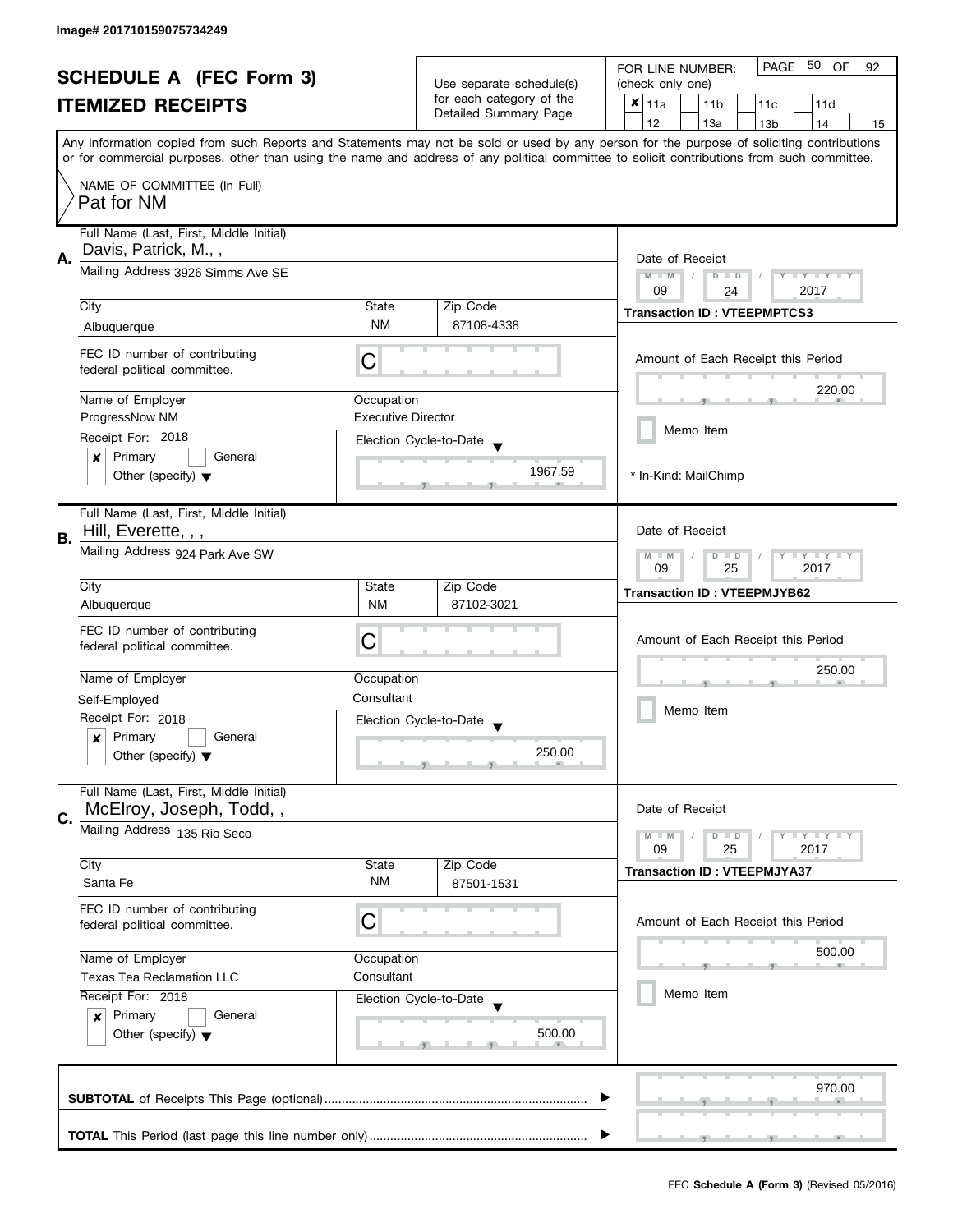| <b>SCHEDULE A (FEC Form 3)</b> |                                                                                                                             |                  | PAGE 51 OF<br>FOR LINE NUMBER:<br>92              |                                                                                                                                                                                                                                                                                         |  |
|--------------------------------|-----------------------------------------------------------------------------------------------------------------------------|------------------|---------------------------------------------------|-----------------------------------------------------------------------------------------------------------------------------------------------------------------------------------------------------------------------------------------------------------------------------------------|--|
|                                |                                                                                                                             |                  | Use separate schedule(s)                          | (check only one)                                                                                                                                                                                                                                                                        |  |
|                                | <b>ITEMIZED RECEIPTS</b>                                                                                                    |                  | for each category of the<br>Detailed Summary Page | $x _{11a}$<br>11 <sub>b</sub><br>11c<br>11d                                                                                                                                                                                                                                             |  |
|                                |                                                                                                                             |                  |                                                   | 12<br>13a<br>14<br>13 <sub>b</sub><br>15                                                                                                                                                                                                                                                |  |
|                                |                                                                                                                             |                  |                                                   | Any information copied from such Reports and Statements may not be sold or used by any person for the purpose of soliciting contributions<br>or for commercial purposes, other than using the name and address of any political committee to solicit contributions from such committee. |  |
|                                |                                                                                                                             |                  |                                                   |                                                                                                                                                                                                                                                                                         |  |
|                                | NAME OF COMMITTEE (In Full)<br>Pat for NM                                                                                   |                  |                                                   |                                                                                                                                                                                                                                                                                         |  |
|                                | Full Name (Last, First, Middle Initial)                                                                                     |                  |                                                   |                                                                                                                                                                                                                                                                                         |  |
|                                | Wellborn, Charles, I.,,                                                                                                     |                  |                                                   |                                                                                                                                                                                                                                                                                         |  |
| А.                             | Mailing Address 1331 Park Ave SW                                                                                            | Date of Receipt  |                                                   |                                                                                                                                                                                                                                                                                         |  |
|                                | <b>Unit 904</b>                                                                                                             |                  |                                                   | $M - M$<br>$D$ $D$<br>Y FY FY FY<br>09<br>2017                                                                                                                                                                                                                                          |  |
|                                | City                                                                                                                        | State            | Zip Code                                          | 25                                                                                                                                                                                                                                                                                      |  |
|                                | Albuquerque                                                                                                                 | <b>NM</b>        | 87102-2856                                        | <b>Transaction ID: VTEEPMJYB38</b>                                                                                                                                                                                                                                                      |  |
|                                |                                                                                                                             |                  |                                                   |                                                                                                                                                                                                                                                                                         |  |
|                                | FEC ID number of contributing                                                                                               | С                |                                                   | Amount of Each Receipt this Period                                                                                                                                                                                                                                                      |  |
|                                | federal political committee.                                                                                                |                  |                                                   |                                                                                                                                                                                                                                                                                         |  |
|                                | Name of Employer                                                                                                            | Occupation       |                                                   | 250.00                                                                                                                                                                                                                                                                                  |  |
|                                | <b>RETIRED</b>                                                                                                              | Retired          |                                                   |                                                                                                                                                                                                                                                                                         |  |
|                                | Receipt For: 2018                                                                                                           |                  | Election Cycle-to-Date                            | Memo Item                                                                                                                                                                                                                                                                               |  |
|                                | $\boldsymbol{x}$<br>Primary<br>General                                                                                      |                  |                                                   |                                                                                                                                                                                                                                                                                         |  |
|                                | Other (specify) $\blacktriangledown$                                                                                        |                  | 350.00                                            |                                                                                                                                                                                                                                                                                         |  |
|                                |                                                                                                                             |                  |                                                   |                                                                                                                                                                                                                                                                                         |  |
|                                | Full Name (Last, First, Middle Initial)                                                                                     |                  |                                                   |                                                                                                                                                                                                                                                                                         |  |
| <b>B.</b>                      | Leeman, Hans, , ,                                                                                                           |                  |                                                   | Date of Receipt                                                                                                                                                                                                                                                                         |  |
|                                | Mailing Address 356 1/2 Willow Rd NW                                                                                        |                  |                                                   | <b>LY LY LY</b><br>$M - M$<br>$D$ $D$                                                                                                                                                                                                                                                   |  |
|                                |                                                                                                                             | 09<br>26<br>2017 |                                                   |                                                                                                                                                                                                                                                                                         |  |
|                                | City                                                                                                                        | State            | Zip Code                                          | <b>Transaction ID: VTEEPMJYAC8</b>                                                                                                                                                                                                                                                      |  |
|                                | Los Ranchos                                                                                                                 | <b>NM</b>        | 87107-5841                                        |                                                                                                                                                                                                                                                                                         |  |
|                                | FEC ID number of contributing                                                                                               |                  |                                                   |                                                                                                                                                                                                                                                                                         |  |
|                                | federal political committee.                                                                                                | С                |                                                   | Amount of Each Receipt this Period                                                                                                                                                                                                                                                      |  |
|                                |                                                                                                                             |                  |                                                   | 27.00                                                                                                                                                                                                                                                                                   |  |
|                                | Name of Employer                                                                                                            | Occupation       |                                                   |                                                                                                                                                                                                                                                                                         |  |
|                                | Not Employed                                                                                                                | Not Employed     |                                                   | Memo Item                                                                                                                                                                                                                                                                               |  |
|                                | Receipt For: 2018                                                                                                           |                  | Election Cycle-to-Date                            |                                                                                                                                                                                                                                                                                         |  |
|                                | Primary<br>General<br>$\boldsymbol{x}$                                                                                      |                  |                                                   |                                                                                                                                                                                                                                                                                         |  |
|                                | Other (specify) $\blacktriangledown$                                                                                        |                  | 277.00                                            |                                                                                                                                                                                                                                                                                         |  |
|                                | Full Name (Last, First, Middle Initial)                                                                                     |                  |                                                   |                                                                                                                                                                                                                                                                                         |  |
| C.                             | Alarid, Vanessa, M.,,                                                                                                       |                  |                                                   | Date of Receipt                                                                                                                                                                                                                                                                         |  |
|                                | Mailing Address 544 61st St NW                                                                                              |                  |                                                   | <b>LYLYLY</b><br>$M - M$<br>$D$ $D$                                                                                                                                                                                                                                                     |  |
|                                |                                                                                                                             |                  |                                                   | 09<br>27<br>2017                                                                                                                                                                                                                                                                        |  |
|                                | City                                                                                                                        | State            | Zip Code                                          | <b>Transaction ID: VTEEPMJYAP5</b>                                                                                                                                                                                                                                                      |  |
|                                | Albuquerque                                                                                                                 | ΝM               | 87105-1408                                        |                                                                                                                                                                                                                                                                                         |  |
|                                | FEC ID number of contributing                                                                                               |                  |                                                   |                                                                                                                                                                                                                                                                                         |  |
|                                | federal political committee.                                                                                                | C                |                                                   | Amount of Each Receipt this Period                                                                                                                                                                                                                                                      |  |
|                                |                                                                                                                             |                  |                                                   | 500.00                                                                                                                                                                                                                                                                                  |  |
|                                | Name of Employer<br>Occupation<br><b>Government Affairs</b><br>Self-Employed<br>Receipt For: 2018<br>Election Cycle-to-Date |                  |                                                   |                                                                                                                                                                                                                                                                                         |  |
|                                |                                                                                                                             |                  |                                                   | Memo Item                                                                                                                                                                                                                                                                               |  |
|                                |                                                                                                                             |                  |                                                   |                                                                                                                                                                                                                                                                                         |  |
|                                | Primary<br>General<br>$\boldsymbol{x}$                                                                                      |                  |                                                   |                                                                                                                                                                                                                                                                                         |  |
|                                | Other (specify) $\blacktriangledown$                                                                                        |                  | 500.00                                            |                                                                                                                                                                                                                                                                                         |  |
|                                |                                                                                                                             |                  |                                                   |                                                                                                                                                                                                                                                                                         |  |
|                                |                                                                                                                             |                  |                                                   | 777.00                                                                                                                                                                                                                                                                                  |  |
|                                |                                                                                                                             |                  |                                                   |                                                                                                                                                                                                                                                                                         |  |
|                                |                                                                                                                             |                  |                                                   |                                                                                                                                                                                                                                                                                         |  |
|                                |                                                                                                                             |                  |                                                   |                                                                                                                                                                                                                                                                                         |  |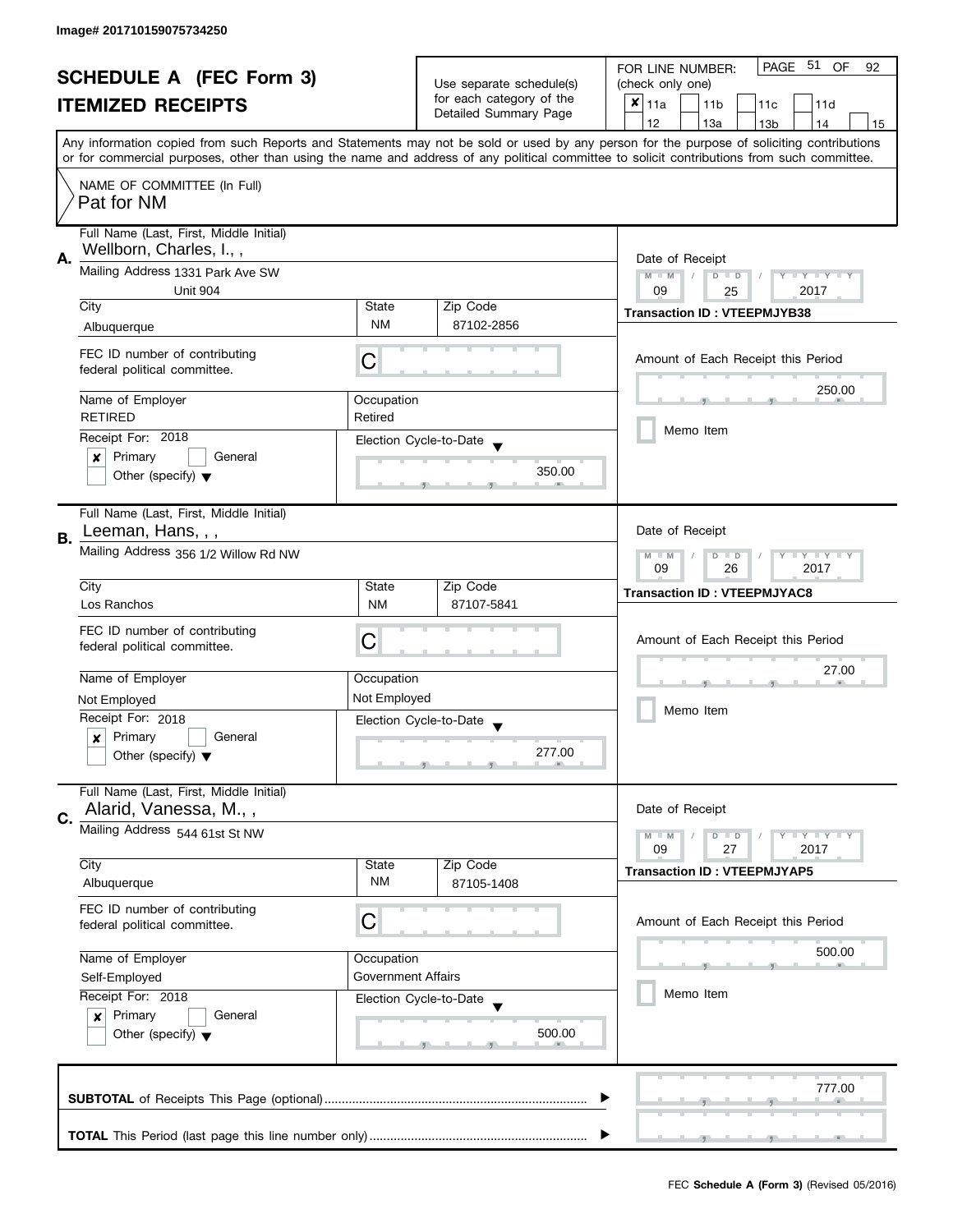| <b>SCHEDULE A (FEC Form 3)</b> |                                                                 |                                         | 52 OF<br>PAGE<br>FOR LINE NUMBER:<br>92           |                                                                                                                                                                                                                                                                                         |
|--------------------------------|-----------------------------------------------------------------|-----------------------------------------|---------------------------------------------------|-----------------------------------------------------------------------------------------------------------------------------------------------------------------------------------------------------------------------------------------------------------------------------------------|
|                                |                                                                 | Use separate schedule(s)                | (check only one)                                  |                                                                                                                                                                                                                                                                                         |
|                                | <b>ITEMIZED RECEIPTS</b>                                        |                                         | for each category of the<br>Detailed Summary Page | $x _{11a}$<br>11 <sub>b</sub><br>11c<br>11d                                                                                                                                                                                                                                             |
|                                |                                                                 |                                         |                                                   | 12<br>13a<br>13 <sub>b</sub><br>14<br>15                                                                                                                                                                                                                                                |
|                                |                                                                 |                                         |                                                   | Any information copied from such Reports and Statements may not be sold or used by any person for the purpose of soliciting contributions<br>or for commercial purposes, other than using the name and address of any political committee to solicit contributions from such committee. |
|                                |                                                                 |                                         |                                                   |                                                                                                                                                                                                                                                                                         |
|                                | NAME OF COMMITTEE (In Full)<br>Pat for NM                       |                                         |                                                   |                                                                                                                                                                                                                                                                                         |
|                                | Full Name (Last, First, Middle Initial)<br>Davis, Patrick, M.,, |                                         |                                                   |                                                                                                                                                                                                                                                                                         |
| А.                             | Mailing Address 3926 Simms Ave SE                               |                                         |                                                   | Date of Receipt<br>$M - M$<br>$Y = Y = Y + Y$<br>$D$ $D$<br>09<br>2017<br>27                                                                                                                                                                                                            |
|                                | City                                                            | State                                   | Zip Code                                          | <b>Transaction ID: VTEEPMPTCX5</b>                                                                                                                                                                                                                                                      |
|                                | Albuquerque                                                     | <b>NM</b>                               | 87108-4338                                        |                                                                                                                                                                                                                                                                                         |
|                                | FEC ID number of contributing<br>federal political committee.   | С                                       |                                                   | Amount of Each Receipt this Period                                                                                                                                                                                                                                                      |
|                                | Name of Employer                                                | Occupation                              |                                                   | 24.93                                                                                                                                                                                                                                                                                   |
|                                | ProgressNow NM                                                  | <b>Executive Director</b>               |                                                   |                                                                                                                                                                                                                                                                                         |
|                                | Receipt For: 2018                                               |                                         | Election Cycle-to-Date                            | Memo Item                                                                                                                                                                                                                                                                               |
|                                | Primary<br>General<br>×                                         |                                         |                                                   |                                                                                                                                                                                                                                                                                         |
|                                | Other (specify) $\blacktriangledown$                            |                                         | 2043.76                                           | * In-Kind:                                                                                                                                                                                                                                                                              |
| <b>B.</b>                      | Full Name (Last, First, Middle Initial)<br>Davis, Patrick, M.,, |                                         |                                                   | Date of Receipt                                                                                                                                                                                                                                                                         |
|                                | Mailing Address 3926 Simms Ave SE                               |                                         |                                                   | <b>LYLYLY</b><br>$M - M$<br>$\Box$<br>D<br>27<br>2017<br>09                                                                                                                                                                                                                             |
|                                | City                                                            | State                                   | Zip Code                                          | <b>Transaction ID: VTEEPMPTD82</b>                                                                                                                                                                                                                                                      |
|                                | Albuquerque                                                     | <b>NM</b>                               | 87108-4338                                        |                                                                                                                                                                                                                                                                                         |
|                                | FEC ID number of contributing                                   |                                         |                                                   |                                                                                                                                                                                                                                                                                         |
|                                | federal political committee.                                    | С                                       |                                                   | Amount of Each Receipt this Period                                                                                                                                                                                                                                                      |
|                                |                                                                 |                                         |                                                   | 17.53                                                                                                                                                                                                                                                                                   |
|                                | Name of Employer                                                | Occupation<br><b>Executive Director</b> |                                                   |                                                                                                                                                                                                                                                                                         |
|                                | ProgressNow NM                                                  |                                         |                                                   | Memo Item                                                                                                                                                                                                                                                                               |
|                                | Receipt For: 2018<br>Primary<br>General                         |                                         | Election Cycle-to-Date<br>$\blacktriangledown$    |                                                                                                                                                                                                                                                                                         |
|                                | $\boldsymbol{x}$<br>Other (specify) $\blacktriangledown$        |                                         | 2043.76                                           | * In-Kind:                                                                                                                                                                                                                                                                              |
|                                | Full Name (Last, First, Middle Initial)<br>Davis, Patrick, M.,, |                                         |                                                   | Date of Receipt                                                                                                                                                                                                                                                                         |
| C.                             | Mailing Address 3926 Simms Ave SE                               |                                         |                                                   |                                                                                                                                                                                                                                                                                         |
|                                |                                                                 |                                         |                                                   | $\blacksquare \blacksquare Y \blacksquare \blacksquare Y \blacksquare \blacksquare Y$<br>$M - M$<br>$D$ $D$<br>09<br>27<br>2017                                                                                                                                                         |
|                                | City                                                            | State                                   | Zip Code                                          | <b>Transaction ID: VTEEPMPTDB5</b>                                                                                                                                                                                                                                                      |
|                                | Albuquerque                                                     | ΝM                                      | 87108-4338                                        |                                                                                                                                                                                                                                                                                         |
|                                | FEC ID number of contributing<br>federal political committee.   | С                                       |                                                   | Amount of Each Receipt this Period                                                                                                                                                                                                                                                      |
|                                | Name of Employer                                                | Occupation                              |                                                   | 33.71                                                                                                                                                                                                                                                                                   |
|                                | <b>Executive Director</b><br>ProgressNow NM                     |                                         |                                                   |                                                                                                                                                                                                                                                                                         |
|                                | Receipt For: 2018                                               |                                         | Election Cycle-to-Date                            | Memo Item                                                                                                                                                                                                                                                                               |
|                                | Primary<br>General<br>$\boldsymbol{x}$                          |                                         |                                                   |                                                                                                                                                                                                                                                                                         |
|                                | Other (specify) $\blacktriangledown$                            |                                         | 2043.76                                           | * In-Kind:                                                                                                                                                                                                                                                                              |
|                                |                                                                 |                                         |                                                   | 76.17                                                                                                                                                                                                                                                                                   |
|                                |                                                                 |                                         |                                                   |                                                                                                                                                                                                                                                                                         |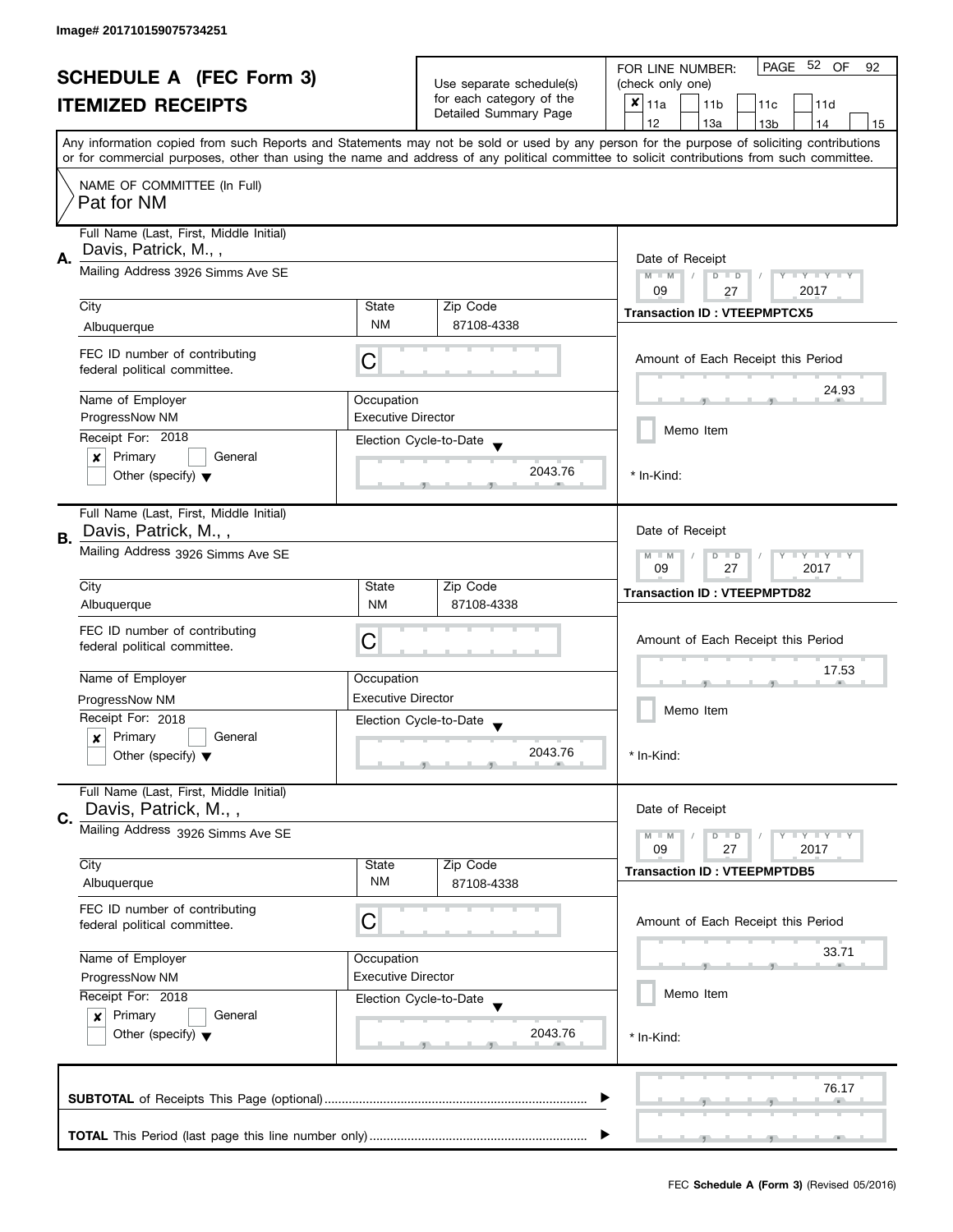| <b>SCHEDULE A (FEC Form 3)</b> |                                                               |                                                                   |                                                                    | PAGE 53 OF<br>FOR LINE NUMBER:<br>92                                                                                                                                                                                                                                                    |  |
|--------------------------------|---------------------------------------------------------------|-------------------------------------------------------------------|--------------------------------------------------------------------|-----------------------------------------------------------------------------------------------------------------------------------------------------------------------------------------------------------------------------------------------------------------------------------------|--|
|                                |                                                               |                                                                   | Use separate schedule(s)                                           | (check only one)                                                                                                                                                                                                                                                                        |  |
|                                | <b>ITEMIZED RECEIPTS</b>                                      |                                                                   | for each category of the<br>Detailed Summary Page                  | $x _{11a}$<br>11 <sub>b</sub><br>11c<br>11d                                                                                                                                                                                                                                             |  |
|                                |                                                               |                                                                   |                                                                    | 12<br>13a<br>13 <sub>b</sub><br>14<br>15                                                                                                                                                                                                                                                |  |
|                                |                                                               |                                                                   |                                                                    | Any information copied from such Reports and Statements may not be sold or used by any person for the purpose of soliciting contributions<br>or for commercial purposes, other than using the name and address of any political committee to solicit contributions from such committee. |  |
|                                |                                                               |                                                                   |                                                                    |                                                                                                                                                                                                                                                                                         |  |
|                                | NAME OF COMMITTEE (In Full)<br>Pat for NM                     |                                                                   |                                                                    |                                                                                                                                                                                                                                                                                         |  |
|                                | Full Name (Last, First, Middle Initial)<br>Eyster, Gary, L.,, |                                                                   |                                                                    |                                                                                                                                                                                                                                                                                         |  |
| А.                             | Mailing Address PO Box 16473                                  | Date of Receipt<br>$M - M$<br>$D$ $D$<br>Y FY FY FY<br>09<br>2017 |                                                                    |                                                                                                                                                                                                                                                                                         |  |
|                                | City                                                          | State                                                             | Zip Code                                                           | 27                                                                                                                                                                                                                                                                                      |  |
|                                | Albuquerque                                                   | <b>NM</b>                                                         | 87191-6473                                                         | <b>Transaction ID: VTEEPMJ7JA9</b>                                                                                                                                                                                                                                                      |  |
|                                |                                                               |                                                                   |                                                                    |                                                                                                                                                                                                                                                                                         |  |
|                                | FEC ID number of contributing<br>federal political committee. | С                                                                 |                                                                    | Amount of Each Receipt this Period                                                                                                                                                                                                                                                      |  |
|                                | Name of Employer                                              | Occupation                                                        |                                                                    | 250.00                                                                                                                                                                                                                                                                                  |  |
|                                | Not Employed                                                  | Retired                                                           |                                                                    |                                                                                                                                                                                                                                                                                         |  |
|                                | Receipt For: 2018                                             |                                                                   |                                                                    | Memo Item                                                                                                                                                                                                                                                                               |  |
|                                | General                                                       |                                                                   | Election Cycle-to-Date                                             |                                                                                                                                                                                                                                                                                         |  |
|                                | Primary<br>×<br>Other (specify) $\blacktriangledown$          |                                                                   | 350.00                                                             |                                                                                                                                                                                                                                                                                         |  |
|                                | Full Name (Last, First, Middle Initial)<br>Helwig, Bill, , ,  |                                                                   |                                                                    | Date of Receipt                                                                                                                                                                                                                                                                         |  |
| В.                             |                                                               |                                                                   |                                                                    |                                                                                                                                                                                                                                                                                         |  |
|                                | Mailing Address 10801 Lagrima De Oro Rd NE<br>Apt 876<br>City | State                                                             | Y LY LY<br>$M - M$<br>$\overline{D}$<br>$\Box$<br>09<br>27<br>2017 |                                                                                                                                                                                                                                                                                         |  |
|                                | Albuquerque                                                   | <b>NM</b>                                                         | Zip Code<br>87111-8506                                             | <b>Transaction ID: VTEEPMJYAB0</b>                                                                                                                                                                                                                                                      |  |
|                                |                                                               |                                                                   |                                                                    |                                                                                                                                                                                                                                                                                         |  |
|                                | FEC ID number of contributing                                 | С                                                                 |                                                                    | Amount of Each Receipt this Period                                                                                                                                                                                                                                                      |  |
|                                | federal political committee.                                  |                                                                   |                                                                    |                                                                                                                                                                                                                                                                                         |  |
|                                |                                                               |                                                                   |                                                                    | 100.00                                                                                                                                                                                                                                                                                  |  |
|                                | Name of Employer                                              | Occupation                                                        |                                                                    |                                                                                                                                                                                                                                                                                         |  |
|                                | <b>RETIRED</b>                                                | Retired                                                           |                                                                    | Memo Item                                                                                                                                                                                                                                                                               |  |
|                                | Receipt For: 2018                                             |                                                                   | Election Cycle-to-Date                                             |                                                                                                                                                                                                                                                                                         |  |
|                                | Primary<br>General<br>x                                       |                                                                   |                                                                    |                                                                                                                                                                                                                                                                                         |  |
|                                | Other (specify) $\blacktriangledown$                          |                                                                   | 700.00                                                             |                                                                                                                                                                                                                                                                                         |  |
|                                | Full Name (Last, First, Middle Initial)                       |                                                                   |                                                                    |                                                                                                                                                                                                                                                                                         |  |
| C.                             | Lancaster, Jane, B,,                                          |                                                                   |                                                                    | Date of Receipt                                                                                                                                                                                                                                                                         |  |
|                                | Mailing Address UNM                                           |                                                                   |                                                                    | $M - M$<br>$Y \perp Y \perp Y$<br>$D$ $D$                                                                                                                                                                                                                                               |  |
|                                | Unm                                                           |                                                                   |                                                                    | 09<br>27<br>2017                                                                                                                                                                                                                                                                        |  |
|                                | City                                                          | State                                                             | Zip Code                                                           | <b>Transaction ID: VTEEPMJYAM0</b>                                                                                                                                                                                                                                                      |  |
|                                | Albuquerque                                                   | NM                                                                | 87131-0001                                                         |                                                                                                                                                                                                                                                                                         |  |
|                                | FEC ID number of contributing                                 | С                                                                 |                                                                    | Amount of Each Receipt this Period                                                                                                                                                                                                                                                      |  |
|                                | federal political committee.                                  |                                                                   |                                                                    |                                                                                                                                                                                                                                                                                         |  |
|                                |                                                               |                                                                   |                                                                    | 100.00                                                                                                                                                                                                                                                                                  |  |
|                                | Name of Employer                                              | Occupation<br>Teacher/Education                                   |                                                                    |                                                                                                                                                                                                                                                                                         |  |
|                                | <b>UNM</b>                                                    |                                                                   |                                                                    | Memo Item                                                                                                                                                                                                                                                                               |  |
|                                | Receipt For: 2018                                             |                                                                   | Election Cycle-to-Date                                             |                                                                                                                                                                                                                                                                                         |  |
|                                | Primary<br>General<br>$\boldsymbol{x}$                        |                                                                   |                                                                    |                                                                                                                                                                                                                                                                                         |  |
|                                | Other (specify) $\blacktriangledown$                          |                                                                   | 900.00                                                             |                                                                                                                                                                                                                                                                                         |  |
|                                |                                                               |                                                                   |                                                                    |                                                                                                                                                                                                                                                                                         |  |
|                                |                                                               |                                                                   |                                                                    | 450.00                                                                                                                                                                                                                                                                                  |  |
|                                |                                                               |                                                                   |                                                                    |                                                                                                                                                                                                                                                                                         |  |
|                                |                                                               |                                                                   |                                                                    |                                                                                                                                                                                                                                                                                         |  |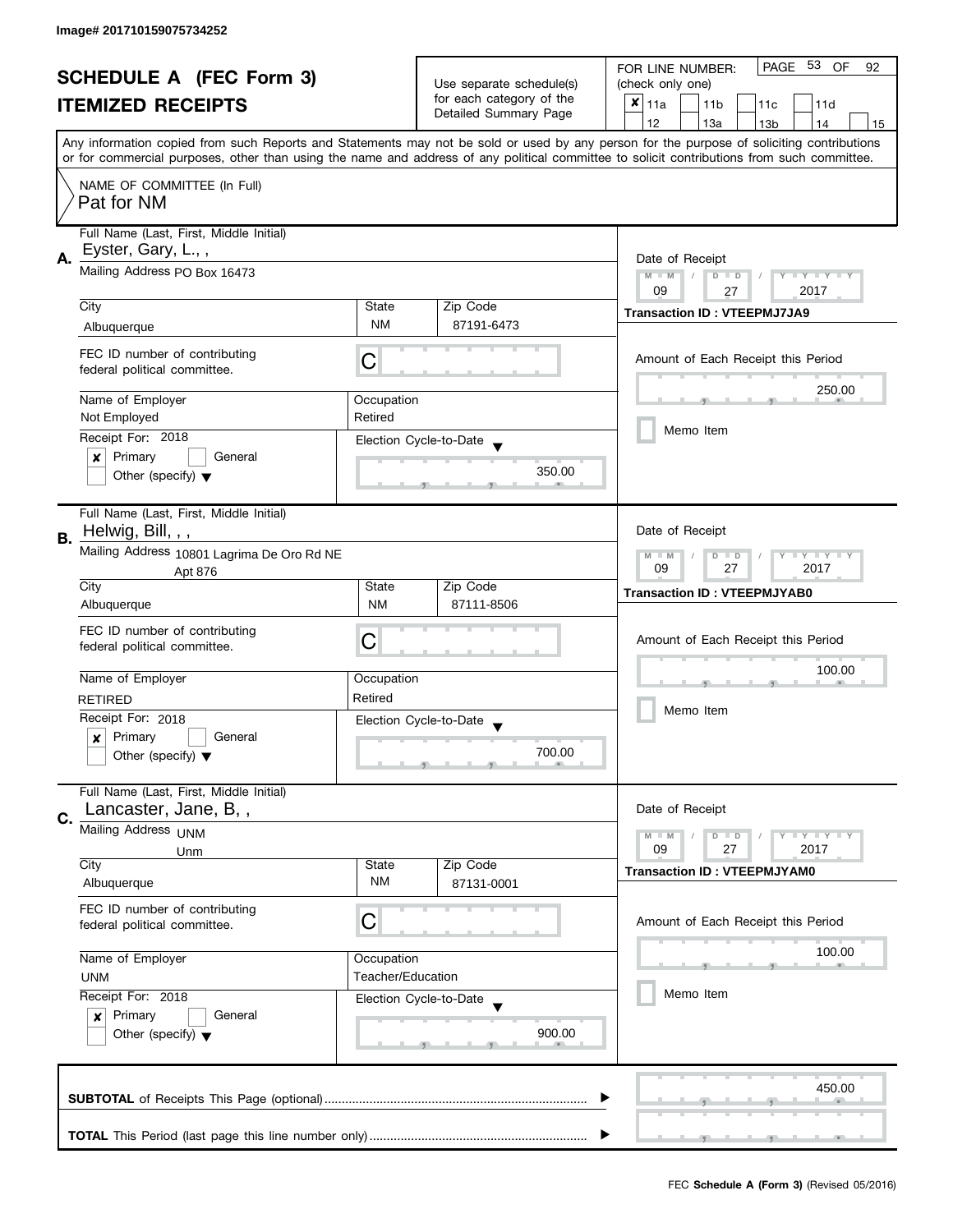| <b>SCHEDULE A (FEC Form 3)</b> |                                                               |                                                   | PAGE 54 OF<br>FOR LINE NUMBER:<br>92              |                                                                                                                                            |  |  |
|--------------------------------|---------------------------------------------------------------|---------------------------------------------------|---------------------------------------------------|--------------------------------------------------------------------------------------------------------------------------------------------|--|--|
|                                |                                                               |                                                   | Use separate schedule(s)                          | (check only one)                                                                                                                           |  |  |
|                                | <b>ITEMIZED RECEIPTS</b>                                      |                                                   | for each category of the<br>Detailed Summary Page | $x _{11a}$<br>11 <sub>b</sub><br>11c<br>11d                                                                                                |  |  |
|                                |                                                               |                                                   |                                                   | 12<br>13a<br>14<br>13 <sub>b</sub><br>15                                                                                                   |  |  |
|                                |                                                               |                                                   |                                                   | Any information copied from such Reports and Statements may not be sold or used by any person for the purpose of soliciting contributions  |  |  |
|                                |                                                               |                                                   |                                                   | or for commercial purposes, other than using the name and address of any political committee to solicit contributions from such committee. |  |  |
|                                | NAME OF COMMITTEE (In Full)                                   |                                                   |                                                   |                                                                                                                                            |  |  |
|                                | Pat for NM                                                    |                                                   |                                                   |                                                                                                                                            |  |  |
|                                |                                                               |                                                   |                                                   |                                                                                                                                            |  |  |
|                                | Full Name (Last, First, Middle Initial)                       |                                                   |                                                   |                                                                                                                                            |  |  |
| А.                             | Mauer, Joanna, , ,                                            |                                                   |                                                   | Date of Receipt                                                                                                                            |  |  |
|                                | Mailing Address 321 Dartmouth Dr SE                           |                                                   |                                                   | $M - M$<br>$D$ $D$<br>Y FY FY FY                                                                                                           |  |  |
|                                |                                                               |                                                   |                                                   | 09<br>2017<br>27                                                                                                                           |  |  |
|                                | City                                                          | State                                             | Zip Code                                          | <b>Transaction ID: VTEEPMJYBR4</b>                                                                                                         |  |  |
|                                | Albuquerque                                                   | <b>NM</b>                                         | 87106-2221                                        |                                                                                                                                            |  |  |
|                                |                                                               |                                                   |                                                   |                                                                                                                                            |  |  |
|                                | FEC ID number of contributing<br>federal political committee. | С                                                 |                                                   | Amount of Each Receipt this Period                                                                                                         |  |  |
|                                |                                                               |                                                   |                                                   |                                                                                                                                            |  |  |
|                                | Name of Employer                                              | Occupation                                        |                                                   | 25.00                                                                                                                                      |  |  |
|                                | American Council for an Energy-Efficie                        | Engineer                                          |                                                   |                                                                                                                                            |  |  |
|                                | Receipt For: 2018                                             |                                                   | Election Cycle-to-Date                            | Memo Item                                                                                                                                  |  |  |
|                                | $\pmb{\times}$<br>Primary<br>General                          |                                                   |                                                   |                                                                                                                                            |  |  |
|                                | Other (specify) $\blacktriangledown$                          |                                                   | 239.00                                            |                                                                                                                                            |  |  |
|                                |                                                               |                                                   |                                                   |                                                                                                                                            |  |  |
|                                | Full Name (Last, First, Middle Initial)                       |                                                   |                                                   |                                                                                                                                            |  |  |
|                                | Alvarez, Jeremias, , ,                                        |                                                   |                                                   | Date of Receipt                                                                                                                            |  |  |
| В.                             | Mailing Address 1717 Q St NW                                  |                                                   |                                                   |                                                                                                                                            |  |  |
|                                |                                                               | Y LY LY<br>$M - M$<br>$D$ $D$<br>09<br>28<br>2017 |                                                   |                                                                                                                                            |  |  |
|                                | City                                                          | State                                             | Zip Code                                          |                                                                                                                                            |  |  |
|                                | Washington                                                    | DC                                                | 20009-2407                                        | <b>Transaction ID: VTEEPMJYA53</b>                                                                                                         |  |  |
|                                |                                                               |                                                   |                                                   |                                                                                                                                            |  |  |
|                                | FEC ID number of contributing                                 | C                                                 |                                                   | Amount of Each Receipt this Period                                                                                                         |  |  |
|                                | federal political committee.                                  |                                                   |                                                   |                                                                                                                                            |  |  |
|                                | Name of Employer                                              | Occupation                                        |                                                   | 500.00                                                                                                                                     |  |  |
|                                | <b>PWC</b>                                                    | Consultant                                        |                                                   |                                                                                                                                            |  |  |
|                                | Receipt For: 2018                                             |                                                   |                                                   | Memo Item                                                                                                                                  |  |  |
|                                | Primary<br>General<br>$\boldsymbol{x}$                        |                                                   | Election Cycle-to-Date                            |                                                                                                                                            |  |  |
|                                | Other (specify) $\blacktriangledown$                          |                                                   | 500.00                                            |                                                                                                                                            |  |  |
|                                |                                                               |                                                   |                                                   |                                                                                                                                            |  |  |
|                                | Full Name (Last, First, Middle Initial)                       |                                                   |                                                   |                                                                                                                                            |  |  |
|                                | Cerminaro, Dominick, , ,                                      |                                                   |                                                   | Date of Receipt                                                                                                                            |  |  |
| C.                             | Mailing Address 1717 Q Sr NW                                  |                                                   |                                                   | <b>LYLYLY</b><br>$M - M$                                                                                                                   |  |  |
|                                |                                                               |                                                   |                                                   | $D$ $D$<br>09<br>28<br>2017                                                                                                                |  |  |
|                                | City                                                          | State                                             | Zip Code                                          | <b>Transaction ID: VTEEPMPTCP9</b>                                                                                                         |  |  |
|                                | Washington                                                    | DC                                                | 20009                                             |                                                                                                                                            |  |  |
|                                | FEC ID number of contributing                                 |                                                   |                                                   |                                                                                                                                            |  |  |
|                                | federal political committee.                                  | C                                                 |                                                   | Amount of Each Receipt this Period                                                                                                         |  |  |
|                                |                                                               |                                                   |                                                   |                                                                                                                                            |  |  |
|                                | Name of Employer                                              | Occupation                                        |                                                   | 1160.50                                                                                                                                    |  |  |
|                                | Sales Rep<br><b>VCB</b>                                       |                                                   |                                                   |                                                                                                                                            |  |  |
|                                | Receipt For: 2018                                             |                                                   | Election Cycle-to-Date                            | Memo Item                                                                                                                                  |  |  |
|                                | Primary<br>General<br>$\boldsymbol{x}$                        |                                                   |                                                   |                                                                                                                                            |  |  |
|                                | Other (specify) $\blacktriangledown$                          |                                                   | 1260.50                                           | * In-Kind: Catering                                                                                                                        |  |  |
|                                |                                                               |                                                   |                                                   |                                                                                                                                            |  |  |
|                                |                                                               |                                                   |                                                   |                                                                                                                                            |  |  |
|                                |                                                               |                                                   |                                                   | 1685.50                                                                                                                                    |  |  |
|                                |                                                               |                                                   |                                                   |                                                                                                                                            |  |  |
|                                |                                                               |                                                   |                                                   |                                                                                                                                            |  |  |
|                                |                                                               |                                                   |                                                   |                                                                                                                                            |  |  |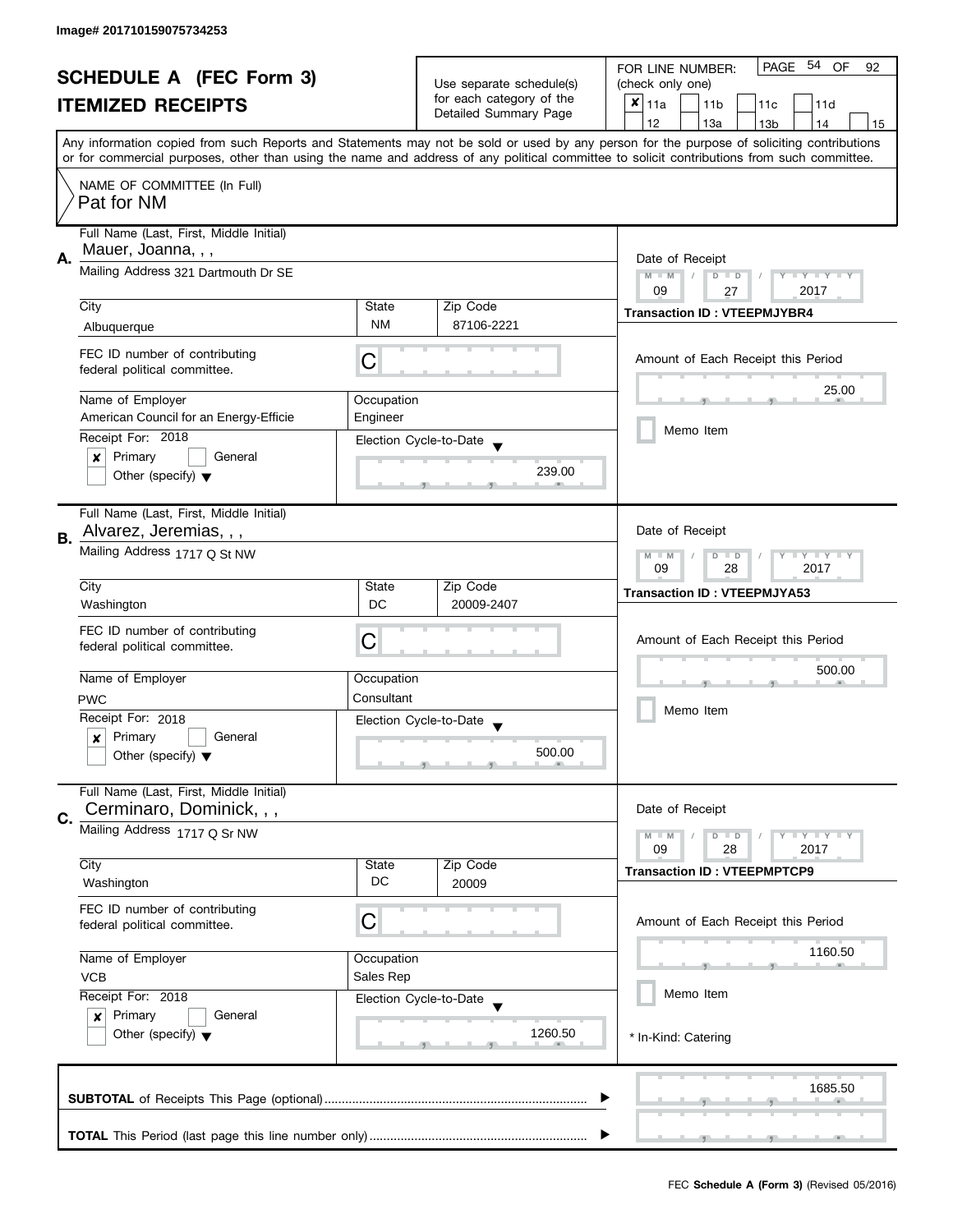| <b>SCHEDULE A (FEC Form 3)</b> |                                                                                    |                                         | PAGE 55<br>OF<br>FOR LINE NUMBER:<br>92           |                                                                                                                                                                                                                                                                                         |  |
|--------------------------------|------------------------------------------------------------------------------------|-----------------------------------------|---------------------------------------------------|-----------------------------------------------------------------------------------------------------------------------------------------------------------------------------------------------------------------------------------------------------------------------------------------|--|
|                                |                                                                                    | Use separate schedule(s)                | (check only one)                                  |                                                                                                                                                                                                                                                                                         |  |
|                                | <b>ITEMIZED RECEIPTS</b>                                                           |                                         | for each category of the<br>Detailed Summary Page | $x _{11a}$<br>11 <sub>b</sub><br>11 <sub>c</sub><br>11d                                                                                                                                                                                                                                 |  |
|                                |                                                                                    |                                         |                                                   | 12<br>13a<br>13 <sub>b</sub><br>14<br>15                                                                                                                                                                                                                                                |  |
|                                |                                                                                    |                                         |                                                   | Any information copied from such Reports and Statements may not be sold or used by any person for the purpose of soliciting contributions<br>or for commercial purposes, other than using the name and address of any political committee to solicit contributions from such committee. |  |
|                                |                                                                                    |                                         |                                                   |                                                                                                                                                                                                                                                                                         |  |
|                                | NAME OF COMMITTEE (In Full)<br>Pat for NM                                          |                                         |                                                   |                                                                                                                                                                                                                                                                                         |  |
|                                | Full Name (Last, First, Middle Initial)                                            |                                         |                                                   |                                                                                                                                                                                                                                                                                         |  |
| А.                             | Davis, Patrick, M.,,                                                               |                                         |                                                   | Date of Receipt                                                                                                                                                                                                                                                                         |  |
|                                | Mailing Address 3926 Simms Ave SE                                                  |                                         |                                                   | $M - M$<br>$D$ $D$<br>Y FY FY FY                                                                                                                                                                                                                                                        |  |
|                                |                                                                                    |                                         |                                                   | 09<br>2017<br>28                                                                                                                                                                                                                                                                        |  |
|                                | City                                                                               | State<br><b>NM</b>                      | Zip Code                                          | <b>Transaction ID: VTEEPMPTD40</b>                                                                                                                                                                                                                                                      |  |
|                                | Albuquerque                                                                        |                                         | 87108-4338                                        |                                                                                                                                                                                                                                                                                         |  |
|                                | FEC ID number of contributing<br>federal political committee.                      | C                                       |                                                   | Amount of Each Receipt this Period                                                                                                                                                                                                                                                      |  |
|                                |                                                                                    |                                         |                                                   | 275.16                                                                                                                                                                                                                                                                                  |  |
|                                | Name of Employer<br>ProgressNow NM                                                 | Occupation<br><b>Executive Director</b> |                                                   |                                                                                                                                                                                                                                                                                         |  |
|                                | Receipt For: 2018                                                                  |                                         |                                                   | Memo Item                                                                                                                                                                                                                                                                               |  |
|                                | Primary<br>General<br>×                                                            |                                         | Election Cycle-to-Date                            |                                                                                                                                                                                                                                                                                         |  |
|                                | Other (specify) $\blacktriangledown$                                               |                                         | 2318.92                                           | * In-Kind: Lodging                                                                                                                                                                                                                                                                      |  |
|                                |                                                                                    |                                         |                                                   |                                                                                                                                                                                                                                                                                         |  |
|                                | Full Name (Last, First, Middle Initial)<br>Melendez, Manuel, , ,                   |                                         |                                                   | Date of Receipt                                                                                                                                                                                                                                                                         |  |
| В.                             | Mailing Address 2904 S Dinwiddie St                                                |                                         |                                                   | $Y = Y + Y$<br>$M - M$<br>$D$ $D$                                                                                                                                                                                                                                                       |  |
|                                |                                                                                    |                                         |                                                   | 09<br>28<br>2017                                                                                                                                                                                                                                                                        |  |
|                                | City                                                                               | State                                   | Zip Code                                          | <b>Transaction ID: VTEEPMJYA79</b>                                                                                                                                                                                                                                                      |  |
|                                | Arlington                                                                          | <b>VA</b>                               | 22206-1406                                        |                                                                                                                                                                                                                                                                                         |  |
|                                | FEC ID number of contributing                                                      | C                                       |                                                   | Amount of Each Receipt this Period                                                                                                                                                                                                                                                      |  |
|                                | federal political committee.                                                       |                                         |                                                   |                                                                                                                                                                                                                                                                                         |  |
|                                | Name of Employer                                                                   | Occupation                              |                                                   | 250.00                                                                                                                                                                                                                                                                                  |  |
|                                | <b>Information Requested</b>                                                       |                                         | <b>Information Requested</b>                      |                                                                                                                                                                                                                                                                                         |  |
|                                | Receipt For: 2018                                                                  |                                         | Election Cycle-to-Date                            | Memo Item                                                                                                                                                                                                                                                                               |  |
|                                | Primary<br>General<br>x                                                            |                                         |                                                   |                                                                                                                                                                                                                                                                                         |  |
|                                | Other (specify) $\blacktriangledown$                                               |                                         | 250.00                                            |                                                                                                                                                                                                                                                                                         |  |
|                                | Full Name (Last, First, Middle Initial)                                            |                                         |                                                   |                                                                                                                                                                                                                                                                                         |  |
| C.                             | Spencer, Nathan, , ,<br>Mailing Address 801 Jefferson St NW                        |                                         |                                                   | Date of Receipt                                                                                                                                                                                                                                                                         |  |
|                                |                                                                                    |                                         |                                                   | $Y = Y = Y$<br>$M - M$<br>$D$ $D$<br>09<br>2017<br>28                                                                                                                                                                                                                                   |  |
|                                | City                                                                               | State                                   | Zip Code                                          | <b>Transaction ID: VTEEPMJYA87</b>                                                                                                                                                                                                                                                      |  |
|                                | Washington                                                                         | DC                                      | 20011-2911                                        |                                                                                                                                                                                                                                                                                         |  |
|                                | FEC ID number of contributing                                                      | С                                       |                                                   | Amount of Each Receipt this Period                                                                                                                                                                                                                                                      |  |
|                                | federal political committee.                                                       |                                         |                                                   |                                                                                                                                                                                                                                                                                         |  |
|                                | Name of Employer                                                                   | Occupation                              |                                                   | 250.00                                                                                                                                                                                                                                                                                  |  |
|                                | <b>Property Manager</b><br>Polinger<br>Receipt For: 2018<br>Election Cycle-to-Date |                                         |                                                   |                                                                                                                                                                                                                                                                                         |  |
|                                |                                                                                    |                                         |                                                   | Memo Item                                                                                                                                                                                                                                                                               |  |
|                                | Primary<br>General<br>$\boldsymbol{x}$                                             |                                         |                                                   |                                                                                                                                                                                                                                                                                         |  |
|                                | Other (specify) $\blacktriangledown$                                               |                                         | 250.00                                            |                                                                                                                                                                                                                                                                                         |  |
|                                |                                                                                    |                                         |                                                   |                                                                                                                                                                                                                                                                                         |  |
|                                |                                                                                    |                                         |                                                   | 775.16                                                                                                                                                                                                                                                                                  |  |
|                                |                                                                                    |                                         |                                                   |                                                                                                                                                                                                                                                                                         |  |
|                                |                                                                                    |                                         |                                                   |                                                                                                                                                                                                                                                                                         |  |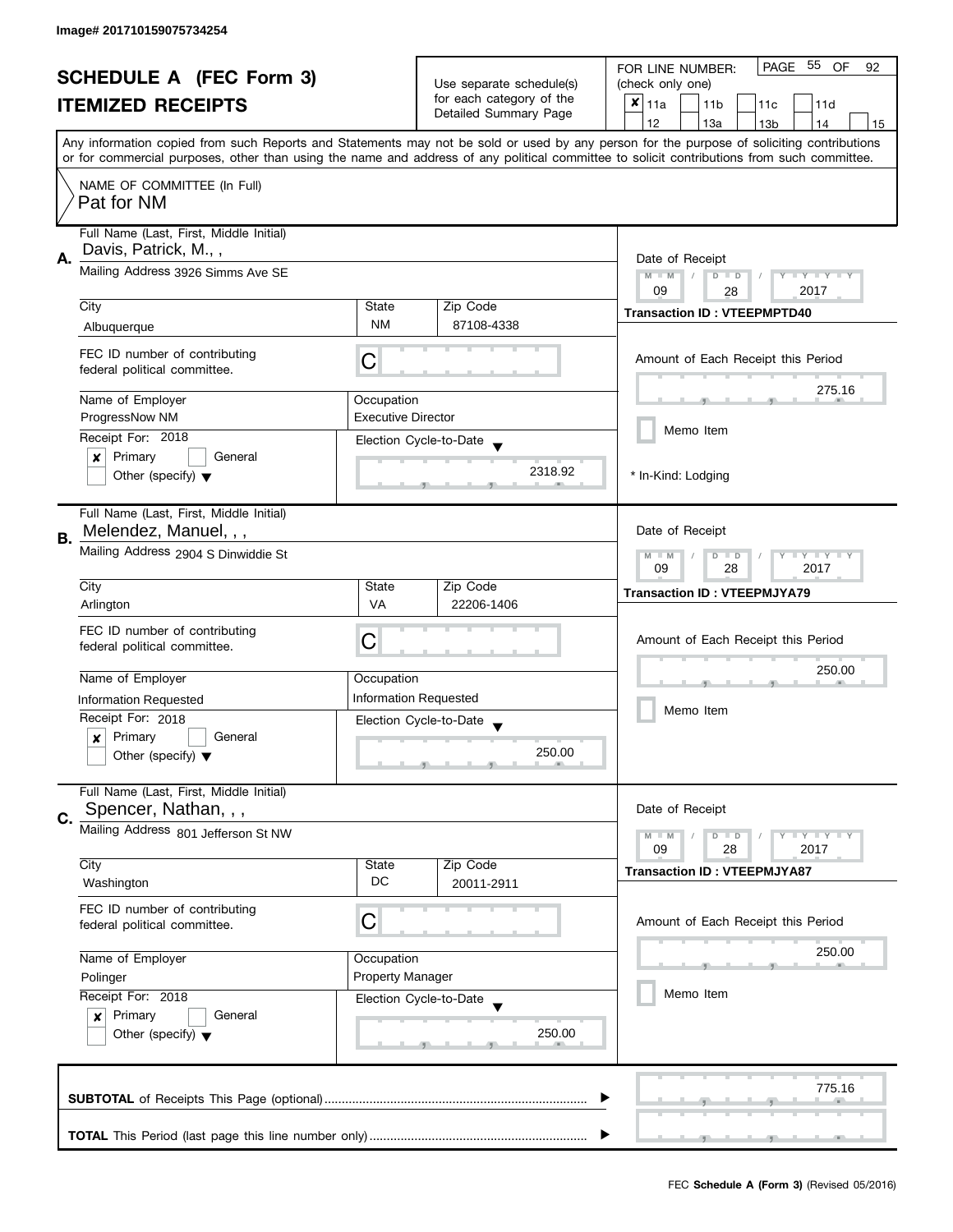| <b>SCHEDULE A (FEC Form 3)</b> |                                                               |                                                   | PAGE<br>-56<br>OF<br>FOR LINE NUMBER:<br>92          |                                                                                                                                            |  |
|--------------------------------|---------------------------------------------------------------|---------------------------------------------------|------------------------------------------------------|--------------------------------------------------------------------------------------------------------------------------------------------|--|
|                                |                                                               |                                                   | Use separate schedule(s)<br>for each category of the | (check only one)                                                                                                                           |  |
|                                | <b>ITEMIZED RECEIPTS</b>                                      |                                                   |                                                      | $x _{11a}$<br>11 <sub>b</sub><br>11c<br>11d                                                                                                |  |
|                                |                                                               |                                                   | Detailed Summary Page                                | 12<br>13a<br>14<br>13 <sub>b</sub><br>15                                                                                                   |  |
|                                |                                                               |                                                   |                                                      | Any information copied from such Reports and Statements may not be sold or used by any person for the purpose of soliciting contributions  |  |
|                                |                                                               |                                                   |                                                      | or for commercial purposes, other than using the name and address of any political committee to solicit contributions from such committee. |  |
|                                | NAME OF COMMITTEE (In Full)                                   |                                                   |                                                      |                                                                                                                                            |  |
|                                | Pat for NM                                                    |                                                   |                                                      |                                                                                                                                            |  |
|                                |                                                               |                                                   |                                                      |                                                                                                                                            |  |
|                                | Full Name (Last, First, Middle Initial)                       |                                                   |                                                      |                                                                                                                                            |  |
|                                | Van Heuvelen, Robert, , ,                                     |                                                   |                                                      |                                                                                                                                            |  |
| Α.                             | Mailing Address 475 K St NW                                   |                                                   |                                                      | Date of Receipt<br>$M - M$<br>Y I Y I Y I Y<br>$D$ $D$                                                                                     |  |
|                                | Unit 1215                                                     |                                                   |                                                      | 09<br>2017<br>28                                                                                                                           |  |
|                                | City                                                          | State                                             | Zip Code                                             |                                                                                                                                            |  |
|                                | Washington                                                    | DC                                                | 20001-5274                                           | <b>Transaction ID: VTEEPMJYA61</b>                                                                                                         |  |
|                                |                                                               |                                                   |                                                      |                                                                                                                                            |  |
|                                | FEC ID number of contributing                                 | С                                                 |                                                      | Amount of Each Receipt this Period                                                                                                         |  |
|                                | federal political committee.                                  |                                                   |                                                      |                                                                                                                                            |  |
|                                | Name of Employer                                              | Occupation                                        |                                                      | 250.00                                                                                                                                     |  |
|                                | <b>VH Strategies</b>                                          | Attorney                                          |                                                      |                                                                                                                                            |  |
|                                | Receipt For: 2018                                             |                                                   | Election Cycle-to-Date                               | Memo Item                                                                                                                                  |  |
|                                | Primary<br>General<br>×                                       |                                                   |                                                      |                                                                                                                                            |  |
|                                | Other (specify) $\blacktriangledown$                          |                                                   | 250.00                                               |                                                                                                                                            |  |
|                                |                                                               |                                                   |                                                      |                                                                                                                                            |  |
|                                | Full Name (Last, First, Middle Initial)                       |                                                   |                                                      |                                                                                                                                            |  |
|                                | Armstrong, Lynden, , ,                                        |                                                   |                                                      | Date of Receipt                                                                                                                            |  |
| В.                             | Mailing Address 2000 16th Sreet NW #407                       |                                                   |                                                      |                                                                                                                                            |  |
|                                |                                                               | Y LY LY<br>$M - M$<br>$D$ $D$<br>29<br>2017<br>09 |                                                      |                                                                                                                                            |  |
|                                | City                                                          | State                                             | Zip Code                                             |                                                                                                                                            |  |
|                                | Washington                                                    | DC                                                | 20009                                                | <b>Transaction ID: VTEEPMJYBJ7</b>                                                                                                         |  |
|                                |                                                               |                                                   |                                                      |                                                                                                                                            |  |
|                                | FEC ID number of contributing<br>federal political committee. | C                                                 |                                                      | Amount of Each Receipt this Period                                                                                                         |  |
|                                |                                                               |                                                   |                                                      |                                                                                                                                            |  |
|                                | Name of Employer                                              | Occupation                                        |                                                      | 250.00                                                                                                                                     |  |
|                                | <b>US Senate</b>                                              | Government                                        |                                                      |                                                                                                                                            |  |
|                                | Receipt For: 2018                                             |                                                   | Election Cycle-to-Date                               | Memo Item                                                                                                                                  |  |
|                                | Primary<br>General<br>$\boldsymbol{x}$                        |                                                   |                                                      |                                                                                                                                            |  |
|                                | Other (specify) $\blacktriangledown$                          |                                                   | 400.00                                               |                                                                                                                                            |  |
|                                |                                                               |                                                   |                                                      |                                                                                                                                            |  |
|                                | Full Name (Last, First, Middle Initial)                       |                                                   |                                                      |                                                                                                                                            |  |
| C.                             | Cerminaro, Dominick, , ,                                      |                                                   |                                                      | Date of Receipt                                                                                                                            |  |
|                                | Mailing Address 1717 Q Sr NW                                  |                                                   |                                                      | $M - M$<br>$\bot$ $\gamma$ $\bot$ $\gamma$ $\bot$ $\gamma$<br>$D$ $D$                                                                      |  |
|                                |                                                               |                                                   |                                                      | 09<br>29<br>2017                                                                                                                           |  |
|                                | City                                                          | State                                             | Zip Code                                             | <b>Transaction ID: VTEEPMJYCJ9</b>                                                                                                         |  |
|                                | Washington                                                    | DC                                                | 20009                                                |                                                                                                                                            |  |
|                                | FEC ID number of contributing                                 |                                                   |                                                      |                                                                                                                                            |  |
|                                | federal political committee.                                  | С                                                 |                                                      | Amount of Each Receipt this Period                                                                                                         |  |
|                                |                                                               |                                                   |                                                      | 250.00                                                                                                                                     |  |
|                                | Name of Employer<br>Occupation<br>Sales Rep<br><b>VCB</b>     |                                                   |                                                      |                                                                                                                                            |  |
|                                |                                                               |                                                   |                                                      |                                                                                                                                            |  |
|                                | Receipt For: 2018                                             |                                                   | Election Cycle-to-Date                               | Memo Item                                                                                                                                  |  |
|                                | Primary<br>General<br>$\boldsymbol{x}$                        |                                                   |                                                      |                                                                                                                                            |  |
|                                | Other (specify) $\blacktriangledown$                          |                                                   | 1510.50                                              |                                                                                                                                            |  |
|                                |                                                               |                                                   |                                                      |                                                                                                                                            |  |
|                                |                                                               |                                                   |                                                      |                                                                                                                                            |  |
|                                |                                                               |                                                   |                                                      | 750.00                                                                                                                                     |  |
|                                |                                                               |                                                   |                                                      |                                                                                                                                            |  |
|                                |                                                               |                                                   |                                                      |                                                                                                                                            |  |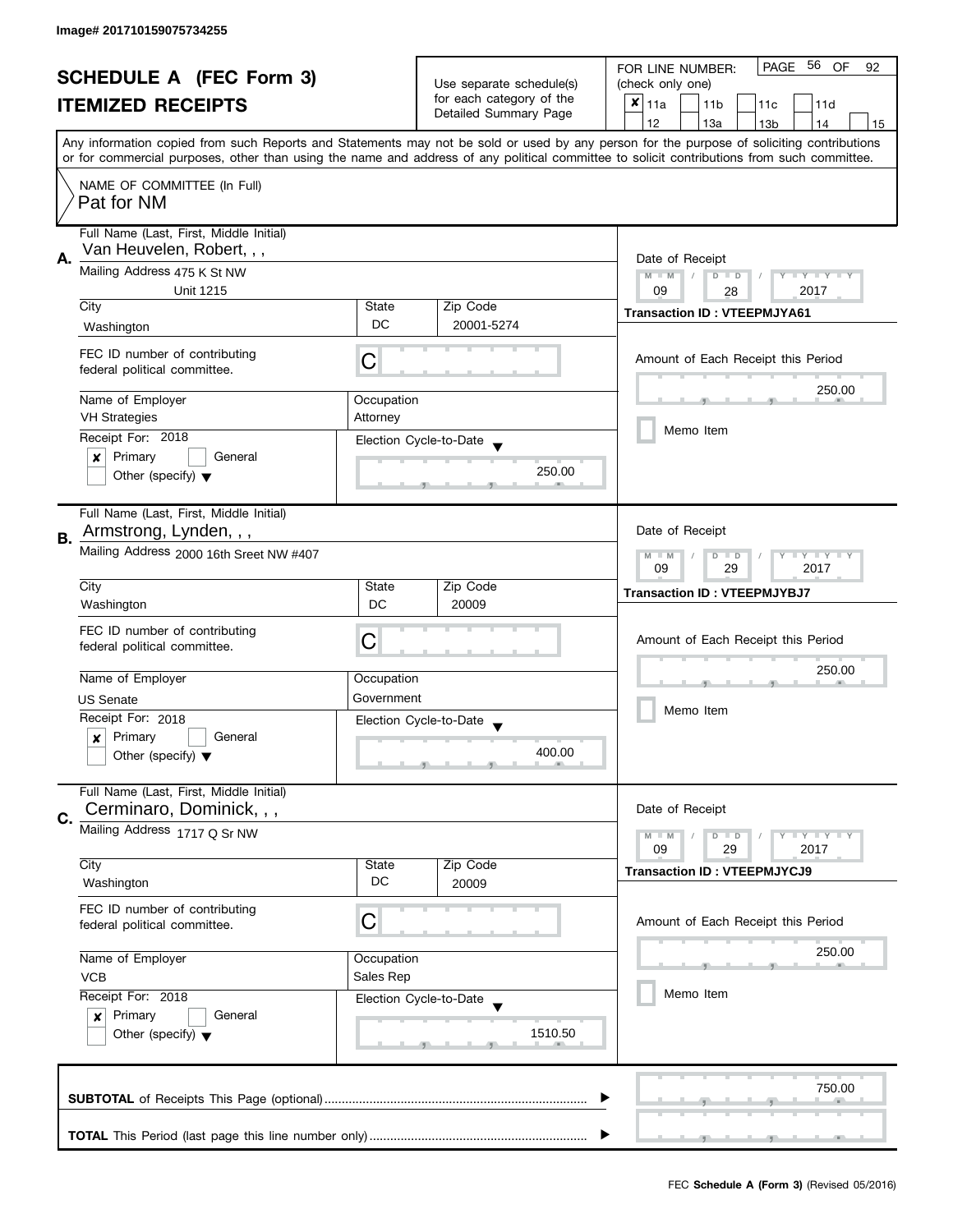| <b>SCHEDULE A (FEC Form 3)</b> |                                                              |                                                           |                                                      | PAGE 57<br>OF<br>FOR LINE NUMBER:<br>92                                                                                                                                                                                                                                                 |  |
|--------------------------------|--------------------------------------------------------------|-----------------------------------------------------------|------------------------------------------------------|-----------------------------------------------------------------------------------------------------------------------------------------------------------------------------------------------------------------------------------------------------------------------------------------|--|
|                                |                                                              |                                                           | Use separate schedule(s)<br>for each category of the | (check only one)                                                                                                                                                                                                                                                                        |  |
|                                | <b>ITEMIZED RECEIPTS</b>                                     |                                                           | Detailed Summary Page                                | ×<br>l 11a<br>11 <sub>b</sub><br>11c<br>11d                                                                                                                                                                                                                                             |  |
|                                |                                                              |                                                           |                                                      | 12<br>13a<br>13 <sub>b</sub><br>14<br>15                                                                                                                                                                                                                                                |  |
|                                |                                                              |                                                           |                                                      | Any information copied from such Reports and Statements may not be sold or used by any person for the purpose of soliciting contributions<br>or for commercial purposes, other than using the name and address of any political committee to solicit contributions from such committee. |  |
|                                | NAME OF COMMITTEE (In Full)                                  |                                                           |                                                      |                                                                                                                                                                                                                                                                                         |  |
|                                | Pat for NM                                                   |                                                           |                                                      |                                                                                                                                                                                                                                                                                         |  |
|                                | Full Name (Last, First, Middle Initial)<br>Daniel, John, M,, |                                                           |                                                      |                                                                                                                                                                                                                                                                                         |  |
| А.                             | Mailing Address 625 Silver Ave SW                            | Date of Receipt<br>$M - M$<br>$D$ $D$<br><b>LY LY LY</b>  |                                                      |                                                                                                                                                                                                                                                                                         |  |
|                                | Ste 320                                                      |                                                           |                                                      | 09<br>2017<br>29                                                                                                                                                                                                                                                                        |  |
|                                | City                                                         | State                                                     | Zip Code                                             | <b>Transaction ID: VTEEPMJYBG1</b>                                                                                                                                                                                                                                                      |  |
|                                | Albuquerque                                                  | <b>NM</b>                                                 | 87102-3154                                           |                                                                                                                                                                                                                                                                                         |  |
|                                | FEC ID number of contributing                                |                                                           |                                                      |                                                                                                                                                                                                                                                                                         |  |
|                                | federal political committee.                                 | C                                                         |                                                      | Amount of Each Receipt this Period                                                                                                                                                                                                                                                      |  |
|                                |                                                              |                                                           |                                                      | 75.00                                                                                                                                                                                                                                                                                   |  |
|                                | Name of Employer                                             | Occupation                                                |                                                      |                                                                                                                                                                                                                                                                                         |  |
|                                | <b>Information Requested</b><br>Receipt For: 2018            |                                                           | <b>Information Requested</b>                         | Memo Item                                                                                                                                                                                                                                                                               |  |
|                                | Primary<br>General<br>×                                      |                                                           | Election Cycle-to-Date                               |                                                                                                                                                                                                                                                                                         |  |
|                                | Other (specify) $\blacktriangledown$                         |                                                           | 300.00                                               |                                                                                                                                                                                                                                                                                         |  |
|                                |                                                              |                                                           |                                                      |                                                                                                                                                                                                                                                                                         |  |
|                                | Full Name (Last, First, Middle Initial)                      |                                                           |                                                      |                                                                                                                                                                                                                                                                                         |  |
| В.                             | Davis, Patrick, M.,,                                         |                                                           |                                                      | Date of Receipt                                                                                                                                                                                                                                                                         |  |
|                                | Mailing Address 3926 Simms Ave SE                            | $Y = Y + Y$<br>$M - M$<br>D<br>$\Box$<br>09<br>29<br>2017 |                                                      |                                                                                                                                                                                                                                                                                         |  |
|                                | City                                                         | State                                                     | Zip Code                                             |                                                                                                                                                                                                                                                                                         |  |
|                                | Albuquerque                                                  | <b>NM</b>                                                 | 87108-4338                                           | <b>Transaction ID: VTEEPMPTCW7</b>                                                                                                                                                                                                                                                      |  |
|                                | FEC ID number of contributing                                |                                                           |                                                      |                                                                                                                                                                                                                                                                                         |  |
|                                | federal political committee.                                 | С                                                         |                                                      | Amount of Each Receipt this Period                                                                                                                                                                                                                                                      |  |
|                                |                                                              |                                                           |                                                      | 38.60                                                                                                                                                                                                                                                                                   |  |
|                                | Name of Employer                                             | Occupation                                                |                                                      |                                                                                                                                                                                                                                                                                         |  |
|                                | ProgressNow NM                                               | <b>Executive Director</b>                                 |                                                      | Memo Item                                                                                                                                                                                                                                                                               |  |
|                                | Receipt For: 2018                                            |                                                           | Election Cycle-to-Date                               |                                                                                                                                                                                                                                                                                         |  |
|                                | Primary<br>General<br>x                                      |                                                           | 2357.52                                              | * In-Kind: Transportation                                                                                                                                                                                                                                                               |  |
|                                | Other (specify) $\blacktriangledown$                         |                                                           |                                                      |                                                                                                                                                                                                                                                                                         |  |
|                                | Full Name (Last, First, Middle Initial)                      |                                                           |                                                      |                                                                                                                                                                                                                                                                                         |  |
| C.                             | Mitchell, Timothy, , ,                                       |                                                           |                                                      | Date of Receipt                                                                                                                                                                                                                                                                         |  |
|                                | Mailing Address 709 Gonzales Rd                              |                                                           |                                                      | $M - M$<br>$- Y + Y + Y$<br>$D$ $D$                                                                                                                                                                                                                                                     |  |
|                                |                                                              |                                                           |                                                      | 09<br>29<br>2017                                                                                                                                                                                                                                                                        |  |
|                                | City                                                         | State<br><b>NM</b>                                        | Zip Code                                             | <b>Transaction ID: VTEEPMJYCH1</b>                                                                                                                                                                                                                                                      |  |
|                                | Santa Fe                                                     |                                                           | 87501-8922                                           |                                                                                                                                                                                                                                                                                         |  |
|                                | FEC ID number of contributing                                | C                                                         |                                                      | Amount of Each Receipt this Period                                                                                                                                                                                                                                                      |  |
|                                | federal political committee.                                 |                                                           |                                                      |                                                                                                                                                                                                                                                                                         |  |
|                                | Name of Employer                                             | Occupation                                                |                                                      | 15.00                                                                                                                                                                                                                                                                                   |  |
|                                | Not Employed                                                 | Retired                                                   |                                                      |                                                                                                                                                                                                                                                                                         |  |
|                                | Receipt For: 2018                                            |                                                           | Election Cycle-to-Date                               | Memo Item                                                                                                                                                                                                                                                                               |  |
|                                | Primary<br>General<br>$\boldsymbol{x}$                       |                                                           |                                                      |                                                                                                                                                                                                                                                                                         |  |
|                                | Other (specify) $\blacktriangledown$                         |                                                           | 315.00                                               |                                                                                                                                                                                                                                                                                         |  |
|                                |                                                              |                                                           |                                                      |                                                                                                                                                                                                                                                                                         |  |
|                                |                                                              |                                                           |                                                      | 128.60                                                                                                                                                                                                                                                                                  |  |
|                                |                                                              |                                                           |                                                      |                                                                                                                                                                                                                                                                                         |  |
|                                |                                                              |                                                           |                                                      |                                                                                                                                                                                                                                                                                         |  |
|                                |                                                              |                                                           |                                                      |                                                                                                                                                                                                                                                                                         |  |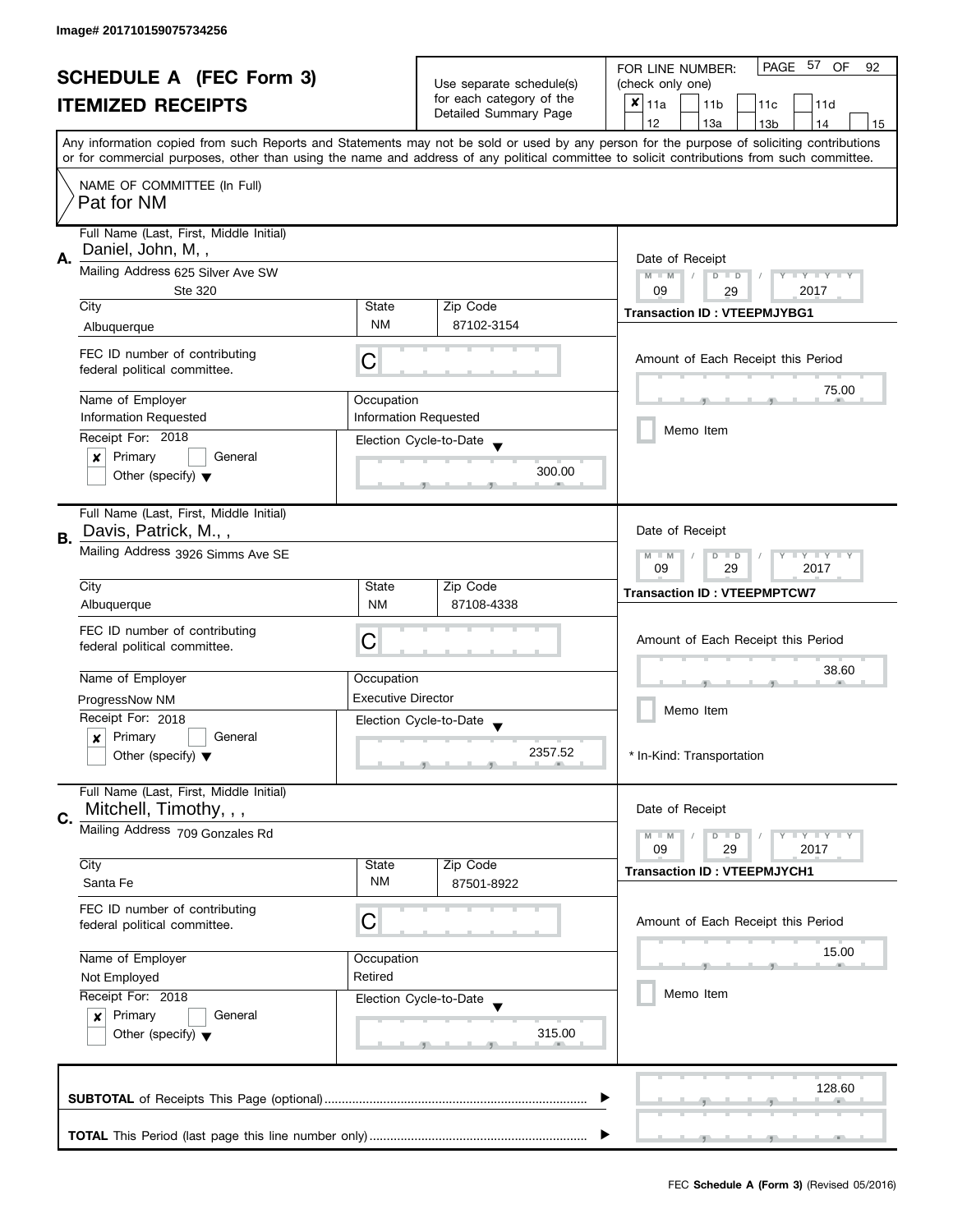| <b>SCHEDULE A (FEC Form 3)</b> |                                                                            |                                                                         |                                                   | PAGE 58 OF<br>FOR LINE NUMBER:<br>92                                                                                                       |
|--------------------------------|----------------------------------------------------------------------------|-------------------------------------------------------------------------|---------------------------------------------------|--------------------------------------------------------------------------------------------------------------------------------------------|
|                                |                                                                            |                                                                         | Use separate schedule(s)                          | (check only one)                                                                                                                           |
|                                | <b>ITEMIZED RECEIPTS</b>                                                   |                                                                         | for each category of the                          | ×<br>11a<br>11 <sub>b</sub><br>11c<br>11d                                                                                                  |
|                                |                                                                            |                                                                         | Detailed Summary Page                             | 12<br>13a<br>13 <sub>b</sub><br>14<br>15                                                                                                   |
|                                |                                                                            |                                                                         |                                                   | Any information copied from such Reports and Statements may not be sold or used by any person for the purpose of soliciting contributions  |
|                                |                                                                            |                                                                         |                                                   | or for commercial purposes, other than using the name and address of any political committee to solicit contributions from such committee. |
|                                | NAME OF COMMITTEE (In Full)<br>Pat for NM                                  |                                                                         |                                                   |                                                                                                                                            |
|                                | Full Name (Last, First, Middle Initial)<br>Printz-Feddersen, Virginia, , , |                                                                         |                                                   |                                                                                                                                            |
| А.                             | Mailing Address 4401 Royene Ave NE                                         | Date of Receipt<br>$M - M$<br>Y FY FY FY<br>$D$ $D$<br>2017<br>09<br>29 |                                                   |                                                                                                                                            |
|                                | City                                                                       | State                                                                   | Zip Code                                          |                                                                                                                                            |
|                                | Albuquerque                                                                | <b>NM</b>                                                               | 87110-5729                                        | <b>Transaction ID: VTEEPMJYA04</b>                                                                                                         |
|                                |                                                                            |                                                                         |                                                   |                                                                                                                                            |
|                                | FEC ID number of contributing<br>federal political committee.              | С                                                                       |                                                   | Amount of Each Receipt this Period                                                                                                         |
|                                | Name of Employer                                                           | Occupation                                                              |                                                   | 10.00                                                                                                                                      |
|                                | <b>NOT EMPLOYED</b>                                                        | <b>RETIRED</b>                                                          |                                                   |                                                                                                                                            |
|                                | Receipt For: 2018                                                          |                                                                         | Election Cycle-to-Date                            | Memo Item                                                                                                                                  |
|                                | Primary<br>General<br>×                                                    |                                                                         |                                                   |                                                                                                                                            |
|                                | Other (specify) $\blacktriangledown$                                       |                                                                         | 920.00                                            |                                                                                                                                            |
|                                | Full Name (Last, First, Middle Initial)                                    |                                                                         |                                                   |                                                                                                                                            |
|                                | Printz-Feddersen, Virginia, , ,                                            |                                                                         |                                                   | Date of Receipt                                                                                                                            |
| В.                             | Mailing Address 4401 Royene Ave NE                                         |                                                                         |                                                   | $Y = Y + Y$<br>$M - M$<br>$D$ $D$<br>2017<br>09<br>29                                                                                      |
|                                | City                                                                       | State                                                                   | Zip Code                                          |                                                                                                                                            |
|                                | Albuquerque                                                                | <b>NM</b>                                                               | 87110-5729                                        | <b>Transaction ID: VTEEPMJYCG4</b>                                                                                                         |
|                                |                                                                            |                                                                         |                                                   |                                                                                                                                            |
|                                | FEC ID number of contributing                                              | C                                                                       |                                                   | Amount of Each Receipt this Period                                                                                                         |
|                                | federal political committee.                                               |                                                                         |                                                   |                                                                                                                                            |
|                                | Name of Employer                                                           | Occupation                                                              |                                                   | 27.00                                                                                                                                      |
|                                | NOT EMPLOYED                                                               | <b>RETIRED</b>                                                          |                                                   |                                                                                                                                            |
|                                | Receipt For: 2018                                                          |                                                                         |                                                   | Memo Item                                                                                                                                  |
|                                | Primary<br>General                                                         |                                                                         | Election Cycle-to-Date<br>$\overline{\mathbf{v}}$ |                                                                                                                                            |
|                                | $\boldsymbol{x}$<br>Other (specify) $\blacktriangledown$                   |                                                                         | 920.00                                            |                                                                                                                                            |
|                                |                                                                            |                                                                         |                                                   |                                                                                                                                            |
|                                | Full Name (Last, First, Middle Initial)                                    |                                                                         |                                                   |                                                                                                                                            |
| C.                             | Silva, Charles (Tony), , ,                                                 |                                                                         |                                                   | Date of Receipt                                                                                                                            |
|                                | Mailing Address 708 12th St SE                                             |                                                                         |                                                   | <b>LYLY LY</b><br>$M - M$<br>$D$ $D$<br>09<br>29<br>2017                                                                                   |
|                                | City                                                                       | State                                                                   | Zip Code                                          |                                                                                                                                            |
|                                | Washington                                                                 | DC                                                                      | 20003-2965                                        | <b>Transaction ID: VTEEPMJY9Z6</b>                                                                                                         |
|                                | FEC ID number of contributing                                              |                                                                         |                                                   |                                                                                                                                            |
|                                | federal political committee.                                               | C                                                                       |                                                   | Amount of Each Receipt this Period                                                                                                         |
|                                |                                                                            |                                                                         |                                                   | 1000.00                                                                                                                                    |
|                                | Name of Employer                                                           | Occupation                                                              |                                                   |                                                                                                                                            |
|                                | Communications<br>Ogilvy<br>Receipt For: 2018<br>Election Cycle-to-Date    |                                                                         |                                                   |                                                                                                                                            |
|                                |                                                                            |                                                                         |                                                   | Memo Item                                                                                                                                  |
|                                | Primary<br>General<br>$\boldsymbol{x}$                                     |                                                                         |                                                   |                                                                                                                                            |
|                                | Other (specify) $\blacktriangledown$                                       |                                                                         | 1000.00                                           |                                                                                                                                            |
|                                |                                                                            |                                                                         |                                                   |                                                                                                                                            |
|                                |                                                                            |                                                                         |                                                   | 1037.00                                                                                                                                    |
|                                |                                                                            |                                                                         |                                                   |                                                                                                                                            |
|                                |                                                                            |                                                                         |                                                   |                                                                                                                                            |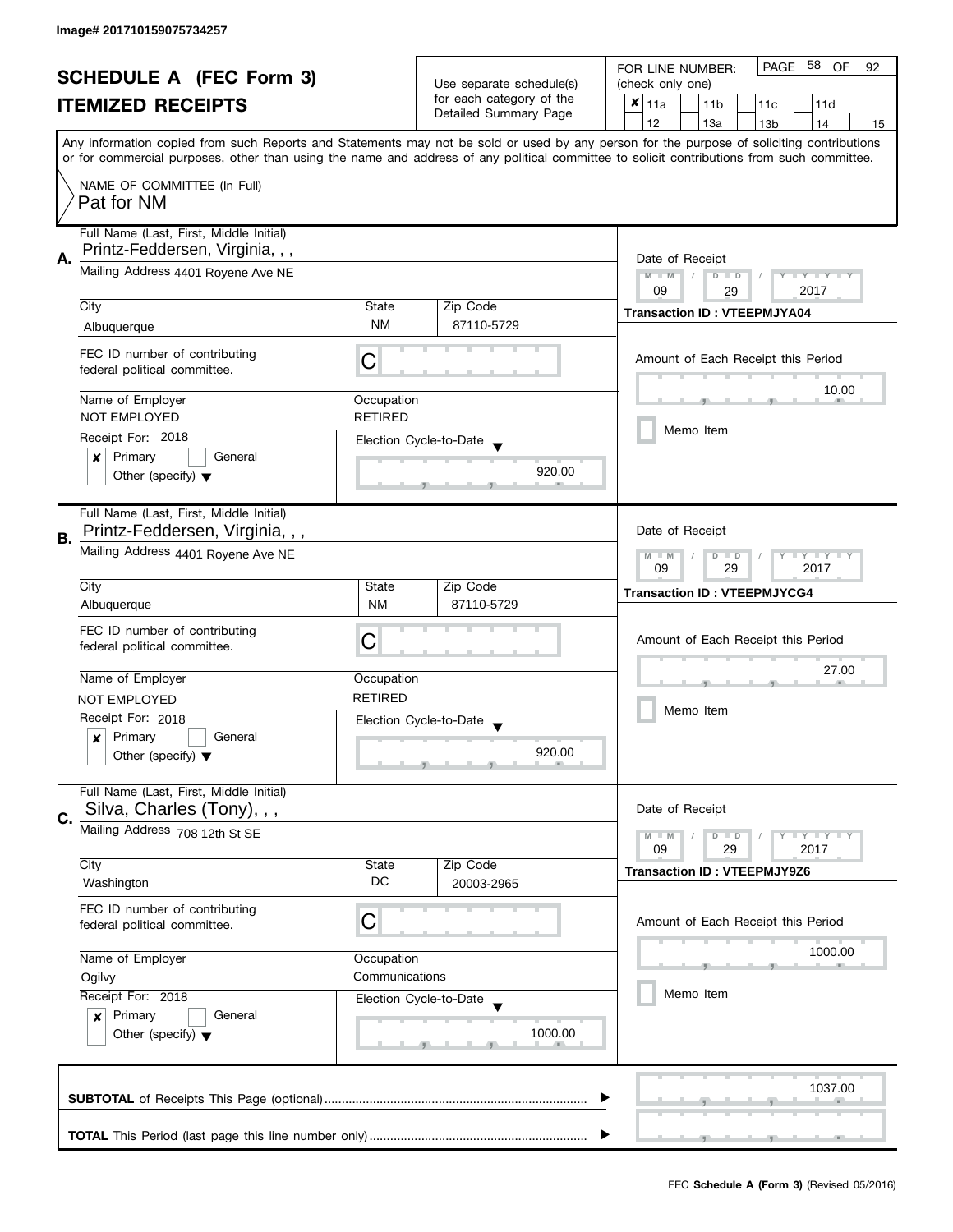| <b>SCHEDULE A (FEC Form 3)</b> |                                                                                |                       |                                                                          | PAGE<br>59<br>OF<br>FOR LINE NUMBER:<br>92                                                                                                                                                                                                                                              |  |  |
|--------------------------------|--------------------------------------------------------------------------------|-----------------------|--------------------------------------------------------------------------|-----------------------------------------------------------------------------------------------------------------------------------------------------------------------------------------------------------------------------------------------------------------------------------------|--|--|
|                                |                                                                                |                       | Use separate schedule(s)                                                 | (check only one)                                                                                                                                                                                                                                                                        |  |  |
|                                | <b>ITEMIZED RECEIPTS</b>                                                       |                       | for each category of the<br>Detailed Summary Page                        | $x _{11a}$<br>11 <sub>b</sub><br>11c<br>11d                                                                                                                                                                                                                                             |  |  |
|                                |                                                                                |                       |                                                                          | 12<br>13a<br>13 <sub>b</sub><br>14<br>15                                                                                                                                                                                                                                                |  |  |
|                                |                                                                                |                       |                                                                          | Any information copied from such Reports and Statements may not be sold or used by any person for the purpose of soliciting contributions<br>or for commercial purposes, other than using the name and address of any political committee to solicit contributions from such committee. |  |  |
|                                | NAME OF COMMITTEE (In Full)<br>Pat for NM                                      |                       |                                                                          |                                                                                                                                                                                                                                                                                         |  |  |
|                                | Full Name (Last, First, Middle Initial)<br>Blencowe, Nicholas, , ,             |                       |                                                                          |                                                                                                                                                                                                                                                                                         |  |  |
| А.                             | Mailing Address 1319 Irving St NW                                              |                       |                                                                          | Date of Receipt<br>$M - M$<br>$D$ $D$<br><b>LY LY LY</b><br>09<br>2017<br>30                                                                                                                                                                                                            |  |  |
|                                | City                                                                           | State                 | Zip Code                                                                 |                                                                                                                                                                                                                                                                                         |  |  |
|                                | Washington                                                                     | DC                    | 20010-2394                                                               | <b>Transaction ID: VTEEPMJYAQ3</b>                                                                                                                                                                                                                                                      |  |  |
|                                | FEC ID number of contributing<br>federal political committee.                  | С                     |                                                                          | Amount of Each Receipt this Period                                                                                                                                                                                                                                                      |  |  |
|                                | Name of Employer                                                               | Occupation            |                                                                          | 50.00                                                                                                                                                                                                                                                                                   |  |  |
|                                | American Nurses Foundation                                                     |                       | Corporate & Foundation Relations Manag                                   |                                                                                                                                                                                                                                                                                         |  |  |
|                                | Receipt For: 2018                                                              |                       |                                                                          | Memo Item                                                                                                                                                                                                                                                                               |  |  |
|                                | Primary<br>General<br>×                                                        |                       | Election Cycle-to-Date                                                   |                                                                                                                                                                                                                                                                                         |  |  |
|                                | Other (specify) $\blacktriangledown$                                           |                       | 250.00                                                                   |                                                                                                                                                                                                                                                                                         |  |  |
| В.                             | Full Name (Last, First, Middle Initial)<br>Carson, Kenneth, , ,                |                       |                                                                          | Date of Receipt                                                                                                                                                                                                                                                                         |  |  |
|                                | Mailing Address 916 Acequia Escondida NW                                       |                       | $\bot$ Y $\bot$ Y $\bot$ Y<br>$M - M$<br>D<br>$\Box$<br>09<br>30<br>2017 |                                                                                                                                                                                                                                                                                         |  |  |
|                                | City                                                                           | State                 | Zip Code                                                                 | <b>Transaction ID: VTEEPMJYAZ6</b>                                                                                                                                                                                                                                                      |  |  |
|                                | Albuquerque                                                                    | NM                    | 87104-1973                                                               |                                                                                                                                                                                                                                                                                         |  |  |
|                                | FEC ID number of contributing<br>federal political committee.                  | C                     |                                                                          | Amount of Each Receipt this Period                                                                                                                                                                                                                                                      |  |  |
|                                | Name of Employer                                                               | Occupation            |                                                                          | 500.00                                                                                                                                                                                                                                                                                  |  |  |
|                                | <b>SELF EMPLOYED</b>                                                           | <b>Business Owner</b> |                                                                          |                                                                                                                                                                                                                                                                                         |  |  |
|                                | Receipt For: 2018                                                              |                       |                                                                          | Memo Item                                                                                                                                                                                                                                                                               |  |  |
|                                | Primary<br>General<br>$\boldsymbol{x}$                                         |                       | Election Cycle-to-Date                                                   |                                                                                                                                                                                                                                                                                         |  |  |
|                                | Other (specify) $\blacktriangledown$                                           |                       | 500.00                                                                   |                                                                                                                                                                                                                                                                                         |  |  |
| C.                             | Full Name (Last, First, Middle Initial)<br>Certain, Juan, , ,                  |                       |                                                                          | Date of Receipt                                                                                                                                                                                                                                                                         |  |  |
|                                | Mailing Address 1500 Central Ave SW                                            |                       |                                                                          | $M - M$<br>$ \gamma$ $ \gamma$ $ \gamma$<br>$D$ $D$                                                                                                                                                                                                                                     |  |  |
|                                | Apt 121                                                                        |                       |                                                                          | 09<br>30<br>2017                                                                                                                                                                                                                                                                        |  |  |
|                                | City<br>Albuquerque                                                            | State<br><b>NM</b>    | Zip Code<br>87104-1174                                                   | <b>Transaction ID: VTEEPMMK628</b>                                                                                                                                                                                                                                                      |  |  |
|                                | FEC ID number of contributing<br>federal political committee.                  | С                     |                                                                          | Amount of Each Receipt this Period                                                                                                                                                                                                                                                      |  |  |
|                                | Name of Employer                                                               | Occupation            |                                                                          | 250.00                                                                                                                                                                                                                                                                                  |  |  |
|                                | The Brew                                                                       | Information Requested |                                                                          |                                                                                                                                                                                                                                                                                         |  |  |
|                                | Receipt For: 2018                                                              |                       |                                                                          | Memo Item                                                                                                                                                                                                                                                                               |  |  |
|                                | Primary<br>General<br>$\boldsymbol{x}$<br>Other (specify) $\blacktriangledown$ |                       | Election Cycle-to-Date<br>250.00                                         |                                                                                                                                                                                                                                                                                         |  |  |
|                                |                                                                                |                       |                                                                          | 800.00                                                                                                                                                                                                                                                                                  |  |  |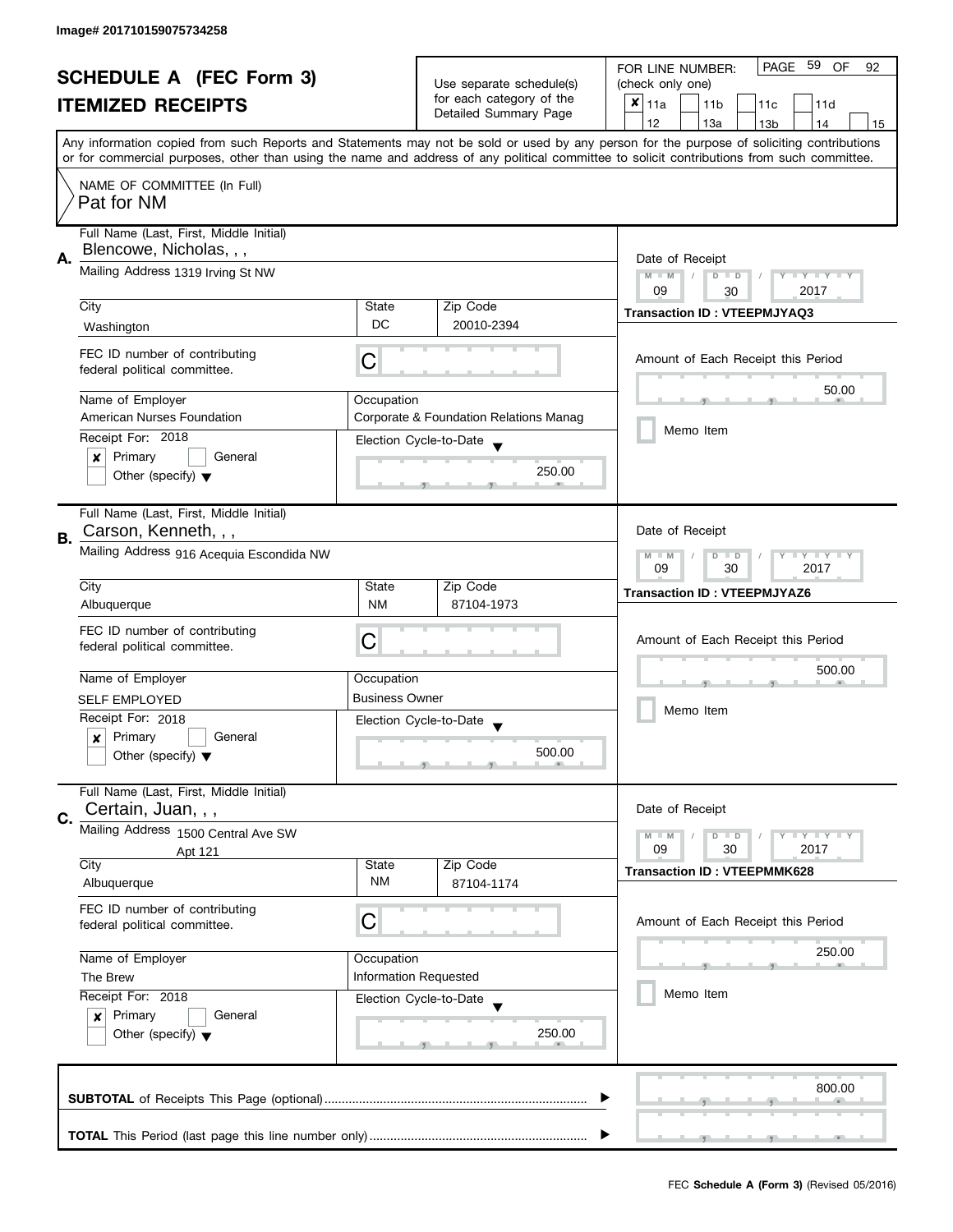| <b>SCHEDULE A (FEC Form 3)</b> |                                          |                           | PAGE 60 OF<br>FOR LINE NUMBER:<br>92 |                                                                                                                                            |  |  |
|--------------------------------|------------------------------------------|---------------------------|--------------------------------------|--------------------------------------------------------------------------------------------------------------------------------------------|--|--|
|                                |                                          | Use separate schedule(s)  | (check only one)                     |                                                                                                                                            |  |  |
|                                | <b>ITEMIZED RECEIPTS</b>                 |                           | for each category of the             | $x _{11a}$<br>11 <sub>b</sub><br>11c<br>11d                                                                                                |  |  |
|                                |                                          |                           | Detailed Summary Page                | 12<br>13a<br>13 <sub>b</sub><br>14<br>15                                                                                                   |  |  |
|                                |                                          |                           |                                      | Any information copied from such Reports and Statements may not be sold or used by any person for the purpose of soliciting contributions  |  |  |
|                                |                                          |                           |                                      | or for commercial purposes, other than using the name and address of any political committee to solicit contributions from such committee. |  |  |
|                                | NAME OF COMMITTEE (In Full)              |                           |                                      |                                                                                                                                            |  |  |
|                                | Pat for NM                               |                           |                                      |                                                                                                                                            |  |  |
|                                |                                          |                           |                                      |                                                                                                                                            |  |  |
|                                | Full Name (Last, First, Middle Initial)  |                           |                                      |                                                                                                                                            |  |  |
| Α.                             | Cobb, Nathaniel, , ,                     | Date of Receipt           |                                      |                                                                                                                                            |  |  |
|                                | Mailing Address 5903 Padre Roberto Rd NW |                           |                                      | $M - M$<br>$\sqrt{2}$<br>$D$ $D$<br>Y I Y I Y I Y                                                                                          |  |  |
|                                |                                          |                           |                                      | 09<br>2017<br>30                                                                                                                           |  |  |
|                                | City                                     | State                     | Zip Code                             | <b>Transaction ID: VTEEPMJYCN3</b>                                                                                                         |  |  |
|                                | Los Ranchos                              | <b>NM</b>                 | 87107-7116                           |                                                                                                                                            |  |  |
|                                | FEC ID number of contributing            |                           |                                      |                                                                                                                                            |  |  |
|                                | federal political committee.             | C                         |                                      | Amount of Each Receipt this Period                                                                                                         |  |  |
|                                |                                          |                           |                                      | 250.00                                                                                                                                     |  |  |
|                                | Name of Employer                         | Occupation                |                                      |                                                                                                                                            |  |  |
|                                | <b>Indian Health Service</b>             | Physician                 |                                      | Memo Item                                                                                                                                  |  |  |
|                                | Receipt For: 2018                        |                           | Election Cycle-to-Date               |                                                                                                                                            |  |  |
|                                | Primary<br>General<br>×                  |                           |                                      |                                                                                                                                            |  |  |
|                                | Other (specify) $\blacktriangledown$     |                           | 250.00                               |                                                                                                                                            |  |  |
|                                |                                          |                           |                                      |                                                                                                                                            |  |  |
|                                | Full Name (Last, First, Middle Initial)  |                           |                                      |                                                                                                                                            |  |  |
| В.                             | Davis, Patrick, M.,,                     |                           |                                      | Date of Receipt                                                                                                                            |  |  |
|                                | Mailing Address 3926 Simms Ave SE        |                           |                                      | $Y = Y + Y$<br>$M - M$<br>D<br>$\Box$                                                                                                      |  |  |
|                                |                                          |                           |                                      | 2017<br>09<br>30                                                                                                                           |  |  |
|                                | City                                     | State                     | Zip Code                             | <b>Transaction ID: VTEEPMPTDC3</b>                                                                                                         |  |  |
|                                | Albuquerque                              | <b>NM</b>                 | 87108-4338                           |                                                                                                                                            |  |  |
|                                | FEC ID number of contributing            |                           |                                      |                                                                                                                                            |  |  |
|                                | federal political committee.             | C                         |                                      | Amount of Each Receipt this Period                                                                                                         |  |  |
|                                |                                          |                           |                                      | 12.84                                                                                                                                      |  |  |
|                                | Name of Employer                         | Occupation                |                                      |                                                                                                                                            |  |  |
|                                | ProgressNow NM                           | <b>Executive Director</b> |                                      | Memo Item                                                                                                                                  |  |  |
|                                | Receipt For: 2018                        | Election Cycle-to-Date    |                                      |                                                                                                                                            |  |  |
|                                | Primary<br>General<br>x                  |                           | 2370.36                              |                                                                                                                                            |  |  |
|                                | Other (specify) $\blacktriangledown$     |                           |                                      | * In-Kind: Facebook Ads                                                                                                                    |  |  |
|                                | Full Name (Last, First, Middle Initial)  |                           |                                      |                                                                                                                                            |  |  |
|                                | Dawson, Douglas, , ,                     |                           |                                      | Date of Receipt                                                                                                                            |  |  |
| C.                             | Mailing Address 14059 Claywood Ave       |                           |                                      |                                                                                                                                            |  |  |
|                                |                                          |                           |                                      | $M - M$<br>$\bot$ $\gamma$ $\bot$ $\gamma$ $\bot$ $\gamma$<br>D<br>$\blacksquare$<br>09<br>30<br>2017                                      |  |  |
|                                | City                                     | State                     | Zip Code                             | <b>Transaction ID: VTEEPMJYAV5</b>                                                                                                         |  |  |
|                                | Sylmar                                   | CA                        | 91342-1840                           |                                                                                                                                            |  |  |
|                                | FEC ID number of contributing            |                           |                                      |                                                                                                                                            |  |  |
|                                | federal political committee.             | C                         |                                      | Amount of Each Receipt this Period                                                                                                         |  |  |
|                                |                                          |                           |                                      |                                                                                                                                            |  |  |
|                                | Name of Employer<br>Occupation           |                           |                                      | 50.00                                                                                                                                      |  |  |
|                                | <b>JPL</b>                               | Engineer                  |                                      |                                                                                                                                            |  |  |
|                                | Receipt For: 2018                        | Election Cycle-to-Date    |                                      | Memo Item                                                                                                                                  |  |  |
|                                | Primary<br>General<br>$\boldsymbol{x}$   |                           |                                      |                                                                                                                                            |  |  |
|                                | Other (specify) $\blacktriangledown$     |                           | 650.00                               |                                                                                                                                            |  |  |
|                                |                                          |                           |                                      |                                                                                                                                            |  |  |
|                                |                                          |                           |                                      |                                                                                                                                            |  |  |
|                                |                                          |                           |                                      | 312.84                                                                                                                                     |  |  |
|                                |                                          |                           |                                      |                                                                                                                                            |  |  |
|                                |                                          |                           |                                      |                                                                                                                                            |  |  |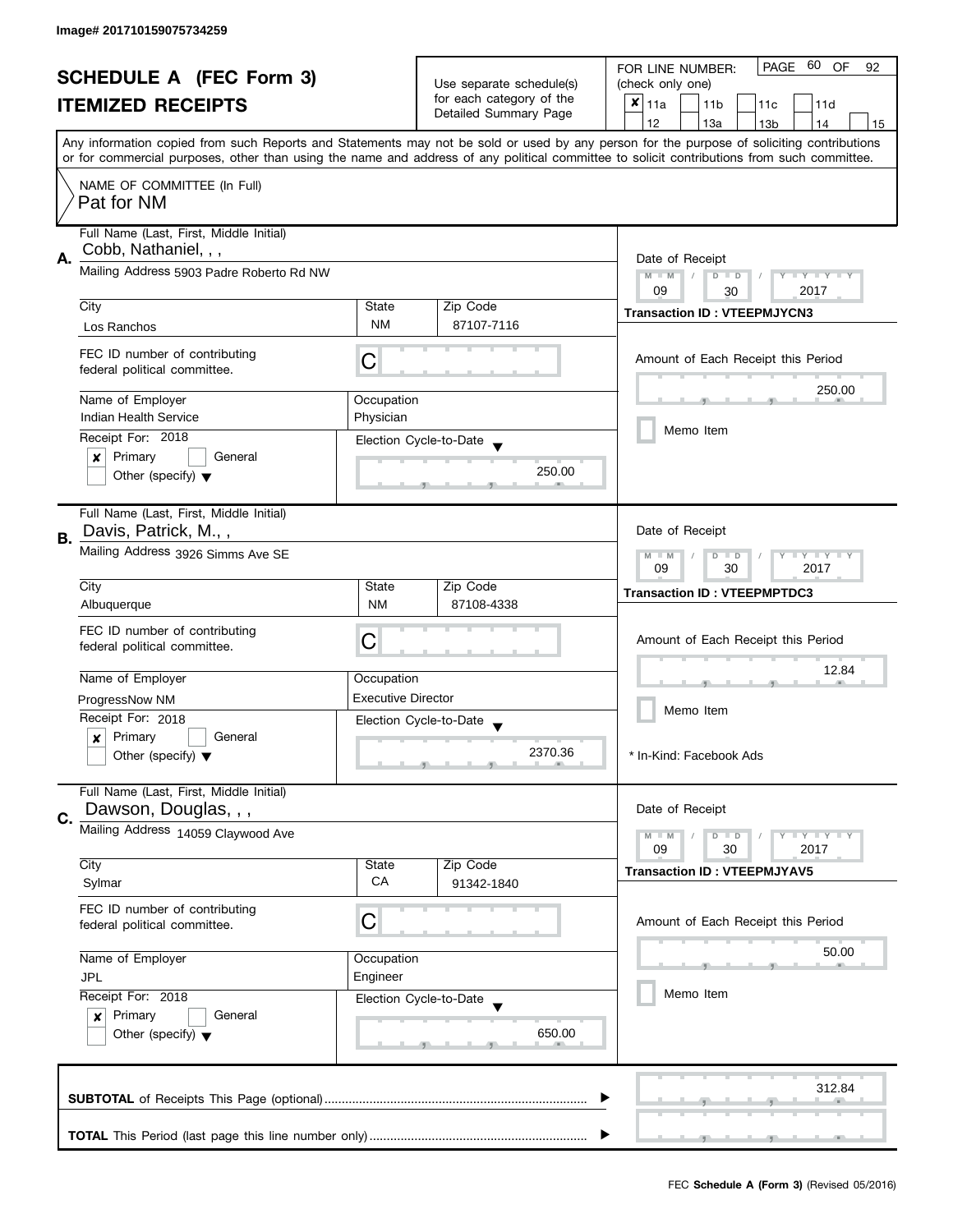| <b>SCHEDULE A (FEC Form 3)</b><br><b>ITEMIZED RECEIPTS</b> |                                                          |                                                   | PAGE 61 OF<br>FOR LINE NUMBER:<br>92        |                                                                                                                                            |  |  |
|------------------------------------------------------------|----------------------------------------------------------|---------------------------------------------------|---------------------------------------------|--------------------------------------------------------------------------------------------------------------------------------------------|--|--|
|                                                            |                                                          | Use separate schedule(s)                          | (check only one)                            |                                                                                                                                            |  |  |
|                                                            |                                                          | for each category of the<br>Detailed Summary Page | $x _{11a}$<br>11 <sub>b</sub><br>11c<br>11d |                                                                                                                                            |  |  |
|                                                            |                                                          |                                                   | 12<br>13a<br>13 <sub>b</sub><br>14<br>15    |                                                                                                                                            |  |  |
|                                                            |                                                          |                                                   |                                             | Any information copied from such Reports and Statements may not be sold or used by any person for the purpose of soliciting contributions  |  |  |
|                                                            |                                                          |                                                   |                                             | or for commercial purposes, other than using the name and address of any political committee to solicit contributions from such committee. |  |  |
|                                                            | NAME OF COMMITTEE (In Full)                              |                                                   |                                             |                                                                                                                                            |  |  |
|                                                            | Pat for NM                                               |                                                   |                                             |                                                                                                                                            |  |  |
|                                                            |                                                          |                                                   |                                             |                                                                                                                                            |  |  |
|                                                            | Full Name (Last, First, Middle Initial)                  |                                                   |                                             |                                                                                                                                            |  |  |
| Α.                                                         | Ellis, William, , ,                                      |                                                   |                                             | Date of Receipt                                                                                                                            |  |  |
|                                                            | Mailing Address 56 Apache Trl                            |                                                   |                                             | $M - M$<br>$\sqrt{ }$<br>$D$ $D$<br>Y I Y I Y I Y                                                                                          |  |  |
|                                                            |                                                          |                                                   |                                             | 09<br>2017<br>30                                                                                                                           |  |  |
|                                                            | City                                                     | State                                             | Zip Code                                    | <b>Transaction ID: VTEEPMK83J8</b>                                                                                                         |  |  |
|                                                            | Jasper                                                   | <b>TN</b>                                         | 37347-5423                                  |                                                                                                                                            |  |  |
|                                                            | FEC ID number of contributing                            |                                                   |                                             |                                                                                                                                            |  |  |
|                                                            | federal political committee.                             | C                                                 |                                             | Amount of Each Receipt this Period                                                                                                         |  |  |
|                                                            |                                                          |                                                   |                                             | 25.00                                                                                                                                      |  |  |
|                                                            | Name of Employer                                         | Occupation                                        |                                             |                                                                                                                                            |  |  |
|                                                            | Hospice of Chattanooga                                   | Medical social worker                             |                                             | Memo Item                                                                                                                                  |  |  |
|                                                            | Receipt For: 2018                                        |                                                   | Election Cycle-to-Date                      |                                                                                                                                            |  |  |
|                                                            | Primary<br>General<br>×                                  |                                                   |                                             |                                                                                                                                            |  |  |
|                                                            | Other (specify) $\blacktriangledown$                     |                                                   | 635.00                                      |                                                                                                                                            |  |  |
|                                                            |                                                          |                                                   |                                             |                                                                                                                                            |  |  |
|                                                            | Full Name (Last, First, Middle Initial)                  |                                                   |                                             |                                                                                                                                            |  |  |
| В.                                                         | Guzman, Rudy, , ,                                        |                                                   |                                             | Date of Receipt                                                                                                                            |  |  |
|                                                            | Mailing Address 6020 Industry Way SE                     | $Y = Y + Y$<br>$M - M$<br>D<br>$\Box$             |                                             |                                                                                                                                            |  |  |
|                                                            |                                                          | 2017<br>09<br>30                                  |                                             |                                                                                                                                            |  |  |
|                                                            | City                                                     | State                                             | Zip Code                                    | <b>Transaction ID: VTEEPMPT7M4</b>                                                                                                         |  |  |
|                                                            | Albuquerque                                              | <b>NM</b>                                         | 87105-7410                                  |                                                                                                                                            |  |  |
|                                                            | FEC ID number of contributing                            |                                                   |                                             |                                                                                                                                            |  |  |
|                                                            | federal political committee.                             | C                                                 |                                             | Amount of Each Receipt this Period                                                                                                         |  |  |
|                                                            |                                                          |                                                   |                                             | 2500.00                                                                                                                                    |  |  |
|                                                            | Name of Employer                                         | Occupation                                        |                                             |                                                                                                                                            |  |  |
|                                                            | <b>Guzman Construction</b>                               | Owner                                             |                                             | Memo Item                                                                                                                                  |  |  |
|                                                            | Receipt For: 2018                                        |                                                   | Election Cycle-to-Date                      |                                                                                                                                            |  |  |
|                                                            | Primary<br>General<br>x                                  |                                                   |                                             |                                                                                                                                            |  |  |
|                                                            | Other (specify) $\blacktriangledown$                     |                                                   | 2500.00                                     |                                                                                                                                            |  |  |
|                                                            |                                                          |                                                   |                                             |                                                                                                                                            |  |  |
|                                                            | Full Name (Last, First, Middle Initial)                  |                                                   |                                             |                                                                                                                                            |  |  |
| C.                                                         | Harrigan, Ryan, , ,                                      |                                                   |                                             | Date of Receipt                                                                                                                            |  |  |
|                                                            | Mailing Address 2410 Campbell Rd NW                      |                                                   |                                             | $M - M$<br>$\bot$ $\gamma$ $\bot$ $\gamma$ $\bot$ $\gamma$<br>D<br>$\blacksquare$                                                          |  |  |
|                                                            |                                                          |                                                   |                                             | 09<br>30<br>2017                                                                                                                           |  |  |
|                                                            | City                                                     | State<br><b>NM</b>                                | Zip Code<br>87104-3102                      | <b>Transaction ID: VTEEPMJYC98</b>                                                                                                         |  |  |
|                                                            | Albuquerque                                              |                                                   |                                             |                                                                                                                                            |  |  |
|                                                            | FEC ID number of contributing                            | C                                                 |                                             | Amount of Each Receipt this Period                                                                                                         |  |  |
|                                                            | federal political committee.                             |                                                   |                                             |                                                                                                                                            |  |  |
|                                                            | Name of Employer                                         | Occupation                                        |                                             | 250.00                                                                                                                                     |  |  |
|                                                            | Saucedo Chavez P.C.<br>Attorney                          |                                                   |                                             |                                                                                                                                            |  |  |
|                                                            | Receipt For: 2018                                        |                                                   |                                             | Memo Item                                                                                                                                  |  |  |
|                                                            | Primary<br>General                                       | Election Cycle-to-Date                            |                                             |                                                                                                                                            |  |  |
|                                                            | $\boldsymbol{x}$<br>Other (specify) $\blacktriangledown$ |                                                   | 250.00                                      |                                                                                                                                            |  |  |
|                                                            |                                                          |                                                   |                                             |                                                                                                                                            |  |  |
|                                                            |                                                          |                                                   |                                             |                                                                                                                                            |  |  |
|                                                            |                                                          |                                                   |                                             | 2775.00                                                                                                                                    |  |  |
|                                                            |                                                          |                                                   |                                             |                                                                                                                                            |  |  |
|                                                            |                                                          |                                                   |                                             |                                                                                                                                            |  |  |
|                                                            |                                                          |                                                   |                                             |                                                                                                                                            |  |  |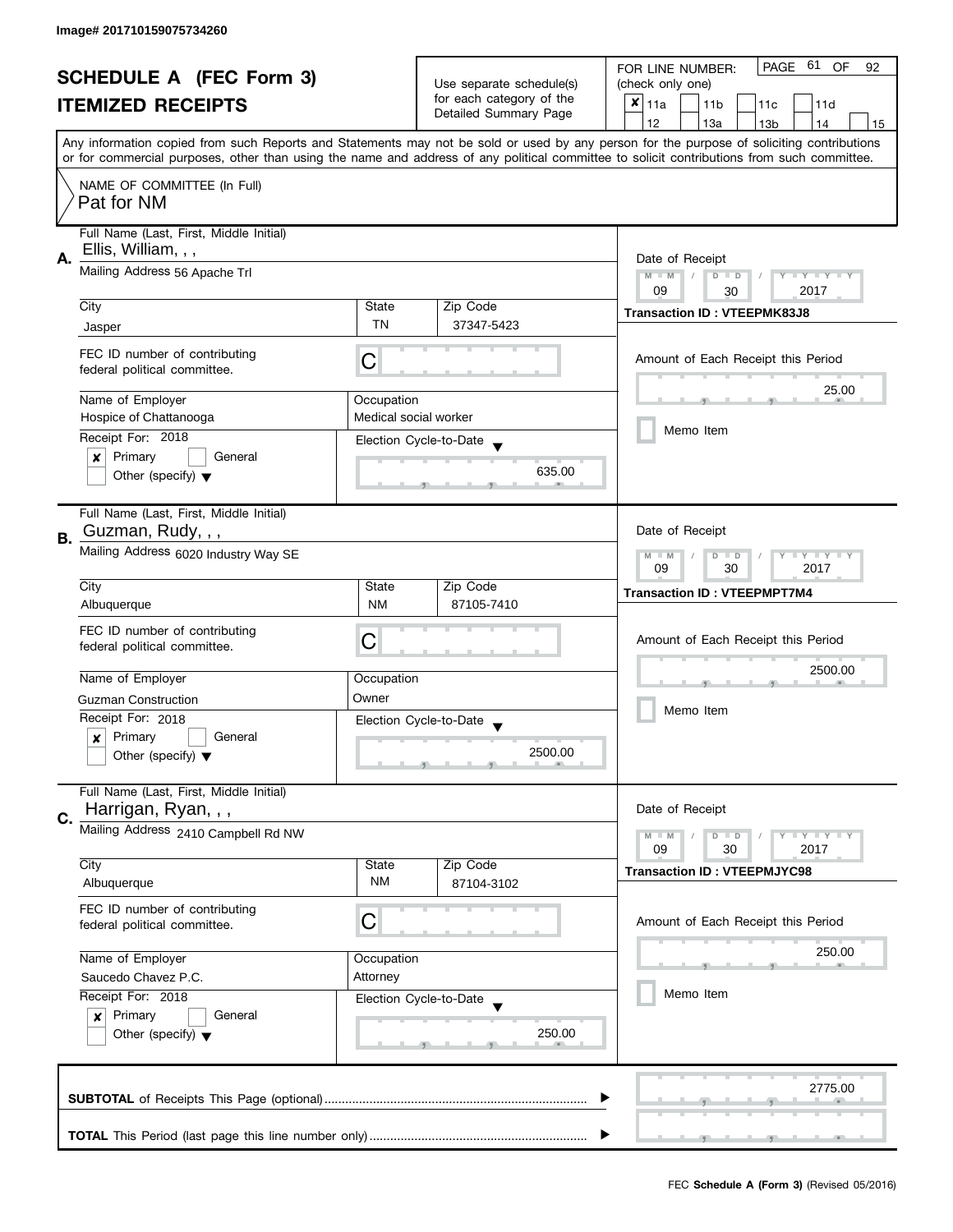| <b>SCHEDULE A (FEC Form 3)</b> |                                                                 |                                         | Use separate schedule(s)                 | PAGE 62 OF<br>FOR LINE NUMBER:<br>92<br>(check only one)                                                                                   |  |  |  |  |  |
|--------------------------------|-----------------------------------------------------------------|-----------------------------------------|------------------------------------------|--------------------------------------------------------------------------------------------------------------------------------------------|--|--|--|--|--|
| <b>ITEMIZED RECEIPTS</b>       |                                                                 |                                         | for each category of the                 | ×<br>11a<br>11 <sub>b</sub><br>11c<br>11d                                                                                                  |  |  |  |  |  |
|                                |                                                                 | Detailed Summary Page                   | 12<br>13a<br>14<br>13 <sub>b</sub><br>15 |                                                                                                                                            |  |  |  |  |  |
|                                |                                                                 |                                         |                                          | Any information copied from such Reports and Statements may not be sold or used by any person for the purpose of soliciting contributions  |  |  |  |  |  |
|                                |                                                                 |                                         |                                          | or for commercial purposes, other than using the name and address of any political committee to solicit contributions from such committee. |  |  |  |  |  |
|                                | NAME OF COMMITTEE (In Full)                                     |                                         |                                          |                                                                                                                                            |  |  |  |  |  |
|                                | Pat for NM                                                      |                                         |                                          |                                                                                                                                            |  |  |  |  |  |
|                                |                                                                 |                                         |                                          |                                                                                                                                            |  |  |  |  |  |
|                                |                                                                 | Full Name (Last, First, Middle Initial) |                                          |                                                                                                                                            |  |  |  |  |  |
| А.                             | LAMPHERE, LOUISE, A.,,                                          | Date of Receipt                         |                                          |                                                                                                                                            |  |  |  |  |  |
|                                | Mailing Address 425 La Comunidad NW                             | $M - M$<br>$D$ $D$<br>Y FY FY FY        |                                          |                                                                                                                                            |  |  |  |  |  |
|                                | City                                                            | State                                   | Zip Code                                 | 09<br>2017<br>30                                                                                                                           |  |  |  |  |  |
|                                | Albuquerque                                                     | <b>NM</b>                               | 87114-2251                               | <b>Transaction ID: VTEEPMK83S3</b>                                                                                                         |  |  |  |  |  |
|                                |                                                                 |                                         |                                          |                                                                                                                                            |  |  |  |  |  |
|                                | FEC ID number of contributing<br>federal political committee.   | C                                       |                                          | Amount of Each Receipt this Period                                                                                                         |  |  |  |  |  |
|                                |                                                                 |                                         |                                          | 100.00                                                                                                                                     |  |  |  |  |  |
|                                | Name of Employer                                                | Occupation                              |                                          |                                                                                                                                            |  |  |  |  |  |
|                                | <b>NOT EMPLOYED</b>                                             | <b>RETIRED</b>                          |                                          | Memo Item                                                                                                                                  |  |  |  |  |  |
|                                | Receipt For: 2018                                               |                                         | Election Cycle-to-Date                   |                                                                                                                                            |  |  |  |  |  |
|                                | Primary<br>General<br>x<br>Other (specify) $\blacktriangledown$ |                                         | 300.00                                   |                                                                                                                                            |  |  |  |  |  |
|                                |                                                                 |                                         |                                          |                                                                                                                                            |  |  |  |  |  |
|                                | Full Name (Last, First, Middle Initial)                         |                                         |                                          |                                                                                                                                            |  |  |  |  |  |
| <b>B.</b>                      | Leeman, Hans, , ,                                               |                                         |                                          | Date of Receipt                                                                                                                            |  |  |  |  |  |
|                                | Mailing Address 356 1/2 Willow Rd NW                            | $Y - Y - Y$<br>$M - M$<br>D<br>$\Box$   |                                          |                                                                                                                                            |  |  |  |  |  |
|                                |                                                                 |                                         | 09<br>30<br>2017                         |                                                                                                                                            |  |  |  |  |  |
|                                | City                                                            | State                                   | Zip Code                                 | <b>Transaction ID: VTEEPMJYC65</b>                                                                                                         |  |  |  |  |  |
|                                | Los Ranchos                                                     | <b>NM</b>                               | 87107-5841                               |                                                                                                                                            |  |  |  |  |  |
|                                | FEC ID number of contributing                                   | C                                       |                                          | Amount of Each Receipt this Period                                                                                                         |  |  |  |  |  |
|                                | federal political committee.                                    |                                         |                                          |                                                                                                                                            |  |  |  |  |  |
|                                | Name of Employer                                                | Occupation                              |                                          | 25.00                                                                                                                                      |  |  |  |  |  |
|                                | Not Employed                                                    | Not Employed                            |                                          |                                                                                                                                            |  |  |  |  |  |
|                                | Receipt For: 2018                                               |                                         | Election Cycle-to-Date                   | Memo Item                                                                                                                                  |  |  |  |  |  |
|                                | Primary<br>General<br>$\boldsymbol{x}$                          |                                         |                                          |                                                                                                                                            |  |  |  |  |  |
|                                | Other (specify) $\blacktriangledown$                            |                                         | 302.00                                   |                                                                                                                                            |  |  |  |  |  |
|                                |                                                                 |                                         |                                          |                                                                                                                                            |  |  |  |  |  |
|                                | Full Name (Last, First, Middle Initial)<br>Mauer, Joanna, , ,   |                                         |                                          | Date of Receipt                                                                                                                            |  |  |  |  |  |
| C.                             | Mailing Address 321 Dartmouth Dr SE                             |                                         |                                          |                                                                                                                                            |  |  |  |  |  |
|                                |                                                                 |                                         |                                          | $M - M$<br>$\bot$ $\gamma$ $\bot$ $\gamma$ $\bot$ $\gamma$<br>$D$ $D$<br>09<br>30<br>2017                                                  |  |  |  |  |  |
|                                | City                                                            | State                                   | Zip Code                                 | <b>Transaction ID: VTEEPMJYAW3</b>                                                                                                         |  |  |  |  |  |
|                                | Albuquerque                                                     | ΝM                                      | 87106-2221                               |                                                                                                                                            |  |  |  |  |  |
|                                | FEC ID number of contributing                                   |                                         |                                          |                                                                                                                                            |  |  |  |  |  |
|                                | federal political committee.                                    | C                                       |                                          | Amount of Each Receipt this Period                                                                                                         |  |  |  |  |  |
|                                | Name of Employer                                                | Occupation                              |                                          | 27.00                                                                                                                                      |  |  |  |  |  |
|                                | American Council for an Energy-Efficie                          | Engineer                                |                                          |                                                                                                                                            |  |  |  |  |  |
|                                | Receipt For: 2018                                               |                                         | Election Cycle-to-Date                   | Memo Item                                                                                                                                  |  |  |  |  |  |
|                                | Primary<br>General<br>$\boldsymbol{x}$                          |                                         |                                          |                                                                                                                                            |  |  |  |  |  |
|                                | Other (specify) $\blacktriangledown$                            |                                         | 266.00                                   |                                                                                                                                            |  |  |  |  |  |
|                                |                                                                 |                                         |                                          |                                                                                                                                            |  |  |  |  |  |
|                                |                                                                 |                                         |                                          |                                                                                                                                            |  |  |  |  |  |
|                                |                                                                 |                                         |                                          | 152.00                                                                                                                                     |  |  |  |  |  |
|                                |                                                                 |                                         |                                          |                                                                                                                                            |  |  |  |  |  |
|                                |                                                                 |                                         |                                          |                                                                                                                                            |  |  |  |  |  |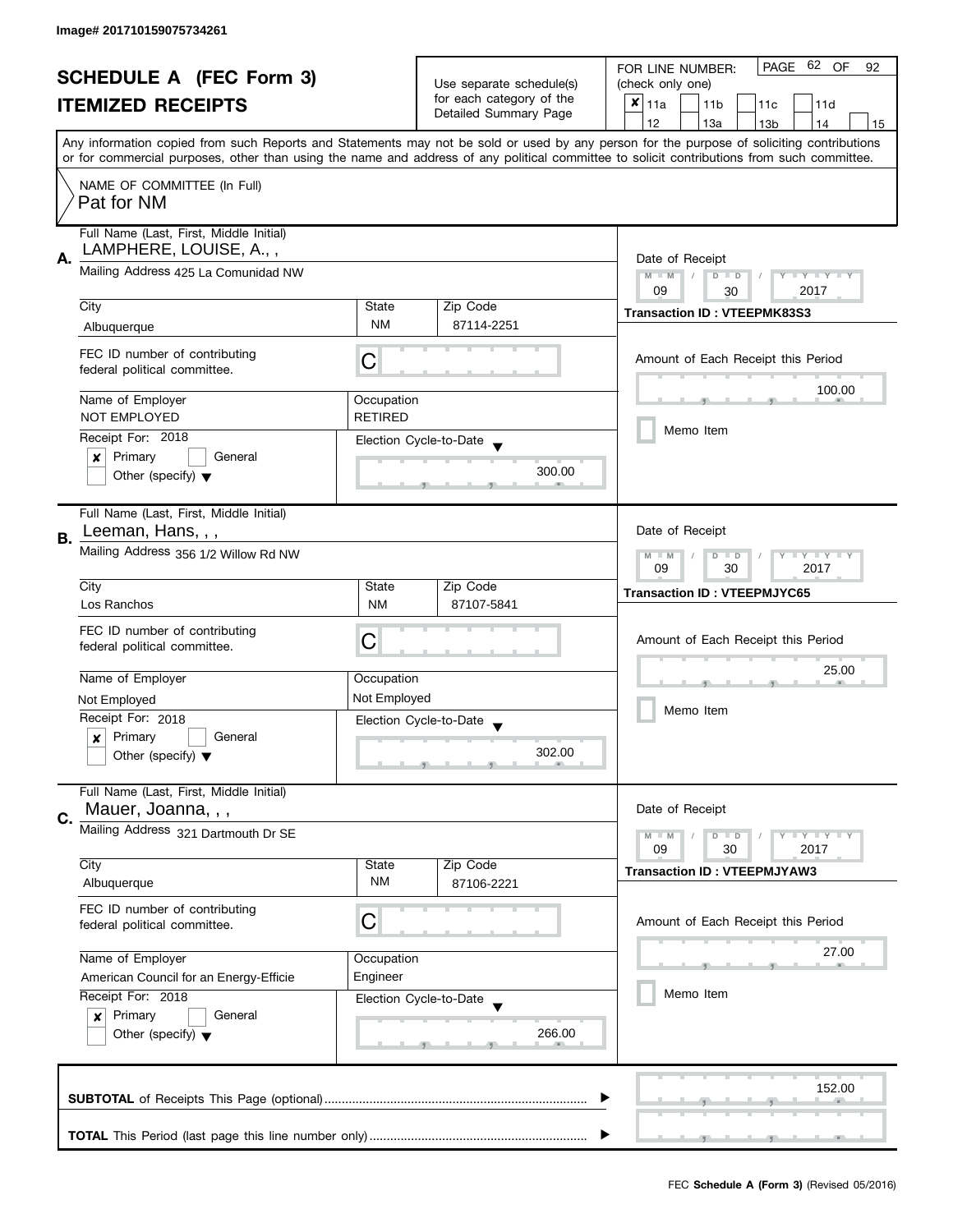| <b>SCHEDULE A (FEC Form 3)</b><br><b>ITEMIZED RECEIPTS</b> |                                                                            |                                                                                                                                                          | Use separate schedule(s)                 | PAGE 63 OF<br>FOR LINE NUMBER:<br>92<br>(check only one)                                                                                   |  |  |  |
|------------------------------------------------------------|----------------------------------------------------------------------------|----------------------------------------------------------------------------------------------------------------------------------------------------------|------------------------------------------|--------------------------------------------------------------------------------------------------------------------------------------------|--|--|--|
|                                                            |                                                                            |                                                                                                                                                          | for each category of the                 | ×<br>  11a<br>11 <sub>b</sub><br>11c<br>11d                                                                                                |  |  |  |
|                                                            |                                                                            | Detailed Summary Page                                                                                                                                    | 12<br>13a<br>13 <sub>b</sub><br>14<br>15 |                                                                                                                                            |  |  |  |
|                                                            |                                                                            |                                                                                                                                                          |                                          | Any information copied from such Reports and Statements may not be sold or used by any person for the purpose of soliciting contributions  |  |  |  |
|                                                            |                                                                            |                                                                                                                                                          |                                          | or for commercial purposes, other than using the name and address of any political committee to solicit contributions from such committee. |  |  |  |
|                                                            | NAME OF COMMITTEE (In Full)<br>Pat for NM                                  |                                                                                                                                                          |                                          |                                                                                                                                            |  |  |  |
|                                                            | Full Name (Last, First, Middle Initial)<br>Printz-Feddersen, Virginia, , , |                                                                                                                                                          |                                          |                                                                                                                                            |  |  |  |
| А.                                                         | Mailing Address 4401 Royene Ave NE                                         | Date of Receipt<br>$M - M$<br>$\sqrt{2}$<br>$D$ $D$<br>$\mathsf{I}$ $\mathsf{Y}$ $\mathsf{I}$ $\mathsf{Y}$ $\mathsf{I}$ $\mathsf{Y}$<br>09<br>2017<br>30 |                                          |                                                                                                                                            |  |  |  |
|                                                            | City                                                                       | State                                                                                                                                                    | Zip Code                                 |                                                                                                                                            |  |  |  |
|                                                            | Albuquerque                                                                | <b>NM</b>                                                                                                                                                | 87110-5729                               | <b>Transaction ID: VTEEPMJYC80</b>                                                                                                         |  |  |  |
|                                                            |                                                                            |                                                                                                                                                          |                                          |                                                                                                                                            |  |  |  |
|                                                            | FEC ID number of contributing<br>federal political committee.              | С                                                                                                                                                        |                                          | Amount of Each Receipt this Period                                                                                                         |  |  |  |
|                                                            | Name of Employer                                                           | Occupation                                                                                                                                               |                                          | 10.00                                                                                                                                      |  |  |  |
|                                                            | <b>NOT EMPLOYED</b>                                                        | <b>RETIRED</b>                                                                                                                                           |                                          |                                                                                                                                            |  |  |  |
|                                                            | Receipt For: 2018                                                          |                                                                                                                                                          | Election Cycle-to-Date                   | Memo Item                                                                                                                                  |  |  |  |
|                                                            | General<br>Primary<br>×                                                    |                                                                                                                                                          |                                          |                                                                                                                                            |  |  |  |
|                                                            | Other (specify) $\blacktriangledown$                                       |                                                                                                                                                          | 930.00                                   |                                                                                                                                            |  |  |  |
| В.                                                         | Full Name (Last, First, Middle Initial)<br>Rinker, Ronald, , ,             |                                                                                                                                                          |                                          | Date of Receipt                                                                                                                            |  |  |  |
|                                                            | Mailing Address 539 Hillside Ave<br>Apt C                                  |                                                                                                                                                          |                                          |                                                                                                                                            |  |  |  |
|                                                            | City                                                                       | State                                                                                                                                                    | Zip Code                                 | <b>Transaction ID: VTEEPMJYCP1</b>                                                                                                         |  |  |  |
|                                                            | Santa Fe                                                                   | <b>NM</b>                                                                                                                                                | 87501-2906                               |                                                                                                                                            |  |  |  |
|                                                            | FEC ID number of contributing<br>federal political committee.              | С                                                                                                                                                        |                                          | Amount of Each Receipt this Period                                                                                                         |  |  |  |
|                                                            |                                                                            |                                                                                                                                                          |                                          |                                                                                                                                            |  |  |  |
|                                                            | Name of Employer                                                           | Occupation                                                                                                                                               |                                          | 50.00                                                                                                                                      |  |  |  |
|                                                            | Not Employed                                                               | retired                                                                                                                                                  |                                          |                                                                                                                                            |  |  |  |
|                                                            | Receipt For: 2018                                                          |                                                                                                                                                          | Election Cycle-to-Date                   | Memo Item                                                                                                                                  |  |  |  |
|                                                            | Primary<br>General<br>x                                                    |                                                                                                                                                          |                                          |                                                                                                                                            |  |  |  |
|                                                            | Other (specify) $\blacktriangledown$                                       |                                                                                                                                                          | 489.00                                   |                                                                                                                                            |  |  |  |
|                                                            | Full Name (Last, First, Middle Initial)                                    |                                                                                                                                                          |                                          |                                                                                                                                            |  |  |  |
| C.                                                         | Salazar, John, , ,                                                         |                                                                                                                                                          |                                          | Date of Receipt                                                                                                                            |  |  |  |
|                                                            | Mailing Address 4641 Los Poblanos Cir NW                                   |                                                                                                                                                          |                                          | $M - M$<br>$-\gamma + \gamma - \gamma$<br>D<br>$\blacksquare$                                                                              |  |  |  |
|                                                            | City                                                                       | State                                                                                                                                                    | Zip Code                                 | 09<br>30<br>2017                                                                                                                           |  |  |  |
|                                                            | Los Ranchos                                                                | <b>NM</b>                                                                                                                                                | 87107-5554                               | <b>Transaction ID: VTEEPMMK6C7</b>                                                                                                         |  |  |  |
|                                                            | FEC ID number of contributing<br>federal political committee.              |                                                                                                                                                          |                                          | Amount of Each Receipt this Period                                                                                                         |  |  |  |
|                                                            | Name of Employer                                                           | Occupation                                                                                                                                               |                                          | 250.00                                                                                                                                     |  |  |  |
|                                                            | Information Requested                                                      |                                                                                                                                                          | Information Requested                    |                                                                                                                                            |  |  |  |
|                                                            | Receipt For: 2018                                                          |                                                                                                                                                          |                                          | Memo Item                                                                                                                                  |  |  |  |
|                                                            | Primary<br>General<br>$\boldsymbol{x}$                                     |                                                                                                                                                          | Election Cycle-to-Date                   |                                                                                                                                            |  |  |  |
|                                                            |                                                                            |                                                                                                                                                          | 250.00                                   |                                                                                                                                            |  |  |  |
|                                                            | Other (specify) $\blacktriangledown$                                       |                                                                                                                                                          |                                          |                                                                                                                                            |  |  |  |
|                                                            |                                                                            |                                                                                                                                                          |                                          | 310.00                                                                                                                                     |  |  |  |
|                                                            |                                                                            |                                                                                                                                                          |                                          |                                                                                                                                            |  |  |  |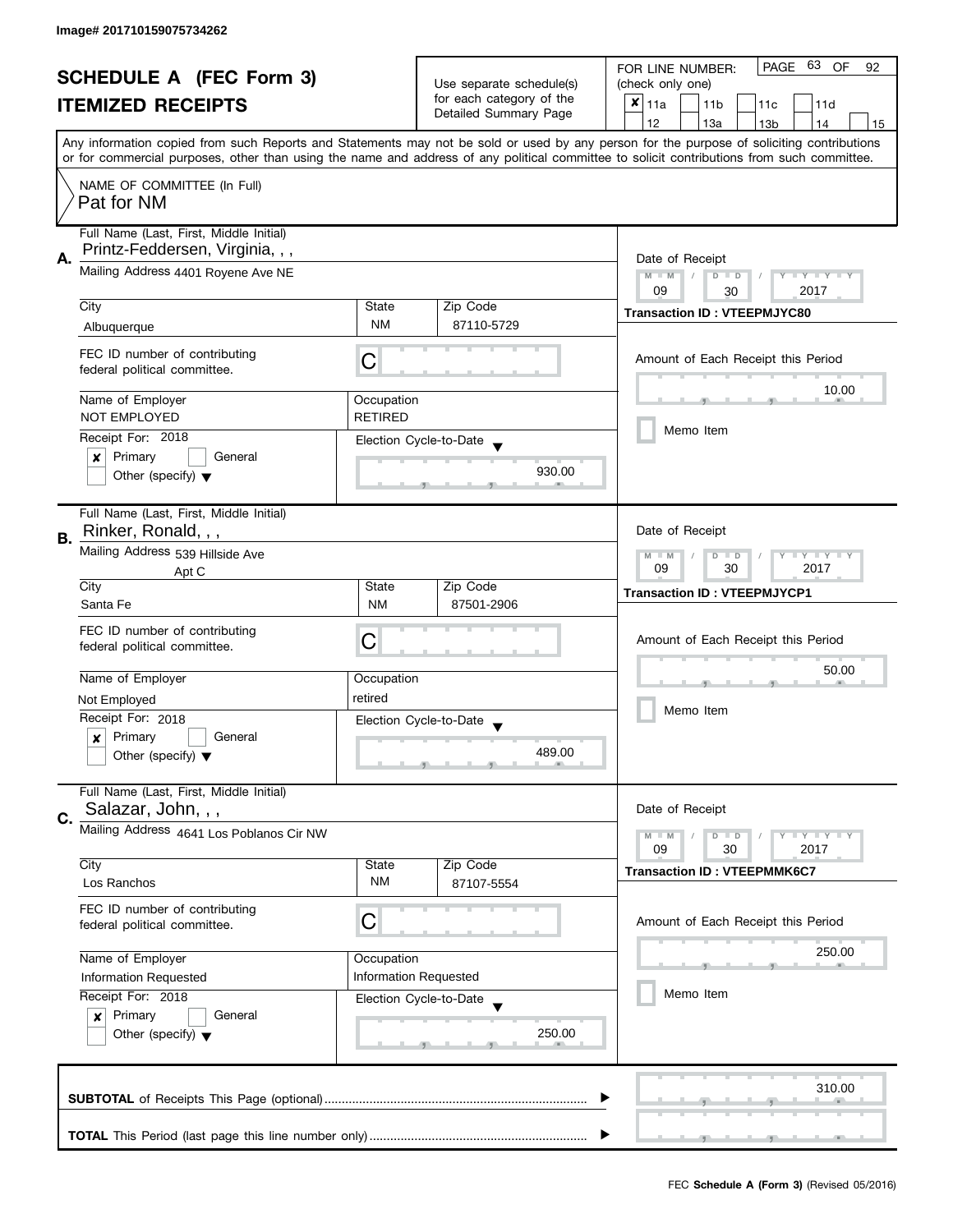| <b>SCHEDULE A (FEC Form 3)</b> |                                                               |                                                   | PAGE 64 OF<br>FOR LINE NUMBER:<br>92        |                                                                                                                                            |  |  |
|--------------------------------|---------------------------------------------------------------|---------------------------------------------------|---------------------------------------------|--------------------------------------------------------------------------------------------------------------------------------------------|--|--|
| <b>ITEMIZED RECEIPTS</b>       |                                                               | Use separate schedule(s)                          | (check only one)                            |                                                                                                                                            |  |  |
|                                |                                                               | for each category of the<br>Detailed Summary Page | $x _{11a}$<br>11 <sub>b</sub><br>11c<br>11d |                                                                                                                                            |  |  |
|                                |                                                               |                                                   | 12<br>13a<br>13 <sub>b</sub><br>14<br>15    |                                                                                                                                            |  |  |
|                                |                                                               |                                                   |                                             | Any information copied from such Reports and Statements may not be sold or used by any person for the purpose of soliciting contributions  |  |  |
|                                |                                                               |                                                   |                                             | or for commercial purposes, other than using the name and address of any political committee to solicit contributions from such committee. |  |  |
|                                | NAME OF COMMITTEE (In Full)                                   |                                                   |                                             |                                                                                                                                            |  |  |
|                                | Pat for NM                                                    |                                                   |                                             |                                                                                                                                            |  |  |
|                                | Full Name (Last, First, Middle Initial)                       |                                                   |                                             |                                                                                                                                            |  |  |
|                                | Schiferl, David, , ,                                          |                                                   |                                             |                                                                                                                                            |  |  |
| Α.                             | Mailing Address 459 Grand Canyon Dr                           | Date of Receipt                                   |                                             |                                                                                                                                            |  |  |
|                                |                                                               |                                                   |                                             | $M - M$<br>$D$ $D$<br>Y I Y I Y I Y<br>09<br>2017<br>30                                                                                    |  |  |
|                                | City                                                          | State                                             | Zip Code                                    |                                                                                                                                            |  |  |
|                                | <b>White Rock</b>                                             | <b>NM</b>                                         | 87547-3646                                  | <b>Transaction ID: VTEEPMJYCB4</b>                                                                                                         |  |  |
|                                |                                                               |                                                   |                                             |                                                                                                                                            |  |  |
|                                | FEC ID number of contributing                                 | C                                                 |                                             | Amount of Each Receipt this Period                                                                                                         |  |  |
|                                | federal political committee.                                  |                                                   |                                             |                                                                                                                                            |  |  |
|                                | Name of Employer                                              | Occupation                                        |                                             | 200.00                                                                                                                                     |  |  |
|                                | <b>NOT EMPLOYED</b>                                           | <b>RETIRED</b>                                    |                                             |                                                                                                                                            |  |  |
|                                | Receipt For: 2018                                             |                                                   | Election Cycle-to-Date                      | Memo Item                                                                                                                                  |  |  |
|                                | Primary<br>General<br>$\boldsymbol{x}$                        |                                                   |                                             |                                                                                                                                            |  |  |
|                                | Other (specify) $\blacktriangledown$                          |                                                   | 450.00                                      |                                                                                                                                            |  |  |
|                                |                                                               |                                                   |                                             |                                                                                                                                            |  |  |
|                                | Full Name (Last, First, Middle Initial)                       |                                                   |                                             |                                                                                                                                            |  |  |
| В.                             | Stewart, Mimi, , ,                                            |                                                   |                                             | Date of Receipt                                                                                                                            |  |  |
|                                | Mailing Address 313 Moon St NE                                | Y LY LY<br>$M - M$<br>$D$ $D$                     |                                             |                                                                                                                                            |  |  |
|                                |                                                               |                                                   | 09<br>30<br>2017                            |                                                                                                                                            |  |  |
|                                | City                                                          | State                                             | Zip Code                                    | Transaction ID: VTEEPMK83Q8                                                                                                                |  |  |
|                                | Albuquerque                                                   | <b>NM</b>                                         | 87123-1151                                  |                                                                                                                                            |  |  |
|                                | FEC ID number of contributing                                 | C                                                 |                                             | Amount of Each Receipt this Period                                                                                                         |  |  |
|                                | federal political committee.                                  |                                                   |                                             |                                                                                                                                            |  |  |
|                                | Name of Employer                                              | Occupation                                        |                                             | 100.00                                                                                                                                     |  |  |
|                                | Not Employed                                                  | Not Employed                                      |                                             | Memo Item                                                                                                                                  |  |  |
|                                | Receipt For: 2018                                             |                                                   | Election Cycle-to-Date                      |                                                                                                                                            |  |  |
|                                | Primary<br>General<br>x                                       |                                                   |                                             |                                                                                                                                            |  |  |
|                                | Other (specify) $\blacktriangledown$                          |                                                   | 300.00                                      |                                                                                                                                            |  |  |
|                                |                                                               |                                                   |                                             |                                                                                                                                            |  |  |
|                                | Full Name (Last, First, Middle Initial)                       |                                                   |                                             |                                                                                                                                            |  |  |
| C.                             | Umland, Bert, , ,                                             |                                                   |                                             | Date of Receipt                                                                                                                            |  |  |
|                                | Mailing Address 737 Valverde Dr SE                            |                                                   |                                             | $M - M$<br>$Y \perp Y \perp Y$<br>$D$ $D$                                                                                                  |  |  |
|                                | City                                                          | State                                             | Zip Code                                    | 09<br>30<br>2017                                                                                                                           |  |  |
|                                | Albuquerque                                                   | <b>NM</b>                                         | 87108-3467                                  | <b>Transaction ID: VTEEPMJYB04</b>                                                                                                         |  |  |
|                                |                                                               |                                                   |                                             |                                                                                                                                            |  |  |
|                                | FEC ID number of contributing<br>federal political committee. | С                                                 |                                             | Amount of Each Receipt this Period                                                                                                         |  |  |
|                                |                                                               |                                                   |                                             |                                                                                                                                            |  |  |
|                                | Name of Employer                                              | Occupation                                        |                                             | 50.00                                                                                                                                      |  |  |
|                                | Not employed                                                  | Not employed                                      |                                             |                                                                                                                                            |  |  |
|                                | Receipt For: 2018                                             |                                                   | Election Cycle-to-Date                      | Memo Item                                                                                                                                  |  |  |
|                                | Primary<br>General<br>$\boldsymbol{x}$                        |                                                   |                                             |                                                                                                                                            |  |  |
|                                | Other (specify) $\blacktriangledown$                          |                                                   | 332.00                                      |                                                                                                                                            |  |  |
|                                |                                                               |                                                   |                                             |                                                                                                                                            |  |  |
|                                |                                                               |                                                   |                                             |                                                                                                                                            |  |  |
|                                |                                                               |                                                   |                                             | 350.00                                                                                                                                     |  |  |
|                                |                                                               |                                                   |                                             |                                                                                                                                            |  |  |
|                                |                                                               |                                                   |                                             |                                                                                                                                            |  |  |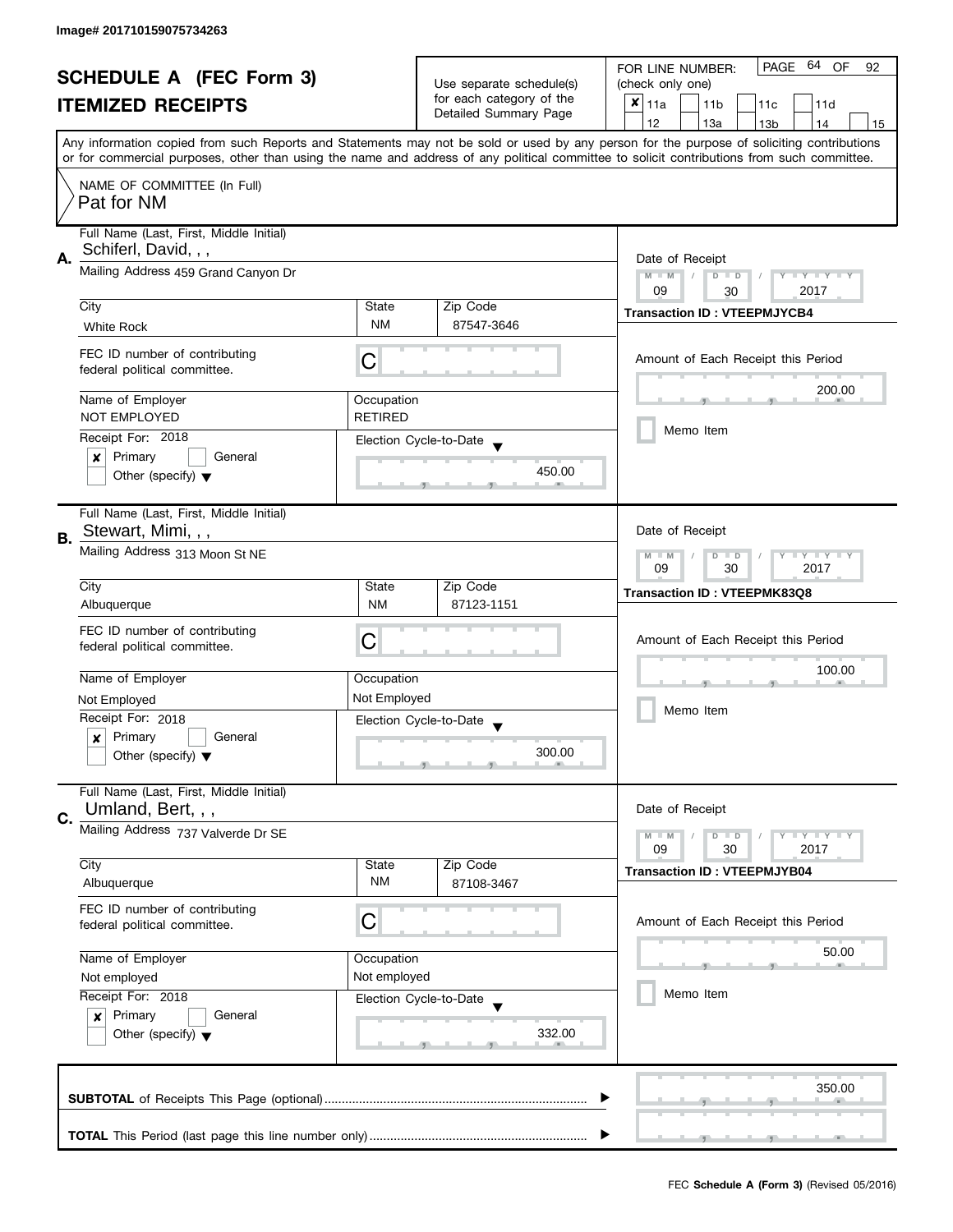| <b>SCHEDULE A (FEC Form 3)</b> |                                         |                                       | PAGE 65 OF<br>FOR LINE NUMBER:<br>92                    |                                                                                                                                            |  |  |
|--------------------------------|-----------------------------------------|---------------------------------------|---------------------------------------------------------|--------------------------------------------------------------------------------------------------------------------------------------------|--|--|
| <b>ITEMIZED RECEIPTS</b>       |                                         | Use separate schedule(s)              | (check only one)                                        |                                                                                                                                            |  |  |
|                                |                                         | for each category of the              | $x _{11a}$<br>11 <sub>b</sub><br>11 <sub>c</sub><br>11d |                                                                                                                                            |  |  |
|                                |                                         | Detailed Summary Page                 | 12<br>13a<br>13 <sub>b</sub><br>14<br>15                |                                                                                                                                            |  |  |
|                                |                                         |                                       |                                                         | Any information copied from such Reports and Statements may not be sold or used by any person for the purpose of soliciting contributions  |  |  |
|                                |                                         |                                       |                                                         | or for commercial purposes, other than using the name and address of any political committee to solicit contributions from such committee. |  |  |
|                                |                                         |                                       |                                                         |                                                                                                                                            |  |  |
|                                | NAME OF COMMITTEE (In Full)             |                                       |                                                         |                                                                                                                                            |  |  |
|                                | Pat for NM                              |                                       |                                                         |                                                                                                                                            |  |  |
|                                |                                         |                                       |                                                         |                                                                                                                                            |  |  |
|                                | Full Name (Last, First, Middle Initial) |                                       |                                                         |                                                                                                                                            |  |  |
| А.                             | Wamsley, Blane, , ,                     |                                       |                                                         | Date of Receipt                                                                                                                            |  |  |
|                                | Mailing Address 1020 California St SE   |                                       |                                                         | $M - M$<br>$\sqrt{ }$<br>$D$ $D$<br>Y FY FY FY                                                                                             |  |  |
|                                |                                         |                                       |                                                         | 09<br>2017<br>30                                                                                                                           |  |  |
|                                | City                                    | State                                 | Zip Code                                                | <b>Transaction ID: VTEEPMJYC31</b>                                                                                                         |  |  |
|                                | Albuquerque                             | <b>NM</b>                             | 87108-4914                                              |                                                                                                                                            |  |  |
|                                |                                         |                                       |                                                         |                                                                                                                                            |  |  |
|                                | FEC ID number of contributing           | С                                     |                                                         | Amount of Each Receipt this Period                                                                                                         |  |  |
|                                | federal political committee.            |                                       |                                                         |                                                                                                                                            |  |  |
|                                |                                         |                                       |                                                         | 100.00                                                                                                                                     |  |  |
|                                | Name of Employer                        | Occupation                            |                                                         |                                                                                                                                            |  |  |
|                                | State of New Mexico                     | Clerk                                 |                                                         | Memo Item                                                                                                                                  |  |  |
|                                | Receipt For: 2018                       |                                       | Election Cycle-to-Date                                  |                                                                                                                                            |  |  |
|                                | General<br>Primary<br>×                 |                                       |                                                         |                                                                                                                                            |  |  |
|                                | Other (specify) $\blacktriangledown$    |                                       | 300.00                                                  |                                                                                                                                            |  |  |
|                                |                                         |                                       |                                                         |                                                                                                                                            |  |  |
|                                | Full Name (Last, First, Middle Initial) |                                       |                                                         |                                                                                                                                            |  |  |
|                                | Wochner, David, , ,                     |                                       |                                                         | Date of Receipt                                                                                                                            |  |  |
| <b>B.</b>                      |                                         |                                       |                                                         |                                                                                                                                            |  |  |
|                                | Mailing Address 708 15th St SE          | $Y = Y + Y$<br>$M - M$<br>D<br>$\Box$ |                                                         |                                                                                                                                            |  |  |
|                                |                                         |                                       |                                                         | 2017<br>09<br>30                                                                                                                           |  |  |
|                                | City                                    | State                                 | Zip Code                                                | <b>Transaction ID: VTEEPMK83E7</b>                                                                                                         |  |  |
|                                | Washington                              | <b>DC</b>                             | 20003-3019                                              |                                                                                                                                            |  |  |
|                                | FEC ID number of contributing           |                                       |                                                         |                                                                                                                                            |  |  |
|                                | federal political committee.            | С                                     |                                                         | Amount of Each Receipt this Period                                                                                                         |  |  |
|                                |                                         |                                       |                                                         |                                                                                                                                            |  |  |
|                                | Name of Employer                        | Occupation                            |                                                         | 1000.00                                                                                                                                    |  |  |
|                                | <b>K&amp;L Gates LLP</b>                | Lawyer                                |                                                         |                                                                                                                                            |  |  |
|                                | Receipt For: 2018                       |                                       |                                                         | Memo Item                                                                                                                                  |  |  |
|                                | Primary                                 |                                       | Election Cycle-to-Date                                  |                                                                                                                                            |  |  |
|                                | General<br>x                            |                                       | 1000.00                                                 |                                                                                                                                            |  |  |
|                                | Other (specify) $\blacktriangledown$    |                                       |                                                         |                                                                                                                                            |  |  |
|                                |                                         |                                       |                                                         |                                                                                                                                            |  |  |
|                                | Full Name (Last, First, Middle Initial) |                                       |                                                         |                                                                                                                                            |  |  |
| C.                             |                                         |                                       |                                                         | Date of Receipt                                                                                                                            |  |  |
|                                | Mailing Address                         |                                       |                                                         | $Y + Y$                                                                                                                                    |  |  |
|                                |                                         |                                       |                                                         |                                                                                                                                            |  |  |
|                                | City                                    | State                                 | Zip Code                                                |                                                                                                                                            |  |  |
|                                |                                         |                                       |                                                         |                                                                                                                                            |  |  |
|                                |                                         |                                       |                                                         |                                                                                                                                            |  |  |
|                                | FEC ID number of contributing           | C                                     |                                                         | Amount of Each Receipt this Period                                                                                                         |  |  |
|                                | federal political committee.            |                                       |                                                         |                                                                                                                                            |  |  |
|                                | Name of Employer                        | Occupation                            |                                                         |                                                                                                                                            |  |  |
|                                |                                         |                                       |                                                         |                                                                                                                                            |  |  |
|                                |                                         |                                       |                                                         |                                                                                                                                            |  |  |
|                                | Receipt For:                            |                                       | Election Cycle-to-Date                                  | Memo Item                                                                                                                                  |  |  |
|                                | Primary<br>General                      |                                       |                                                         |                                                                                                                                            |  |  |
|                                | Other (specify) $\blacktriangledown$    |                                       |                                                         |                                                                                                                                            |  |  |
|                                |                                         |                                       | -91                                                     |                                                                                                                                            |  |  |
|                                |                                         |                                       |                                                         |                                                                                                                                            |  |  |
|                                |                                         |                                       |                                                         | 1100.00                                                                                                                                    |  |  |
|                                |                                         |                                       |                                                         |                                                                                                                                            |  |  |
|                                |                                         |                                       |                                                         | 58149.81                                                                                                                                   |  |  |
|                                |                                         |                                       |                                                         |                                                                                                                                            |  |  |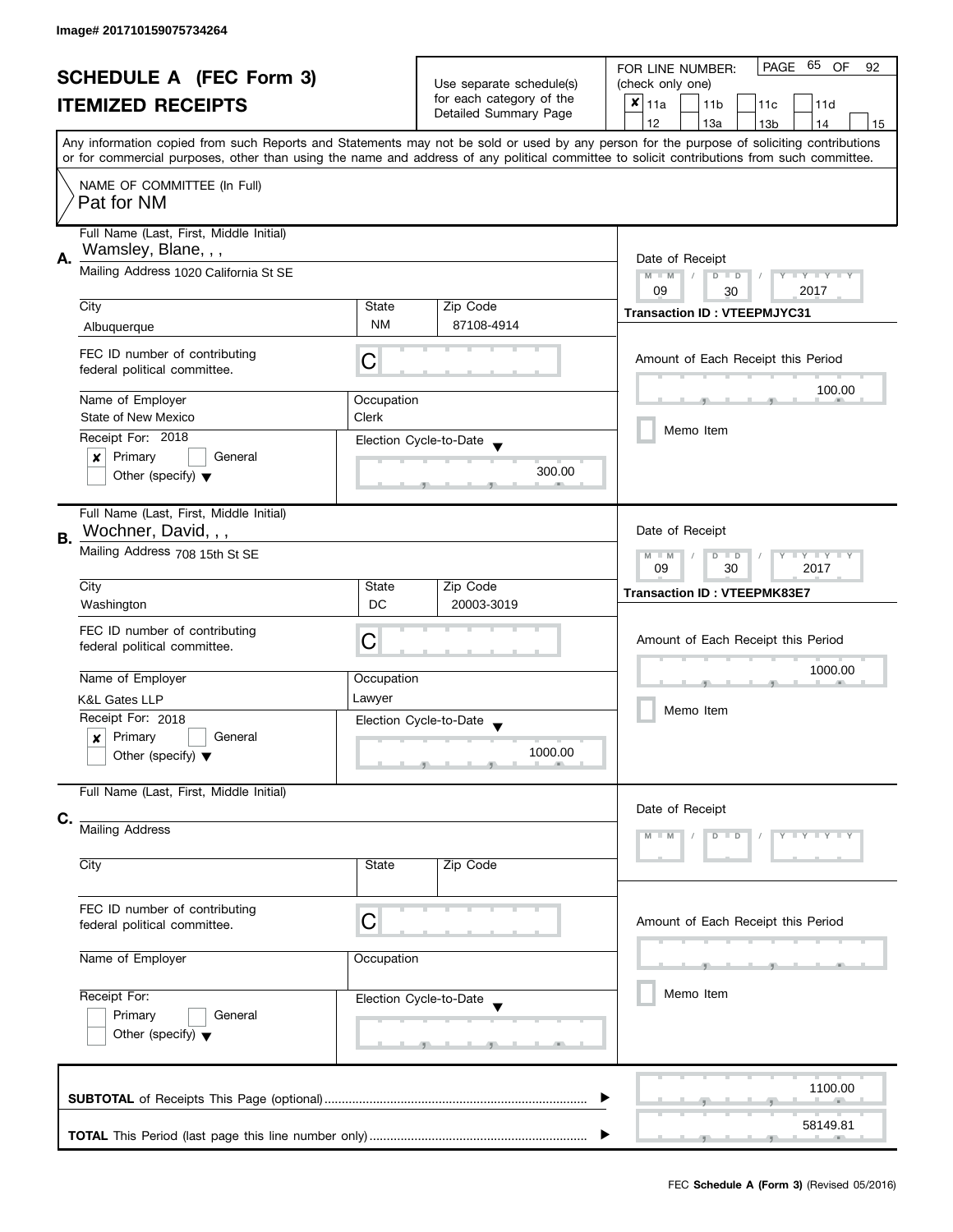| <b>SCHEDULE A (FEC Form 3)</b><br><b>ITEMIZED RECEIPTS</b> |                                                                                     |                                                                                                                                                    | Use separate schedule(s)<br>for each category of the | PAGE 66 OF<br>FOR LINE NUMBER:<br>92<br>(check only one)                                                                                                                                                                                                                                |  |  |  |
|------------------------------------------------------------|-------------------------------------------------------------------------------------|----------------------------------------------------------------------------------------------------------------------------------------------------|------------------------------------------------------|-----------------------------------------------------------------------------------------------------------------------------------------------------------------------------------------------------------------------------------------------------------------------------------------|--|--|--|
|                                                            |                                                                                     | Detailed Summary Page                                                                                                                              | $x _{11c}$<br>11a<br>11 <sub>b</sub><br>11d          |                                                                                                                                                                                                                                                                                         |  |  |  |
|                                                            |                                                                                     |                                                                                                                                                    |                                                      | 12<br>13a<br>13 <sub>b</sub><br>14<br>15                                                                                                                                                                                                                                                |  |  |  |
|                                                            |                                                                                     |                                                                                                                                                    |                                                      | Any information copied from such Reports and Statements may not be sold or used by any person for the purpose of soliciting contributions<br>or for commercial purposes, other than using the name and address of any political committee to solicit contributions from such committee. |  |  |  |
|                                                            | NAME OF COMMITTEE (In Full)<br>Pat for NM                                           |                                                                                                                                                    |                                                      |                                                                                                                                                                                                                                                                                         |  |  |  |
| А.                                                         | Full Name (Last, First, Middle Initial)<br>Committee to Elect Linda M Allison       |                                                                                                                                                    |                                                      | Date of Receipt                                                                                                                                                                                                                                                                         |  |  |  |
|                                                            | Mailing Address 2300 Wrangler Ct SE                                                 | $M - M$<br>$\sqrt{2}$<br>$D$ $D$<br>$\blacksquare \blacksquare Y \blacksquare \blacksquare Y \blacksquare \blacksquare Y$<br>v<br>07<br>2017<br>25 |                                                      |                                                                                                                                                                                                                                                                                         |  |  |  |
|                                                            | City<br>Rio Rancho                                                                  | State<br>NM                                                                                                                                        | Zip Code<br>87124-2377                               | <b>Transaction ID: VTEEPM1K5R7</b>                                                                                                                                                                                                                                                      |  |  |  |
|                                                            |                                                                                     |                                                                                                                                                    |                                                      |                                                                                                                                                                                                                                                                                         |  |  |  |
|                                                            | FEC ID number of contributing<br>federal political committee.                       | С                                                                                                                                                  |                                                      | Amount of Each Receipt this Period                                                                                                                                                                                                                                                      |  |  |  |
|                                                            | Name of Employer                                                                    | Occupation                                                                                                                                         |                                                      | 100.00                                                                                                                                                                                                                                                                                  |  |  |  |
|                                                            | Receipt For: 2018                                                                   |                                                                                                                                                    | Election Cycle-to-Date                               | Memo Item                                                                                                                                                                                                                                                                               |  |  |  |
|                                                            | Primary<br>General<br>×                                                             |                                                                                                                                                    |                                                      |                                                                                                                                                                                                                                                                                         |  |  |  |
|                                                            | Other (specify) $\blacktriangledown$                                                |                                                                                                                                                    | 100.00                                               |                                                                                                                                                                                                                                                                                         |  |  |  |
| В.                                                         | Full Name (Last, First, Middle Initial)<br><b>Committee to Elect Alexis Jimenez</b> | Date of Receipt                                                                                                                                    |                                                      |                                                                                                                                                                                                                                                                                         |  |  |  |
|                                                            | Mailing Address 2010 Black Hills Rd NE                                              | $Y = Y + Y$<br>M<br>D<br>$\Box$<br>$-M$<br>11<br>2017<br>08                                                                                        |                                                      |                                                                                                                                                                                                                                                                                         |  |  |  |
|                                                            | City<br>Rio Rancho                                                                  | State<br><b>NM</b>                                                                                                                                 | Zip Code<br>87124-2409                               | <b>Transaction ID: VTEEPM9VYN8</b>                                                                                                                                                                                                                                                      |  |  |  |
|                                                            | FEC ID number of contributing                                                       |                                                                                                                                                    |                                                      |                                                                                                                                                                                                                                                                                         |  |  |  |
|                                                            | federal political committee.                                                        | С                                                                                                                                                  |                                                      | Amount of Each Receipt this Period                                                                                                                                                                                                                                                      |  |  |  |
|                                                            | Name of Employer                                                                    | Occupation                                                                                                                                         |                                                      | 50.00                                                                                                                                                                                                                                                                                   |  |  |  |
|                                                            | Receipt For: 2018                                                                   |                                                                                                                                                    | Election Cycle-to-Date                               | Memo Item                                                                                                                                                                                                                                                                               |  |  |  |
|                                                            | Primary<br>General<br>x<br>Other (specify) $\blacktriangledown$                     |                                                                                                                                                    | 50.00                                                |                                                                                                                                                                                                                                                                                         |  |  |  |
|                                                            |                                                                                     |                                                                                                                                                    |                                                      |                                                                                                                                                                                                                                                                                         |  |  |  |
|                                                            | Full Name (Last, First, Middle Initial)                                             |                                                                                                                                                    |                                                      | Date of Receipt                                                                                                                                                                                                                                                                         |  |  |  |
| C.                                                         | Mailing Address                                                                     |                                                                                                                                                    |                                                      |                                                                                                                                                                                                                                                                                         |  |  |  |
|                                                            | City                                                                                | State                                                                                                                                              | Zip Code                                             |                                                                                                                                                                                                                                                                                         |  |  |  |
|                                                            | FEC ID number of contributing<br>federal political committee.                       | C                                                                                                                                                  |                                                      | Amount of Each Receipt this Period                                                                                                                                                                                                                                                      |  |  |  |
|                                                            | Name of Employer                                                                    | Occupation                                                                                                                                         |                                                      |                                                                                                                                                                                                                                                                                         |  |  |  |
|                                                            | Receipt For:                                                                        |                                                                                                                                                    | Election Cycle-to-Date                               | Memo Item                                                                                                                                                                                                                                                                               |  |  |  |
|                                                            | Primary<br>General                                                                  |                                                                                                                                                    |                                                      |                                                                                                                                                                                                                                                                                         |  |  |  |
|                                                            | Other (specify) $\blacktriangledown$                                                |                                                                                                                                                    | <b>g</b>                                             |                                                                                                                                                                                                                                                                                         |  |  |  |
|                                                            |                                                                                     |                                                                                                                                                    |                                                      | 150.00                                                                                                                                                                                                                                                                                  |  |  |  |
|                                                            |                                                                                     |                                                                                                                                                    |                                                      | 150.00                                                                                                                                                                                                                                                                                  |  |  |  |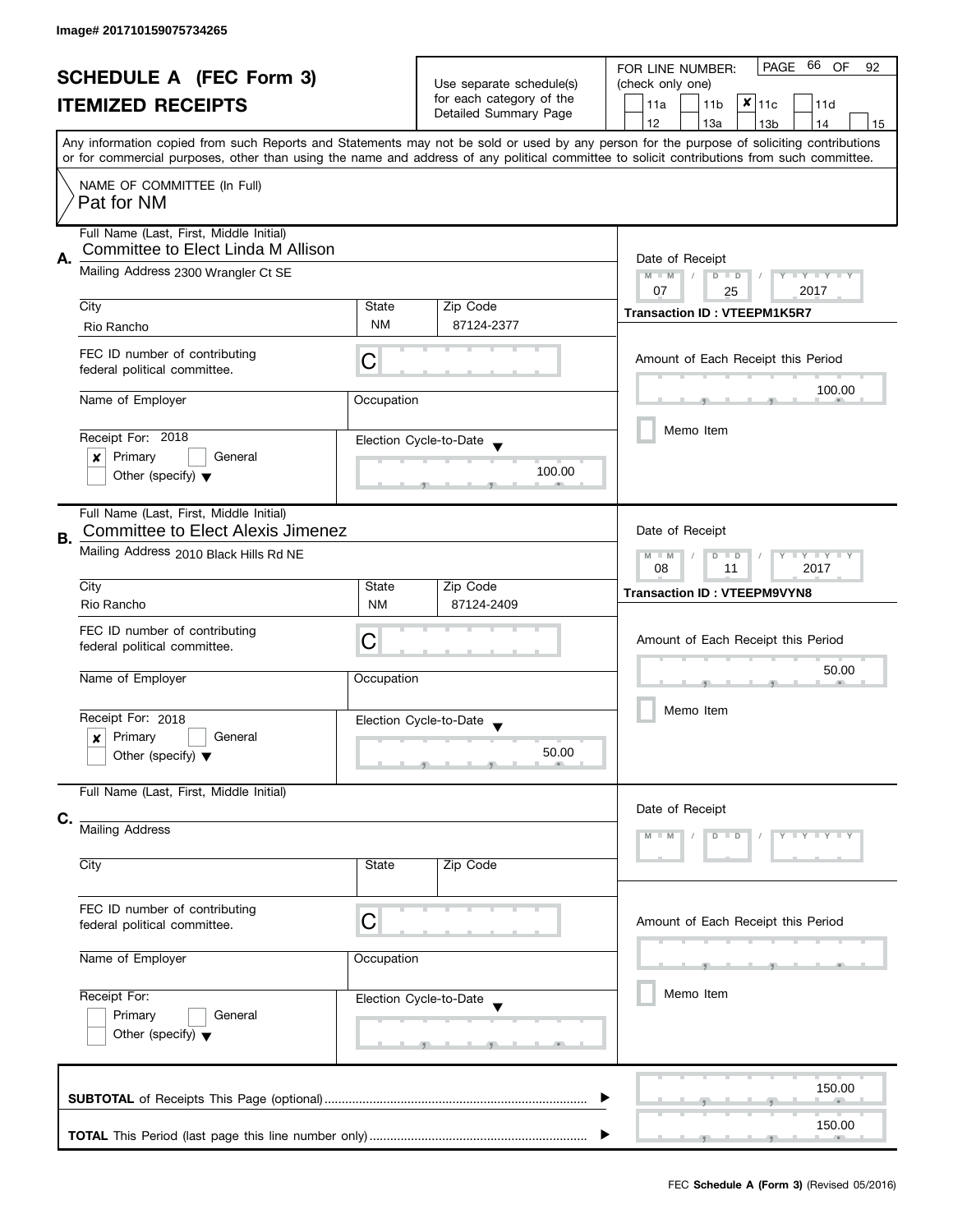| <b>SCHEDULE B (FEC Form 3)</b><br><b>ITEMIZED DISBURSEMENTS</b> |                                                                                                                                                                                                                                                                                                                                      |                                                                           | Use separate schedule(s)<br>for each category of the<br>Detailed Summary Page |                                                                                       | PAGE 67 OF<br>92<br>FOR LINE NUMBER:<br>(check only one)<br>$\boldsymbol{x}$<br>17<br>18<br>19a<br>19 <sub>b</sub><br>20a<br>20 <sub>b</sub><br>20 <sub>c</sub><br>21 |
|-----------------------------------------------------------------|--------------------------------------------------------------------------------------------------------------------------------------------------------------------------------------------------------------------------------------------------------------------------------------------------------------------------------------|---------------------------------------------------------------------------|-------------------------------------------------------------------------------|---------------------------------------------------------------------------------------|-----------------------------------------------------------------------------------------------------------------------------------------------------------------------|
|                                                                 | Any information copied from such Reports and Statements may not be sold or used by any person for the purpose of soliciting contributions<br>or for commercial purposes, other than using the name and address of any political committee to solicit contributions from such committee.<br>NAME OF COMMITTEE (In Full)<br>Pat for NM |                                                                           |                                                                               |                                                                                       |                                                                                                                                                                       |
| A.                                                              | Full Name (Last, First, Middle Initial)<br><b>ActBlue Technical Services</b><br>Mailing Address PO Box 441146                                                                                                                                                                                                                        |                                                                           |                                                                               |                                                                                       | Date of Disbursement<br>$M - M$<br>$T - Y = Y + Y$<br>$D$ $D$<br>07<br>02<br>2017                                                                                     |
|                                                                 | City<br><b>West Somerville</b><br>Purpose of Disbursement                                                                                                                                                                                                                                                                            | State<br>MA                                                               | Zip Code<br>02144-0031                                                        |                                                                                       | <b>FEC Identification Number</b>                                                                                                                                      |
|                                                                 | <b>Credit Card Processing</b><br>Candidate Name                                                                                                                                                                                                                                                                                      |                                                                           |                                                                               | Category/<br>Type                                                                     | Ĉ<br>Amount of Each Disbursement this Period                                                                                                                          |
|                                                                 | Office Sought:<br>House<br>Senate<br>x<br>President<br>District:<br>State:                                                                                                                                                                                                                                                           | Disbursement For: 2018<br>Primary<br>Other (specify) $\blacktriangledown$ | General                                                                       |                                                                                       | 7.72<br><b>Transaction ID: VTDFEA2GMN8</b><br>Memo Item                                                                                                               |
| <b>B.</b>                                                       | Full Name (Last, First, Middle Initial)<br>NGP Van<br>Mailing Address PO Box 392264                                                                                                                                                                                                                                                  |                                                                           |                                                                               | Date of Disbursement<br>$Y$ $Y$ $Y$<br>D<br>M<br>M<br>$\mathsf D$<br>2017<br>03<br>07 |                                                                                                                                                                       |
|                                                                 | City<br>Pittsburgh<br>Purpose of Disbursement<br>Database Fee                                                                                                                                                                                                                                                                        | State<br><b>PA</b>                                                        | Zip Code<br>15251-9264                                                        |                                                                                       | <b>FEC Identification Number</b><br>C                                                                                                                                 |
|                                                                 | Candidate Name<br>Office Sought:<br>House                                                                                                                                                                                                                                                                                            | Disbursement For:                                                         | 2018                                                                          | Category/<br>Type                                                                     | Amount of Each Disbursement this Period<br>900.00                                                                                                                     |
|                                                                 | Senate<br>x<br>President<br>State:<br>District:                                                                                                                                                                                                                                                                                      | Primary<br>Other (specify) $\blacktriangledown$                           | General                                                                       |                                                                                       | <b>Transaction ID: VTDFEA2GN62</b><br>Memo Item                                                                                                                       |
|                                                                 | Full Name (Last, First, Middle Initial)<br>c. Rio Strategies                                                                                                                                                                                                                                                                         |                                                                           |                                                                               |                                                                                       | Date of Disbursement<br>D<br>D<br>M<br>M                                                                                                                              |
|                                                                 | Mailing Address PO Box 40578<br>City                                                                                                                                                                                                                                                                                                 | State                                                                     | Zip Code                                                                      |                                                                                       | 07<br>11<br>2017<br><b>FEC Identification Number</b>                                                                                                                  |
|                                                                 | Albuquerque<br>Purpose of Disbursement<br>June Consulting<br>Candidate Name                                                                                                                                                                                                                                                          | <b>NM</b>                                                                 | 87196-0578                                                                    | Category/<br>Type                                                                     | С<br>Amount of Each Disbursement this Period                                                                                                                          |
|                                                                 | Office Sought:<br>House<br>Senate<br>×<br>President<br>State:<br>District:                                                                                                                                                                                                                                                           | Disbursement For: 2018<br>Primary<br>Other (specify)                      | General                                                                       |                                                                                       | 4292.50<br>$-1$<br>$-1$<br><b>Transaction ID: VTDFEA2GN96</b><br>Memo Item                                                                                            |
|                                                                 |                                                                                                                                                                                                                                                                                                                                      | 5200.22                                                                   |                                                                               |                                                                                       |                                                                                                                                                                       |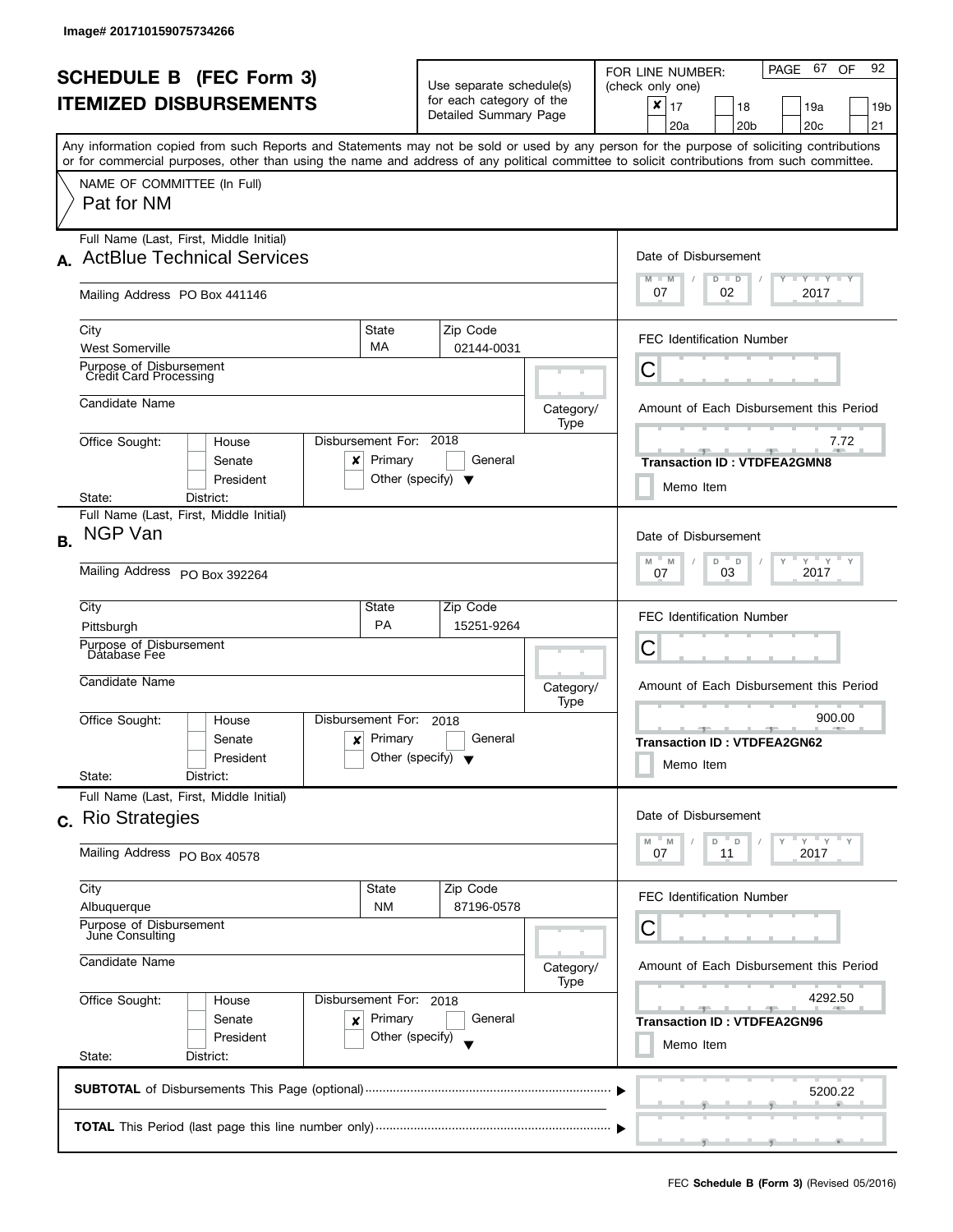l

|                                                                   |                                                                                                                                                                                                                                                                                         |                                                                           |                                                                               |                        |                   | PAGE 68<br>92<br>OF<br>FOR LINE NUMBER:                                                                                   |
|-------------------------------------------------------------------|-----------------------------------------------------------------------------------------------------------------------------------------------------------------------------------------------------------------------------------------------------------------------------------------|---------------------------------------------------------------------------|-------------------------------------------------------------------------------|------------------------|-------------------|---------------------------------------------------------------------------------------------------------------------------|
| <b>SCHEDULE B (FEC Form 3)</b>                                    |                                                                                                                                                                                                                                                                                         |                                                                           | Use separate schedule(s)<br>for each category of the<br>Detailed Summary Page |                        |                   | (check only one)                                                                                                          |
|                                                                   | <b>ITEMIZED DISBURSEMENTS</b>                                                                                                                                                                                                                                                           |                                                                           |                                                                               |                        |                   | $\boldsymbol{x}$<br>17<br>18<br>19a<br>19b<br>20 <sub>c</sub><br>20a<br>20 <sub>b</sub><br>21                             |
|                                                                   | Any information copied from such Reports and Statements may not be sold or used by any person for the purpose of soliciting contributions<br>or for commercial purposes, other than using the name and address of any political committee to solicit contributions from such committee. |                                                                           |                                                                               |                        |                   |                                                                                                                           |
|                                                                   | NAME OF COMMITTEE (In Full)<br>Pat for NM                                                                                                                                                                                                                                               |                                                                           |                                                                               |                        |                   |                                                                                                                           |
|                                                                   | Full Name (Last, First, Middle Initial)<br>A. Rio Strategies                                                                                                                                                                                                                            |                                                                           |                                                                               |                        |                   | Date of Disbursement                                                                                                      |
|                                                                   | Mailing Address PO Box 40578                                                                                                                                                                                                                                                            |                                                                           |                                                                               |                        |                   | $\mathbf{I}$ $\mathbf{Y}$ $\mathbf{I}$ $\mathbf{Y}$ $\mathbf{I}$ $\mathbf{Y}$<br>M<br>$D$ $D$<br>$-M$<br>07<br>2017<br>11 |
|                                                                   | City<br>Albuquerque                                                                                                                                                                                                                                                                     | State<br><b>NM</b>                                                        |                                                                               | Zip Code<br>87196-0578 |                   | <b>FEC Identification Number</b>                                                                                          |
|                                                                   | Purpose of Disbursement<br>June Office Space                                                                                                                                                                                                                                            |                                                                           |                                                                               |                        |                   | С                                                                                                                         |
|                                                                   | Candidate Name                                                                                                                                                                                                                                                                          |                                                                           |                                                                               |                        | Category/<br>Type | Amount of Each Disbursement this Period                                                                                   |
|                                                                   | Office Sought:<br>House<br>Senate<br>x<br>President                                                                                                                                                                                                                                     | Disbursement For: 2018<br>Primary<br>Other (specify) $\blacktriangledown$ |                                                                               | General                |                   | 250.00<br><b>Transaction ID: VTDFEA2GNA4</b><br>Memo Item                                                                 |
|                                                                   | District:<br>State:                                                                                                                                                                                                                                                                     |                                                                           |                                                                               |                        |                   |                                                                                                                           |
| <b>B.</b>                                                         | Full Name (Last, First, Middle Initial)<br><b>Rio Strategies</b>                                                                                                                                                                                                                        |                                                                           |                                                                               |                        |                   | Date of Disbursement<br>$Y$ $Y$ $Y$ $Y$<br>M<br>M<br>D<br>D                                                               |
|                                                                   | Mailing Address PO Box 40578                                                                                                                                                                                                                                                            | 2017<br>11<br>07                                                          |                                                                               |                        |                   |                                                                                                                           |
|                                                                   | City<br>State<br><b>NM</b>                                                                                                                                                                                                                                                              |                                                                           |                                                                               | Zip Code<br>87196-0578 |                   | <b>FEC Identification Number</b>                                                                                          |
|                                                                   | Albuquerque<br>Purpose of Disbursement<br>June Staff Salary                                                                                                                                                                                                                             | С                                                                         |                                                                               |                        |                   |                                                                                                                           |
|                                                                   | Candidate Name                                                                                                                                                                                                                                                                          |                                                                           | Category/<br>Type                                                             |                        |                   | Amount of Each Disbursement this Period                                                                                   |
|                                                                   | Office Sought:<br>House<br>Senate<br>$\boldsymbol{\mathsf{x}}$<br>President<br>State:<br>District:                                                                                                                                                                                      | Disbursement For:<br>Primary<br>Other (specify) $\blacktriangledown$      |                                                                               | 2018<br>General        |                   | 3360.00<br><b>AND A</b><br><b>Transaction ID: VTDFEA2GNB2</b><br>Memo Item                                                |
|                                                                   | Full Name (Last, First, Middle Initial)<br>c. Rio Strategies                                                                                                                                                                                                                            |                                                                           |                                                                               |                        |                   | Date of Disbursement                                                                                                      |
|                                                                   | Mailing Address PO Box 40578                                                                                                                                                                                                                                                            |                                                                           |                                                                               |                        |                   | $Y = Y$<br>D<br>D<br>M<br>M<br>2017<br>07<br>11                                                                           |
|                                                                   | City<br>Albuquerque                                                                                                                                                                                                                                                                     | State<br><b>NM</b>                                                        |                                                                               | Zip Code<br>87196-0578 |                   | <b>FEC Identification Number</b>                                                                                          |
| Purpose of Disbursement<br>Staff Moving Expense<br>Candidate Name |                                                                                                                                                                                                                                                                                         |                                                                           |                                                                               |                        |                   | С                                                                                                                         |
|                                                                   |                                                                                                                                                                                                                                                                                         |                                                                           |                                                                               |                        | Category/<br>Type | Amount of Each Disbursement this Period                                                                                   |
|                                                                   | Office Sought:<br>House<br>Senate<br>×<br>President                                                                                                                                                                                                                                     | Disbursement For: 2018<br>Primary<br>Other (specify)                      |                                                                               | General                |                   | 500.00<br><b>SPACE 1999</b><br><b>Transaction ID: VTDFEA2GNC0</b>                                                         |
|                                                                   | State:<br>District:                                                                                                                                                                                                                                                                     |                                                                           |                                                                               |                        |                   | Memo Item                                                                                                                 |
|                                                                   |                                                                                                                                                                                                                                                                                         |                                                                           |                                                                               |                        |                   | 4110.00                                                                                                                   |
|                                                                   |                                                                                                                                                                                                                                                                                         |                                                                           |                                                                               |                        |                   |                                                                                                                           |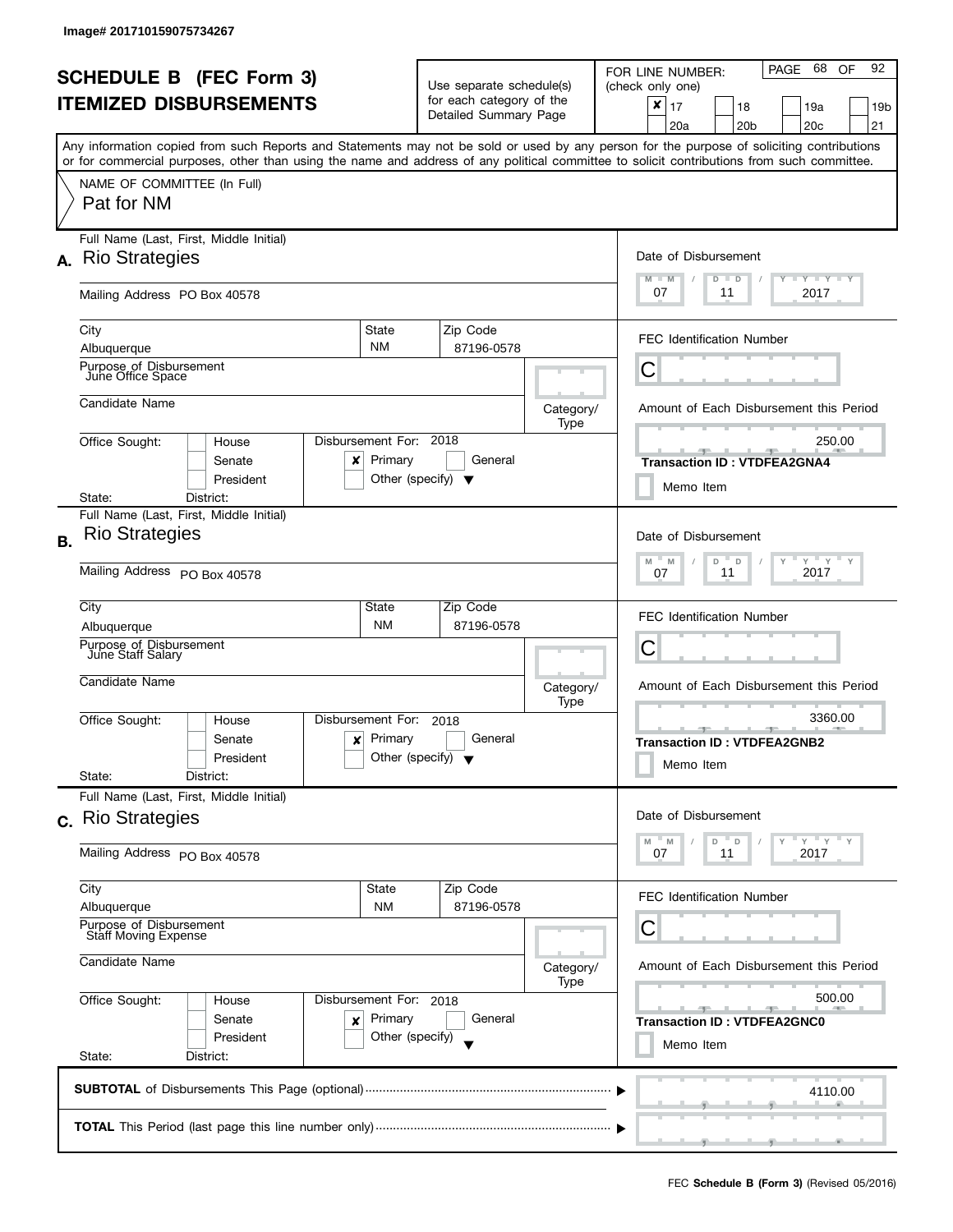| <b>SCHEDULE B (FEC Form 3)</b><br><b>ITEMIZED DISBURSEMENTS</b> |                                                                                                                                                                                                                                                                                                                                      |                                                      | Use separate schedule(s)<br>for each category of the<br>Detailed Summary Page         |                   | 92<br>PAGE 69<br><b>OF</b><br>FOR LINE NUMBER:<br>(check only one)<br>$\pmb{\times}$<br>17<br>18<br>19a<br>19b<br>20 <sub>c</sub><br>21<br>20a<br>20 <sub>b</sub> |
|-----------------------------------------------------------------|--------------------------------------------------------------------------------------------------------------------------------------------------------------------------------------------------------------------------------------------------------------------------------------------------------------------------------------|------------------------------------------------------|---------------------------------------------------------------------------------------|-------------------|-------------------------------------------------------------------------------------------------------------------------------------------------------------------|
|                                                                 | Any information copied from such Reports and Statements may not be sold or used by any person for the purpose of soliciting contributions<br>or for commercial purposes, other than using the name and address of any political committee to solicit contributions from such committee.<br>NAME OF COMMITTEE (In Full)<br>Pat for NM |                                                      |                                                                                       |                   |                                                                                                                                                                   |
| А.                                                              | Full Name (Last, First, Middle Initial)<br><b>Rio Strategies</b><br>Mailing Address PO Box 40578                                                                                                                                                                                                                                     |                                                      |                                                                                       |                   | Date of Disbursement<br>$\Box$ $\gamma$ $\Box$ $\gamma$ $\Box$ $\gamma$<br>$M - M$<br>$D$ $D$<br>07<br>2017<br>11                                                 |
|                                                                 | City<br>Albuquerque<br>Purpose of Disbursement<br><b>Travel Expense</b>                                                                                                                                                                                                                                                              | State<br><b>NM</b>                                   | Zip Code<br>87196-0578                                                                |                   | <b>FEC Identification Number</b><br>Ĉ                                                                                                                             |
|                                                                 | Candidate Name<br>Disbursement For:<br>Office Sought:<br>House<br>Senate<br>x<br>President<br>District:<br>State:                                                                                                                                                                                                                    | Primary<br>Other (specify) $\blacktriangledown$      | 2018<br>General                                                                       | Category/<br>Type | Amount of Each Disbursement this Period<br>495.86<br><b>Transaction ID: VTDFEA2GND7</b><br>Memo Item                                                              |
| <b>B.</b>                                                       | Full Name (Last, First, Middle Initial)<br><b>Rio Strategies</b><br>Mailing Address PO Box 40578                                                                                                                                                                                                                                     |                                                      | Date of Disbursement<br>$Y$ $Y$ $Y$<br>D<br>$\mathsf D$<br>M<br>M<br>2017<br>11<br>07 |                   |                                                                                                                                                                   |
|                                                                 | City<br>Albuquerque<br>Purpose of Disbursement<br>Digital Consulting<br>Candidate Name                                                                                                                                                                                                                                               | State<br><b>NM</b>                                   | Zip Code<br>87196-0578                                                                | Category/         | <b>FEC Identification Number</b><br>С<br>Amount of Each Disbursement this Period                                                                                  |
|                                                                 | Disbursement For:<br>Office Sought:<br>House<br>Senate<br>$\mathbf{x}$<br>President<br>State:<br>District:                                                                                                                                                                                                                           | Primary<br>Other (specify) $\blacktriangledown$      | 2018<br>General                                                                       | Type              | 2000.00<br>$-1$ $-1$ $-1$<br><b>Transaction ID: VTDFEA2GNE5</b><br>Memo Item                                                                                      |
|                                                                 | Full Name (Last, First, Middle Initial)<br>c. Rio Strategies<br>Mailing Address PO Box 40578                                                                                                                                                                                                                                         |                                                      |                                                                                       |                   | Date of Disbursement<br>$Y'$ $Y'$<br>M<br>M<br>D<br>$\mathsf{D}$<br>2017<br>07<br>11                                                                              |
|                                                                 | City<br>Albuquerque<br>Purpose of Disbursement<br>Media tracking                                                                                                                                                                                                                                                                     | State<br><b>NM</b>                                   | Zip Code<br>87196-0578                                                                |                   | <b>FEC Identification Number</b><br>С                                                                                                                             |
|                                                                 | Candidate Name<br>Office Sought:<br>House<br>Senate<br>×<br>President<br>State:<br>District:                                                                                                                                                                                                                                         | Disbursement For: 2018<br>Primary<br>Other (specify) | General                                                                               | Category/<br>Type | Amount of Each Disbursement this Period<br>62.50<br><u> 1950 - Jan Jan Jan</u><br><b>Transaction ID: VTDFEA2GNF3</b><br>Memo Item                                 |
|                                                                 |                                                                                                                                                                                                                                                                                                                                      |                                                      |                                                                                       |                   | 2558.36<br>$\overline{1}$ and $\overline{1}$ and $\overline{1}$ and $\overline{1}$                                                                                |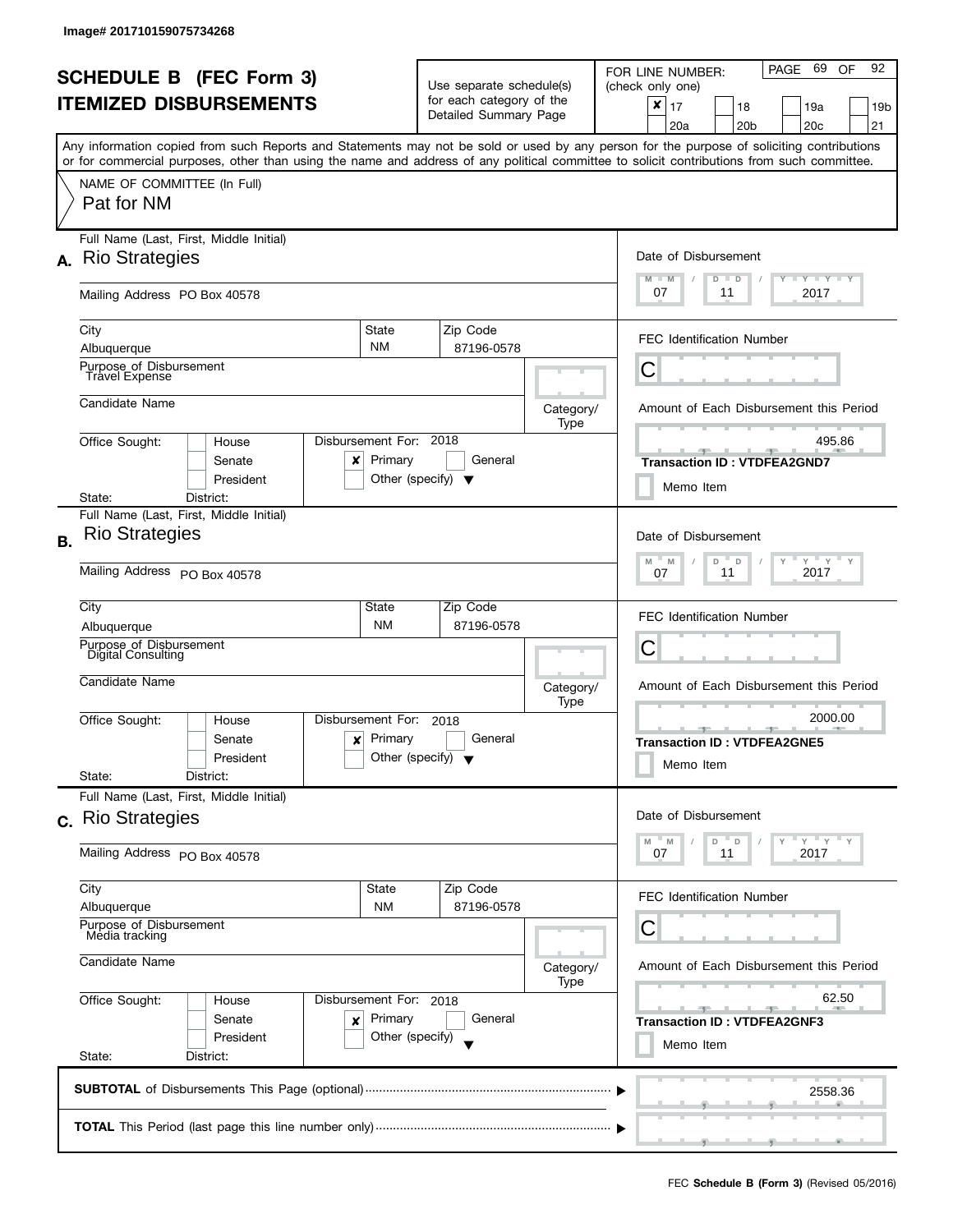|           | <b>SCHEDULE B (FEC Form 3)</b><br><b>ITEMIZED DISBURSEMENTS</b>                                                                                                                                                                                                                                                                      |                                                                      | Use separate schedule(s)<br>for each category of the<br>Detailed Summary Page               |                   | PAGE 70<br>92<br>OF<br>FOR LINE NUMBER:<br>(check only one)<br>$\pmb{\times}$<br>17<br>18<br>19a<br>19b<br>20 <sub>b</sub><br>20 <sub>c</sub><br>21<br>20a |
|-----------|--------------------------------------------------------------------------------------------------------------------------------------------------------------------------------------------------------------------------------------------------------------------------------------------------------------------------------------|----------------------------------------------------------------------|---------------------------------------------------------------------------------------------|-------------------|------------------------------------------------------------------------------------------------------------------------------------------------------------|
|           | Any information copied from such Reports and Statements may not be sold or used by any person for the purpose of soliciting contributions<br>or for commercial purposes, other than using the name and address of any political committee to solicit contributions from such committee.<br>NAME OF COMMITTEE (In Full)<br>Pat for NM |                                                                      |                                                                                             |                   |                                                                                                                                                            |
| А.        | Full Name (Last, First, Middle Initial)<br><b>Rio Strategies</b><br>Mailing Address PO Box 40578                                                                                                                                                                                                                                     |                                                                      |                                                                                             |                   | Date of Disbursement<br>$\mathbf{I}$ $\mathbf{Y}$ $\mathbf{I}$ $\mathbf{Y}$ $\mathbf{I}$ $\mathbf{Y}$<br>$M - M$<br>$D$ $D$<br>07<br>2017<br>11            |
|           | City<br>Albuquerque<br>Purpose of Disbursement<br><b>July Consulting</b>                                                                                                                                                                                                                                                             | State<br><b>NM</b>                                                   | Zip Code<br>87196-0578                                                                      |                   | <b>FEC Identification Number</b><br>Ĉ                                                                                                                      |
|           | Candidate Name<br>Office Sought:<br>House<br>Senate<br>x<br>President<br>District:<br>State:                                                                                                                                                                                                                                         | Disbursement For:<br>Primary<br>Other (specify) $\blacktriangledown$ | 2018<br>General                                                                             | Category/<br>Type | Amount of Each Disbursement this Period<br>4000.00<br><b>Transaction ID: VTDFEA2GNG1</b><br>Memo Item                                                      |
| <b>B.</b> | Full Name (Last, First, Middle Initial)<br><b>Rio Strategies</b><br>Mailing Address PO Box 40578                                                                                                                                                                                                                                     |                                                                      | Date of Disbursement<br>$Y$ $Y$ $Y$<br>$M$ $-$<br>D<br>$\mathsf D$<br>M<br>2017<br>11<br>07 |                   |                                                                                                                                                            |
|           | City<br>Albuquerque<br>Purpose of Disbursement<br>Staff Salary<br>Candidate Name                                                                                                                                                                                                                                                     | State<br><b>NM</b>                                                   | Zip Code<br>87196-0578                                                                      | Category/         | <b>FEC Identification Number</b><br>С<br>Amount of Each Disbursement this Period                                                                           |
|           | Disbursement For:<br>Office Sought:<br>House<br>Senate<br>$\mathbf{x}$<br>President<br>State:<br>District:                                                                                                                                                                                                                           | Primary<br>Other (specify) $\blacktriangledown$                      | 2018<br>General                                                                             | Type              | 3080.00<br><b>Transaction ID: VTDFEA2GNH9</b><br>Memo Item                                                                                                 |
|           | Full Name (Last, First, Middle Initial)<br>c. Rio Strategies<br>Mailing Address PO Box 40578                                                                                                                                                                                                                                         |                                                                      |                                                                                             |                   | Date of Disbursement<br>$Y'$ $Y'$<br>M<br>M<br>D<br>$\mathsf{D}$<br>2017<br>07<br>11                                                                       |
|           | City<br>Albuquerque<br>Purpose of Disbursement<br>July Office Space                                                                                                                                                                                                                                                                  | State<br><b>NM</b>                                                   | Zip Code<br>87196-0578                                                                      |                   | <b>FEC Identification Number</b><br>С                                                                                                                      |
|           | Candidate Name<br>Office Sought:<br>House<br>Senate<br>×<br>President<br>State:<br>District:                                                                                                                                                                                                                                         | Disbursement For: 2018<br>Primary<br>Other (specify)                 | General                                                                                     | Category/<br>Type | Amount of Each Disbursement this Period<br>250.00<br><u>and the state</u><br><b>Transaction ID: VTDFEA2GNJ7</b><br>Memo Item                               |
|           |                                                                                                                                                                                                                                                                                                                                      |                                                                      |                                                                                             |                   | 7330.00<br>$\overline{1}$ and $\overline{1}$ and $\overline{1}$ and $\overline{1}$                                                                         |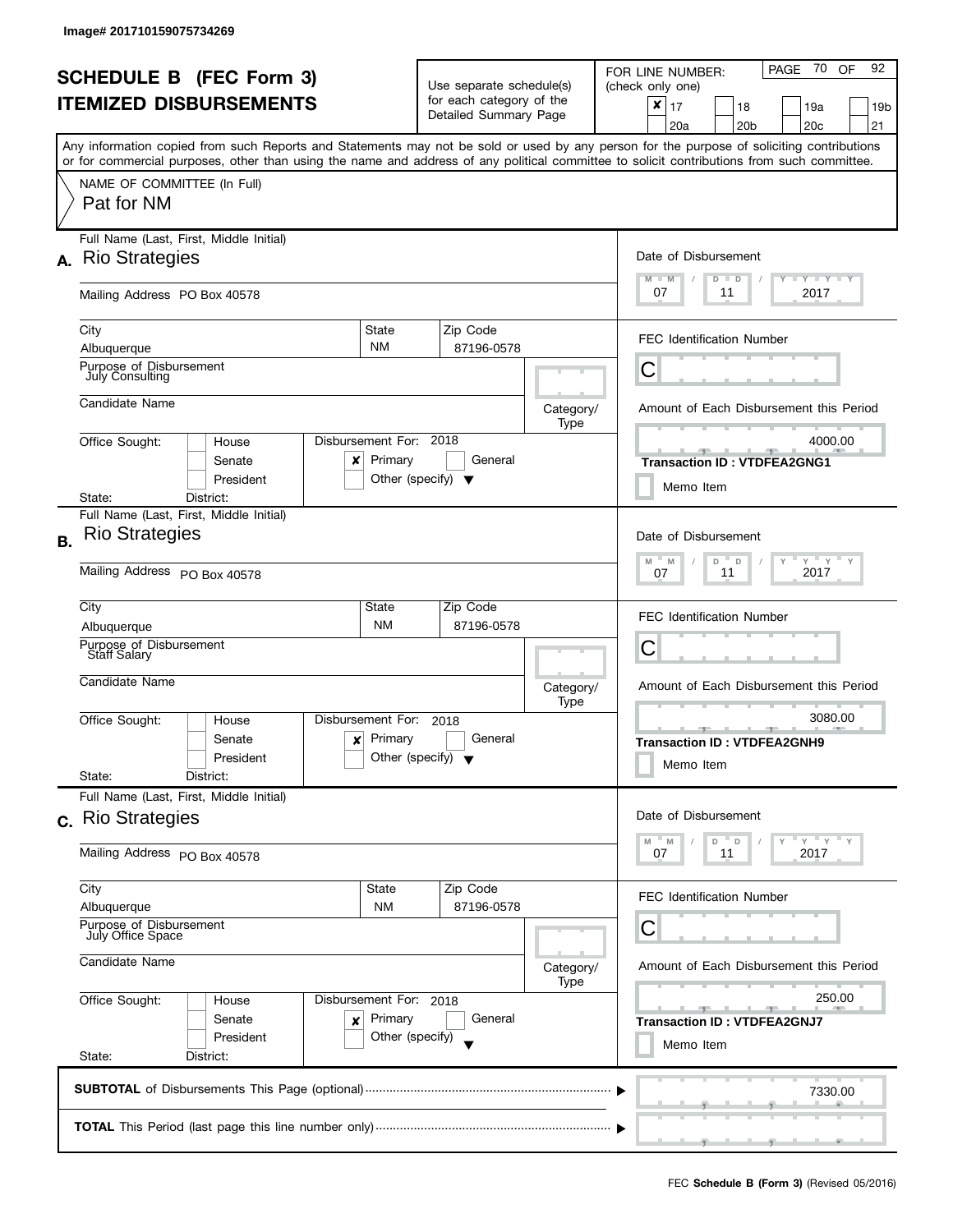|                                                                    |                                                                                                                                            |                                                                                      |                                                                               |                        |                   | PAGE 71<br>92<br><b>OF</b>                                                                                                                |
|--------------------------------------------------------------------|--------------------------------------------------------------------------------------------------------------------------------------------|--------------------------------------------------------------------------------------|-------------------------------------------------------------------------------|------------------------|-------------------|-------------------------------------------------------------------------------------------------------------------------------------------|
| <b>SCHEDULE B</b> (FEC Form 3)                                     |                                                                                                                                            |                                                                                      | Use separate schedule(s)<br>for each category of the<br>Detailed Summary Page |                        |                   | FOR LINE NUMBER:<br>(check only one)                                                                                                      |
|                                                                    | <b>ITEMIZED DISBURSEMENTS</b>                                                                                                              |                                                                                      |                                                                               |                        |                   | $\mathbf{x}$   17<br>18<br>19a<br>19b<br>20 <sub>c</sub><br>21<br>20a<br>20 <sub>b</sub>                                                  |
|                                                                    | or for commercial purposes, other than using the name and address of any political committee to solicit contributions from such committee. |                                                                                      |                                                                               |                        |                   | Any information copied from such Reports and Statements may not be sold or used by any person for the purpose of soliciting contributions |
|                                                                    | NAME OF COMMITTEE (In Full)<br>Pat for NM                                                                                                  |                                                                                      |                                                                               |                        |                   |                                                                                                                                           |
|                                                                    | Full Name (Last, First, Middle Initial)<br>A. Rio Strategies                                                                               |                                                                                      |                                                                               |                        |                   | Date of Disbursement                                                                                                                      |
|                                                                    | Mailing Address PO Box 40578                                                                                                               |                                                                                      |                                                                               |                        |                   | $T - Y$ $T - Y$<br>$M - M$<br>$D$ $D$<br>07<br>2017<br>11                                                                                 |
|                                                                    | City<br>Albuquerque                                                                                                                        | State<br><b>NM</b>                                                                   |                                                                               | Zip Code<br>87196-0578 |                   | <b>FEC Identification Number</b>                                                                                                          |
|                                                                    | Purpose of Disbursement<br><b>Staff Salary</b>                                                                                             |                                                                                      |                                                                               |                        |                   | С                                                                                                                                         |
|                                                                    | Candidate Name                                                                                                                             |                                                                                      |                                                                               |                        | Category/<br>Type | Amount of Each Disbursement this Period                                                                                                   |
|                                                                    | Office Sought:<br>House<br>Senate<br>x<br>President                                                                                        | Disbursement For: 2018<br>Primary<br>Other (specify) $\blacktriangledown$            |                                                                               | General                |                   | 1290.00<br><b>Transaction ID: VTDFEA2GNK5</b><br>Memo Item                                                                                |
|                                                                    | District:<br>State:                                                                                                                        |                                                                                      |                                                                               |                        |                   |                                                                                                                                           |
| <b>B.</b>                                                          | Full Name (Last, First, Middle Initial)<br><b>Rio Strategies</b>                                                                           |                                                                                      |                                                                               |                        |                   | Date of Disbursement<br>$Y + Y + Y$<br>M<br>M<br>D<br>D                                                                                   |
|                                                                    | Mailing Address PO Box 40578                                                                                                               | 2017<br>11<br>07                                                                     |                                                                               |                        |                   |                                                                                                                                           |
|                                                                    | City                                                                                                                                       | State<br><b>NM</b>                                                                   |                                                                               | Zip Code<br>87196-0578 |                   | <b>FEC Identification Number</b>                                                                                                          |
|                                                                    | Albuquerque<br>Purpose of Disbursement<br><b>Staff Salary</b>                                                                              | С                                                                                    |                                                                               |                        |                   |                                                                                                                                           |
|                                                                    | Candidate Name                                                                                                                             |                                                                                      | Category/<br>Type                                                             |                        |                   | Amount of Each Disbursement this Period                                                                                                   |
|                                                                    | Office Sought:<br>House<br>Senate<br>President<br>State:<br>District:                                                                      | Disbursement For:<br>Primary<br>$\mathsf{x}$<br>Other (specify) $\blacktriangledown$ | 2018                                                                          | General                |                   | 256.00<br><b>AND A</b><br><b>Transaction ID: VTDFEA2GNM3</b><br>Memo Item                                                                 |
|                                                                    | Full Name (Last, First, Middle Initial)<br>c. Rio Strategies                                                                               |                                                                                      |                                                                               |                        |                   | Date of Disbursement                                                                                                                      |
|                                                                    | Mailing Address PO Box 40578                                                                                                               |                                                                                      |                                                                               |                        |                   | $Y = Y$<br>D<br>D<br>M<br>M<br>2017<br>07<br>11                                                                                           |
|                                                                    | City<br>Albuquerque                                                                                                                        | State<br><b>NM</b>                                                                   |                                                                               | Zip Code<br>87196-0578 |                   | <b>FEC Identification Number</b>                                                                                                          |
| Purpose of Disbursement<br>Pride Parade Supplies<br>Candidate Name |                                                                                                                                            |                                                                                      |                                                                               |                        |                   | С                                                                                                                                         |
|                                                                    |                                                                                                                                            |                                                                                      |                                                                               |                        | Category/<br>Type | Amount of Each Disbursement this Period                                                                                                   |
|                                                                    | Office Sought:<br>House<br>Senate<br>×<br>President                                                                                        | Disbursement For: 2018<br>Primary<br>Other (specify)                                 |                                                                               | General                |                   | 7.15<br><u> 2005 - Jan Jan Jan</u><br><b>AND A</b><br><b>Transaction ID: VTDFEA2GNN1</b><br>Memo Item                                     |
|                                                                    | State:<br>District:                                                                                                                        |                                                                                      |                                                                               |                        |                   |                                                                                                                                           |
|                                                                    |                                                                                                                                            |                                                                                      |                                                                               |                        |                   | 1553.15                                                                                                                                   |
|                                                                    |                                                                                                                                            |                                                                                      |                                                                               |                        |                   |                                                                                                                                           |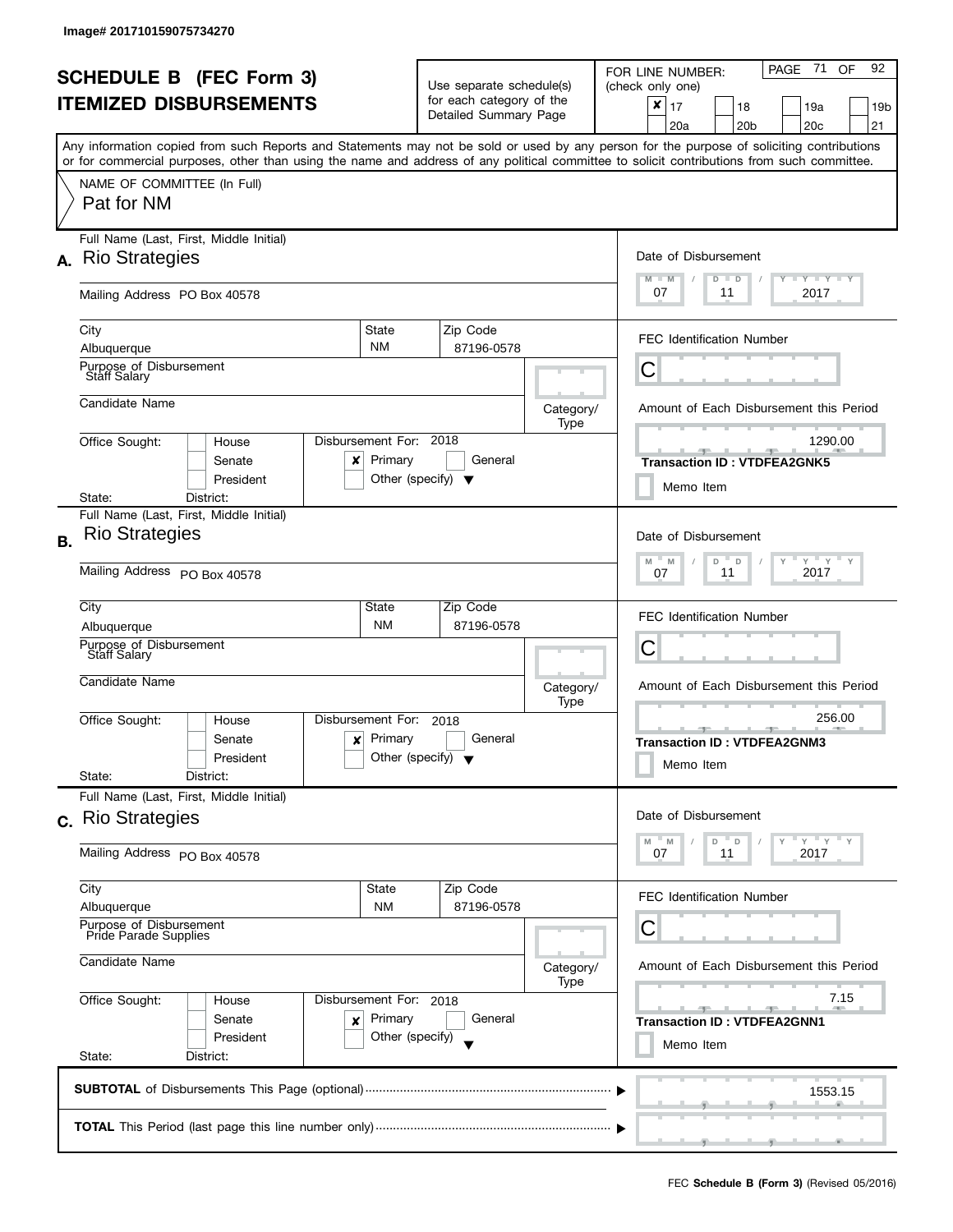l

|                                                                 |                                                                                                                                            |                                                          |                                                         |         |           | PAGE 72 OF<br>92<br>FOR LINE NUMBER:                                                                                                                                                         |  |  |
|-----------------------------------------------------------------|--------------------------------------------------------------------------------------------------------------------------------------------|----------------------------------------------------------|---------------------------------------------------------|---------|-----------|----------------------------------------------------------------------------------------------------------------------------------------------------------------------------------------------|--|--|
| <b>SCHEDULE B</b> (FEC Form 3)<br><b>ITEMIZED DISBURSEMENTS</b> |                                                                                                                                            |                                                          | Use separate schedule(s)<br>for each category of the    |         |           | (check only one)                                                                                                                                                                             |  |  |
|                                                                 |                                                                                                                                            |                                                          | Detailed Summary Page                                   |         |           | $\boldsymbol{x}$<br>l 17<br>18<br>19a<br>19b                                                                                                                                                 |  |  |
|                                                                 |                                                                                                                                            |                                                          |                                                         |         |           | 20 <sub>b</sub><br>20 <sub>c</sub><br>21<br>20a<br>Any information copied from such Reports and Statements may not be sold or used by any person for the purpose of soliciting contributions |  |  |
|                                                                 | or for commercial purposes, other than using the name and address of any political committee to solicit contributions from such committee. |                                                          |                                                         |         |           |                                                                                                                                                                                              |  |  |
|                                                                 | NAME OF COMMITTEE (In Full)                                                                                                                |                                                          |                                                         |         |           |                                                                                                                                                                                              |  |  |
|                                                                 | Pat for NM                                                                                                                                 |                                                          |                                                         |         |           |                                                                                                                                                                                              |  |  |
|                                                                 | Full Name (Last, First, Middle Initial)                                                                                                    |                                                          |                                                         |         |           |                                                                                                                                                                                              |  |  |
|                                                                 | A. Rio Strategies                                                                                                                          |                                                          |                                                         |         |           | Date of Disbursement                                                                                                                                                                         |  |  |
|                                                                 | Mailing Address PO Box 40578                                                                                                               |                                                          |                                                         |         |           | $\begin{array}{c c c c c} \hline \textbf{I} & \textbf{Y} & \textbf{I} & \textbf{Y} & \textbf{I} & \textbf{Y} \\\hline \end{array}$<br>M<br>$-M$<br>$D$ $D$<br>07<br>2017<br>11               |  |  |
|                                                                 | City                                                                                                                                       | State                                                    | Zip Code                                                |         |           | <b>FEC Identification Number</b>                                                                                                                                                             |  |  |
|                                                                 | Albuquerque                                                                                                                                | <b>NM</b>                                                | 87196-0578                                              |         |           |                                                                                                                                                                                              |  |  |
|                                                                 | Purpose of Disbursement<br>Pride Parade Shuttle                                                                                            |                                                          |                                                         |         |           | С                                                                                                                                                                                            |  |  |
|                                                                 | Candidate Name                                                                                                                             |                                                          |                                                         |         | Category/ | Amount of Each Disbursement this Period                                                                                                                                                      |  |  |
|                                                                 | Office Sought:<br>House                                                                                                                    | Disbursement For: 2018                                   |                                                         |         | Type      | 60.54                                                                                                                                                                                        |  |  |
|                                                                 | Senate<br>x                                                                                                                                | Primary                                                  |                                                         | General |           | 一<br>- 7 -<br><b>Transaction ID: VTDFEA2GNP9</b>                                                                                                                                             |  |  |
|                                                                 | President                                                                                                                                  |                                                          | Other (specify) $\blacktriangledown$                    |         |           | Memo Item                                                                                                                                                                                    |  |  |
|                                                                 | State:<br>District:<br>Full Name (Last, First, Middle Initial)                                                                             |                                                          |                                                         |         |           |                                                                                                                                                                                              |  |  |
|                                                                 | <b>ActBlue Technical Services</b>                                                                                                          |                                                          |                                                         |         |           | Date of Disbursement                                                                                                                                                                         |  |  |
| <b>B.</b>                                                       |                                                                                                                                            |                                                          |                                                         |         |           |                                                                                                                                                                                              |  |  |
|                                                                 | Mailing Address PO Box 441146                                                                                                              | $Y$ $Y$ $Y$<br>M<br>D<br>Y<br>M<br>D<br>2017<br>16<br>07 |                                                         |         |           |                                                                                                                                                                                              |  |  |
|                                                                 | City                                                                                                                                       | State                                                    | Zip Code                                                |         |           | <b>FEC Identification Number</b>                                                                                                                                                             |  |  |
|                                                                 | MA<br>02144-0031<br><b>West Somerville</b>                                                                                                 |                                                          |                                                         |         |           |                                                                                                                                                                                              |  |  |
|                                                                 | Purpose of Disbursement<br>Credit Card Processing                                                                                          |                                                          |                                                         |         |           | С                                                                                                                                                                                            |  |  |
|                                                                 | Candidate Name                                                                                                                             |                                                          | Category/                                               |         |           | Amount of Each Disbursement this Period                                                                                                                                                      |  |  |
|                                                                 |                                                                                                                                            |                                                          |                                                         |         | Type      |                                                                                                                                                                                              |  |  |
|                                                                 | Office Sought:<br>House                                                                                                                    | Disbursement For:                                        | 2018<br>General<br>Other (specify) $\blacktriangledown$ |         |           | 40.50<br><b>ARCHITECT</b><br>$-1$                                                                                                                                                            |  |  |
|                                                                 | Senate<br>$\boldsymbol{\mathsf{x}}$<br>President                                                                                           | Primary                                                  |                                                         |         |           | <b>Transaction ID: VTDFEA2GMP6</b>                                                                                                                                                           |  |  |
|                                                                 | State:<br>District:                                                                                                                        |                                                          |                                                         |         |           | Memo Item                                                                                                                                                                                    |  |  |
|                                                                 | Full Name (Last, First, Middle Initial)                                                                                                    |                                                          |                                                         |         |           |                                                                                                                                                                                              |  |  |
|                                                                 | c. ActBlue Technical Services                                                                                                              |                                                          |                                                         |         |           | Date of Disbursement                                                                                                                                                                         |  |  |
|                                                                 | Mailing Address PO Box 441146                                                                                                              |                                                          |                                                         |         |           | $Y = Y + Y$<br>D<br>D<br>M<br>M<br>23<br>2017<br>07                                                                                                                                          |  |  |
|                                                                 |                                                                                                                                            |                                                          |                                                         |         |           |                                                                                                                                                                                              |  |  |
|                                                                 | City<br><b>West Somerville</b>                                                                                                             | State<br>МA                                              | Zip Code<br>02144-0031                                  |         |           | <b>FEC Identification Number</b>                                                                                                                                                             |  |  |
|                                                                 | Purpose of Disbursement<br>Credit Card Processing                                                                                          |                                                          |                                                         |         |           | С                                                                                                                                                                                            |  |  |
|                                                                 |                                                                                                                                            |                                                          |                                                         |         |           |                                                                                                                                                                                              |  |  |
|                                                                 | Candidate Name                                                                                                                             |                                                          |                                                         |         | Category/ | Amount of Each Disbursement this Period                                                                                                                                                      |  |  |
|                                                                 | Office Sought:<br>House                                                                                                                    | Disbursement For: 2018                                   |                                                         |         | Type      | 59.96                                                                                                                                                                                        |  |  |
|                                                                 | Primary<br>Senate<br>x                                                                                                                     |                                                          |                                                         | General |           | <b>Transaction ID: VTDFEA2GMQ4</b>                                                                                                                                                           |  |  |
| Other (specify)<br>President                                    |                                                                                                                                            |                                                          |                                                         |         | Memo Item |                                                                                                                                                                                              |  |  |
|                                                                 | State:<br>District:                                                                                                                        |                                                          |                                                         |         |           |                                                                                                                                                                                              |  |  |
|                                                                 |                                                                                                                                            |                                                          |                                                         |         |           | 161.00                                                                                                                                                                                       |  |  |
|                                                                 |                                                                                                                                            |                                                          |                                                         |         |           |                                                                                                                                                                                              |  |  |
|                                                                 |                                                                                                                                            |                                                          |                                                         |         |           |                                                                                                                                                                                              |  |  |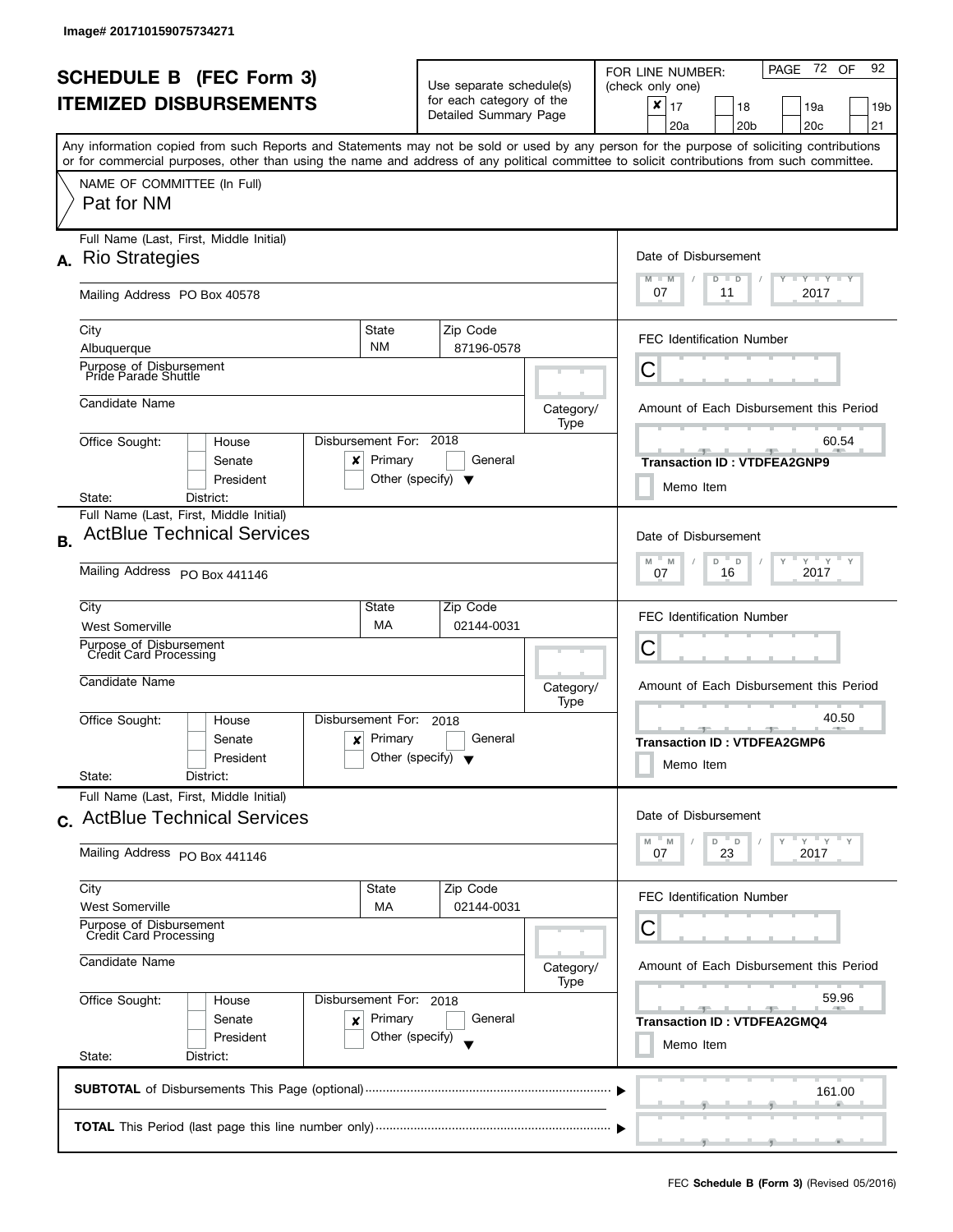|    | <b>SCHEDULE B</b> (FEC Form 3)<br><b>ITEMIZED DISBURSEMENTS</b><br>Any information copied from such Reports and Statements may not be sold or used by any person for the purpose of soliciting contributions<br>or for commercial purposes, other than using the name and address of any political committee to solicit contributions from such committee. |                                                      | Use separate schedule(s)<br>for each category of the<br>Detailed Summary Page |                   | PAGE 73 OF<br>92<br>FOR LINE NUMBER:<br>(check only one)<br>$\boldsymbol{x}$<br>17<br>18<br>19a<br>19 <sub>b</sub><br>20a<br>20 <sub>b</sub><br>20c<br>21 |
|----|------------------------------------------------------------------------------------------------------------------------------------------------------------------------------------------------------------------------------------------------------------------------------------------------------------------------------------------------------------|------------------------------------------------------|-------------------------------------------------------------------------------|-------------------|-----------------------------------------------------------------------------------------------------------------------------------------------------------|
|    | NAME OF COMMITTEE (In Full)<br>Pat for NM                                                                                                                                                                                                                                                                                                                  |                                                      |                                                                               |                   |                                                                                                                                                           |
| А. | Full Name (Last, First, Middle Initial)<br>Davis, Patrick, M.,,                                                                                                                                                                                                                                                                                            |                                                      |                                                                               |                   | Date of Disbursement<br>Y TY TY TY<br>$M - M$<br>$D$ $D$                                                                                                  |
|    | Mailing Address 3926 Simms Ave SE                                                                                                                                                                                                                                                                                                                          |                                                      |                                                                               |                   | 07<br>2017<br>24                                                                                                                                          |
|    | City<br>Albuquerque                                                                                                                                                                                                                                                                                                                                        | State<br><b>NM</b>                                   | Zip Code<br>87108-4338                                                        |                   | <b>FEC Identification Number</b>                                                                                                                          |
|    | Purpose of Disbursement<br>MailChimp                                                                                                                                                                                                                                                                                                                       |                                                      |                                                                               |                   | С                                                                                                                                                         |
|    | Candidate Name                                                                                                                                                                                                                                                                                                                                             |                                                      |                                                                               | Category/<br>Type | Amount of Each Disbursement this Period                                                                                                                   |
|    | Office Sought:<br>House<br>Senate<br>x<br>President<br>District:<br>State:                                                                                                                                                                                                                                                                                 | Disbursement For: 2018<br>Primary                    | General<br>Other (specify) $\blacktriangledown$                               |                   | 220.00<br><b>Transaction ID: VTEEPMPTDD1I</b><br>* In-Kind Received<br>Memo Item                                                                          |
| В. | Full Name (Last, First, Middle Initial)<br><b>ActBlue Technical Services</b><br>Mailing Address PO Box 441146                                                                                                                                                                                                                                              |                                                      |                                                                               |                   | Date of Disbursement<br>$Y$ $Y$ $Y$<br>M<br>D<br>$\mathsf D$<br>M<br>2017<br>30<br>07                                                                     |
|    | City<br><b>West Somerville</b><br>Purpose of Disbursement<br><b>Credit Card Processing</b>                                                                                                                                                                                                                                                                 | State<br>МA                                          | Zip Code<br>02144-0031                                                        |                   | <b>FEC Identification Number</b><br>Ü                                                                                                                     |
|    | Candidate Name                                                                                                                                                                                                                                                                                                                                             |                                                      |                                                                               | Category/<br>Type | Amount of Each Disbursement this Period                                                                                                                   |
|    | Office Sought:<br>House<br>Senate<br>$\boldsymbol{x}$<br>President<br>State:<br>District:                                                                                                                                                                                                                                                                  | Disbursement For:<br>Primary                         | 2018<br>General<br>Other (specify) $\blacktriangledown$                       |                   | 61.44<br><b>ARCHITECT</b><br>$-1$<br><b>Transaction ID: VTDFEA2GMR2</b><br>Memo Item                                                                      |
|    | Full Name (Last, First, Middle Initial)<br>c. Davis, Patrick, M.,,                                                                                                                                                                                                                                                                                         |                                                      |                                                                               |                   | Date of Disbursement                                                                                                                                      |
|    | Mailing Address 3926 Simms Ave SE                                                                                                                                                                                                                                                                                                                          |                                                      |                                                                               |                   | " γ " γ " γ<br>M<br>D<br>D<br>M<br>31<br>2017<br>07                                                                                                       |
|    | City<br>Albuquerque                                                                                                                                                                                                                                                                                                                                        | State<br><b>NM</b>                                   | Zip Code<br>87108-4338                                                        |                   | <b>FEC Identification Number</b>                                                                                                                          |
|    | Purpose of Disbursement<br>Facebook Ads<br>Candidate Name                                                                                                                                                                                                                                                                                                  |                                                      |                                                                               | Category/<br>Type | С<br>Amount of Each Disbursement this Period                                                                                                              |
|    | Office Sought:<br>House<br>Senate<br>×<br>President<br>State:<br>District:                                                                                                                                                                                                                                                                                 | Disbursement For: 2018<br>Primary<br>Other (specify) | General                                                                       |                   | 148.12<br><b>Transaction ID: VTEEPMPTCR5I</b><br>* In-Kind Received<br>Memo Item                                                                          |
|    |                                                                                                                                                                                                                                                                                                                                                            |                                                      |                                                                               |                   | 429.56                                                                                                                                                    |
|    |                                                                                                                                                                                                                                                                                                                                                            |                                                      |                                                                               |                   |                                                                                                                                                           |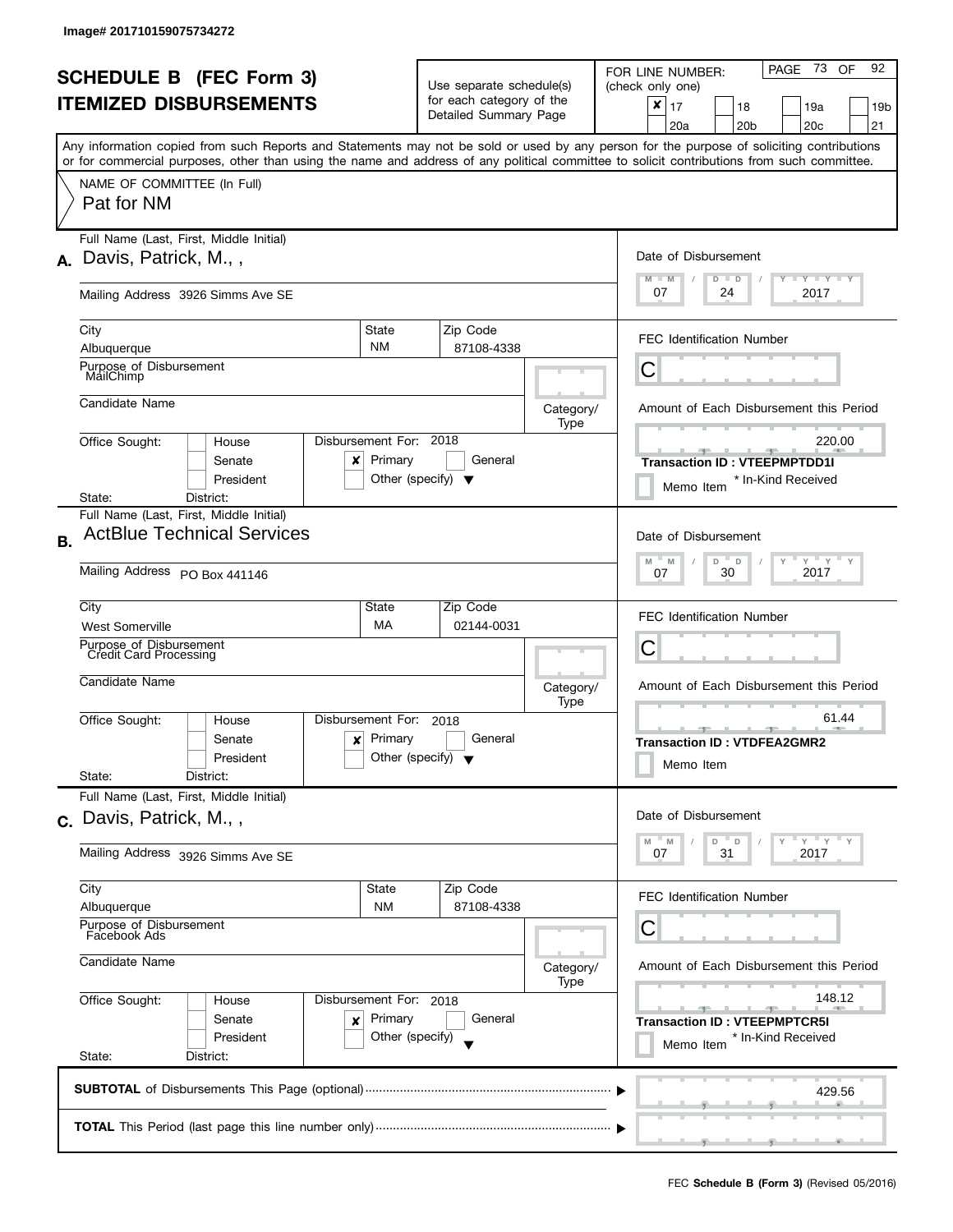|           | <b>SCHEDULE B (FEC Form 3)</b><br><b>ITEMIZED DISBURSEMENTS</b><br>Any information copied from such Reports and Statements may not be sold or used by any person for the purpose of soliciting contributions<br>or for commercial purposes, other than using the name and address of any political committee to solicit contributions from such committee. |                                                                  | Use separate schedule(s)<br>for each category of the<br>Detailed Summary Page |                   | PAGE 74 OF<br>92<br>FOR LINE NUMBER:<br>(check only one)<br>$\times$<br>17<br>18<br>19a<br>19 <sub>b</sub><br>20a<br>20 <sub>b</sub><br>20 <sub>c</sub><br>21 |
|-----------|------------------------------------------------------------------------------------------------------------------------------------------------------------------------------------------------------------------------------------------------------------------------------------------------------------------------------------------------------------|------------------------------------------------------------------|-------------------------------------------------------------------------------|-------------------|---------------------------------------------------------------------------------------------------------------------------------------------------------------|
|           | NAME OF COMMITTEE (In Full)<br>Pat for NM                                                                                                                                                                                                                                                                                                                  |                                                                  |                                                                               |                   |                                                                                                                                                               |
| А.        | Full Name (Last, First, Middle Initial)<br>Davis, Patrick, M.,,                                                                                                                                                                                                                                                                                            |                                                                  |                                                                               |                   | Date of Disbursement<br>$Y - Y - Y - Y - Y$<br>$M - M$<br>$D$ $D$                                                                                             |
|           | Mailing Address 3926 Simms Ave SE                                                                                                                                                                                                                                                                                                                          |                                                                  |                                                                               |                   | 07<br>31<br>2017                                                                                                                                              |
|           | City<br>Albuquerque                                                                                                                                                                                                                                                                                                                                        | <b>State</b><br><b>NM</b>                                        | Zip Code<br>87108-4338                                                        |                   | <b>FEC Identification Number</b>                                                                                                                              |
|           | Purpose of Disbursement<br>Instagram Ads                                                                                                                                                                                                                                                                                                                   |                                                                  |                                                                               |                   | С                                                                                                                                                             |
|           | Candidate Name                                                                                                                                                                                                                                                                                                                                             |                                                                  |                                                                               | Category/<br>Type | Amount of Each Disbursement this Period                                                                                                                       |
|           | Office Sought:<br>House<br>Senate<br>x<br>President                                                                                                                                                                                                                                                                                                        | Disbursement For: 2018<br>Primary                                | General<br>Other (specify) $\blacktriangledown$                               |                   | 9.53<br><b>Transaction ID: VTEEPMPTD74I</b><br>* In-Kind Received<br>Memo Item                                                                                |
| <b>B.</b> | District:<br>State:<br>Full Name (Last, First, Middle Initial)<br>NGP Van                                                                                                                                                                                                                                                                                  |                                                                  |                                                                               |                   | Date of Disbursement                                                                                                                                          |
|           | Mailing Address PO Box 392264                                                                                                                                                                                                                                                                                                                              | $Y$ $Y$ $Y$<br>M<br>$-M$<br>D<br>$\mathsf D$<br>2017<br>02<br>08 |                                                                               |                   |                                                                                                                                                               |
|           | City<br>Pittsburgh                                                                                                                                                                                                                                                                                                                                         | State<br><b>PA</b>                                               | Zip Code<br>15251-9264                                                        |                   | <b>FEC Identification Number</b>                                                                                                                              |
|           | Purpose of Disbursement<br>Database Fee<br>Candidate Name                                                                                                                                                                                                                                                                                                  |                                                                  |                                                                               | Category/<br>Type | Ĉ<br>Amount of Each Disbursement this Period                                                                                                                  |
|           | Office Sought:<br>House<br>Senate<br>President<br>State:<br>District:                                                                                                                                                                                                                                                                                      | Disbursement For:<br>$x$ Primary                                 | 2018<br>General<br>Other (specify) $\blacktriangledown$                       |                   | 900.00<br><b>ARCHITECT</b><br>$-1$<br><b>Transaction ID: VTDFEA2GN70</b><br>Memo Item                                                                         |
|           | Full Name (Last, First, Middle Initial)<br>c. Rio Strategies                                                                                                                                                                                                                                                                                               |                                                                  |                                                                               |                   | Date of Disbursement<br>" γ " γ " γ                                                                                                                           |
|           | Mailing Address PO Box 40578                                                                                                                                                                                                                                                                                                                               |                                                                  |                                                                               |                   | M<br>M<br>D<br>D<br>08<br>04<br>2017                                                                                                                          |
|           | City<br>Albuquerque                                                                                                                                                                                                                                                                                                                                        | State<br><b>NM</b>                                               | Zip Code<br>87196-0578                                                        |                   | <b>FEC Identification Number</b>                                                                                                                              |
|           | Purpose of Disbursement<br>August Consulting<br>Candidate Name                                                                                                                                                                                                                                                                                             |                                                                  |                                                                               | Category/         | С<br>Amount of Each Disbursement this Period                                                                                                                  |
|           | Office Sought:<br>House<br>Senate<br>×<br>President<br>State:<br>District:                                                                                                                                                                                                                                                                                 | Disbursement For: 2018<br>Primary<br>Other (specify)             | General                                                                       | Type              | 5365.63<br><b>Transaction ID: VTDFEA2GNQ6</b><br>Memo Item                                                                                                    |
|           |                                                                                                                                                                                                                                                                                                                                                            |                                                                  |                                                                               |                   | 6275.16                                                                                                                                                       |
|           |                                                                                                                                                                                                                                                                                                                                                            |                                                                  |                                                                               |                   |                                                                                                                                                               |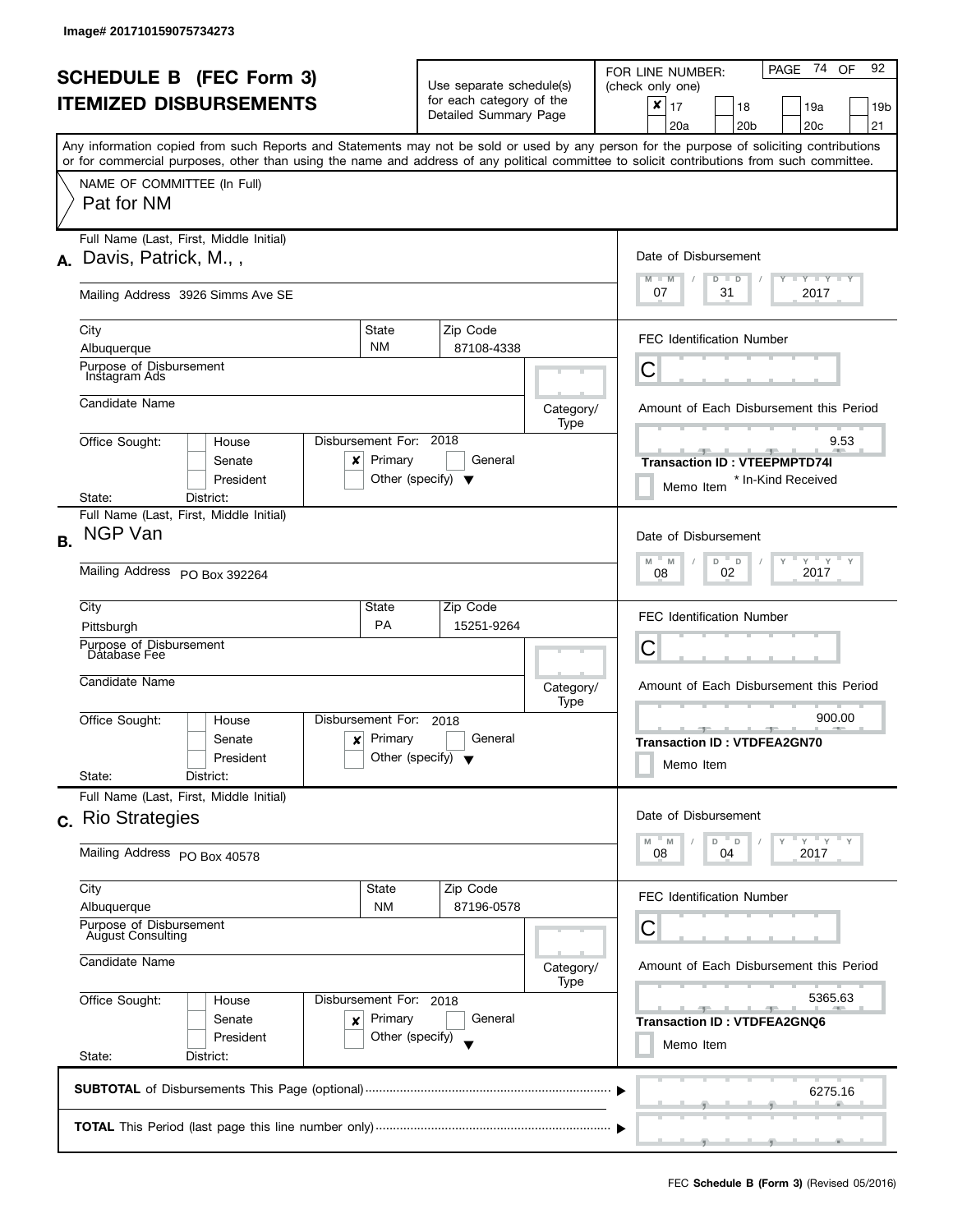l

|                                                        | <b>SCHEDULE B (FEC Form 3)</b>                                                                                                             |                                                                        |                                                                   |            |                   | PAGE 75 OF<br>92<br>FOR LINE NUMBER:                                                                                                      |
|--------------------------------------------------------|--------------------------------------------------------------------------------------------------------------------------------------------|------------------------------------------------------------------------|-------------------------------------------------------------------|------------|-------------------|-------------------------------------------------------------------------------------------------------------------------------------------|
| <b>ITEMIZED DISBURSEMENTS</b>                          |                                                                                                                                            |                                                                        | Use separate schedule(s)<br>for each category of the              |            |                   | (check only one)                                                                                                                          |
|                                                        |                                                                                                                                            |                                                                        | Detailed Summary Page                                             |            |                   | $x \mid 17$<br>18<br>19a<br>19b<br>20 <sub>b</sub><br>20 <sub>c</sub><br>21<br>20a                                                        |
|                                                        |                                                                                                                                            |                                                                        |                                                                   |            |                   | Any information copied from such Reports and Statements may not be sold or used by any person for the purpose of soliciting contributions |
|                                                        | or for commercial purposes, other than using the name and address of any political committee to solicit contributions from such committee. |                                                                        |                                                                   |            |                   |                                                                                                                                           |
|                                                        | NAME OF COMMITTEE (In Full)<br>Pat for NM                                                                                                  |                                                                        |                                                                   |            |                   |                                                                                                                                           |
| А.                                                     | Full Name (Last, First, Middle Initial)<br><b>Rio Strategies</b>                                                                           |                                                                        |                                                                   |            |                   | Date of Disbursement                                                                                                                      |
|                                                        | Mailing Address PO Box 40578                                                                                                               |                                                                        |                                                                   |            |                   | $T - Y$ $T - Y$<br>$M - M$<br>$D$ $D$<br>08<br>04<br>2017                                                                                 |
|                                                        | City<br>Albuquerque                                                                                                                        | State<br><b>NM</b>                                                     | Zip Code                                                          | 87196-0578 |                   | <b>FEC Identification Number</b>                                                                                                          |
|                                                        | Purpose of Disbursement<br><b>August Digital Consulting</b>                                                                                |                                                                        |                                                                   |            |                   | С                                                                                                                                         |
|                                                        | Candidate Name                                                                                                                             |                                                                        |                                                                   |            | Category/<br>Type | Amount of Each Disbursement this Period                                                                                                   |
|                                                        | Office Sought:<br>House<br>Senate<br>x<br>President                                                                                        | Disbursement For: 2018<br>Primary                                      | Other (specify) $\blacktriangledown$                              | General    |                   | 2000.00<br><b>Transaction ID: VTDFEA2GNR4</b><br>Memo Item                                                                                |
|                                                        | District:<br>State:                                                                                                                        |                                                                        |                                                                   |            |                   |                                                                                                                                           |
| <b>B.</b>                                              | Full Name (Last, First, Middle Initial)<br><b>Rio Strategies</b>                                                                           |                                                                        |                                                                   |            |                   | Date of Disbursement                                                                                                                      |
|                                                        | Mailing Address PO Box 40578                                                                                                               | $Y$ $Y$ $Y$ $Y$<br>M<br>D<br>$\mathsf D$<br>Y<br>M<br>2017<br>04<br>08 |                                                                   |            |                   |                                                                                                                                           |
|                                                        | City                                                                                                                                       | State<br><b>NM</b>                                                     | Zip Code                                                          | 87196-0578 |                   | <b>FEC Identification Number</b>                                                                                                          |
|                                                        | Albuquerque<br>Purpose of Disbursement                                                                                                     |                                                                        | С                                                                 |            |                   |                                                                                                                                           |
|                                                        | August Staff Salary                                                                                                                        |                                                                        | Category/<br>Type<br>2018<br>General<br>Other (specify) $\sqrt{}$ |            |                   |                                                                                                                                           |
|                                                        | Candidate Name                                                                                                                             |                                                                        |                                                                   |            |                   | Amount of Each Disbursement this Period                                                                                                   |
|                                                        | Office Sought:<br>House                                                                                                                    | Disbursement For:                                                      |                                                                   |            |                   | 3080.00                                                                                                                                   |
|                                                        | Senate<br>$\boldsymbol{x}$<br>President                                                                                                    | Primary                                                                |                                                                   |            |                   | <b>Transaction ID: VTDFEA2GNS2</b><br>Memo Item                                                                                           |
|                                                        | State:<br>District:<br>Full Name (Last, First, Middle Initial)                                                                             |                                                                        |                                                                   |            |                   |                                                                                                                                           |
|                                                        | c. Rio Strategies                                                                                                                          |                                                                        |                                                                   |            |                   | Date of Disbursement                                                                                                                      |
|                                                        | Mailing Address PO Box 40578                                                                                                               |                                                                        |                                                                   |            |                   | $Y = Y = Y$<br>D<br>D<br>M<br>M<br>2017<br>04<br>08                                                                                       |
|                                                        | City<br>Albuquerque                                                                                                                        | State<br><b>NM</b>                                                     | Zip Code                                                          | 87196-0578 |                   | <b>FEC Identification Number</b>                                                                                                          |
|                                                        | Purpose of Disbursement<br>August Staff Stipend<br>Candidate Name<br>Office Sought:<br>Disbursement For: 2018<br>House                     |                                                                        |                                                                   |            |                   | С                                                                                                                                         |
|                                                        |                                                                                                                                            |                                                                        |                                                                   |            | Category/<br>Type | Amount of Each Disbursement this Period                                                                                                   |
|                                                        |                                                                                                                                            |                                                                        |                                                                   |            |                   | 250.00                                                                                                                                    |
| Primary<br>Senate<br>×<br>Other (specify)<br>President |                                                                                                                                            |                                                                        |                                                                   | General    |                   | <b>Transaction ID: VTDFEA2GNT0</b>                                                                                                        |
|                                                        | State:<br>District:                                                                                                                        |                                                                        |                                                                   |            |                   | Memo Item                                                                                                                                 |
|                                                        |                                                                                                                                            |                                                                        |                                                                   |            |                   | 5330.00                                                                                                                                   |
|                                                        |                                                                                                                                            |                                                                        |                                                                   |            |                   |                                                                                                                                           |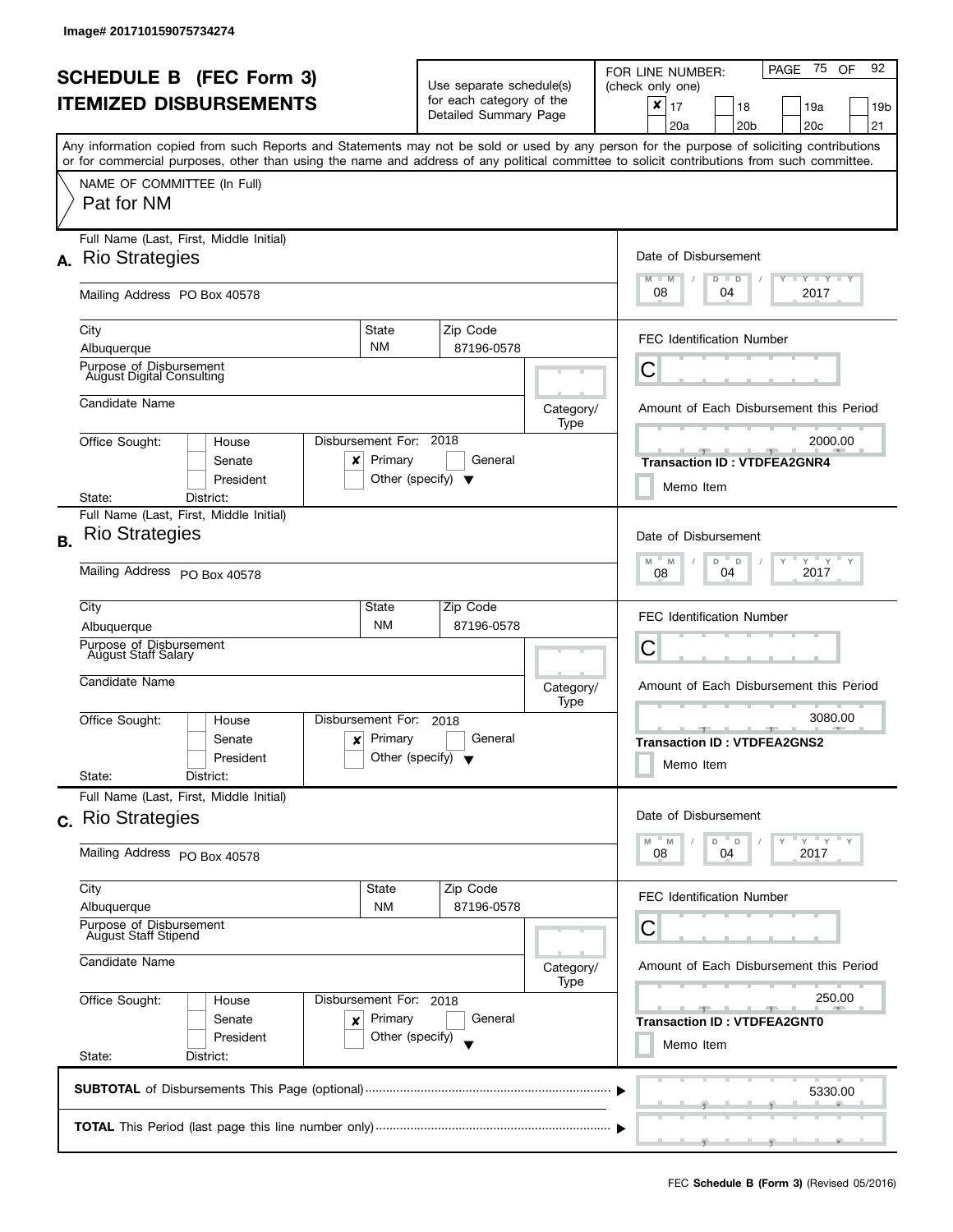|           |                                                                                                                                                                                                                                                                                         |                                                         |                                                   |                                         | PAGE 76<br>92<br>OF<br>FOR LINE NUMBER:                       |  |  |
|-----------|-----------------------------------------------------------------------------------------------------------------------------------------------------------------------------------------------------------------------------------------------------------------------------------------|---------------------------------------------------------|---------------------------------------------------|-----------------------------------------|---------------------------------------------------------------|--|--|
|           | <b>SCHEDULE B (FEC Form 3)</b>                                                                                                                                                                                                                                                          |                                                         | Use separate schedule(s)                          |                                         | (check only one)                                              |  |  |
|           | <b>ITEMIZED DISBURSEMENTS</b>                                                                                                                                                                                                                                                           |                                                         | for each category of the<br>Detailed Summary Page |                                         | $\pmb{\times}$<br>17<br>18<br>19a<br>19b                      |  |  |
|           |                                                                                                                                                                                                                                                                                         |                                                         |                                                   |                                         | 20 <sub>c</sub><br>20a<br>20 <sub>b</sub><br>21               |  |  |
|           | Any information copied from such Reports and Statements may not be sold or used by any person for the purpose of soliciting contributions<br>or for commercial purposes, other than using the name and address of any political committee to solicit contributions from such committee. |                                                         |                                                   |                                         |                                                               |  |  |
|           | NAME OF COMMITTEE (In Full)                                                                                                                                                                                                                                                             |                                                         |                                                   |                                         |                                                               |  |  |
|           | Pat for NM                                                                                                                                                                                                                                                                              |                                                         |                                                   |                                         |                                                               |  |  |
|           | Full Name (Last, First, Middle Initial)                                                                                                                                                                                                                                                 |                                                         |                                                   |                                         |                                                               |  |  |
| А.        | <b>Rio Strategies</b>                                                                                                                                                                                                                                                                   |                                                         |                                                   |                                         | Date of Disbursement<br>$T - Y = Y + Y$<br>$M - M$<br>$D$ $D$ |  |  |
|           | Mailing Address PO Box 40578                                                                                                                                                                                                                                                            |                                                         |                                                   |                                         | 08<br>04<br>2017                                              |  |  |
|           | City<br>Albuquerque                                                                                                                                                                                                                                                                     | State<br><b>NM</b>                                      | Zip Code<br>87196-0578                            |                                         | <b>FEC Identification Number</b>                              |  |  |
|           | Purpose of Disbursement                                                                                                                                                                                                                                                                 |                                                         |                                                   |                                         |                                                               |  |  |
|           | <b>August Office Space</b>                                                                                                                                                                                                                                                              |                                                         |                                                   |                                         | С                                                             |  |  |
|           | Candidate Name                                                                                                                                                                                                                                                                          |                                                         |                                                   | Category/<br>Type                       | Amount of Each Disbursement this Period                       |  |  |
|           | Office Sought:<br>House                                                                                                                                                                                                                                                                 | Disbursement For: 2018                                  |                                                   |                                         | 250.00                                                        |  |  |
|           | Senate<br>x                                                                                                                                                                                                                                                                             | Primary                                                 | General                                           |                                         | <b>Transaction ID: VTDFEA2GNV8</b>                            |  |  |
|           | President<br>State:<br>District:                                                                                                                                                                                                                                                        |                                                         | Other (specify) $\blacktriangledown$              |                                         | Memo Item                                                     |  |  |
|           | Full Name (Last, First, Middle Initial)                                                                                                                                                                                                                                                 |                                                         |                                                   |                                         |                                                               |  |  |
| <b>B.</b> | <b>Rio Strategies</b>                                                                                                                                                                                                                                                                   |                                                         |                                                   |                                         | Date of Disbursement                                          |  |  |
|           | Mailing Address PO Box 40578                                                                                                                                                                                                                                                            | $Y$ $Y$ $Y$ $Y$<br>M<br>M<br>D<br>D<br>2017<br>04<br>08 |                                                   |                                         |                                                               |  |  |
|           | City                                                                                                                                                                                                                                                                                    | State                                                   | Zip Code                                          |                                         | <b>FEC Identification Number</b>                              |  |  |
|           | Albuquerque                                                                                                                                                                                                                                                                             | <b>NM</b>                                               | 87196-0578                                        |                                         |                                                               |  |  |
|           | Purpose of Disbursement<br>July Digital Consulting                                                                                                                                                                                                                                      |                                                         |                                                   |                                         | С                                                             |  |  |
|           | Candidate Name                                                                                                                                                                                                                                                                          |                                                         |                                                   | Category/<br>Type                       | Amount of Each Disbursement this Period                       |  |  |
|           | Office Sought:<br>House                                                                                                                                                                                                                                                                 | Disbursement For:                                       | 2018                                              |                                         | 2000.00<br><b>AND A</b>                                       |  |  |
|           | Senate<br>$\boldsymbol{\mathsf{x}}$                                                                                                                                                                                                                                                     | Primary                                                 | General                                           |                                         | <b>Transaction ID: VTDFEA2GNW6</b>                            |  |  |
|           | President<br>State:<br>District:                                                                                                                                                                                                                                                        |                                                         | Other (specify) $\blacktriangledown$              |                                         | Memo Item                                                     |  |  |
|           | Full Name (Last, First, Middle Initial)                                                                                                                                                                                                                                                 |                                                         |                                                   |                                         |                                                               |  |  |
|           | c. Rio Strategies                                                                                                                                                                                                                                                                       |                                                         |                                                   |                                         | Date of Disbursement                                          |  |  |
|           | Mailing Address PO Box 40578                                                                                                                                                                                                                                                            |                                                         |                                                   |                                         | $Y = Y$<br>D<br>D<br>M<br>M<br>2017<br>08<br>04               |  |  |
|           | City                                                                                                                                                                                                                                                                                    | State                                                   | Zip Code                                          |                                         | <b>FEC Identification Number</b>                              |  |  |
|           | Albuquerque<br>Purpose of Disbursement                                                                                                                                                                                                                                                  | <b>NM</b>                                               | 87196-0578                                        |                                         | Ü                                                             |  |  |
|           | Paper                                                                                                                                                                                                                                                                                   |                                                         |                                                   |                                         |                                                               |  |  |
|           | Candidate Name                                                                                                                                                                                                                                                                          |                                                         | Category/<br>Type                                 | Amount of Each Disbursement this Period |                                                               |  |  |
|           | Office Sought:<br>House                                                                                                                                                                                                                                                                 | Disbursement For: 2018<br>Primary                       |                                                   |                                         | 9.67<br><u>and the state</u><br><b>AND A</b>                  |  |  |
|           | Senate<br>×                                                                                                                                                                                                                                                                             | General                                                 |                                                   | <b>Transaction ID: VTDFEA2GNX4</b>      |                                                               |  |  |
|           | President                                                                                                                                                                                                                                                                               | Other (specify)                                         |                                                   |                                         | Memo Item                                                     |  |  |
|           | State:<br>District:                                                                                                                                                                                                                                                                     |                                                         |                                                   |                                         |                                                               |  |  |
|           |                                                                                                                                                                                                                                                                                         |                                                         |                                                   |                                         | 2259.67                                                       |  |  |
|           |                                                                                                                                                                                                                                                                                         |                                                         |                                                   |                                         |                                                               |  |  |
|           |                                                                                                                                                                                                                                                                                         |                                                         |                                                   |                                         |                                                               |  |  |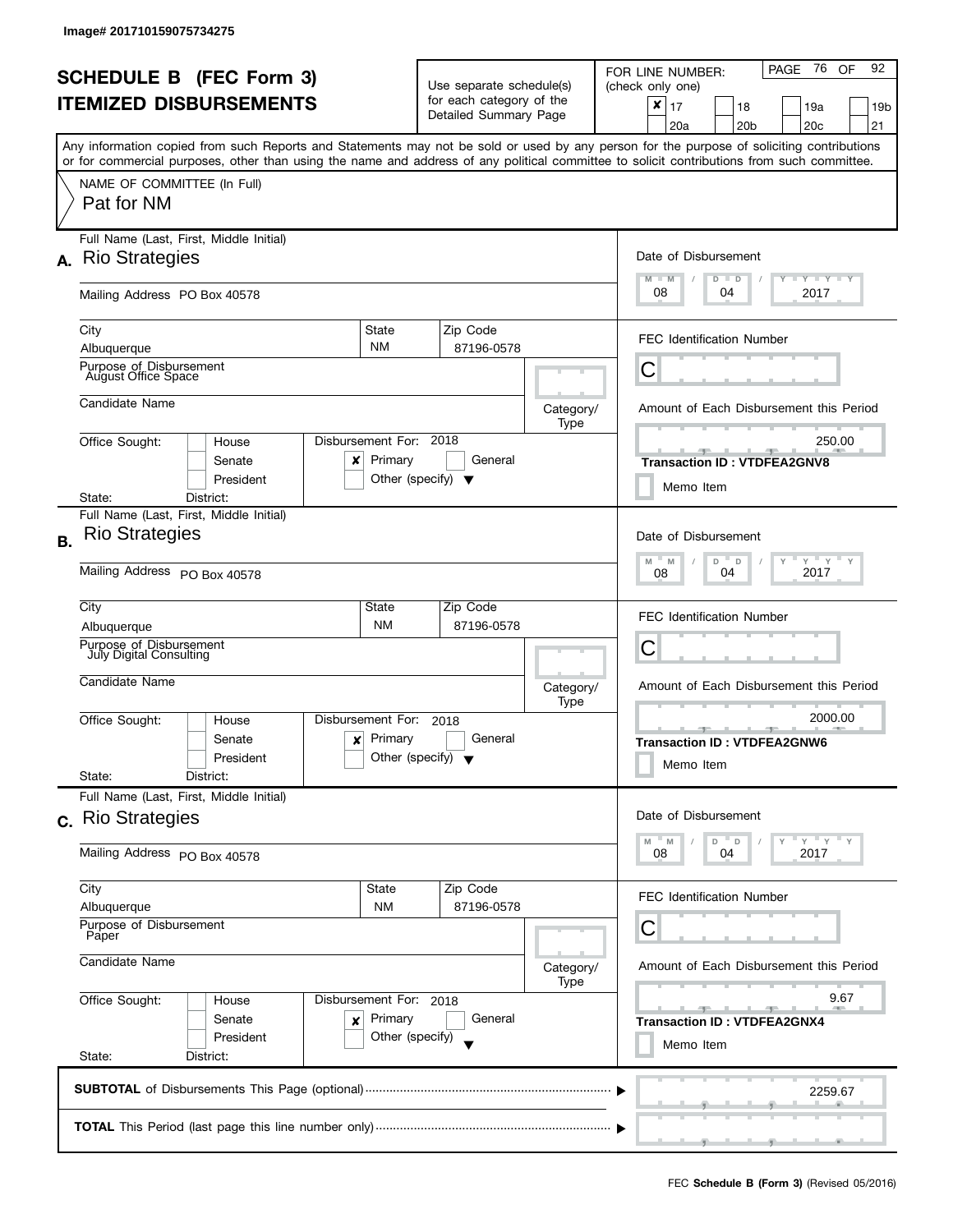J

|           | <b>SCHEDULE B (FEC Form 3)</b>                                             |                                                                                      | Use separate schedule(s) |                                                   |                   | 92<br>PAGE 77 OF<br>FOR LINE NUMBER:<br>(check only one)                                                                                                                                                                                                                                |
|-----------|----------------------------------------------------------------------------|--------------------------------------------------------------------------------------|--------------------------|---------------------------------------------------|-------------------|-----------------------------------------------------------------------------------------------------------------------------------------------------------------------------------------------------------------------------------------------------------------------------------------|
|           | <b>ITEMIZED DISBURSEMENTS</b>                                              |                                                                                      |                          | for each category of the<br>Detailed Summary Page |                   | $\pmb{\times}$<br>17<br>18<br>19a<br>19 <sub>b</sub><br>20 <sub>c</sub><br>21<br>20a<br>20 <sub>b</sub>                                                                                                                                                                                 |
|           |                                                                            |                                                                                      |                          |                                                   |                   | Any information copied from such Reports and Statements may not be sold or used by any person for the purpose of soliciting contributions<br>or for commercial purposes, other than using the name and address of any political committee to solicit contributions from such committee. |
|           | NAME OF COMMITTEE (In Full)<br>Pat for NM                                  |                                                                                      |                          |                                                   |                   |                                                                                                                                                                                                                                                                                         |
|           | Full Name (Last, First, Middle Initial)<br>A. Rio Strategies               |                                                                                      |                          |                                                   |                   | Date of Disbursement                                                                                                                                                                                                                                                                    |
|           | Mailing Address PO Box 40578                                               |                                                                                      |                          |                                                   |                   | $T$ $Y$ $T$ $Y$ $T$ $Y$<br>$M - M$<br>$D$ $D$<br>08<br>2017<br>04                                                                                                                                                                                                                       |
|           | City<br>Albuquerque                                                        | State<br><b>NM</b>                                                                   |                          | Zip Code<br>87196-0578                            |                   | <b>FEC Identification Number</b>                                                                                                                                                                                                                                                        |
|           | Purpose of Disbursement<br>Envelopes                                       |                                                                                      |                          |                                                   |                   | С                                                                                                                                                                                                                                                                                       |
|           | Candidate Name                                                             |                                                                                      |                          |                                                   | Category/<br>Type | Amount of Each Disbursement this Period                                                                                                                                                                                                                                                 |
|           | Office Sought:<br>House<br>Senate<br>President                             | Disbursement For: 2018<br>Primary<br>x<br>Other (specify) $\blacktriangledown$       |                          | General                                           |                   | 26.53<br><b>Transaction ID: VTDFEA2GNY2</b><br>Memo Item                                                                                                                                                                                                                                |
|           | District:<br>State:<br>Full Name (Last, First, Middle Initial)             |                                                                                      |                          |                                                   |                   |                                                                                                                                                                                                                                                                                         |
| <b>B.</b> | <b>Rio Strategies</b>                                                      |                                                                                      |                          |                                                   |                   | Date of Disbursement<br>$Y$ $Y$ $Y$<br>M<br>D<br>$\mathsf D$<br>M                                                                                                                                                                                                                       |
|           | Mailing Address PO Box 40578                                               | 2017<br>04<br>08                                                                     |                          |                                                   |                   |                                                                                                                                                                                                                                                                                         |
|           | City<br>Albuquerque                                                        | State<br><b>NM</b>                                                                   |                          | Zip Code<br>87196-0578                            |                   | <b>FEC Identification Number</b>                                                                                                                                                                                                                                                        |
|           | Purpose of Disbursement<br>Postage                                         |                                                                                      |                          |                                                   |                   | С                                                                                                                                                                                                                                                                                       |
|           | Candidate Name                                                             |                                                                                      |                          |                                                   | Category/<br>Type | Amount of Each Disbursement this Period                                                                                                                                                                                                                                                 |
|           | Office Sought:<br>House<br>Senate<br>President<br>State:<br>District:      | Disbursement For:<br>Primary<br>$\mathsf{x}$<br>Other (specify) $\blacktriangledown$ | 2018                     | General                                           |                   | 43.66<br><u>.</u><br><b>AND A</b><br><b>Transaction ID: VTDFEA2GNZ0</b><br>Memo Item                                                                                                                                                                                                    |
|           | Full Name (Last, First, Middle Initial)<br>c. ActBlue Technical Services   |                                                                                      |                          |                                                   |                   | Date of Disbursement                                                                                                                                                                                                                                                                    |
|           | Mailing Address PO Box 441146                                              |                                                                                      |                          |                                                   |                   | $Y = Y$<br>D<br>D<br>M<br>M<br>2017<br>08<br>06                                                                                                                                                                                                                                         |
|           | City<br>West Somerville                                                    | State<br>МA                                                                          |                          | Zip Code<br>02144-0031                            |                   | <b>FEC Identification Number</b>                                                                                                                                                                                                                                                        |
|           | Purpose of Disbursement<br><b>Credit Card Processing</b><br>Candidate Name |                                                                                      |                          |                                                   |                   | С                                                                                                                                                                                                                                                                                       |
|           |                                                                            |                                                                                      |                          |                                                   | Category/<br>Type | Amount of Each Disbursement this Period                                                                                                                                                                                                                                                 |
|           | Office Sought:<br>House<br>Senate<br>President                             | Disbursement For: 2018<br>Primary<br>×<br>Other (specify)                            |                          | General                                           |                   | 18.07<br>$-1$<br><b>Transaction ID: VTDFEA2GMS9</b><br>Memo Item                                                                                                                                                                                                                        |
|           | State:<br>District:                                                        |                                                                                      |                          |                                                   |                   |                                                                                                                                                                                                                                                                                         |
|           |                                                                            |                                                                                      |                          |                                                   |                   | 88.26                                                                                                                                                                                                                                                                                   |
|           |                                                                            |                                                                                      |                          |                                                   |                   |                                                                                                                                                                                                                                                                                         |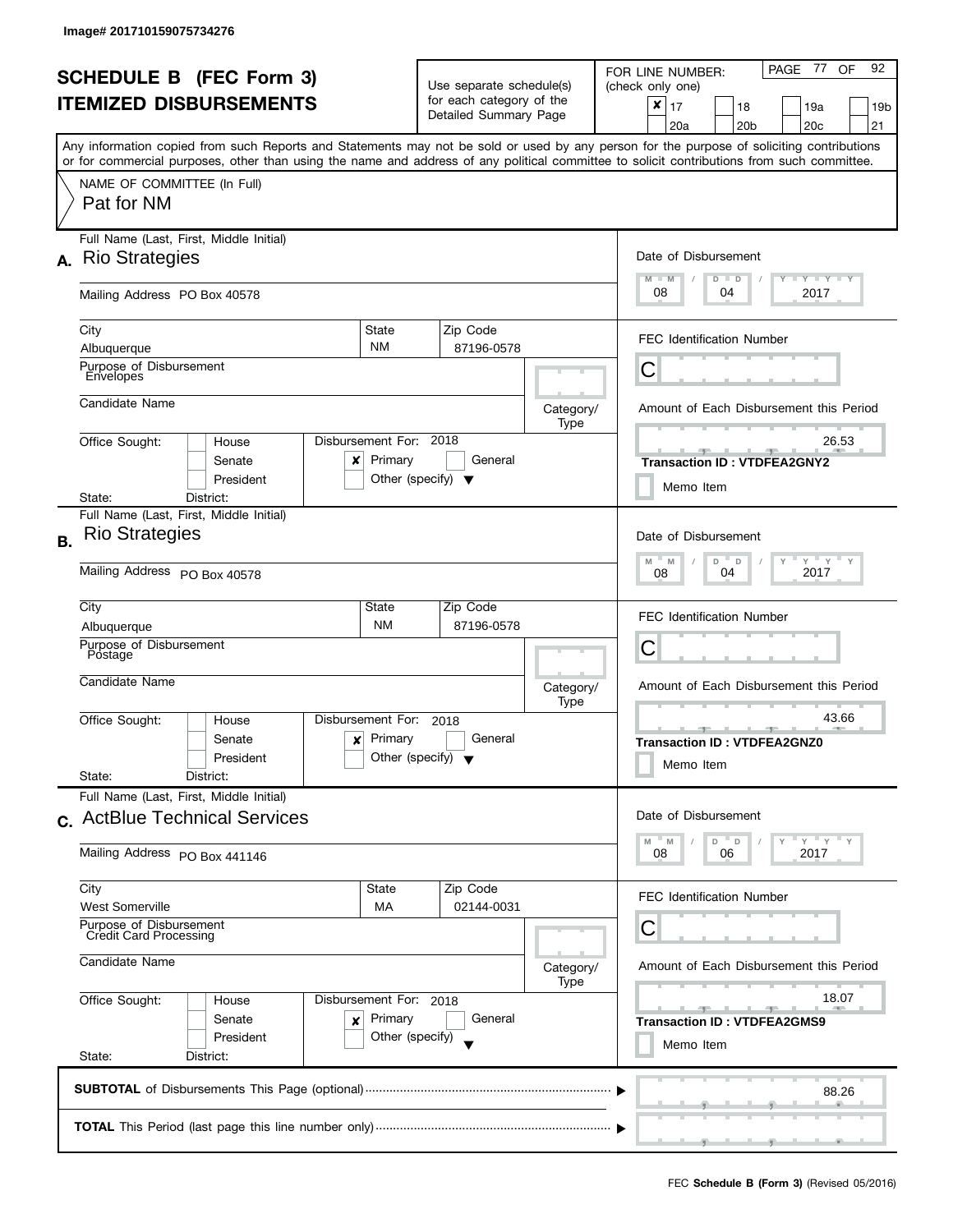|           | <b>SCHEDULE B</b> (FEC Form 3)                                                                                                             |                                   | Use separate schedule(s)                                |                   | PAGE 78 OF<br>92<br>FOR LINE NUMBER:<br>(check only one)                                                                                  |  |  |
|-----------|--------------------------------------------------------------------------------------------------------------------------------------------|-----------------------------------|---------------------------------------------------------|-------------------|-------------------------------------------------------------------------------------------------------------------------------------------|--|--|
|           | <b>ITEMIZED DISBURSEMENTS</b>                                                                                                              |                                   | for each category of the<br>Detailed Summary Page       |                   | $x \mid 17$<br>18<br>19a<br>19 <sub>b</sub><br>20 <sub>b</sub><br>20c<br>21<br>20a                                                        |  |  |
|           | or for commercial purposes, other than using the name and address of any political committee to solicit contributions from such committee. |                                   |                                                         |                   | Any information copied from such Reports and Statements may not be sold or used by any person for the purpose of soliciting contributions |  |  |
|           | NAME OF COMMITTEE (In Full)<br>Pat for NM                                                                                                  |                                   |                                                         |                   |                                                                                                                                           |  |  |
| А.        | Full Name (Last, First, Middle Initial)<br>Davis, Patrick, M.,,                                                                            |                                   |                                                         |                   | Date of Disbursement<br>Y TY TY TY<br>$M - M$<br>$D$ $D$                                                                                  |  |  |
|           | Mailing Address 3926 Simms Ave SE                                                                                                          |                                   |                                                         |                   | 08<br>06<br>2017                                                                                                                          |  |  |
|           | City<br>Albuquerque                                                                                                                        | State<br><b>NM</b>                | Zip Code<br>87108-4338                                  |                   | <b>FEC Identification Number</b>                                                                                                          |  |  |
|           | Purpose of Disbursement<br>Website Hosting                                                                                                 |                                   |                                                         |                   | С                                                                                                                                         |  |  |
|           | Candidate Name                                                                                                                             |                                   |                                                         | Category/<br>Type | Amount of Each Disbursement this Period                                                                                                   |  |  |
|           | Office Sought:<br>House<br>Senate<br>x<br>President                                                                                        | Disbursement For: 2018<br>Primary | General<br>Other (specify) $\blacktriangledown$         |                   | 154.68<br><b>Transaction ID: VTEEPMPTDF7I</b><br>* In-Kind Received<br>Memo Item                                                          |  |  |
|           | District:<br>State:<br>Full Name (Last, First, Middle Initial)                                                                             |                                   |                                                         |                   |                                                                                                                                           |  |  |
| <b>B.</b> | Degrees, Inc.                                                                                                                              |                                   |                                                         |                   | Date of Disbursement                                                                                                                      |  |  |
|           | <b>Mailing Address</b><br>8980 W Tennessee Ave<br>Lakewood CO80226                                                                         |                                   |                                                         |                   | $Y$ $Y$ $Y$ $Y$<br>M<br>$-M$<br>D<br>$\mathbb D$<br>Y<br>2017<br>10<br>08                                                                 |  |  |
|           | City<br>Lakewood                                                                                                                           | State<br>CO                       | Zip Code<br>80226-4168                                  |                   | <b>FEC Identification Number</b>                                                                                                          |  |  |
|           | Purpose of Disbursement<br>Digital Buy                                                                                                     |                                   |                                                         |                   | С                                                                                                                                         |  |  |
|           | Candidate Name                                                                                                                             |                                   |                                                         | Category/<br>Type | Amount of Each Disbursement this Period                                                                                                   |  |  |
|           | Office Sought:<br>House<br>Senate<br>$\mathbf{x}$<br>President                                                                             | Disbursement For:<br>Primary      | 2018<br>General<br>Other (specify) $\blacktriangledown$ |                   | 830.00<br><b>Transaction ID: VTDFEA2GMM0</b><br>Memo Item                                                                                 |  |  |
|           | State:<br>District:<br>Full Name (Last, First, Middle Initial)                                                                             |                                   |                                                         |                   |                                                                                                                                           |  |  |
|           | c. ActBlue Technical Services                                                                                                              |                                   |                                                         |                   | Date of Disbursement                                                                                                                      |  |  |
|           | Mailing Address PO Box 441146                                                                                                              |                                   |                                                         |                   | $Y = Y + Y$<br>D<br>D<br>M<br>M<br>2017<br>08<br>13                                                                                       |  |  |
|           | City<br><b>West Somerville</b>                                                                                                             | State<br>MA                       | Zip Code<br>02144-0031                                  |                   | <b>FEC Identification Number</b>                                                                                                          |  |  |
|           | Purpose of Disbursement<br>Credit Card Processing                                                                                          |                                   |                                                         |                   | C                                                                                                                                         |  |  |
|           | Candidate Name                                                                                                                             |                                   |                                                         | Category/<br>Type | Amount of Each Disbursement this Period                                                                                                   |  |  |
|           | Office Sought:<br>House<br>Senate<br>×                                                                                                     | Disbursement For: 2018<br>Primary | General                                                 |                   | 68.78<br><b>Transaction ID: VTDFEA2GMT7</b>                                                                                               |  |  |
|           | President<br>State:<br>District:                                                                                                           | Other (specify)                   |                                                         |                   | Memo Item                                                                                                                                 |  |  |
|           |                                                                                                                                            |                                   |                                                         |                   | 1053.46                                                                                                                                   |  |  |
|           |                                                                                                                                            |                                   |                                                         |                   |                                                                                                                                           |  |  |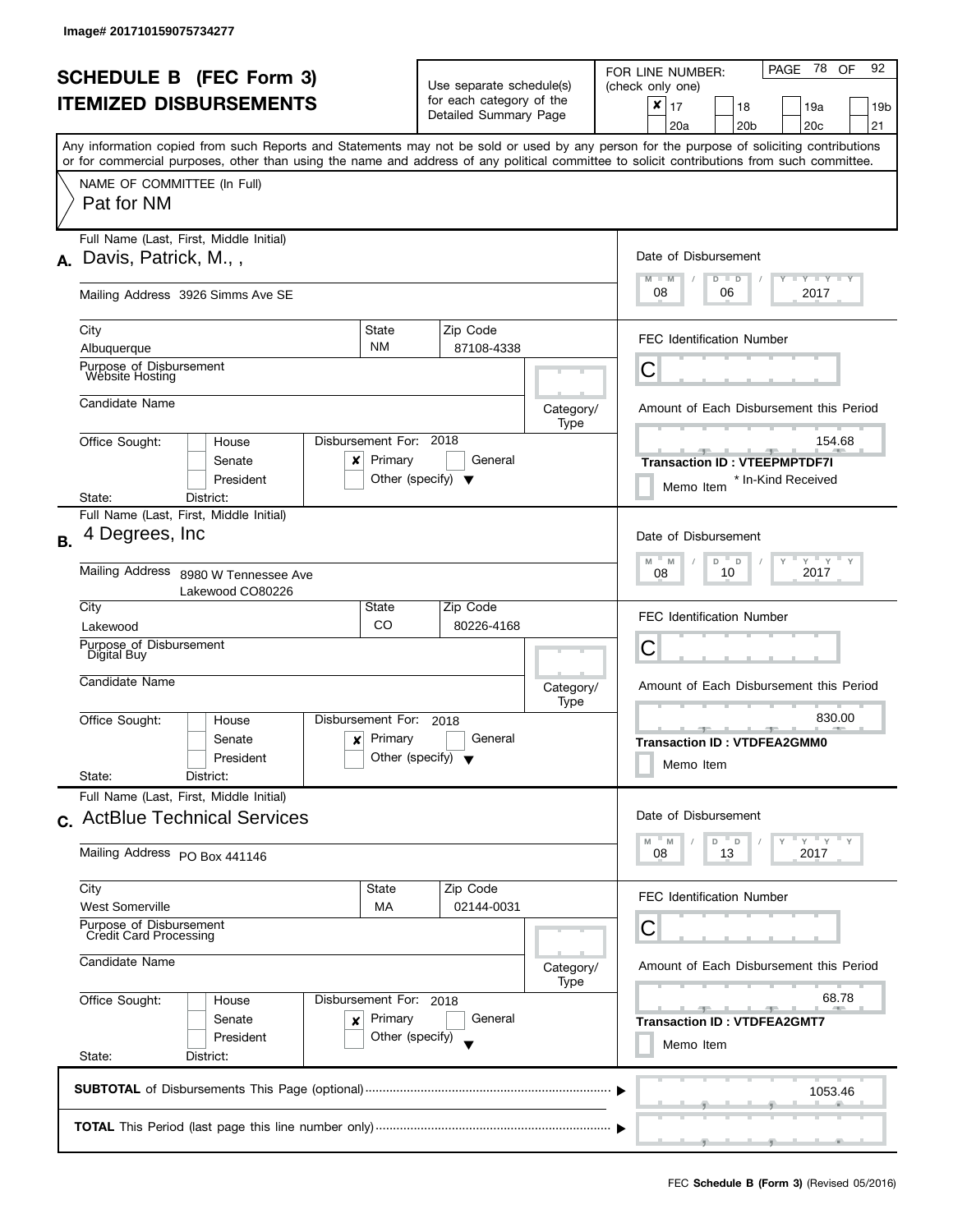|           | <b>SCHEDULE B (FEC Form 3)</b><br><b>ITEMIZED DISBURSEMENTS</b><br>Any information copied from such Reports and Statements may not be sold or used by any person for the purpose of soliciting contributions |                                                 | Use separate schedule(s)<br>for each category of the<br>Detailed Summary Page |                   | PAGE 79 OF<br>92<br>FOR LINE NUMBER:<br>(check only one)<br>×<br>17<br>19a<br>18<br>19b<br>20a<br>20 <sub>b</sub><br>20c<br>21 |
|-----------|--------------------------------------------------------------------------------------------------------------------------------------------------------------------------------------------------------------|-------------------------------------------------|-------------------------------------------------------------------------------|-------------------|--------------------------------------------------------------------------------------------------------------------------------|
|           | or for commercial purposes, other than using the name and address of any political committee to solicit contributions from such committee.<br>NAME OF COMMITTEE (In Full)<br>Pat for NM                      |                                                 |                                                                               |                   |                                                                                                                                |
| A.        | Full Name (Last, First, Middle Initial)<br><b>ActBlue Technical Services</b><br>Mailing Address PO Box 441146                                                                                                |                                                 |                                                                               |                   | Date of Disbursement<br>$M - M$<br>$T - Y = Y + Y$<br>$D$ $D$<br>08<br>20<br>2017                                              |
|           | City<br>MA<br><b>West Somerville</b><br>Purpose of Disbursement                                                                                                                                              | State                                           | Zip Code<br>02144-0031                                                        |                   | <b>FEC Identification Number</b><br>Ĉ                                                                                          |
|           | <b>Credit Card Processing</b><br>Candidate Name                                                                                                                                                              |                                                 |                                                                               | Category/<br>Type | Amount of Each Disbursement this Period                                                                                        |
|           | Disbursement For: 2018<br>Office Sought:<br>House<br>Senate<br>x<br>President<br>District:<br>State:                                                                                                         | Primary<br>Other (specify) $\blacktriangledown$ | General                                                                       |                   | 86.97<br><b>Transaction ID: VTDFEA2GMV5</b><br>Memo Item                                                                       |
| <b>B.</b> | Full Name (Last, First, Middle Initial)<br>Davis, Patrick, M.,,<br>Mailing Address 3926 Simms Ave SE                                                                                                         |                                                 |                                                                               |                   | Date of Disbursement<br>$Y$ $Y$ $Y$<br>$-M$<br>M<br>D<br>$\mathsf D$<br>$\mathsf{Y}$<br>2017<br>24<br>08                       |
|           | City<br>Albuquerque<br>Purpose of Disbursement<br>MailChimp                                                                                                                                                  | State<br><b>NM</b>                              | Zip Code<br>87108-4338                                                        |                   | <b>FEC Identification Number</b><br>С                                                                                          |
|           | Candidate Name<br>Disbursement For:<br>Office Sought:<br>House<br>Senate<br>x                                                                                                                                | Primary                                         | 2018<br>General                                                               | Category/<br>Type | Amount of Each Disbursement this Period<br>220.00<br><b>Transaction ID: VTEEPMPTCT1I</b>                                       |
|           | President<br>State:<br>District:<br>Full Name (Last, First, Middle Initial)                                                                                                                                  | Other (specify) $\blacktriangledown$            |                                                                               |                   | * In-Kind Received<br>Memo Item                                                                                                |
|           | c. ActBlue Technical Services<br>Mailing Address PO Box 441146                                                                                                                                               |                                                 |                                                                               |                   | Date of Disbursement<br>" ү " ү "<br>M<br>D<br>D<br>M<br>27<br>2017<br>08                                                      |
|           | City<br><b>West Somerville</b><br>Purpose of Disbursement<br>Credit Card Processing<br>Candidate Name                                                                                                        | State<br>МA                                     | Zip Code<br>02144-0031                                                        |                   | <b>FEC Identification Number</b><br>С<br>Amount of Each Disbursement this Period                                               |
|           | Office Sought:<br>Disbursement For: 2018<br>House<br>Senate<br>×<br>President<br>State:<br>District:                                                                                                         | Primary<br>Other (specify)                      | General                                                                       | Category/<br>Type | 19.95<br>$-1$<br><b>Transaction ID: VTDFEA2GMW3</b><br>Memo Item                                                               |
|           |                                                                                                                                                                                                              |                                                 |                                                                               |                   | 326.92                                                                                                                         |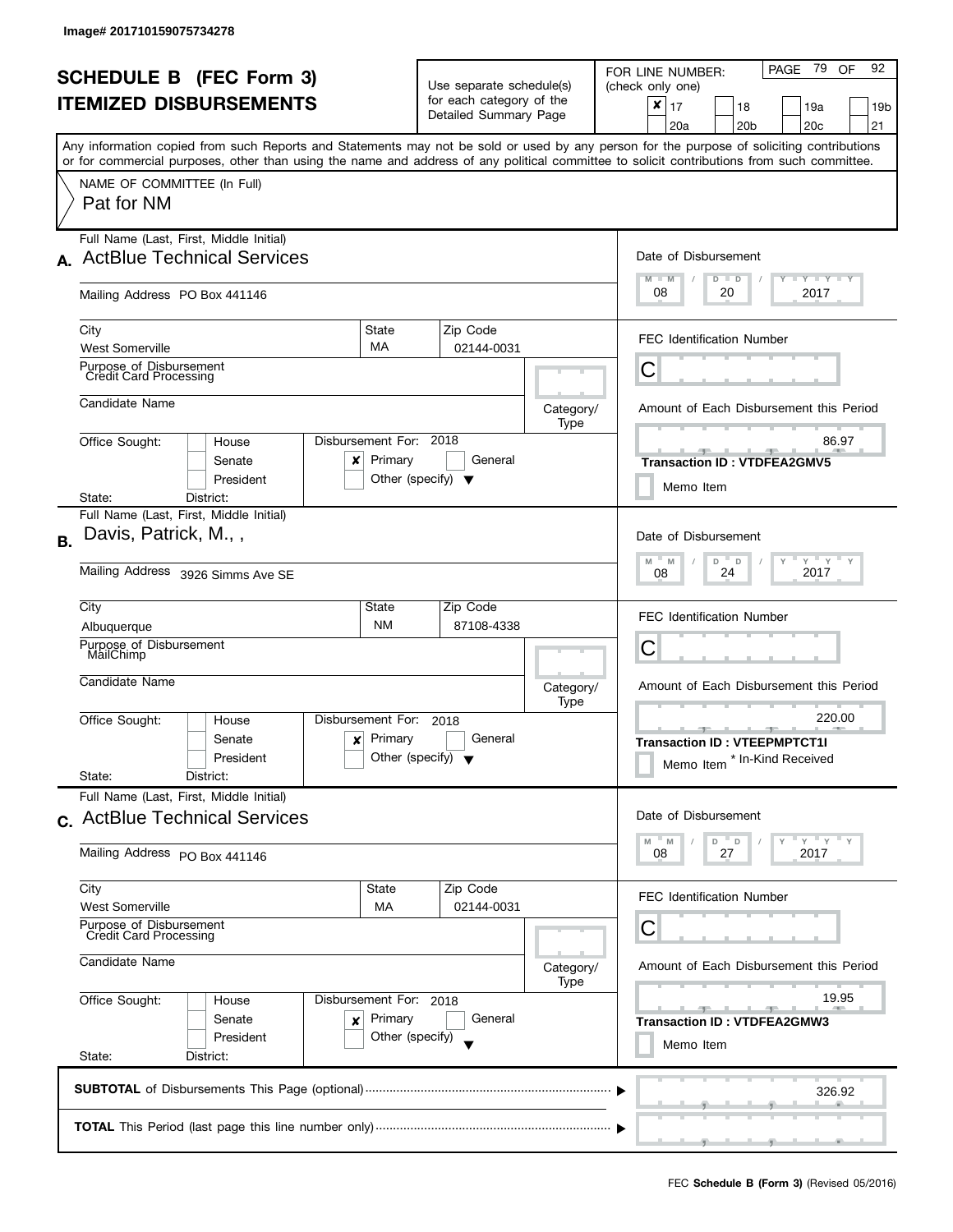| <b>SCHEDULE B</b> (FEC Form 3)<br><b>ITEMIZED DISBURSEMENTS</b> |                                                                                                                                                                                         |                                                      | Use separate schedule(s)<br>for each category of the<br>Detailed Summary Page |                   | PAGE 80 OF<br>92<br>FOR LINE NUMBER:<br>(check only one)<br>$\pmb{\times}$<br>17<br>18<br>19a<br>19 <sub>b</sub><br>20 <sub>b</sub><br>20c<br>21<br>20a<br>Any information copied from such Reports and Statements may not be sold or used by any person for the purpose of soliciting contributions |
|-----------------------------------------------------------------|-----------------------------------------------------------------------------------------------------------------------------------------------------------------------------------------|------------------------------------------------------|-------------------------------------------------------------------------------|-------------------|------------------------------------------------------------------------------------------------------------------------------------------------------------------------------------------------------------------------------------------------------------------------------------------------------|
|                                                                 | or for commercial purposes, other than using the name and address of any political committee to solicit contributions from such committee.<br>NAME OF COMMITTEE (In Full)<br>Pat for NM |                                                      |                                                                               |                   |                                                                                                                                                                                                                                                                                                      |
| А.                                                              | Full Name (Last, First, Middle Initial)<br>Davis, Patrick, M.,,                                                                                                                         |                                                      |                                                                               |                   | Date of Disbursement<br>$T$ $Y$ $T$ $Y$ $T$ $Y$<br>$M - M$<br>$D$ $D$                                                                                                                                                                                                                                |
|                                                                 | Mailing Address 3926 Simms Ave SE<br>City                                                                                                                                               | State                                                | Zip Code                                                                      |                   | 08<br>31<br>2017                                                                                                                                                                                                                                                                                     |
|                                                                 | Albuquerque<br>Purpose of Disbursement                                                                                                                                                  | <b>NM</b>                                            | 87108-4338                                                                    |                   | <b>FEC Identification Number</b><br>С                                                                                                                                                                                                                                                                |
|                                                                 | Instagram Ads<br>Candidate Name                                                                                                                                                         |                                                      |                                                                               |                   | Amount of Each Disbursement this Period                                                                                                                                                                                                                                                              |
|                                                                 | Office Sought:<br>House<br>Senate<br>x<br>President<br>District:<br>State:                                                                                                              | Disbursement For: 2018<br>Primary                    | General<br>Other (specify) $\blacktriangledown$                               | Category/<br>Type | 33.34<br><b>Transaction ID: VTEEPMPTD58I</b><br>* In-Kind Received<br>Memo Item                                                                                                                                                                                                                      |
| <b>B.</b>                                                       | Full Name (Last, First, Middle Initial)<br>Davis, Patrick, M.,,<br>Mailing Address 3926 Simms Ave SE                                                                                    |                                                      |                                                                               |                   | Date of Disbursement<br>$Y$ $Y$ $Y$ $Y$<br>M<br>D<br>$\mathsf D$<br>M<br>2017<br>31<br>08                                                                                                                                                                                                            |
|                                                                 | City<br>Albuquerque<br>Purpose of Disbursement<br>Facebook Ads                                                                                                                          | State<br><b>NM</b>                                   | Zip Code<br>87108-4338                                                        |                   | <b>FEC Identification Number</b><br>С                                                                                                                                                                                                                                                                |
|                                                                 | Candidate Name<br>Office Sought:<br>House<br>Senate<br>President<br>State:<br>District:                                                                                                 | Disbursement For:<br>$x$ Primary                     | 2018<br>General<br>Other (specify) $\blacktriangledown$                       | Category/<br>Type | Amount of Each Disbursement this Period<br>278.05<br>$-1$<br><b>Transaction ID: VTEEPMPTD66I</b><br>* In-Kind Received<br>Memo Item                                                                                                                                                                  |
|                                                                 | Full Name (Last, First, Middle Initial)<br>c. Rio Strategies<br>Mailing Address PO Box 40578                                                                                            |                                                      |                                                                               |                   | Date of Disbursement<br>$Y = Y + Y$<br>M<br>D<br>D<br>M<br>09<br>01<br>2017                                                                                                                                                                                                                          |
|                                                                 | City<br>Albuquerque<br>Purpose of Disbursement<br>September Staff Salary                                                                                                                | State<br><b>NM</b>                                   | Zip Code<br>87196-0578                                                        |                   | <b>FEC Identification Number</b><br>С                                                                                                                                                                                                                                                                |
|                                                                 | Candidate Name                                                                                                                                                                          |                                                      |                                                                               | Category/<br>Type | Amount of Each Disbursement this Period                                                                                                                                                                                                                                                              |
|                                                                 | Office Sought:<br>House<br>Senate<br>×<br>President<br>State:<br>District:                                                                                                              | Disbursement For: 2018<br>Primary<br>Other (specify) | General                                                                       |                   | 7560.00<br><b>Transaction ID: VTDFEA2GP08</b><br>Memo Item                                                                                                                                                                                                                                           |
|                                                                 |                                                                                                                                                                                         |                                                      |                                                                               |                   | 7871.39                                                                                                                                                                                                                                                                                              |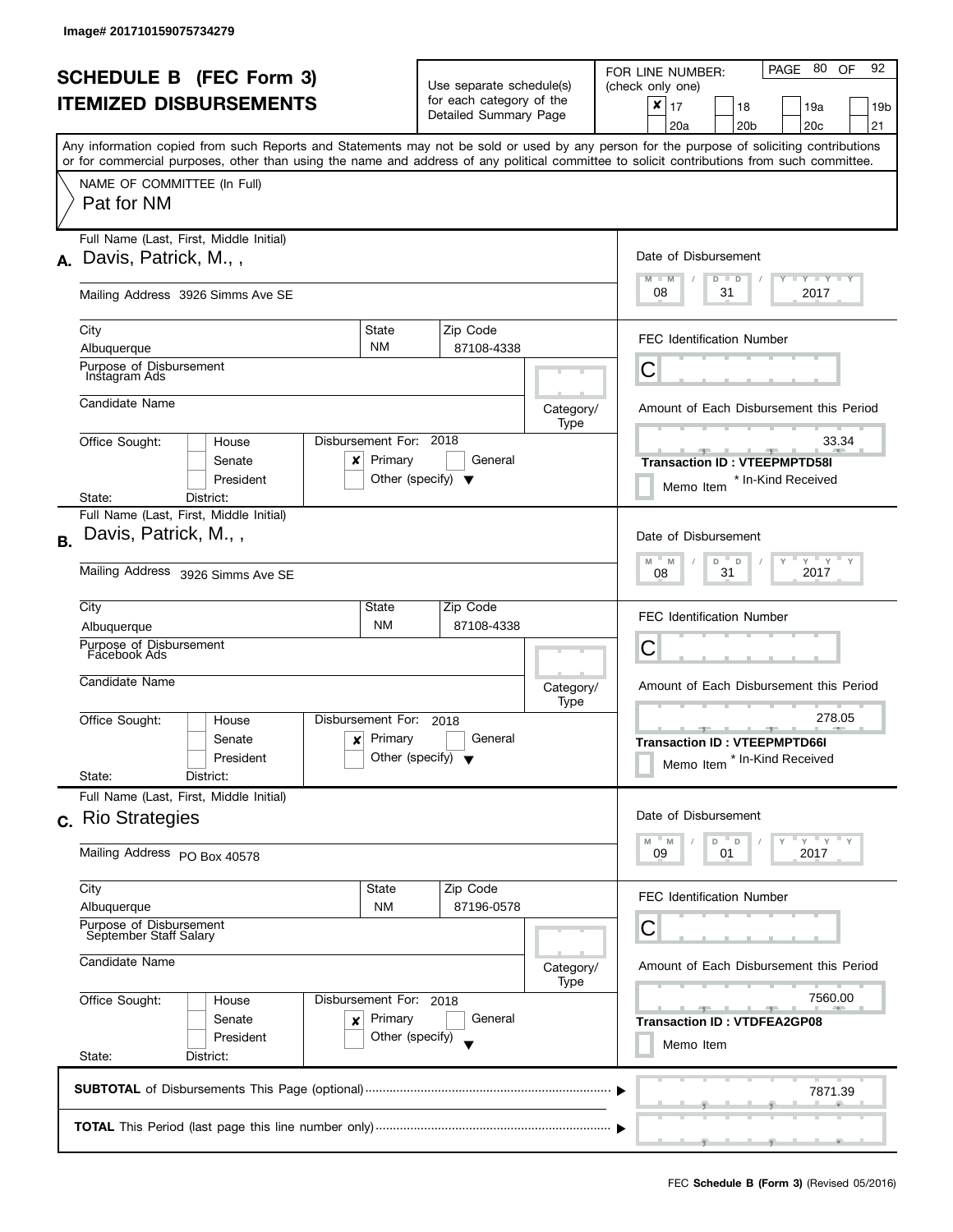| <b>SCHEDULE B (FEC Form 3)</b>                                                                              |                                                                                                                                            |                              |                                                                               |                                         | PAGE 81<br>92<br>OF<br>FOR LINE NUMBER:                                                                                                   |  |  |  |
|-------------------------------------------------------------------------------------------------------------|--------------------------------------------------------------------------------------------------------------------------------------------|------------------------------|-------------------------------------------------------------------------------|-----------------------------------------|-------------------------------------------------------------------------------------------------------------------------------------------|--|--|--|
|                                                                                                             | <b>ITEMIZED DISBURSEMENTS</b>                                                                                                              |                              | Use separate schedule(s)<br>for each category of the<br>Detailed Summary Page |                                         | (check only one)<br>×<br>17<br>18<br>19a<br>19b<br>20 <sub>b</sub><br>21<br>20a<br>20c                                                    |  |  |  |
|                                                                                                             | or for commercial purposes, other than using the name and address of any political committee to solicit contributions from such committee. |                              |                                                                               |                                         | Any information copied from such Reports and Statements may not be sold or used by any person for the purpose of soliciting contributions |  |  |  |
|                                                                                                             | NAME OF COMMITTEE (In Full)<br>Pat for NM                                                                                                  |                              |                                                                               |                                         |                                                                                                                                           |  |  |  |
|                                                                                                             | Full Name (Last, First, Middle Initial)<br>A. Rio Strategies                                                                               |                              |                                                                               |                                         | Date of Disbursement<br>$T - Y$ $T - Y$ $T - Y$<br>$M - M$<br>$D$ $D$                                                                     |  |  |  |
|                                                                                                             | Mailing Address PO Box 40578                                                                                                               |                              |                                                                               |                                         | 09<br>2017<br>01                                                                                                                          |  |  |  |
|                                                                                                             | City<br>Albuquerque                                                                                                                        | State<br><b>NM</b>           | Zip Code<br>87196-0578                                                        |                                         | <b>FEC Identification Number</b>                                                                                                          |  |  |  |
|                                                                                                             | Purpose of Disbursement<br>September Office Space                                                                                          |                              |                                                                               |                                         | Ĉ                                                                                                                                         |  |  |  |
|                                                                                                             | Candidate Name                                                                                                                             |                              |                                                                               | Category/<br>Type                       | Amount of Each Disbursement this Period                                                                                                   |  |  |  |
|                                                                                                             | Office Sought:<br>House<br>Senate<br>x<br>President                                                                                        | Disbursement For:<br>Primary | 2018<br>General<br>Other (specify) $\blacktriangledown$                       |                                         | 250.00<br><b>Transaction ID: VTDFEA2GP15</b><br>Memo Item                                                                                 |  |  |  |
|                                                                                                             | District:<br>State:<br>Full Name (Last, First, Middle Initial)                                                                             |                              |                                                                               |                                         |                                                                                                                                           |  |  |  |
| <b>B.</b>                                                                                                   | <b>Rio Strategies</b>                                                                                                                      |                              |                                                                               |                                         | Date of Disbursement<br>$Y$ $Y$ $Y$<br>D<br>Y<br>M<br>M<br>D                                                                              |  |  |  |
|                                                                                                             | Mailing Address PO Box 40578                                                                                                               | 2017<br>01<br>09             |                                                                               |                                         |                                                                                                                                           |  |  |  |
|                                                                                                             | City<br>Albuquerque                                                                                                                        | State<br><b>NM</b>           | Zip Code<br>87196-0578                                                        |                                         | <b>FEC Identification Number</b>                                                                                                          |  |  |  |
|                                                                                                             | Purpose of Disbursement<br>Páper                                                                                                           |                              |                                                                               |                                         | С                                                                                                                                         |  |  |  |
|                                                                                                             | Candidate Name                                                                                                                             |                              |                                                                               | Category/<br>Type                       | Amount of Each Disbursement this Period                                                                                                   |  |  |  |
|                                                                                                             | Office Sought:<br>House<br>Senate<br>$\boldsymbol{x}$<br>President<br>State:<br>District:                                                  | Disbursement For:<br>Primary | 2018<br>General<br>Other (specify) $\blacktriangledown$                       |                                         | 25.79<br><b>COLL</b><br>______________<br><b>Transaction ID: VTDFEA2GP23</b><br>Memo Item                                                 |  |  |  |
|                                                                                                             | Full Name (Last, First, Middle Initial)<br>c. Rio Strategies                                                                               |                              |                                                                               |                                         | Date of Disbursement                                                                                                                      |  |  |  |
|                                                                                                             | Mailing Address PO Box 40578                                                                                                               |                              |                                                                               |                                         | $Y$ $Y$ $Y$<br>$^{\circ}$ D<br>D<br>M<br>M<br>2017<br>09<br>01                                                                            |  |  |  |
|                                                                                                             | City<br>Albuquerque                                                                                                                        | State<br><b>NM</b>           | Zip Code<br>87196-0578                                                        |                                         | <b>FEC Identification Number</b>                                                                                                          |  |  |  |
|                                                                                                             | Purpose of Disbursement<br>Postage                                                                                                         |                              |                                                                               |                                         | С                                                                                                                                         |  |  |  |
|                                                                                                             | Candidate Name                                                                                                                             |                              | Category/<br>Type                                                             | Amount of Each Disbursement this Period |                                                                                                                                           |  |  |  |
| Office Sought:<br>Disbursement For: 2018<br>House<br>Primary<br>Senate<br>×<br>Other (specify)<br>President |                                                                                                                                            |                              | General                                                                       |                                         | 13.80<br><u>20 1 1 20</u><br><b>AND I</b><br><b>Transaction ID: VTDFEA2GP31</b><br>Memo Item                                              |  |  |  |
|                                                                                                             | State:<br>District:                                                                                                                        |                              |                                                                               |                                         |                                                                                                                                           |  |  |  |
|                                                                                                             |                                                                                                                                            |                              |                                                                               |                                         | 289.59                                                                                                                                    |  |  |  |
|                                                                                                             |                                                                                                                                            |                              |                                                                               |                                         | __                                                                                                                                        |  |  |  |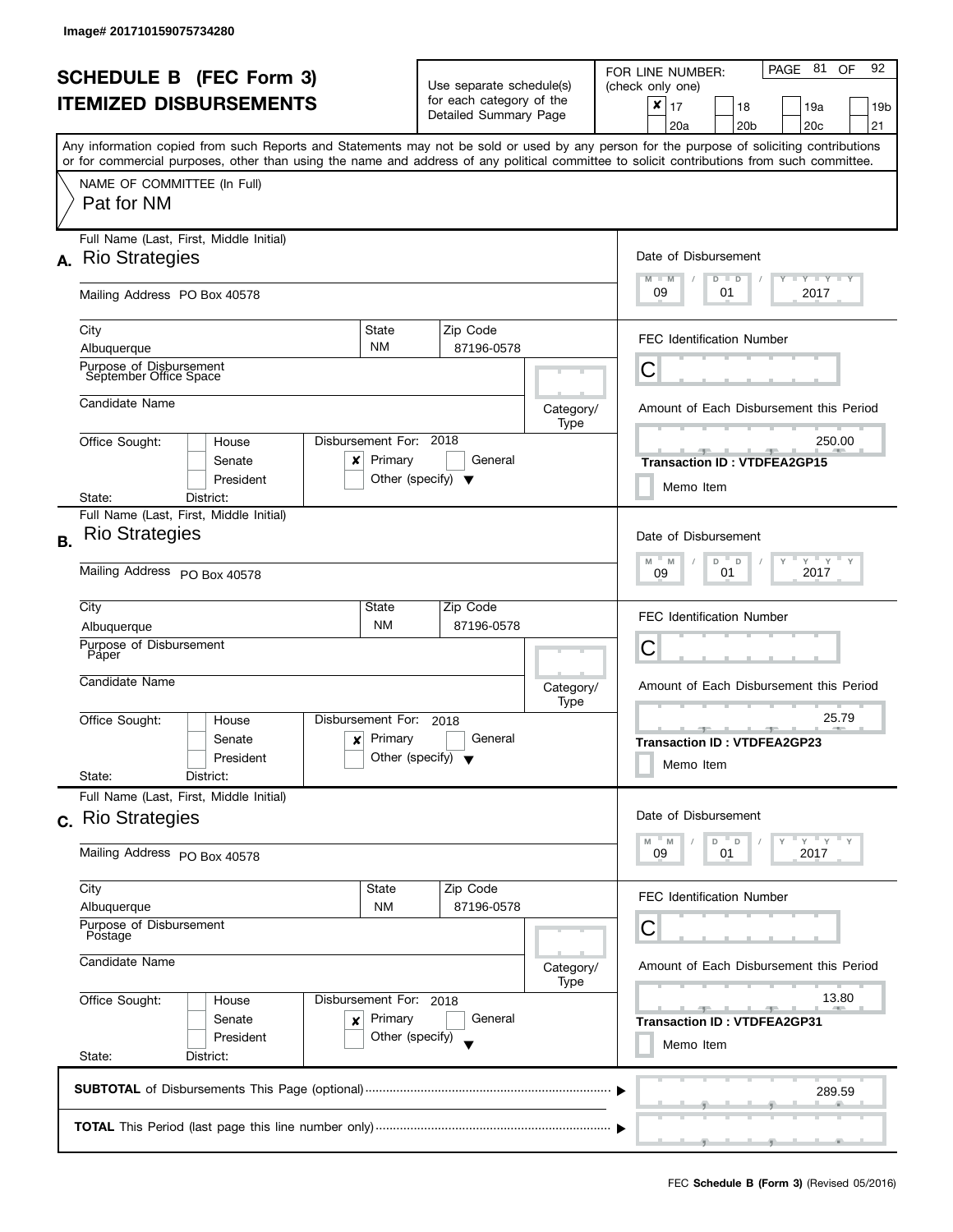l

|                                |                                                                                                                                            |                                      |                                                                   |                                                   |           | PAGE 82 OF<br>92<br>FOR LINE NUMBER:                                                                                                      |  |  |  |
|--------------------------------|--------------------------------------------------------------------------------------------------------------------------------------------|--------------------------------------|-------------------------------------------------------------------|---------------------------------------------------|-----------|-------------------------------------------------------------------------------------------------------------------------------------------|--|--|--|
| <b>SCHEDULE B (FEC Form 3)</b> |                                                                                                                                            |                                      | Use separate schedule(s)                                          |                                                   |           | (check only one)                                                                                                                          |  |  |  |
|                                | <b>ITEMIZED DISBURSEMENTS</b>                                                                                                              |                                      |                                                                   | for each category of the<br>Detailed Summary Page |           | ×<br>17<br>18<br>19a<br>19b                                                                                                               |  |  |  |
|                                |                                                                                                                                            |                                      |                                                                   |                                                   |           | 20a<br>20c<br>21<br>20 <sub>b</sub>                                                                                                       |  |  |  |
|                                | or for commercial purposes, other than using the name and address of any political committee to solicit contributions from such committee. |                                      |                                                                   |                                                   |           | Any information copied from such Reports and Statements may not be sold or used by any person for the purpose of soliciting contributions |  |  |  |
|                                | NAME OF COMMITTEE (In Full)                                                                                                                |                                      |                                                                   |                                                   |           |                                                                                                                                           |  |  |  |
|                                | Pat for NM                                                                                                                                 |                                      |                                                                   |                                                   |           |                                                                                                                                           |  |  |  |
|                                | Full Name (Last, First, Middle Initial)                                                                                                    |                                      |                                                                   |                                                   |           |                                                                                                                                           |  |  |  |
| А.                             | <b>Rio Strategies</b>                                                                                                                      |                                      |                                                                   |                                                   |           | Date of Disbursement                                                                                                                      |  |  |  |
|                                | Mailing Address PO Box 40578                                                                                                               |                                      |                                                                   |                                                   |           | Y TY TY TY<br>$M - M$<br>$D$ $D$<br>09<br>2017<br>01                                                                                      |  |  |  |
|                                | City                                                                                                                                       | State                                |                                                                   | Zip Code                                          |           | <b>FEC Identification Number</b>                                                                                                          |  |  |  |
|                                | Albuquerque                                                                                                                                | <b>NM</b>                            |                                                                   | 87196-0578                                        |           |                                                                                                                                           |  |  |  |
|                                | Purpose of Disbursement<br>Staff Moving Stipend                                                                                            |                                      |                                                                   |                                                   |           | С                                                                                                                                         |  |  |  |
|                                | Candidate Name                                                                                                                             |                                      |                                                                   |                                                   | Category/ | Amount of Each Disbursement this Period                                                                                                   |  |  |  |
|                                | Office Sought:<br>House                                                                                                                    | Disbursement For: 2018               |                                                                   |                                                   | Type      | 500.00                                                                                                                                    |  |  |  |
|                                | Senate<br>x                                                                                                                                | Primary                              |                                                                   | General                                           |           | <b>Transaction ID: VTDFEA2GP49</b>                                                                                                        |  |  |  |
|                                | President                                                                                                                                  | Other (specify) $\blacktriangledown$ |                                                                   |                                                   |           | Memo Item                                                                                                                                 |  |  |  |
|                                | District:<br>State:<br>Full Name (Last, First, Middle Initial)                                                                             |                                      |                                                                   |                                                   |           |                                                                                                                                           |  |  |  |
|                                | <b>ActBlue Technical Services</b>                                                                                                          |                                      |                                                                   |                                                   |           | Date of Disbursement                                                                                                                      |  |  |  |
| <b>B.</b>                      |                                                                                                                                            |                                      |                                                                   |                                                   |           | $Y = Y - Y$<br>Y                                                                                                                          |  |  |  |
|                                | Mailing Address PO Box 441146                                                                                                              | D<br>M<br>D<br>M<br>2017<br>03<br>09 |                                                                   |                                                   |           |                                                                                                                                           |  |  |  |
|                                | City                                                                                                                                       | State                                |                                                                   | Zip Code                                          |           | <b>FEC Identification Number</b>                                                                                                          |  |  |  |
|                                | MA<br>02144-0031<br><b>West Somerville</b>                                                                                                 |                                      |                                                                   |                                                   |           |                                                                                                                                           |  |  |  |
|                                | Purpose of Disbursement<br>Credit Card Processing                                                                                          |                                      | Category/<br>Type<br>2018<br>General<br>Other (specify) $\sqrt{}$ |                                                   |           | С                                                                                                                                         |  |  |  |
|                                | Candidate Name                                                                                                                             |                                      |                                                                   |                                                   |           | Amount of Each Disbursement this Period                                                                                                   |  |  |  |
|                                |                                                                                                                                            |                                      |                                                                   |                                                   |           |                                                                                                                                           |  |  |  |
|                                | Office Sought:<br>House                                                                                                                    | Disbursement For:                    |                                                                   |                                                   |           | 120.54                                                                                                                                    |  |  |  |
|                                | Senate<br>$\mathbf{x}$                                                                                                                     | Primary                              |                                                                   |                                                   |           | <b>Transaction ID: VTDFEA2GMX1</b>                                                                                                        |  |  |  |
|                                | President<br>State:<br>District:                                                                                                           |                                      |                                                                   |                                                   |           | Memo Item                                                                                                                                 |  |  |  |
|                                | Full Name (Last, First, Middle Initial)                                                                                                    |                                      |                                                                   |                                                   |           |                                                                                                                                           |  |  |  |
|                                | c. NGP Van                                                                                                                                 |                                      |                                                                   |                                                   |           | Date of Disbursement                                                                                                                      |  |  |  |
|                                |                                                                                                                                            |                                      |                                                                   |                                                   |           | $Y$ $Y$<br>D<br>D<br>M                                                                                                                    |  |  |  |
|                                | Mailing Address PO Box 392264                                                                                                              |                                      |                                                                   |                                                   |           | 2017<br>05<br>09                                                                                                                          |  |  |  |
|                                | City                                                                                                                                       | State                                |                                                                   | Zip Code                                          |           | <b>FEC Identification Number</b>                                                                                                          |  |  |  |
|                                | Pittsburgh<br>Purpose of Disbursement<br>Database Fee                                                                                      | <b>PA</b>                            |                                                                   | 15251-9264                                        |           | C                                                                                                                                         |  |  |  |
|                                |                                                                                                                                            |                                      |                                                                   |                                                   |           |                                                                                                                                           |  |  |  |
|                                | Candidate Name                                                                                                                             |                                      |                                                                   |                                                   | Category/ | Amount of Each Disbursement this Period                                                                                                   |  |  |  |
|                                | Office Sought:<br>House                                                                                                                    | Disbursement For: 2018               |                                                                   |                                                   | Type      | 900.00                                                                                                                                    |  |  |  |
|                                | Senate<br>×                                                                                                                                | Primary                              |                                                                   | General                                           |           | <b>Transaction ID: VTDFEA2GN88</b>                                                                                                        |  |  |  |
|                                | President                                                                                                                                  | Other (specify)                      |                                                                   |                                                   |           | Memo Item                                                                                                                                 |  |  |  |
|                                | State:<br>District:                                                                                                                        |                                      |                                                                   |                                                   |           |                                                                                                                                           |  |  |  |
|                                |                                                                                                                                            |                                      |                                                                   |                                                   |           | 1520.54                                                                                                                                   |  |  |  |
|                                |                                                                                                                                            |                                      |                                                                   |                                                   |           |                                                                                                                                           |  |  |  |
|                                |                                                                                                                                            |                                      |                                                                   |                                                   |           |                                                                                                                                           |  |  |  |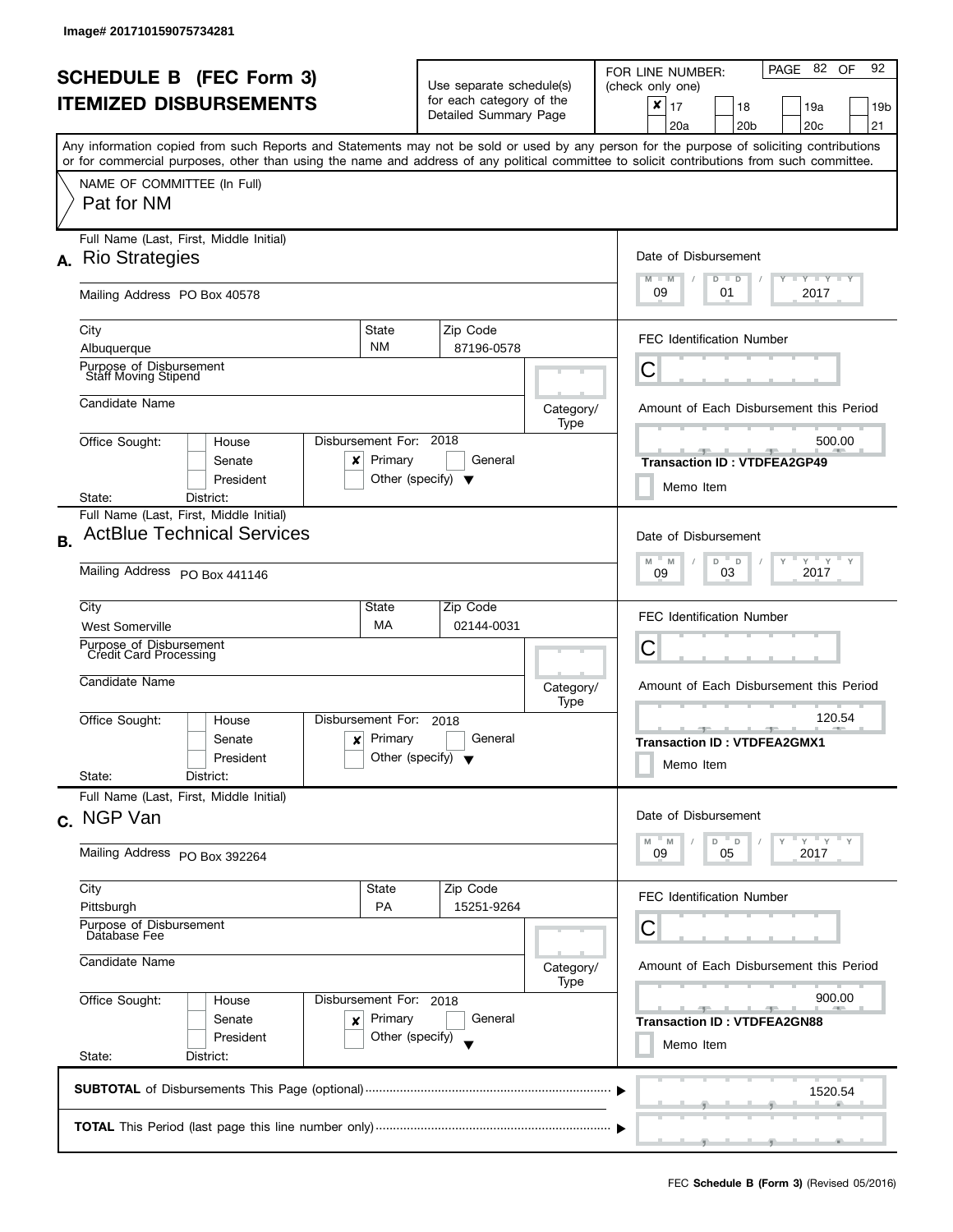|           | <b>SCHEDULE B (FEC Form 3)</b>                                                                                                             |                                                                |                                                      |                   | PAGE 83 OF<br>92<br>FOR LINE NUMBER:                                                                                                      |  |  |
|-----------|--------------------------------------------------------------------------------------------------------------------------------------------|----------------------------------------------------------------|------------------------------------------------------|-------------------|-------------------------------------------------------------------------------------------------------------------------------------------|--|--|
|           | <b>ITEMIZED DISBURSEMENTS</b>                                                                                                              |                                                                | Use separate schedule(s)<br>for each category of the |                   | (check only one)<br>$\pmb{\times}$<br>17<br>18<br>19a<br>19 <sub>b</sub>                                                                  |  |  |
|           |                                                                                                                                            |                                                                | Detailed Summary Page                                |                   | 20 <sub>c</sub><br>21<br>20a<br>20 <sub>b</sub>                                                                                           |  |  |
|           |                                                                                                                                            |                                                                |                                                      |                   | Any information copied from such Reports and Statements may not be sold or used by any person for the purpose of soliciting contributions |  |  |
|           | or for commercial purposes, other than using the name and address of any political committee to solicit contributions from such committee. |                                                                |                                                      |                   |                                                                                                                                           |  |  |
|           | NAME OF COMMITTEE (In Full)<br>Pat for NM                                                                                                  |                                                                |                                                      |                   |                                                                                                                                           |  |  |
|           | Full Name (Last, First, Middle Initial)                                                                                                    |                                                                |                                                      |                   | Date of Disbursement                                                                                                                      |  |  |
| А.        | Davis, Patrick, M.,,                                                                                                                       |                                                                |                                                      |                   | $T$ $Y$ $T$ $Y$ $T$ $Y$<br>$M - M$<br>$D$ $D$                                                                                             |  |  |
|           | Mailing Address 3926 Simms Ave SE                                                                                                          |                                                                |                                                      |                   | 09<br>2017<br>07                                                                                                                          |  |  |
|           | City                                                                                                                                       | State                                                          | Zip Code                                             |                   | <b>FEC Identification Number</b>                                                                                                          |  |  |
|           | Albuquerque                                                                                                                                | <b>NM</b>                                                      | 87108-4338                                           |                   |                                                                                                                                           |  |  |
|           | Purpose of Disbursement<br>Airrare                                                                                                         |                                                                |                                                      |                   | С                                                                                                                                         |  |  |
|           | Candidate Name                                                                                                                             |                                                                |                                                      | Category/         | Amount of Each Disbursement this Period                                                                                                   |  |  |
|           | Office Sought:<br>House                                                                                                                    | Disbursement For: 2018                                         |                                                      | Type              | 455.46                                                                                                                                    |  |  |
|           | Senate<br>x                                                                                                                                | Primary                                                        | General                                              |                   | <b>Transaction ID: VTEEPMPTCV9I</b>                                                                                                       |  |  |
|           | President                                                                                                                                  |                                                                | Other (specify) $\blacktriangledown$                 |                   | * In-Kind Received<br>Memo Item                                                                                                           |  |  |
|           | State:<br>District:<br>Full Name (Last, First, Middle Initial)                                                                             |                                                                |                                                      |                   |                                                                                                                                           |  |  |
| <b>B.</b> | Lerner, Grace, , ,                                                                                                                         |                                                                |                                                      |                   | Date of Disbursement                                                                                                                      |  |  |
|           | Mailing Address 1215 3rd St SW<br>Apt A                                                                                                    | $Y$ $Y$ $Y$<br>D<br>M<br>$\mathsf D$<br>M<br>2017<br>07<br>09  |                                                      |                   |                                                                                                                                           |  |  |
|           | City                                                                                                                                       | State                                                          | Zip Code                                             |                   | <b>FEC Identification Number</b>                                                                                                          |  |  |
|           | Albuquerque<br>Purpose of Disbursement                                                                                                     | <b>NM</b>                                                      | 87102-4492                                           |                   | С                                                                                                                                         |  |  |
|           | Food and Beverages                                                                                                                         |                                                                |                                                      |                   |                                                                                                                                           |  |  |
|           | Candidate Name                                                                                                                             |                                                                |                                                      | Category/<br>Type | Amount of Each Disbursement this Period                                                                                                   |  |  |
|           | Office Sought:<br>House                                                                                                                    | Disbursement For:                                              | 2018                                                 |                   | 626.95                                                                                                                                    |  |  |
|           | Senate<br>President                                                                                                                        | $x$ Primary<br>General<br>Other (specify) $\blacktriangledown$ |                                                      |                   | <b>Transaction ID: VTEEPMPTCY3I</b><br>Memo Item * In-Kind Received                                                                       |  |  |
|           | State:<br>District:                                                                                                                        |                                                                |                                                      |                   |                                                                                                                                           |  |  |
|           | Full Name (Last, First, Middle Initial)                                                                                                    |                                                                |                                                      |                   |                                                                                                                                           |  |  |
|           | c. ActBlue Technical Services                                                                                                              |                                                                |                                                      |                   | Date of Disbursement                                                                                                                      |  |  |
|           | Mailing Address PO Box 441146                                                                                                              |                                                                |                                                      |                   | $Y = Y$<br>D<br>D<br>M<br>M<br>2017<br>09<br>10                                                                                           |  |  |
|           | City                                                                                                                                       | State                                                          | Zip Code                                             |                   | <b>FEC Identification Number</b>                                                                                                          |  |  |
|           | <b>West Somerville</b><br>Purpose of Disbursement                                                                                          | MA                                                             | 02144-0031                                           |                   | С                                                                                                                                         |  |  |
|           | <b>Credit Card Processing</b>                                                                                                              |                                                                |                                                      |                   |                                                                                                                                           |  |  |
|           | Candidate Name                                                                                                                             |                                                                |                                                      | Category/<br>Type | Amount of Each Disbursement this Period                                                                                                   |  |  |
|           | Office Sought:<br>House                                                                                                                    | Disbursement For: 2018                                         |                                                      |                   | 43.44                                                                                                                                     |  |  |
|           | Senate<br>x                                                                                                                                | Primary                                                        | General                                              |                   | <b>Transaction ID: VTDFEA2GMY9</b>                                                                                                        |  |  |
|           | Other (specify)<br>President<br>State:<br>District:                                                                                        |                                                                |                                                      |                   | Memo Item                                                                                                                                 |  |  |
|           |                                                                                                                                            |                                                                |                                                      |                   | 1125.85                                                                                                                                   |  |  |
|           |                                                                                                                                            |                                                                |                                                      |                   |                                                                                                                                           |  |  |
|           |                                                                                                                                            |                                                                |                                                      |                   |                                                                                                                                           |  |  |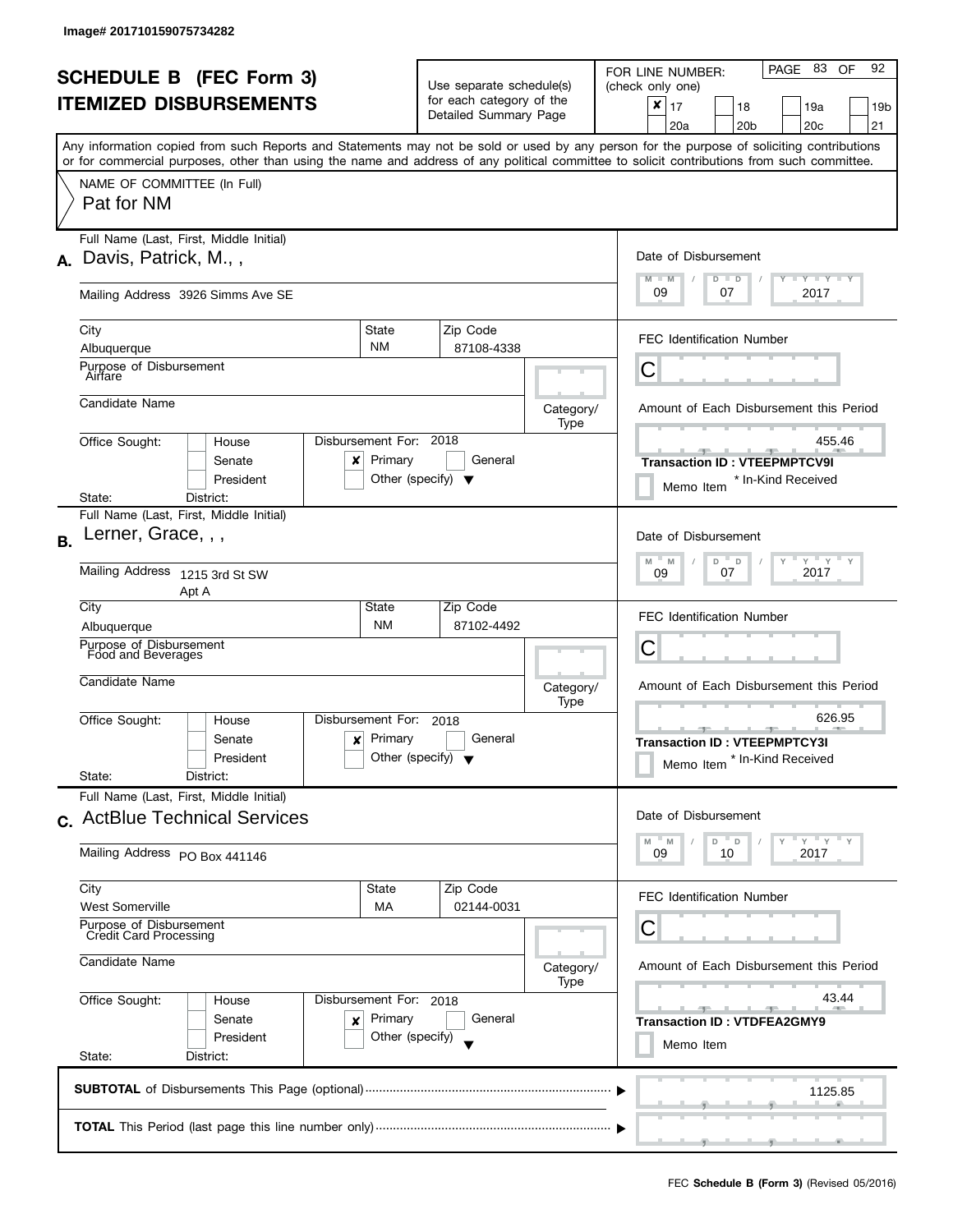| <b>SCHEDULE B (FEC Form 3)</b><br><b>ITEMIZED DISBURSEMENTS</b>        |                                                                                                                                                                                         |                                                                      | Use separate schedule(s)<br>for each category of the<br>Detailed Summary Page |                                         | PAGE 84<br>92<br>OF<br>FOR LINE NUMBER:<br>(check only one)<br>$\pmb{\times}$<br>17<br>18<br>19a<br>19 <sub>b</sub> |
|------------------------------------------------------------------------|-----------------------------------------------------------------------------------------------------------------------------------------------------------------------------------------|----------------------------------------------------------------------|-------------------------------------------------------------------------------|-----------------------------------------|---------------------------------------------------------------------------------------------------------------------|
|                                                                        | Any information copied from such Reports and Statements may not be sold or used by any person for the purpose of soliciting contributions                                               |                                                                      |                                                                               |                                         | 20 <sub>b</sub><br>20c<br>21<br>20a                                                                                 |
|                                                                        | or for commercial purposes, other than using the name and address of any political committee to solicit contributions from such committee.<br>NAME OF COMMITTEE (In Full)<br>Pat for NM |                                                                      |                                                                               |                                         |                                                                                                                     |
|                                                                        | Full Name (Last, First, Middle Initial)<br>A. Strother Nuckels Strategies                                                                                                               |                                                                      |                                                                               |                                         | Date of Disbursement<br>$T - Y = Y + Y$<br>$M - M$<br>$D$ $D$                                                       |
|                                                                        | Mailing Address 9919 Meriden Rd                                                                                                                                                         |                                                                      |                                                                               |                                         | 09<br>13<br>2017                                                                                                    |
|                                                                        | City<br>Potomac                                                                                                                                                                         | State<br><b>MD</b>                                                   | Zip Code<br>20854-4313                                                        |                                         | <b>FEC Identification Number</b>                                                                                    |
|                                                                        | Purpose of Disbursement<br>Radio Production                                                                                                                                             |                                                                      |                                                                               |                                         | С                                                                                                                   |
|                                                                        | Candidate Name                                                                                                                                                                          |                                                                      |                                                                               | Category/<br>Type                       | Amount of Each Disbursement this Period                                                                             |
|                                                                        | Office Sought:<br>House<br>Senate<br>x<br>President                                                                                                                                     | Disbursement For: 2018<br>Primary                                    | General<br>Other (specify) $\blacktriangledown$                               |                                         | 657.00<br><b>Transaction ID: VTDFEA2GPJ8</b><br>Memo Item                                                           |
|                                                                        | District:<br>State:<br>Full Name (Last, First, Middle Initial)                                                                                                                          |                                                                      |                                                                               |                                         |                                                                                                                     |
| <b>B.</b>                                                              | Davis, Patrick, M.,,                                                                                                                                                                    |                                                                      |                                                                               |                                         | Date of Disbursement<br>$Y$ $Y$ $Y$<br>$\overline{a}$<br>M<br>D<br>M                                                |
|                                                                        | Mailing Address 3926 Simms Ave SE                                                                                                                                                       | 2017<br>14<br>09                                                     |                                                                               |                                         |                                                                                                                     |
|                                                                        | City<br>Albuquerque                                                                                                                                                                     | State<br><b>NM</b>                                                   | Zip Code<br>87108-4338                                                        |                                         | <b>FEC Identification Number</b>                                                                                    |
|                                                                        | Purpose of Disbursement                                                                                                                                                                 |                                                                      |                                                                               |                                         | C                                                                                                                   |
|                                                                        | Candidate Name                                                                                                                                                                          |                                                                      |                                                                               | Category/<br>Type                       | Amount of Each Disbursement this Period                                                                             |
|                                                                        | Office Sought:<br>House<br>Senate<br>x<br>President<br>State:<br>District:                                                                                                              | Disbursement For:<br>Primary<br>Other (specify) $\blacktriangledown$ | 2018<br>General                                                               |                                         | 127.41<br>$-1$ $-1$<br><b>Transaction ID: VTEEPMPTDE9I</b><br>* In-Kind Received<br>Memo Item                       |
|                                                                        | Full Name (Last, First, Middle Initial)<br>c. ActBlue Technical Services                                                                                                                |                                                                      |                                                                               |                                         | Date of Disbursement                                                                                                |
|                                                                        | Mailing Address PO Box 441146                                                                                                                                                           |                                                                      |                                                                               |                                         | $Y'$ $Y'$<br>M<br>D<br>$\mathsf D$<br>M<br>09<br>17<br>2017                                                         |
|                                                                        | City<br><b>West Somerville</b>                                                                                                                                                          | State<br>MA                                                          | Zip Code<br>02144-0031                                                        |                                         | <b>FEC Identification Number</b>                                                                                    |
|                                                                        | Purpose of Disbursement<br><b>Credit Card Processing</b>                                                                                                                                |                                                                      |                                                                               |                                         | С                                                                                                                   |
|                                                                        | Candidate Name                                                                                                                                                                          |                                                                      | Category/<br>Type                                                             | Amount of Each Disbursement this Period |                                                                                                                     |
| Office Sought:<br>Disbursement For: 2018<br>House<br>Primary<br>Senate |                                                                                                                                                                                         |                                                                      | General                                                                       |                                         | 92.20<br><b>Allen</b><br>$-1$                                                                                       |
|                                                                        | ×<br>President<br>State:<br>District:                                                                                                                                                   | Other (specify)                                                      |                                                                               |                                         | <b>Transaction ID: VTDFEA2GMZ7</b><br>Memo Item                                                                     |
|                                                                        |                                                                                                                                                                                         |                                                                      |                                                                               |                                         | 876.61                                                                                                              |
|                                                                        |                                                                                                                                                                                         |                                                                      |                                                                               |                                         |                                                                                                                     |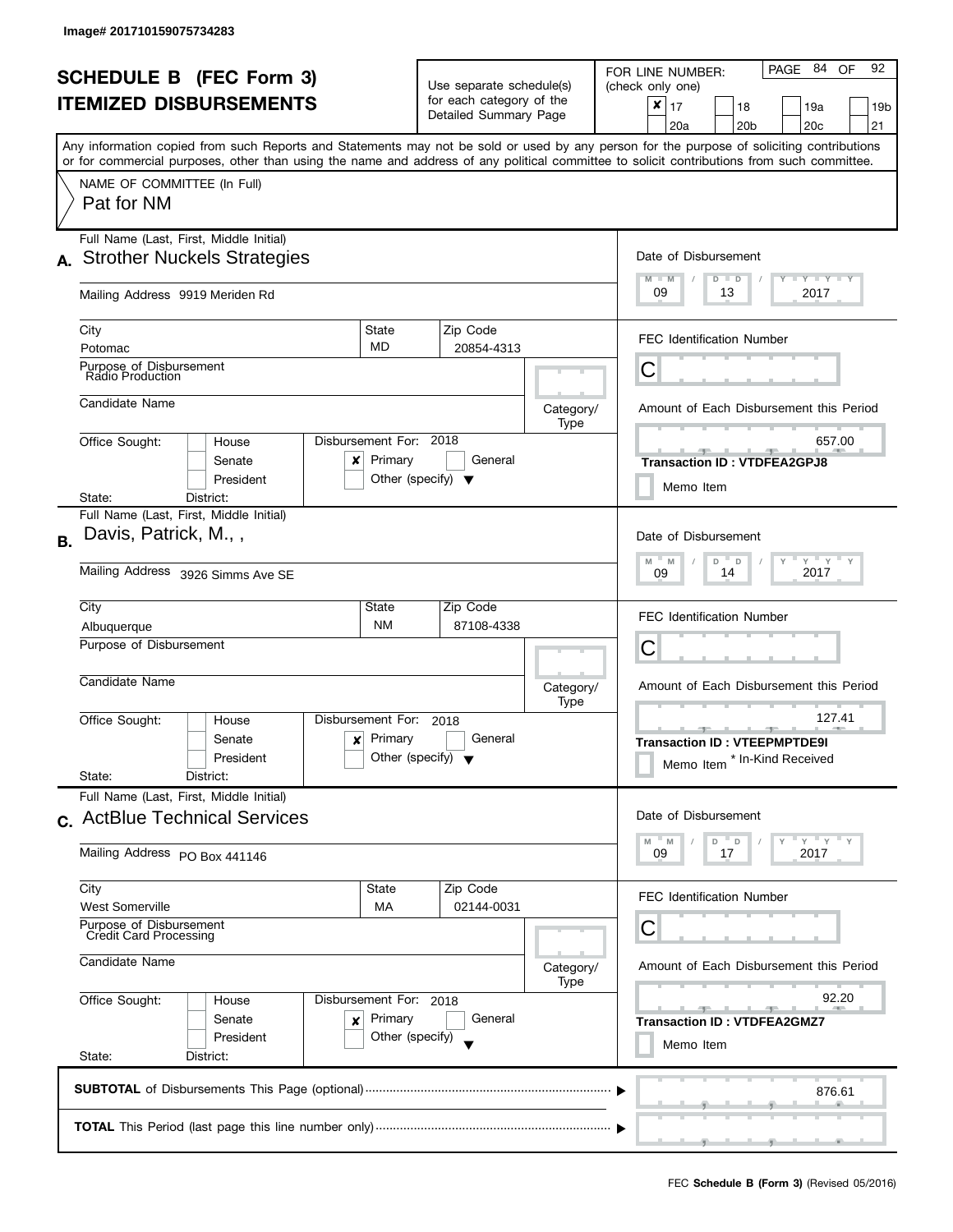| <b>SCHEDULE B (FEC Form 3)</b> |                                                                                                                                            |                                                            | Use separate schedule(s)                     |                                                   |                   | PAGE 85 OF<br>92<br>FOR LINE NUMBER:<br>(check only one)                                                                                  |  |  |
|--------------------------------|--------------------------------------------------------------------------------------------------------------------------------------------|------------------------------------------------------------|----------------------------------------------|---------------------------------------------------|-------------------|-------------------------------------------------------------------------------------------------------------------------------------------|--|--|
|                                | <b>ITEMIZED DISBURSEMENTS</b>                                                                                                              |                                                            |                                              | for each category of the<br>Detailed Summary Page |                   | $\boldsymbol{x}$<br>17<br>18<br>19a<br>19b                                                                                                |  |  |
|                                |                                                                                                                                            |                                                            |                                              |                                                   |                   | 21<br>20a<br>20b<br>20c                                                                                                                   |  |  |
|                                | or for commercial purposes, other than using the name and address of any political committee to solicit contributions from such committee. |                                                            |                                              |                                                   |                   | Any information copied from such Reports and Statements may not be sold or used by any person for the purpose of soliciting contributions |  |  |
|                                | NAME OF COMMITTEE (In Full)                                                                                                                |                                                            |                                              |                                                   |                   |                                                                                                                                           |  |  |
|                                | Pat for NM                                                                                                                                 |                                                            |                                              |                                                   |                   |                                                                                                                                           |  |  |
|                                | Full Name (Last, First, Middle Initial)                                                                                                    |                                                            |                                              |                                                   |                   |                                                                                                                                           |  |  |
|                                | $A.$ Byers, Maggie, , ,                                                                                                                    | Date of Disbursement                                       |                                              |                                                   |                   |                                                                                                                                           |  |  |
|                                | Mailing Address 11112 Bellamah Ave NE                                                                                                      | <b>TEY LY LY</b><br>$M - M$<br>$D$ $D$<br>09<br>2017<br>19 |                                              |                                                   |                   |                                                                                                                                           |  |  |
|                                | City                                                                                                                                       | State                                                      |                                              | Zip Code                                          |                   |                                                                                                                                           |  |  |
|                                | Albuquerque                                                                                                                                | <b>NM</b>                                                  |                                              | 87112-4304                                        |                   | <b>FEC Identification Number</b>                                                                                                          |  |  |
|                                | Purpose of Disbursement<br>New Mexico Chile for Event                                                                                      |                                                            |                                              |                                                   |                   | С                                                                                                                                         |  |  |
|                                | Candidate Name                                                                                                                             |                                                            |                                              |                                                   | Category/<br>Type | Amount of Each Disbursement this Period                                                                                                   |  |  |
|                                | Office Sought:<br>House                                                                                                                    | Disbursement For: 2018                                     |                                              |                                                   |                   | 24.00                                                                                                                                     |  |  |
|                                | Senate<br>x                                                                                                                                | Primary                                                    |                                              | General                                           |                   | --<br><b>Transaction ID: VTEEPMQWGE2I</b>                                                                                                 |  |  |
|                                | President                                                                                                                                  | Other (specify) $\blacktriangledown$                       |                                              |                                                   |                   | * In-Kind Received<br>Memo Item                                                                                                           |  |  |
|                                | State:<br>District:<br>Full Name (Last, First, Middle Initial)                                                                             |                                                            |                                              |                                                   |                   |                                                                                                                                           |  |  |
|                                | Byers, Maggie, , ,                                                                                                                         |                                                            |                                              |                                                   |                   | Date of Disbursement                                                                                                                      |  |  |
| <b>B.</b>                      |                                                                                                                                            | $Y$ $Y$ $Y$<br>M<br>D<br>D                                 |                                              |                                                   |                   |                                                                                                                                           |  |  |
|                                | Mailing Address 11112 Bellamah Ave NE                                                                                                      | M<br>2017<br>19<br>09                                      |                                              |                                                   |                   |                                                                                                                                           |  |  |
|                                | City                                                                                                                                       | State                                                      |                                              | Zip Code                                          |                   | <b>FEC Identification Number</b>                                                                                                          |  |  |
|                                | Albuquerque                                                                                                                                | <b>NM</b>                                                  |                                              | 87112-4304                                        |                   |                                                                                                                                           |  |  |
|                                | Purpose of Disbursement<br>Event Supplies                                                                                                  |                                                            |                                              |                                                   |                   | Ċ                                                                                                                                         |  |  |
|                                | Candidate Name                                                                                                                             |                                                            |                                              |                                                   | Category/         | Amount of Each Disbursement this Period                                                                                                   |  |  |
|                                |                                                                                                                                            |                                                            | Type                                         |                                                   |                   |                                                                                                                                           |  |  |
|                                | Office Sought:<br>House                                                                                                                    | Disbursement For:                                          | 2018<br>General<br>Other (specify) $\bullet$ |                                                   |                   | 25.00                                                                                                                                     |  |  |
|                                | Senate<br>$\mathbf{x}$                                                                                                                     | Primary                                                    |                                              |                                                   |                   | <b>Transaction ID: VTEEPMQWGG8I</b>                                                                                                       |  |  |
|                                | President<br>State:<br>District:                                                                                                           |                                                            |                                              |                                                   |                   | * In-Kind Received<br>Memo Item                                                                                                           |  |  |
|                                | Full Name (Last, First, Middle Initial)                                                                                                    |                                                            |                                              |                                                   |                   |                                                                                                                                           |  |  |
|                                | c. Byers, Maggie, , ,                                                                                                                      |                                                            |                                              |                                                   |                   | Date of Disbursement                                                                                                                      |  |  |
|                                |                                                                                                                                            |                                                            |                                              |                                                   |                   | D<br>$\mathsf D$<br>M<br>M                                                                                                                |  |  |
|                                | Mailing Address 11112 Bellamah Ave NE                                                                                                      | 2017<br>09<br>20                                           |                                              |                                                   |                   |                                                                                                                                           |  |  |
|                                | City                                                                                                                                       | State                                                      |                                              | Zip Code                                          |                   | <b>FEC Identification Number</b>                                                                                                          |  |  |
|                                | Albuquerque                                                                                                                                | <b>NM</b>                                                  |                                              | 87112-4304                                        |                   |                                                                                                                                           |  |  |
|                                | Purpose of Disbursement<br>Event Food                                                                                                      |                                                            |                                              |                                                   |                   | Ĉ                                                                                                                                         |  |  |
|                                | Candidate Name                                                                                                                             |                                                            |                                              |                                                   | Category/         | Amount of Each Disbursement this Period                                                                                                   |  |  |
|                                |                                                                                                                                            |                                                            |                                              |                                                   |                   |                                                                                                                                           |  |  |
|                                | Office Sought:<br>House                                                                                                                    | Disbursement For: 2018                                     |                                              |                                                   |                   | 65.00                                                                                                                                     |  |  |
|                                | Senate<br>x                                                                                                                                | Primary                                                    |                                              | General                                           |                   | <b>Transaction ID: VTEEPMQWGD4I</b>                                                                                                       |  |  |
|                                | President<br>State:<br>District:                                                                                                           | Other (specify)                                            |                                              |                                                   |                   | * In-Kind Received<br>Memo Item                                                                                                           |  |  |
|                                |                                                                                                                                            |                                                            |                                              |                                                   |                   |                                                                                                                                           |  |  |
|                                |                                                                                                                                            |                                                            |                                              |                                                   |                   | 114.00                                                                                                                                    |  |  |
|                                |                                                                                                                                            |                                                            |                                              |                                                   |                   |                                                                                                                                           |  |  |
|                                |                                                                                                                                            |                                                            |                                              |                                                   |                   |                                                                                                                                           |  |  |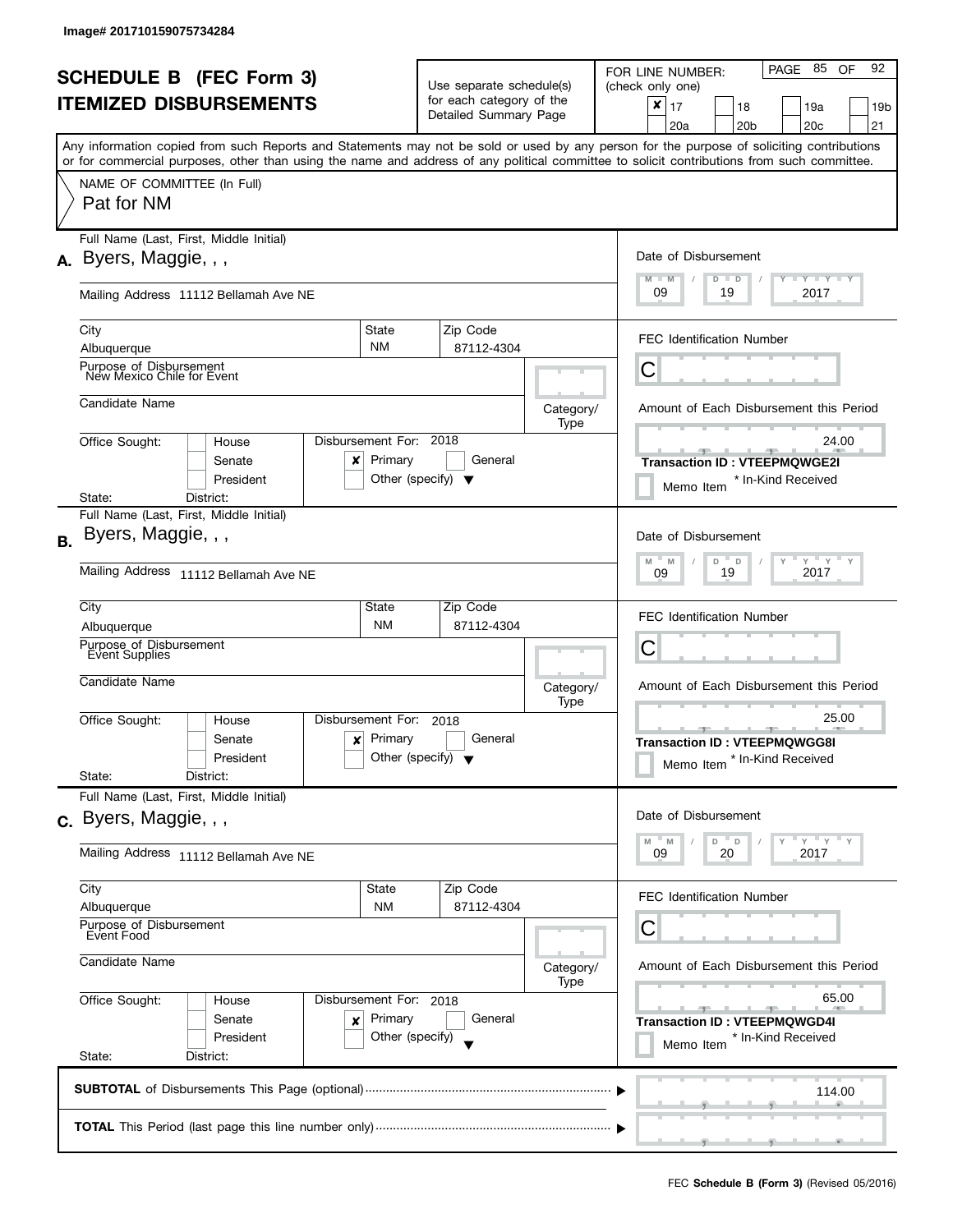| <b>SCHEDULE B</b> (FEC Form 3)<br><b>ITEMIZED DISBURSEMENTS</b> |                                                                                                                                            |                                                                           | Use separate schedule(s)<br>for each category of the<br>Detailed Summary Page |                                         | PAGE 86 OF<br>92<br>FOR LINE NUMBER:<br>(check only one)<br>×<br>17<br>18<br>19a<br>19 <sub>b</sub>                                                                                          |
|-----------------------------------------------------------------|--------------------------------------------------------------------------------------------------------------------------------------------|---------------------------------------------------------------------------|-------------------------------------------------------------------------------|-----------------------------------------|----------------------------------------------------------------------------------------------------------------------------------------------------------------------------------------------|
|                                                                 | or for commercial purposes, other than using the name and address of any political committee to solicit contributions from such committee. |                                                                           |                                                                               |                                         | 20 <sub>c</sub><br>21<br>20a<br>20 <sub>b</sub><br>Any information copied from such Reports and Statements may not be sold or used by any person for the purpose of soliciting contributions |
|                                                                 | NAME OF COMMITTEE (In Full)<br>Pat for NM                                                                                                  |                                                                           |                                                                               |                                         |                                                                                                                                                                                              |
| А.                                                              | Full Name (Last, First, Middle Initial)<br>Chakerian, Stefan, , ,                                                                          | Date of Disbursement<br>$T - Y$ $T - Y$<br>$M - M$<br>$D$ $D$             |                                                                               |                                         |                                                                                                                                                                                              |
|                                                                 | Mailing Address 23 Asher Ln                                                                                                                |                                                                           |                                                                               |                                         | 09<br>23<br>2017                                                                                                                                                                             |
|                                                                 | City<br>Tijeras                                                                                                                            | State<br><b>NM</b>                                                        | Zip Code<br>87059-7848                                                        |                                         | <b>FEC Identification Number</b>                                                                                                                                                             |
|                                                                 | Purpose of Disbursement<br>Video Production                                                                                                |                                                                           |                                                                               |                                         | С                                                                                                                                                                                            |
|                                                                 | Candidate Name                                                                                                                             |                                                                           |                                                                               | Category/<br>Type                       | Amount of Each Disbursement this Period                                                                                                                                                      |
|                                                                 | Office Sought:<br>House<br>Senate<br>x<br>President                                                                                        | Disbursement For: 2018<br>Primary<br>Other (specify) $\blacktriangledown$ | General                                                                       |                                         | 750.00<br><b>Transaction ID: VTEEPMPTCK6I</b><br>* In-Kind Received<br>Memo Item                                                                                                             |
| <b>B.</b>                                                       | State:<br>District:<br>Full Name (Last, First, Middle Initial)<br>Galpert, Evan, , ,                                                       |                                                                           |                                                                               |                                         | Date of Disbursement                                                                                                                                                                         |
|                                                                 | Mailing Address 714 Baca St                                                                                                                | $Y$ $Y$ $Y$ $Y$<br>M<br>M<br>D<br>D<br>2017<br>23<br>09                   |                                                                               |                                         |                                                                                                                                                                                              |
|                                                                 | City<br>Santa Fe                                                                                                                           | State<br><b>NM</b>                                                        | Zip Code<br>87505-0918                                                        |                                         | <b>FEC Identification Number</b>                                                                                                                                                             |
|                                                                 | Purpose of Disbursement<br>Video Production                                                                                                |                                                                           |                                                                               |                                         | С                                                                                                                                                                                            |
|                                                                 | Candidate Name                                                                                                                             |                                                                           |                                                                               | Category/<br>Type                       | Amount of Each Disbursement this Period                                                                                                                                                      |
|                                                                 | Office Sought:<br>House<br>Senate<br>$\boldsymbol{\mathsf{x}}$<br>President<br>State:<br>District:                                         | Disbursement For:<br>Primary<br>Other (specify) $\blacktriangledown$      | 2018<br>General                                                               |                                         | 750.00<br><b>Transaction ID: VTEEPMPTCN1I</b><br>Memo Item <sup>*</sup> In-Kind Received                                                                                                     |
|                                                                 | Full Name (Last, First, Middle Initial)<br>c. Hendry, John, Banks,,                                                                        |                                                                           |                                                                               |                                         | Date of Disbursement                                                                                                                                                                         |
|                                                                 | Mailing Address PO Box 5351                                                                                                                |                                                                           |                                                                               |                                         | $Y = Y$<br>D<br>$\mathsf{D}$<br>M<br>M<br>2017<br>09<br>23                                                                                                                                   |
|                                                                 | City<br>Santa Fe                                                                                                                           | State<br>ΝM                                                               | Zip Code<br>87502-5351                                                        |                                         | <b>FEC Identification Number</b>                                                                                                                                                             |
|                                                                 | Purpose of Disbursement<br>Video Production                                                                                                |                                                                           |                                                                               |                                         | С                                                                                                                                                                                            |
|                                                                 | Candidate Name                                                                                                                             |                                                                           | Category/<br>Type                                                             | Amount of Each Disbursement this Period |                                                                                                                                                                                              |
|                                                                 | Office Sought:<br>House<br>Senate<br>×<br>President<br>State:<br>District:                                                                 | Disbursement For: 2018<br>Primary<br>Other (specify)                      | General                                                                       |                                         | 2000.00<br><b>Transaction ID: VTEEPMPTD99I</b><br>* In-Kind Received<br>Memo Item                                                                                                            |
|                                                                 |                                                                                                                                            |                                                                           |                                                                               |                                         | 3500.00                                                                                                                                                                                      |
|                                                                 |                                                                                                                                            |                                                                           |                                                                               |                                         |                                                                                                                                                                                              |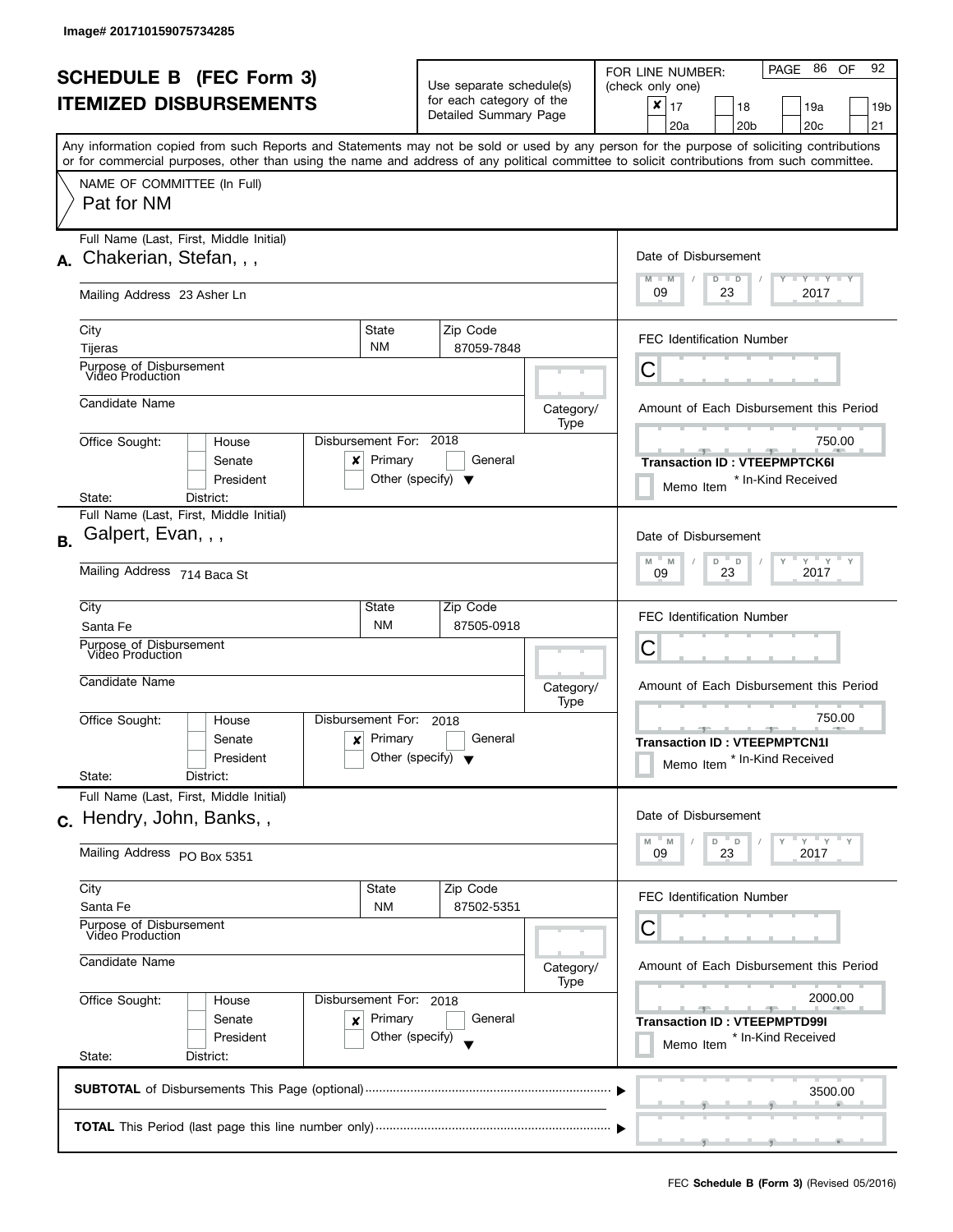| <b>SCHEDULE B (FEC Form 3)</b> |                                                                                                                                                                                                                                                                                         |                                                               | Use separate schedule(s)                                |                   | PAGE 87<br>92<br>OF.<br>FOR LINE NUMBER:<br>(check only one)                               |  |
|--------------------------------|-----------------------------------------------------------------------------------------------------------------------------------------------------------------------------------------------------------------------------------------------------------------------------------------|---------------------------------------------------------------|---------------------------------------------------------|-------------------|--------------------------------------------------------------------------------------------|--|
|                                | <b>ITEMIZED DISBURSEMENTS</b>                                                                                                                                                                                                                                                           |                                                               | for each category of the<br>Detailed Summary Page       |                   | ×<br>17<br>18<br>19a<br>19 <sub>b</sub><br>20 <sub>c</sub><br>20a<br>20 <sub>b</sub><br>21 |  |
|                                | Any information copied from such Reports and Statements may not be sold or used by any person for the purpose of soliciting contributions<br>or for commercial purposes, other than using the name and address of any political committee to solicit contributions from such committee. |                                                               |                                                         |                   |                                                                                            |  |
|                                | NAME OF COMMITTEE (In Full)<br>Pat for NM                                                                                                                                                                                                                                               |                                                               |                                                         |                   |                                                                                            |  |
|                                | Full Name (Last, First, Middle Initial)<br>$A.$ Longo, Richard, , ,                                                                                                                                                                                                                     | Date of Disbursement<br>$T - Y = T - Y$<br>$M - M$<br>$D$ $D$ |                                                         |                   |                                                                                            |  |
|                                | Mailing Address 601 W San Mateo Rd<br>Apt 91                                                                                                                                                                                                                                            |                                                               |                                                         |                   | 09<br>23<br>2017                                                                           |  |
|                                | City<br>Santa Fe                                                                                                                                                                                                                                                                        | <b>State</b><br><b>NM</b>                                     | Zip Code<br>87505-3951                                  |                   | <b>FEC Identification Number</b>                                                           |  |
|                                | Purpose of Disbursement<br>Video Production                                                                                                                                                                                                                                             |                                                               |                                                         |                   | С                                                                                          |  |
|                                | Candidate Name                                                                                                                                                                                                                                                                          |                                                               |                                                         | Category/<br>Type | Amount of Each Disbursement this Period                                                    |  |
|                                | Office Sought:<br>House<br>Senate<br>x<br>President                                                                                                                                                                                                                                     | Disbursement For: 2018<br>Primary                             | General<br>Other (specify) $\blacktriangledown$         |                   | 2000.00<br><b>Transaction ID: VTEEPMPTCM4I</b><br>* In-Kind Received<br>Memo Item          |  |
| <b>B.</b>                      | State:<br>District:<br>Full Name (Last, First, Middle Initial)<br>Montoya, Damian, , ,<br>Mailing Address 715 Esperanza Dr                                                                                                                                                              |                                                               |                                                         |                   | Date of Disbursement<br>$Y = Y - Y$<br>D<br>M<br>$\mathsf D$<br>M<br>2017<br>23<br>09      |  |
|                                | City<br><b>Bosque Farms</b><br>Purpose of Disbursement                                                                                                                                                                                                                                  | State<br><b>NM</b>                                            | Zip Code<br>87068-9732                                  |                   | FEC Identification Number<br>С                                                             |  |
|                                | Video Production<br>Candidate Name                                                                                                                                                                                                                                                      |                                                               |                                                         | Category/<br>Type | Amount of Each Disbursement this Period                                                    |  |
|                                | Office Sought:<br>House<br>Senate<br>$\boldsymbol{\mathsf{x}}$<br>President<br>State:<br>District:                                                                                                                                                                                      | Disbursement For:<br>Primary                                  | 2018<br>General<br>Other (specify) $\blacktriangledown$ |                   | 1500.00<br><b>Transaction ID: VTEEPMPTCQ7I</b><br>Memo Item * In-Kind Received             |  |
|                                | Full Name (Last, First, Middle Initial)<br>c. O'Neal, Josiah, , ,                                                                                                                                                                                                                       |                                                               |                                                         |                   | Date of Disbursement<br>$Y = Y$<br>D<br>D<br>M<br>M                                        |  |
|                                | Mailing Address 1204 Chama St NE                                                                                                                                                                                                                                                        |                                                               |                                                         |                   | 2017<br>09<br>23                                                                           |  |
|                                | City<br>Albuquerque                                                                                                                                                                                                                                                                     | State<br><b>NM</b>                                            | Zip Code<br>87110-7118                                  |                   | <b>FEC Identification Number</b>                                                           |  |
|                                | Purpose of Disbursement<br>Video Production<br>Candidate Name                                                                                                                                                                                                                           |                                                               |                                                         | Category/<br>Type | С<br>Amount of Each Disbursement this Period                                               |  |
|                                | Office Sought:<br>House<br>Senate<br>x<br>President<br>State:<br>District:                                                                                                                                                                                                              | Disbursement For: 2018<br>Primary<br>Other (specify)          | General                                                 |                   | 750.00<br><b>Transaction ID: VTEEPMPTDA7I</b><br>* In-Kind Received<br>Memo Item           |  |
|                                |                                                                                                                                                                                                                                                                                         |                                                               |                                                         |                   | 4250.00                                                                                    |  |
|                                |                                                                                                                                                                                                                                                                                         |                                                               |                                                         |                   |                                                                                            |  |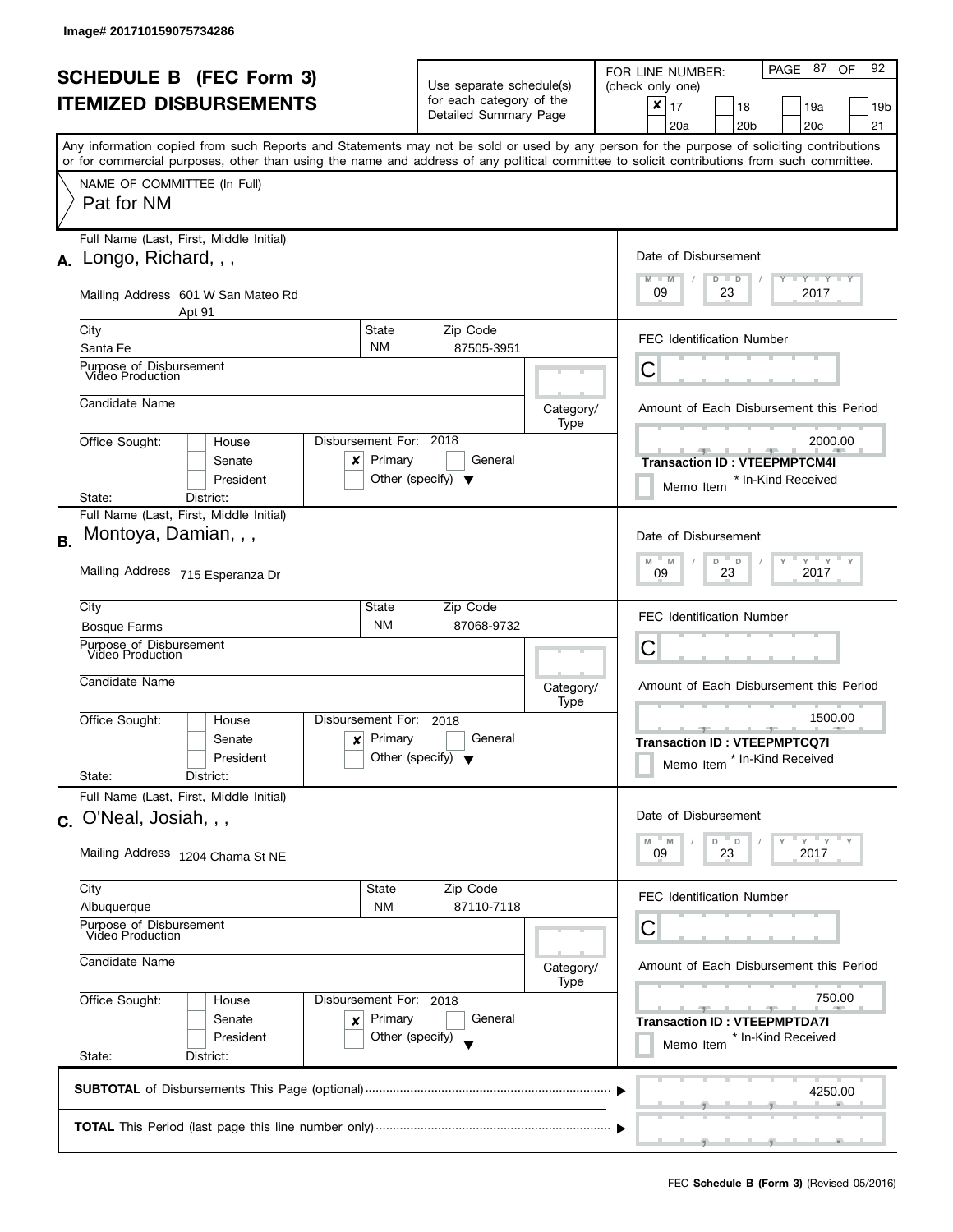| <b>SCHEDULE B</b> (FEC Form 3)<br><b>ITEMIZED DISBURSEMENTS</b> |                                                                                                                                                                           |                                                                    | Use separate schedule(s)<br>for each category of the |                                         | PAGE 88 OF<br>92<br>FOR LINE NUMBER:<br>(check only one)                       |
|-----------------------------------------------------------------|---------------------------------------------------------------------------------------------------------------------------------------------------------------------------|--------------------------------------------------------------------|------------------------------------------------------|-----------------------------------------|--------------------------------------------------------------------------------|
|                                                                 |                                                                                                                                                                           |                                                                    | Detailed Summary Page                                |                                         | x<br>17<br>18<br>19a<br>19b<br>20 <sub>b</sub><br>20 <sub>c</sub><br>21<br>20a |
|                                                                 | Any information copied from such Reports and Statements may not be sold or used by any person for the purpose of soliciting contributions                                 |                                                                    |                                                      |                                         |                                                                                |
|                                                                 | or for commercial purposes, other than using the name and address of any political committee to solicit contributions from such committee.<br>NAME OF COMMITTEE (In Full) |                                                                    |                                                      |                                         |                                                                                |
|                                                                 | Pat for NM                                                                                                                                                                |                                                                    |                                                      |                                         |                                                                                |
| А.                                                              | Full Name (Last, First, Middle Initial)<br>Pelton, Nick, , ,                                                                                                              |                                                                    | Date of Disbursement                                 |                                         |                                                                                |
|                                                                 | Mailing Address 714 Baca St                                                                                                                                               | $T - Y$ $T - Y$<br>$M - M$<br>$D$ $D$<br>09<br>2017<br>23          |                                                      |                                         |                                                                                |
|                                                                 | City<br>Santa Fe                                                                                                                                                          | State<br><b>NM</b>                                                 | Zip Code<br>87505-0918                               |                                         | <b>FEC Identification Number</b>                                               |
|                                                                 | Purpose of Disbursement<br>Video Production                                                                                                                               |                                                                    |                                                      |                                         | С                                                                              |
|                                                                 | Candidate Name                                                                                                                                                            |                                                                    |                                                      | Category/<br>Type                       | Amount of Each Disbursement this Period                                        |
|                                                                 | Office Sought:<br>House                                                                                                                                                   | Disbursement For: 2018                                             |                                                      |                                         | 750.00<br>$-9-$                                                                |
|                                                                 | Senate<br>x<br>President                                                                                                                                                  | Primary                                                            | General<br>Other (specify) $\blacktriangledown$      |                                         | <b>Transaction ID: VTEEPMPTD32I</b><br>* In-Kind Received<br>Memo Item         |
|                                                                 | District:<br>State:                                                                                                                                                       |                                                                    |                                                      |                                         |                                                                                |
| <b>B.</b>                                                       | Full Name (Last, First, Middle Initial)<br>Rivera, Nani, , ,                                                                                                              |                                                                    |                                                      |                                         | Date of Disbursement                                                           |
|                                                                 | Mailing Address 1420 Cerrillos Rd                                                                                                                                         | $Y + Y + Y$<br>M<br>D<br>$\mathsf D$<br>Y<br>M<br>2017<br>23<br>09 |                                                      |                                         |                                                                                |
|                                                                 | City<br>Santa Fe                                                                                                                                                          | State<br><b>NM</b>                                                 | Zip Code<br>87505-3548                               |                                         | <b>FEC Identification Number</b>                                               |
|                                                                 | Purpose of Disbursement<br>Video Production                                                                                                                               |                                                                    |                                                      |                                         | Ĉ                                                                              |
|                                                                 | Candidate Name                                                                                                                                                            |                                                                    |                                                      | Category/<br>Type                       | Amount of Each Disbursement this Period                                        |
|                                                                 | Office Sought:<br>House                                                                                                                                                   | Disbursement For:                                                  | 2018                                                 |                                         | 2000.00<br>$-1$                                                                |
|                                                                 | Senate<br>$\boldsymbol{\mathsf{x}}$<br>President                                                                                                                          | Primary                                                            | General<br>Other (specify) $\blacktriangledown$      |                                         | <b>Transaction ID: VTEEPMPTD24I</b><br>Memo Item <sup>*</sup> In-Kind Received |
|                                                                 | State:<br>District:<br>Full Name (Last, First, Middle Initial)                                                                                                            |                                                                    |                                                      |                                         |                                                                                |
|                                                                 | c. ActBlue Technical Services                                                                                                                                             |                                                                    |                                                      |                                         | Date of Disbursement                                                           |
|                                                                 | Mailing Address PO Box 441146                                                                                                                                             |                                                                    |                                                      |                                         | $Y = Y = Y$<br>M<br>D<br>$\Box$<br>M<br>09<br>24<br>2017                       |
|                                                                 | City<br><b>West Somerville</b>                                                                                                                                            | State<br>МA                                                        | Zip Code<br>02144-0031                               |                                         | <b>FEC Identification Number</b>                                               |
|                                                                 | Purpose of Disbursement<br>Credit Card Processing                                                                                                                         |                                                                    |                                                      | С                                       |                                                                                |
|                                                                 | Candidate Name                                                                                                                                                            |                                                                    | Category/<br>Type                                    | Amount of Each Disbursement this Period |                                                                                |
|                                                                 | Office Sought:<br>House                                                                                                                                                   | Disbursement For: 2018                                             |                                                      |                                         | 150.43                                                                         |
|                                                                 | Senate<br>x<br>President                                                                                                                                                  | Primary<br>Other (specify)                                         | General                                              |                                         | <b>Transaction ID: VTDFEA2GN05</b><br>Memo Item                                |
|                                                                 | State:<br>District:                                                                                                                                                       |                                                                    |                                                      |                                         |                                                                                |
|                                                                 |                                                                                                                                                                           |                                                                    |                                                      |                                         | 2900.43                                                                        |
|                                                                 |                                                                                                                                                                           |                                                                    |                                                      |                                         |                                                                                |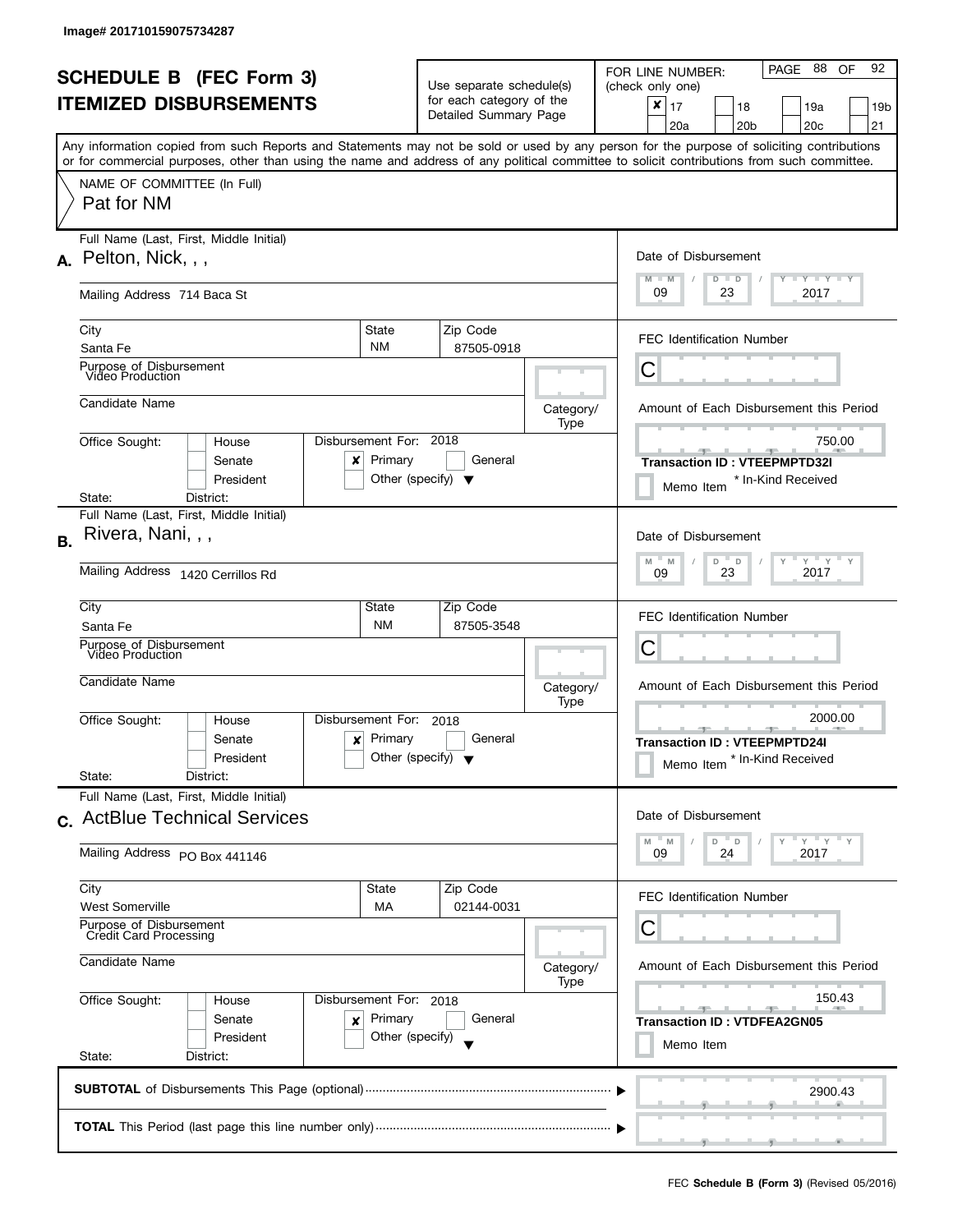|           | <b>SCHEDULE B (FEC Form 3)</b><br><b>ITEMIZED DISBURSEMENTS</b>                                                                            |                                                               | Use separate schedule(s)<br>for each category of the<br>Detailed Summary Page |                   | PAGE 89 OF<br>92<br>FOR LINE NUMBER:<br>(check only one)<br>$\mathbf{x}$   17<br>18<br>19a<br>19 <sub>b</sub><br>20a<br>20 <sub>b</sub><br>20 <sub>c</sub><br>21 |
|-----------|--------------------------------------------------------------------------------------------------------------------------------------------|---------------------------------------------------------------|-------------------------------------------------------------------------------|-------------------|------------------------------------------------------------------------------------------------------------------------------------------------------------------|
|           | or for commercial purposes, other than using the name and address of any political committee to solicit contributions from such committee. |                                                               |                                                                               |                   | Any information copied from such Reports and Statements may not be sold or used by any person for the purpose of soliciting contributions                        |
|           | NAME OF COMMITTEE (In Full)<br>Pat for NM                                                                                                  |                                                               |                                                                               |                   |                                                                                                                                                                  |
| А.        | Full Name (Last, First, Middle Initial)<br>Davis, Patrick, M.,,                                                                            |                                                               |                                                                               |                   | Date of Disbursement<br>$T$ $Y$ $T$ $Y$ $T$ $Y$<br>$M - M$<br>$D$ $D$                                                                                            |
|           | Mailing Address 3926 Simms Ave SE                                                                                                          | 09<br>2017<br>24                                              |                                                                               |                   |                                                                                                                                                                  |
|           | City<br>Albuquerque                                                                                                                        | State<br><b>NM</b>                                            | Zip Code<br>87108-4338                                                        |                   | <b>FEC Identification Number</b>                                                                                                                                 |
|           | Purpose of Disbursement<br>MailChimp                                                                                                       |                                                               |                                                                               |                   | С                                                                                                                                                                |
|           | Candidate Name                                                                                                                             |                                                               |                                                                               | Category/<br>Type | Amount of Each Disbursement this Period                                                                                                                          |
|           | Office Sought:<br>House<br>Senate<br>x<br>President                                                                                        | Disbursement For: 2018<br>Primary                             | General<br>Other (specify) $\blacktriangledown$                               |                   | 220.00<br><b>Transaction ID: VTEEPMPTCS3I</b><br>* In-Kind Received<br>Memo Item                                                                                 |
| <b>B.</b> | District:<br>State:<br>Full Name (Last, First, Middle Initial)<br>Davis, Patrick, M.,,                                                     |                                                               |                                                                               |                   | Date of Disbursement                                                                                                                                             |
|           | Mailing Address 3926 Simms Ave SE                                                                                                          | $Y$ $Y$ $Y$<br>M<br>D<br>$\mathbb D$<br>M<br>2017<br>27<br>09 |                                                                               |                   |                                                                                                                                                                  |
|           | City<br>Albuquerque                                                                                                                        | State<br><b>NM</b>                                            | Zip Code<br>87108-4338                                                        |                   | <b>FEC Identification Number</b>                                                                                                                                 |
|           | Purpose of Disbursement<br>Candidate Name                                                                                                  |                                                               |                                                                               | Category/<br>Type | С<br>Amount of Each Disbursement this Period                                                                                                                     |
|           | Office Sought:<br>House<br>Senate<br>$\mathbf{x}$<br>President<br>State:<br>District:                                                      | Disbursement For:<br>Primary                                  | 2018<br>General<br>Other (specify) $\sqrt{}$                                  |                   | 24.93<br>$-9$<br><b>Transaction ID: VTEEPMPTCX5I</b><br>Memo Item <sup>*</sup> In-Kind Received                                                                  |
|           | Full Name (Last, First, Middle Initial)<br>c. Davis, Patrick, M.,,                                                                         |                                                               |                                                                               |                   | Date of Disbursement                                                                                                                                             |
|           | Mailing Address 3926 Simms Ave SE                                                                                                          | $Y = Y + Y$<br>M<br>M<br>D<br>D<br>09<br>2017<br>27           |                                                                               |                   |                                                                                                                                                                  |
|           | City<br>Albuquerque                                                                                                                        | State<br>ΝM                                                   | Zip Code<br>87108-4338                                                        |                   | <b>FEC Identification Number</b>                                                                                                                                 |
|           | Purpose of Disbursement<br>Candidate Name                                                                                                  | С<br>Amount of Each Disbursement this Period<br>Category/     |                                                                               |                   |                                                                                                                                                                  |
|           | Office Sought:<br>House<br>Senate<br>x<br>President<br>State:<br>District:                                                                 | Disbursement For: 2018<br>Primary<br>Other (specify)          | General                                                                       | Type              | 17.53<br><b>Transaction ID: VTEEPMPTD82I</b><br>* In-Kind Received<br>Memo Item                                                                                  |
|           |                                                                                                                                            |                                                               |                                                                               |                   | 262.46                                                                                                                                                           |
|           |                                                                                                                                            |                                                               |                                                                               |                   |                                                                                                                                                                  |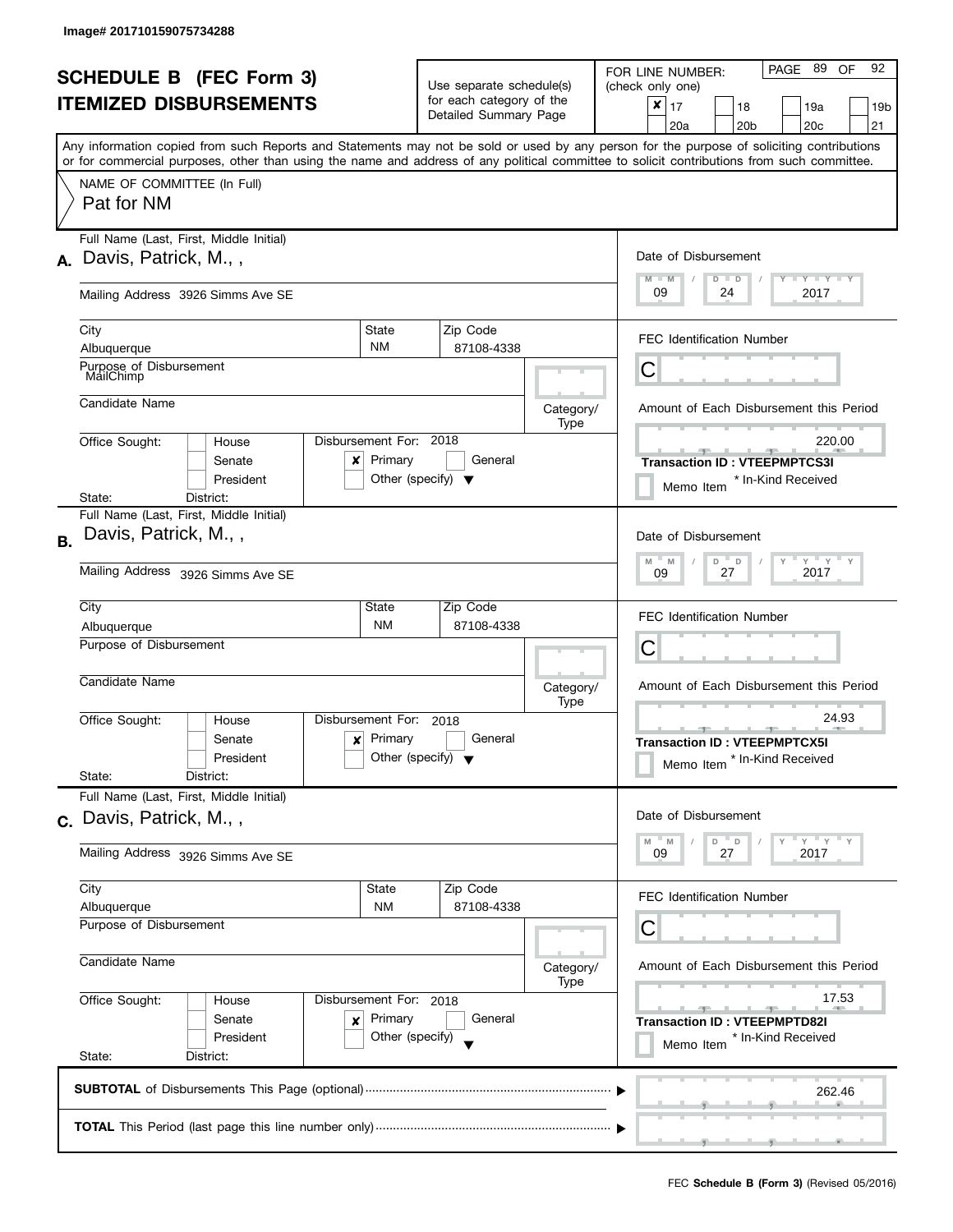|           | <b>SCHEDULE B</b> (FEC Form 3)<br><b>ITEMIZED DISBURSEMENTS</b>                                                                                                                         |                                                               | Use separate schedule(s)<br>for each category of the<br>Detailed Summary Page |                   | PAGE 90 OF<br>92<br>FOR LINE NUMBER:<br>(check only one)<br>$\mathbf{x}$   17<br>18<br>19a<br>19 <sub>b</sub>                                                                                |
|-----------|-----------------------------------------------------------------------------------------------------------------------------------------------------------------------------------------|---------------------------------------------------------------|-------------------------------------------------------------------------------|-------------------|----------------------------------------------------------------------------------------------------------------------------------------------------------------------------------------------|
|           |                                                                                                                                                                                         |                                                               |                                                                               |                   | 20a<br>20 <sub>b</sub><br>20 <sub>c</sub><br>21<br>Any information copied from such Reports and Statements may not be sold or used by any person for the purpose of soliciting contributions |
|           | or for commercial purposes, other than using the name and address of any political committee to solicit contributions from such committee.<br>NAME OF COMMITTEE (In Full)<br>Pat for NM |                                                               |                                                                               |                   |                                                                                                                                                                                              |
| А.        | Full Name (Last, First, Middle Initial)<br>Davis, Patrick, M.,,                                                                                                                         |                                                               |                                                                               |                   | Date of Disbursement                                                                                                                                                                         |
|           | Mailing Address 3926 Simms Ave SE                                                                                                                                                       | Y TY TY TY<br>$M - M$<br>$D$ $D$<br>09<br>27<br>2017          |                                                                               |                   |                                                                                                                                                                                              |
|           | City<br>Albuquerque                                                                                                                                                                     | State<br><b>NM</b>                                            | Zip Code<br>87108-4338                                                        |                   | <b>FEC Identification Number</b>                                                                                                                                                             |
|           | Purpose of Disbursement                                                                                                                                                                 |                                                               |                                                                               |                   | С                                                                                                                                                                                            |
|           | Candidate Name                                                                                                                                                                          |                                                               |                                                                               | Category/<br>Type | Amount of Each Disbursement this Period                                                                                                                                                      |
|           | Office Sought:<br>House<br>Senate<br>x<br>President                                                                                                                                     | Disbursement For: 2018<br>Primary                             | General<br>Other (specify) $\blacktriangledown$                               |                   | 33.71<br>$-1$<br><b>Transaction ID: VTEEPMPTDB5I</b><br>* In-Kind Received<br>Memo Item                                                                                                      |
| <b>B.</b> | District:<br>State:<br>Full Name (Last, First, Middle Initial)<br>Cerminaro, Dominick, , ,                                                                                              |                                                               |                                                                               |                   | Date of Disbursement                                                                                                                                                                         |
|           | Mailing Address 1717 Q Sr NW                                                                                                                                                            | $Y$ $Y$ $Y$<br>M<br>D<br>$\mathsf D$<br>M<br>2017<br>28<br>09 |                                                                               |                   |                                                                                                                                                                                              |
|           | City<br>Washington                                                                                                                                                                      | State<br>DC                                                   | Zip Code<br>20009                                                             |                   | <b>FEC Identification Number</b>                                                                                                                                                             |
|           | Purpose of Disbursement<br>Catering                                                                                                                                                     |                                                               |                                                                               |                   | C                                                                                                                                                                                            |
|           | Candidate Name                                                                                                                                                                          |                                                               |                                                                               | Category/<br>Type | Amount of Each Disbursement this Period                                                                                                                                                      |
|           | Office Sought:<br>House<br>Senate<br>$\mathbf{x}$<br>President<br>State:<br>District:                                                                                                   | Disbursement For:<br>Primary                                  | 2018<br>General<br>Other (specify) $\blacktriangledown$                       |                   | 1160.50<br>$-1$<br><b>Transaction ID: VTEEPMPTCP9I</b><br>Memo Item <sup>*</sup> In-Kind Received                                                                                            |
|           | Full Name (Last, First, Middle Initial)<br>c. Davis, Patrick, M.,,                                                                                                                      |                                                               |                                                                               |                   | Date of Disbursement                                                                                                                                                                         |
|           | Mailing Address 3926 Simms Ave SE                                                                                                                                                       | $Y = Y + Y$<br>M<br>M<br>D<br>D<br>09<br>28<br>2017           |                                                                               |                   |                                                                                                                                                                                              |
|           | City<br>Albuquerque                                                                                                                                                                     | <b>State</b><br>ΝM                                            | Zip Code<br>87108-4338                                                        |                   | <b>FEC Identification Number</b>                                                                                                                                                             |
|           | Purpose of Disbursement<br>Lodging<br>Candidate Name                                                                                                                                    | С<br>Amount of Each Disbursement this Period<br>Category/     |                                                                               |                   |                                                                                                                                                                                              |
|           | Office Sought:<br>Disbursement For: 2018<br>House                                                                                                                                       | 275.16                                                        |                                                                               |                   |                                                                                                                                                                                              |
|           | Senate<br>x<br>President<br>State:<br>District:                                                                                                                                         | Primary<br>Other (specify)                                    | General                                                                       |                   | <b>Transaction ID: VTEEPMPTD40I</b><br>* In-Kind Received<br>Memo Item                                                                                                                       |
|           |                                                                                                                                                                                         |                                                               |                                                                               |                   | 1469.37                                                                                                                                                                                      |
|           |                                                                                                                                                                                         |                                                               |                                                                               |                   |                                                                                                                                                                                              |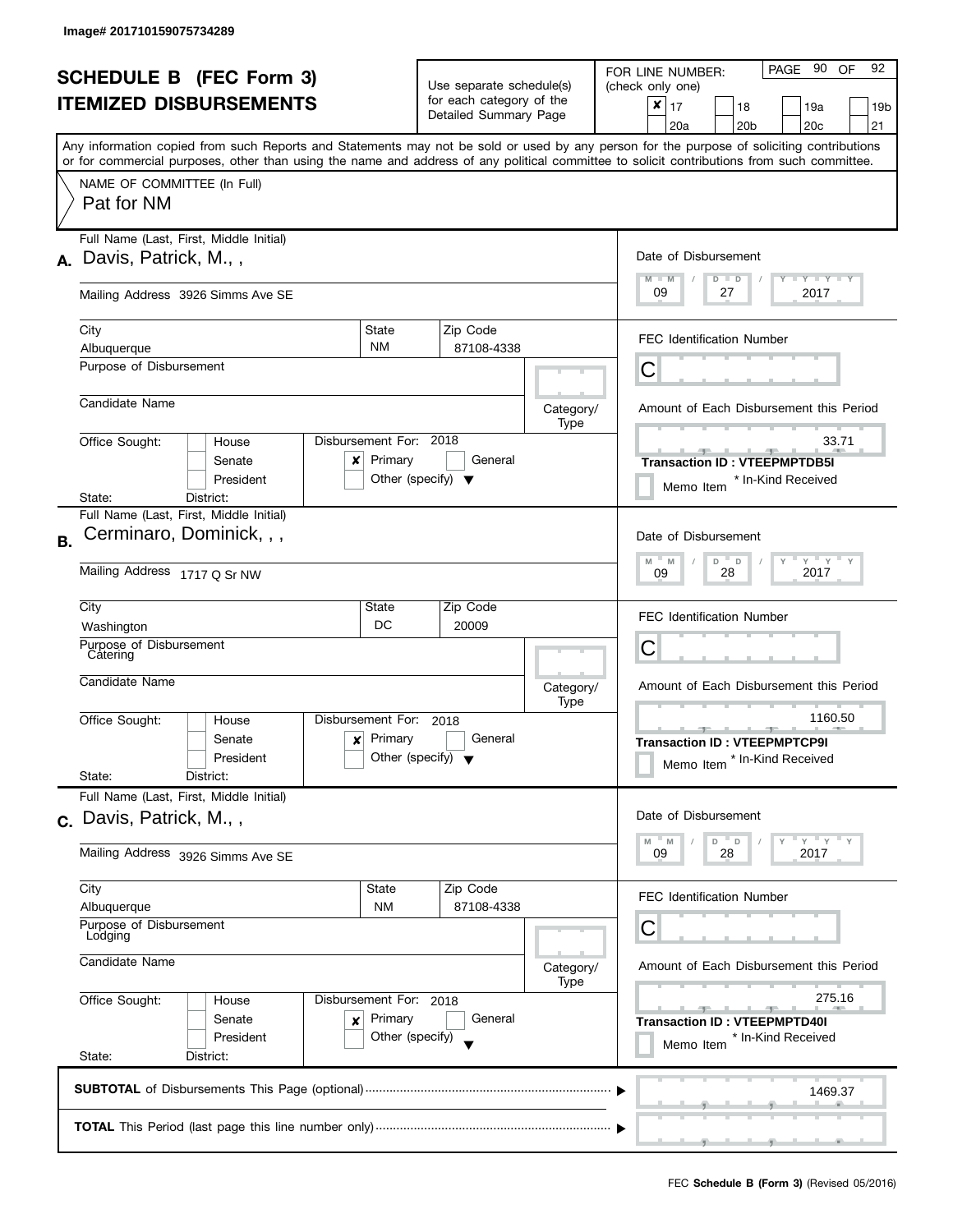|           | <b>SCHEDULE B (FEC Form 3)</b><br><b>ITEMIZED DISBURSEMENTS</b>                                                                                                                         |                                                                                   | Use separate schedule(s)<br>for each category of the<br>Detailed Summary Page |                   | PAGE 91 OF<br>92<br>FOR LINE NUMBER:<br>(check only one)<br>$\pmb{\times}$<br>17<br>18<br>19a<br>19 <sub>b</sub><br>20 <sub>c</sub><br>21<br>20a<br>20 <sub>b</sub> |
|-----------|-----------------------------------------------------------------------------------------------------------------------------------------------------------------------------------------|-----------------------------------------------------------------------------------|-------------------------------------------------------------------------------|-------------------|---------------------------------------------------------------------------------------------------------------------------------------------------------------------|
|           | or for commercial purposes, other than using the name and address of any political committee to solicit contributions from such committee.<br>NAME OF COMMITTEE (In Full)<br>Pat for NM |                                                                                   |                                                                               |                   | Any information copied from such Reports and Statements may not be sold or used by any person for the purpose of soliciting contributions                           |
| А.        | Full Name (Last, First, Middle Initial)<br>Davis, Patrick, M.,,                                                                                                                         | Date of Disbursement<br>$T - Y = T - Y$<br>$M - M$<br>$D$ $D$<br>09<br>2017<br>29 |                                                                               |                   |                                                                                                                                                                     |
|           | Mailing Address 3926 Simms Ave SE<br>City<br>Albuquerque                                                                                                                                | State<br><b>NM</b>                                                                | Zip Code<br>87108-4338                                                        |                   | <b>FEC Identification Number</b>                                                                                                                                    |
|           | Purpose of Disbursement<br>Tránsportation                                                                                                                                               |                                                                                   |                                                                               |                   | C                                                                                                                                                                   |
|           | Candidate Name                                                                                                                                                                          |                                                                                   |                                                                               | Category/<br>Type | Amount of Each Disbursement this Period                                                                                                                             |
|           | Office Sought:<br>House<br>Senate<br>x<br>President<br>State:<br>District:                                                                                                              | Disbursement For: 2018<br>Primary                                                 | General<br>Other (specify) $\blacktriangledown$                               |                   | 38.60<br><b>Transaction ID: VTEEPMPTCW7I</b><br>* In-Kind Received<br>Memo Item                                                                                     |
| <b>B.</b> | Full Name (Last, First, Middle Initial)<br><b>ActBlue Technical Services</b><br>Mailing Address PO Box 441146                                                                           |                                                                                   |                                                                               |                   | Date of Disbursement<br>$Y$ $Y$ $Y$<br>M<br>D<br>$\mathsf D$<br>M<br>30<br>2017<br>09                                                                               |
|           | City<br><b>West Somerville</b><br>Purpose of Disbursement<br><b>Credit Card Processing</b>                                                                                              | State<br>МA                                                                       | Zip Code<br>02144-0031                                                        |                   | <b>FEC Identification Number</b><br>С                                                                                                                               |
|           | Candidate Name                                                                                                                                                                          |                                                                                   |                                                                               | Category/<br>Type | Amount of Each Disbursement this Period                                                                                                                             |
|           | Office Sought:<br>House<br>Senate<br>$\boldsymbol{x}$<br>President<br>State:<br>District:                                                                                               | Disbursement For:<br>Primary                                                      | 2018<br>General<br>Other (specify) $\blacktriangledown$                       |                   | 349.17<br><b>Allen</b><br>در ا<br><b>Transaction ID: VTDFEA2GN13</b><br>Memo Item                                                                                   |
|           | Full Name (Last, First, Middle Initial)<br>c. Davis, Patrick, M.,,                                                                                                                      |                                                                                   |                                                                               |                   | Date of Disbursement<br>$Y = Y$<br>D<br>D<br>M<br>M                                                                                                                 |
|           | Mailing Address 3926 Simms Ave SE                                                                                                                                                       |                                                                                   |                                                                               |                   | 30<br>2017<br>09                                                                                                                                                    |
|           | City<br>Albuquerque<br>Purpose of Disbursement                                                                                                                                          | State<br><b>NM</b>                                                                | Zip Code<br>87108-4338                                                        |                   | FEC Identification Number<br>С                                                                                                                                      |
|           | Facebook Ads<br>Candidate Name                                                                                                                                                          |                                                                                   |                                                                               | Category/<br>Type | Amount of Each Disbursement this Period                                                                                                                             |
|           | Office Sought:<br>House<br>Senate<br>×<br>President<br>State:<br>District:                                                                                                              | Disbursement For: 2018<br>Primary<br>Other (specify)                              | General                                                                       |                   | 12.84<br><b>Transaction ID: VTEEPMPTDC3I</b><br>* In-Kind Received<br>Memo Item                                                                                     |
|           |                                                                                                                                                                                         |                                                                                   |                                                                               |                   | 400.61                                                                                                                                                              |
|           |                                                                                                                                                                                         |                                                                                   |                                                                               |                   | 61256.61                                                                                                                                                            |